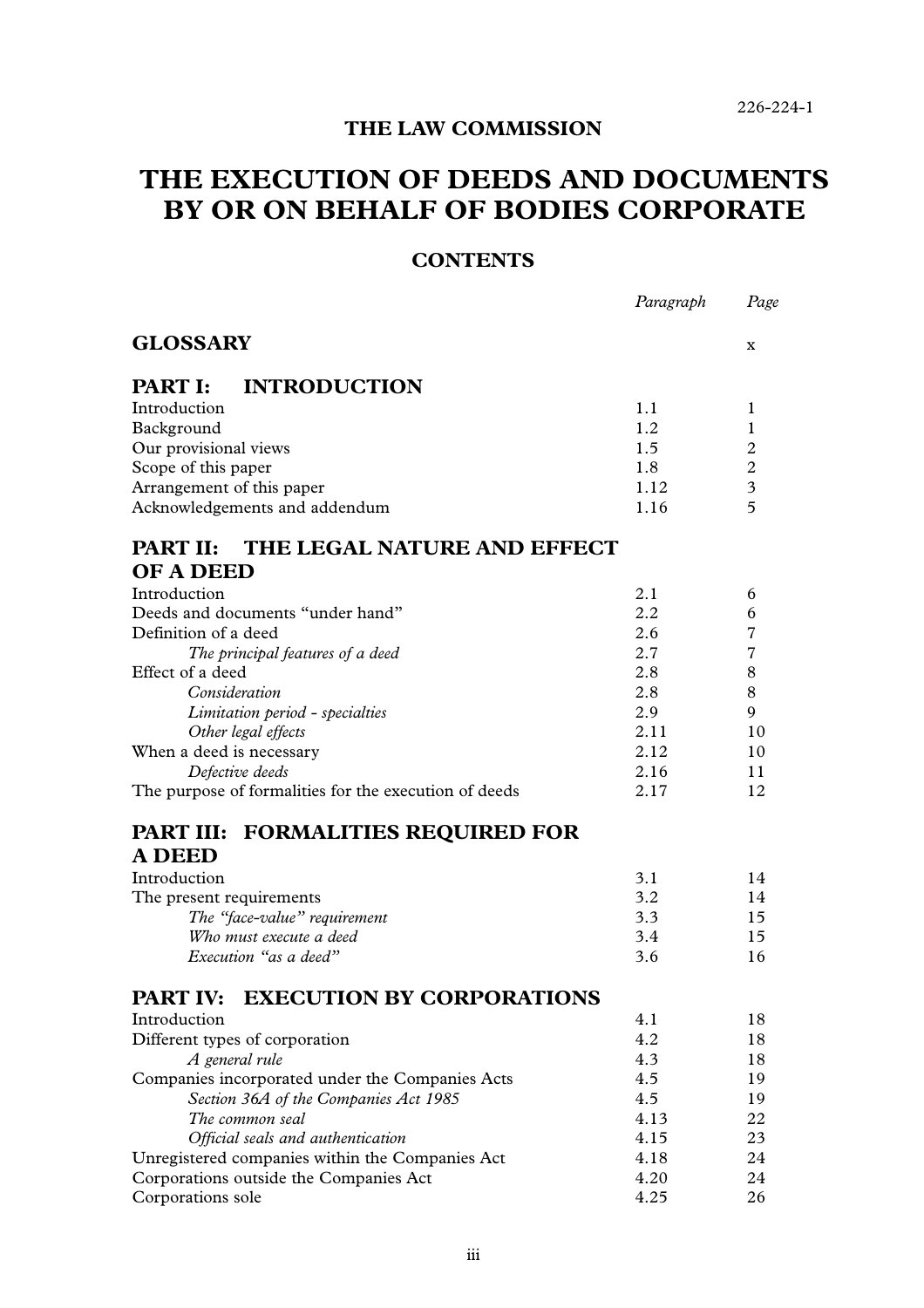|                                                                                | Paragraph    | Page     |
|--------------------------------------------------------------------------------|--------------|----------|
| <b>Foreign Corporations</b>                                                    | 4.28         | 28       |
| The Foreign Companies (Execution of Documents)                                 |              |          |
| Regulations 1994                                                               | 4.29         | 28       |
| Foreign corporations outside the Regulations                                   | 4.35         | 30       |
| <b>DUE EXECUTION</b><br><b>PART V:</b>                                         |              |          |
| Introduction                                                                   | 5.1          | 31       |
| Corporate capacity and authority                                               | 5.4          | 31       |
| Corporate capacity                                                             | 5.4          | 31       |
| Corporate authority                                                            | 5.7          | 32       |
| The doctrine of constructive notice                                            | 5.10         | 34       |
| The internal management rule                                                   | 5.11         | 35       |
| Directors' authority                                                           | 5.16         | 37       |
| Filing of particulars of directors and secretary                               | 5.21         | 39       |
| Presumptions of due execution                                                  | 5.22         | 40       |
| The common law presumption                                                     | 5.22<br>5.23 | 40<br>40 |
| Application of the internal management rule to deeds<br>Statutory presumptions | 5.24         | 41       |
| Summary                                                                        | 5.27         | 43       |
| Fraud or forgery                                                               | 5.29         | 44       |
|                                                                                |              |          |
| THE REQUIREMENT OF DELIVERY<br><b>PART VI:</b>                                 |              |          |
| Introduction                                                                   | 6.1          | 47       |
| What is required for delivery                                                  | 6.2          | 47       |
| Does affixing the seal "import" delivery in the case of<br>a corporation?      | 6.4          | 48       |
| Deeds and escrows                                                              | 6.5          | 48       |
| The dating of a deed                                                           | 6.8          | 49       |
| Conveyancing practice                                                          | 6.12         | 51       |
| Two conflicting decisions                                                      | 6.15         | 52       |
| A recent decision                                                              | 6.18         | 54       |
| Statutory modification of the law of delivery                                  | 6.19         | 54       |
| Law of Property (Miscellaneous Provisions) Act (1989)                          | 6.19         | 54       |
| Companies Act 1985                                                             | 6.21         | 55       |
| <b>PART VII: CONTRACTS</b>                                                     |              |          |
| Introduction                                                                   | 7.1          | 58       |
| The form of corporate contracts                                                | 7.2          | 58       |
| Companies Act 1985                                                             | 7.3          | 58       |
| The Foreign Companies (Execution of Documents)                                 |              |          |
| Regulations 1994                                                               | 7.6          | 59       |
| Corporate Bodies' Contracts Act 1960                                           | 7.7          | 60       |
| PART VIII: EXECUTION OF DEEDS ON BEHALF                                        |              |          |
| OF CORPORATIONS                                                                |              |          |
| Introduction                                                                   | 8.1          | 61       |
| Powers of Attorney                                                             | 8.3          | 61       |
| Introduction                                                                   | 8.3          | 61       |
| Power to appoint an attorney                                                   | 8.4          | 62       |
| Method of execution by an attorney                                             | 8.10         | 64       |
| WHERE THE ATTORNEY IS AN INDIVIDUAL                                            | 8.11         | 64       |
| (i) SECTION 7 OF THE POWERS OF ATTORNEY ACT 1971                               | 8.11         | 64       |
| (ii) SECTION 74(3) OF THE LAW OF PROPERTY ACT 1925                             | 8.15         | 67       |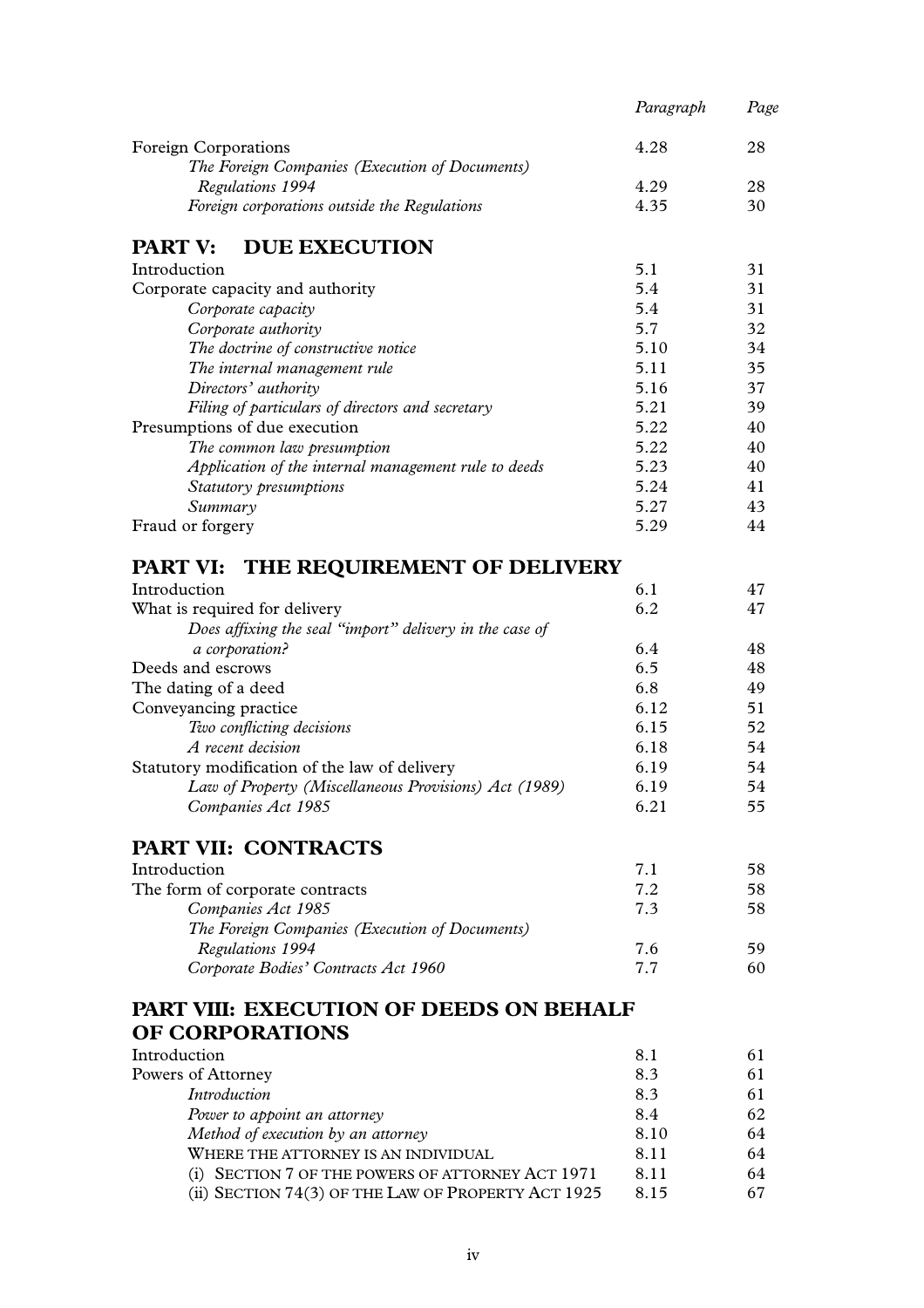|                                                                                                   | Paragraph         | Page           |
|---------------------------------------------------------------------------------------------------|-------------------|----------------|
| WHERE THE ATTORNEY IS A CORPORATION                                                               | 8.16              | 67             |
| (i) GENERALLY                                                                                     | 8.16              | 67             |
| (ii) SECTION 74(4) OF THE LAW OF PROPERTY ACT 1925                                                | 8.18              | 68             |
| OTHER FORMS OF AUTHORISATION                                                                      | 8.19              | 68             |
| THE EFFECT OF SECTION 1 OF THE LAW OF PROPERTY<br>(MISCELLANEOUS PROVISIONS) 1989 ON EXECUTION BY |                   |                |
| <b>AN ATTORNEY</b><br>ARE THE FORMALITIES THOSE APPLICABLE TO THE DONOR                           | 8.21              | 69             |
| OR THE ATTORNEY?                                                                                  | 8.22              | 69             |
| <b>DELIVERY</b>                                                                                   | 8.23              | 70             |
| OTHER STATUTORY PROVISIONS                                                                        | 8.24              | 70             |
| The insolvent company                                                                             | 8.25              | 71             |
| Liquidators                                                                                       | 8.27              | 71             |
| Introduction                                                                                      | 8.27              | 71             |
| Execution without the seal                                                                        | 8.30              | 72             |
| Administrators and administrative receivers                                                       | 8.32              | 73             |
| Powers of an administrative receiver                                                              | 8.33              | 74             |
| Non-Administrative receivers                                                                      | 8.36              | 75             |
| Introduction                                                                                      | 8.36              | 75             |
| Position following liquidation of the company                                                     | 8.38              | 76             |
| Receivers appointed by the court                                                                  | 8.40              | 77             |
| Mortgagee                                                                                         | 8.41              | 77             |
| Introduction<br>Sealing<br>Signatures                                                             | 9.1<br>9.3<br>9.6 | 78<br>78<br>79 |
| THE PRESENT LAW - SUMMARY<br><b>PART X:</b>                                                       |                   |                |
| The legal nature and effect of deeds                                                              | 10.2              | 82             |
| The formalities required for a deed                                                               | 10.5              | 82             |
| Execution by corporations                                                                         | 10.6              | 83             |
| Execution under section 36A of the Companies Act 1985                                             | 10.6              | 83             |
| Corporations aggregate outside the Companies Act                                                  | 10.8              | 83             |
| Corporations sole                                                                                 | 10.9              | 83             |
| Foreign corporations                                                                              | 10.10             | 84             |
| Due execution                                                                                     | 10.12<br>84       |                |
| Delivery                                                                                          | 10.17             | 85             |
| Contracts                                                                                         | 10.21             | 86             |
| Execution of deeds on behalf of corporations                                                      | 10.24             | 87             |
| Execution under a power of attorney                                                               | 10.24             | 87             |
| Liquidators                                                                                       | 10.27             | 88             |
| Administrators and administrative receivers                                                       | 10.28             | 88             |
| Non-administrative receivers                                                                      | 10.29             | 88             |
| Facsimile seals and signatures                                                                    | 10.30             | 89             |
| <b>CRITICISMS OF THE PRESENT LAW</b><br><b>PART XI:</b>                                           |                   |                |
| Introduction                                                                                      | 11.1              | 90             |
| The legal nature and effect of a deed                                                             | 11.4              | 90             |
| Introduction                                                                                      | 11.4              | 90             |
| Contracts under seal                                                                              | 11.5              | 91             |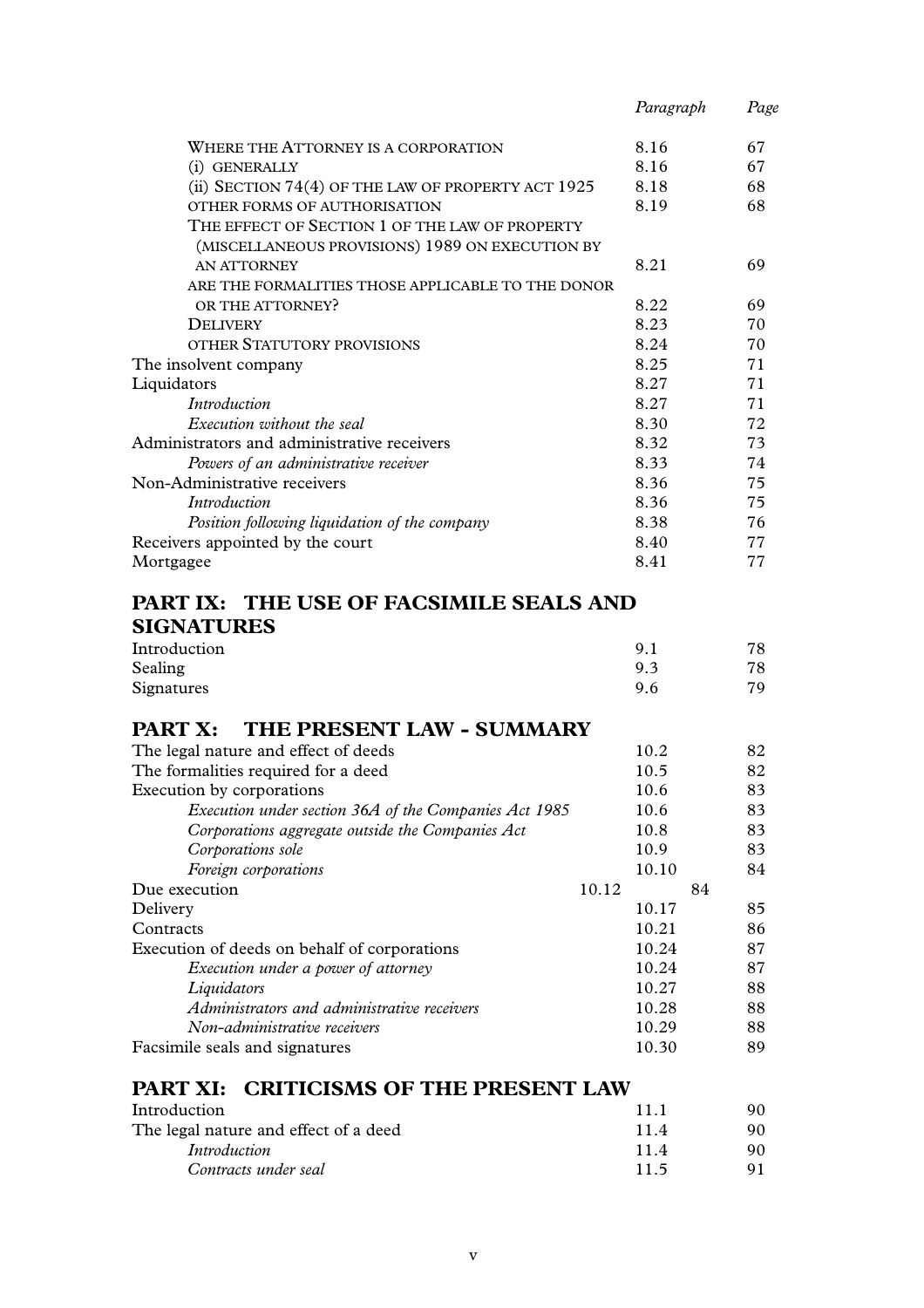|                                                       | Paragraph | Page |
|-------------------------------------------------------|-----------|------|
| The formalities required for a deed                   | 11.11     | 94   |
| <b>Introduction</b>                                   | 11.11     | 94   |
| The "face-value" requirement                          | 11.13     | 94   |
| Lack of uniformity for different types of corporation | 11.16     | 96   |
| Execution by companies under the Companies Act        | 11.20     | 97   |
| Basic terms - does "execution" include "delivery"?    | 11.21     | 97   |
| Section $36A(2)$ execution under seal                 | 11.25     | 99   |
| Section $36A(3)$ and (4) execution without a seal     | 11.26     | 99   |
| Sections $36A(5)$ and (6): the statutory presumptions | 11.29     | 100  |
| WHEN DO THE PRESUMPTIONS APPLY?                       | 11.30     | 100  |
| THE RELATIONSHIP BETWEEN THE PRESUMPTIONS AND         |           |      |
| <b>DIFFERENT METHODS OF DELIVERY</b>                  | 11.36     | 102  |
| A COMPARISON OF THE PRESUMPTIONS WITH SECTION 1(5)    |           |      |
| OF THE LAW OF PROPERTY (MISCELLANEOUS PROVISIONS)     |           |      |
| <b>ACT 1989</b>                                       | 11.37     | 103  |
| A COMPARISON OF THE PRESUMPTIONS WITH SECTION 74(1)   |           |      |
| OF THE LAW OF PROPERTY ACT 1925                       | 11.38     | 103  |
| (i) DELIVERY                                          | 11.39     | 103  |
| (ii) IDENTITY OF THE OFFICERS SIGNING                 | 11.40     | 104  |
| (iii) SECRETARY OR DEPUTY SECRETARY?                  | 11.41     | 105  |
| (iv) PURPORTED SIGNATURE                              | 11.42     | 105  |
| (v) RESTRICTION TO DEEDS                              | 11.43     | 105  |
| (vi) INTENDING PURCHASERS                             | 11.44     | 105  |
| A COMPARISON OF THE PRESUMPTIONS WITH THE COMMON      |           |      |
| LAW PRESUMPTION OF DELIVERY                           | 11.45     | 106  |
| Corporate directors                                   | 11.46     | 106  |
| Execution by foreign companies                        | 11.47     | 106  |
| What is a "foreign Company" for the purpose of        |           |      |
| the regulations?                                      | 11.48     | 107  |
| Relationship of the regulations with requirements     |           |      |
| of local law                                          | 11.49     | 107  |
| Relationship with common law rules for the            |           |      |
| creation of a power of attorney                       | 11.50     | 107  |
| Execution by corporations outside the Companies Act   | 11.52     | 108  |
| Due execution                                         | 11.53     | 109  |
| Delivery                                              | 11.57     | 110  |
| The concept of delivery                               | 11.57     | 110  |
| Presumptions of delivery                              | 11.61     | 112  |
| SECTION 36A(5) OF THE COMPANIES ACT 1985              | 11.62     | 112  |
| SECTION 36A(6) OF THE COMPANIES ACT 1985              | 11.63     | 112  |
| Authority to deliver                                  | 11.69     | 114  |
| Contracts                                             | 11.72     | 115  |
| Execution of deeds on behalf of corporations          | 11.75     | 116  |
| Powers of attorney                                    | 11.75     | 116  |
| Liquidators, administrators and receivers             | 11.83     | 117  |
| <b>LIQUIDATORS</b>                                    | 11.84     | 117  |
| <b>ADMINISTRATIVE RECEIVERS</b>                       | 11.85     | 118  |
| NON-ADMINISTRATIVE RECEIVERS                          | 11.86     | 118  |
| Facsimile seals and signatures                        | 11.87     | 118  |
| <b>PART XII: OPTIONS FOR REFORM</b>                   |           |      |
| - INTRODUCTION                                        | 12.1      | 120  |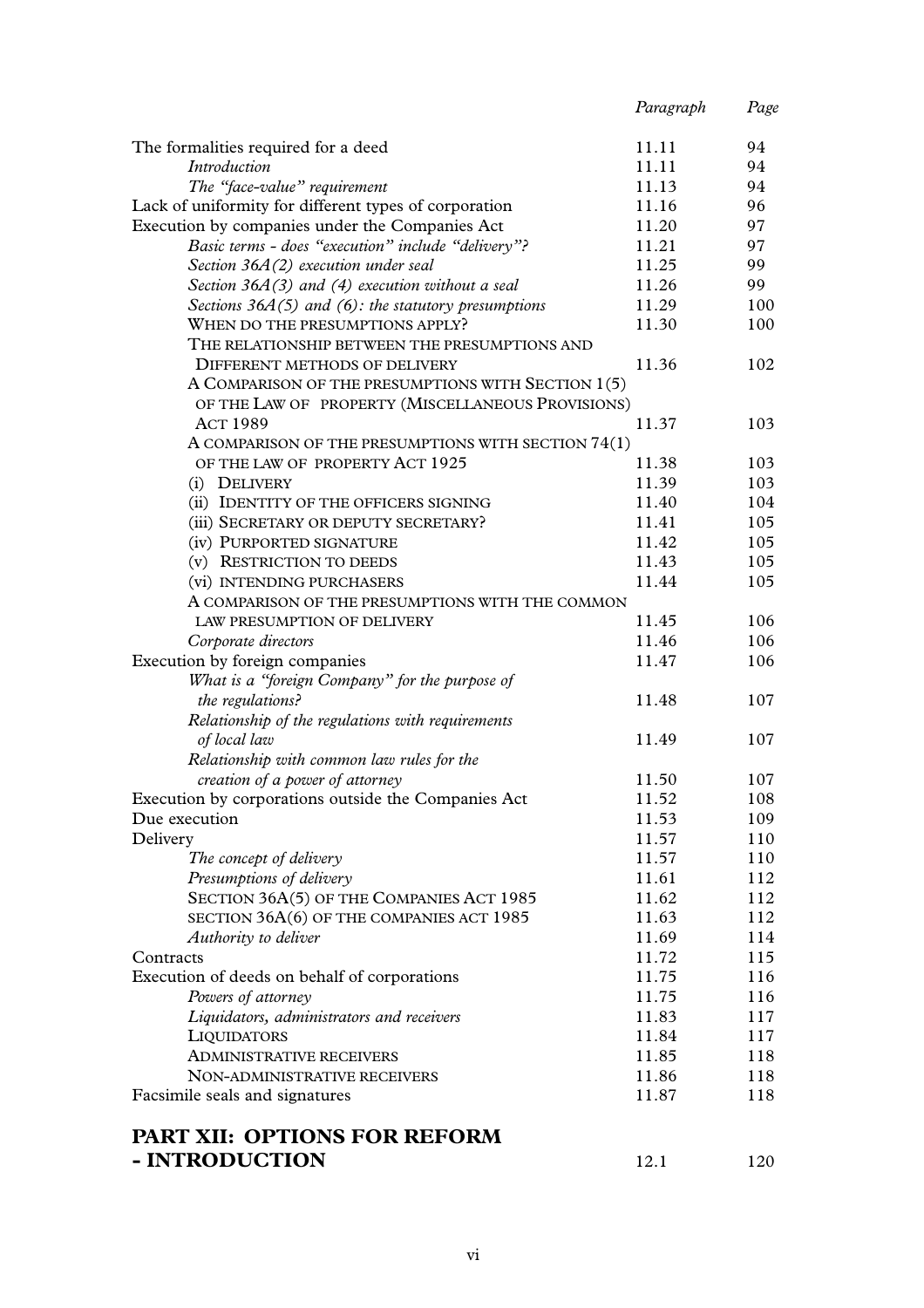# **PART XIII: THE DISTINCTION BETWEEN DEEDS AND OTHER DOCUMENTS**

| Introduction                                                   | 13.1  | 121 |
|----------------------------------------------------------------|-------|-----|
| Does the "face value" requirement adequately distinguish deeds |       |     |
| from other documents?                                          | 13.3  | 121 |
| Specialties and contracts under seal                           | 13.6  | 122 |
| Should a specialty include a deed and also any contract        |       |     |
| under seal?                                                    | 13.8  | 123 |
| Should any contract executed by a corporation under seal       |       |     |
| be a deed?                                                     | 13.9  | 123 |
| <b>OPTIONS FOR REFORM</b>                                      | 13.10 | 124 |
| Defective deeds                                                | 13.12 | 126 |

# **PART XIV: THE METHOD OF EXECUTION OF DEEDS AND DOCUMENTS BY COMPANIES**

| Method of execution                             | 14.1  | 128 |
|-------------------------------------------------|-------|-----|
| The advantages of execution under seal          | 14.2  | 128 |
| The advantages of execution without sealing     | 14.3  | 129 |
| Our provisional view                            | 14.4  | 129 |
| Method of execution without a seal              | 14.7  | 130 |
| Extending the range of those authorised to sign | 14.8  | 130 |
| Two signatures or one?                          | 14.9  | 131 |
| <b>OPTIONS FOR REFORM</b>                       | 14.13 | 132 |
| The use of facsimile seals and signatures       | 14.14 | 133 |
| Signature                                       | 14.15 | 133 |
| The common seal                                 | 14.16 | 133 |
| <b>OPTIONS FOR REFORM</b>                       | 14.18 | 134 |

# **PART XV: SPECIFIC PROPOSALS FOR THE REFORM OF SECTION 36A OF THE COMPANIES ACT 1985 AND SECTION 74(1) OF THE LAW OF PROPERTY ACT 1925**

| Introduction                                                      | 15.1  | 136 |
|-------------------------------------------------------------------|-------|-----|
| The meaning of the term "executed"                                |       | 136 |
| Execution in accordance with the articles                         | 15.5  | 137 |
| Corporate directors                                               | 15.7  | 138 |
| Due execution - section $36A(6)$ and section 74 of the Law of     |       |     |
| Property Act 1925                                                 | 15.9  | 138 |
| Is a presumption of due execution still required?                 | 15.9  | 138 |
| Due execution - consistency between sections $36A(6)$ and $74(1)$ | 15.11 | 139 |
| <b>IDENTITY OF THE OFFICERS</b>                                   | 15.12 | 139 |
| SECRETARY OR DEPUTY SECRETARY?                                    | 15.13 | 139 |
| DEFINITION OF "PURCHASER"                                         | 15.14 | 140 |
| PURPORTED SIGNATORIES                                             | 15.15 | 140 |
| <b>RESTRICTION TO DEEDS</b>                                       | 15.16 | 141 |
| <b>OPTIONS FOR REFORM</b>                                         | 15.17 | 141 |
| Delivery                                                          | 15.18 | 142 |
| The concept of delivery                                           | 15.18 | 142 |
| Sections 36A(5) and 36A(6), and section 1(5) of the Law of        |       |     |
| Property (Miscellaneous Provisions) Act 1989 - presumptions       |       |     |
| of delivery                                                       | 15.19 | 142 |
| SECTION 36A(5) OF THE COMPANIES ACT 1985                          | 15.21 | 143 |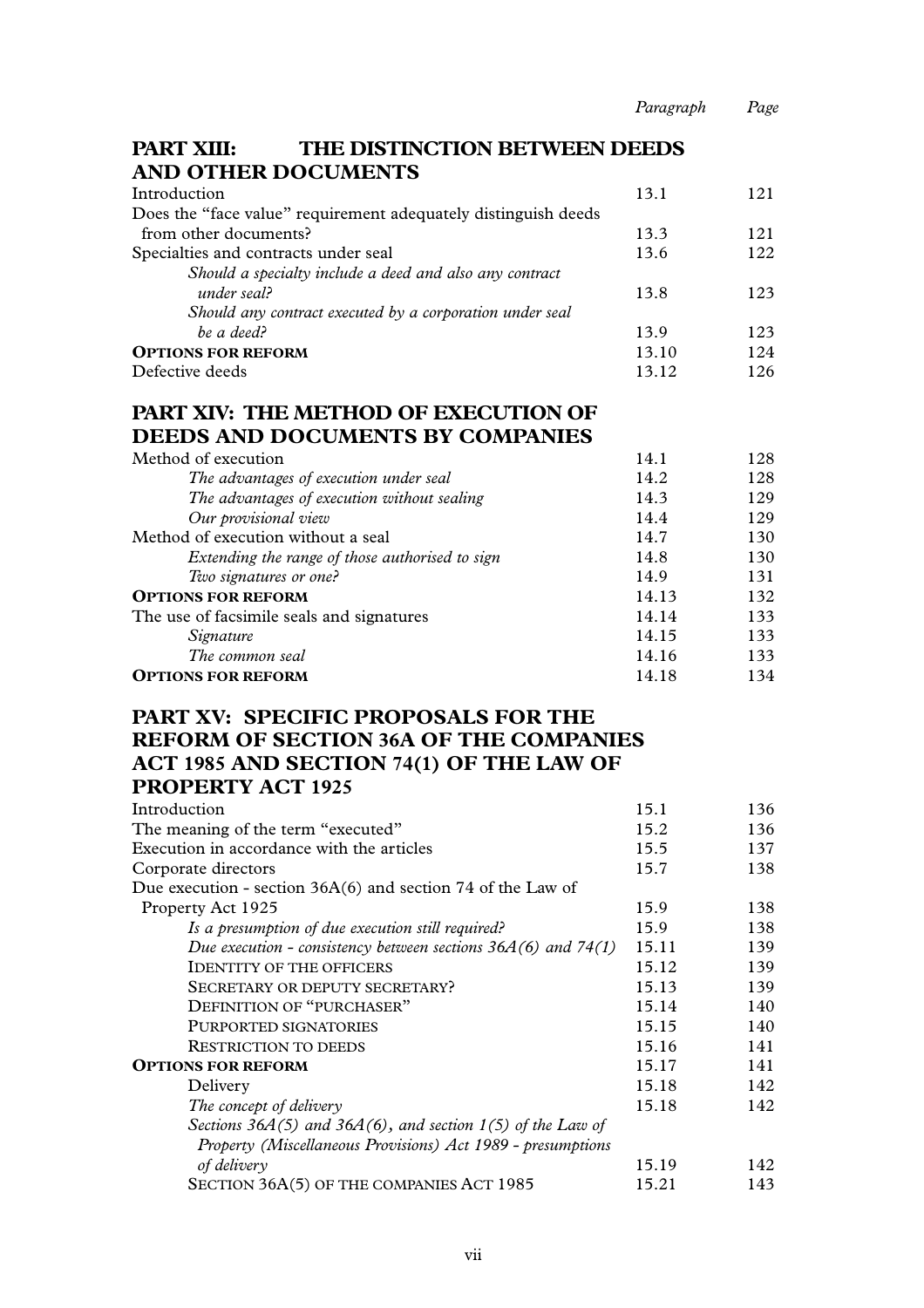|                                                             | Paragraph | Page |
|-------------------------------------------------------------|-----------|------|
| SECTION 36A(6) OF THE COMPANIES ACT 1985                    | 15.22     | 143  |
| <b>DELIVERY IN ESCROW</b>                                   | 15.23     | 144  |
| <b>AUTHORITY TO DELIVER</b>                                 | 15.24     | 144  |
| A NEW PRESUMPTION - DELIVERY UPON DATING?                   | 15.25     | 145  |
| <b>OPTIONS FOR REFORM</b>                                   | 15.26     | 145  |
| Execution by foreign corporations - the Foreign Companies   |           |      |
| (Execution of Documents) Regulations                        | 15.27     | 146  |
| Introduction                                                | 15.27     | 146  |
| SHOULD "COMPANY" BE DEFINED?                                | 15.28     | 146  |
| SHOULD THE REGULATIONS APPLY TO ALL FOREIGN                 |           |      |
| CORPORATIONS?                                               | 15.29     | 147  |
|                                                             |           |      |
| WHAT CONSTITUTES SUFFICIENT AUTHORITY FOR THE               |           |      |
| PURPOSE OF THE REGULATIONS?                                 | 15.30     | 147  |
| <b>OPTIONS FOR REFORM</b>                                   | 15.31     | 147  |
| <b>GREATER UNIFORMITY FOR</b><br><b>PART XVI:</b>           |           |      |
| <b>EXECUTION BY DIFFERENT TYPES OF CORPORATION</b>          |           |      |
| Corporations aggregate                                      | 16.1      | 149  |
| <b>Introduction</b>                                         | 16.1      | 149  |
| Extension of execution without a seal - a common "formula"  |           |      |
| for all corporations aggregate                              | 16.3      | 149  |
| <b>OPTIONS FOR REFORM</b>                                   | 16.13     | 153  |
| Corporations Sole                                           | 16.14     | 154  |
|                                                             |           |      |
| <b>PART XVII:</b><br><b>CONTRACTS</b>                       |           |      |
| Introduction                                                | 17.1      | 156  |
| The Corporate Bodies' Contracts Act 1960                    | 17.2      | 156  |
| <b>OPTIONS FOR REFORM</b>                                   | 17.3      | 156  |
| <b>EXECUTION OF DEEDS ON BEHALF</b><br><b>PART XVIII:</b>   |           |      |
| <b>OF CORPORATIONS</b>                                      |           |      |
| Execution by an attorney                                    | 18.1      | 158  |
| Effect of section 38 of the Companies Act 1985              | 18.2      | 158  |
| Section 1(2)(b) of the Law of Property (Miscellaneous       |           |      |
| Provisions) Act 1989                                        | 18.3      | 158  |
| Are the formalities governed by the donor or the attorney?  | 18.4      | 158  |
| Section 7 of the Powers of Attorney Act 1971                | 18.5      | 159  |
| Presumptions of execution and delivery                      | 18.7      | 159  |
| Codification of execution by attorney                       | 18.8      | 160  |
| <b>OPTIONS FOR REFORM</b>                                   | 18.9      | 160  |
| Execution by liquidators                                    | 18.10     | 161  |
| Execution by administrators and administrative receivers    | 18.12     | 162  |
| Execution by non-administrative receivers                   | 18.14     | 162  |
|                                                             |           |      |
| <b>SUMMARY OF ISSUES</b><br><b>PART XIX:</b>                |           |      |
| The distinction between deeds and other documents           | 19.2      | 164  |
| Defective deeds                                             | 19.3      | 164  |
| The method of execution of deeds and documents by companies | 19.4      | 165  |
| Execution without a seal                                    | 19.5      | 165  |
| Facsimile seals and signatures                              | 19.6      | 166  |
|                                                             |           |      |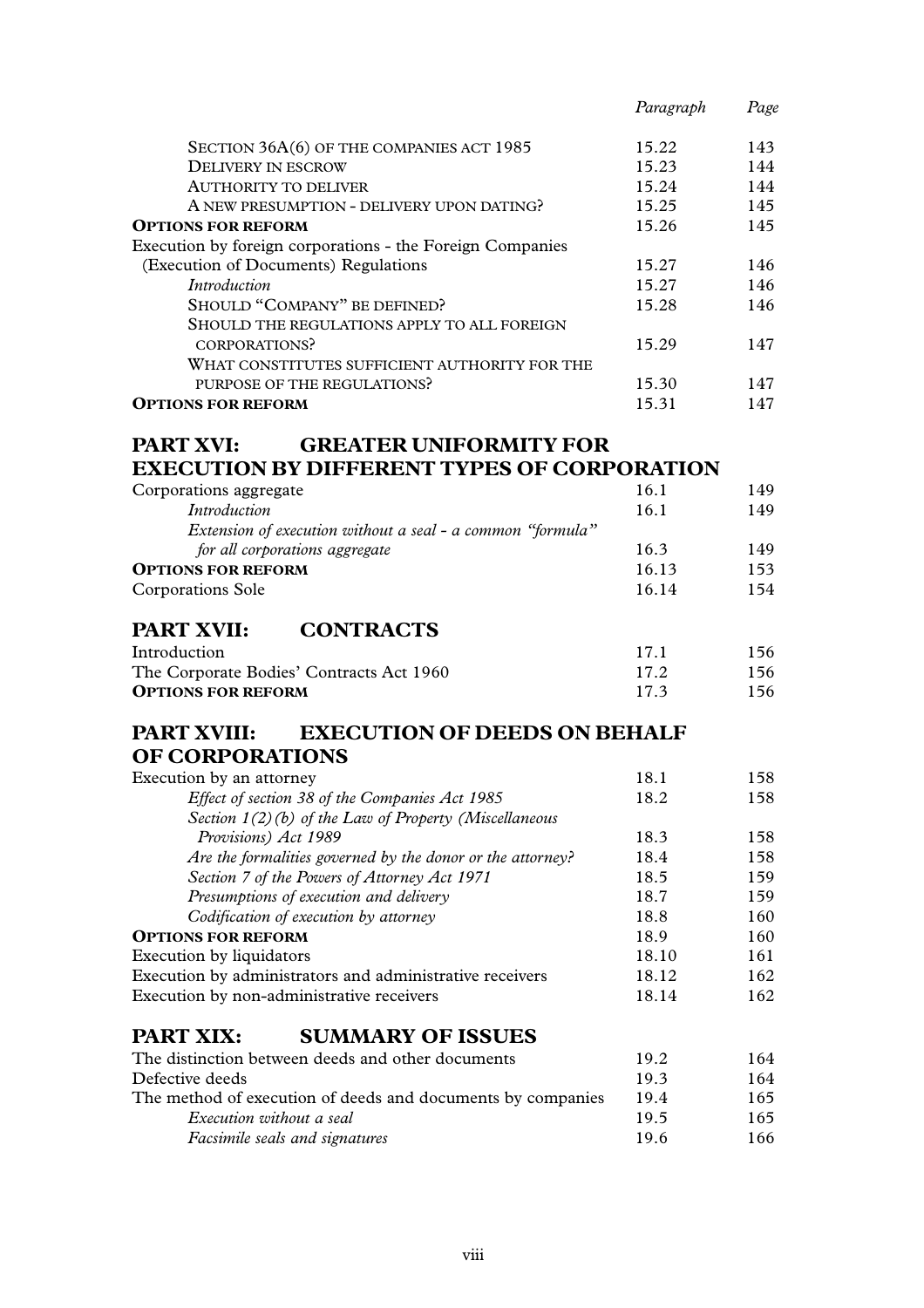|                                                            |                                                                    | Paragraph | Page |
|------------------------------------------------------------|--------------------------------------------------------------------|-----------|------|
|                                                            | Specific proposals for the reform of section 36A of the Companies  |           |      |
| Act 1985 and section 74(1) of the Law of Property Act 1925 |                                                                    | 19.7      | 167  |
|                                                            | The meaning of the term "executed"                                 | 19.7      | 167  |
| Execution under seal                                       |                                                                    | 19.8      | 167  |
| Corporate directors                                        |                                                                    | 19.9      | 167  |
|                                                            | Presumptions of due execution                                      | 19.10     | 167  |
|                                                            | Inconsistencies between section $36A(6)$ and section $74(1)$       | 19.11     | 168  |
| Delivery                                                   |                                                                    | 19.12     | 168  |
|                                                            | Statutory presumptions of delivery                                 | 19.13     | 169  |
| Foreign corporations                                       |                                                                    | 19.14     | 170  |
|                                                            | Greater uniformity for execution by different types of corporation | 19.15     | 170  |
| Corporations sole                                          |                                                                    | 19.16     | 171  |
| Contracts                                                  |                                                                    | 19.17     | 171  |
|                                                            | Execution of deeds on behalf of corporations                       | 19.18     | 172  |
| <i>Execution by attorneys</i>                              |                                                                    | 19.18     | 172  |
| Execution by liquidators                                   |                                                                    | 19.19     | 173  |
| Execution by administrators and administrative receivers   |                                                                    | 19.20     | 173  |
|                                                            | Execution by non-administrative receivers                          | 19.21     | 173  |
| <b>APPENDIX A:</b>                                         | <b>Extracts from the Principal Statutes and</b>                    |           |      |
|                                                            | <b>Instruments</b>                                                 |           | 175  |
| <b>APPENDIX B:</b>                                         | The Approach in Other Countries                                    |           | 187  |
|                                                            | Scotland                                                           |           | 187  |
|                                                            | Civil Law Jurisdictions                                            |           | 189  |
|                                                            | New Zealand                                                        |           | 189  |
|                                                            | Australia                                                          |           | 190  |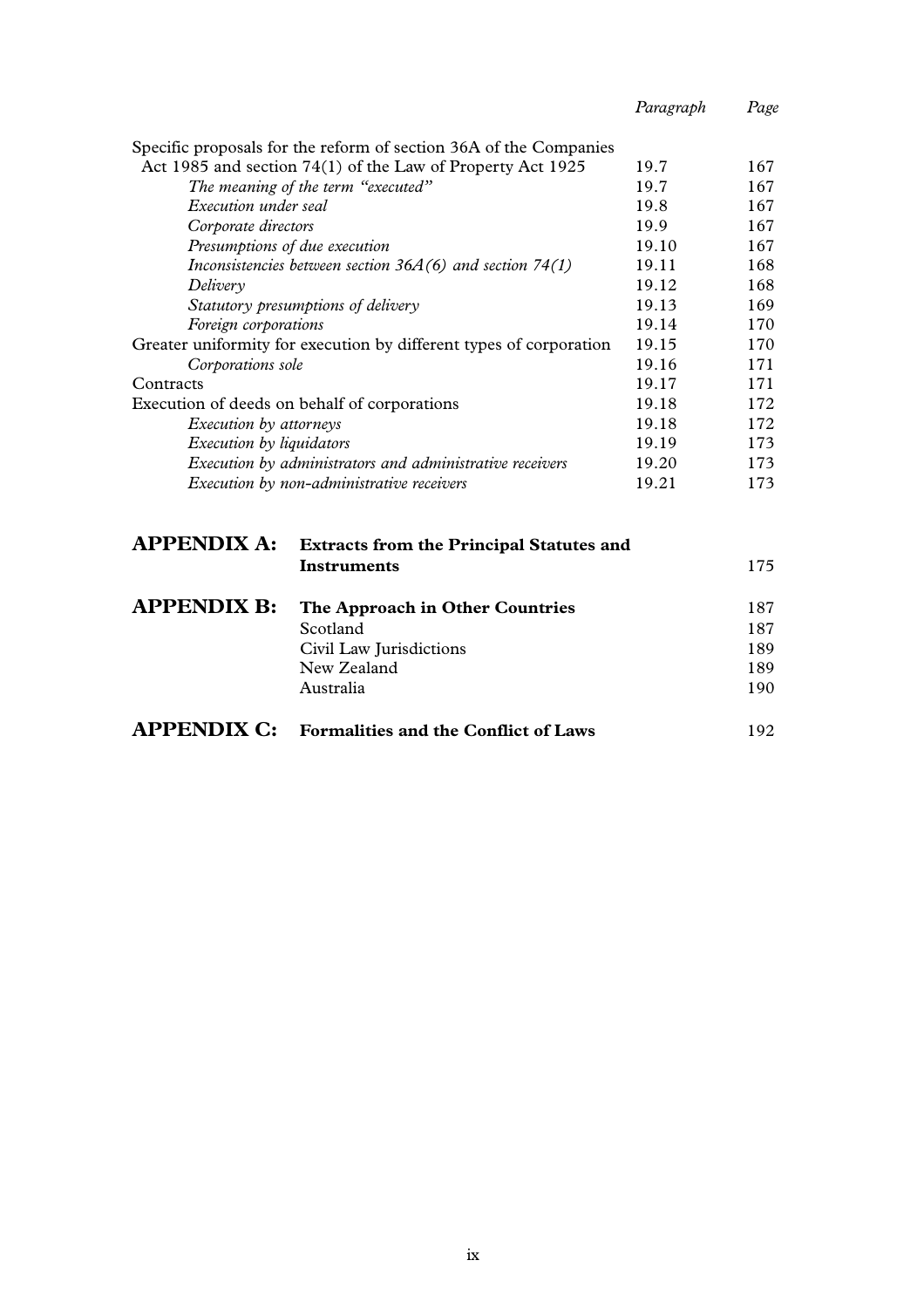# **GLOSSARY**

This glossary sets out simple explanations of the main terms used in the Paper. Most, though not all, have a technical legal meaning. Where these terms are more fully defined in the Paper, the paragraph references are given below.

**Administrative receiver** - a receiver or manager appointed by a security holder. The appointment must be over the whole, or substantially the whole, of the company's property, and the security must have been or included a floating charge over the company's property. (para 8.32)

**Administrator** - an insolvency practitioner appointed by the court under the Insolvency Act 1986, on the application of the company, its directors or creditors, with power to manage or dispose of its business. An appointment may be made where there is some prospect of ensuring the company's survival, or making a better realisation of its business, or as a prelude to a voluntary arrangement with its creditors. (para 8.32)

**Articles of association** - regulations for the management and internal arrangement of a company.

**Attestation** - the witnessing of an act or event, for example witnessing the signature or sealing of a document.

**Common seal** - the seal adopted by a corporation aggregate and used for executing documents. The seal of a registered company must have the name of the company engraved upon it. (paras  $4.13 - 4.14$ 

**Company** - an association of persons formed for the purpose of some business or undertaking carried on in the name of the association. A company may be incorporated or unincorporated, but in this Paper the term is used exclusively to refer to an incorporated body, and generally in the sense of a company registered under the Companies Acts. (para 4.5)

**Contract under seal** - a contract entered into by deed. (para 11.6)

**Corporation** - a body which is recognised by law as having a separate legal personality, distinct from those of its members. A corporation may, for example, generally hold property, and may sue and be sued, in its own name. (para 2.3)

**Corporation aggregate** - a corporation consisting of a body of persons (although it is technically possible to have a corporation aggregate with a single member). Examples include registered companies (both public and private), local authorities, and building societies. (para 2.3)

**Corporation sole** - a corporation consisting of one person and his or her successors in a particular office or station. Examples include the Crown, government ministers, and bishops. (para 4.25)

**Deed** - a written document which is executed with the necessary formality, and by which an interest, right or property passes or is confirmed, or an obligation binding on some person is created or confirmed. A common example is a conveyance or transfer of land. (para 2.6)

**Delivery** - the final formality required for the execution of a deed, by which the maker demonstrates in some way that they intend the deed to take effect and to be binding on them. (para 6.2)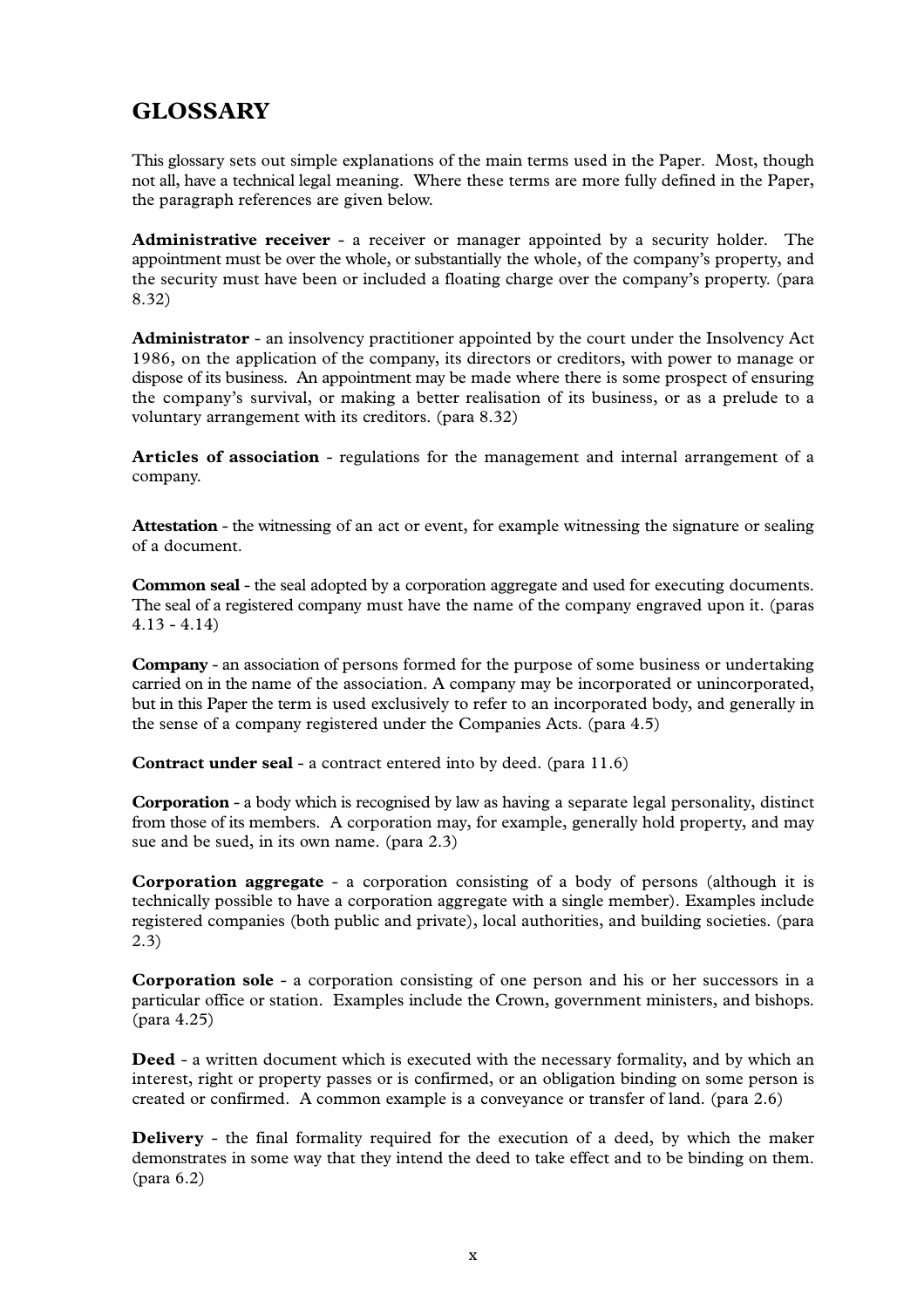**Escrow** - an instrument which has been delivered so that it will only take effect as a deed when certain conditions are fulfilled. It is common, however, to refer to such an instrument as being a deed which is executed in escrow. (para 6.5)

**Execution** - the way in which a corporation enters into a document by sealing it, or by the signature of its directors or other officers or agents, and gives it legal effect. The term is sometimes used simply to mean sealing/signature, and sometimes to mean sealing/signature *and* delivery. A corporation enters into a deed by executing it, but the term is sometimes used in relation to any contract or document, whether or not a deed. (paras 11.21 - 11.24)

**Face-value requirement** - the requirement, first introduced by section 1(2)(a) of the Law of Property (Miscellaneous Provisions) Act 1989, that an instrument is not a deed unless it is clear on the face of the instrument that the maker or parties to the instrument intended it to be a deed. "Face-value requirement" is not a technical term, but a convenient shorthand for this requirement. (para 3.2)

**Foreign companies** - companies incorporated outside Great Britain, to which the Foreign Companies (Execution of Documents) Regulations 1994 apply. (paras 4.33 - 4.34)

**Instrument under hand** - a written instrument, such as a contract, which is signed by or on behalf of the maker or parties, but which is not in the form of a deed. (para 2.2)

**Internal management rule** - the rule that a person dealing with a corporation in good faith is not obliged to enquire into the regularity of its internal proceedings. (para 5.11)

**Liquidator** - a person appointed to carry out the winding up of a company.

**Non-administrative receiver** - any receiver or receiver and manager (other than an administrative receiver) appointed by a security holder. This is not a technical term. Such a receiver is often referred to as an **LPA receiver** or a **fixed charge receiver**. (para 8.36)

**Power of attorney** - a document by which one person (the donor) gives another person (the attorney) the power to act on the donor's behalf and in the donor's name. For example, a company may grant a power of attorney to enable an attorney to execute a document to which the company is a party on its behalf. (para 8.3)

**Presumption** - a conclusion or inference as to the truth of some fact in question, for example as to whether a deed has been validly executed and delivered. The presumption may be conclusive, or rebuttable by evidence to the contrary.

**Registered company** - a company formed and registered under the Companies Acts. (para 4.5).

**Simple contract** - any contract (whether in writing or made orally) other than a specialty. (para 2.2)

**Specialty** - a contract entered into by deed. The term also has a range of more technical meanings, such as an obligation by deed securing a debt, or a debt due from the Crown or arising under statute (and also any such debt itself). (para 2.10)

**Unregistered companies** - certain types of corporation which, whilst not being registered companies, are nonetheless subject to some of the provisions of the Companies Act 1985. (para 4.19)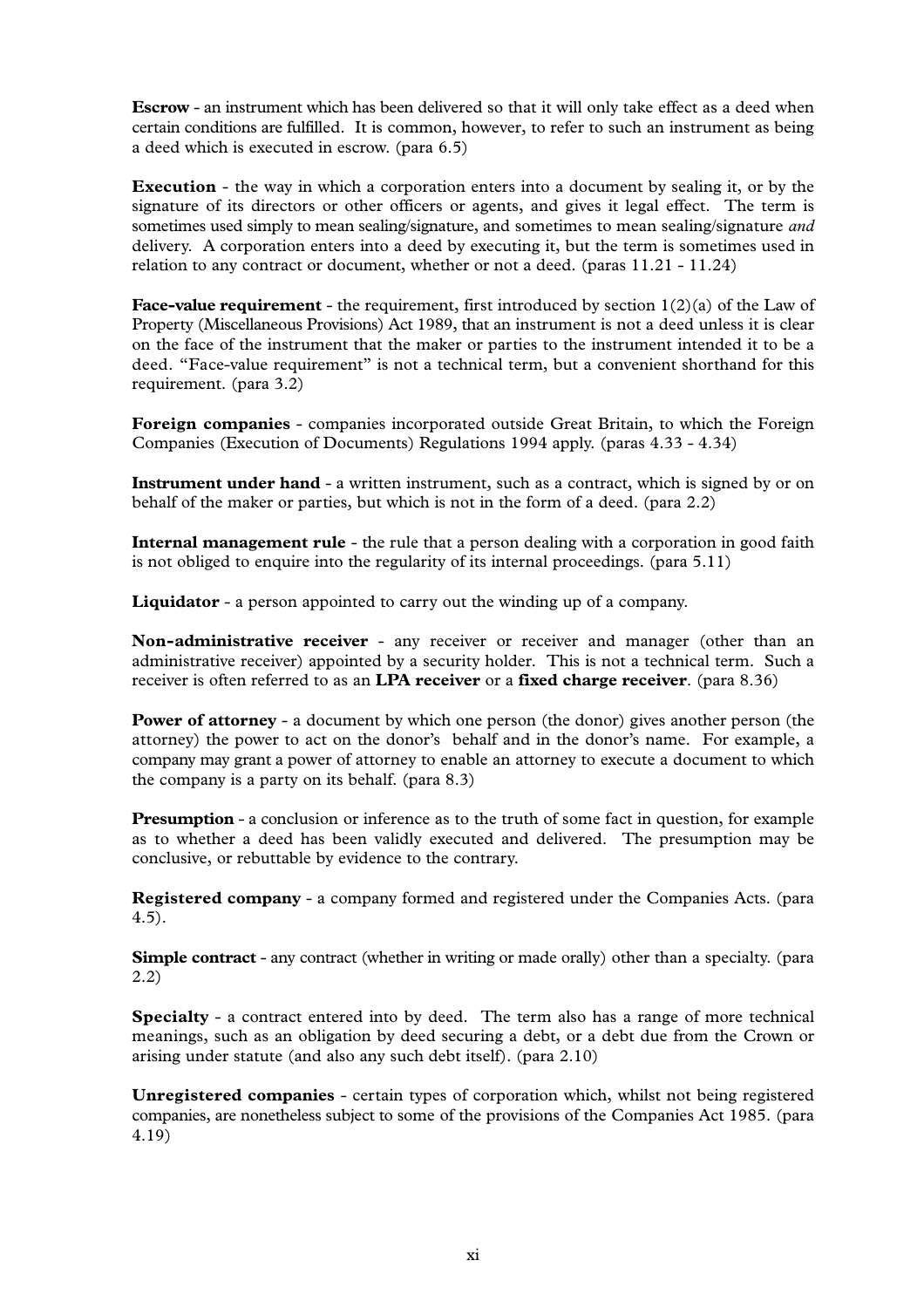# **PART I INTRODUCTION**

# **Introduction**

1.1 It is a matter of everyday practical importance that the way in which a company or other corporation executes a document that will bind it should be well-known, simple and rational. We shall explain in this Paper that the present requirements fall short of that objective and we shall set out options and make provisional recommendations for reform.

# **Background**

- 1.2 The background to this Paper lies in the changes made to the law governing deeds and their execution in 1989, although some of the difficulties with the present law are of longer standing. So far as companies are concerned, the Companies Act 1989 abolished the requirement that every company must keep a common seal, and, for the first time, permitted companies to execute deeds by the signature of their officers alone.<sup>1</sup> Further amendments were made to bring the position into line with the Law of Property (Miscellaneous Provisions) Act 1989, which had just made changes to the requirements for deeds generally.<sup>2</sup>
- 1.3 Although the ability for a company to execute deeds without a seal has been generally welcomed, the detailed drafting of the new rules has been much criticised. It has been suggested by practitioners that section 36A of the Companies Act 1985 - where the rules for companies are now set out - is both complicated and uncertain, and also difficult to reconcile with other overlapping statutory provisions, particularly section 74 of the Law of Property Act 1925, and section 1 of the Law of Property (Miscellaneous Provisions) Act 1989.<sup>3</sup> We have been asked to review the position in the light of such concerns. 4
- 1.4 With certain exceptions, section 36A only applies to companies formed and registered under the Companies Acts. Different rules apply to the execution of documents by other types of corporation, and we have also been asked to take this opportunity to consider these rules as well.

Companies Act 1989, s 130(2), inserting s 36A into the Companies Act 1985. <sup>1</sup>

<sup>&</sup>lt;sup>2</sup> Law of Property (Miscellaneous Provisions) Act 1989, s 1, which was based on recommendations in our report Deeds and Escrows (1987) Law Com No 163. Section 1 abolished the requirement for sealing where the maker of a deed is an individual, but it may be noted that the similar step taken for companies was not part of the same set of proposals. In Law Com No 163, we recommended that corporations should continue to execute under seal: para 5.2.

<sup>&</sup>lt;sup>3</sup> See in particular, "Execution of Deeds by Companies" [1992] 1 LSG 28, publication of a report by a joint working party of the City of London Law Society.

By a joint reference from the Lord Chancellor and the President of the Board of Trade dated <sup>4</sup> 10 October 1994, requesting us to "review the law on the execution of deeds and documents by or on behalf of all bodies corporate and to make recommendations".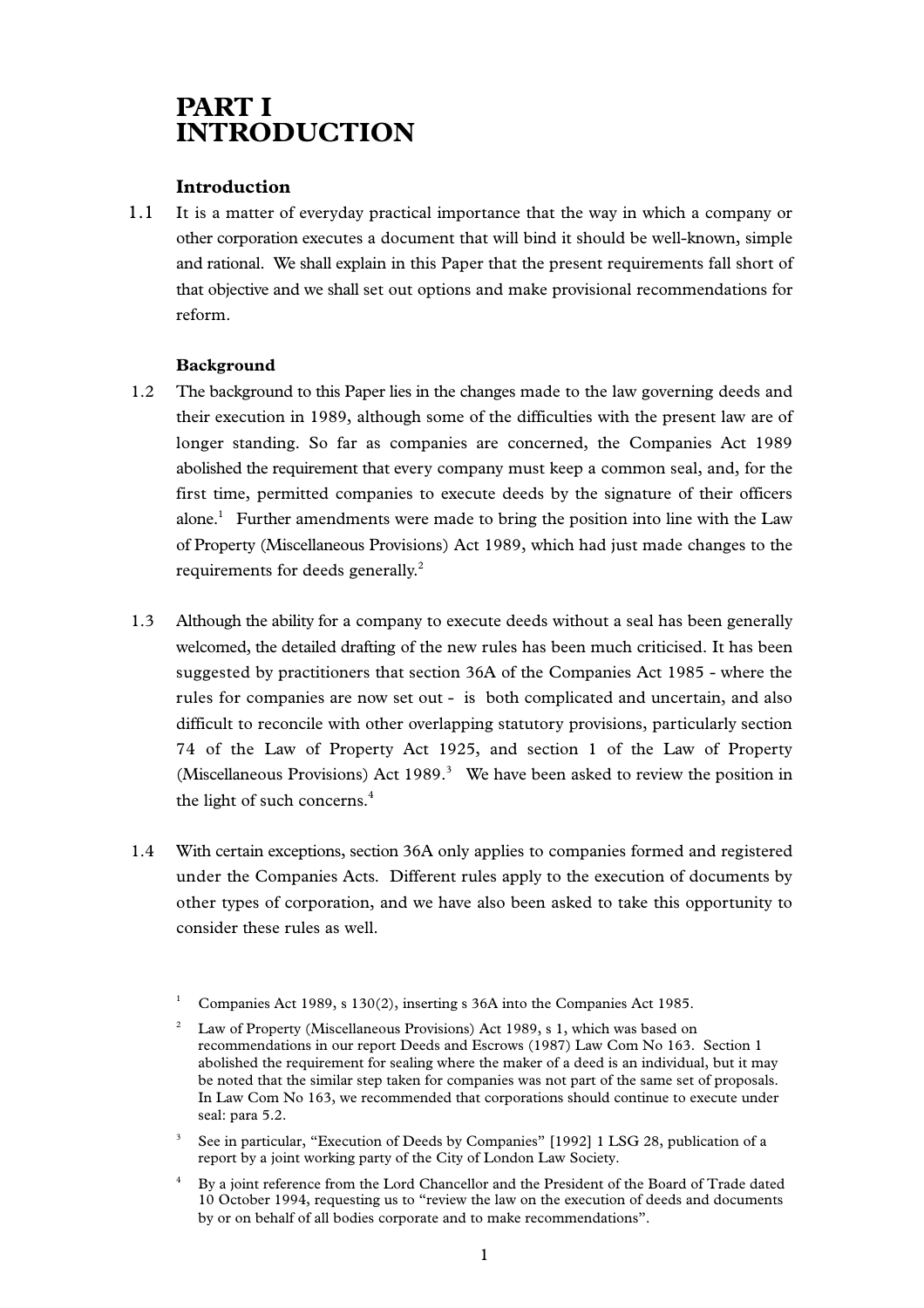### **Our provisional views**

- 1.5 Our provisional views are summarised towards the end of this Paper,<sup>5</sup> but we would make three general comments at the outset. First, we have found there to be a lack of consistency and uniformity in the present law, and also serious technical uncertainties and problems of statutory interpretation which seem quite disproportionate to the area of law under review. Moreover, as we have just explained, this Paper is the direct result of problems with the present law raised by practitioners following the changes made in 1989. However, it is now some years since those changes were made, and we would particularly like to hear how the present rules are operating in practice, and to learn of situations where difficulties have arisen. The consensus may be that many parts of the current law are working adequately, and should not be disturbed, whatever their technical shortcomings. Common practices may have developed since 1989 in areas where the new law initially caused uncertainty. We have therefore sought to structure this Paper to ask not only whether there should be further changes in the fundamental rules, but also to enable us to address much more specific technical difficulties in a more ad hoc manner.
- 1.6 Secondly, the level of formalities required for a corporation to execute a deed or other document affects both the corporation itself, and those that have to rely upon or be able to enforce the document - typically the other parties to it. Any situation where those advising either party are left in any uncertainty as to what is a valid method of execution, and so whether a document will be effective, seems to us to be deeply unsatisfactory. It may also cause difficulty where the document has to be registered, or where a legal opinion has to be given as to its validity, or allow a party to raise an unmeritorious technical argument in an attempt to escape liability.
- 1.7 Thirdly, the issues which we have been asked to consider in this Paper are practical ones which affect the day to day conduct of transactions by practitioners on behalf of clients. Moreover, they are of particular relevance to a number of different areas of practice: most obviously to those practising company or commercial property law, but also banking and insolvency law. Whilst we hope that many practitioners will let us have their views on all the issues raised, those only wishing to comment on one or two areas of particular relevance to them are very welcome to send in a limited response.

# **Scope of this paper**

1.8 This Paper examines the rules governing the execution of deeds and documents by or on behalf of companies and other types of corporation under the law of England and Wales. The aim is both to address specific concerns with section 36A, and also to consider whether the rules for execution by different types of corporation can be simplified and made more uniform. Although we concentrate on the execution of deeds, with which section 36A is mainly concerned, this also requires us to look briefly at contracts made on behalf of corporations.

See below, Part XIX.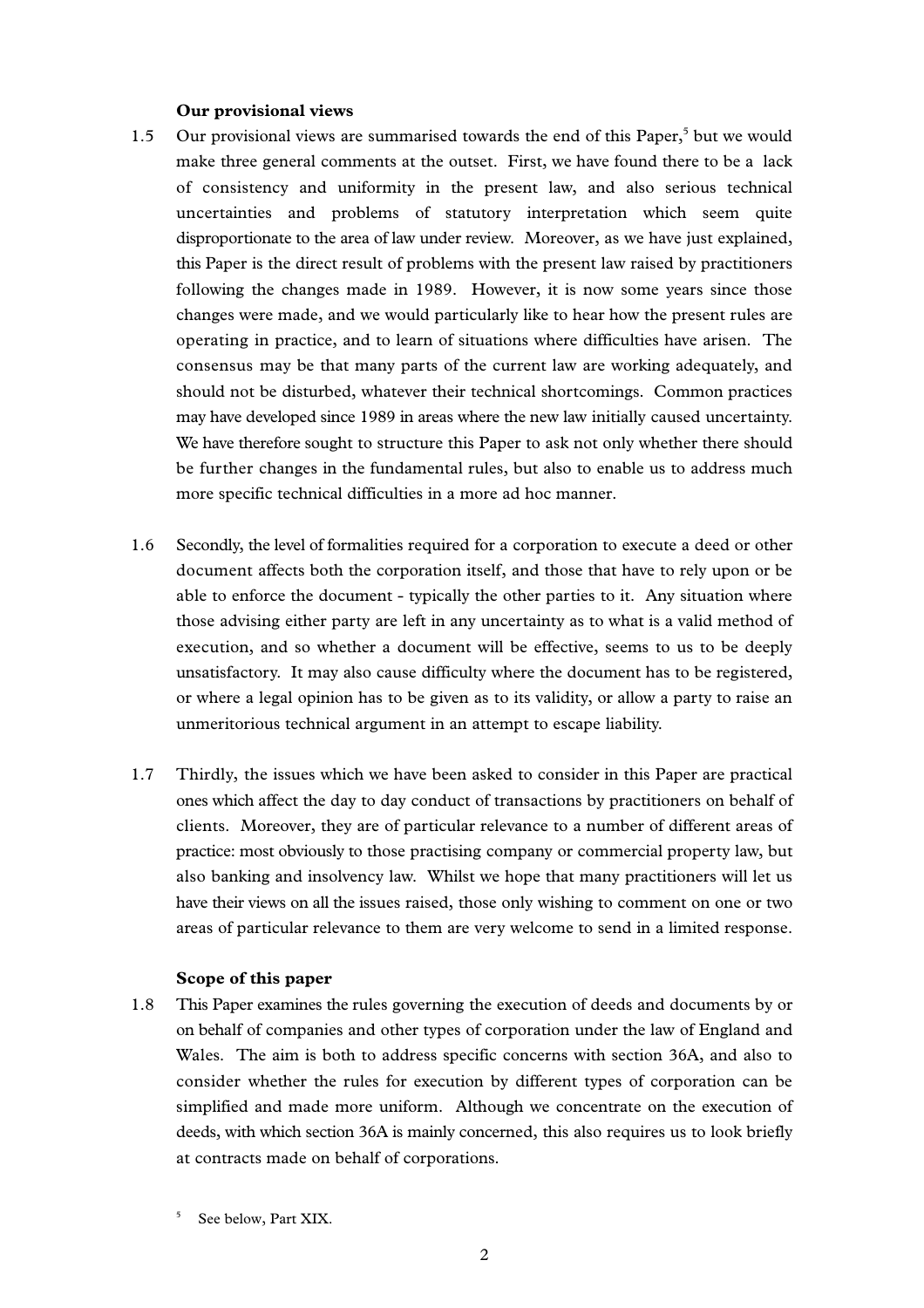- 1.9 We include foreign corporations, where they execute deeds which are to be used in England and Wales. We also look at the execution of deeds on behalf of corporations under powers of attorney, and extend this to execution by insolvency practitioners and other receivers.
- 1.10 We do not deal directly with the execution of documents by individuals, which has been the subject of previous Law Commission papers.<sup>6</sup> However, we do address a limited number of issues which are relevant to deeds generally, where it appears to us that the rules in relation to corporations cannot otherwise be satisfactorily examined.
- 1.11 We do not consider pre-incorporation contracts,<sup> $7$ </sup> and we have taken it as being beyond our remit to propose any change in the situations when the law requires a deed to be used, or indeed to invite views on whether it remains appropriate to maintain the distinction between deeds and other instruments.

### **Arrangement of this paper**

1.12 The present law governing the execution of deeds and other documents by or on behalf of corporations is both complex and difficult, and we have felt it appropriate to set it out at some length. Parts II to IX are therefore concerned with the present law, with Part X containing a summary. We start by looking briefly at the legal nature and effect of deeds, and by asking what purposes are served by requiring particular formalities for their execution. $8$  We explain that there are certain important distinctions between deeds and other documents, but that the rules distinguishing between them are not always clear. This has caused uncertainty as to how certain types of document should be executed in order to achieve a particular purpose.<sup>9</sup> We state the formal requirements for deeds in general, whether made by an individual or a corporation, and ask whether they are operating satisfactorily.<sup>10</sup> We then examine in more detail how different types of corporation execute deeds, $11$  and the various presumptions of execution and delivery applicable where the maker of a deed is a corporation.<sup>12</sup> It will be seen that the relevant statutory provisions are inconsistent and often difficult to understand, and that there are wide differences in the rules applicable to different types of corporation. To give a simple example, a company may execute a deed by the signature of two of its

See Companies Act 1985, s 36C.

Transfer of Land: Formalities for Deeds and Escrows (1985) Working Paper No 93; Deeds <sup>6</sup> and Escrows (1987) Law Com No 163.

Part II. <sup>8</sup>

See, eg, the practice note issued by the Joint Contracts Tribunal in November 1990 on how <sup>9</sup> the attestation clauses to the JCT standard forms of building contract should be amended following the 1989 reforms, describing the new statutory provisions as "difficult to interpret in detail", and advising employers and contractors to take legal advice where they wish to enter into what had been commonly referred to as a "contract under seal": Practice November 1990, RIBA Publications.

 $10$  Part III.

 $11$  Part IV.

 $12$  Parts V and VI respectively.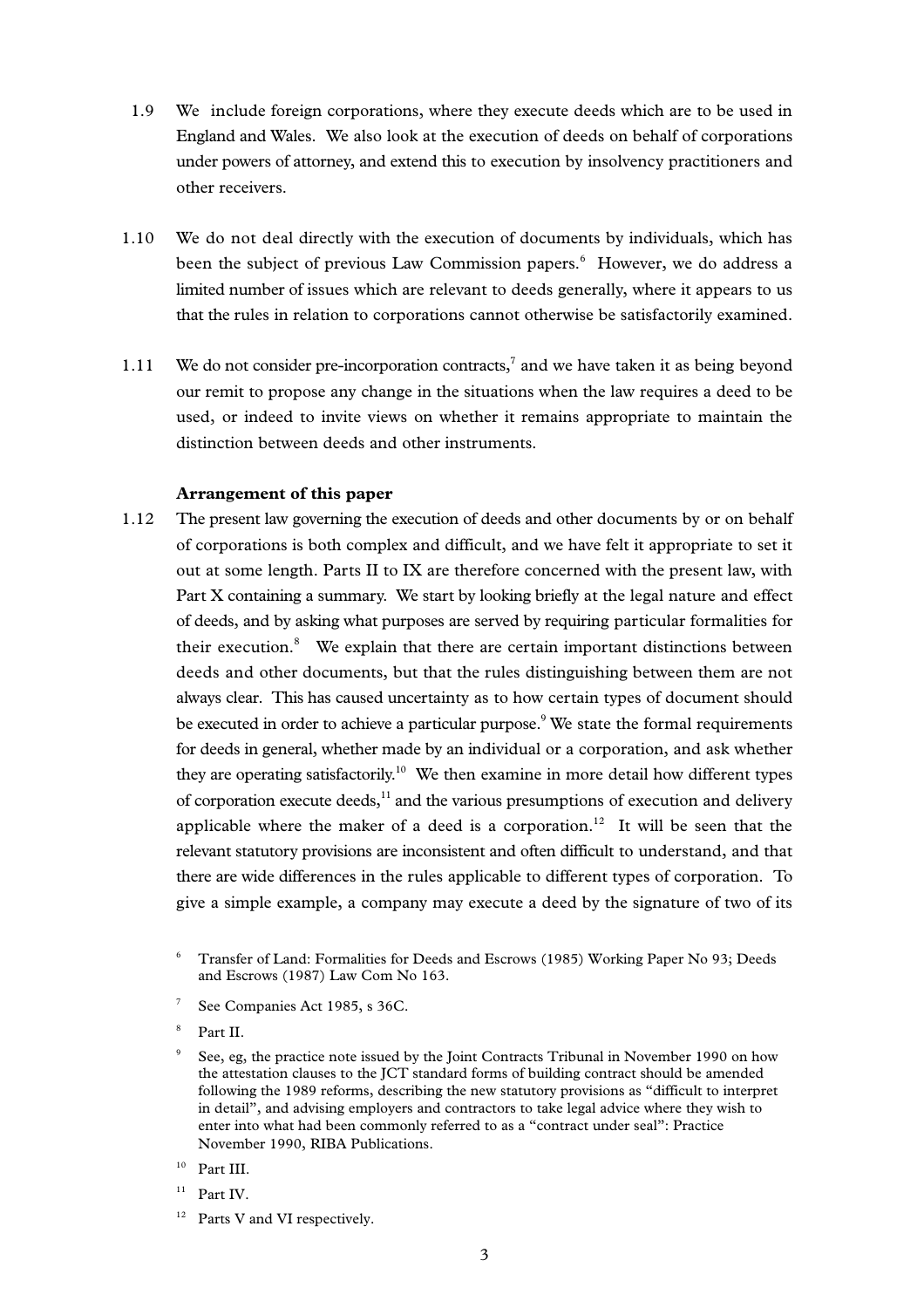directors. Many other types of corporation must still execute under seal. Moreover, it seems that the consequences - for example as regards delivery of the document - may differ depending upon how a company executes a deed (namely under seal or otherwise).

- 1.13 We go on to look at the various statutory provisions governing the way in which corporations make contracts, where there are again overlapping statutory provisions for different types of corporation, $\frac{13}{3}$  before examining the execution of deeds on behalf of a corporation by an attorney, liquidator, receiver or administrator.<sup>14</sup> We will explain that execution by an attorney is an area where current practice appears in some cases to have outstripped the existing statutory rules, leaving considerable technical uncertainties. Eminent practitioners and commentators have also criticised the apparent lack of provision made for execution by an attorney by the 1989 reforms. Some of these points are equally relevant where a deed is executed on behalf of a company by a receiver under a power of attorney, but there are added complications for a receiver if the company goes into liquidation. However, our concern with execution on behalf of a company by a liquidator or administrative receiver is more with potential technical uncertainties with their powers under the Insolvency Act 1986, which have again been referred to us.<sup>15</sup>
- 1.14 This is followed by consideration of one specific aspect of execution, namely the use of facsimile seals and signatures.<sup>16</sup> The issue here is whether the current methods by which a deed may be executed are adequate to meet the needs of modern companies, particularly in cases where large numbers of documents need to be executed quickly.
- 1.15 Part XI sets out our main criticisms of the present law, and in Parts XII to XVIII we consider options for reforming the law. Finally, in Part XIX we summarise the matters upon which we invite comments, and our provisional recommendations. The main statutory provisions governing execution are reproduced at Appendix A, and we add brief notes comparing the position with other jurisdictions, and on the relevant conflict of laws rules in Appendix B and Appendix C respectively. There is a glossary of the main technical terms at the beginning of the Paper.

### **Acknowledgements and addendum**

1.16 We are most grateful for the substantial assistance received in the preparation of this Paper from Richard Coleman of Clifford Chance, and also from the Society of Public Notaries of London. We would also like to thank Richard Fearnley of HM Land

- $15$  This can lead to difficulties in practice where conveyancing practitioners may find it frustratingly difficult to establish how a deed should be correctly executed when property is purchased from a company in liquidation or receivership.
- $16$  Part IX.

 $13$  Part VII.

 $14$  Part VIII.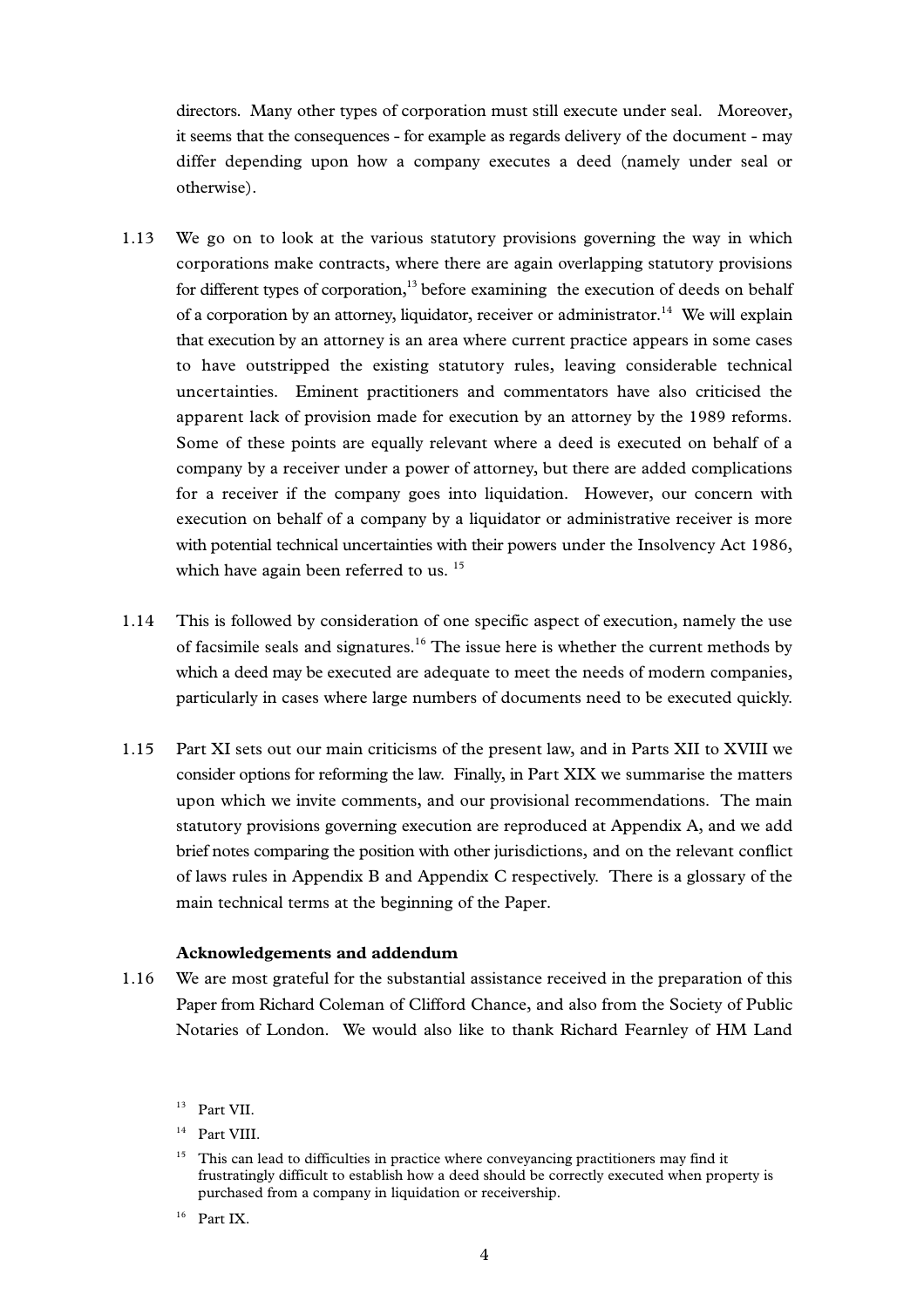Registry, who has drawn our attention to a number of the difficulties with the present law, and Antony Thomlinson of Frere Cholmeley Bischoff for commenting on the Paper in draft. The Council of Mortgage Lenders has kindly assisted us with our enquiries as to any possible link between the relaxations in formalities introduced in 1989 and mortgage fraud.

1.17 We would draw attention to a recent decision of the Chancery Division in Cardiff, *Johnsey Estates (1990) Ltd v Newport Marketworld Ltd and Others*, which has yet to be fully reported.<sup>17</sup> So far as we are aware, this is the first case in which the courts have carried out a detailed analysis of section 36A of the Companies Act 1985. The decision came after the preparation of this Paper had been substantially completed, but we have endeavoured to take full account of it, albeit in some places as an addendum to the main text. We would like to express our gratitude to Judge Moseley QC, who very kindly arranged for us to receive a transcript of his judgement.

 $17$  10 May 1996. The relevant parts of the decision have so far only been noted in (1996) NPC 81. Other aspects of the decision are reported at [1996] EGCS 87. We have based our comments on the transcript of the judgement. The decision has not been appealed. The judgement is also of particular interest as regards the scope of Law of Property (Miscellaneous Provisions) Act 1989, s 2, holding that the correct approach in determining the application of s 2 is to examine the contract as a whole, and that the purpose of s 2 is not to strike down business contracts merely because they might contain some land sale or disposition element.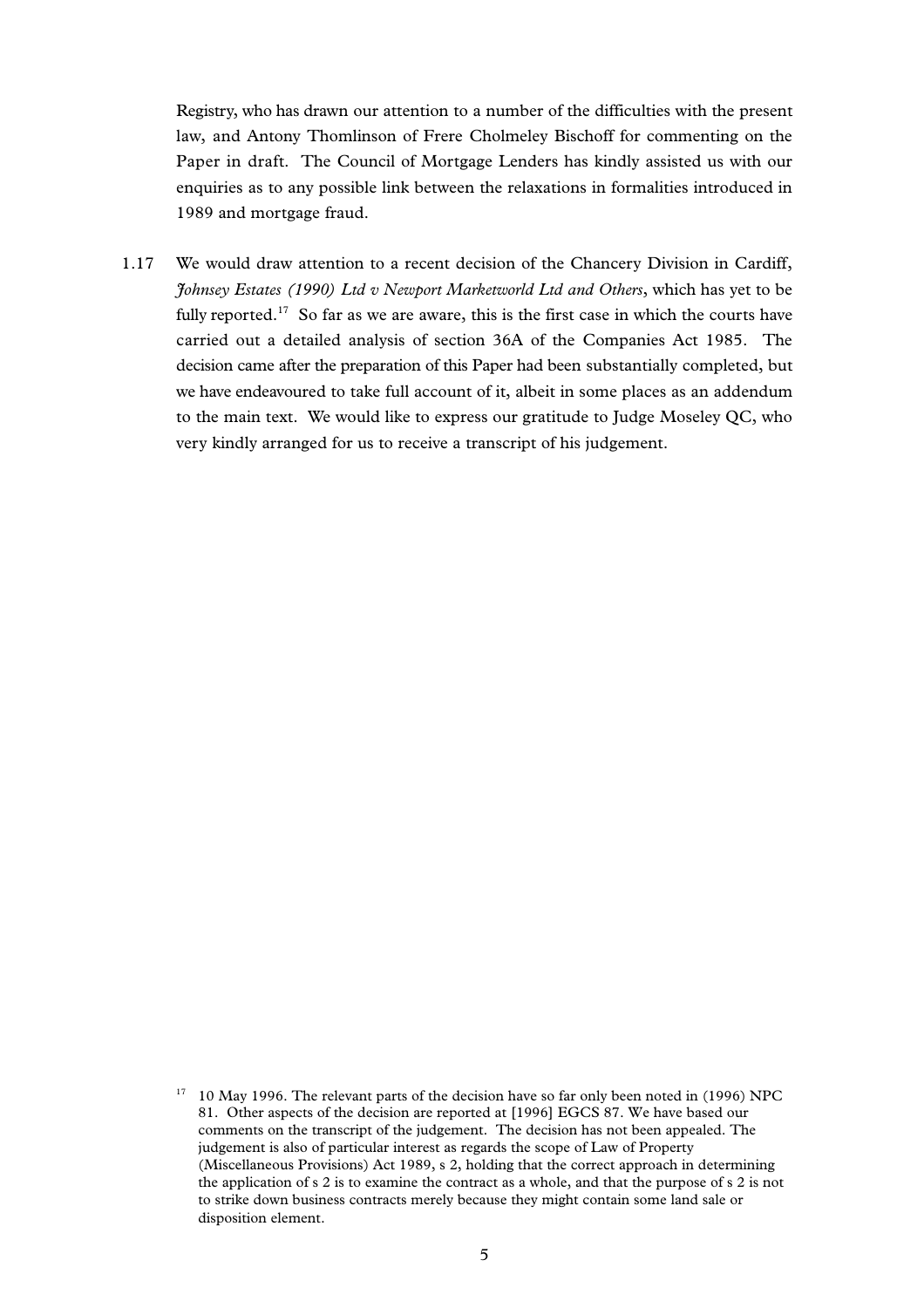# **PART II THE LEGAL NATURE AND EFFECT OF A DEED**

# **Introduction**

2.1 In this Part, we examine a number of the basic concepts which underpin what follows. We explain the distinction between deeds and other types of document. We examine the legal effects of a deed, and when a deed is required. Finally, we look briefly at the purposes which are served by requiring particular legal formalities for the creation of a deed.

# **Deeds and documents "under hand"**

- 2.2 The law of England and Wales makes an important distinction between instruments which are executed in "solemn form" as deeds, and other instruments which are generally referred to as being in "simple form" under hand.<sup>1</sup> Where the instrument is a contract, this is recognised by the distinction made between a contract executed as a deed, which is a specialty, and an instrument under hand, which is a simple contract.<sup>2</sup>
- 2.3 An individual may therefore generally execute an instrument such as a contract either in solemn form as a deed, or in simple form under hand. Where the maker is a corporation, the position is a little more complicated. A corporation has a legal status distinct from that of its members, but, not being a natural person, can only act either by resolution of its members in general meeting, or by its directors or other agents.<sup>3</sup> One purpose of the common seal of a corporation has traditionally been to provide a means by which the will of the corporation can be expressed, although in practice authority to affix the seal has long been delegated to the directors.<sup>4</sup> It was formerly

 $\frac{1}{1}$  By the term "instrument" we simply mean a formal legal document in writing. For a fuller definition see *Halsbury's Laws of England* (4th ed 1975) Vol 12 paras 1436-7.

See further below, paras  $2.8 - 2.10$ , and particularly paras  $11.4 - 11.10$ . A contract made orally and not reduced to writing (also known as a parol contract) is also, of course, a type of simple contract.

A corporation may be defined as a body of persons (in the case of a corporation aggregate) or <sup>3</sup> an office (in the case of a corporation sole) which is recognised by the law as having a personality which is distinct from the separate personalities of the members of the body or the personality of the individual holder of the office in question for the time being. For a fuller definition of a corporation aggregate, see *Halsbury's Laws of England* (4th ed 1974) Vol 9 para 1204. Such a corporation may be either a mere body, composed of constituent parts no one of which differs substantially from the others, or it may be a body with a head or other distinct member, the existence of which is essential to the corporation (eg, a dean and chapter). See Law of Property Act 1925, s 180 for the position where there is a vacancy at the "head" of a corporation aggregate of the latter type. For corporations sole, see below, paras 4.25 - 4.27.

See below, para 4.8, and see S Kyd, *A Treatise on the Law of Corporations* (1793) pp 267-268: <sup>4</sup> "A corporation aggregate, being considered as an indivisible body, cannot manifest its intentions by any personal act or oral discourse....the law, therefore, has established an artificial mode, by which the general assent of the corporation to any act which affects their property, may be expressed. This is by affixing the common seal." This once widely held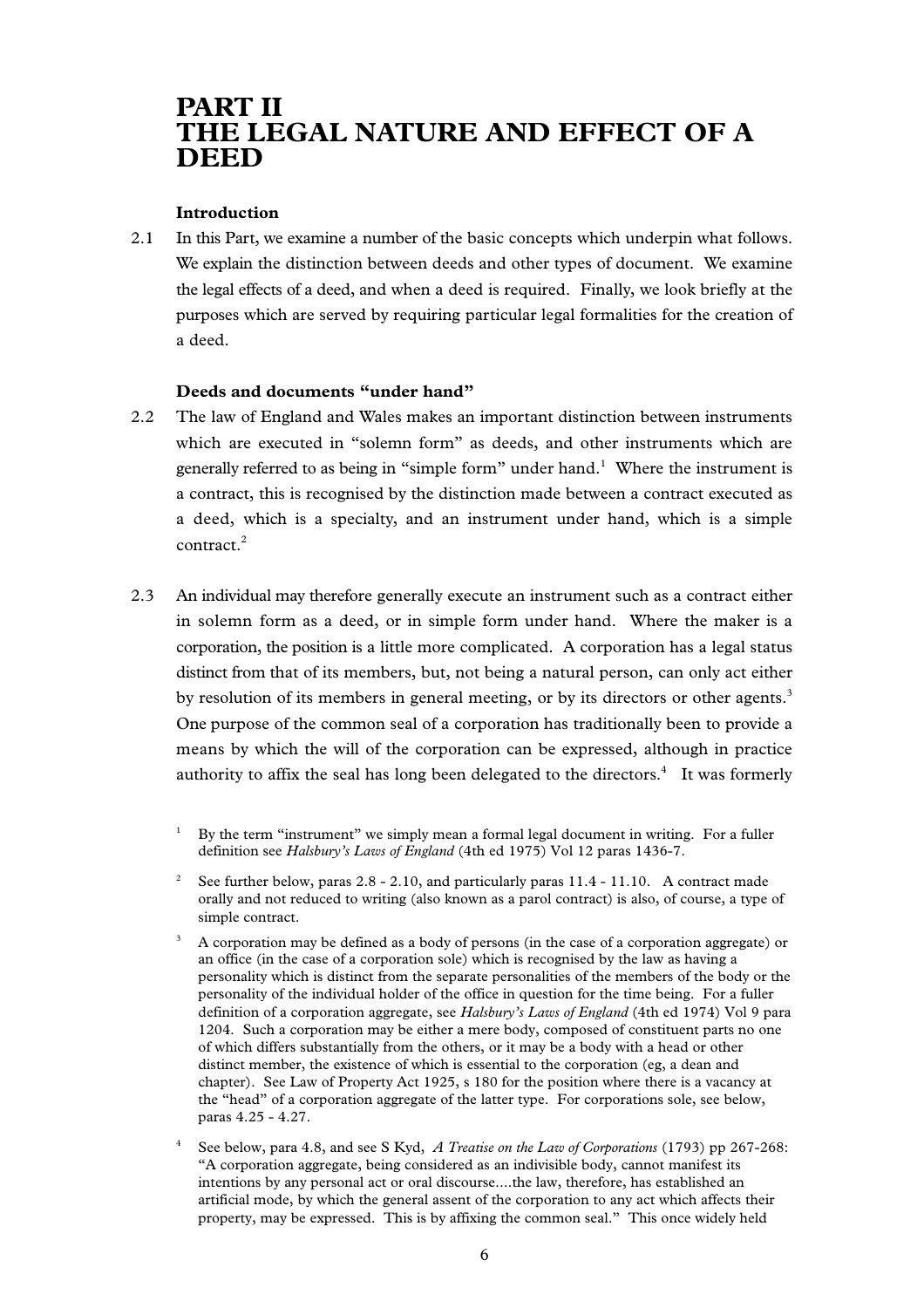the basic rule that all contracts made by a corporation had to be made under the common seal, but this has long ceased to be so. 5

- 2.4 The fact that a corporation has a separate legal status allows the law to make a distinction between the execution of an instrument in solemn form as a deed *by* a corporation - albeit that the seal is affixed and witnessed by its officers - and the making of a contract in simple form *on behalf of* a corporation by a person acting under its authority. However, where that authority is in the special form of a power of attorney, executed as a deed by the corporation, the attorney may execute a deed on behalf of the corporation itself.
- 2.5 It will be seen that at common law, all deeds were documents under seal. $6$  Hence contracts executed in solemn form were and are still commonly referred to as "contracts under seal", although the term is clearly less appropriate now that deeds need no longer be executed under seal. We will explain in Part XI that the changes made in 1989 to the rules which govern the execution of deeds have left a degree of uncertainty about these fundamental distinctions between different types of instrument, which needs to be examined.<sup>7</sup>

# **Definition of a deed**

2.6 A deed may be defined as a written instrument which is executed with the necessary formality, and by which an interest, right, or property passes or is confirmed, or an obligation binding on some person is created or confirmed.<sup>8</sup>

#### *The principal features of a deed*

- 2.7 The principal features of a deed are that:-
	- (a) It must comply with certain formalities, which we consider in detail in Part III. The need for such additional formalities explains why a deed is regarded

view has, however, been described as an eighteenth-century rationalisation of a technical rule whose historical origins lie in the fact that the early common law provided no remedy for the breach of parol contracts, whatever the identity of the maker: see the Law Reform Committee's Eighth Report (Sealing of Contracts by Bodies Corporate) (1958) Cmnd 622 p 3. See also *Chitty on Contracts* (27th ed 1994) Vol 1 pp 21 - 22, pointing out that in early times an executory contract was only given effect if sealed and delivered. The limited usefulness in modern conditions of the idea that a company acts by its seal is discussed in *Gower's Principles of Modern Company Law* (5th ed 1992) p 139.

- See below, para 7.2.
- $6$  See below, para 11.6.
- $7$  Paras 11.4 11.10.
- This definition is adapted from that given in *Norton on Deeds* (2nd ed 1928) p 3. Norton does not include an instrument which confirms (as opposed to creates) an existing obligation, but it seems appropriate to extend the definition to do so, at least in the case of a document which contains an express or implied covenant to observe or perform the existing obligation. Norton notes that it is, in fact, "very difficult" to give a definition which is completely satisfactory. It should also be noted that the original function of a deed in many cases appears to have been probative, rather than dispositive: see Graham Virgo and Charles Harpum, "Breaking the seal: the new law on deeds" (1991) 11 LMCLQ 209, 210, n 7.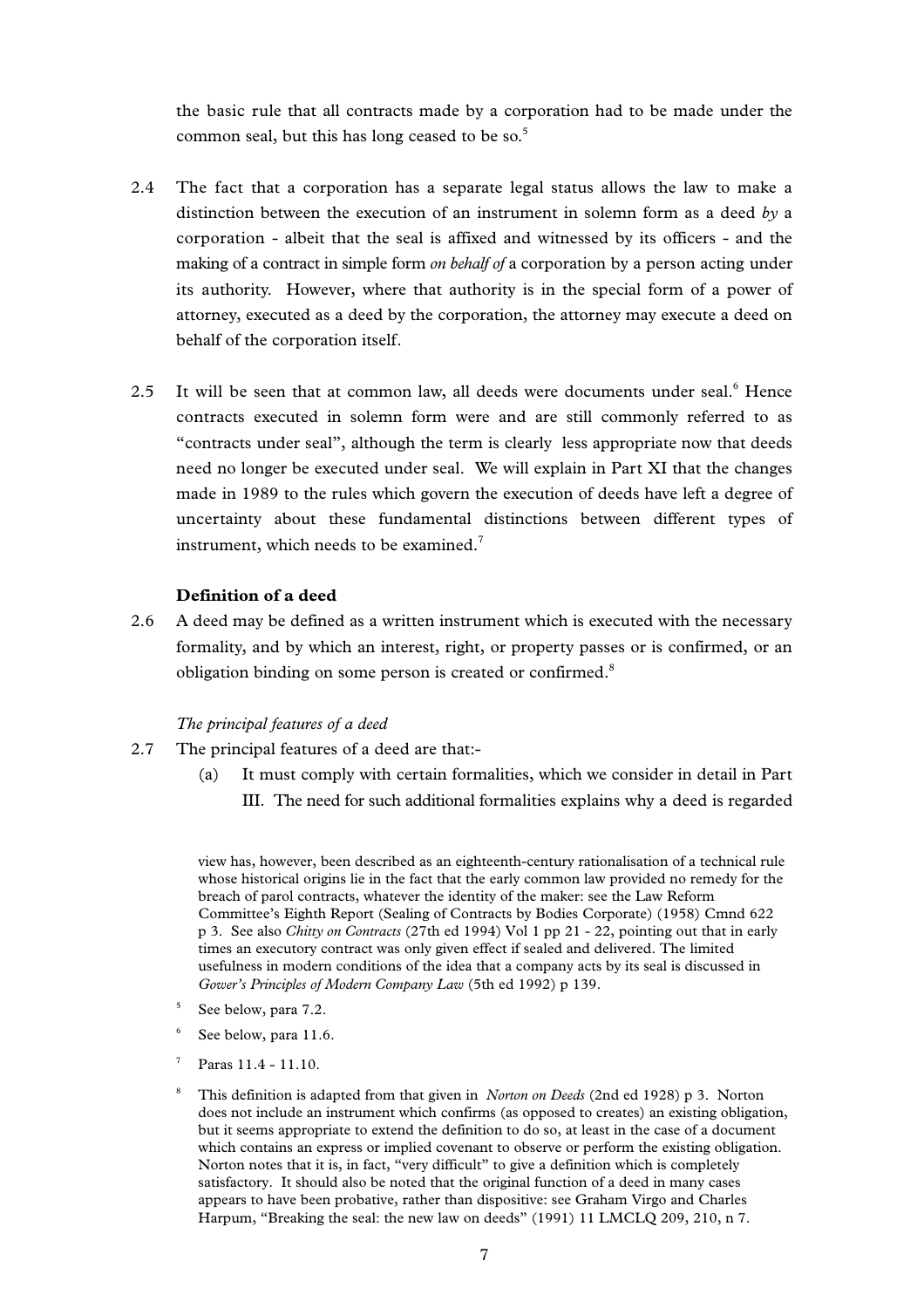as being in "solemn form".<sup>9</sup>

- (b) It must also perform one of the functions mentioned in paragraph 2.6 above.<sup>10</sup> For example a share certificate is not a deed, even if sealed by a company, as it is no more than evidence of ownership of the relevant shares.<sup>11</sup> Whether a document performs one of these functions has been treated as being principally a matter of intention, although this may now need to be seen in the light of the new requirement (explained in Part III) that the intention to create a deed must be clear from the face of the instrument.<sup>12</sup>
- (c) Certain transactions are only fully effective if carried out by deed. We explain this further below. 13
- (d) Quite apart from this, a deed has certain effects which distinguish it from an instrument which has been entered into under hand. We turn to this next.

### **Effect of a deed**

#### *Consideration*

- 2.8 One important difference between a deed and an instrument in simple form concerns the need for consideration. The general rule is that a promise made without valuable consideration is not enforceable. However, when a promise is made by deed, it is known as a specialty, $14$  and may generally be enforced despite any lack of  $\alpha$ consideration.<sup>15</sup> The courts will not, however, usually order specific performance of
	- <sup>9</sup> "A deed is an instrument of a higher nature than a simple contract": *Chitty on Contracts* (27th ed 1994) Vol 1 p 28. For the importance attached by the early common law to a sealed writing see further *Halsbury's Laws of England* (4th ed 1975) Vol 12 para 1355. See also Sir Frederick Pollock's preface to Revised Reports Vol 29, p V.
	- <sup>10</sup> See *R v Morton* (1873) LR 2 CCR 22.
	- <sup>11</sup> South London Greyhound Racecourses Ltd v Wake [1931] 1 Ch 496, 503. See *Chitty on Contracts* (27th ed 1994) Vol 1 p 22: "At common law, all deeds were documents under seal, but not all documents under seal were and are deeds".
	- *Re Stirrup* [1961] 1 WLR 449, 453, *per Wilberforce J*, who held that, since 1925 at least, where the formal requirements are met, a document is effective to pass a legal estate if the intention to do so can be made out. In this case, a document which was wrongly in the form of an assent was effective as a conveyance (but cf *Re King's Will Trusts* [1964] Ch 542). A transfer of registered land is a deed. Although it does not itself pass the legal estate (which vests in the transferee only on completion of registration), it does create binding rights and obligations between the parties: *Chelsea and Walham Green Building Society v Armstrong* [1951] Ch 853, 857. See also *Brown & Root Technology Ltd v Sun Alliance & London Assurance Co Ltd* [1996] Ch 51.
	- $Paras 2.12 2.14.$
	- <sup>14</sup> For the meaning of "specialty" see below, para 2.10.
	- <sup>15</sup> Sharington v Strotton, 1 Plowd 308; 75 ER 469; *Cannon v Hartley* [1949] Ch 213, 217. See also *Morley v Boothby* (1825) 3 Bing 107; 130 ER 455, 456, *per* Best CJ: "The common law protected men against improvident contracts. If they bound themselves by deed, it was considered that they must have determined upon what they were about to do, before they made so solemn an engagement; and therefore it was not necessary to the validity of the instrument, that any consideration should appear on it. In all other cases the contract was invalid, unless the party making the promise was to obtain some advantage, or the party to whom it was made, was to suffer some inconvenience in consequence of the one making, or the other accepting such promise."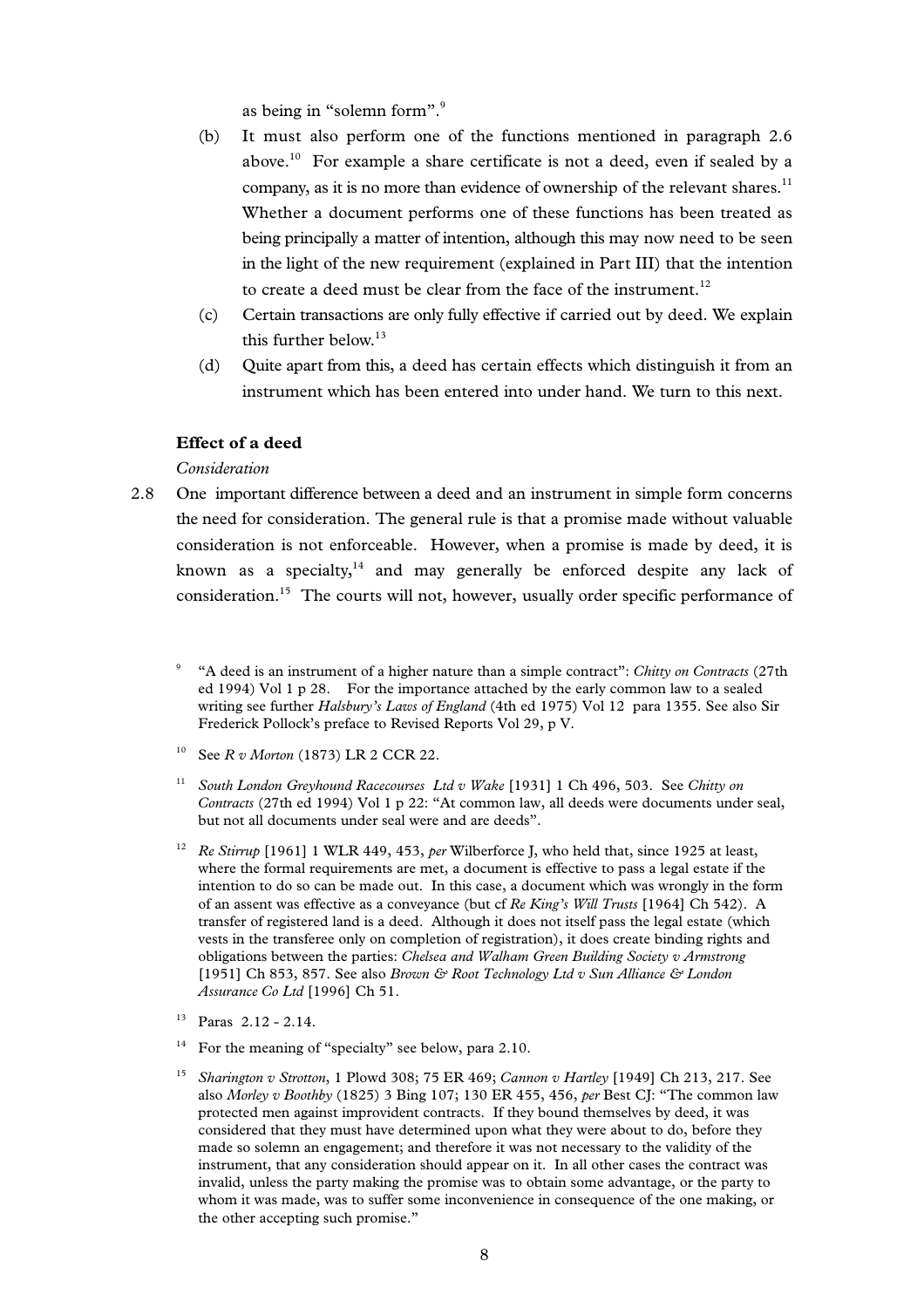a voluntary covenant (as opposed to damages for breach), even if it is made by deed.<sup>16</sup> That is because equity will not assist a volunteer.<sup>17</sup>

# *Limitation period - specialties*

- 2.9 The limitation period within which proceedings may be brought also differs. In the case of an action brought on a simple contract the period is six years from the date on which the cause of action accrued.<sup>18</sup> However, in the case of a specialty the equivalent period is twelve years.<sup>19</sup>
- 2.10 The word "specialty" has been used in a number of different senses.<sup>20</sup> Sometimes it has been taken to mean an obligation under seal securing a debt, or a debt due from the Crown or arising from statute.<sup>21</sup> In practice it has more frequently been taken to include "any contract entered into under seal", $^{22}$  or "any obligation entered into by deed under seal".<sup>23</sup> We have mentioned above that an examination of whether and if so how these concepts have been affected by the reforms made in 1989 seems overdue, and we return to this in Part  $Xl^{24}$

### *Other legal effects*

- <sup>16</sup> Re Ellenborough. Towry Law v Burne [1903] 1 Ch 697.
- <sup>17</sup> See *Jeffreys v Jeffreys* (1841) Cr & Ph 138, 141; 41 ER 443, 444. It might be truer to say that equity will *no longer* assist a volunteer. The maxim is in fact of comparatively recent provenance: see MRT Macnair, "Equity and Volunteers" (1988) 8 LS 172.
- <sup>18</sup> Limitation Act 1980, s 5.
- <sup>19</sup> *Ibid*, s 8.
- $20$  It has been described as "an archaic word of somewhat imprecise meaning: it includes contracts and other obligations in documents under seal, and also, traditionally, obligations arising under statutes": M Franks, *Limitation of Actions* (1959) pp 188-189, pointing out that it is used to describe both the document and the obligation. As to the origins of the term, see Sir William Holdsworth, *A History of English Law* (5th ed 1942) Vol III p 103, where the term is simply equated with a deed. See also the memorandum on contracts under seal by Goddard J appended to the Law Revision Committee's Sixth Interim Report (Statute of Frauds and Doctrine of Consideration) (1937) Cmd 5449.
- *R v Williams* [1942] AC 541, 555-556 (share certificate under seal not a specialty). Given the specific provision of a six year limitation period in an action for any sum recoverable by virtue of an enactment (now Limitation Act 1980, s 9(1)), it seems that for limitation purposes, a specialty now excludes any such sum: see *Leivers v Barber, Walker & Co Ltd* [1943] 1 KB 385, 398, approved in *Central Electricity Board v Halifax Corporation* [1963] AC 785. This is, however, a matter of construction of the relevant statutory obligation, and is subject to express provision to the contrary in any statute (eg, Companies Act 1985, s 14(2)).
- <sup>22</sup> Aiken v Stewart Wrightson [1995] 1 WLR 1281, per Potter J: approving the dictum of Oliver LJ in *Collin v Duke of Westminster* [1985] QB 581, 601 that "[t]he obvious and most common case of an action upon a specialty is an action based on a contract under seal, but it is clear that "specialty" was not originally confined to such contracts but extended also to obligations imposed by statute".
- <sup>23</sup> See the Law Reform Committee's Twenty-First Report (Final Report on Limitations of Actions) (1977) Cmnd 6923 p 22: "For practical purposes, a specialty may be treated as an obligation entered into by deed under seal...".
- <sup>24</sup> See below, paras  $11.4 11.10$ .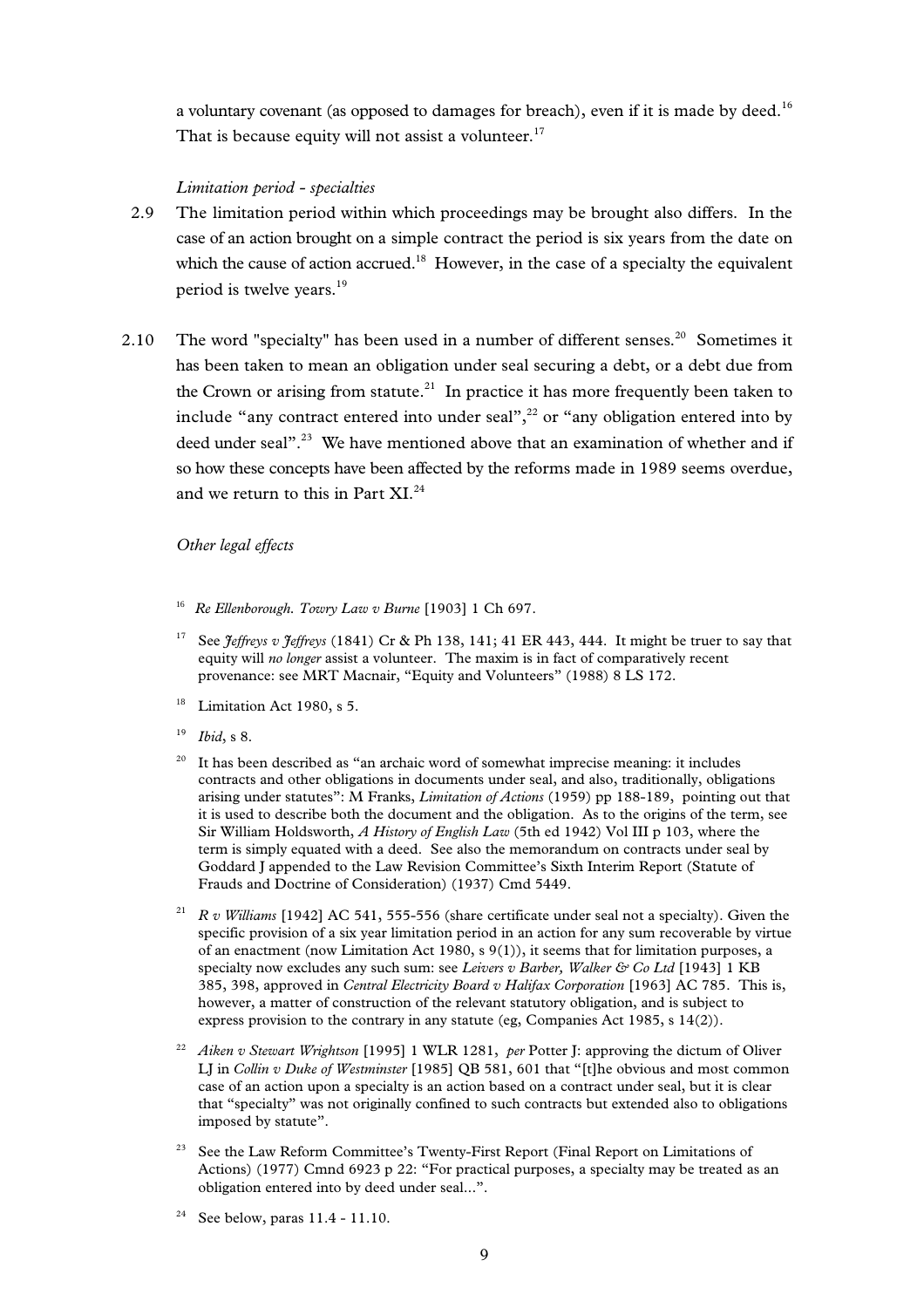- 2.11 Further differences between deeds and other documents include the following:-
	- (a) As a general rule the maker of a deed is estopped from claiming that the contents of a deed did not correctly express the maker's intentions, or that there are reasons why the deed should not take effect. $25$
	- (b) There is a general rule of interpretation that where a doubt arises on the construction of a deed, it should be construed most strongly against its maker, and in favour of the grantee or covenantee.<sup>26</sup>
	- (c) The use of a deed may also trigger certain statutory consequences. For example the appointment or retirement of a trustee by deed will give effect to the provisions set out in section 40 of the Trustee Act 1925, including the vesting of the trust property in the new trustee without the need for a separate conveyance.

#### **When a deed is necessary**

- 2.12 Although a deed is now only necessary for certain transactions, they are important ones. In particular, a deed is required for the conveyance of land or of any interest in land. Unless made by deed, such a conveyance is void for the purpose of conveying or creating a legal estate.<sup>27</sup> This means that, with certain exceptions, all conveyances, transfers, mortgages, charges, leases and surrenders of a legal estate or interest in land must be made by deed.<sup>28</sup> The grant of a power of attorney must also be by deed.<sup>29</sup>
- 2.13 A deed is also necessary at common law in certain other cases, for example for a release or discharge of a debt or liability (although it will be effective in equity if given for valuable consideration),  $30$  or a gift or voluntary assignment of tangible goods which is
	- Co Litt 45*a,* 47*b,* 352*a,* 363*b; Goodtitle v Baily* (1777) 2 Cowp 597, 600-601; 98 ER 1260; 25 *Xenos v Wickham* (1866) LR 2 HL 296; *First National Bank plc v Thompson* [1996] 2 WLR 293, 298, *per* Millet LJ. This did not prevent a corporation raising a defence of ultra vires (see below, para 5.4) or that the deed had not been properly executed.
	- $26$  "[E]very man's grant shall be taken by construction of law most forcible against himselfe": Co Litt 183 *a*; *Neill v Duke of Devonshire* (1882) 8 App Cas 135, 149, *per* Lord Selborne (at least where the deed is executed for valuable consideration); *Fowle v Welsh* (1822) 1 B & C 29, 35; 107 ER 12, 14, *per* Bayley J. However, the rule is reversed for powers of attorney: see *Bowstead and Reynolds on Agency* (16th ed 1996), para 3-011. We would emphasise that the deed is only construed against the maker when a doubt arises, which, by implication, means that the intention of the maker or of the parties cannot be clearly established by the normal rules of construction: see further *Halsbury's Laws of England* (4th ed 1975) Vol 12 paras 1459-1473, particularly at 1472.
	- Law of Property Act 1925, s 52, and Land Registration Act 1925, ss 18, 21, 25(1), 31(1), 33(1), 38(1), and Land Registration Rules 1925, SR & O 1925 No 1093, rr 74, 75, 80, 98 *et seq*, Sched, Forms 19 *et seq*.
	- <sup>28</sup> The exceptions include assents by a personal representative, conveyances and surrenders by operation of law, and oral leases and tenancies permitted by s 54: see s 52(2). For registered land, see Land Registration Act 1925, ss 18, 21, 25(1), 33(1) and 38(1).
	- <sup>29</sup> Powers of Attorney Act 1971, s  $1(1)$ .
	- *Halsbury's Laws of England* (4th ed 1975) Vol 12, para 1309.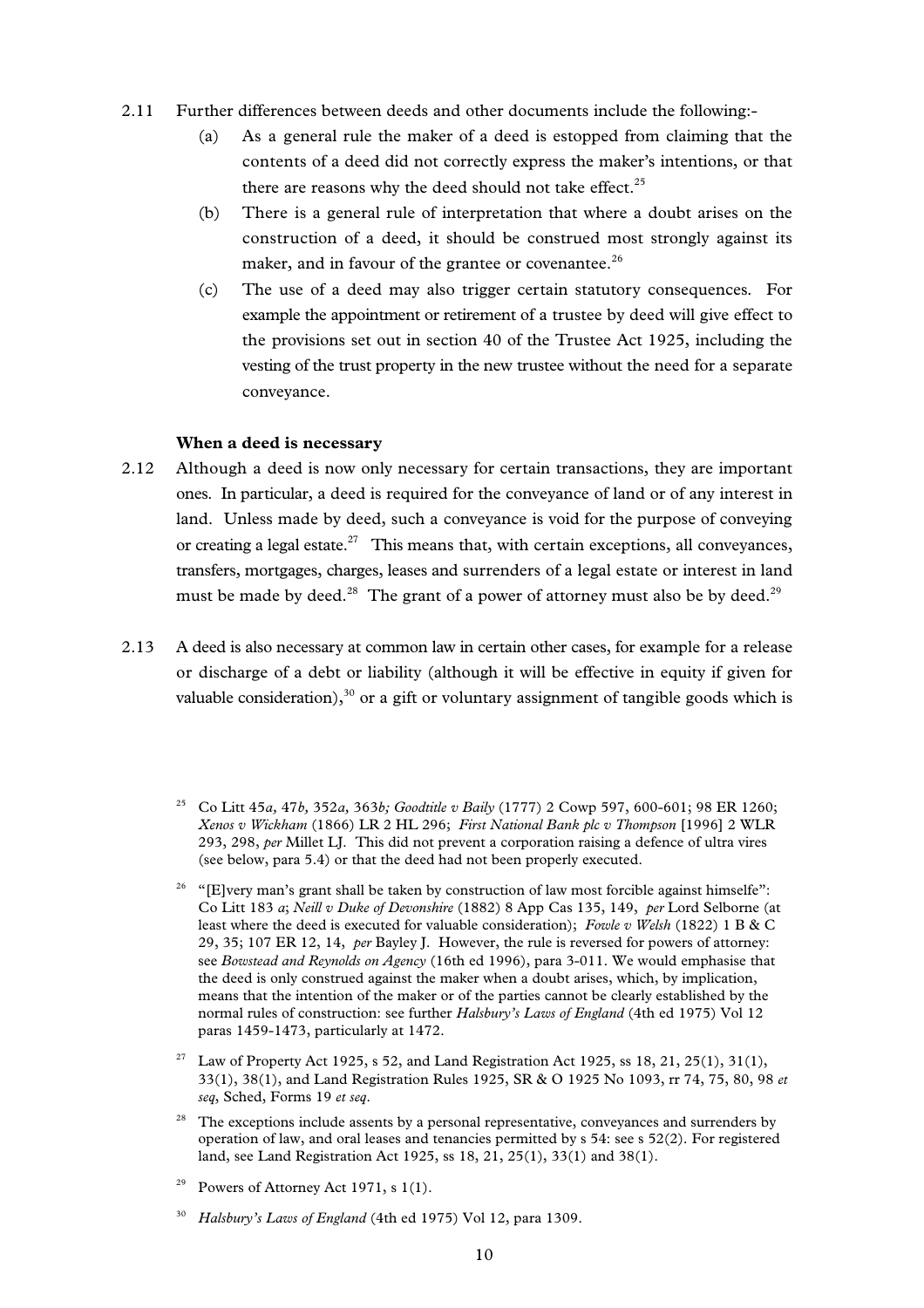not accompanied by delivery of possession.<sup>31</sup>

- 2.14 There are also situations where one party to a transaction may insist on the use of a deed, although there is no rule that such a transaction must be made by deed. For example, where a guarantee is taken of an existing debt there may be doubt whether valuable consideration is given for the guarantor's undertaking (the making of the original loan being past consideration, and hence no consideration). It is common practice in such a situation to insist upon the guarantee being executed as a deed, so that it is enforceable even in the absence of consideration. A party may also be required to execute a deed where the other party insists on having the benefit of the longer limitation period applicable to a specialty, $32$  for example in the case of a building contract,  $33$  or a collateral warranty given on the construction of a new building.
- 2.15 We have explained that it is beyond our remit in this Paper to propose any change to the situations where a deed is required. $34$

#### *Defective deeds*

- 2.16 It should be apparent from the preceding paragraphs that a document which would usually be entered into in simple form will generally be equally effective if executed as a deed. $35$  We understand that a difficulty sometimes encountered in practice is whether a document which is expressed to be a deed but which is not executed with the necessary formality can nonetheless take effect as a simple contract.<sup>36</sup> We can see no reason in principle why such a document should not be enforceable as a simple contract, assuming that all the other elements required for such a contract (such as consideration) are present, that the document has been signed by a person or persons with authority to bind the company to such a contract, and of course that the transaction is not one for which a deed is required.<sup>37</sup> We return to this, however,
	- <sup>31</sup> *Ibid*, para 1310. For further examples see *ibid*, paras 1307-1310.

- $33$  See, eg, the choice of execution either under hand or as a deed given on the JCT 1980 ed Standard Form of Building Contract, and the guidance issued by the Joint Contracts Tribunal on this point (RIBA Publications Ltd, September 1990, revised December 1990).
- $34$  See above, para 1.11.
- On general principles, a deed being the more solemn form. See also *Ortigosa v Brown* (1878) 38 LT: "..it being clear that a transfer by writing without seal was sufficient, and the seal not rendering the instrument less effectual than it would have been without a seal", *per* Hall VC.
- $^{36}$  Eg, where what was intended as a deed has only been signed by a single director.
- For a similar view see *Hudson's Building and Engineering Contracts* (11th ed 1995) Vol 1 p 10. <sup>37</sup> *Windsor Refrigerator Co Ltd v Branch Nominees Ltd* [1961] Ch 375 has been cited as authority for the proposition that a document which does not comply with all the formalities for a deed may be effective as an instrument under hand (see *Halsbury's Laws of England* (4th ed 1975) Vol 12, para 1301), but this seems incorrect. A purported deed of appointment of a receiver was held to be effective as an "appointment in writing" (which was all that the debenture under which the appointment was made required), as opposed to an instrument under hand: *per* Evershed MR at p 393. At first instant, Cross J had rejected an argument that the

 $32$  Whether this will be achieved depends, however, on the other provisions of the Limitation Act 1980: see, eg, *Romain v Scuba TV Ltd* [1996] 3 WLR 117 (limitation period for guarantee under seal in respect of rent was 6 years by virtue of Limitation Act 1980, s 19).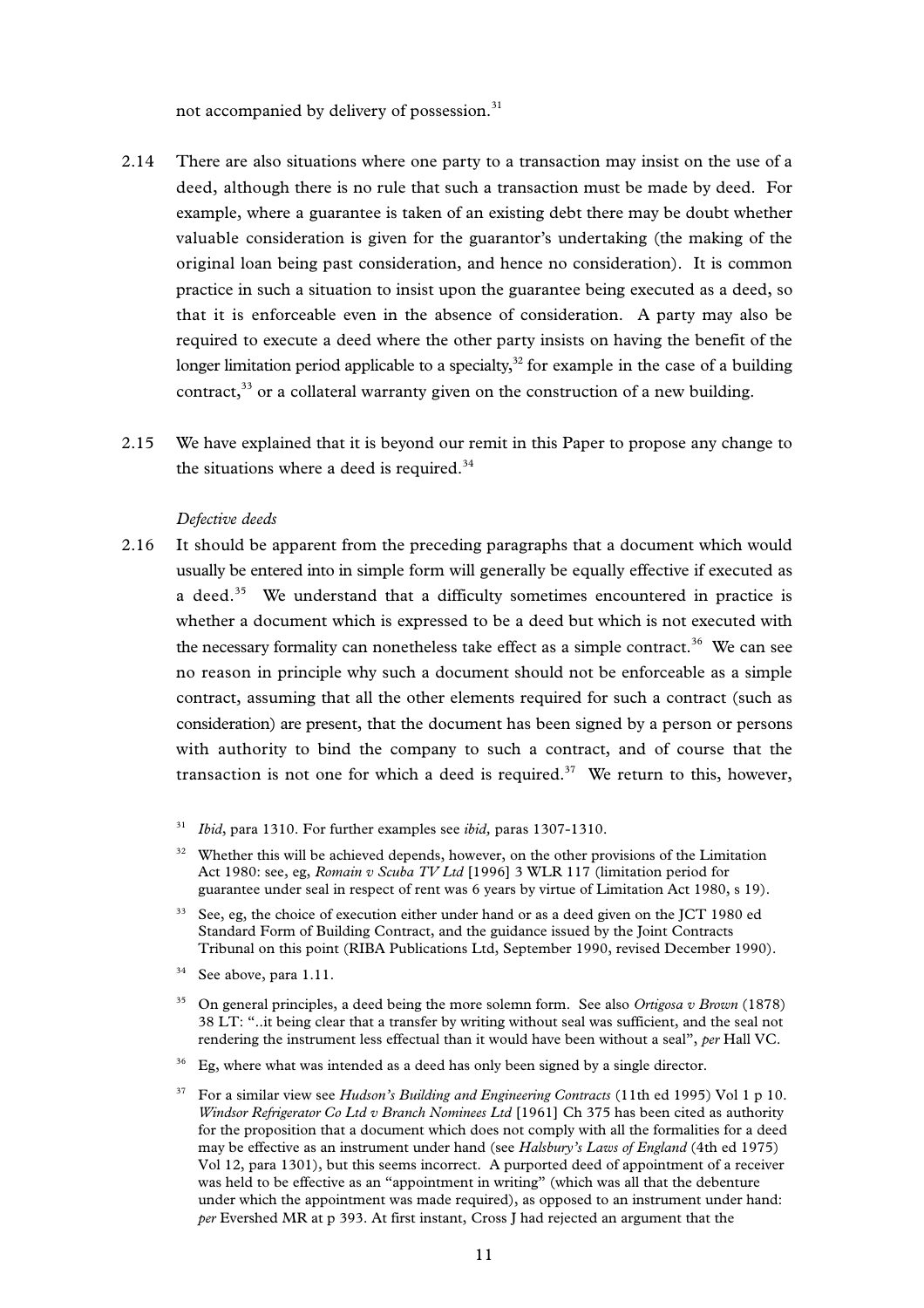below, and invite views. 38

### **The purpose of formalities for the execution of deeds**

- 2.17 Most legal systems have formal requirements for certain types of transactions, and English law is no exception. However the policy reasons for these requirements are seldom articulated in the case law.<sup>39</sup>
- 2.18 We have previously analysed the formal requirements for deeds as serving the following (overlapping) purposes $40$ :-
	- (a) *Evidential*: providing evidence that the maker did enter into the transaction, and so of authenticity, to other parties and to bodies such as the courts and the Land Registry. $41$  Hence the fact that the company seal has been affixed to a deed and attested by the secretary and a director serves the purpose of providing evidence of the company's intention to enter into the transaction.<sup>42</sup>
	- (b) *Cautionary*: requiring the maker of a deed to pause and give due consideration to the transaction. This may be less important in the case of a company making a commercial transaction than for an individual. Formality requirements do, however, serve what might be called a "managerial purpose" where the maker of a deed is a company or other corporation. The need to use the company seal, and/or for the signature of two officers, gives the company an element of control over the way in which it executes deeds,

instrument was effective as an appointment "under hand", because the relevant directors had been authorised by the board to prepare and seal a deed, and so lacked the authority to sign an instrument under hand: [1961] Ch 88, 104. See also *Re Tahiti Cotton Co, ex parte Sargent* (1874) LR 17 Eq 273 (stock transfer form invalid as a deed but still effective where the articles do not require the transfer to be by deed). For the position of a defective lease see below, para 11.13, and for a defective charge, see *Re Fireproof Doors Ltd; Umney v the Company* [1916] 2 Ch 142 (irregular document of charge will take effect as an agreement to create a charge); *Rushingdale Limited SA v Byblos Bank SAL* [1986] 2 BCC, 99, 509 CA (interlocutory appeal: charges were not validly executed as deeds, but arguable case that, having been signed by the president (and effective managing director) of the company, they took effect as valid equitable securities, and that such signature was sufficient to bind the company).

- See below, paras 13.12 13.14.
- For an example (in this case on the requirement for signature by two directors) see *Bishopsgate Investment Management Ltd v Maxwell (No 2)* [1993] BCLC 814, *per* Chadwick J at 833, and [1994] 1 All ER 261, *per* Hoffmann LJ at 265. The matter has been considered more fully by legal writers in the United States. For a brief summary of the American literature, see J D Feltham, "Informal Trusts and Third Parties" [1987] Conv 246 at pp 248, 249.
- <sup>40</sup> Transfer of Land: Formalities for Deeds and Escrows (1985) Working Paper No 93, paras 3.1 - 3.2. See also Transfer of Land: Formalities for Contracts for Sale etc of Land (1987) Law Com No 164, paras 2.1 - 2.13.
- <sup>41</sup> The requirement that a deed must be in writing also provides evidence of its contents, but that is not relevant to the issue of the manner of execution.
- As to the importance attached by the common law to the affixing of a seal as evidence of an intention to be bound see above, para 2.8 n 15.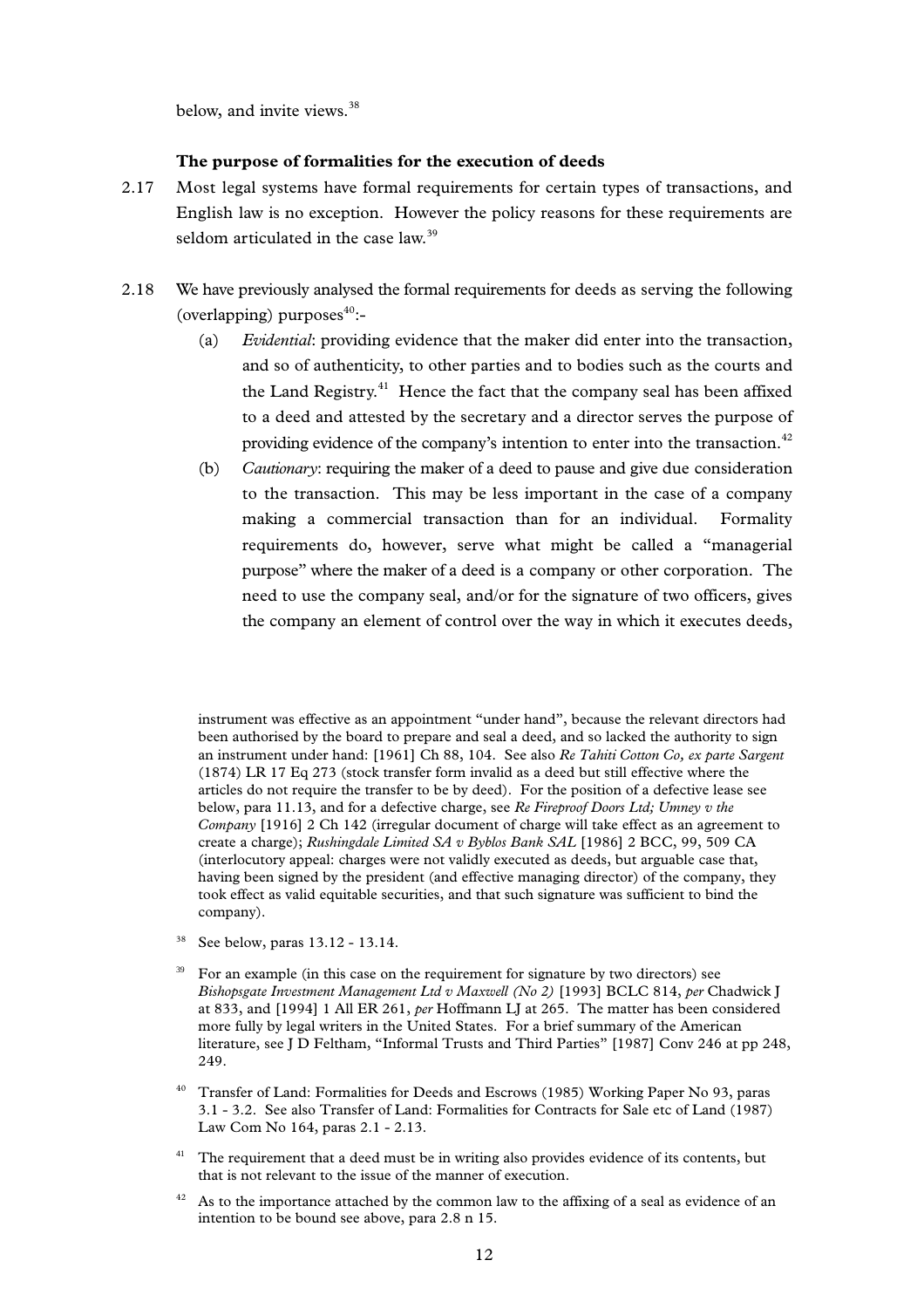and hence takes on certain obligations.<sup>43</sup>

- (c) *Labelling*: making it apparent to third parties what kind of document it is, and what its effect is to be.<sup>44</sup>
- 2.19 Any reform of the law of formalities should reflect these purposes. As we have mentioned in Part I, it should also consider the matter from the perspective of both the corporation itself, which will have its own internal procedures for execution, and that of a person dealing with the corporation, who needs to know how far it is necessary to enquire into those procedures in order to be satisfied that the corporation has properly executed the document.<sup> $45$ </sup> Deciding on the right level of formality for the execution of a deed means striking a balance between the two interests.

<sup>&</sup>lt;sup>43</sup> The somewhat paradoxical result is that a single director cannot, eg, execute a conveyance disposing of the company's land, but may make a contract for such disposal on its behalf. On the question of a director's authority, see below, paras 5.16 - 5.20.

 $44$  This is sometimes also referred to as a "channelling function", offering the parties a legal framework into which they may fit their actions: see *Chitty on Contracts* (27th ed 1994) Vol 1 p 263.

<sup>&</sup>lt;sup>45</sup> The same applies to a body such as the Land Registry, which must satisfy itself that transfers and other documents sent to it have been properly executed before the relevant entries are made on the register.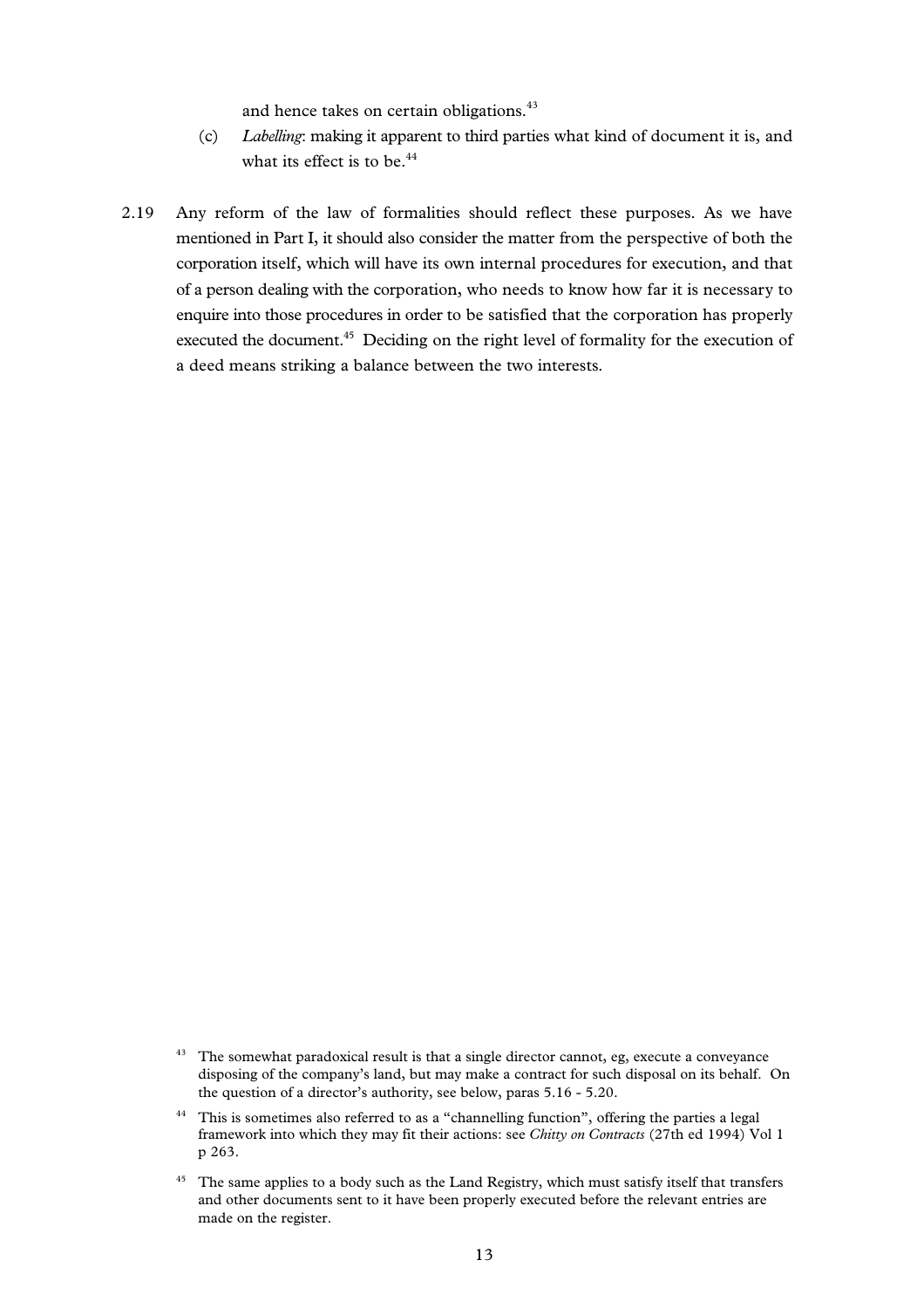# **PART III FORMALITIES REQUIRED FOR A DEED**

# **Introduction**

3.1 In this Part we set out the formalities required for a deed under the present law, whether the maker is a corporation or an individual. In doing so we discuss briefly the new "face-value" requirement introduced by the Law of Property (Miscellaneous Provisions) Act 1989 (to which we return in Part XI below), and address the question whether the rules introduced in 1989 have changed the law as regards who must be a party to, or must execute, a deed.

# **The present requirements**

- 3.2 At common law, the only formal requirements for a deed were writing on paper or parchment, sealing, and delivery.<sup>1</sup> Following the Law of Property (Miscellaneous Provisions) Act 1989, there are now four formal requirements for a deed (whether executed by a corporation or an individual). These are a combination of common law and statute, and may be summarized as follows:-
	- (a) First, a deed must be in writing, but may be on any substance. This is a common law requirement, although modified by statute.<sup>2</sup>
	- (b) Secondly, section 1(2)(a) of the Law of Property (Miscellaneous Provisions) Act 1989 provides that an instrument is not a deed unless it makes it clear on the face of the instrument that the person making it or, as the case may be, the parties to it intend it to be a deed (whether by describing itself as a deed or expressing itself to be executed or signed as a deed or otherwise). $3$  This "face-value" requirement was new in 1989.
	- (c) Thirdly, section  $1(2)(b)$  of the 1989 Act provides that the instrument must be validly executed as a deed by the person making it or, as the case may be, by one or more of the parties to it.<sup>4</sup>
	- (d) Fourthly, a deed must be delivered.<sup>5</sup> This is again a common law requirement.
	- *Goddard's Case* (1584) 2 Co Rep 4b, 5a; 76 ER 396, 398-9. Vellum was acceptable in <sup>1</sup> addition to paper or parchment. There was no requirement for the seal to be attested.
	- Law of Property (Miscellaneous Provisions) Act 1989, s  $1(1)(a)$ , abolishing any rule of law restricting the substances on which a deed may be written. When used in any statute, the word "writing" includes typing, printing, lithography, photography and other modes of representing or reproducing words in a visible form: Interpretation Act 1978, s 5, Schedule 1. It will be noted, however, that the requirement for writing derives from the common law, not the 1989 Act.
	- See also Companies Act 1985, s 36A(5).
	- A party to a deed may, however, be estopped from denying that the deed has been executed <sup>4</sup> where there is a representation of execution which is intended to be relied on: *TCB Ltd v Gray* [1986] Ch 621, 634 (power of attorney given by an individual was signed but not sealed, but stated that it had been "signed sealed and delivered").
	- $5$  As to whether it is correct to treat (c) and (d) as separate requirements where the maker of the deed is a corporation, see below para 6.4.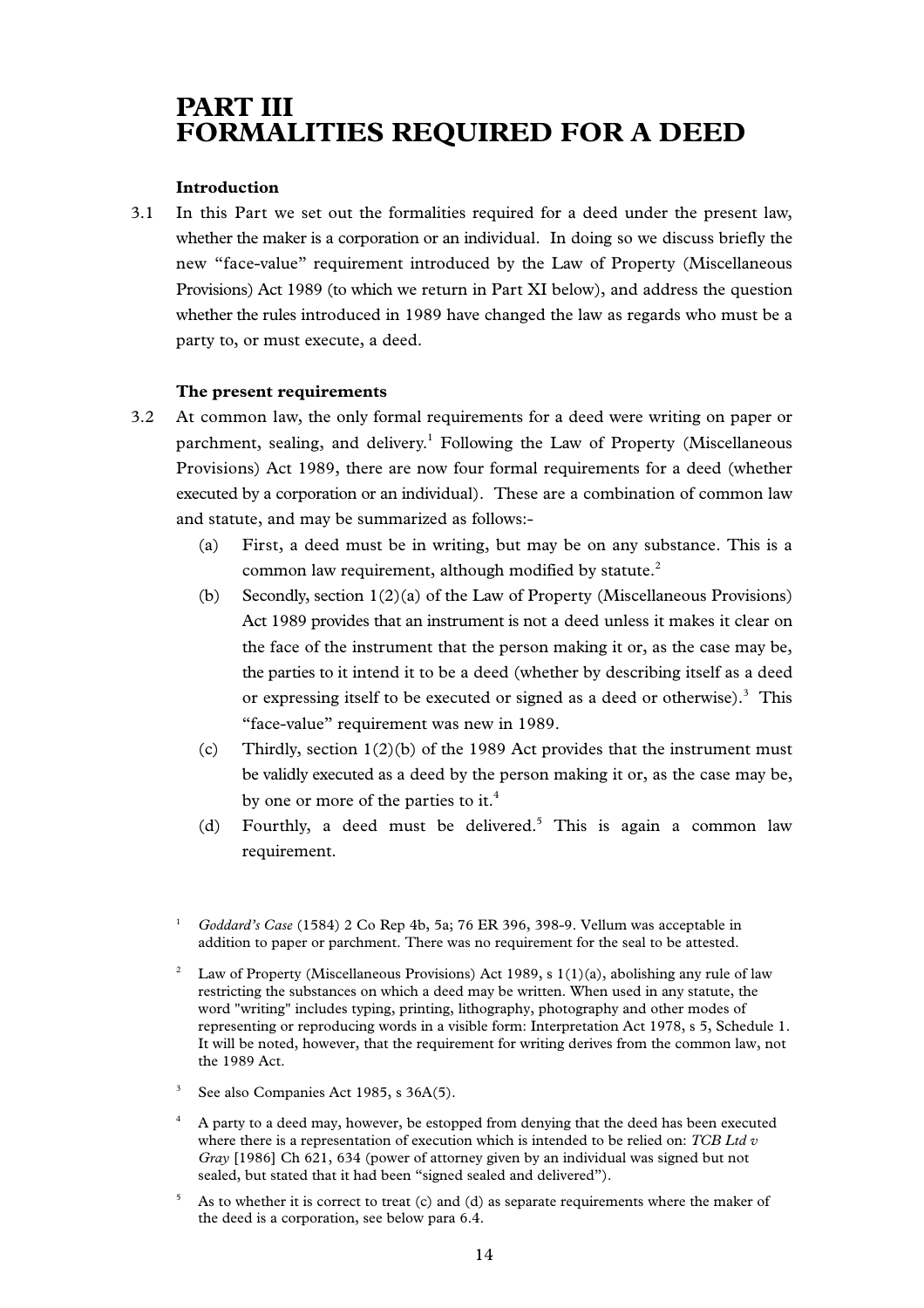There is little more to be said about the first requirement for present purposes.<sup>6</sup>

#### *The "face-value" requirement*

3.3 The second requirement, that the document must make it clear on its face that it is intended to be a deed, seems simple enough. The purpose is to make a clear distinction between deeds and other instruments now that deeds may be executed without the use of a seal. The position will be evident if the document is headed or begins with words such as "this deed", or states that it is "executed as a deed". There is, however, uncertainty whether it is sufficient if the document merely describes itself as a type of document which must be in the form of a deed (for example if it commences "this lease"), or is executed under seal without otherwise describing itself as a deed. We discuss this further in Part XI.<sup>7</sup>

#### *Who must execute a deed*

- 3.4 The second and third requirements (both of which are contained in the 1989 Act) also need to be seen in the context of the general rules establishing who may benefit under a deed, and who must execute a deed.<sup>8</sup> At common law, a person could not take an immediate benefit under a deed inter partes (that is a deed which expressly states that it is made between two or more named parties) or sue on a covenant contained in it unless named as a party to it, and that remains the general rule.<sup>9</sup> As an exception, by statute a person may take an interest in land or other property, or the benefit of any condition, right of entry, covenant or agreement over or respecting land or other property even though not named as a party to the conveyance or other instrument.<sup>10</sup> However, once a party has executed a deed, it will generally take effect against that party in favour of the other named parties even though it has not been executed by those other parties, $\frac{11}{11}$  unless it was delivered subject to a condition that all such parties
	- See however further below, Part IX, in the context of facsimile seals and signatures.
	- See below, para 11.13.
	- We should add that this paper does not examine the questions of acceptance and disclaimer of deeds: see*,* eg, *Xenos v Wickham* (1866) LR 2 296, 312, and *Lady Naas v Westminster Bank Ltd* [1940] AC 366.
	- *Harmer v Armstrong* [1934] Ch 65 at 86, though such a person could take an interest in remainder or by way of trust: see *Halsbury's Laws of England* (4th ed 1975) Vol 12, para 1357. In the case of a deed which is not made inter partes (eg, a deed poll) a person named or sufficiently identified in the deed may, however generally enforce an obligation undertaken in it in their favour, even though they have not executed the deed, *ibid*, para 1357.
	- <sup>10</sup> Law of Property Act 1925, s 56(1). See Treitel, *The Law of Contract* (9th ed 1995), pp 586-587. The section has been construed narrowly: *White v Bijou Mansions Ltd* [1938] Ch 351 (covenant must purport to be made with person seeking to enforce it); *Beswick v Beswick* [1968] AC 58, 77, *per* Lord Reid (does not extend to personal property other than chattels real); but for a recent decision where s 56(1) applied see *Re Shaw's Application* (1994) 68 P & CR 591.

<sup>11</sup> Cooch v Goodman (1842) 2 QB 580, 600; 114 ER 228, 235.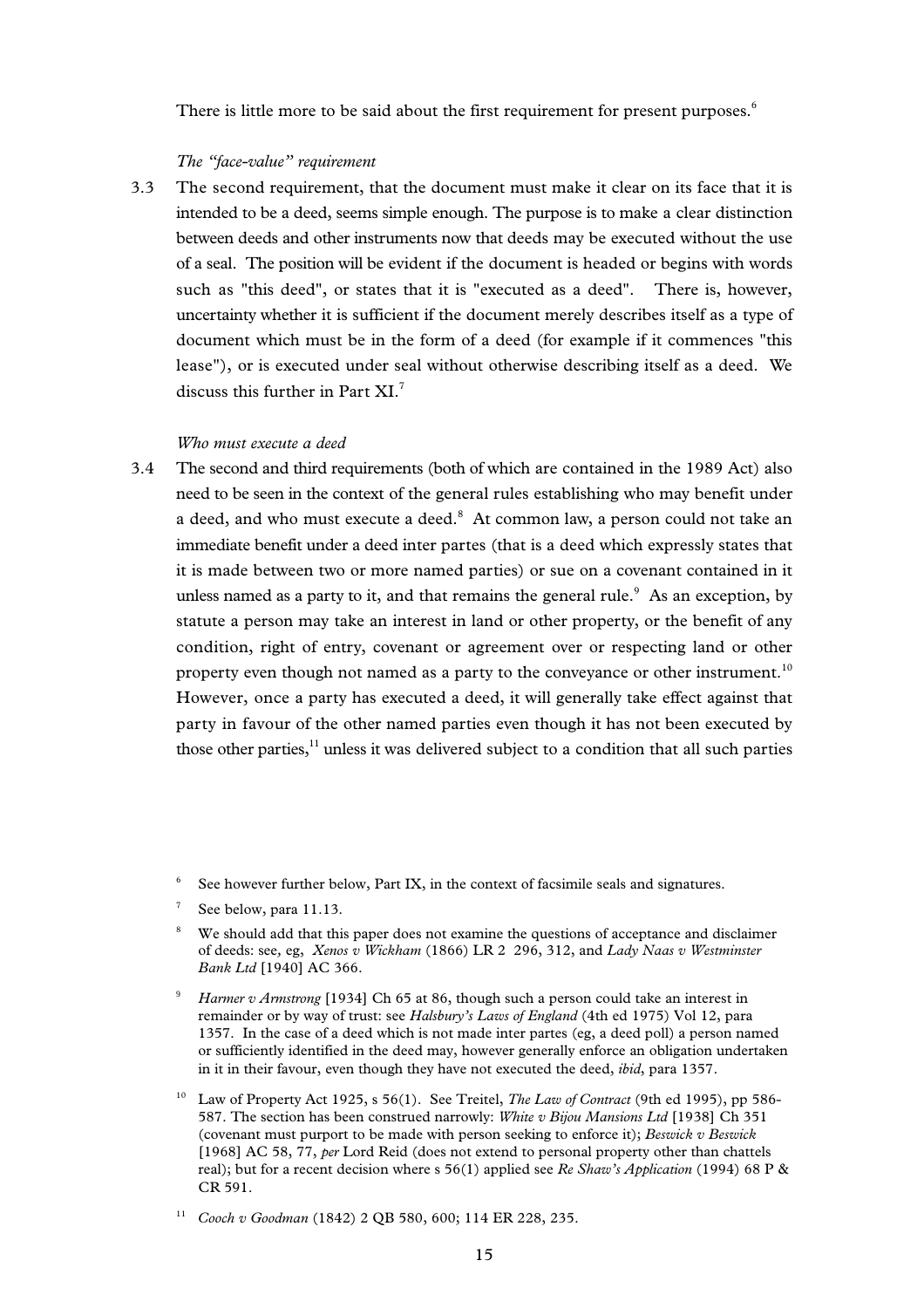must execute it, or it would be inequitable to enforce it.<sup>12</sup> Hence it is common for a deed to be drawn up between two or more named parties, but with the intention that one or more of them will not execute it.<sup>13</sup> It follows that if one party signs an instrument described as a "deed" under hand, that will not in itself prevent them enforcing the document against another party which has executed it as a deed.<sup>14</sup> Finally, where a person named in a deed has, without executing the deed, accepted some benefit under it, that person must give effect to all the conditions on which the benefit was expressed by the deed to be conferred, and so must perform all the covenants and stipulations on their part contained in the deed.<sup>15</sup>

3.5 It is true that the *second* formal requirement for a deed given above, and contained in section  $1(2)(a)$  of the 1989 Act, is that it must be clear that the instrument was intended to be a deed "by the parties to it", which might suggest that all parties to a deed must now execute it. However, the intention is to be shown "on the face of the instrument", and this can be achieved by the wording of the document (for example by describing itself as a deed). The parties' intention can therefore be shown without requiring all of them to execute the document. Moreover, this is implicit in the *third* requirement (execution as a deed, contained in section  $1(2)(b)$  of the 1989 Act), which expressly recognises that where there are two or more parties to a deed they need not all execute it, since execution may be by "one or more of the parties to it". It is clear that the common law position outlined in the previous paragraph has not therefore been affected by the requirements added by the 1989 Act. This means that the practice of preparing a deed and one or more counterpart deeds (so that each party executes one or more of the counterparts but no one document is necessarily executed by all the parties) is also unaffected.<sup>16</sup>

#### *Execution "as a deed"*

3.6 It will be noted that the third requirement is not simply for execution, but for execution *as a deed*. The intention is again to emphasise the distinction between deeds and other instruments. An individual now executes a deed by signing the instrument in the presence of a witness, who attests the signature, and by delivery of the instrument as a deed. The former requirement for sealing has been abolished, but attestation is now

- A common example would be a guarantee, which will often only be executed by the guarantor.
- $14$  The longer limitation period prescribed for specialties by Limitation Act 1980, s 8 would presumably only operate against the party which had executed the document as a deed.
- <sup>15</sup> Halsbury's Laws of England (4th ed 1975) Vol 12, para 1360.
- $16$  The usual practice is to add a provision to the deed expressly authorising execution in counterparts in this way. See further *Halsbury's Laws of England* (4th ed 1975) Vol 12, para 1304.

<sup>&</sup>lt;sup>12</sup> Eg, where a party has executed a deed on the understanding (but not the condition) that another person will also do so, and the failure of that person to do so makes the obligation assumed by the party different from the one which would have been enforceable had the other person executed: *Lady Naas v Westminster Bank Ltd* [1940] AC 366, 391.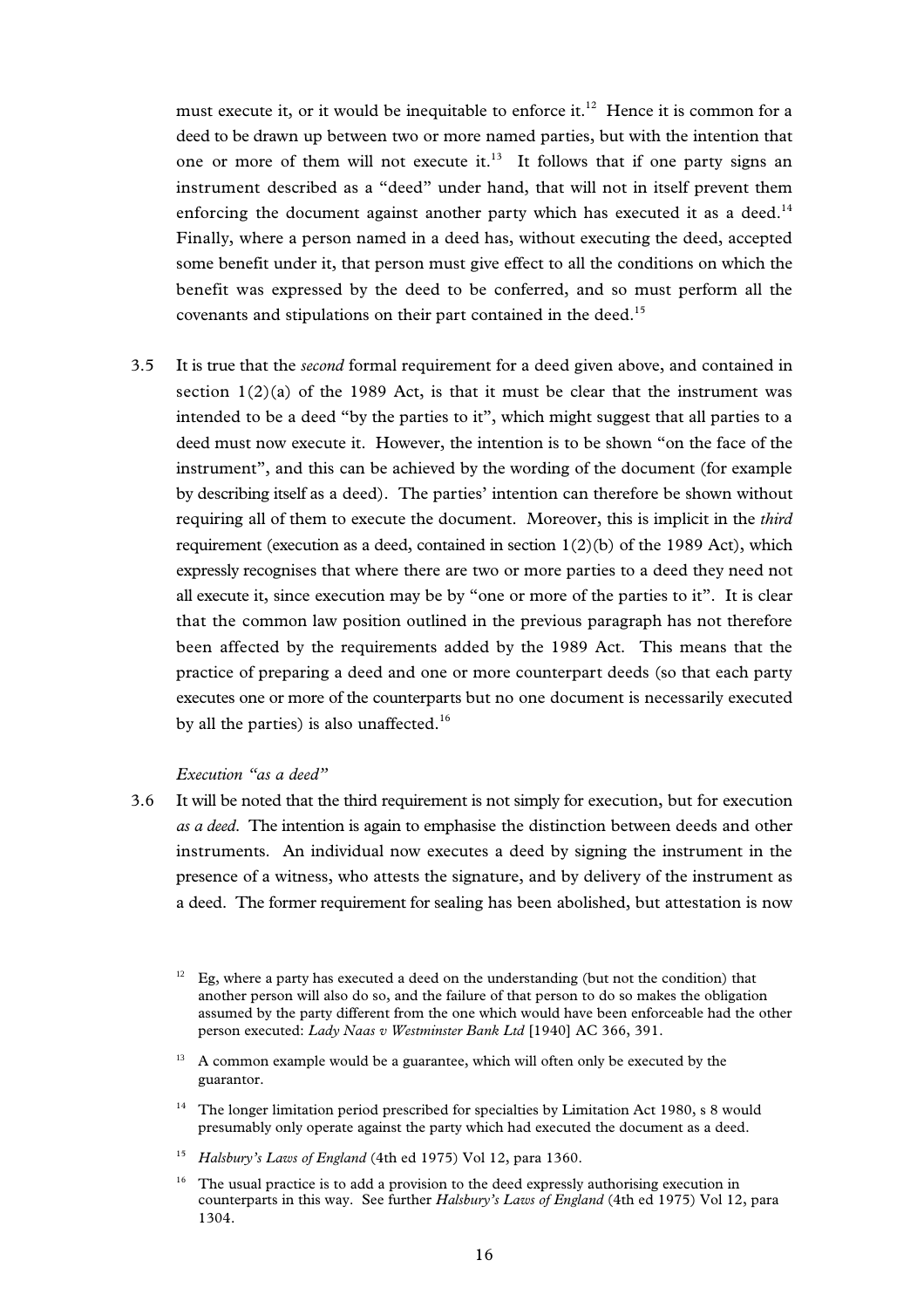mandatory.<sup>17</sup> In the next Part, we turn to the ways in which an instrument is executed as a deed by a corporation. The final formal requirement for a deed - namely delivery is dealt with separately in Part VI.

<sup>&</sup>lt;sup>17</sup> Law of Property (Miscellaneous Provisions) Act 1989, s 1(3). As an alternative, the instrument may be signed at the maker's direction and in his presence, and in the presence of two witnesses who each attest the signature: *ibid,* s 1(3)(a)(ii). An individual may still seal a deed, in addition to signing and having this witnessed, but it is generally considered that the addition of the seal has no additional effect: see below, para 11.8.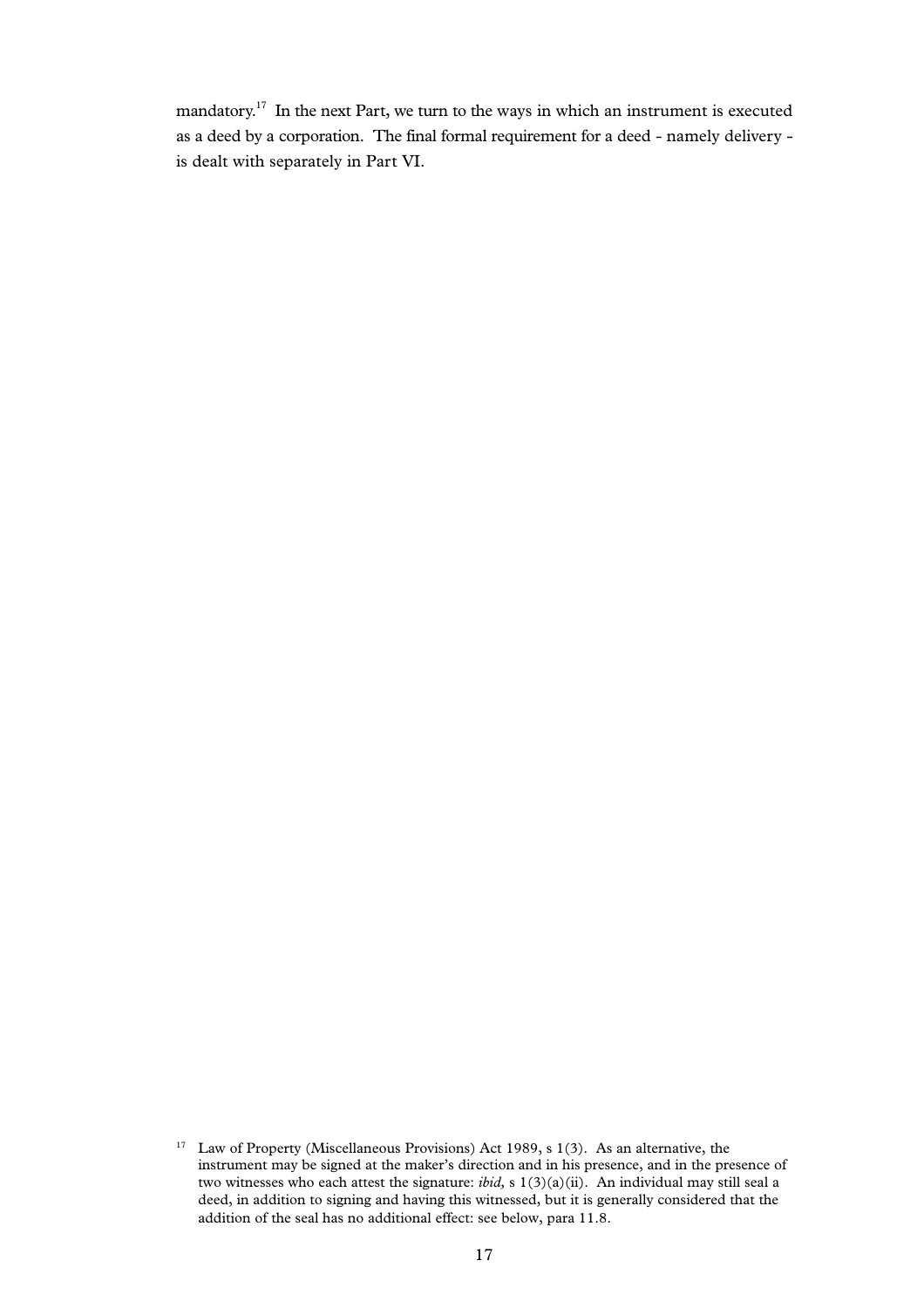# **PART IV EXECUTION BY CORPORATIONS**

# **Introduction**

4.1 We have explained that in order to be a deed, an instrument must be validly executed as a deed by the person making it or, as the case may be, by one or more of the parties to it.<sup>1</sup> We now go on to consider the way in which corporations execute an instrument as a deed. It will be seen that the position varies depending upon the type of corporation, and that there are significant uncertainties in the present statutory rules which govern execution by companies.

# **Different types of corporation**

4.2 The great majority of corporations are now created under public general Acts of Parliament, in particular limited companies incorporated under the Companies Acts.<sup>2</sup> Others have been incorporated by private Act or royal charter, $3$  and corporations may still be encountered in practice which owe their existence to prescription, custom, or presumed lost charter. $4$  It is not, however, the purpose of this Paper to offer a detailed classification of corporations.<sup>5</sup> Instead, we categorise them according to the rules governing the way in which they execute deeds and other documents.

# *A general rule*

- 4.3 It will be seen that those rules vary according to the type of corporation, but there is a principle of general application which must be explained at the outset. To be validly executed as a deed, an instrument must also be executed in accordance with the corporation's constitution, which may lay down the manner of execution, in particular by regulating the use of the common seal.<sup>6</sup> This has, however, been significantly affected by the changes introduced by the Companies Act  $1989<sub>1</sub><sup>7</sup>$  and is also subject to a number of presumptions and protective provisions which exist for persons dealing with a company or other corporation which we consider in Parts V and VI below.
- 4.4 When we refer in this Part to the "execution of a document" or to its being "executed"
	- See above, para 3.2.
	- $\degree$  See below, para 4.5. Trading corporations have also been incorporated by special Act of Parliament, but most were dissolved on the nationalisation of their undertakings.
	- These include a small number of privately owned trading companies which remain in <sup>3</sup> existence, such as the Hudson's Bay Company.
	- <sup>4</sup> See further *Halsbury's Laws of England* (4th ed 1974) Vol 9, para 1231.
	- <sup>5</sup> For such a classification see *Halsbury's Laws of England* (4th ed 1974) Vol 9, paras 1201-1203, and for the creation of corporations generally, see *ibid,* paras 1231-1248.
	- <sup>6</sup> Clarke v The Imperial Gas Light and Coke Co (1832) 4 B & Ad 315, 326; 110 ER 473, 477; *Ernest v Nicholls* (1857) 6 HL Cas 401; 10 ER 1351; *TCB Ltd v Gray* [1986] Ch 621, 636; cf *Agar v Athenaeum Life Assurance Society (Official Manager)* (1852) 3 CBNS 725; 140 ER 927, and *Prince of Wales Assurance Society v Athenaeum Life Assurance Society* (1858) 31 LT 149. See further *Halsbury's Laws of England* (4th ed 1974) Vol 9, para 1218.
	- Most obviously by Companies Act 1985, s  $36A(4)$  (see below, para 4.10), and see Part V generally.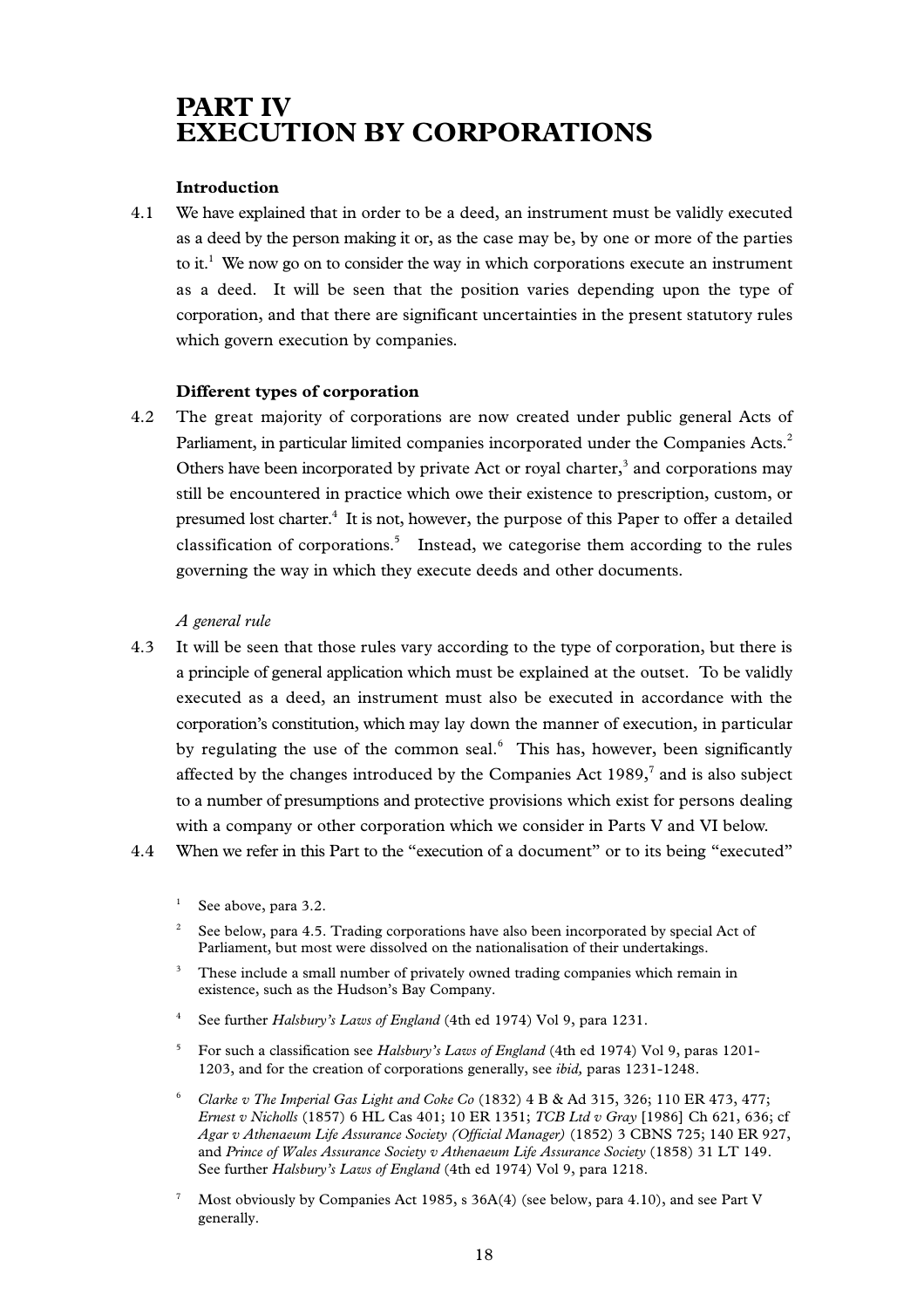we exclude delivery. We consider the requirement of delivery separately in Part VI.

### **Companies incorporated under the Companies Acts**

*Section 36A of the Companies Act 1985*

4.5 The way in which a company incorporated under the Companies Acts<sup>8</sup> executes deeds and other documents<sup>9</sup> is governed by section 36A of the Companies Act 1985.<sup>10</sup> For the sake of convenience, we set out the whole of the section below, although subsections (5) and (6) are not considered in detail until Parts V and VI of this Paper:-

36A.—(l) Under the law of England and Wales the following provisions have effect with respect to the execution of documents by a company.

(2) A document is executed by a company by the affixing of its common seal.

(3) A company need not have a common seal, however, and the following subsections apply whether it does or not.

(4) A document signed by a director and the secretary of a company, or by two directors of a company, and expressed (in whatever form of words) to be executed by the company has the same effect as if executed under the common seal of the company.

(5) A document executed by a company which makes it clear on its face that it is intended by the person or persons making it to be a deed has effect, upon delivery, as a deed; and it shall be presumed, unless a contrary intention is proved, to be delivered upon its being so executed.

(6) In favour of a purchaser a document shall be deemed to have been duly executed by a company if it purports to be signed by a director and the secretary of the company, or by two directors of the company, and, where it makes it clear on its face that it is intended by the person or persons making it to be a deed, to have been delivered upon its being executed.

A "purchaser" means a purchaser in good faith for valuable consideration and includes

<sup>&</sup>quot;Company" is defined by Companies Act 1985, s 735 as a company formed and registered <sup>8</sup> under the Companies Act 1985, or under the former Companies Acts, other than a company formed in what is now the Republic of Ireland. The definition applies unless the contrary intention appears: *ibid,* s 735(4). See further Jeremy Whiteson, "Receivership and the quasi company" (1993) Insolvency Law and Practice, Vol 9, No 3, p 77. See also Companies Act 1985, s 680 (companies not formed under the Companies Acts but capable of being registered under the 1985 Act), and Sched 21, para 6 (application of the 1985 Act to such companies).

<sup>&</sup>quot;Document" is defined by Companies Act 1985, s 744 to include a "summons, notice, order, <sup>9</sup> and other legal process, and registers".

Inserted by Companies Act 1989,  $s$  130(2).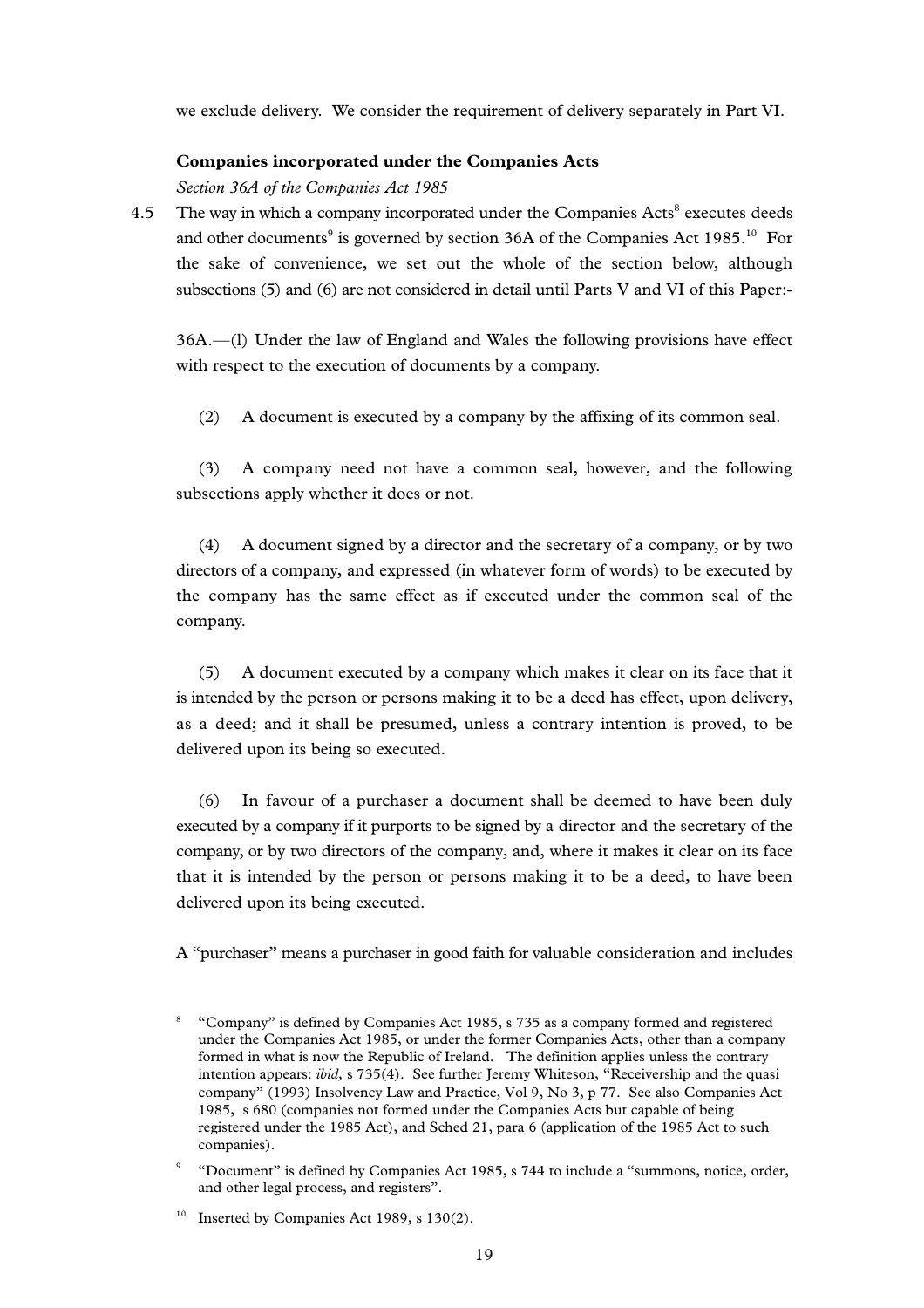a lessee, mortgagee or other person who for valuable consideration acquires an interest in property.

- 4.6 The section therefore provides two ways for a company to execute a document:-
	- (a) First, a document may be executed by a company by affixing its common seal, as provided by section 36A(2). This preserves the method of execution by corporations under common law.<sup>11</sup>
	- (b) Secondly, whether or not a company has a seal, section 36A(4) provides that a document may be executed by being signed by a director and the secretary of a company, or by two directors, and expressed (in whatever form of words) to be executed by the company.<sup>12</sup> Such a document has the same effect as if executed under the common seal of the company. There is no requirement that the signatures of such officers should be attested.<sup>13</sup>
- 4.7 These appear to be the only valid means of execution for such a company (other than by appointing an attorney), since there is no saving provision authorising execution in any other manner.<sup>14</sup> It is also important to appreciate that section 36A provides two ways in which a company may execute a *document*, and is not restricted to the execution of *deeds*. This is made clear by section 36A(5), which provides that a document executed by a company which makes it clear on its face that it is intended by the person or persons making it *to be a deed* has effect, upon delivery, as a deed. The purpose is to reflect section  $1(2)(a)$  of the Law of Property (Miscellaneous Provisions) Act  $1989$ ,<sup>15</sup> and also to make it clear that a company may execute a document other than a deed by one of the two methods given in section 36A, for example a share certificate.<sup>16</sup>
- 4.8 We have explained that at common law, sealing had to be accompanied by any necessary formalities prescribed by the company's constitution.<sup>17</sup> In practice, the use

- $12$  Execution by the single signature of a person who was both director and secretary would not suffice: *Johnsey Estates (1990) Ltd v Newport Marketworld Ltd and Others*, transcript, para D(III) 11 (see above, para 1.17).
- <sup>13</sup> When an individual executes a deed, his or her signature must be attested: Law of Property (Miscellaneous Provisions) Act 1989, s 1(3). This does not apply here, since execution is "by the company", not by the officers.
- <sup>14</sup> In contrast to Law of Property Act 1925, s 74(6). In *Johnsey Estates* (see above, para 1.17), the court expressed the view (obiter) that execution under Law of Property Act 1925, s 74(1) or under the pre -1926 law remain valid alternatives to s 36A (transcript, para  $D(III)$ 6). Given the lack of any saving provision in s 36A we doubt whether this view can be correct, or that execution by a registered company by some other method (if any) permitted before 1926 would have any validity. Moreover, s 74(1) is a deeming provision, not a method of execution, and in any event overlaps with s 36A(2).
- $15$  See above, para 3.2.
- <sup>16</sup> See above, para 2.7. For an example see *Bishopsgate Investment Management Ltd v Maxwell (No 2)* [1993] BCLC 814.
- $17$  See above, para 4.3.

 $11$  See below, para 4.20.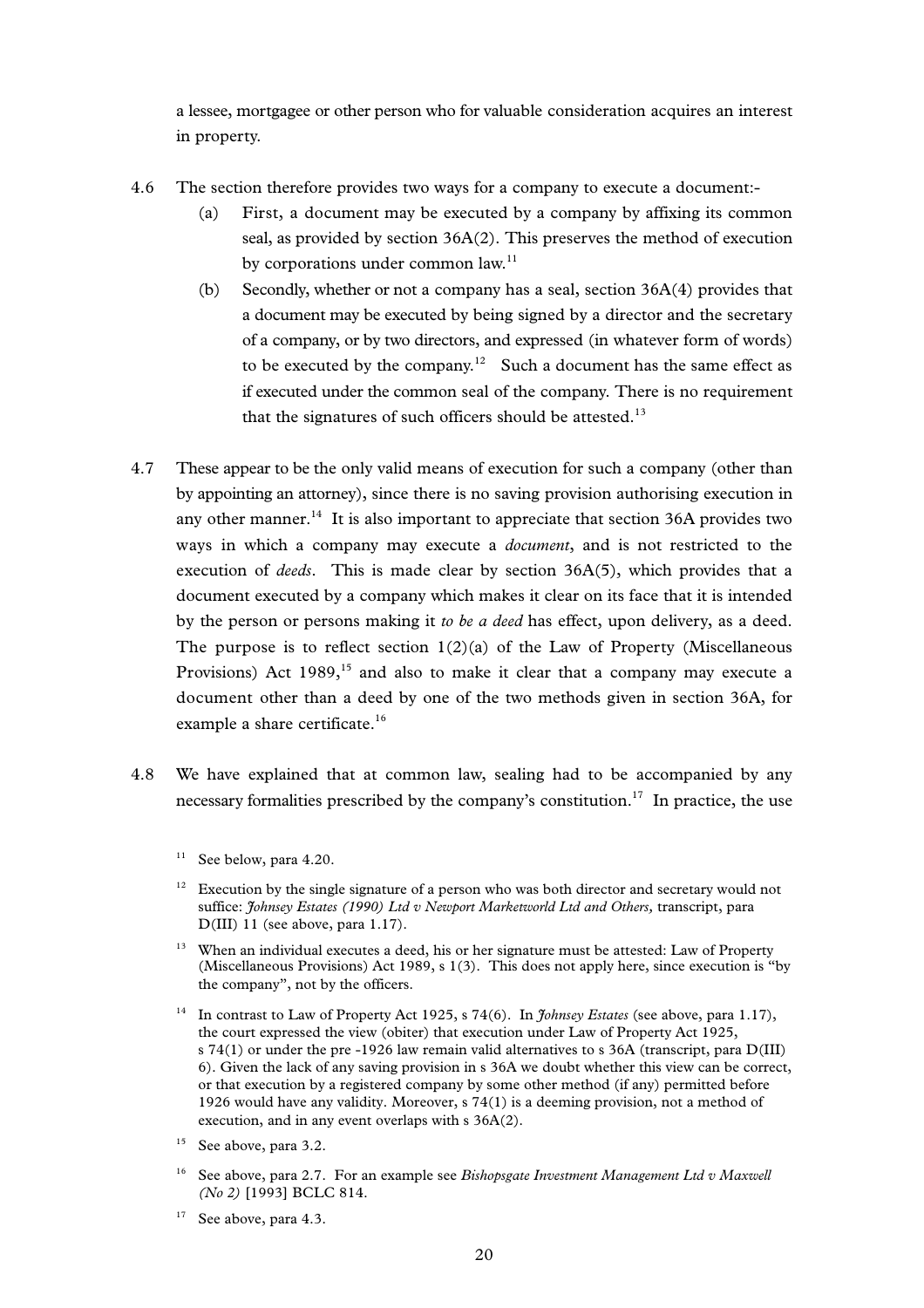of the seal will generally be governed by the articles of association.<sup>18</sup> The traditional method of execution by companies has been by affixing the common seal, with the instrument also being signed by a director and the secretary, or by two directors.<sup>19</sup> When an instrument is executed in this way it is probably incorrect - though a convenient shorthand - to say that the directors and secretary are signing by way of attesting the seal. Rather they are signing because this is part of the mechanism prescribed by the company's constitution for the execution of an instrument.<sup>20</sup> It is possible that the point is significant, because, if correct, a deed which has been sealed but not signed is not effective, since it will not have been executed in accordance with the articles, whereas mere attestation may not be essential. However, what is required will be a matter of construction of the articles. Even if the articles were to refer to attestation instead of signature, it seems likely that this would be part of the formalities required by the constitution of the company, and so probably essential for valid execution.<sup>21</sup>

- 4.9 Section 36A(2) simply states that a document may be executed by a company "by the affixing of its common seal", but it seems unlikely that this overrides the need for a company to comply with its articles, for example by dispensing with the signature of two of its officers if that is required by the articles. If it were otherwise, this would make redundant the presumptions of due execution which are considered in Part V below where execution is under seal. We do, however, ask below whether the point requires clarification.<sup>22</sup>
- 4.10 On the other hand, it seems clear that a company may execute a deed in accordance with section 36A(4) without using its common seal, even though:-
	- (a) the only method given in the articles for the execution of deeds is under the common seal, or
	- (b) there is some other possible inconsistency with the articles, for example if they specify signatories to the seal other than a director and secretary or two
	- Eg, Companies Act 1985, Table A, para 101, which provides that the seal shall only be used <sup>18</sup> by the authority of the directors or of a committee of the directors. The directors may determine who shall sign any instrument to which the seal is affixed, and unless they determine otherwise a director and the secretary or two directors shall sign.
	- This method of execution has long been commonly prescribed by the articles: see, however, Companies (Consolidation) Act 1908 Sched 1 Table A, para 76 which requires attestation by two directors *and* a secretary or such other person as the directors may appoint for the purpose.
	- <sup>20</sup> Shears v Jacob (1866) LR 1 CP 513; *Deffel v White* (1866) LR 2 CP 144, 146; Norton on *Deeds* (2nd ed 1928) p 24. Law of Property Act 1925, s 74(1), however, does refer to attestation.
	- <sup>21</sup> It is suggested in *Emmet on Title* (19th ed 1986) para 20.004, that the point may be important where the directors who sign to authenticate the affixing of the common seal are also parties to the deed, given the common law rule that a party to a deed cannot be a witness to it: *Seal v Claridge* (1881) 7 QBD 516. As to dealings between a company and its directors generally, see Companies Act 1985, Part X.
	- See below, para 15.5.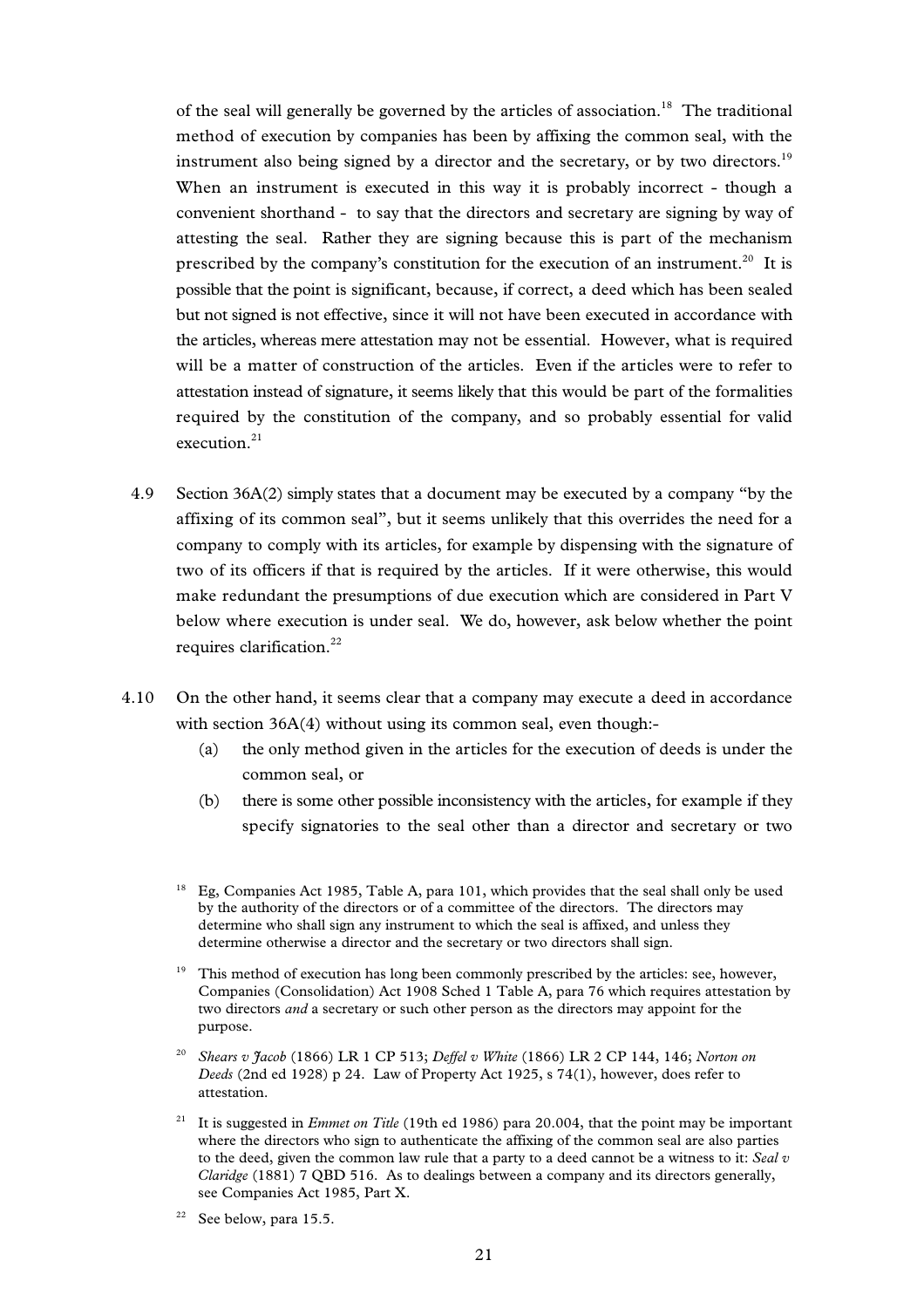directors.<sup>23</sup>

Section 36A(3) states that sections 36A(4)-(6) apply whether a company has a seal or not, and so clearly envisages that execution as provided by section 36A(4) should be available where the company has a seal, and hence provisions in the articles for its use. Moreover, it seems likely that the ability of the directors to execute a deed by signature in accordance with section  $36A(4)$  would in most cases be within the general power of management which is normally given to them by the articles.<sup>24</sup>

- 4.11 It should be noted, however, that section 36A(4) is an exception to the general rule at common law that a corporation must execute a deed by its common seal.<sup>25</sup> Whilst the articles govern the way in which the common seal is affixed (they may, for example, provide that the seal may be affixed and the document signed by a single director), it is doubtful whether they can provide a means by which the company itself may execute a deed or other document without a common seal which is effective unless it accords with section  $36A(4)$ . It will also be noted that section  $36A(4)$  makes no obvious provision for execution where a director or secretary of a company is itself a corporation.<sup>26</sup>
- 4.12 Section 36A means that execution may be either under the common seal, or by the signature of two officers. We ask below whether it is appropriate to retain this "dual regime", and whether there should be any changes in the method by which a deed may be executed without the use of the common seal.  $27$

#### *The common seal*

4.13 The power to possess, use and change a seal is incidental to a corporation.<sup>28</sup> In the absence of any special and legally binding regulations to the contrary, it seems that the seal need not bear any special emblem to identify it as the seal of the corporation, and indeed that a corporation may use any seal, even that of an individual, so long as the

- <sup>24</sup> Eg, Companies Act 1985, Table A, SI 1985 No 805, para 70. See further below, para 5.7.
- $25$  See below, para 4.20.
- <sup>26</sup> See further below, para 11.46.
- <sup>27</sup> See below, paras 14.5 and 14.7 14.11.
- <sup>28</sup> *Sutton's Hospital Case* (1612) 10 Co Rep 23a, 30b; 77 ER 960, 970.

<sup>&</sup>lt;sup>23</sup> This view is supported by the decision of Chadwick J at first instance in *Bishopsgate Investment Management Ltd v Maxwell (No 2)* [1993] BCLC 814, 832, 833 (approved on appeal but without comment on this point [1994] 1 All ER 261). Relying on s 36A(4), it was held that stock transfer forms had been validly executed although not authorised by the board. It was enough that two directors had signed, despite the requirements of the articles, which adopted Table A reg 101 (n 19 above). It was also immaterial that the forms referred to the common seal being affixed when this had not been done. Section 36A(4) requires a document to be "expressed ... to be executed by the company". It may be that the reference to the seal being affixed was sufficient for this purpose: the point does not appear to have been addressed expressly.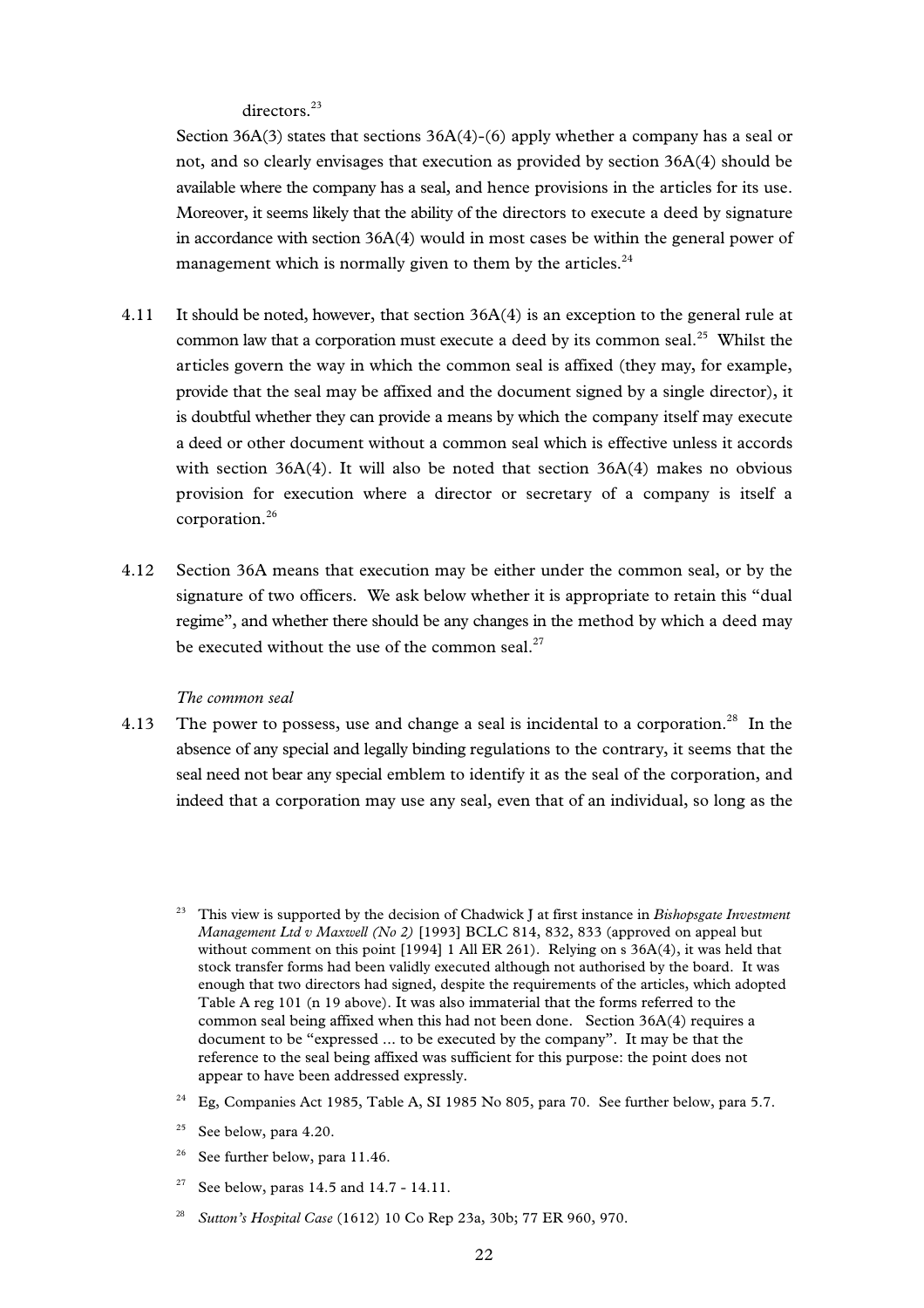seal which is used is applied as the seal of the corporation for the time being.<sup>29</sup>

4.14 In the case of a company registered under the Companies Acts, however, the company's name must be engraved in legible characters on the seal (if it has one).<sup>30</sup> Both the company and any officer or person using or authorising the use of a seal which does not have the name engraved upon it in this way are liable to a fine.<sup>31</sup> Since, however, the use of such a seal is not prohibited, it is at least arguable that deeds executed under such a seal would nevertheless bind the company.<sup>32</sup> We return to this point in Part IX.

#### *Official seals and authentication*

- 4.15 If the objects of a company which has a common seal require or comprise the transaction of business in foreign countries, then if its articles permit, it may have an official seal for use outside the UK.<sup>33</sup>
- 4.16 A company which has a common seal may also have an official seal for sealing share certificates. It must be a facsimile of the common seal, with the addition of the word "Securities" on its face.<sup>34</sup>
- 4.17 A document requiring authentication by a company is sufficiently authenticated for the purposes of the laws of England and Wales by the signature of a director, secretary or other authorised officer of the company.<sup>35</sup>
	- *Yarmouth Corpn and Cowper's Case* (1630) Godb 439; 78 ER 258; *Cooch v Goodman* (1842) 2 <sup>29</sup> QB 580; 114 ER 228. See further *Halsbury's Laws of England* (4th ed 1974) Vol 9, para 1218.
	- <sup>30</sup> Companies Act 1985, s 350(1).
	- $10^{31}$  *Ibid,* ss 350(1) and (2).
	- See *Halsbury's Laws Of England* (4th ed 1975) Vol 12, para 1337, n 4, citing *Wright v Horton* <sup>32</sup> (1887) 12 App Cas 371, 377, 380 and 384 (failure to register debentures did not invalidate them as between holder and unsecured creditors), and *H E Randall Ltd v British and American Shoe Co* [1902] 2 Ch 354, 358 (trade name protected despite failure to comply with Companies Act 1862, ss 41 and 42 on company identification). But cf *Selangor United Rubber Estates Ltd v Craddock (No 3)* [1968] 1 WLR 1555 (for a discussion of the principle that as a matter of public policy the court will not enforce a contract which on the face of it is illegal or made for an illegal purpose), followed in *Heald v O'Connor* [1971] 1 WLR 497 (unlawful financial assistance renders security void).
	- <sup>33</sup> Companies Act 1985, s 39. The official seal must be a facsimile of the common seal, with the addition on its face of the name of every territory, district or place where it is to be used. When duly affixed to a document, the official seal has the same effect as the common seal. It may be affixed by any person authorized to do so under the common seal, and such person must certify in writing on the deed or other instrument the date on which and the place at which it is affixed (ss  $39(3)$  and  $(5)$ ).
	- <sup>34</sup> *Ibid*, s 40.
	- <sup>35</sup> *Ibid*, s 41.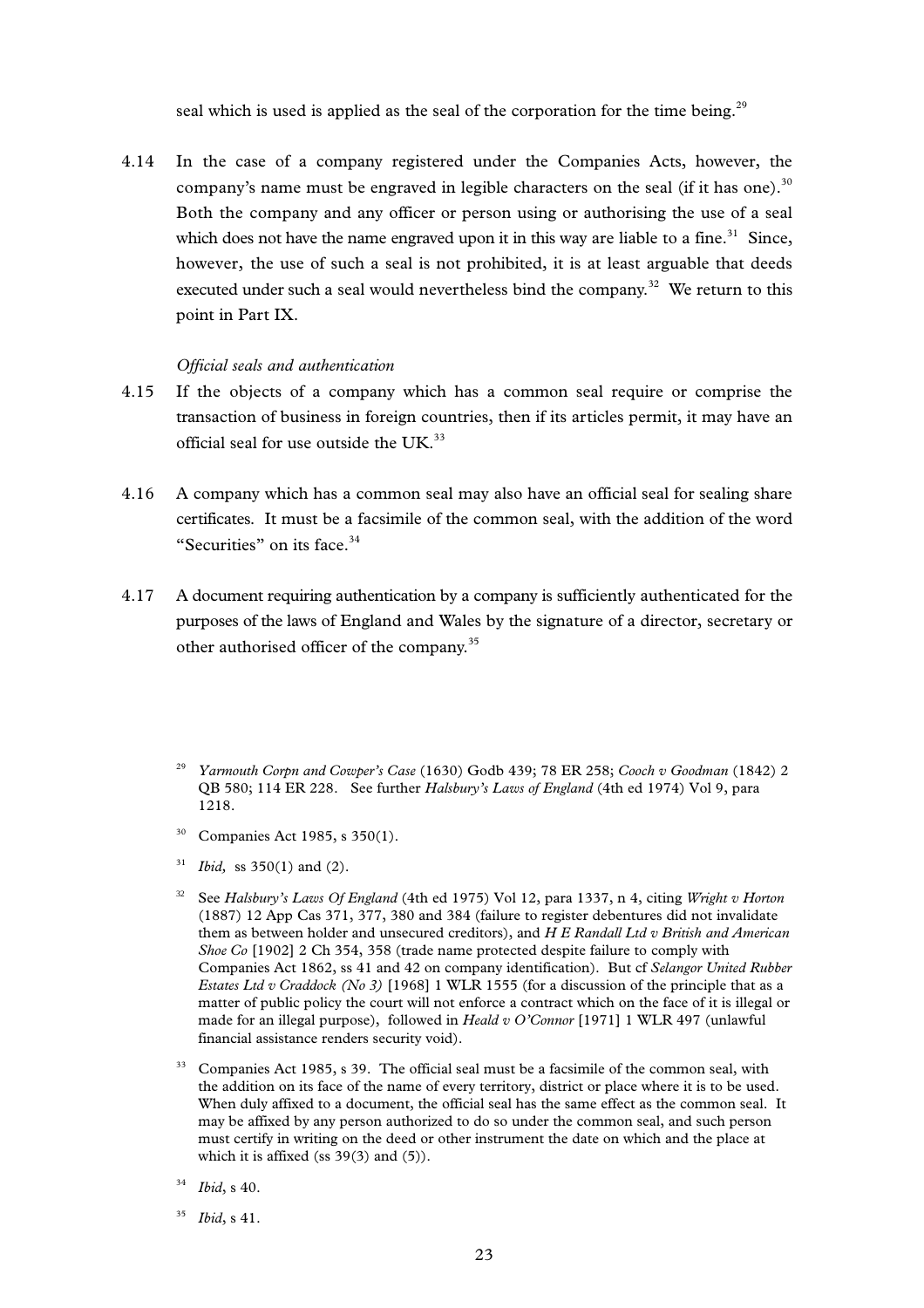# **Unregistered companies within the Companies Act**

- 4.18 A number of the provisions of the Companies Act 1985 apply to unregistered companies.<sup>36</sup> These include sections  $36A$  (execution of deeds and documents) and  $40$ (official seal for share certificates), and also sections 35 on a company's capacity and the power of its directors to bind it, and 36 (contracts) which are discussed below.<sup>37</sup>
- 4.19 For this purpose an "unregistered company" is defined by section 718 of the Companies Act 1985 as any body corporate incorporated in and having a principal place of business in Great Britain *other than any of the following*:-
	- (a) Any body incorporated by or registered under any public general Act of Parliament. These include corporations such as local authorities,  $38$  the Post Office,  $39$  building societies,  $40$  charities incorporated under the Charities Act 1993, $<sup>41</sup>$  industrial and provident societies, $<sup>42</sup>$  and of course companies registered</sup></sup> under the Companies Acts.
	- (b) Any body not formed for the purpose of carrying on a business which has for its object the acquisition of gain by the body or its members.
	- (c) Any body for the time being exempted by the Secretary of State.

### **Corporations outside the Companies Act**

- 4.20 The execution of a deed by such corporations (that is for those to which section 36A does not apply) is governed by the common law, unless there are specific statutory provisions applicable to the corporation.<sup>43</sup> A document is therefore executed by affixing the corporation's seal, accompanied by the formalities, if any, prescribed by its constitution (for example by its statute, charter or articles), $44$  and by deliver  $\frac{45}{3}$ . There is statutory
	- <sup>36</sup> Companies (Unregistered Companies) Regulations 1985, SI 1985 No 680, as amended, made under Companies Act 1985, s 718 and Sched 22.
	- See below, Parts V and VII respectively. For this purpose references in ss 36 to 36B, 40 and 186 to the common seal are replaced by references to the common or other authorised seal. Section 38 (execution of deeds abroad by attorney) and s 39 (official seal for use abroad) do not apply to unregistered companies.
	- <sup>38</sup> Eg, Local Government Act 1972, ss  $2(3)$  and  $14(2)$ . For Wales see now Local Government (Wales) Act 1994.
	- <sup>39</sup> Post Office Act 1969, Sched 1 para 1.
	- <sup>40</sup> Building Societies Act 1986, s  $5(2)$ .
	- <sup>41</sup> Charities Act 1993, Part VII, s 50 et seq.
	- <sup>42</sup> Industrial and Provident Societies Act 1965, s 3.
	- <sup>43</sup> That means that execution must be under the seal of the corporation. There are, however, examples where the courts have accepted execution by the officers of a corporation under their own seals on behalf of the corporation, where this is the method prescribed by its constitution. For an example, see *Xenos v Wickham* (1866) LR 2 HL 296, where it appears that execution in accordance with the deed of settlement of a company by the signatures and seals of two directors was sufficient (at pp 308, 311 and 322).
	- *Clarke v The Imperial Gas Light and Coke Co* (1832) 4 B & Ad 315, 324-326; 110 ER 473, <sup>44</sup> 477-478. See further *Halsbury's Laws of England* (4th ed 1975) Vol 12, paras 1335-1336. It seems that any deed of a non-statutory corporation (ie, one created other than by the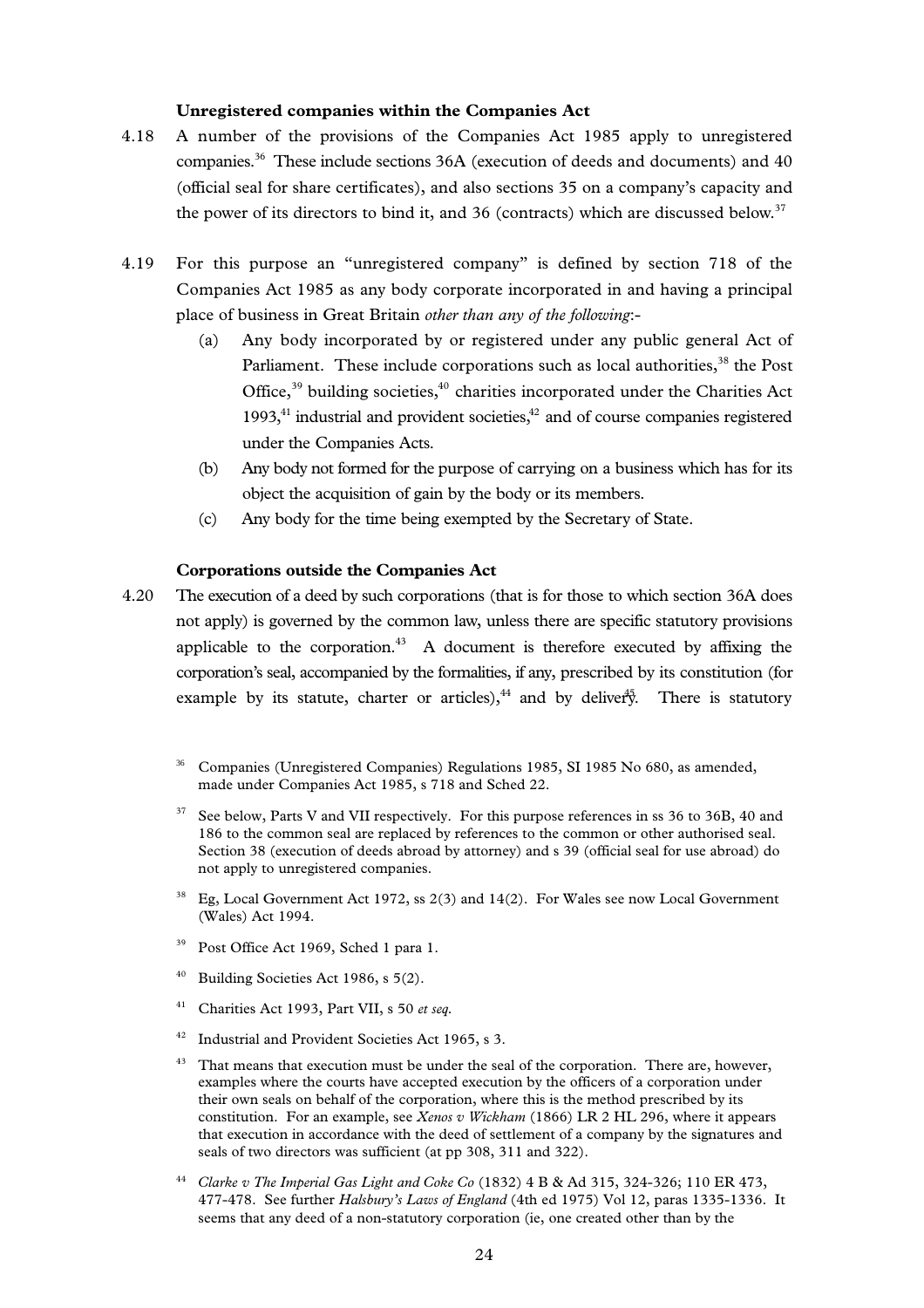recognition that the manner of execution may be authorised simply by the long practice of the corporation.<sup>46</sup>

- 4.21 Many types of corporation are, however, subject to specific statutory provisions which govern the execution of deeds, or at least the use of the corporate seal. Such provisions are, for example, frequently found in the statute setting up a statutory corporation. It is noticeable that where these provisions are very recent, the trend is for them to mirror or reflect section 36A of the Companies Act 1985.<sup> $47$ </sup> Otherwise, a typical "modern" provision is for the corporation in question to have an official seal, which is to be authenticated by a member of the corporation or its secretary, or by some other person authorised by the corporation for that purpose. There is frequently a rebuttable presumption that any instrument purporting to be sealed and authenticated as mentioned above is an instrument of the corporation.<sup>48</sup>
- 4.22 There are no specific provisions in the Local Government Act 1972 governing the use of the seal of a local authority, although this may be dealt with in standing orders made by the authority.<sup> $49$ </sup> We understand that in practice these frequently require the affixing of the authority's seal to be attested by the chairman, vice-chairman or other elected member, and also by the clerk or his or her deputy. There are special provisions for parish and community councils, which need not have a common seal. $50$
- 4.23 The rules of a building society must provide for the form, custody and use of the society's

authority of Parliament) must, in the absence of any special and legally binding regulations to the contrary, be sealed at a duly constituted meeting of the corporation and in pursuance of a resolution of a majority of the members then present. The position is similar as regards delivery of the deed by the corporation: *Mayor, Constables and Company of Merchants of the Staple of England v The Governor and Company of the Bank of England* (1887) 21 QBD 160, 165-166. If it is a trading corporation, however, then in the absence of specific provision under its constitution, the seal may be affixed by those managing its affairs, in the performance of acts within their authority: *Re Barned's Banking Co, ex parte Contract Corporation* (1867) LR 3 Ch App 105.

- <sup>45</sup> We deal with delivery separately in Part VI.
- Law of Property Act 1925, s 74(6). For an example see *Wolstenholme & Cherry's Conveyancing* <sup>46</sup> *Statutes* (12th ed 1932), p 346 "the Corporation of London execute deeds and other instruments in accordance with their ancient practice or usage".
- Eg, Friendly Societies Act 1992, Sched 6 para 2 (in the case of incorporated friendly societies), and Charities Act 1993, s 60 (in the case of charities incorporated under that Act). For charities, see further below, para 16.7.
- <sup>48</sup> Eg, in the case of the Forestry Commission, see Forestry Act 1967, Sched 1, paras 4 and 5.
- See Local Government Act 1972, s 99, Sched 12 and s 135. As to the effect of noncompliance with standing orders see *ibid,* s 135(4), but also *North West Leicestershire DC v East Midlands Housing Association Ltd* [1981] 1 WLR 1396 CA (contract affixed with corporate seal but not in accordance with the standing orders held to be invalid). See generally *Halsbury's Laws of England* (4th ed 1979) Vol 28, para 1316.
- Local Government Act 1972, ss  $14(3)$ ,  $33(3)$  and  $(4)$ . Where such a council has no seal, any act which is required by deed may be signified by an instrument signed and sealed by two members of the council. This would appear to require execution by the members using wafer seals.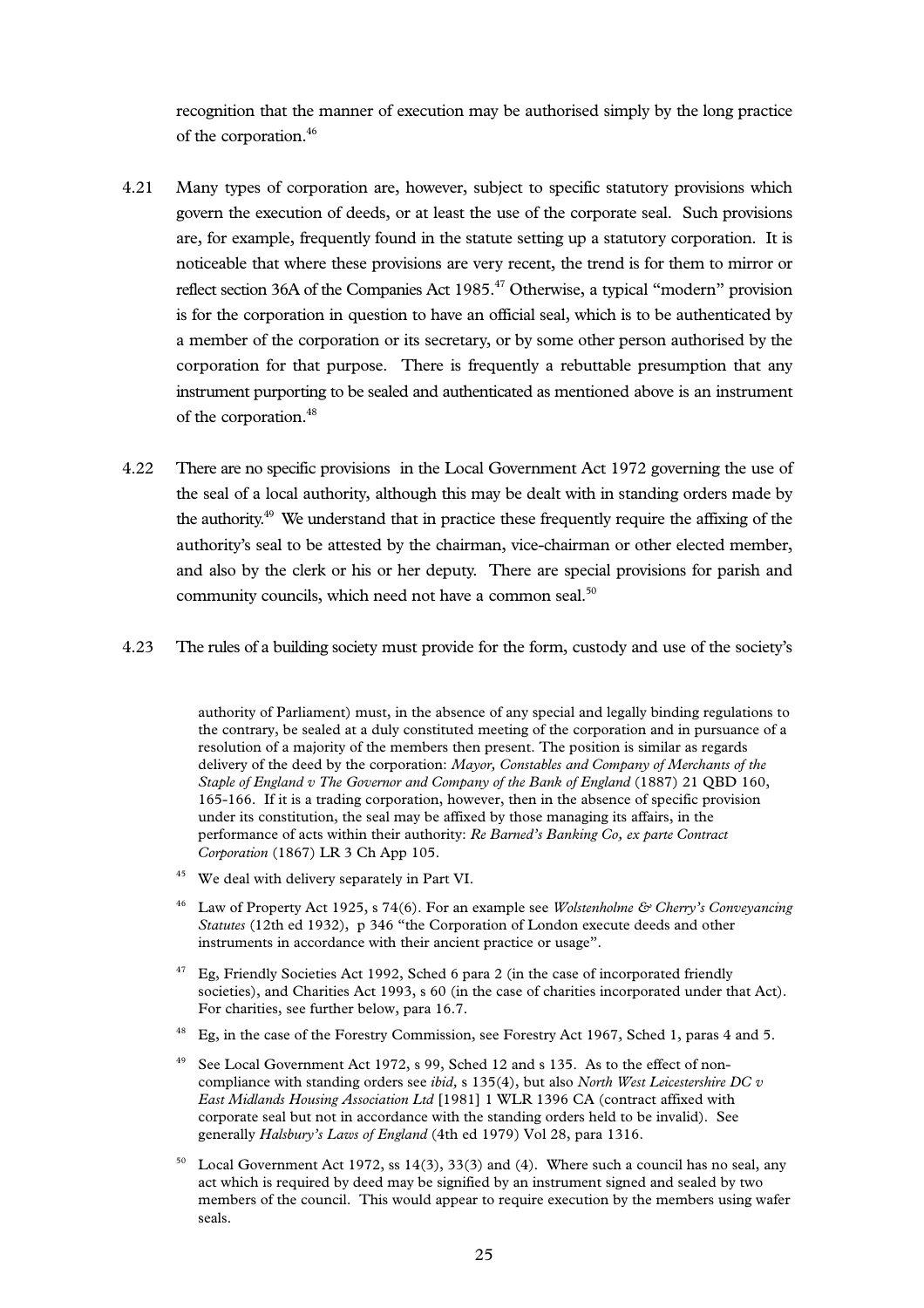common seal.<sup>51</sup> In practice the rules often permit the society to have one or more facsimile seals, reflecting the large volume of deeds to be executed, particularly forms of discharge.<sup>52</sup> Typically the rules might provide for the use of the seal to be countersigned by an officer approved by the board, and for execution to be recorded in the society's records.

4.24 Little purpose would be served by attempting to give a comprehensive list of the relevant execution formalities for corporations outside the Companies Act 1985. Unless persons dealing with such a corporation can rely on the presumption of due execution under section 74(1) of the Law of Property Act  $1925$ ,<sup>53</sup> they must satisfy themselves that the appropriate formalities have been met in each case. That seems unsatisfactory, and we invite views below on whether it is possible to introduce greater uniformity into the law in this respect.<sup>54</sup>

#### **Corporations sole**

- 4.25 A corporation sole consists of one person and his or her successors in some particular office or station, who are incorporated by law in order to give them certain legal capacities and advantages which they would not have in their natural person.<sup>55</sup> Unlike a corporation aggregate,  $56$  a corporation sole has a dual capacity, namely its corporate capacity, and its individual or natural capacity.
- 4.26 Neither section 36A of the Companies Act 1985 nor section 74(1) of the Law of Property Act 1925 applies to a corporation sole.<sup>57</sup> Execution is therefore normally as required by
	- <sup>51</sup> Building Societies Act 1986, Sched 2, para  $3(4)$ , Table, item 12.
	- $52$  Considered further below, para 14.17.
	- $53$  For s 74(1) see below, para 5.24.
	- <sup>54</sup> See below, Part XVI.
	- <sup>55</sup> Halsbury's Laws of England (4th ed 1974) Vol 9, para 1206. Examples include the Public Trustee and bishops within the Church of England. The Crown is usually regarded as a corporation sole (see Law of Property Act 1925, s 180, and Sir William Wade and Christopher Forsyth, *Administrative Law* (7th ed 1994), p 819), though it has been suggested that for some purposes it can also be seen as a corporation aggregate headed by the Monarch (*M v Home Office* [1994] 1 AC 377, 424; *Town Investments Ltd v Department of the Environment* [1978] AC 359). As to execution by the Crown under the Great Seal, see *Halsbury's Laws of England* (4th ed 1974) Vol 8, para 1094, and Crown Office Act 1877, ss 3 - 7, and Great Seal Act 1884, ss 2 and 4.
	- For the meaning of a corporation aggregate see above, para 2.2 n 3. A private company registered under the Companies Act 1985 may now have a single member whilst preserving limited liability (*ibid,* ss 1(3) and 24, as amended by Companies (Single Member Private Limited Companies) Regulations 1992, SI 1992 No 1699), but would remain a corporation aggregate (see para  $2(1)(a)$  of the Regulations).
	- As to whether a corporation sole is a "body corporate" see *Halsbury's Laws of England*, *op cit,* <sup>57</sup> where it is described at para 1206 as a "body politic having perpetual succession, constituted in a single person", but at para 1201 as "an office". It falls outside the definition of "company" in Companies Act 1985, s 735, and section 740 of that Act provides that references in the 1985 Act to a body corporate or to a corporation do not include a corporation sole. As to Law of Property Act 1925, s 74(1), see below, para 5.24. The position where there is a vacancy in the office is dealt with in Law of Property Act 1925, s 180(3).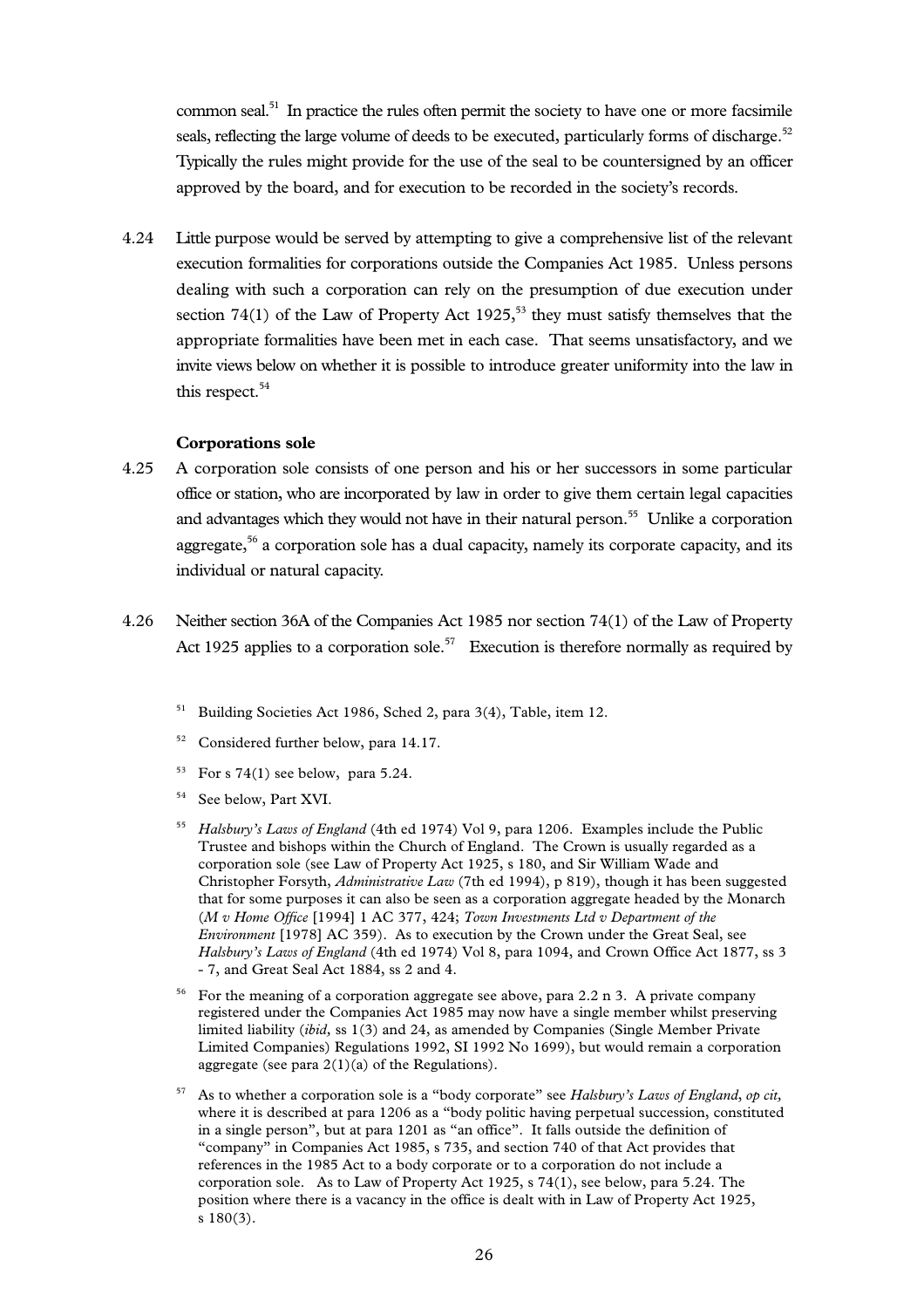common law, by sealing and delivery.<sup>58</sup> However, a corporation sole is not obliged to have its own seal,<sup>59</sup> and where there is no corporate seal it seems that a person executing in his or her capacity as a corporation sole should continue to use a wafer seal, as was common practice for execution by an individual before  $1989$ .<sup>60</sup> As a general statement the best that can probably be said is that, in the absence of any specific statutory provision, such a corporation executes in the manner required by law, or practice, or the constitution of the corporation.<sup>61</sup>

4.27 In the case of government ministers, reference needs to be made to a number of statutes and statutory instruments. There is frequently statutory provision specifying that the relevant minister is a corporation sole, with a corporate seal. Provision is usually made for the authentication of the corporate seal by the relevant Secretary of State, or by a Secretary of State to the department, or by a person duly authorised.<sup>62</sup> There is often also a rebuttable presumption that an instrument purporting to be made by the relevant Secretary of State, and to be sealed with the corporate seal and authenticated as mentioned above, or to have been signed or executed by a Secretary of State to the department or other authorised person, has been so made. $63$  There may also be provision authorising the Secretary of State to issue a conclusive certificate that a particular instrument has been made or issued.<sup>64</sup>

#### **Foreign corporations**

- 4.28 The execution of documents for use in England and Wales by foreign corporations has in the past been a matter of some difficulty. There has been debate whether the relevant formality requirements are governed by the place of incorporation of the corporation or by the governing law of the document in question (or whether either would suffice).  $65$  In the case of any deed relating to land in England and Wales, for example, it was clear that as a general rule all questions arising were governed by English law, including the relevant
	- <sup>58</sup> The provisions for execution of a deed by an individual do not apply to a corporation sole: Law of Property (Miscellaneous Provisions) Act 1989, s 1(10).
	- <sup>59</sup> Halsbury's Laws of England (4th ed 1974) Vol 9, para 1217.
	- $60$  This seems to follow from the fact that the Law of Property (Miscellaneous Provisions) Act 1989 is inapplicable, and execution must be under seal to comply with the common law rule. We are told that it is standard practice for corporations sole such as an archdeacon to execute using a wafer seal.
	- <sup>61</sup> Brookes's Notary (11th ed 1992) p 180, referring to Law of Property Act 1925, s 74(6). For execution by an attorney on behalf of a corporation sole see *ibid,* s 74(3), discussed below, para 8.15.
	- Eg, Treasury Solicitor Act 1876, s 1; Secretary of State for the Environment Order 1970 (SI 1970 No 1681) art 3; Secretary of State for Foreign and Commonwealth Affairs Order 1983 (SI 1983 No 146) art 2. See also Ministers of the Crown Act 1975, s 3, dealing with the position where there has been a redistribution of functions between Secretaries of State, and an enactment requires the execution of a deed or other instrument by a named Secretary of State.
	- $^{63}$  Eg, Secretary of State for Transport Order 1976 (SI 1976 No 1775), art 4(3).
	- $^{64}$  *Ibid*, art 4(4).
	- $65$  On the conflict of laws aspect see further below, Appendix C.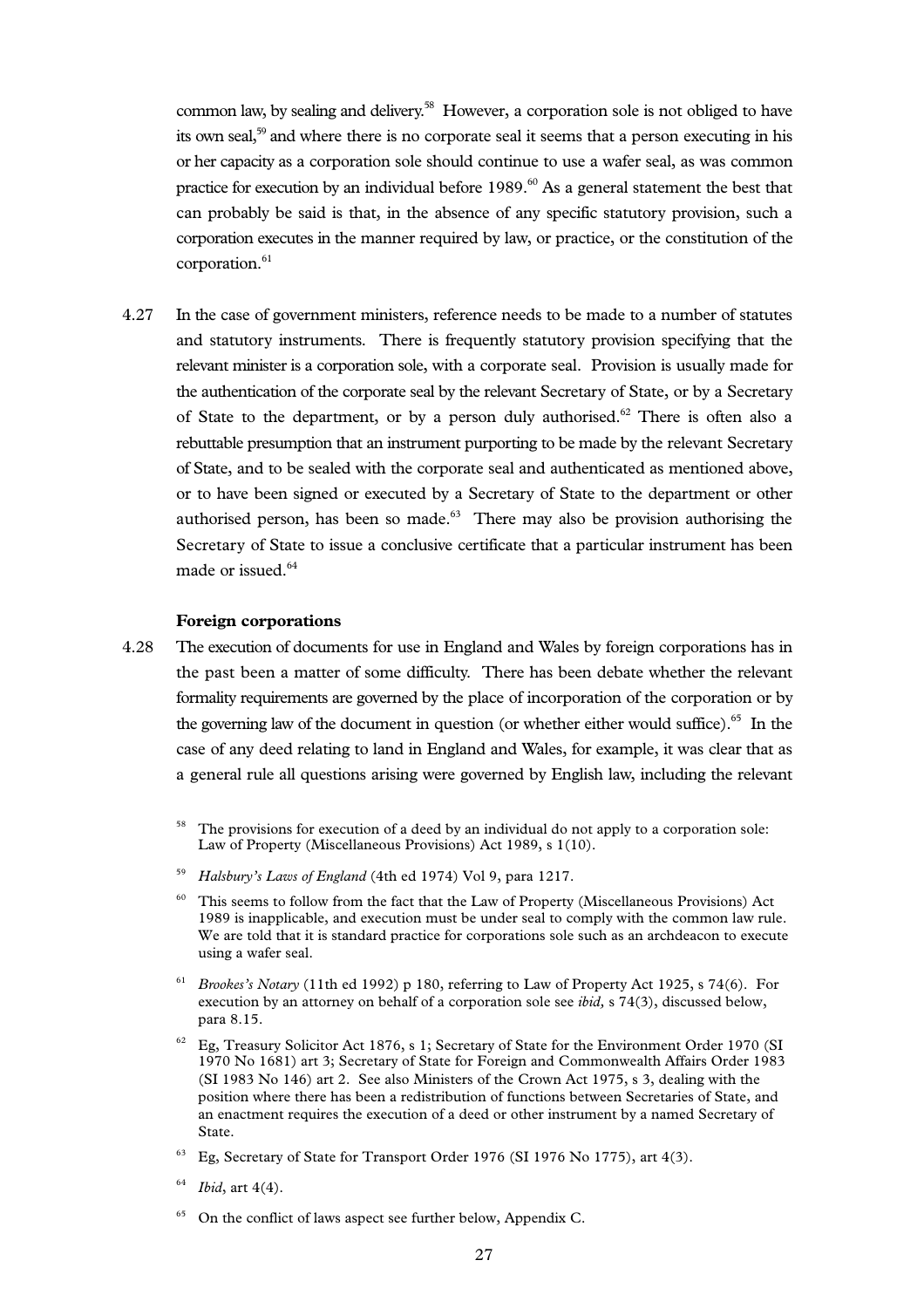formalities.<sup>66</sup> Since English law formerly made no provision for execution other than under seal, there was an obvious difficulty in determining how a foreign corporation which did not possess a seal could enter into a deed which was valid under English law. Practice varied, either placing reliance on execution in accordance with the local law of the corporation, or seeking to follow English law by execution under a plain wafer seal.<sup>67</sup>

# *The Foreign Companies (Execution of Documents) Regulations 1994*

- 4.29 The position is now, however, governed by the Foreign Companies (Execution of Documents) Regulations 1994, which adapt section 36A of the Companies Act 1985 to the execution of documents (in accordance with the law of England and Wales) by foreign companies. 68
- 4.30 Under the Regulations a foreign company may execute a document in the following ways:-
	- (a) by affixing its common seal, or in any manner permitted by the laws of the territory in which the company is incorporated for the execution of documents by such a company; $^{69}$ or
	- (b) by the signature of any person or persons who, in accordance with the laws of the territory in which the company is incorporated, is or are acting under the authority (express or implied) of the company, so long as the document is expressed, in whatever form of words, to be executed by the company.<sup>70</sup> Such a document has the same effect as if executed under the common seal of a company incorporated in England or Wales.<sup>71</sup>
- 4.31 The Regulations therefore recognize that it may be impossible for a foreign company to execute documents in the same manner as English companies, for example because it has no seal, or because under its constitution only one person may sign for the company. Moreover, the persons holding offices equating to director and secretary may have quite different titles. At the same time they allow flexibility. Foreign companies whose law
	- *Adams v Clutterbuck* (1883) 10 QBD 403. See further *Dicey & Morris, The Conflict of Laws* <sup>66</sup> (12th ed 1993), Rule 117, and at p 963. The position under strict conflict of laws principles is in fact rather more complicated than this, since the relevant law (the lex situs) is not necessarily that of the jurisdiction in which the land is situated, but the system of law which that system would apply (*ibid* pp 960-961).
	- $67$  On the basis of the common law rule that a deed must be in writing, sealed, and delivered: *Goddard's Case* (1584) 2 Co Rep 4b, 5a; 76 ER 396, 397-399, and that a corporation may adopt any seal for use (see above, para 4.13).
	- SI 1994 No 950, as amended by the Foreign Companies (Execution of Documents) (Amendments) Regulations, SI 1995 No 1729, made under the powers conferred by Companies Act 1989, s 130(6). The Regulations apply the whole of Companies Act 1985, ss 36-36C to execution by foreign companies, subject to certain amendments.
	- <sup>69</sup> Companies Act 1985, s 36A(2) as applied and amended by para 5(a) of the Regulations.
	- <sup>70</sup> *Ibid*, s 36A(4) as applied and adapted by para 5(b) of the Regulations. Since execution in this way is "by the company" it does not appear that s 1(3) of the Law of Property (Miscellaneous Provisions) Act 1989 is applicable, so that the signature need not be witnessed.
	- $71$  *Ibid, reg* 5(b).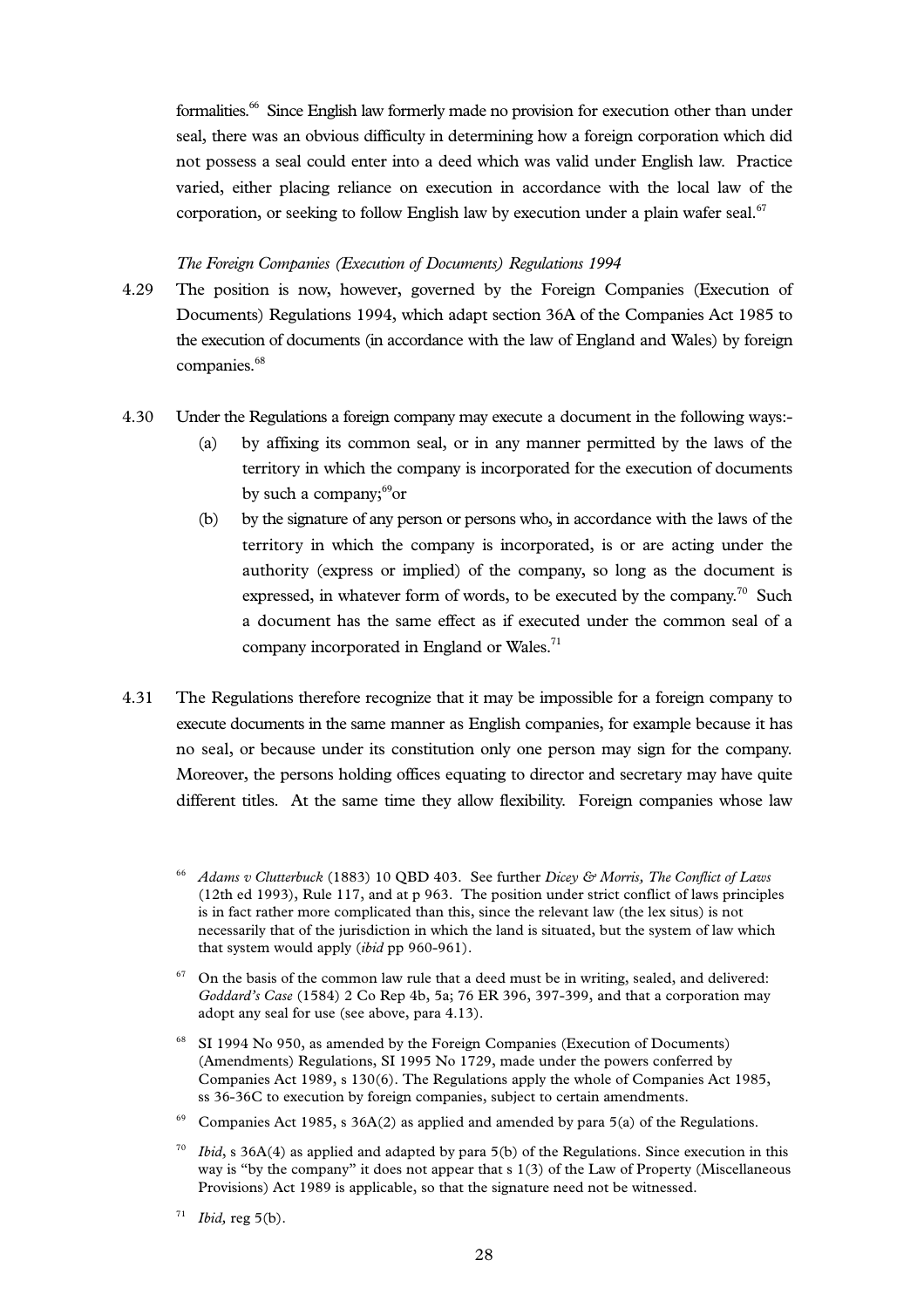requires them to use a seal for executing documents<sup> $72$ </sup> may execute under seal, whilst those who execute by signature alone<sup>73</sup> may now do so under English law.

- 4.32 It will, however, remain prudent in many cases to seek a legal opinion from lawyers in the jurisdiction in which the company is incorporated, for example to check whether those signing have authority to bind the company, whether there are other formalities to be complied with under the local law (which may at the least be necessary to enforce the document in the place of incorporation of the company), and on separate matters such as corporate capacity. 74
- 4.33 The Regulations apply to "companies incorporated outside Great Britain", but there is no attempt to define this further. The general rule is that the English courts will recognise the existence of any corporation duly created under the law of a foreign country.<sup>75</sup> It may, however, be difficult to ascertain whether a particular body is a corporation in certain cases, particularly with bodies such as treaty organisations.<sup>76</sup>
- 4.34 Moreover, the Regulations refer only to "companies", but this word is not defined in the Regulations, and there is no definition of "company" in the Companies Act 1985 which is applicable to a foreign company.<sup>77</sup> Section 740 of the Companies Act 1985 provides that the terms "body corporate" and "corporation" include a company incorporated elsewhere than in Great Britain, and the inference may be drawn from this that not every corporation incorporated outside Great Britain will necessarily be a company, and so within the Regulations.<sup>78</sup> We understand that in practice the Land Registry apply the general principle that a foreign body corporate can be treated as a company falling within the Regulations if it has been incorporated under laws which have characteristics which are broadly similar to the Companies Act 1985.<sup>79</sup> It may be necessary for the Registry to seek assurance from a lawyer qualified in the relevant jurisdiction. We invite views in Part XV

- $^{73}$  Eg, companies incorporated in many civil law jurisdictions: see below, Appendix B.
- $74$  On the question of corporate capacity see below, para 5.4 and Appendix B, para B.11.
- *Henriques v Dutch West India Co* (1728) 2 Ld Raym 1532; 92 ER 494; *Lazard Bros & Co v* <sup>75</sup> *Midland Bank* [1933] AC 289, 297. See further *Dicey & Morris, The Conflict of Laws* (12th ed 1993), p 1107. Where a body purports to have corporate status under the laws of a territory which is not at that time recognised by the UK, the position is governed by the Foreign Corporations Act 1991, ss 1 and 2.
- See *J H Rayner Ltd v Department of Trade and Industry* [1990] 2 AC 418 and *Arab Monetary* <sup>76</sup> *Fund v Hashim (No 3)* [1991] 2 AC 114. See also International Organisations Acts 1968 and 1981.
- $77$  See above, para 4.5 n 8. The term "company incorporated outside Great Britain" also appears in s 691. The 1968 EC Convention on the Mutual Recognition of Companies and Bodies Corporate has not been fully ratified and is not in force.
- $78$  There appears to be a similar problem with the term "oversea company" for the purposes of Companies Act 1985, Pt XXIII.
- See also the Land Registration (Execution of Deeds) Rules 1994, SI 1994 No 1130, Note (8).

<sup>&</sup>lt;sup>72</sup> Eg, in some common law jurisdictions: see below, Appendix B.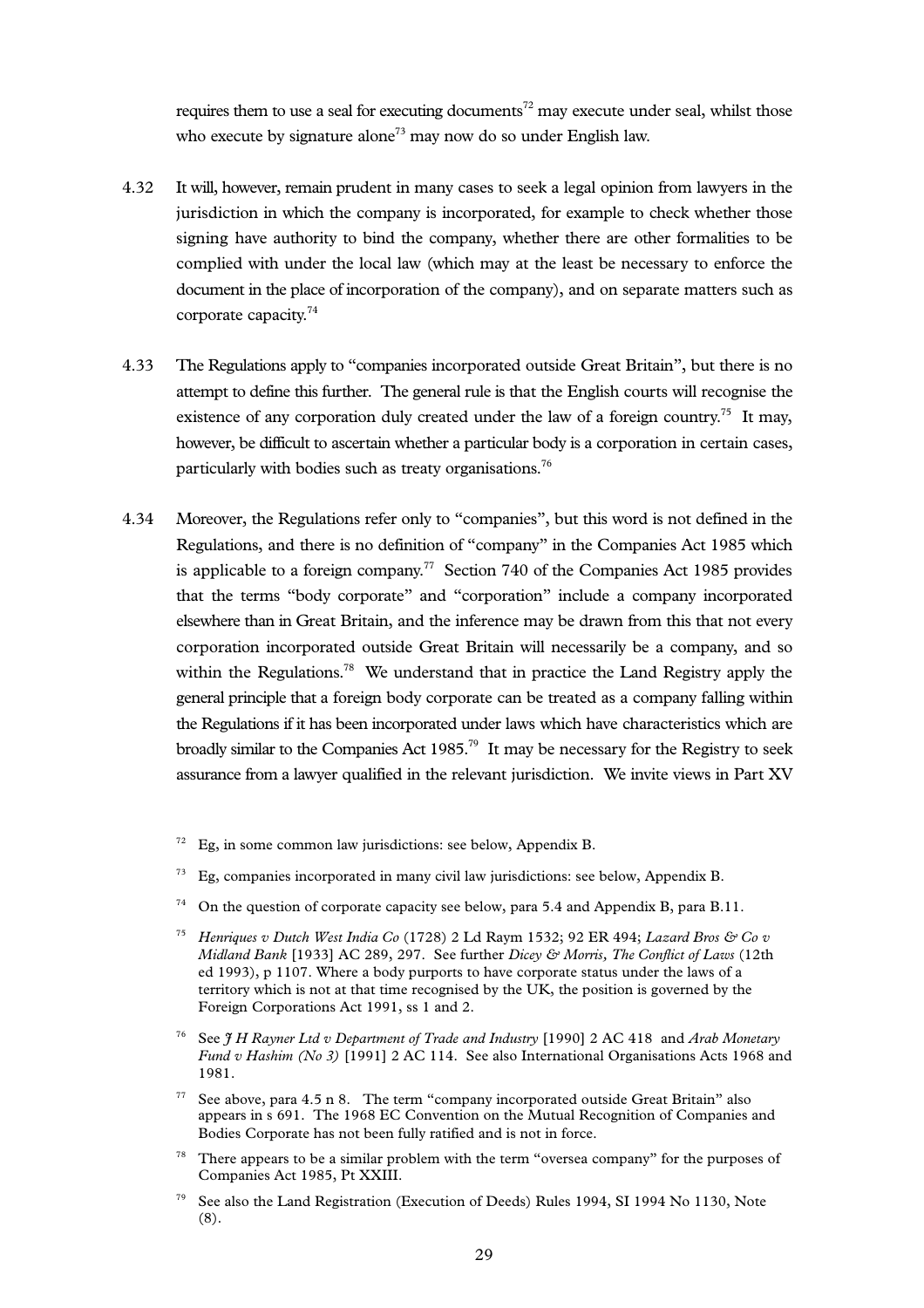whether it would be helpful to define what is a "company" for the purpose of the Regulations, or whether the Regulations should be extended to all foreign corporations.<sup>80</sup>

# *Foreign corporations outside the Regulations*

4.35 The position of any foreign corporation which is not a foreign company for the purpose of the Regulations remains as explained above.<sup>81</sup> If such a corporation is to execute a deed in accordance with English law then it seems that it may do so under its seal (if it has one), by the device of a plain wafer seal,<sup>82</sup> or by the grant of a power of attorney.<sup>83</sup> A purchaser from such a corporation would be able to rely on section 74(1) of the Law of Property Act 1925 if the corporation had a seal and was able to execute in a way falling within that section.<sup>84</sup>

- $80$  See below, paras 15.28 15.29.
- $81$  Para 4.28.
- <sup>82</sup> See above, para 4.28 n 67. We are not aware of any judicial authority for this in the case of a foreign corporation, but in principle it should be effective. Land Registry Practice Leaflet No 17 recognizes this possibility (at para 19), but states that evidence of adoption of the seal would be required.
- <sup>83</sup> Although there would be a question as to how the power of attorney should be executed if the corporation had no seal.
- $84$  See below, para 5.24.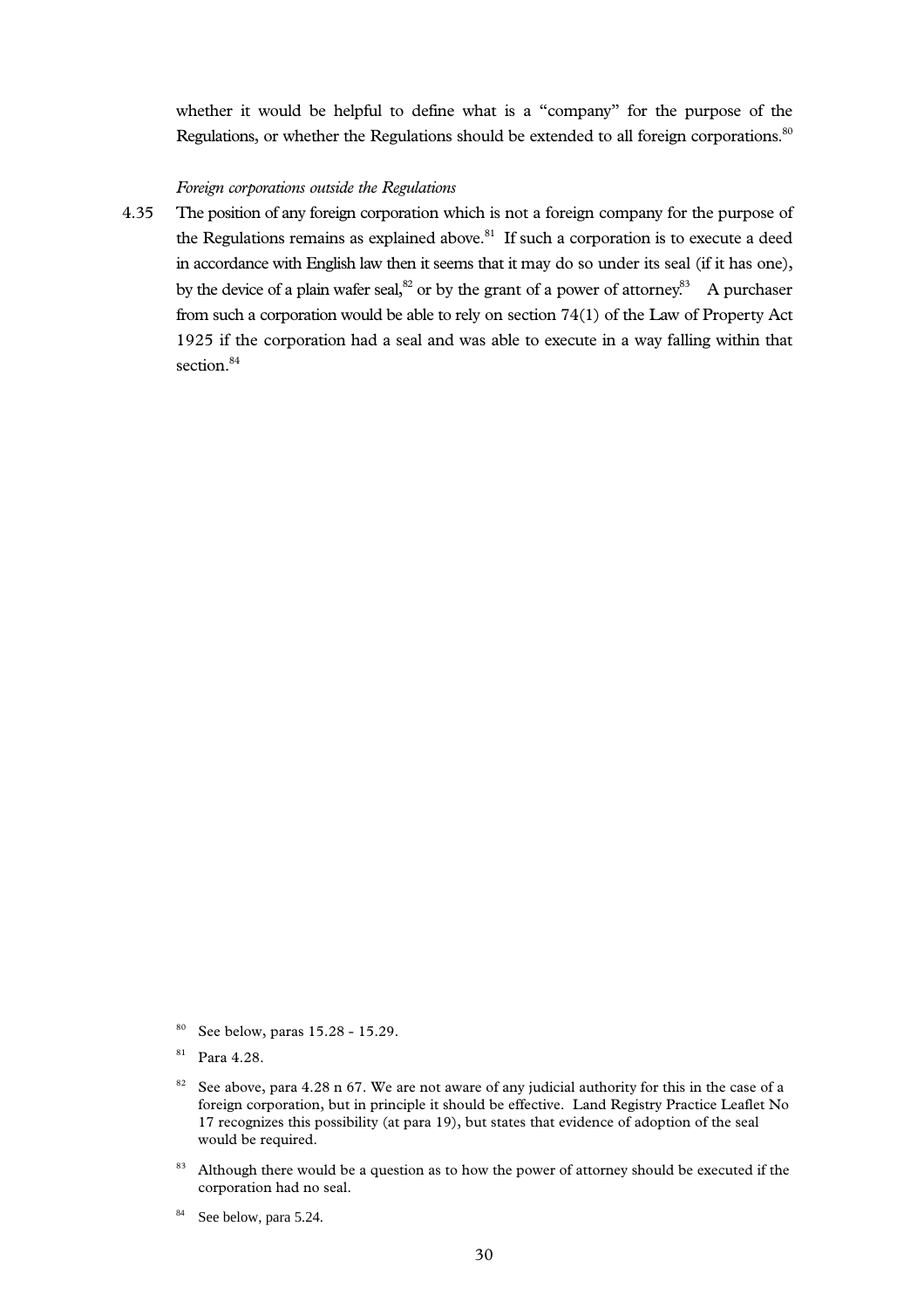# **PART V DUE EXECUTION**

# **Introduction**

- 5.1 We have explained that a deed must be "validly executed", and the general rule that a corporation must comply with any requirements of its constitution when executing any document. $2$  We consider in this Part how far a person dealing with a corporation need be concerned with this, and how far they are affected by any irregularity or fraud.
- 5.2 Our concern is principally with the formal validity of deeds and other documents: in other words with how a transaction which has been properly decided upon by a corporation, and which is within its capacity, is given formal effect. As will be seen below, so far as a person dealing with a corporation is concerned, there are special rules in the case of deeds and documents which have been executed by the corporation.<sup>3</sup> In particular, we examine the presumptions of due execution set out in section 36A(6) of the Companies Act 1985 and in section 74(1) of the Law of Property Act 1925. We also look briefly at the relationship between these rules and those which apply when a document has been forged.
- 5.3 Nonetheless, it may be helpful to start with a brief overview of the issues of corporate capacity and authority to enter a transaction. We do not propose any reform of the law on these issues - which would go beyond our terms of reference - but they are a necessary background both to what follows, and to any proposals for reform of the law on the execution of deeds. For example, in deciding whether there should be statutory presumptions which protect against irregularities in the manner of execution, it is necessary to know what protection a person dealing with a company would have in the absence of any such presumption. The relevant principles and statutory provisions may allow a third party to enforce a deed against a corporation despite some irregularity in the way in which it has been executed.

# **Corporate capacity and authority**

*Corporate capacity*

5.4 At common law, any act beyond the capacity of a corporation is treated as ultra vires and void. It cannot be ratified by the members of the corporation. The capacity of a corporation is governed by its constitution. In the case of a company registered under the Companies Acts this is determined by the objects set out in the memorandum of association, and by the implied powers to do any act reasonably incidental to the attainment or pursuit of those express objects.<sup> $4$ </sup> However, so long as an act is capable of falling within those objects and powers, it will not be ultra vires merely because the

- $2^{\circ}$  See above, para 4.3.
- $S<sup>3</sup>$  See below, paras 5.24 5.26.

Law of Property (Miscellaneous Provisions) Act 1989, s 1(2)(b): see above, para 3.2.

 $<sup>4</sup>$  For a fuller consideration of this, and the distinction between a company's main objects and</sup> its ancillary powers, see *Rolled Steel Products v British Steel Corporation* [1986] Ch 246.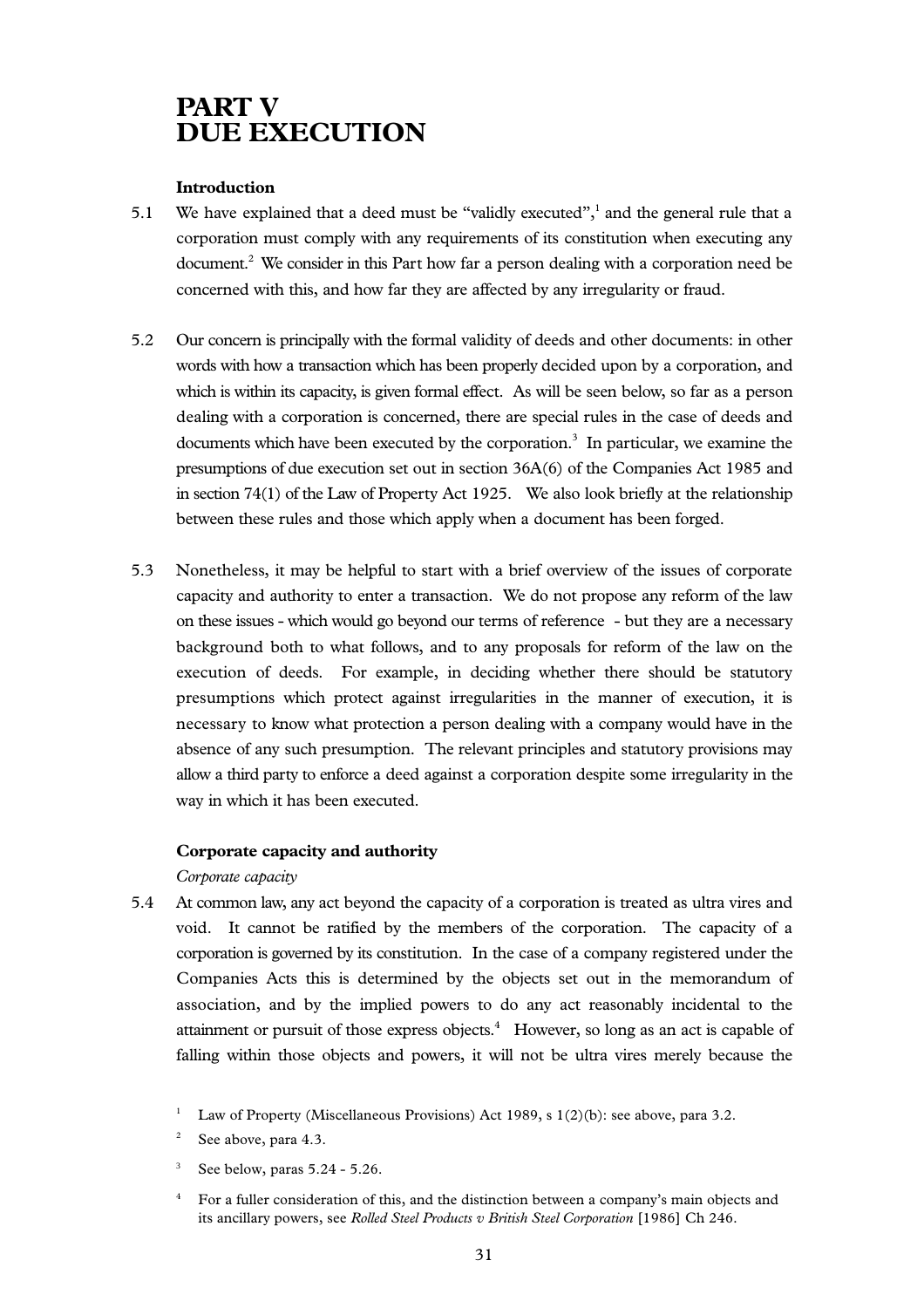directors have exceeded their authority.<sup>5</sup>

- 5.5 In the case of a company incorporated by private Act, the objects will be set out (or incorporated by reference) in the Act of incorporation.<sup>6</sup> The position is similar with a local authority incorporated by Act of Parliament. On the other hand, a non-statutory corporation can generally do everything that an ordinary individual can do, unless restricted directly or indirectly by statute, or by its incorporating document (for example its charter).<sup>7</sup>
- 5.6 For a company or corporation to which section 35(1) of the Companies Act 1985 applies

d. Section  $35(1)$ 

provides that the validity of an act done by a company shall not be called into question on the ground of lack of capacity by reason of anything in the company's memorandum.<sup>10</sup> Nonetheless, the doctrine remains for other statutory corporations, and recent case law has shown its continuing importance, particularly for those dealing with local authorities.<sup>11</sup>

#### *Corporate authority*

- 5.7 The Companies Act 1989 also made important changes to the question of whether a person dealing with a company need enquire as to the authority of the directors to bind the company. The starting position is that authority to bind a company must be conferred by the articles of association, either directly, or by delegation under a power contained in them. The general power to manage is usually conferred on the board, which may normally delegate, for example to a managing director.<sup>12</sup> The articles may also require the authority of the members in general meeting for particular transactions, for example where
	- <sup>5</sup> Rolled Steel Products v British Steel Corporation above.
	- <sup>6</sup> For an example see *D'Arcy v The Tamar, Kit Hill, and Callington Railway Co* (1867) LR 2 Ex 158.
	- Non-statutory corporations include those created by royal charter, some corporations sole, <sup>7</sup> and corporations which exist by virtue of prescription, custom, or presumed lost royal charter. See above, para 4.2.
	- Ie, either a company formed and registered under the Companies Acts, or an unregistered company of the type described in para 4.19 above.
	- Substituted by Companies Act 1989, s 108(1) as from 4 February 1991. The doctrine had <sup>9</sup> previously been modified by European Communities Act 1972, s 9 (which became the original Companies Act 1985, s 35), which was enacted to implement Article 9 of the First Company Law Directive, 68/151/EEC. Article 9 is now reflected by Companies Act 1985, ss 35, 35A and 35B.
	- $10$  Sections 35(2) and (3) seek to preserve the position for the purposes of the company's internal regulation. There are special rules in the case of charities, and for transactions with directors or their associates, ss 35(4) and 322A.
	- Eg, *Hazell v Hammersmith and Fulham LBC* [1992] 2 AC 1; *Credit Suisse v Allerdale Borough* <sup>11</sup> *Council* [1996] 2 Lloyd's Rep 241; *Credit Suisse v Waltham Forest LBC*, CA, *The Times* 20 May 1996; and *Westdeutsche Landesbank Girozentrale v Islington LBC* [1996] 2 WLR 721.
	- Eg, Companies Act 1985, Table A, paras 70 and 72.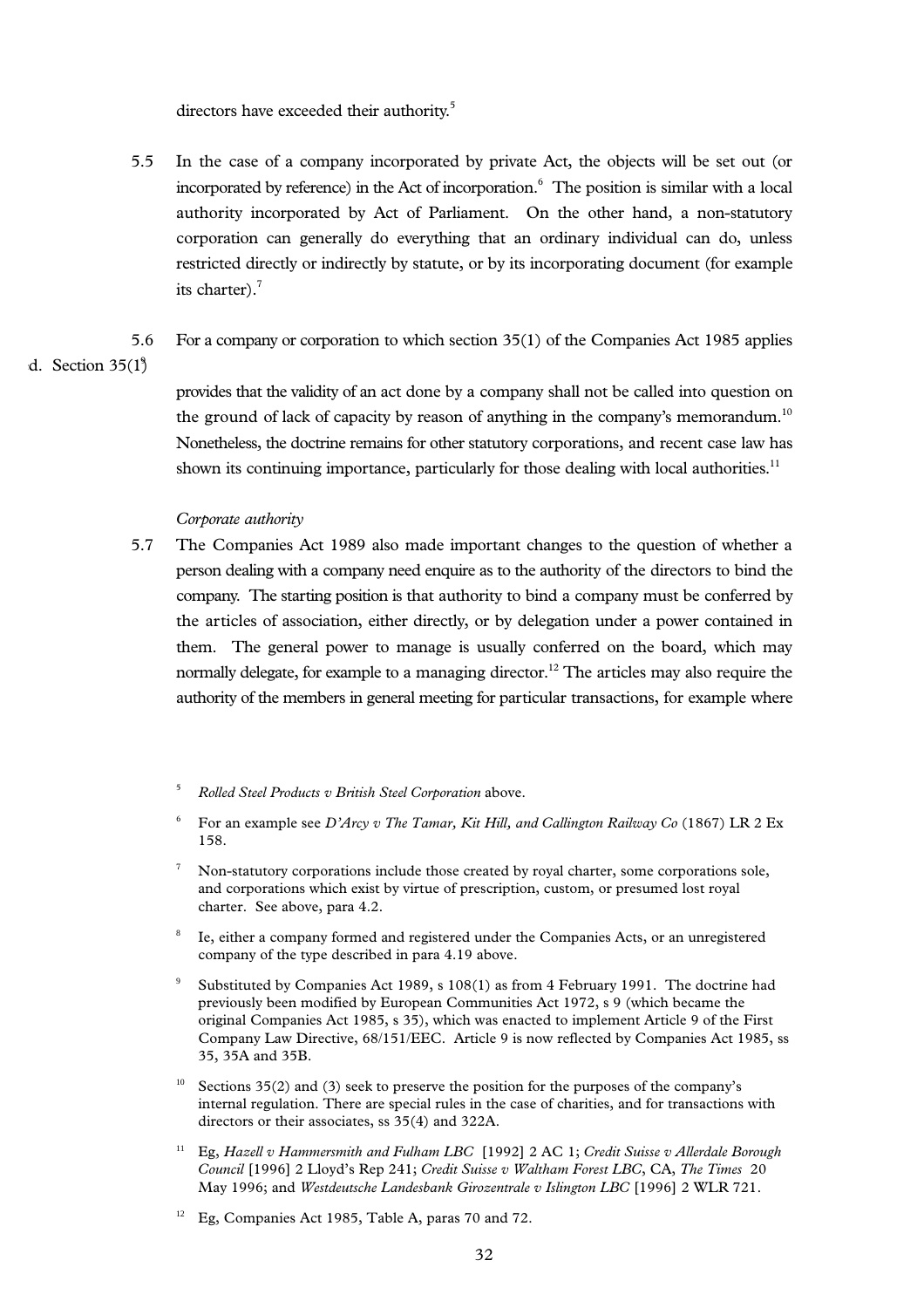this would cause a borrowing limit imposed by the articles to be exceeded.<sup>13</sup> At common law, a contract which is not ultra vires the company as a matter of its corporate capacity, but which is purportedly entered into by the company's officers without authority (for example because it exceeds a restriction in the articles, or because the directors are acting in breach of their fiduciary duties to the company), may generally be ratified by the company by ordinary resolution in general meeting.<sup>14</sup> Failing that, and subject to the statutory provisions and the general agency principles outlined in the following paragraphs, the contract may be set aside by the company. In that event the other party to it may hold anything received under it as constructive trustee for the company.<sup>15</sup>

- 5.8 In favour of a person dealing with a company in good faith, the power of the board of directors to bind the company, or to authorise others to do so (for example by delegation to an individual director), is now deemed to be free of any limitation under the company's constitution, by virtue of section 35A of the Companies Act  $1985$ .<sup>16</sup> This includes any limitation deriving from any resolution of the company in general meeting or of a class of shareholders at a class meeting, and from any shareholder agreement.<sup>17</sup>
- 5.9 For this purpose, a person "deals with" a company if he is a party to any transaction or other act to which the company is a party.<sup>18</sup> Such person will be presumed to have acted in good faith unless the contrary is proved,<sup>19</sup> and shall not be regarded as acting in bad faith by reason only of his knowing that an act is beyond the powers of the directors under the company's constitution.<sup>20</sup> Moreover, section 35B states that a party to a transaction
	- Eg, Companies Act 1948, Table A, para 79.
	- <sup>14</sup> Grant v United Kingdom Switchback Railways Co (1889) 40 Ch D 135; *Bamford v Bamford* [1970] Ch 212. There is an exception in the case of a fraud on the minority: *Cook v Deeks* [1916] 1 AC 554. It seems that a special resolution will be required where there is a breach of a restriction in the memorandum or the articles (on general principles, and by analogy with Companies Act s 35(3)), but cf *Rolled Steel Products v British Steel Corporation* [1986] Ch 246, 296, *per* Slade LJ (reference to unanimous consent of all shareholders being required for ratification). An ordinary resolution purporting to authorise such acts in advance would, however, be invalid; *Grant v United Kingdom Switchback Railways Co*, above, and *Irvine v Union Bank of Australia* (1877) 2 App Cas 366.
	- $15$  This raises issues on the recovery of the relevant property which go beyond the scope of this Paper.
	- <sup>16</sup> Companies Act 1985, ss 35A and 35B, inserted by Companies Act 1989, s 108(1) with effect from 4 February 1991. See para 5.6 n 9 above. As in the case of s 35, the intention is to preserve the internal position when the directors exceed their authority: see ss 35A(4) and  $(5).$
	- <sup>17</sup> *Ibid, s* 35A(3).
	- $18$  *Ibid, s* 35A(2)(a).
	- $I^{9}$  *Ibid, s* 35A(2)(c).
	- <sup>20</sup> *Ibid*, s  $35A(2)(b)$ . The precise meaning of the sub-section is uncertain. It would appear to be applicable to a situation where the person dealing did not realise that an act was unauthorised, although this was technically within their knowledge, for example because the relevant information was known to an employee, or a copy of the memorandum and articles were held at a branch office. It may be that mere notice of facts which mean that the directors are exceeding their authority, but without an appreciation that they are doing so,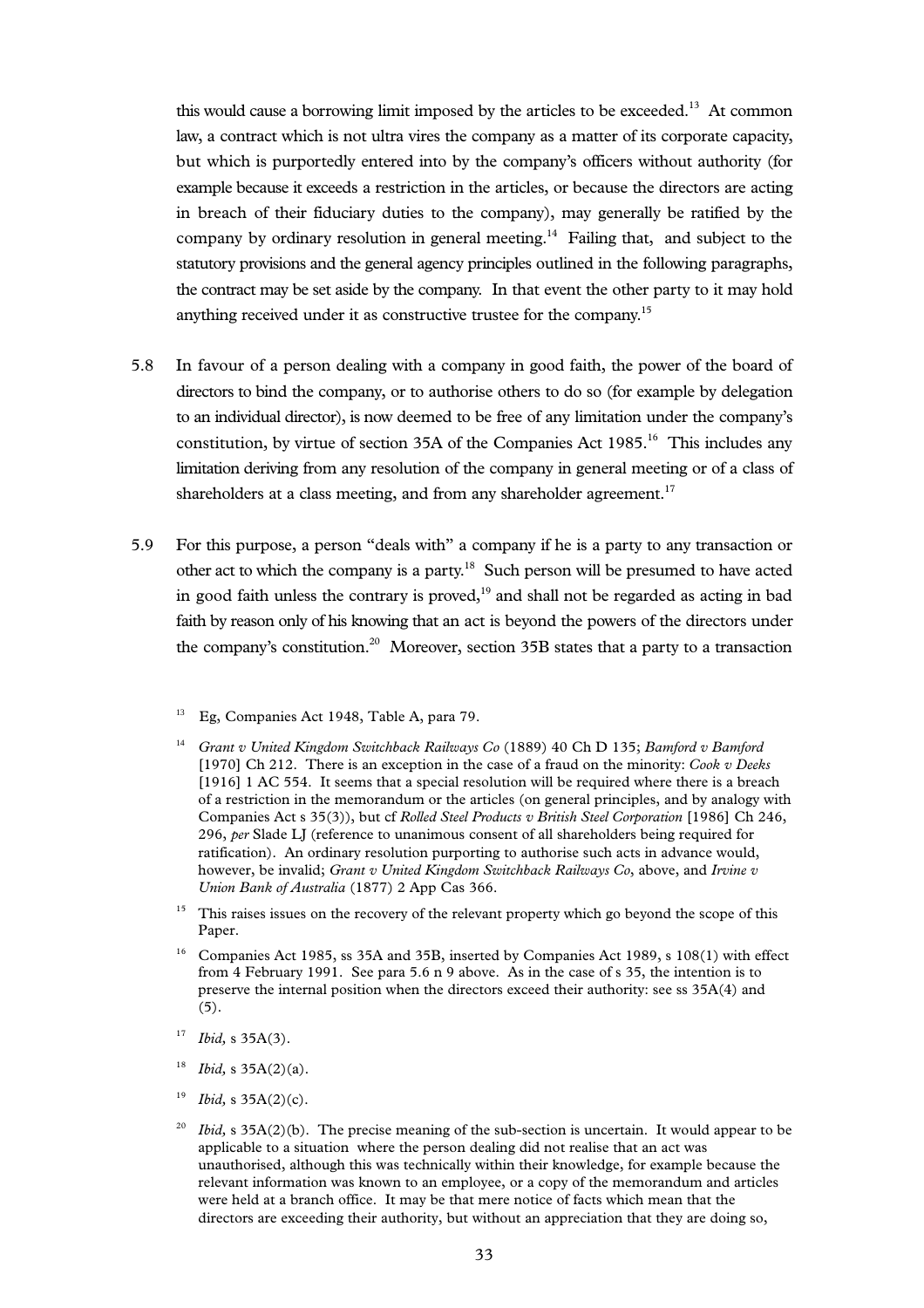with a company is not bound to enquire as to whether it is permitted by the company's memorandum or as to any limitation on the powers of the board of directors to bind the company or authorise others to do so. $^{21}$  It is not yet clear, however, how much protection these sections provide. $22$  There has been no reported decision on the meaning of "good faith" for the purpose of section 35A, but it seems likely that the courts will adopt a similar approach to that used for the section's forerunner (section 9 of the European Communities Act 1972).<sup>23</sup> Like sections 35B and 35A(2), section 9(1) contained a statement that a person was not bound to enquire as to any limitation on the powers of the directors, and that good faith is to be presumed unless the contrary is proved. In *TCB Ltd v Gray*, Browne-Wilkinson VC held that there was no necessity to check the articles to ascertain how a company should execute a deed: "in my judgment, it is impossible to establish lack of "good faith" within the meaning of [subsection  $9(1)$ ] solely by alleging that inquiries ought to have been made which the second part of the subsection says need not be made".<sup>24</sup>

#### *The doctrine of constructive notice*

5.10 Under this doctrine, any person dealing with a company is deemed to have notice of its memorandum and articles of association, and of their contents. The justification for this is that these documents must be registered with the Registrar of Companies, and hence are The doctrine extends to other documents requiring open to public inspection. $25$ registration, such as resolutions within section 380 of the Companies Act 1985. We have explained above that the doctrine is effectively abolished in relation to limitations under the

does not amount to bad faith. As to the meaning of "good faith" see below, n 23.

- $21$  Section 35B is expressed to apply only to transactions, and not to a "transaction or other act", as in the definition of dealing.
- <sup>22</sup> See, eg, *Gore-Browne on Companies* (44th ed 1986) Vol 1 para 5.1.1, which points out that s 35B excludes the common law duty to inquire further *only* in respect of restrictions in the company's constitution on the powers of the board of directors to bind the company or authorise others to do so. It has the same scope as the "good faith" principle in s 35A. It is uncertain how far the rules on when a constructive trust will arise are affected by ss 35A and 35B: see *International Sales and Agencies Ltd v Marcus* [1982] 3 All ER 551, *per* Lawson J at p 560 (application of constructive trust principles unaffected in the circumstances of the case by s 9(1) of the 1972 Act).
- <sup>23</sup> For the relevant cases on s 9 see *TCB Ltd v Gray* [1986] Ch 621, at p 634 (affirmed on appeal but without considering s 9: [1987] Ch 458); *International Sales and Agencies Ltd v Marcus* [1982] 3 All ER 551, 559 (lack of good faith to be shown by actual knowledge or where person could not in all the circumstances have been unaware of breach of trust by director); and *Barclays Bank Ltd v TOSG Trust Fund Ltd* [1984] BCLC 1, 17 ("a person acts in good faith if he acts genuinely and honestly in the circumstances of the case", *per* Nourse J at p 18 (obiter). The test is not an objective standard). See further para 5.24 n 66 below on the meaning of "good faith" in the context of Law of Property Act 1925, s 74(1).
- <sup>24</sup> [1986] Ch 621, 635-636. The court was reluctant to restrict the effect of European Communities Act 1972, s 9 by the application of constructive notice principles, or a duty to make enquiry.
- *Mahony v East Holyford Mining Co* (1875) LR 7 HL 869, 893, *per Lord Hatherley.*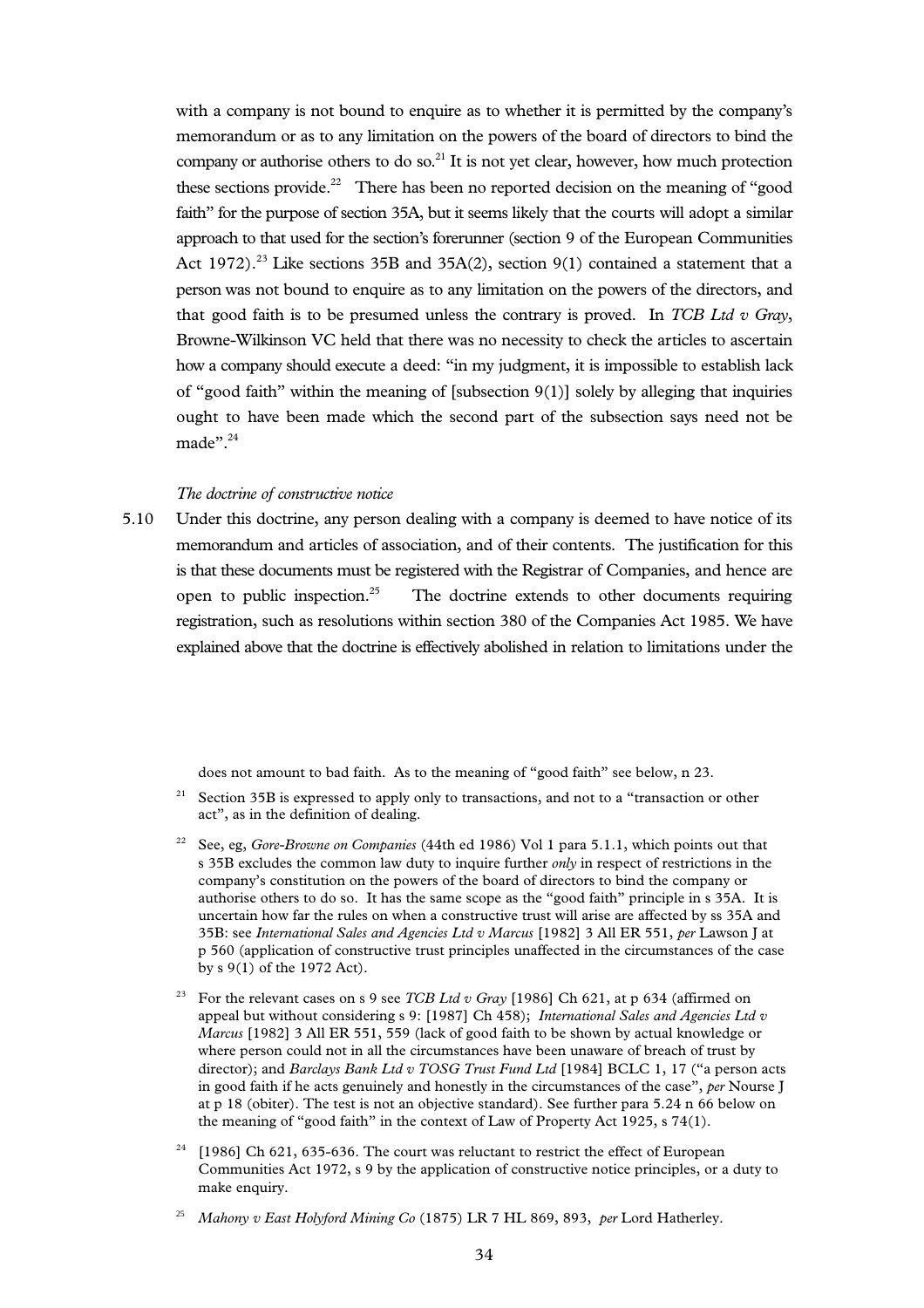company's constitutional documents by sections  $35A$  and  $35B$ <sup>26</sup> It will be further modified if and when section 142 of the Companies Act 1989 (or some equivalent provision) is brought into force.<sup>27</sup> Section 142 would provide that a person is not deemed to have notice of any matter merely because it is disclosed in any document kept by the Registrar of Companies, and therefore available for inspection, or because it is made available by the company for inspection. But there is a proviso. This would not affect the question of whether a person is affected by notice of any matter by reason of a failure to make such enquiries as ought reasonably to be made.<sup>28</sup> The effect would appear to be that there remains a general duty to make reasonable enquiry, but that in relation to section 35 (ultra vires) and section 35A (power of directors to bind the company) such duty is removed by section 35B in respect of what is permitted by the company's memorandum and in respect of any limitation arising under the company's constitution on the powers of the board of directors to bind the company or authorise others to do so.<sup>29</sup>

#### *The internal management rule*

- 5.11 A person dealing with a corporation may also be able to rely on the internal (or indoor) management rule. The essence of this rule, often referred to as the rule in *Turquand's* case, $30$  is that persons dealing with a corporation are not obliged to enquire into the regularity of its internal proceedings. They have constructive notice of its publicly registered documents (subject to what has been said above about the doctrine of constructive notice), but where any act appears to have been done in accordance with the articles or other constitutional documents, they are entitled to assume that the internal procedures of the company have been regularly conducted. The same applies where there is a restriction in the articles, but the act is nonetheless capable of having been done in compliance with the articles. The rationale is that a third party will not generally be in a
	- <sup>26</sup> In *TCB Ltd v Gray* [1986] Ch 621, 635, it was held that the doctrine had been expressly abolished by those parts of European Communities Act, s 9 corresponding to Companies Act 1985, ss 35A(2)(c) and 35B. See also *Barclays Bank Ltd v TOSG Trust Fund Ltd* [1984] BCLC 1, 18, *per* Nourse J at first instance (obiter).
	- <sup>27</sup> Companies Act 1985, s 711A(1), prospectively inserted by Companies Act 1989, s 142(1). As to the current position on s 142, see the Consultative Document *Company Law Review: Proposals for Reform of Part XII of the Companies Act 1985* (November 1994) issued by the DTI. It seems likely that s 142 will have to await new legislation on the registration of charges. See also s 416, prospectively inserted by Companies Act 1989, s 103 as regards the register of charges.
	- <sup>28</sup> *Ibid,* s 711A(2). It seems that this proviso to s 711A(1) should be construed so as to apply only if there were unusual or suspicious circumstances, otherwise it would defeat the object of s 711A(1). The precise effect which the proviso would have has, however, provoked considerable debate.
	- <sup>29</sup> See *Gore-Browne on Companies* (44th ed 1986) Vol 1 para 5.1.1 and *Palmer's Company Law* (25th ed 1992) Vol I para 3.304.
	- *Royal British Bank v Turquand* (1856) 6 E&B 327; 119 ER 886. The ambit of the rule is considered at length in a recent decision of the High Court of Australia: *Northside Developments Pty Ltd v Registrar-General and Others* (1990) 93 ALR 385. In Australia the rule has sometimes been categorised as being a unique principle of company law, based on the idea that the common seal is equivalent to the signature of an individual, rather than being an application of ordinary agency principles.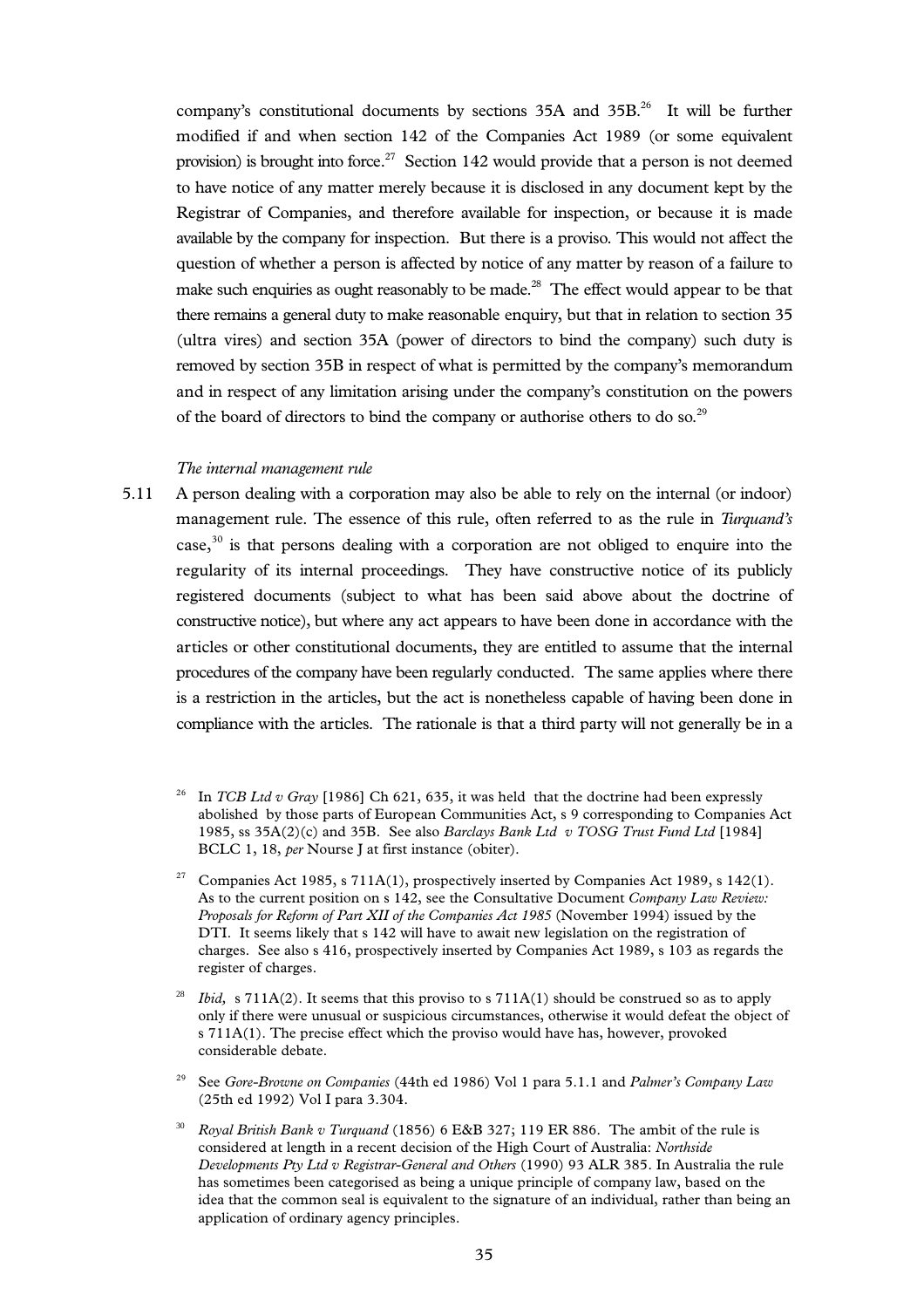position to satisfy itself that the company has fully complied with its internal procedures, and cannot reasonably be expected to do so. Where it applies, the rule is conclusive that the relevant requirements have been satisfied.<sup>31</sup> It is, however, a mixed plea of fact and law which must be pleaded. $32$ 

- 5.12 The rule does not apply if the person dealing with the company was aware of the irregularity, $33$  or if the circumstances were such as to put them on enquiry (for example by virtue of the unusual nature of the transaction<sup>34</sup>), or if that person also purported to act as a director on behalf of the company in the transaction.<sup>35</sup> Moreover, the officers or agents of the company must be acting within their authority, actual or ostensible.<sup>36</sup> All this is sometimes expressed as a requirement that the rule only applies in favour of a person dealing with the company in good faith.<sup>37</sup> In addition, the rule does not apply in the case of forgery,<sup>38</sup> or (subject now to the effect of section 35 of the Companies Act 1985) an ultra vires transaction.<sup>39</sup>
- 5.13 The rule in *Turquand's* case therefore protects a person dealing with a company in good faith against an internal irregularity, for example that a transaction has been purportedly authorised by a board meeting of the company which was held without the necessary quorum being present. Such a person would also be protected by section 35A of the Companies Act 1985 so long as such irregularity can be said to result from a "limitation under the company's constitution". The better view is that a matter such as a lack of quorum would be within section 35A, although not literally a limitation on the directors' powers, in which case the rule in *Turquand's* case in this type of situation has been largely superseded by statute.<sup>40</sup>
- 5.14 As mentioned above, in *TCB Ltd v Gray*, it was held that section 9(1) of the European
	- $31$  Cf Companies Act 1985, s 382(4) which merely raises a presumption that duly minuted meetings of members or directors were properly convened and conducted.
	- <sup>32</sup> Rolled Steel Products v British Steel Corporation [1986] Ch 246, 285, per Slade LJ.
	- <sup>33</sup> Howard v Patent Ivory Manufacturing Co (1888) 38 Ch D 156.
	- <sup>34</sup> AL Underwood Ltd v Bank of Liverpool [1924] 1 KB 775.
	- *Morris v Kanssen* [1946] AC 459, 475: cf *Hely-Hutchinson v Brayhead Ltd* [1968] 1 QB 549 <sup>35</sup> (director acting in his personal capacity contracting with the company through another director).
	- <sup>36</sup> Kreditbank Cassel GmbH v Schenkers Ltd [1927] 1 KB 826, 844, 845. As to actual or ostensible authority, see below, paras 5.16 - 5.20.
	- *Morris v Kanssen* [1946] AC 459, 475. <sup>37</sup>
	- $38$  See below, para 5.29.
	- $39$  See above, para 5.4.
	- <sup>40</sup> *TCB v Gray* [1986] Ch 621, 635, *per Browne-Wilkinson VC* (a person may rely on European Communities Act 1972, s 9(1) to deal with company "without being adversely affected by ... its rules for internal management"); and see *Gore-Browne on Companies* (44th ed 1986) Vol 1 para 5.1.1.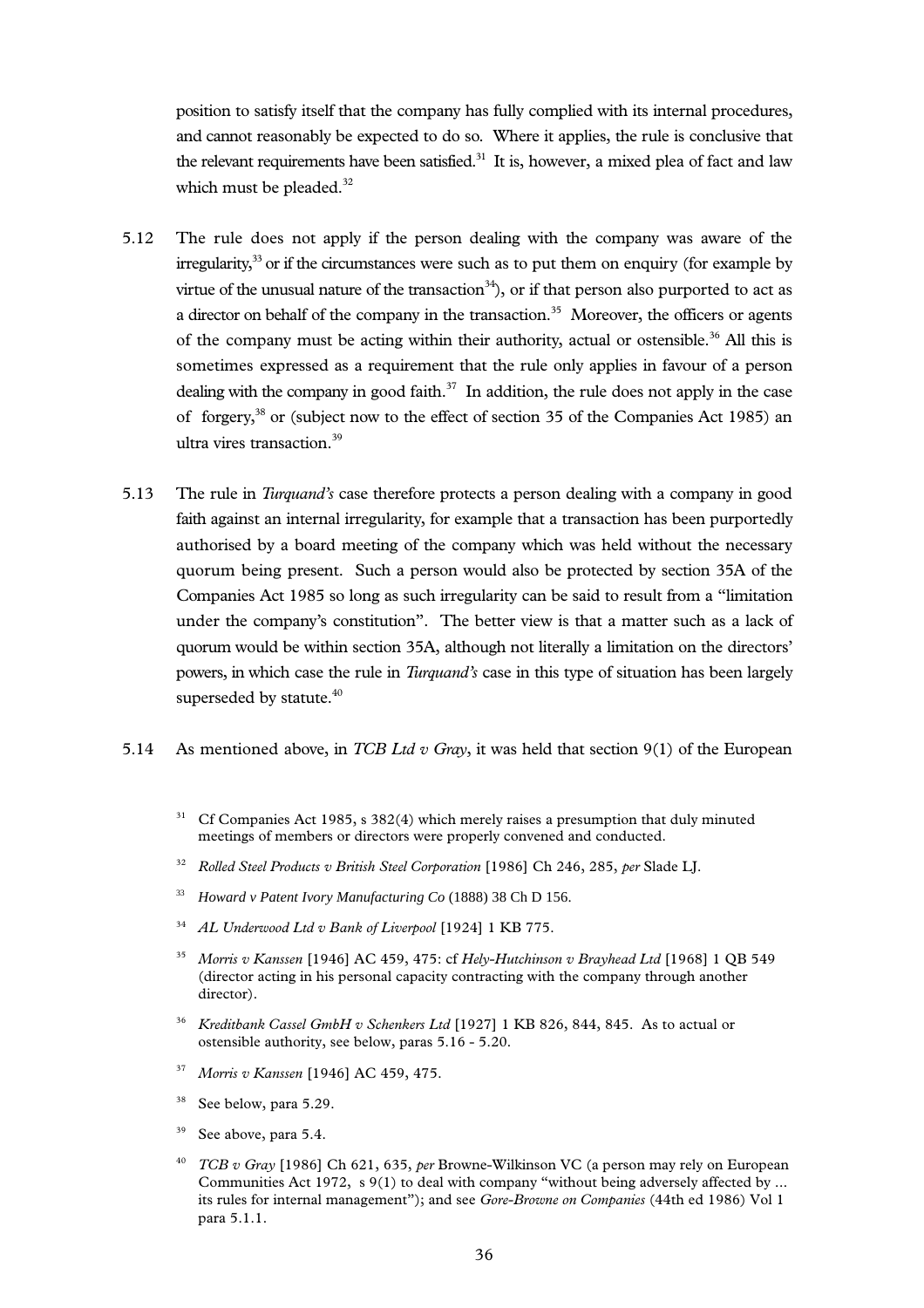Communities Act 1972, which sections 35 and 35A have now replaced, $41$  applied to limitations in the articles of a company on the manner of execution of deeds. Browne-Wilkinson VC explained that "...a document under seal by the company executed otherwise than in accordance with its articles was not, under the old law, the act of the company: but section 9(1) deems it to be so, since the powers of the directors are deemed to be free from limitations, i.e., as to the manner of affixing the company's seal. In my judgement, section 9(1) of the Act applies to transactions which a company purports to enter into and deems them to be validly entered into."<sup>42</sup>

5.15 However, the rule in *Turquand's* case is also sometimes referred to in a wider sense, as encompassing general agency principles as they operate in the context of corporate authority.<sup>43</sup> Sections 35A and 35B only apply to the powers of the board of directors. An outsider rarely deals directly with the board, $45$  and the board may argue that a particular contract purportedly entered into on behalf of the company has not, in fact, been authorised by it. If so, the other party will have to invoke those general agency principles, and in this sense the rule in *Turquand's* case remains relevant.

#### *Directors' authority*

- 5.16 When a third party deals with a director or other officer who has actual authority, then the company is obviously bound, subject to compliance with matters such as any necessary formality which is required for the relevant transaction. When such director or other officer has either not been appointed to the office he claims to hold, or purports to exercise wider powers than he has actually been granted, then the company will only be bound by a contract which he purports to make on its behalf if he acted within his ostensible (or apparent) authority. Such authority may arise in two ways.
- 5.17 First, a director may be appointed to an office (such as managing director) which carries with it an implied authority to make certain contracts and to perform certain acts on behalf of the company.<sup> $46$ </sup> A third party dealing with such an officer is entitled to rely on this, so
	- <sup>41</sup> See para 5.6 n 9 above, and Appendix A.
	- $1986$ ] Ch 621, 636.
	- $43$  "[T]he whole area of agency rules as applied to companies is sometimes referred to ... as the rule in *Turquand's* case": *Palmer's Company Law* (25th ed 1992), Vol 1 para 3.312.
	- <sup>44</sup> In *TCB Ltd v Gray* [1986] Ch 621, 637, it was held that all the directors of the company had agreed to the grant of the debenture in question, but that in any event, having put forward what purported to be board minutes approving the grant and execution of the debenture, the company was estopped from denying that this had been "decided by the directors", as required by s 9(1). However, s 9(1) was expressly restricted to transactions "decided on by the directors", and it may be that the absence of this phrase from s 35A gives it a wider application.
	- $45$  Though the practice for certain types of transaction has been to insist on a certified copy of the relevant board minutes. The board may then be estopped from denying that the relevant meeting has been held, or from asserting that it did not consider the transaction at the meeting: see n 44 above.
	- Such authority will often be the same as the director's actual authority where there has been a valid appointment. But the ostensible authority may be wider, for example where there is an express restriction on the authority actually granted to a director. In fact the usual authority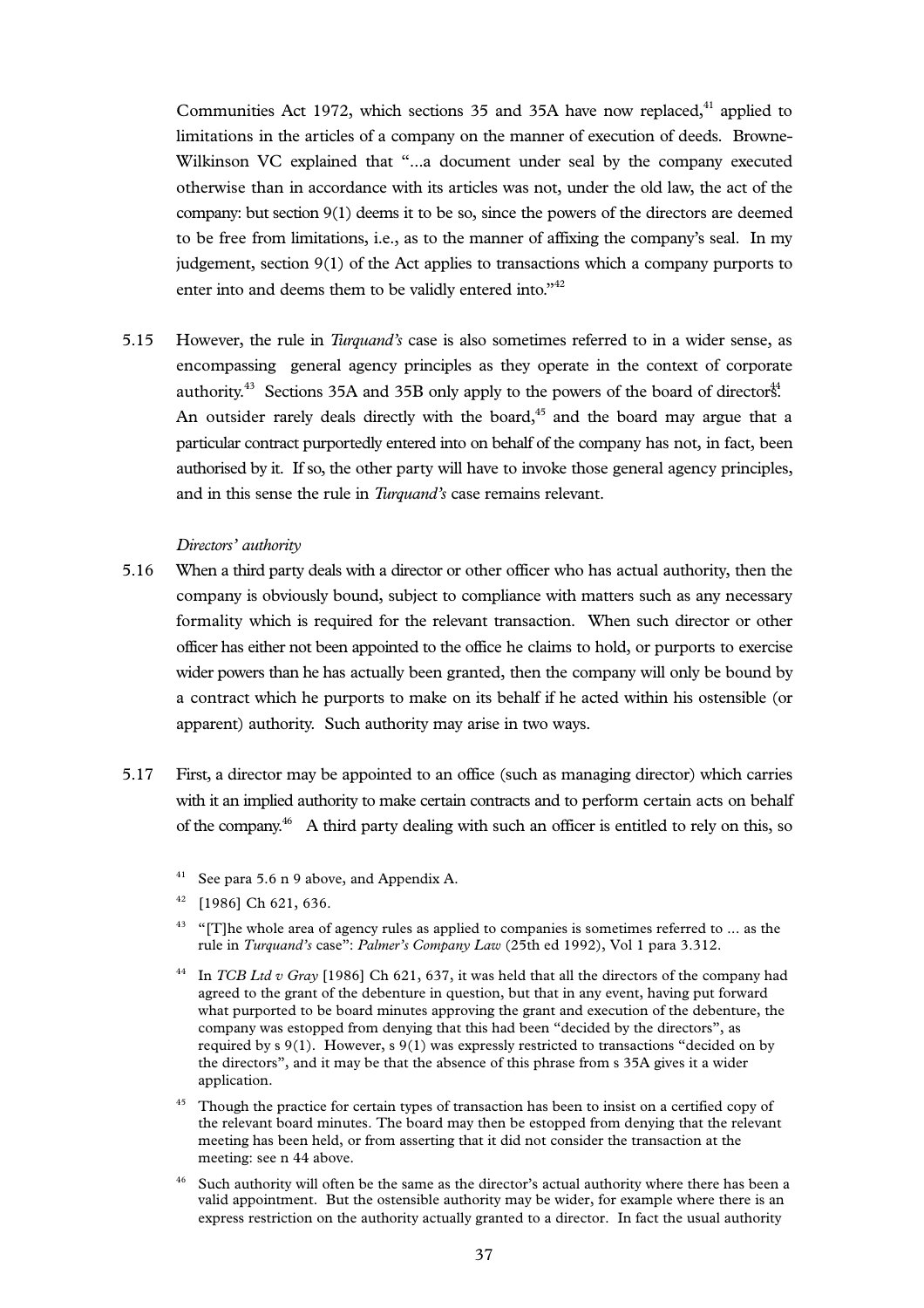long as the relevant act is within such implied usual authority, $47$  unless they have knowledge of a relevant restriction or lack of authority, $48$  or unless the circumstances are sufficiently suspicious to put them on enquiry, and no such enquiry is made.<sup>49</sup>

- 5.18 Secondly, the company may be bound on the basis of estoppel where a body with actual authority, such as the board, has held out a director or other officer (by words or conduct) as having authority to act in a particular matter, and has induced a third party to contract with the company in reliance on this, subject again to the question of notice of irregularity or suspicious circumstances. For example, the company may be estopped from denying the authority of a managing director, where the board or the company has knowingly permitted him or her to act as such, even when there has been no valid appointment.
- 5.19 It appears to be unnecessary to show that the third party has actually read the articles in order for them to rely on principles of ostensible authority. For example, where there is a power in the articles to delegate powers to a managing director, a third party may rely on the ostensible authority of a person who is acting as managing director of the company even if they have not read the articles.<sup>51</sup> The mere fact, however, that there is such a power in the articles will not in itself amount to a "holding-out", nor will a power to delegate to an officer assist if the relevant act is beyond the usual authority of a person holding such office. It is uncertain whether the holding out principle applies where a third party deals with a person acting as managing director where there is no such power of delegation in the articles.<sup>52</sup> It will clearly not apply where there is an express restriction on such delegation, and the third party is aware of it.
- 5.20 Section 285 of the Companies Act 1985 provides that the acts of a director or manager

of an individual director is very limited, although it appears that it does extend to the execution of a document which has been authorised by the board: see *Gore-Browne on Companies, op cit,* paras 5.3.1-3 for a discussion of the usual authority attached to various offices. See also *First Energy (UK) Ltd v Hungarian International Bank Ltd* [1993] 2 Lloyd's Rep 194 (usual authority of "senior manager" of office of trading bank).

- *Freeman & Lockyer v Buckhurst Park Properties* [1964] 2 QB 480, 496, *per* Wilmer LJ. <sup>47</sup>
- See above, para 5.10 on the question of constructive notice.
- $49$  See above, para 5.12.
- <sup>50</sup> Freeman & Lockyer v Buckhurst Park Properties [1964] 2 OB 480, 505; *Hely-Hutchinson v Brayhead Ltd* [1968] 1 QB 549. In effect, in such cases the company is estopped from denying that a person who has been acting as de facto director has actually been appointed, and clothes them with the usual authority of a validly appointed managing director.
- *Freeman & Lockyer v Buckhurst Park Properties*, above, at 496, *per* Wilmer LJ, who <sup>51</sup> distinguished *Houghton & Co v Nothard, Lowe & Wills Ltd* [1927] 1 KB 246 CA (affirmed on appeal), *Kreditbank Cassel GmbH v Schenkers Ltd* [1927] 1 KB 826, 836 and 843, and *Rama Corporation Ltd v Proved Tin & General Investments Ltd* [1952] 2 QB 147, on the ground that they were examples of unusual transactions, outside the usual authority of the relevant officer, meaning that the third party was put on enquiry.
- *Freeman & Lockyer v Buckhurst Park Properties*, above, *per* Pearson LJ at p 500, *per* Wilmer LJ <sup>52</sup> at p 492, but cf Diplock LJ at pp 505-6. See also *Northside Developments Pty Ltd v Registrar-General and Others* (1990) 93 ALR 385, 403 *per* Brennan J.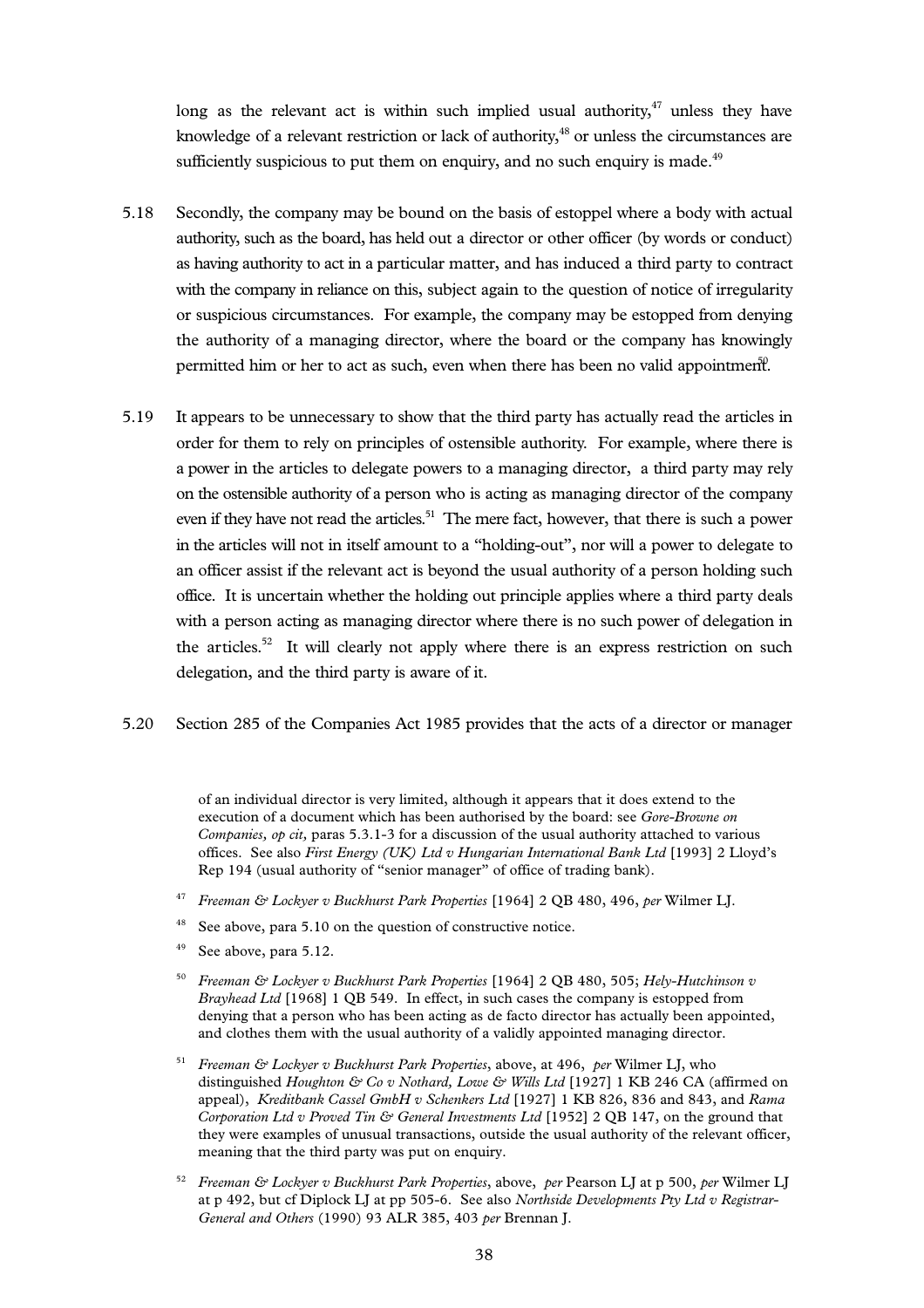shall be valid notwithstanding any defect that may afterwards be discovered in his appointment or qualification.<sup>53</sup> This offers only limited protection to a person dealing with a company, however, because its application appears to be restricted to a mere slip or procedural defect in the appointment, as opposed to a case where there has been no purported appointment at all.<sup>54</sup>

# *Filing of particulars of directors and secretary*

5.21 A company is required to keep a register of directors. It must notify the Registrar of Companies of the first directors on incorporation, and subsequently send particulars within fourteen days of any change in its directors or in its secretary.<sup>55</sup> Hence a person dealing with a company may obtain details of the directors and secretary from the company, or from the Registrar. In turn, the Registrar has an obligation to publish notice of receipt of such changes in the *Gazette*, and the company may not rely on any change in its directors against any other person unless the change had been properly notified, or unless such person knew of it.<sup>56</sup> It is possible that a company which had given such notification to the Registrar in the case of a director who had been invalidly appointed would be bound by his acts on the holding out principle.<sup>57</sup>

- $53$  There will generally be similar provisions in the articles (eg Companies Act 1985, Table A, para 92 (SI 1985 No 805)).
- <sup>54</sup> Morris v Kanssen [1946] AC 459, 471. It seems likely that any similar provision in the articles would be construed in the same way.
- <sup>55</sup> Companies Act 1985, ss 288-290.
- <sup>56</sup> *Ibid,* ss 711 and 42. There are special rules for the first 15 days after the date of official notification. Official notification of an event in the *Gazette* does not give constructive notice of the event to third parties: *Official Custodian for Charities v Parway Estates Developments Ltd* [1985] Ch 151, 163.
- <sup>57</sup> See *Northside Developments Pty Ltd v Registrar-General and Others*, above, particularly at pp 425 and 434.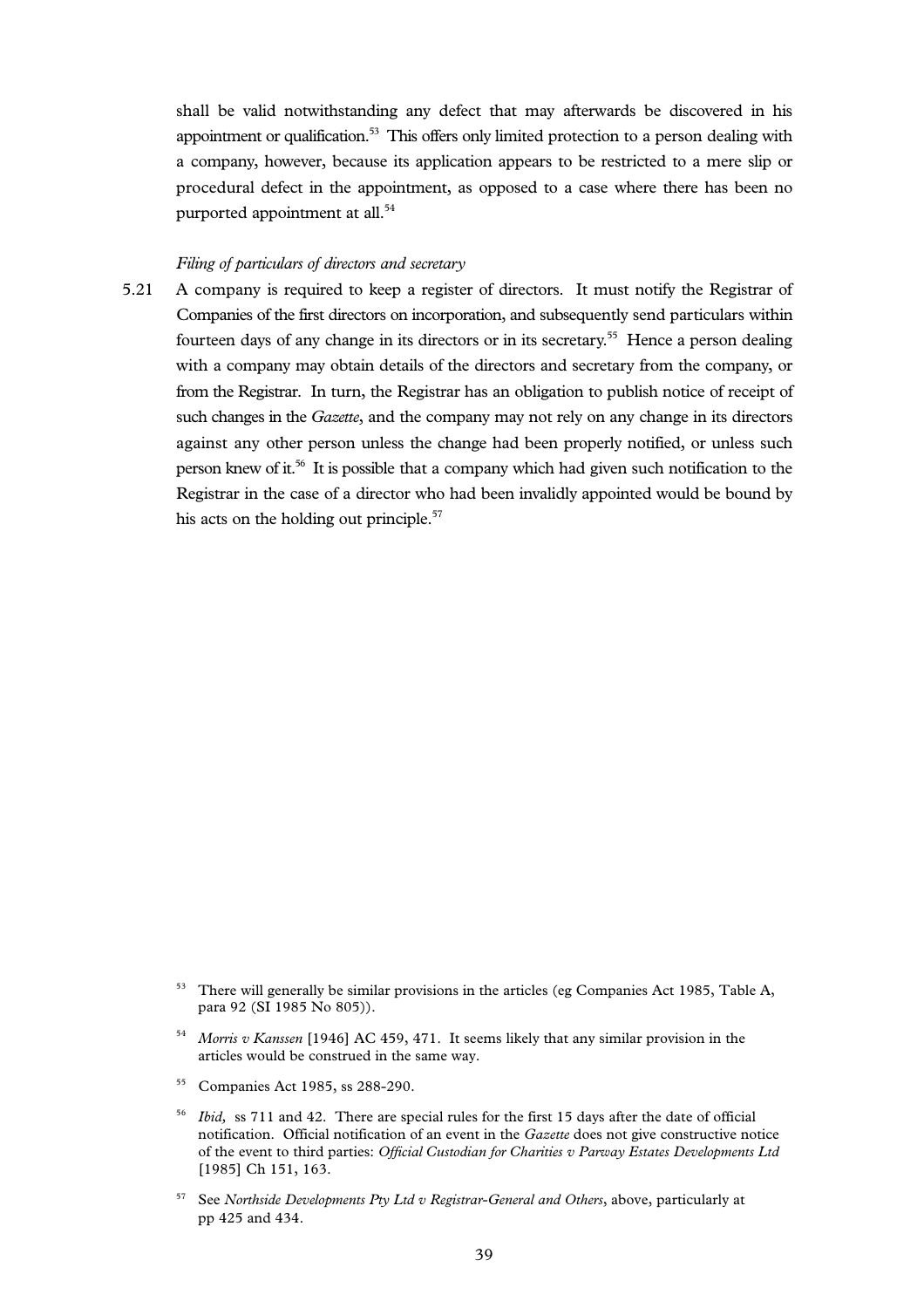### **Presumptions of due execution**<sup>58</sup>

*The common law presumption*

5.22 The position at common law is that where a person seeking to rely on a deed can show that the seal of a corporation has been affixed by those with legal custody of the seal, the onus of proving that it has not been affixed with the necessary authority lies with the other party: in effect, a presumption of due execution.<sup>59</sup> A company seeking to set aside its own formal act on the ground of irregularity of proceedings could only do so on the clearest  $e$ vidence  $60$ 

#### *Application of the internal management rule to deeds*

- 5.23 It was also established that the internal management rule (and general agency principles) apply to the execution of deeds and other documents. Therefore if on the face of it an instrument is regular (in other words it appears to have been executed in accordance with the articles), a person dealing with a company in good faith is entitled to presume that the seal has been duly affixed and that the directors were duly appointed and their signatures were duly made. So long as the requirements of the articles have been complied with, then so far as formal validity is concerned, that person need not prove that there was actual authority to execute the document. Since the rule is conclusive, it is not open to the company to challenge the deed's formal validity on the basis of any internal irregularity. For example, a third party acting in good faith without knowledge to the contrary may assume that a quorum was present at the board meeting approving execution of a document, $^{61}$  and that the directors have been properly appointed.<sup> $^{62}$ </sup> We have also explained that sections 35A and 35B of the Companies Act 1985 may apparently save a deed which has not been executed in accordance with the articles, in favour of a person dealing with
	- It will be seen that Law of Property Act 1925, s  $74(1)$  and Companies Act 1985, s  $36A(6)$ might more accurately be described as "deeming provisions", whereas Companies Act 1985, s 36A(5) is worded as a presumption.
	- <sup>59</sup> Clarke v The Imperial Gas Light and Coke Co (1832) 4 B & Ad 315; 110 ER 473: Seal affixed by directors. Under the statute of incorporation, the directors were given custody of the seal and the power to use it for the affairs of the company. Authority of the members in general meeting required for the contract in question, but no evidence before the court to show that the forms prescribed by the statute had not been complied with. Contract held to be valid. See also: *Hill v Manchester and Salford Water Works Co* (1833) 5 B & Ad 866, 872-874; 110 ER 1011, 1014; and *Re Barned's Banking Co, ex parte The Contract Corporation* (1867) LR 3 Ch App 105 (no provisions in the constitutional documents governing sealing: directors of trading company held to have authority to affix seal: no need to enquire further into the practices of the company). These cases may reflect a wider principle that where a deed is regular on its face, the court will start from a presumption of due execution, and it is for the person disputing its validity to prove their case: eg, *Campbell v Campbell* [1996] NPC 27 (deed of gift by individual; plaintiff failed to prove that maker did not sign in the presence of the attesting witness).
	- <sup>60</sup> Clarke v The Imperial Gas Light and Coke Co, above.
	- <sup>61</sup> County of Gloucester Bank v Rudry Merthyr Steam and Home Coal Colliery Co [1895] 1 Ch 629, 636.
	- *Re County Life Assurance Company* (1870) LR 5 Ch App 288. See also *Duck v Tower Galvanizing Co Ltd* [1910] 2 KB 314 (debenture which was regular on its face was valid although issued without authority, no directors having been appointed, and no meetings or resolutions having been held or passed).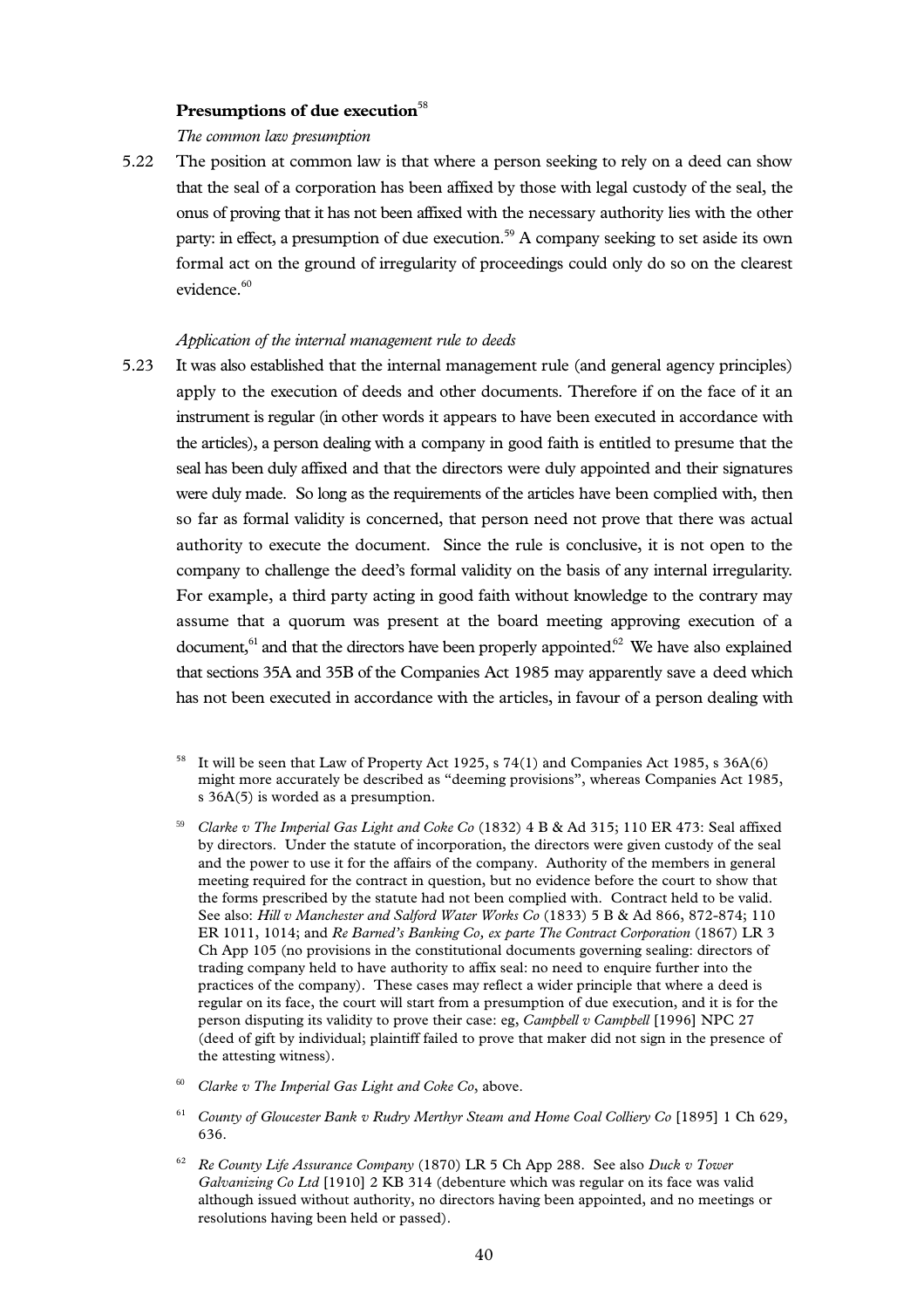a company in good faith, though this may be limited to cases where the execution of the relevant document has been approved by the board of directors. $^{63}$  Execution may also be by some statutory method such as that prescribed by section 36A(4) of the Companies Act 1985, notwithstanding that there is no express provision in the articles for execution in such a manner. There are also two statutory presumptions of due execution in favour of a purchaser, to which we now turn.

#### *Statutory presumptions*

5.24 A "purchaser" is given additional protection by section 74 of the Law of Property Act 1925. Section 74(1) provides that, in favour of a purchaser, a deed shall be deemed to have been duly executed by a corporation aggregate if its seal has been affixed to the deed in the presence of and attested by its clerk, secretary, or other permanent officer or his deputy, and a member of the board of directors, council or other governing body of the corporation. Where a seal purporting to be the seal of the corporation has been affixed to a deed, attested by persons purporting to be persons holding such offices, the deed shall be deemed to have been executed in accordance with the requirements of the section, and to have taken effect accordingly. This does not, however, prejudice any other mode of execution or attestation authorised by law, by practice, or by a corporation's constitution.<sup>64</sup> The section applies to all corporations aggregate,  $65$  but only in favour of a purchaser, which for this purpose is a purchaser in good faith for valuable consideration. $66$ 

# 5.25 In the case of companies to which section 36A of the Companies Act 1985 applies<sup>67</sup> there

- See above, para 5.15: *TCB Ltd v Gray* [1986] Ch 621, 636, 637. It seems likely that it would be sufficient if the board had merely approved the transaction, without also specifically authorising execution of the relevant deed, but this is uncertain.
- <sup>64</sup> *Ibid*, s 74(6). This merely confirmed that any other mode of execution which was valid before 1925 remained available. See above, para 4.20.
- This excludes a corporation sole, which is distinguished from a corporation aggregate in <sup>65</sup> s 74(3). The Land Registry treat s 74(1) as applicable to a foreign corporation when it executes under seal, attested by two officers falling within the wording of the section: see Practice Leaflet 17, para 20.1.
- Law of Property Act 1925, s  $205(1)(xx)$ . The definition includes a lessee, mortgagee or other person who for valuable consideration acquires an interest in property. Where the context so requires, this includes an intending purchaser. As to the requirement for good faith see generally *Central Estates (Belgravia) Ltd v Woolgar* [1972] 1 QB 48, 55, *per* Lord Denning MR (where "good faith" is required by but not defined in any statute it is for the court to work out the meaning of the phrase from case to case, doing their best to interpret the "will" of the legislature). See also *Smith v Morrison* [1974] 1 WLR 659 (requirement is that purchaser must be acting honestly); *Midland Bank Trust Co Ltd v Green* [1981] AC 513, 528 (good faith usually equated with lack of notice, but also requires honesty or bona fides); and for the phrase in the context of section 9(1) of the European Communities Act 1972 see the decisions cited in n 23 above. The question whether a purchaser can be in good faith despite having constructive (as opposed to actual) notice that the articles require execution in some way other than that prescribed in s 74 is discussed in *Emmet on Title* (19th ed 1986) para 20.003, and also below, n 75. For the definition of "property" see below, para 8.15, n 34, and Appendix A.
- See above, paras 4.5, 4.18. The presumption will apply in the case of a foreign company executing in accordance with s 36A(4) as modified by the Foreign Companies (Execution of Documents) Regulations 1994: see above, para 4.30. See para 5(c) of the Regulations which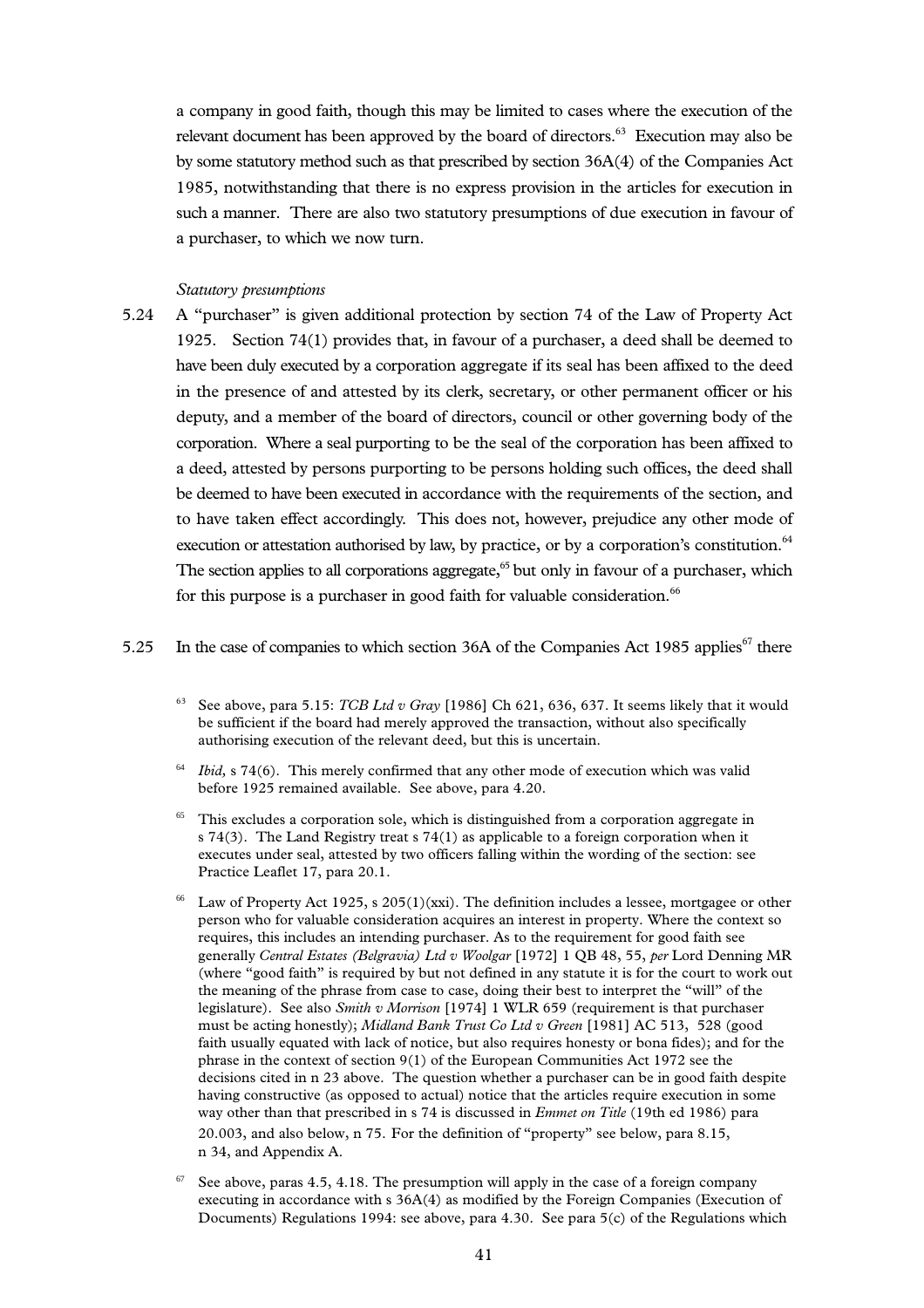is now an additional presumption of due execution, again in favour of a purchaser. $^{68}$  By section 36A(6), in favour of a purchaser, a document shall be deemed to have been duly executed by a company if it purports to be signed by a director and the secretary of the company, or by two directors of the company. A somewhat surprising application of the presumption arose in a recent decision where it was held to operate in favour of a landlord seeking to enforce the covenants of the tenant and surety in a counterpart lease. The covenants were held to have created choses in action (a form of property for the purpose of section 36A(6)), and the landlord was a purchaser in good faith who had acquired an interest in those choses in action for valuable consideration.<sup>69</sup>

5.26 The apparent intention of section 36A(6) is to extend the protection available for a purchaser under section 74(1) of the Law of Property Act to the situation where a company takes advantage of section 36A(4) of the Companies Act to execute without using a seal. We will explain in Part XI that there are, however, serious potential inconsistencies between section 36A(6) and section 74(1).<sup>70</sup> There are also problems in the construction of section 36A(6), of which we mention two at this stage. First, the section refers simply to a document signed by two directors or by a director and secretary. This clearly covers execution in accordance with section 36A(4). It has recently been held that the presumption also arises if the document is signed by two such officers, but merely for the purpose of authenticating the affixing of the seal, where execution is under section  $36A(2)$ .<sup>71</sup> We have some doubts whether this construction is justified, but we return to consider this point in greater detail below.<sup>72</sup> Secondly, it appears that the presumption applies to any document which purports to be signed by a director and secretary or by two directors, even if the document is not intended to be a deed. The document must, however, still be signed by way of execution by the company. Section 74(1) is expressly restricted to deeds.

#### *Summary*

modifies s 36A(6) accordingly.

- "Purchaser" is defined by s 36A as a purchaser in good faith for valuable consideration and <sup>68</sup> includes a lessee, mortgagee or other person who for valuable consideration acquires an interest in property. There is no reference to an intending purchaser. As to the extent to which this differs from the definition applicable to Law of Property Act 1925, s 74(1) see below, para 11.44.
- *Johnsey Estates (1990) Ltd v Newport Marketworld Ltd and Others*, 10 May 1996: transcript, <sup>69</sup> para D(III) 18. It was held that the words "and includes a lessee [or] mortgagee" in s 36A(6) were by way of example only, and did not exclude a lessor or mortgagor from the ambit of the section. Counsel for the lessee and surety conceded that the presumption in Law of Property Act 1925, s 74(1) would also apply in favour of the lessor for the same reasons.
- $70$  See below, para 11.38.
- <sup>71</sup> *Johnsey Estates Ltd (1990) v Newport Marketworld Ltd and Others*, 10 May 1996: transcript, paras D(III) 1-18.
- $\frac{72}{2}$  See below, para 11.31. A similar point arises in the case of foreign companies, as to whether the presumption in s 36A(6) only applies where execution is by the signature of a person or persons within section 36A(4) as amended by the Foreign Companies (Execution of Documents) Regulations 1994.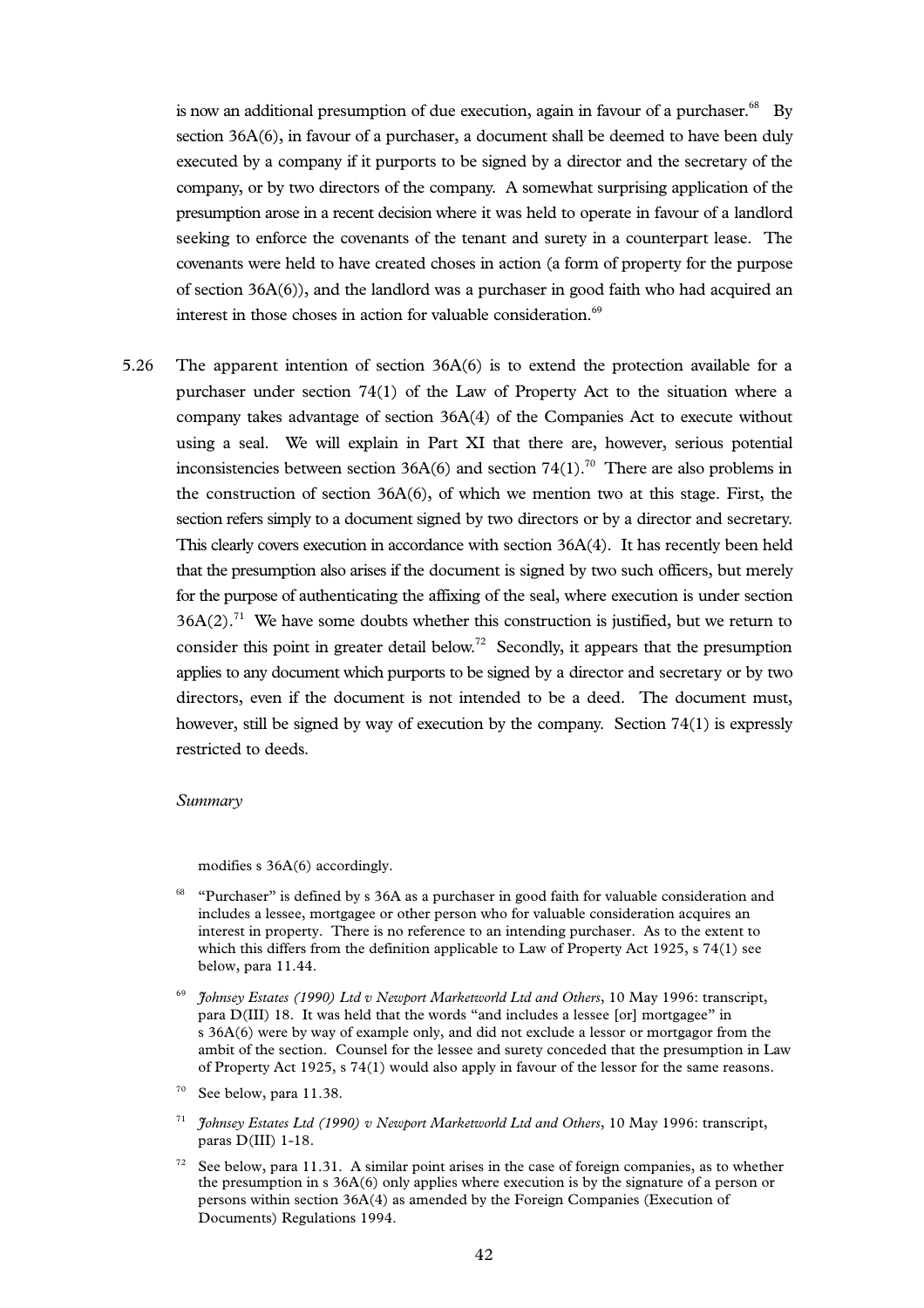- 5.27 As regards execution, the position so far as the formal validity of a deed is concerned may be summarized as follows. There was a presumption at common law of due execution where the seal had been set by the officers with the power to use the seal, but this was rebuttable, and has largely been superseded by the internal management rule (and general agency principles). A person dealing with a corporation in good faith may rely on this rule where a deed appears on its face to have been executed in accordance with a corporation's articles or other constitutional documents. To do so, however, that person should check the articles to ascertain how the seal is to be affixed (or they will run the risk that the manner of execution is clearly not in accordance with the articles). It seems that affixing and witnessing the seal (and presumably executing without a seal under section 36A(4)) is deemed to be within the usual authority of the directors.<sup>73</sup> If a deed has not been executed in the manner specified in the articles, or in accordance with some statutory provision such as section  $36A(4)$ , then a person dealing with the company in good faith may still be able to rely on sections 35A and 35B, at least where execution of the document (or perhaps, less specifically, the transaction as a whole) has been approved by the board.<sup>74</sup> Indeed, given that sections 35A and 35B apparently apply to limitations in the articles as to the affixing of the common seal, they potentially have wide application in this respect. A purchaser in good faith has the additional protection of sections 74(1) and 36A(6), where a deed has been executed as provided in those sections, and need not be concerned with the company's articles. There is a clear overlap with the internal management rule, but the protection offered is wider, because, by deeming the deed to be duly executed, those sections override anything to the contrary in the articles.<sup>75</sup> Section 74 will not, however, assist if the transaction is ultra vires (in practice now limited to corporations to which section 35 does not apply).<sup>76</sup> We turn below to the position where the document is a forgery.
- 5.28 It will also be noted that the general rule, that in order for formal validity, an instrument made by a company must be executed in accordance with the articles, remains in place, but is subject to the protection given by the internal management rule and general agency principles, $^{77}$  re-inforced (where applicable) by sections 35A and 35B, new statutory
	- <sup>73</sup> Gore-Browne on Companies (44th ed 1986) Vol 1 para 5.6. It should follow from this that the directors signing the deed can be assumed to have been validly appointed: see above, paras 5.16 and 5.23.
	- $74$  See above, para 5.23.
	- See the dictum of Nourse LJ in *Longman v Viscount Chelsea* (1989) 58 P & C R 189, at p 199: "The sole purpose of section  $74(1)$  was to make it unnecessary for a purchaser to require proof of the corporation's formal compliance with the provisions of its memorandum and articles of association or its charter". It would seem to follow from this that a purchaser would still be in good faith even if, technically speaking, aware of an irregularity in the manner of execution by virtue of having constructive notice of the articles (see above, para 5.10 and n 66). The prospective abolition of the doctrine of constructive notice for all purposes should overcome any uncertainty on the point. As to the relationship of ss 36A(4) and 36A(6) with the articles, see above, para 4.10.
	- $76$  See above, paras 5.4 and 5.6.
	- The rule offers protection where there may have been compliance with the articles (eg, where they provide that the seal is only to be affixed by the authority of the board of directors, and no board meeting has been held), but not against a defect which is apparent on the face of the deed (eg, where the articles require the seal to be authenticated by two directors, and only one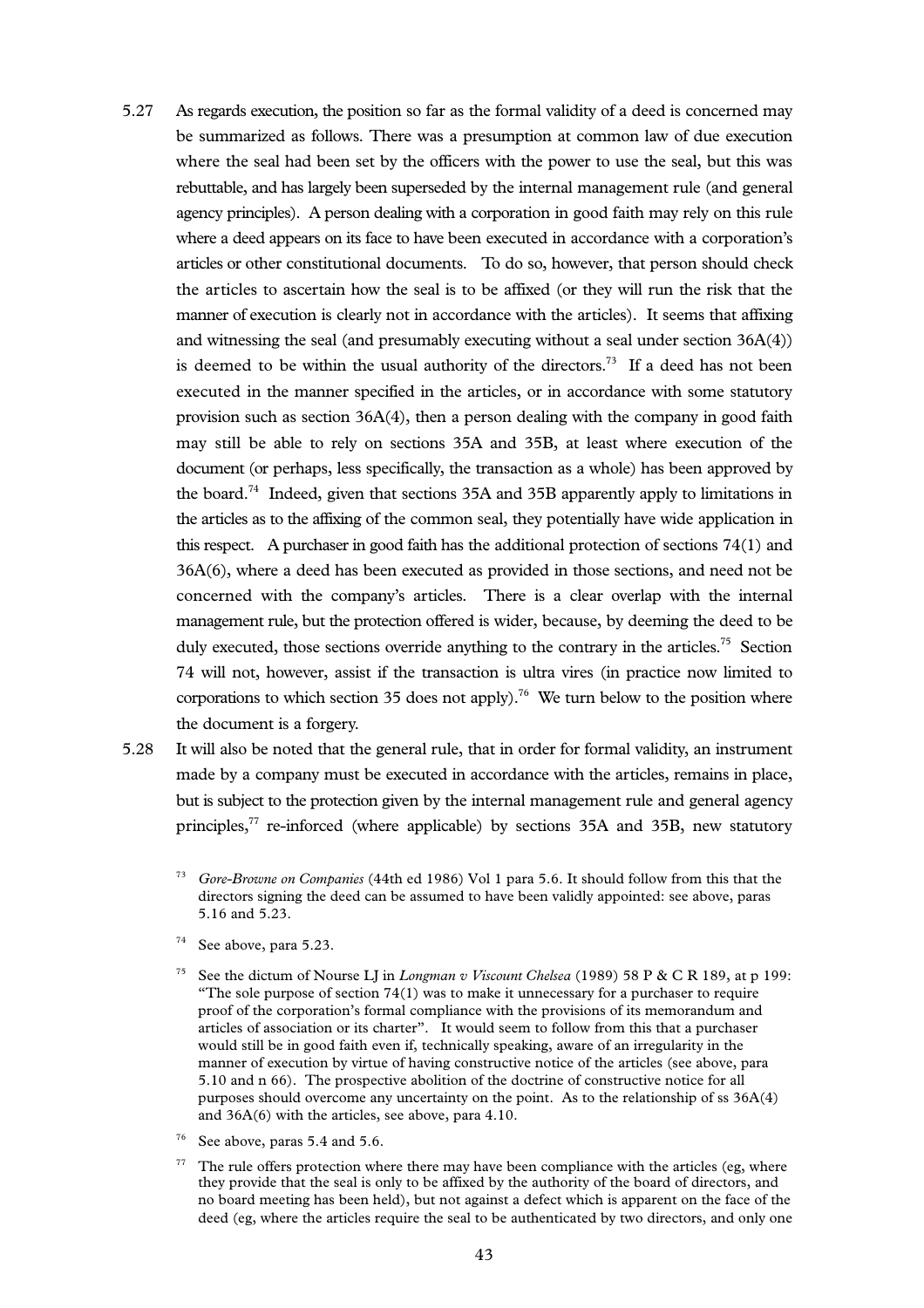methods of execution such as section  $36A(4)$ ,<sup>78</sup> and the presumptions of due execution such as section 74(1) of the Law of Property Act 1925 and section 36A(6) of the Companies Act 1985.

# **Fraud or forgery**

5.29 A document which purports to be executed as a deed but which is in fact a forgery is a nullity.<sup>79</sup> That will be the case where the signatures of the corporation's officers have been falsified. The internal management rule does not apply to such a deed. This was settled by the House of Lords in *Ruben v Great Fingall Consolidated*,<sup>80</sup>where Lord Loreburn observed that:

> It is quite true that persons dealing with limited liability companies are not bound to inquire into their indoor management, and will not be affected by irregularities of which they had no notice. But this doctrine, which is well established, applies only to irregularities that otherwise might affect a genuine transaction. It cannot apply to a forgery.<sup>81</sup>

- 5.30 It has been explained that the internal management rule is part of, or at least closely connected to the law of agency. $82$  But a forger does not act as agent for the alleged maker of the deed. Instead he impersonates him.<sup>83</sup> It follows that the forged deed cannot be ratified by the alleged maker,  $84$  but can only become binding if the alleged maker:-
	- (a) adopts the deed by entering into a new agreement for valuable consideration with the other party on the terms of the forged deed; $85$  or
	- (b) represents by conduct that the deed is binding on the maker and the other party acts to its detriment in reliance on that representation; $^{86}$  or

director has done so).

- In the sense that it provides a valid method of execution which may not be expressly provided for in the articles: see above, para 4.10. How far the same is true of section  $36A(2)$  when execution is under seal has also been considered in Part IV, and we return to this point below: see above, para 4.9, and below, para 15.5.
- *Brook v Hook* (1871) LR 6 Exch 89; *Re Cooper* (1882) 20 Ch D 611 CA; *Gibbs v Messer* [1891] AC <sup>79</sup> 248 PC; *Ahmed v Kendrick* (1988) 56 P & CR 120 CA; *Penn v Bristol and West Building Society* [1995] 2 FLR 938. The rule applies to deeds generally, and not merely to those of corporations.
- $80$  [1906] AC 439 (common seal fraudulently affixed by secretary for his own purposes; secretary also forged signatures of two directors; secretary has no authority to guarantee the genuineness or validity of a document which is not the deed of the company).

- $82$  See above, para 5.15 and n 30.
- <sup>83</sup> Re Cooper (1882) 20 Ch 611, 623, per Kay J.
- <sup>84</sup> See *Imperial Bank of Canada v Begley* [1936] 2 All ER 367, 374.
- <sup>85</sup> Greenwood v Martins Bank Ltd [1933] AC 51, 57, per Lord Tomlin.
- *Greenwood v Martins Bank Ltd* [1932] 1 KB 371, 378-379, CA; *Fung Kai Sun v Chan Fui* <sup>86</sup> *Hing* [1951] AC 489.

<sup>&</sup>lt;sup>81</sup> *Ibid*, 443.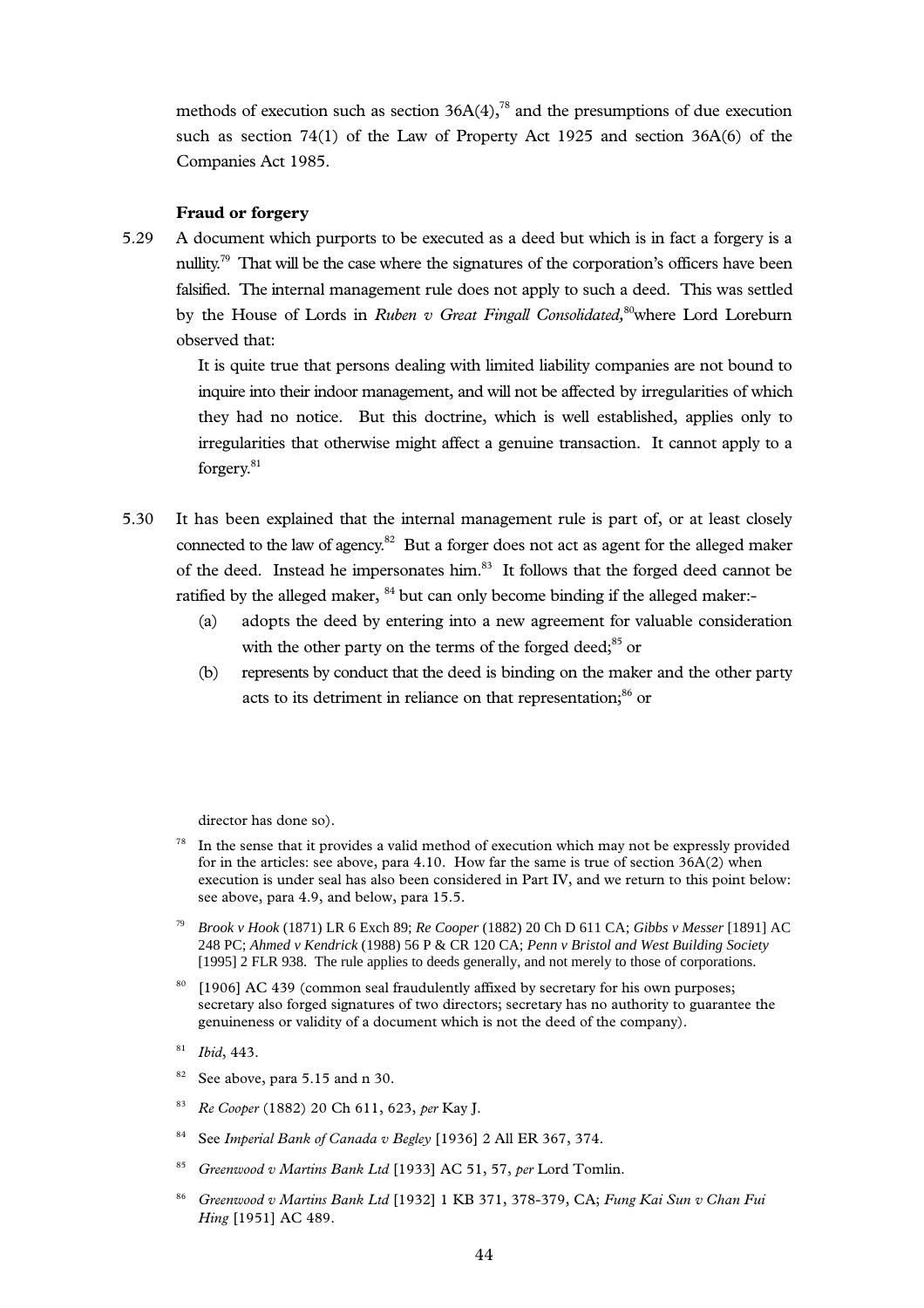- (c) is estopped by negligence $87$  or inaction from denying the deed as the maker's own.<sup>88</sup>
- 5.31 There are observations in certain cases<sup>89</sup> and one decision<sup>90</sup> suggesting that the unauthorised affixing of the common seal itself amounts to forgery, even if no element of counterfeit is involved, at least if the act is done in order to defraud the company. However, this is inconsistent with the general rule that a principal is liable for the fraudulent acts of his agent, when the agent acts within the scope of his ostensible authority,  $91$  and the suggestion has been disapproved of for that reason. <sup>92</sup> Where, for example, a director and secretary sign their own names on witnessing the seal, it is difficult to see on what basis there can be said to be a forgery.<sup>93</sup>
- 5.32 The relationship between the rules for forged documents and those for the execution of deeds, and in particular the presumptions of due execution explained above, are not spelt out in the relevant legislation. We ask below whether the position needs to be clarified.<sup>94</sup> There is no authority on the meaning of the references in section 74(1) of the Law of Property Act 1925 and in section 36A(6) of the Companies Act 1985 to a deed or document which "purports" to have been signed by one of the persons mentioned in those sections, or to a seal which "purports" to be the corporation's seal. The presumptions contained in those sections should protect a purchaser from any lack of authority to sign the document in question (that is where they are the genuine signatures of unauthorised officers). They might also be expected to apply, for example, where the document was attested or signed by persons who were no longer office holders, but notice of their resignation had not yet been filed with the Registrar of Companies. It seems unlikely that they would afford protection where the

- <sup>88</sup> Greenwood v Martins Bank Ltd [1933] AC 51, 57; *Fung Kai Sun v Chan Fui Hing* [1951] AC 489.
- *Kreditbank Cassel GmbH v Schenkers Ltd* [1927] 1 KB 826, 840; and *Slingsby v District Bank Ltd* [1931] 2 KB 588, 605; see also *Mahony v East Holyford Mining Co Ltd* (1875) LR 7 HL 869, 899 *per* Lord Hatherley (affixing of seal by secretary without authority is akin to forgery).
- *South London Greyhound Racecourses Ltd v Wake* [1931] 1 Ch 496 (affixing of seal required resolution of directors under the articles. Third party put on enquiry where share certificate sealed and witnessed by director and secretary).
- *Lloyd v Grace, Smith & Co* [1912] AC 716 (this is so whether the fraud is committed for the benefit of the agent or the alleged principal).

The negligence must directly relate to the loss which was suffered: *Mayor, Constables and* <sup>87</sup> *Company of Merchants of the Staple of England v The Governor and Company of the Bank of England* (1887) 21 QBD 160, 174, *per* Bowen LJ.

<sup>&</sup>lt;sup>92</sup> Uxbridge Permanent Benefit Building Society v Pickard [1939] 2 KB 248, 256, 257.

The application of the internal management rule to forgeries, and the different ways in which the term "forgery" have been used by the courts are considered in *Northside Developments Pty Ltd v Registrar-General and Others* (1990) 93 ALR 385, particularly at 390, 407, 410, 417, and 427.

See below, para 15.15.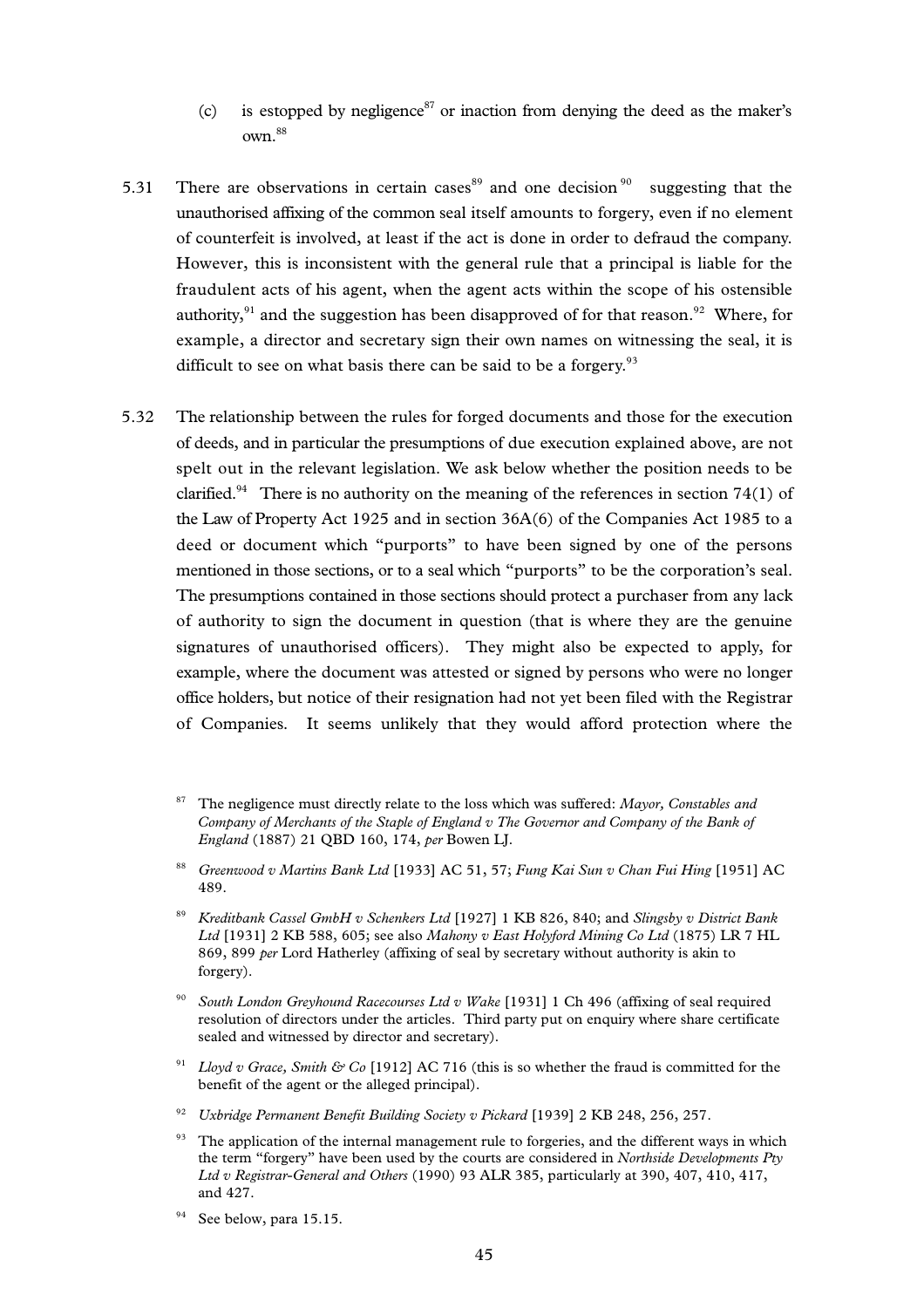signatures of the company's officers had been forged. Not only would such a result appear to be undesirable on general principles, but it would in effect reverse the decision in *Ruben v Great Fingall Consolidated.*<sup>95</sup>

<sup>&</sup>lt;sup>95</sup> [1906] AC 439.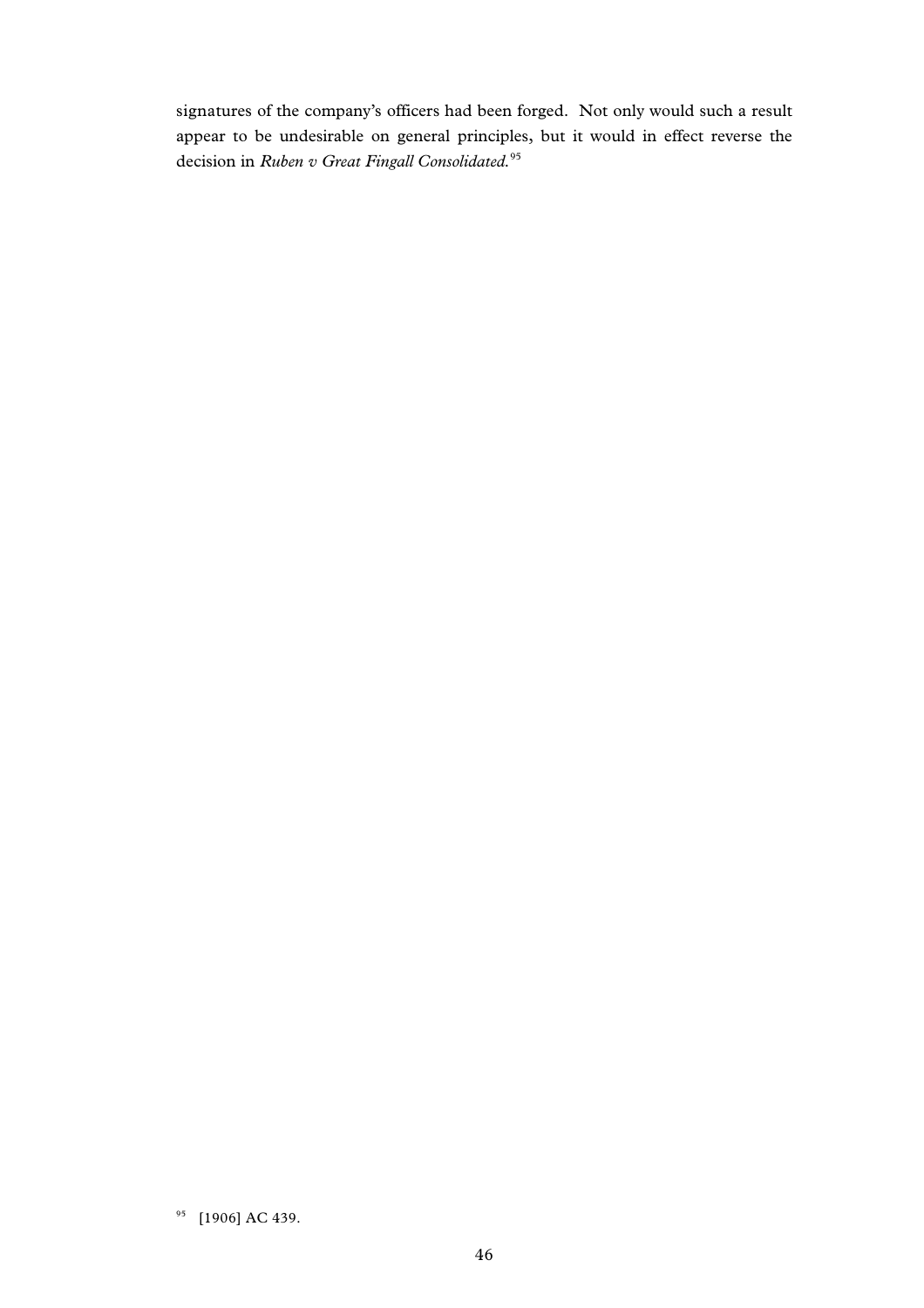# **PART VI THE REQUIREMENT OF DELIVERY**

# **Introduction**

6.1 The final formality required in order for a deed to become effective is delivery. In this Part we explain what is required for delivery, and the problems which can arise when a deed has to be executed before the maker wishes it to take effect; for example when a conveyance has to be executed before a sale is completed. It will be seen that there are two ways to achieve this; either by delivering the deed so that it does not take effect until certain conditions are satisfied, or by authorising a third party (such as the maker's solicitor) to deliver it on behalf of the maker. Legally these two methods are quite distinct, but it may not always be obvious in practice which has been used. We also explain that there are a number of legal presumptions as to delivery, including three introduced for the first time in 1989.

# **What is required for delivery**

- 6.2 Originally, delivery was the physical act of handing the deed over to the other party, or instructing him to take it up, but the matter is now essentially a question of the intention of the maker of the deed. A deed is delivered in law "as soon as there are acts or words sufficient to [show] that it is intended by the party to be executed as his deed presently binding on him", and even though that party retains possession of the  $\alpha$  document.<sup>1</sup> It does not matter whether this intention is actually communicated to the other party, so long as it is shown by some sufficient act or words.
- 6.3 It was also formerly an established rule that the appointment of an agent to *deliver* a deed on the maker's behalf must itself be made by deed,<sup>2</sup> although, as we explain below, in a comparatively recent decision, the Court of Appeal chose to ignore the rule, $3$  and it has in any event now been abolished by statute.<sup>4</sup> The rule was important not only where a document was handed to another for delivery, but also where there was an alteration of a deed after execution, or the deed was purportedly delivered but failed to take effect because it contained material uncompleted blanks, and the issue was whether the person making the alteration or completing the blanks was authorised to deliver or re-deliver the deed on behalf of the maker.<sup>5</sup>

<sup>&</sup>lt;sup>1</sup> *Xenos v Wickham* (1866) LR 2 HL 296, 312, *per Blackburn J.* 

<sup>2</sup> *Re Seymour* [1913] 1 Ch 475, 481, *per* Joyce J (affirmed on appeal); *Powell v London & Provincial Bank* [1893] 2 Ch 555, 563, *per* Bowen LJ; *Windsor Refrigerator Co Ltd v Branch Nominees Ltd* [1961] Ch 88, 98, *per* Cross J. See further below, paras 6.19 n 45 and 8.3.

*Longman v Viscount Chelsea* (1989) 58 P & CR 189. See below, para 6.16. <sup>3</sup>

 $4$  See below, para 6.19.

 $5$  We do not propose to deal with the alteration of deeds in this Paper: for an account see *Emmet on Title* (19th ed 1986) para 20.010, and on the question of the completion of blanks see further below, para 6.19 n 45. There is authority that an invalidly executed deed may become effective if acknowledged by the purported maker, either on the basis of estoppel or re-delivery, and that the same may apply where a material alteration is made after execution: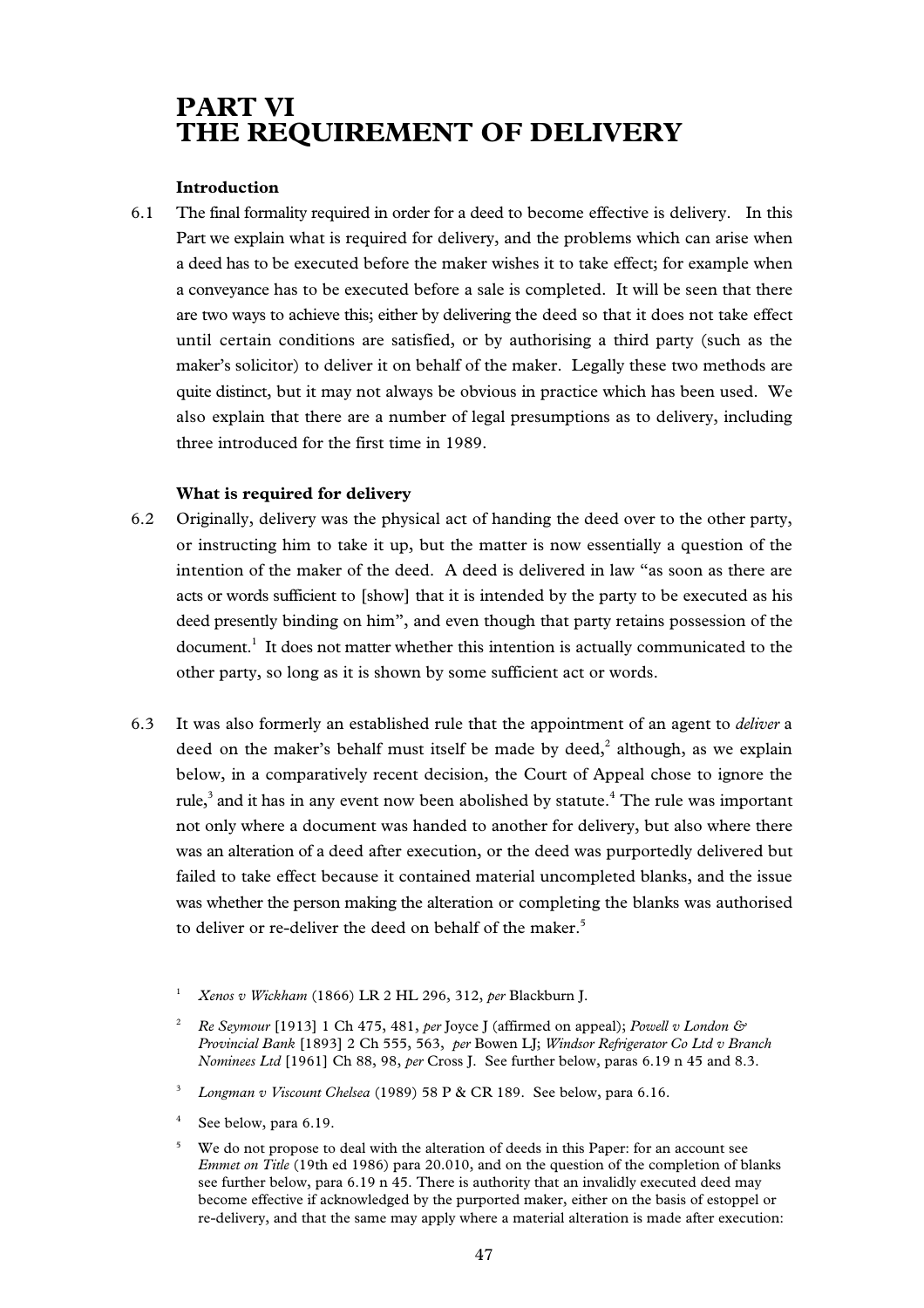*Does affixing the seal "import" delivery in the case of a corporation?*

6.4 Conflicting views were long held as to whether the affixing of the corporate seal itself implied delivery by a corporation. The view that no separate act of delivery is required probably explains the fact that the form of attestation clause traditionally used for a company makes no reference to delivery, in contrast to that used for individuals.<sup>6</sup> The weight of authority, however, was that a separate act of delivery was necessary, $7$ although the sealing of a deed raised a rebuttable presumption of delivery.<sup>8</sup> There was also authority that there was no need for a separate act of delivery where a purchaser could rely on section 74(1) of the Law of Property Act 1925 (discussed in Part V above), $\degree$  since "execution" within the meaning of the section must be taken to include delivery.<sup>10</sup> This has, however, been rejected in a recent observation by the Court of Appeal,<sup>11</sup> which has now been adopted and followed at first instance,  $12$  so that delivery appears to remain a distinct requirement in all cases. It will be seen that section 36A of the Companies Act certainly proceeds on that basis.

### **Deeds and escrows**

6.5 When a deed is delivered unconditionally it will have immediate effect. Alternatively an instrument may be delivered so that it does not take effect as a deed unless and until certain conditions are fulfilled.<sup>13</sup> Strictly speaking, such an instrument is known

eg, *Re Seymour* [1913] 1 Ch 475, 485-487, *per* Cozens-Hardy MR.

- Eg, "the common seal of  $[x \text{ coltd}]$  was hereunto affixed in the presence of..." as opposed to "signed sealed and delivered by AB". Alternatively, this formula may have been adopted in reliance on the rebuttable presumption of delivery mentioned in this paragraph.
- See, eg, *Norton on Deeds* (2nd ed 1928) p 11; *Willis v Jermine* (1589) 2 Leo 9; 74 ER 388. <sup>7</sup> For the contrary view see, eg, *Gartside v Silkstone and Dadworth Coal and Iron Co* (1882) 21 Ch 762, 768, *per* Fry J: "A deed executed by a company requires no delivery to make it effectual..."; and S Kyd, *A Treatise on the Law of Corporations* (1793) Vol I p 268 ("When the common seal is affixed to a deed, that is sufficient in general without delivery.").
- *Mayor, Constables and Company of the Merchants of the Staple v The Governor and Company of* <sup>8</sup> *the Bank of England* (1887) 21 QBD 160, 165-166 (*per* Wills J at first instance: "Prima facie, putting the seal imports delivery"). See also *Palmer's Company Law* (25th ed 1992) Vol I para 3.104. Where a deed used the standard form of attestation clause for an individual ("signed sealed and delivered") there was a conclusive presumption of delivery, either unconditionally or in escrow: *Alan Estates Ltd v W G Stores Ltd* [1982] Ch 511, 520, *per* Lord Denning MR. In *Venetian Glass Gallery Ltd v Next Properties Ltd* [1989] 2 EGLR 42, Harman J took the view that even this formula would yield to contrary intention (at p 45).
- See above, para 5.24.
- *Beesly v Hallwood Estates Ltd* [1960] 1 WLR 549, 562; *D'Silva v Lister House Development Ltd* <sup>10</sup> [1971] 1 Ch 17, 29.
- <sup>11</sup> Longman v Viscount Chelsea (1989) 58 P & CR 189, 199, *per* Nourse LJ (his remarks are, however, made obiter). If this is correct, however, it is not clear what meaning is to be given to the words at the end of section 74(1) that a deed executed as prescribed by the section "shall be deemed ... to have taken effect accordingly".
- <sup>12</sup> *Tohnsey Estates (1990) Ltd v Newport Marketworld Ltd and Others*, 10 May 1996, transcript, para D(II) 9. See above, para 1.17.
- *Xenos v Wickham* (1866) LR 2 HL 296, 323, per Lord Cranworth. This should be distinguished from the situation where a document is delivered as a deed, but certain of its terms only become operative on satisfaction of express conditions set out in the deed.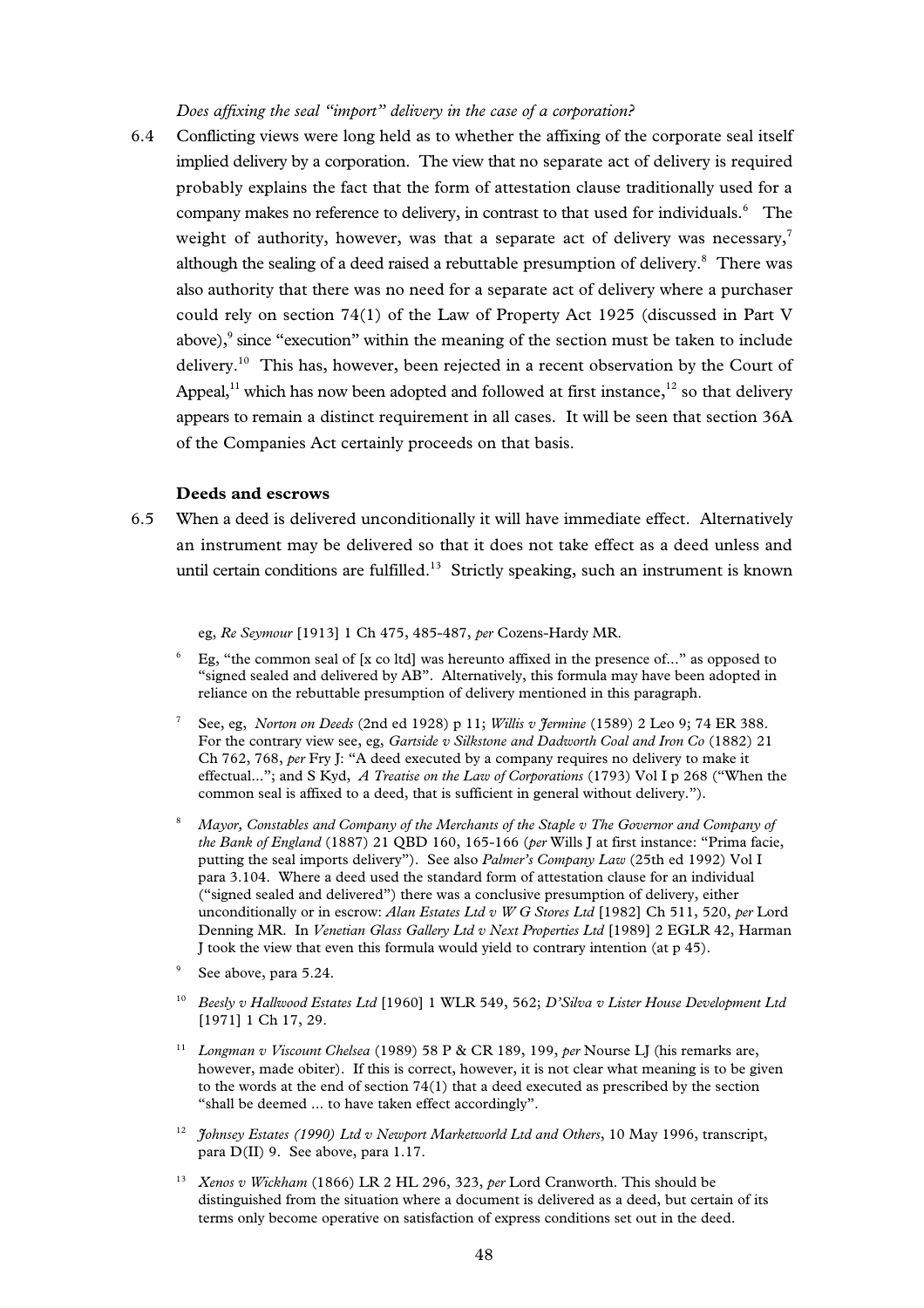as an escrow (rather than a deed) until those conditions are fulfilled, but the process is commonly referred to as the execution or delivery of a deed in escrow.

- 6.6 The conditions may be express or implied.<sup>14</sup> Whether an instrument has been executed as a deed or as an escrow is again a matter of intention: You are to look at all the facts attending the execution, to all that took place at the time, and to the result of the transaction and therefore, though it is in form an absolute delivery, if it can reasonably be inferred that it was delivered not to take effect as a deed till a certain condition was performed, it will nevertheless operate as an escrow.<sup>15</sup>
- 6.7 Because the instrument has been delivered, albeit as an escrow, it is irrevocable, and cannot be withdrawn or recalled by the maker.<sup>16</sup> Once the relevant condition or conditions have been satisfied, the instrument becomes effective without any further delivery, and, for the purposes of title, relates back to the date of execution in escrow.<sup>17</sup>

### **The dating of a deed**

- 6.8 The general rule is that a deed takes effect from the date upon which execution is completed by delivery.<sup>18</sup> That delivery determines the date which the deed should bear. Execution is complete on the delivery of the deed by the last party whose execution is essential to its validity.<sup>19</sup>
	- That is, they may be spelt out in the deed, or implied from the circumstances of the transaction (see below, para 6.13).
	- <sup>15</sup> Bowker v Burdekin (1843) 11 M & W 128, 146; 152 ER 744, 751, per Parke B.
	- <sup>16</sup> Beesly v Hallwood Estates Ltd [1961] Ch 105; *Kingston v Ambrian Investment Co Ltd* [1975] 1 WLR 161, 166. For that reason it seems that the relevant conditions cannot be matters which lie wholly in the control of the person making the deed: *Governors and Guardians of the Foundling Hospital v Crane* [1911] 2 KB 367, 379.
	- <sup>17</sup> The "relation-back" does not, however, affect any dealing by the person in whose favour the escrow is made with a third party. A conveyance executed in escrow would not, until the condition was satisfied, entitle the purchaser to collect rents from tenants, serve a notice to quit on them, or mortgage the property (although such a mortgage might later be "fed" when title was acquired): *Alan Estates Ltd v W G Stores Ltd* [1982] Ch 511, 521, *per* Lord Denning MR. As to the time for performance of the condition see *ibid,* at p 520; *Beesly v Hallwood Estates Ltd* [1961] Ch 105, 118; *Kingston v Ambrian Investment Co Ltd* [1975] 1 WLR 161, 166; and *Glessing v Green* [1975] 1 WLR 863, 868, 869. In the latter case it was held that the vendor/maker of a deed may serve notice making time of the essence for performance of the relevant condition, even where there was no pre-existing contract. The earlier decisions refer instead to a reasonable time for performance.
	- *Universal Permanent Building Society v Cooke* [1952] 1 Ch 95, 101. In the case of registered land, the deed will be effective for certain purposes from dating even though the legal estate only passes when registration is completed: (see above, para 2.7 n 12). See also *Abbey National Building Society v Cann* [1991] 1 AC 56; but cf *Lever Finance Ltd v Needlemans Trustee* [1956] Ch 375.
	- *Bishop of Crediton v Bishop of Exeter* [1905] 2 Ch 455; *Lady Naas v Westminster Bank Ltd* <sup>19</sup> [1940] AC 366; cf *Sinclair v IRC* (1942) 24 TC 432.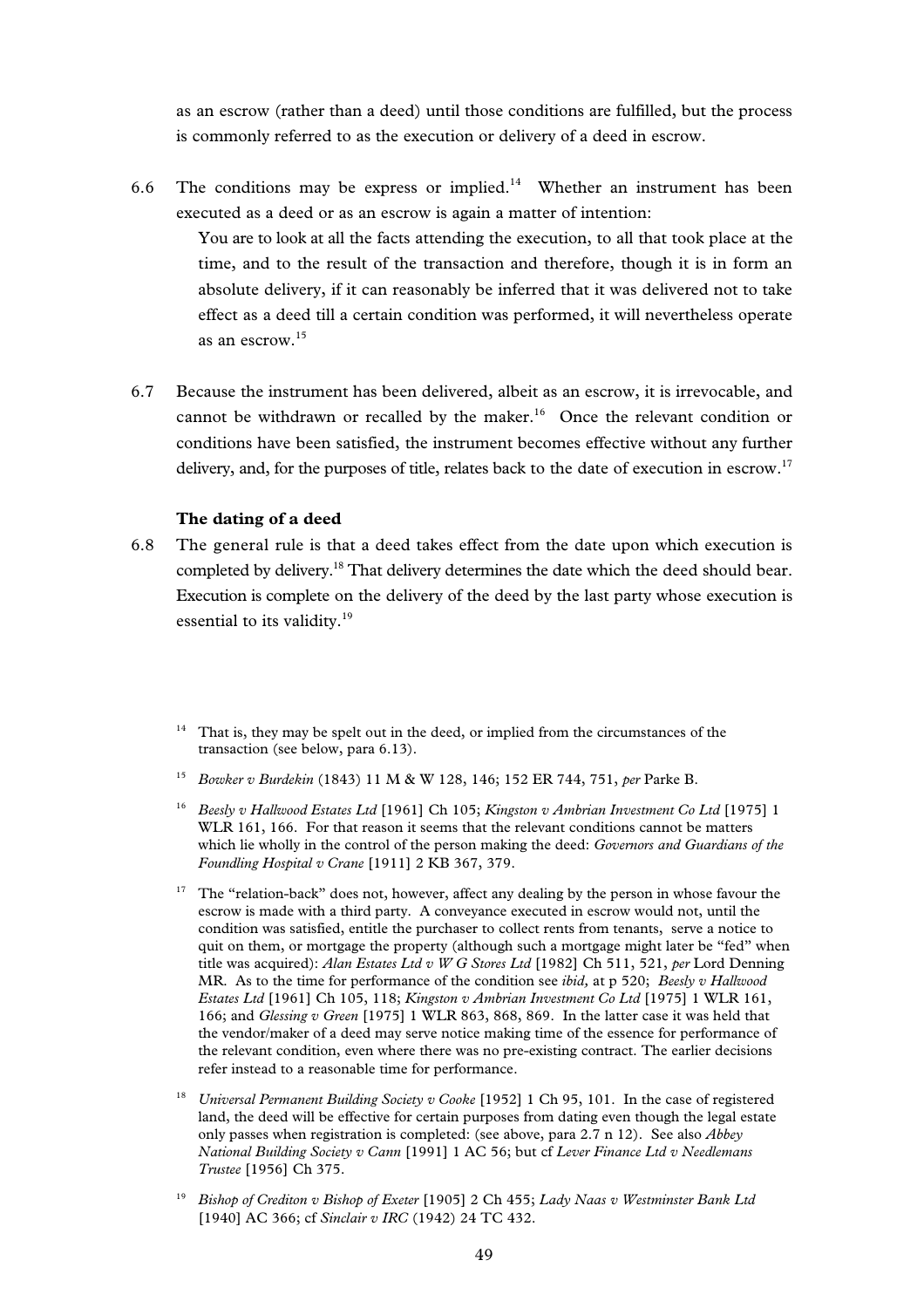- 6.9 The fact that a date has not been inserted does not generally affect the validity of a deed, and external evidence is admissible to show the correct date.<sup>20</sup> It seems, however, that a transfer of registered land must be dated.<sup>21</sup> There is a presumption that the date appearing in a deed is the date it took effect, but this is readily rebutted by evidence to the contrary.<sup>22</sup>
- 6.10 In a typical conveyancing transaction, where a deed has been executed in escrow ahead of completion, it will usually be dated on the day when the relevant conditions are fulfilled, which will generally be on formal completion of the transaction. This had been accepted as effective for stamp duty purposes, $^{23}$  but was otherwise open to doubt, given the authority that a deed takes effect from delivery.<sup>24</sup> So far as stamp duty is concerned, the position is now governed by statute. A "deed" is now treated for stamp duty purposes as executed when it is delivered, or if delivered subject to conditions, when the conditions are fulfilled.<sup>25</sup> Subject to that, an instrument which is "not under seal" is treated as executed when signed.<sup>26</sup> The increased use of delivery by the maker's solicitor or other agent on completion - which is discussed in detail below should reduce any potential difficulty on this point, since the conveyancing documents may then clearly be dated when they are delivered, upon actual completion of the transaction. Equally, we are told that there are other transactions where the practice is to date the deed with the date of delivery in escrow, for example where it is executed in this way shortly before the end of the maker's accounting year, and the conditions are not fulfilled until after that year has expired.
	- <sup>20</sup> Morrell v Studd & Millington [1913] 2 Ch 648, 658. See also *Esberger & Son Ltd v Capital and Counties Bank* [1913] 2 Ch 366 (undated charge effective from date of delivery, but void for non-registration).
	- <sup>21</sup> See the forms of transfer prescribed by the Land Registration Rules 1925, r 98, Forms 19, 20.
	- <sup>22</sup> Browne v Burton (1847) 17 LJQB 49; 5 Dow & L 289, per Patteson J: "a deed or other writing must be taken to speak from the time of execution, and not from the date apparent on the face of it. That date is indeed to be taken prima facie as the true time of execution but as soon as the contrary appears, the apparent date is to be utterly disregarded."
	- <sup>23</sup> *Wm Cory & Son Ltd v IRC* [1964] 1 WLR 1332, 1346 (and see *Terrapin International Ltd v IRC* [1976] 1 WLR 665).
	- The decision in *Terrapin International* was not followed by the Court of Appeal in *Alan Estates* <sup>24</sup> *Ltd v W G Stores* [1982] Ch 511 CA, which preferred the date of delivery in escrow. In *Johnsey Estates (1990) Ltd v Newport Marketworld Ltd and Others,* 10 May 1996, the decision in *Alan Estates* was treated as establishing that the date of a counterpart lease should be the date it was executed and delivered in escrow (transcript, para D(V) 2). One consequence is that the lease and counterpart might bear different dates, and it is this sort of difficulty which, no doubt, led the Court of Appeal to "anticipate" delivery by the maker's solicitor on completion, ahead of the 1989 reforms, in *Longman v Viscount Chelsea* (1989) 58 P & CR 189: see below, para 6.16.
	- <sup>25</sup> Stamp Act 1891, s 122(1A) (as amended by Finance Act 1994, s 239(1)).
	- <sup>26</sup> *Ibid, s* 122(1).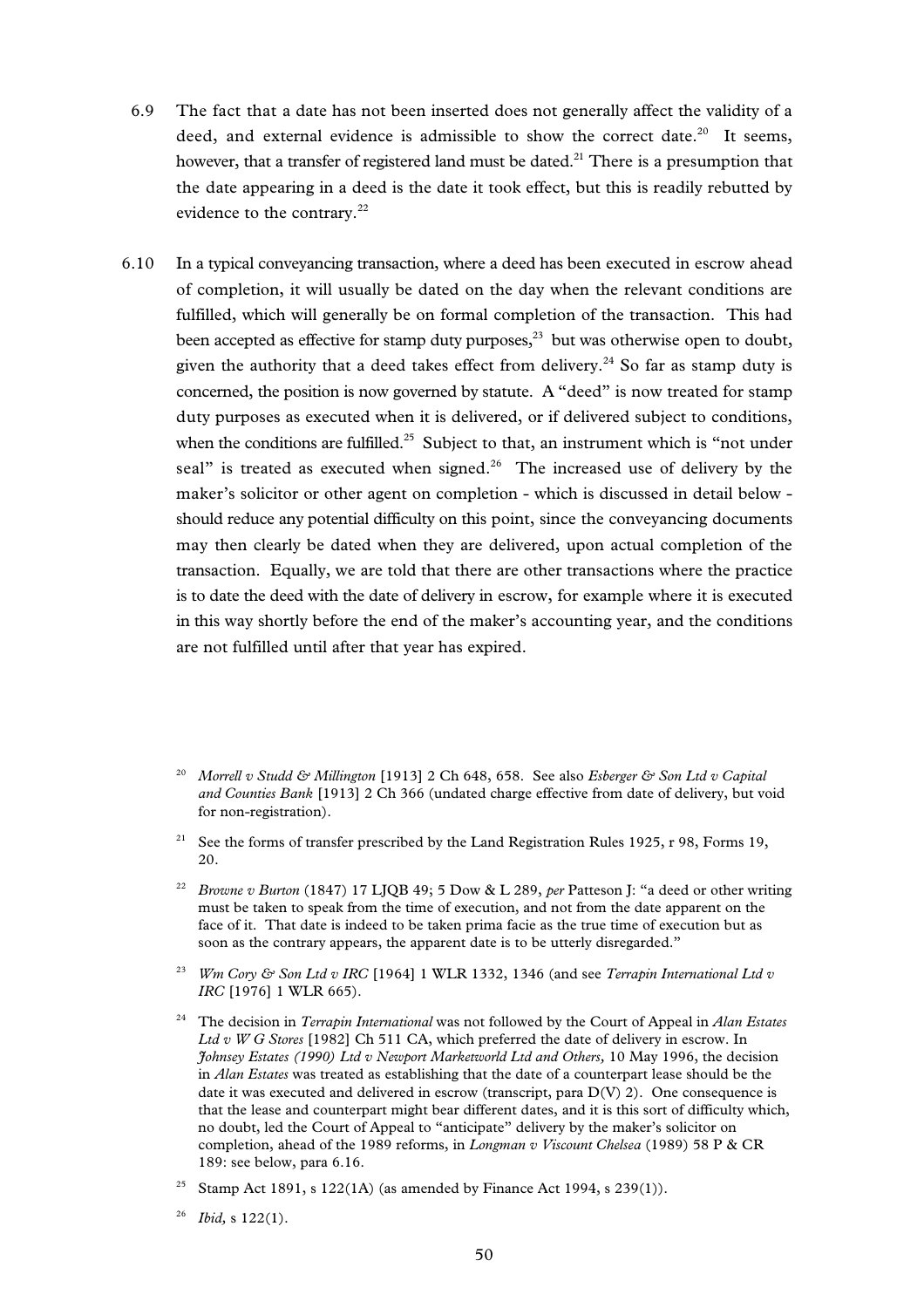6.11 Certain charges created by a company must be registered within twenty-one days after the date of creation of the charge.<sup>27</sup> Among the amendments prospectively made to the provisions of the Companies Act 1985 dealing with the registration of charges is a new section 414 (as substituted by section 103 of the Companies Act 1989). This would provide that a charge created by an instrument in writing shall be taken to be created when the instrument is executed by the company or, if execution is conditional, upon the conditions being fulfilled. Given that the word "executed", when used in the Companies Act 1989, generally excludes delivery, $^{28}$  this appears to leave open the possibility that the twenty-one day period will run from the date of signing and sealing, which might be some time before a charge is dated and handed to the chargee on completion. As mentioned above, however, it appears that there is likely to be new primary legislation on the registration of charges.<sup>29</sup> Moreover, difficulties in this respect may already arise under the present law.<sup>30</sup>

### **Conveyancing practice**

- 6.12 In practice, in the great majority of conveyancing and other transactions, any necessary deeds will be executed prior to completion. That is both convenient, and in many cases the only practicable course. Frequently a deed will be sent by a solicitor to a corporate client for execution and return to the solicitor pending completion. In some cases there will be a previous binding contract committing the parties to an agreed completion date. $31$  In others, the parties will move straight from negotiation to completion without any intermediate contract stage. $32$
- 6.13 Until 1989 there was an unbroken line of cases concerning standard conveyancing transactions to the effect that, where a person executed a deed and then handed it over to their solicitor pending completion, the document was regarded as having been executed as an escrow conditional upon formal completion taking place. It was readily assumed that, for example, a vendor executing a conveyance did not intend to be bound until the balance of the completion price was paid and the purchaser had also

- $28$  See below, para 11.21.
- <sup>29</sup> See above, para  $5.10 \text{ n } 27$ .
- <sup>30</sup> See *Esberger & Son Ltd v Capital and Counties Bank* [1913] 2 Ch 366, and *Fisher and Lightwood's Law of Mortgage* (10th ed 1988) p 188, note (r).
- $31$  This would be the typical position on the sale and purchase of land, although in a commercial transaction exchange of contracts and completion is sometimes simultaneous.
- This will usually be the case on the grant of a new lease, or of a licence to assign, underlet, or to carry out alterations.

Companies Act 1985, s 395. The prescribed particulars must be delivered to the Registrar of Companies within 21 days, failing which the charge is void against a liquidator, administrator, or other creditor of the company as regards any security conferred over the company's property and undertaking. See however the new ss 395-420, prospectively inserted by Companies Act 1989, ss 92-104.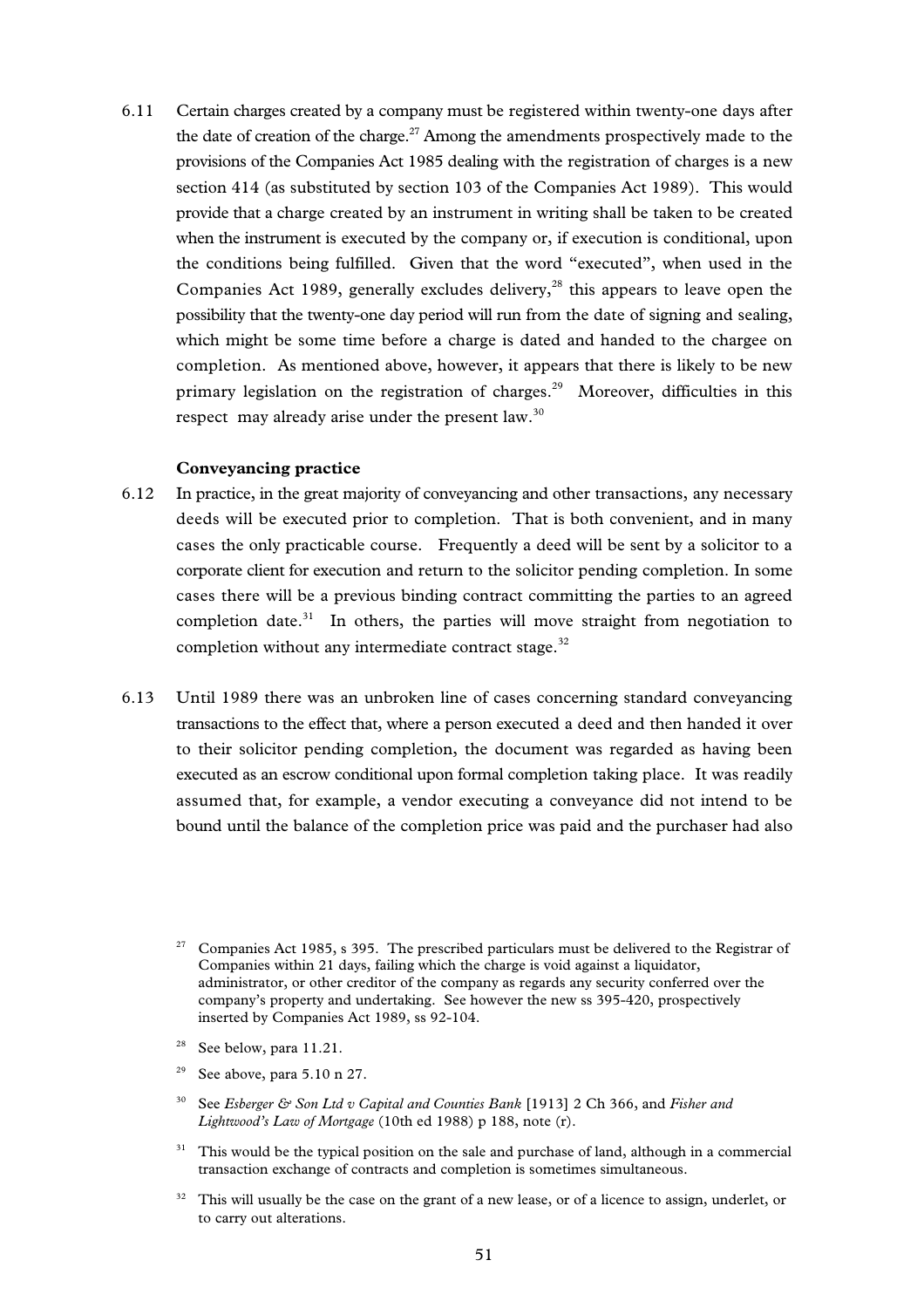executed the conveyance (or a duplicate) where appropriate, $33$  and that a landlord executing a lease did not intend the lease to take effect before receipt of the counterpart lease executed by the tenant.<sup>34</sup>

6.14 The difficulty for a person executing a document in this way was that, since it had been executed in escrow, it could not, technically speaking, be withdrawn or recalled. This could be avoided if it were possible for the deed to be sealed but not delivered, and returned with authority for the solicitor to deliver it on their behalf. However, as we have seen, $35$  such authority had to be given by deed, and this was seldom if ever done.

#### *Two conflicting decisions*

- 6.15 These issues were highlighted by two conflicting decisions reported in 1989. In Venetian Glass Gallery Ltd v Next Properties Ltd<sup>36</sup> the tenant requested the landlord's consent to assign, which was given subject to completion of a formal licence to assign. A licence deed was executed by the landlord and returned to its solicitor, described as "duly sealed in escrow" but to be held "undated and uncompleted", where it remained on the file, whilst the landlord completed the sale of its own interest in the property. Harman J held that the licence had been delivered as an escrow, conditional on the receipt of a counterpart licence and payment of a rent deposit. When this condition was satisfied the licence became effective, and could not be withdrawn. He could find no evidence from the correspondence to rebut the presumption that a deed which appeared on the face of it to have been executed had not also been delivered, either as an escrow or with immediate effect.<sup>37</sup>
- 6.16 In *Longman v Viscount Chelsea*,<sup>38</sup> decided three months later, the Court of Appeal reached a different decision on similar facts. Terms were agreed, subject to contract, for the surrender of an existing lease and the grant of a new lease at a premium for a longer term. The transaction was delayed, but the parties eventually executed the new lease and counterpart, which in the landlord's case was returned to its solicitors. Completion was further delayed. At this point, some three years after terms had been agreed - being a period during which the market had risen sharply - the landlord withdrew, and refused to proceed unless the agreed premium was substantially

- $35$  See above, para 6.3.
- <sup>36</sup> [1989] 2 EGLR 42.

 $37$  As to such presumption see above, para 6.4 n 8.

(1989) 58 P & CR 189. See also the Australian decision *Hooker Industrial Developments Pty* <sup>38</sup> *Ltd v Trustees of the Christian Brothers* [1977] 2 NSWLR 109, to similar effect.

Eg, *Glessing v Green* [1975] 1 WLR 863, 867; *Kingston v Ambrian Investment Co Ltd* [1975] 1 WLR 161, 168.

<sup>&</sup>lt;sup>34</sup> Beesly v Hallwood Estates Ltd [1961] 1 Ch 104, 120. It will usually be inferred that execution in these circumstances is subject to anything else understood to be required on completion, such as a rent deposit deed (and rent deposit) if one has been agreed, and the first instalment of rent if payable in advance.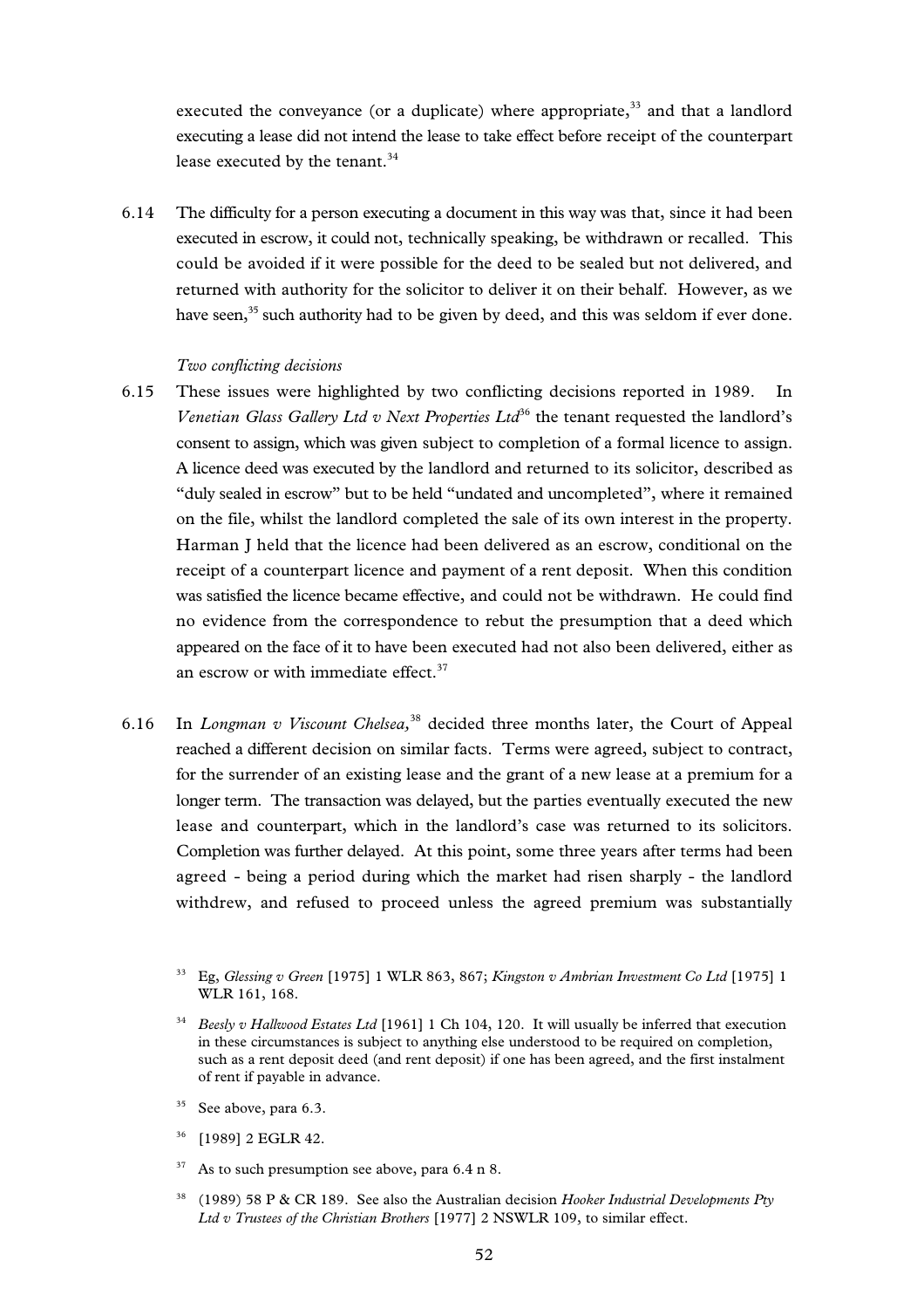increased. The court held that the landlord had not delivered the new lease, and so could withdraw.

6.17 In the *Longman* decision, the court gave particular weight to current conveyancing practice, and to the fact that the negotiations had remained "subject to contract". Nourse LJ held that there was an alternative to delivery with immediate effect or as an escrow. A deed could be handed to the maker's agent to deal with in a certain way in a certain event, being revocable and of no effect unless and until so dealt with, at which point it would be delivered and take effect.<sup>39</sup> That was standard conveyancing practice, and what had happened on the facts of the case. Such a deed was not executed as an escrow, but in effect went from nothing to a complete delivery.<sup>40</sup> Delivery was a matter of intention. Where it was perfectly clear - in this case because terms were agreed subject to contract - that the parties did not intend to be bound until their solicitors effected completion, there was no delivery until completion. Nourse LJ recognized that this approach ran counter to the established rule that authority for an agent to deliver a deed must itself be given by deed, but merely stated that this "arcane rule" must give way to conveyancing practice.<sup>41</sup> This and other aspects of the decision have been strongly criticized.<sup>42</sup> Nonetheless, the decision is undoubtedly a closer reflection of conveyancing practice than the *Venetian Glass* case, and has also been welcomed on that ground.<sup>43</sup>

- (1989) 58 P & C R 189, particularly at p 195. The authority given by Nourse LJ for the proposition is *Governors and Guardians of the Foundling Hospital v Crane* [1911] 2 KB 367, and *Windsor Refrigerator v Branch Nominees* [1961] 1 Ch 88, 101, 102.
- $40$  This was the view expressed at first instance by Blackett-Ord J, and approved by Nourse LJ.
- <sup>41</sup> "If there be a conflict here between arcane but hallowed principles of the law relating to deeds and the settled and expedient practices of conveyancing, it is obvious that we must look to uphold the latter. The eyesight of the court is not so weak as to be blinded by the half light of the study.": Nourse LJ at p 246.
- Graham Virgo and Charles Harpum, "Breaking the seal: the new law on deeds" (1991) 11 LMCLQ 209, 221-222, where it is submitted that the decision was per incuriam. Nourse LJ distinguished or dismissed a number of the authorities on escrows in somewhat short order, but no reference was made to the earlier decisions which laid down the presumption of delivery (see above, para 6.4), and the decision disregards the traditional distinctions between deeds and simple contracts. In particular it seems unsatisfactory that a fully executed deed which was unconditional on its face was held to be unenforceable by virtue of "subject to contract" correspondence some three years earlier.
- D N Clarke, "Delivery of a Deed: Recent Cases, New Statutes and Altered Practice", [1990] Conv 85, which accepts that the approach of the court in the *Venetian Glass* case is a classic application of traditional rules of property law, but prefers the decision in *Longman* on practical grounds.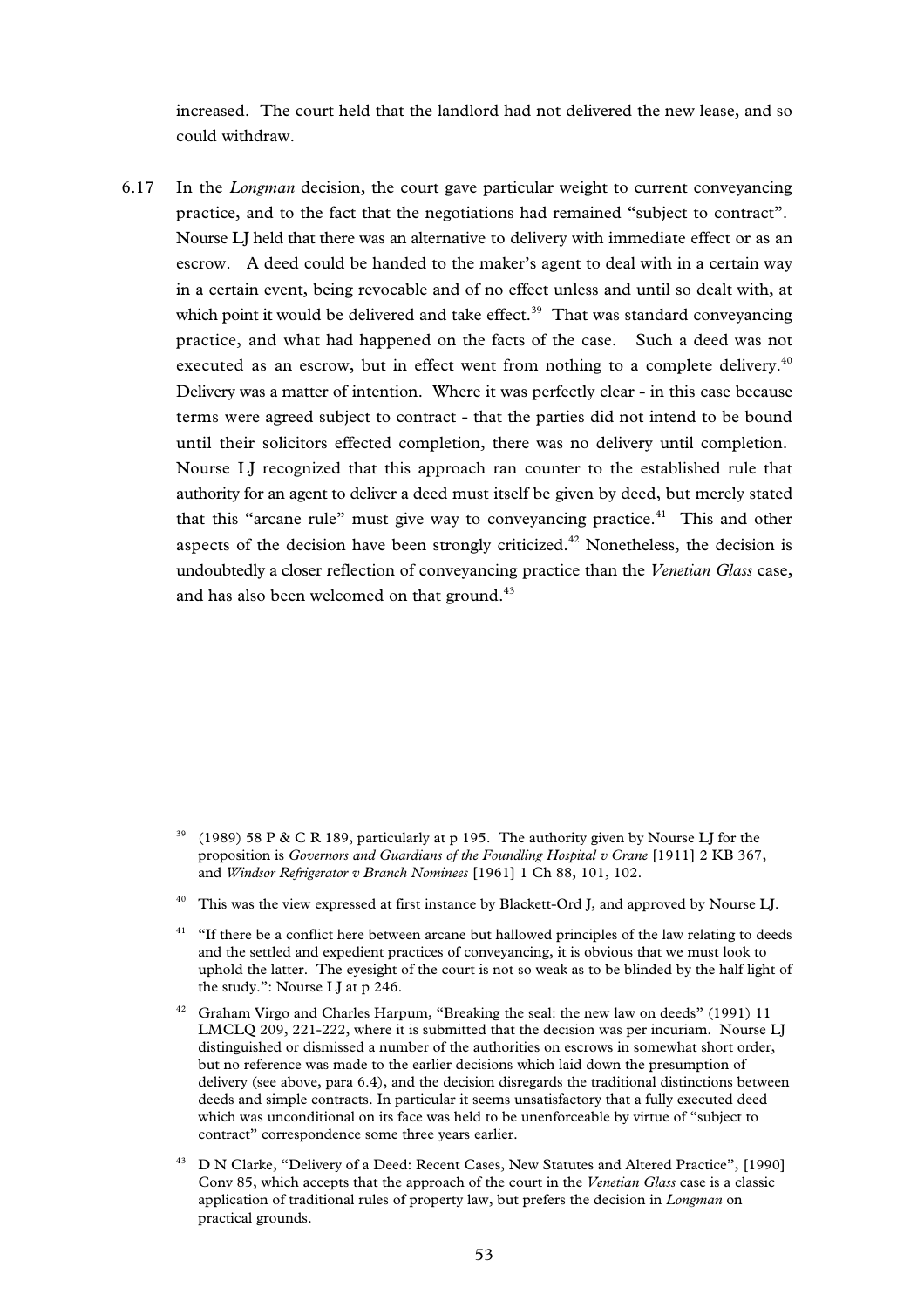*A recent decision*

6.18 Since these two decisions the position has been altered by the Law of Property (Miscellaneous Provisions) Act 1989, and, in the case of corporations to which it applies, the Companies Act 1985 (as amended by the Companies Act 1989), which we turn to below. This is reflected in the most recent decision on the question of delivery, in *Johnsey Estates (1990) Ltd v Newport Marketworld Ltd and Others.*<sup>44</sup> The facts are unusually complex, and the decision eventually turned upon a claim for rectification of an agreement for lease, implied terms in that agreement, estoppel, and professional negligence. The issue arose, however, whether a counterpart lease executed and returned by the tenant and its parent company guarantor to their solicitor, but never formally exchanged and completed, could be enforced by the landlord. It was held that the counterpart lease had been executed in escrow, and so could not be recalled, but was nonetheless invalid by reason of the blanks in it, which could not in the circumstances of the case be completed by reference to the agreement for lease. The decision is the first to consider how the *Longman* case has been affected by the new section 36A of the Companies Act 1985 - and in consequence to consider the whole of that section in detail - and we look at further aspects of the decision below, and elsewhere in this Paper. It also demonstrates, however, that the type of questions raised in *Venetian Glass* and *Longman* remain relevant despite - and in some respects precisely as a result of - the changes made in 1989.

#### **Statutory modification of the law of delivery**

#### *Law of Property (Miscellaneous Provisions) Act 1989*

6.19 The Law of Property (Miscellaneous Provisions) Act 1989 made two changes to the law on delivery, applicable to all deeds, whether made by a corporation or an individual. First, by section  $1(1)(c)$ , the requirement that authority to deliver a deed on behalf of another must itself be given by deed is abolished. Authority must still be given, but it need not be by deed.<sup>45</sup> Secondly, by section  $1(5)$ , where in the course of

<sup>&</sup>lt;sup>44</sup> Judge Moseley QC, Chancery Division (Cardiff), 10 May 1996. See further above, para 1.17.

The extent to which the old rule (that authority to execute a deed on behalf of another must itself be given by deed) has been abolished by  $s \ 1(1)(c)$  is discussed further in Part VIII below (see para 8.3 n 4). We should, however, say something more here about the completion of blanks in a deed. The old rule is generally taken to be as stated by Bowen LJ in *Powell v London & Provincial Bank* [1893] 2 Ch 555, at 563, that "an agent cannot execute a deed, *or do any part of the execution which makes it a deed*, unless he is appointed under seal" (emphasis added). In *Johnsey Estates (1990) Ltd v Newport Marketworld Ltd and Others* (above, paras 1.17 and 6.18, transcript, addendum, para 10), it was held that before 1989, a third party (such as a solicitor) could only complete blanks in a deed which had already been executed if they were authorised to do so by deed, but that this requirement had been abolished by s 1(1)(c). It appears to us that the correct analysis of the *present* position depends upon whether it is a case of delivery by the solicitor or other agent on behalf of the maker of the deed on completion, or of delivery by the maker of the deed in escrow. In the former case, where blanks are filled in on or before completion, the normal inference will be that this is done prior to delivery by the agent. The deed will be valid, on the basis that the maker would have been bound by any deed which he had personally delivered or re-delivered after an alteration had been made, and will be equally bound by delivery by his agent: see *Powell v London & Provincial Bank*, above, at p 563, *per* Bowen LJ. Section 1(1)(c) may be held to extend to matters such as the completion of blanks, but this is unnecessary: it is the authority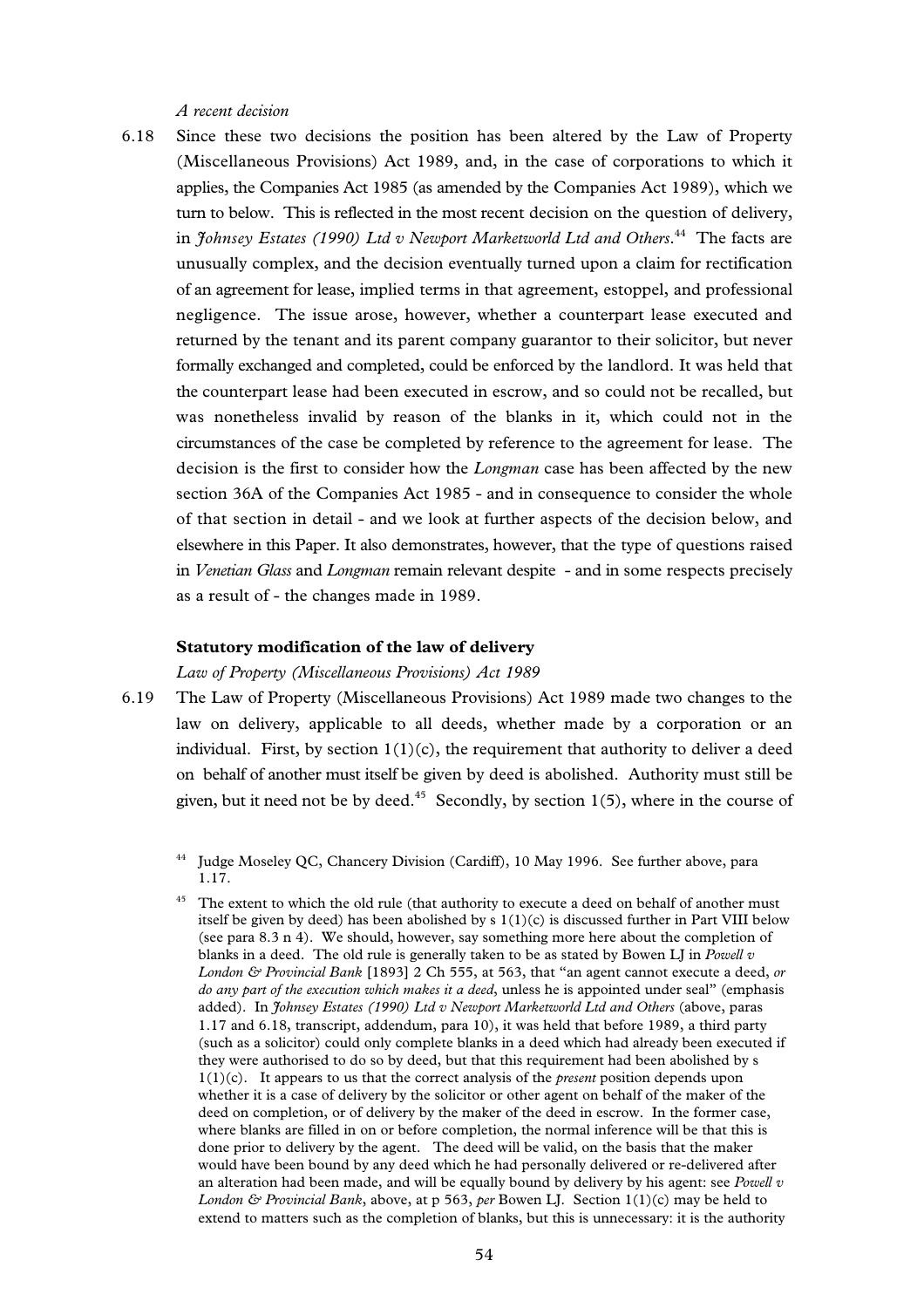or in connection with a transaction involving the disposal or creation of an interest in land a solicitor, licensed conveyancer or duly certificated notary public, or any agent or employee for them, purports to deliver an instrument as a deed on behalf of a party to the instrument, it is conclusively presumed in favour of a purchaser that such person is duly authorised to deliver the instrument.<sup>46</sup>

6.20 Taken alone, these provisions would allow the conveyancing procedure described in the *Longman* case to continue. A deed could be signed or sealed and returned to the maker's solicitors with authority for them to deliver it on completion. The deed could be recalled by the maker before completion, because it had not yet been delivered. The purchaser would not need to establish delivery, because this would be conclusively presumed.

#### *Companies Act 1985*

- 6.21 However, in the case of companies to which section 36A of the Companies Act 1985 applies,  $\frac{4}{7}$  the position is complicated by two provisions inserted by section 130 of the Companies Act 1989.
- 6.22 First, by section  $36A(5)$ , there is a presumption that a document executed by a company, which makes it clear on its face that it is intended by the person or persons making it to be a deed, is delivered upon execution. This clearly applies whether execution is under the common seal or in accordance with section  $36A(4).$ <sup>48</sup> The presumption is rebuttable, arising "unless a contrary intention is proved". It may therefore be displaced by appropriate wording in the deed, $49$  and arguably does no

to deliver, rather than to complete blanks which is crucial. Where execution is in escrow, and one of the conditions is that the blanks will be completed, it appears that it has never been necessary for authority to complete the blanks to have been given by deed: see again *Powell v London & Provincial Bank*, above, at p 563, *per* Bowen LJ, and *Hudson v Revett* (1829) 5 Bing 368; 130 ER 1103. We think that it will be readily inferred in the case of execution in escrow that completion of the blanks is one of the conditions of the escrow. In either case therefore, blanks may be completed without the need for authority to do so to be given by deed. The agent would, of course, wish to be sure that they had the maker's authority to complete any blanks, though we think it likely that a person returning an executed deed to his or her solicitor impliedly authorises them to do so, at least so far as any third party is concerned. See further below, para 11.71.

- <sup>46</sup> Section 1(5) as amended by the Courts and Legal Services Act 1990, s 125(2), Sched 17. "Disposition" and "purchaser" have the same meaning as in the Law of Property Act 1925, and "interest in land" means any estate, interest or charge in or over land or in or over the proceeds of sale of land: s 1(6).
- <sup>47</sup> See above, paras  $4.5$ ,  $4.18$ , and  $4.29$ .
- <sup>48</sup> This is confirmed in *Johnsey Estates (1990) Ltd v Newport Marketworld Ltd and Others*, 10 May 1996, transcript, para D(III) 8. See above, paras 1.17 and 6.18.
- Eg, the attestation clause might say "This deed is delivered on the date written at the start of this deed". In an appropriate transaction, the presumption in s 1(5) would then apply when the deed was handed over by the solicitors on completion. One disadvantage is that some attempts to rebut the presumption by such wording might leave persons such as the Land Registry in doubt whether the deed has been delivered at all.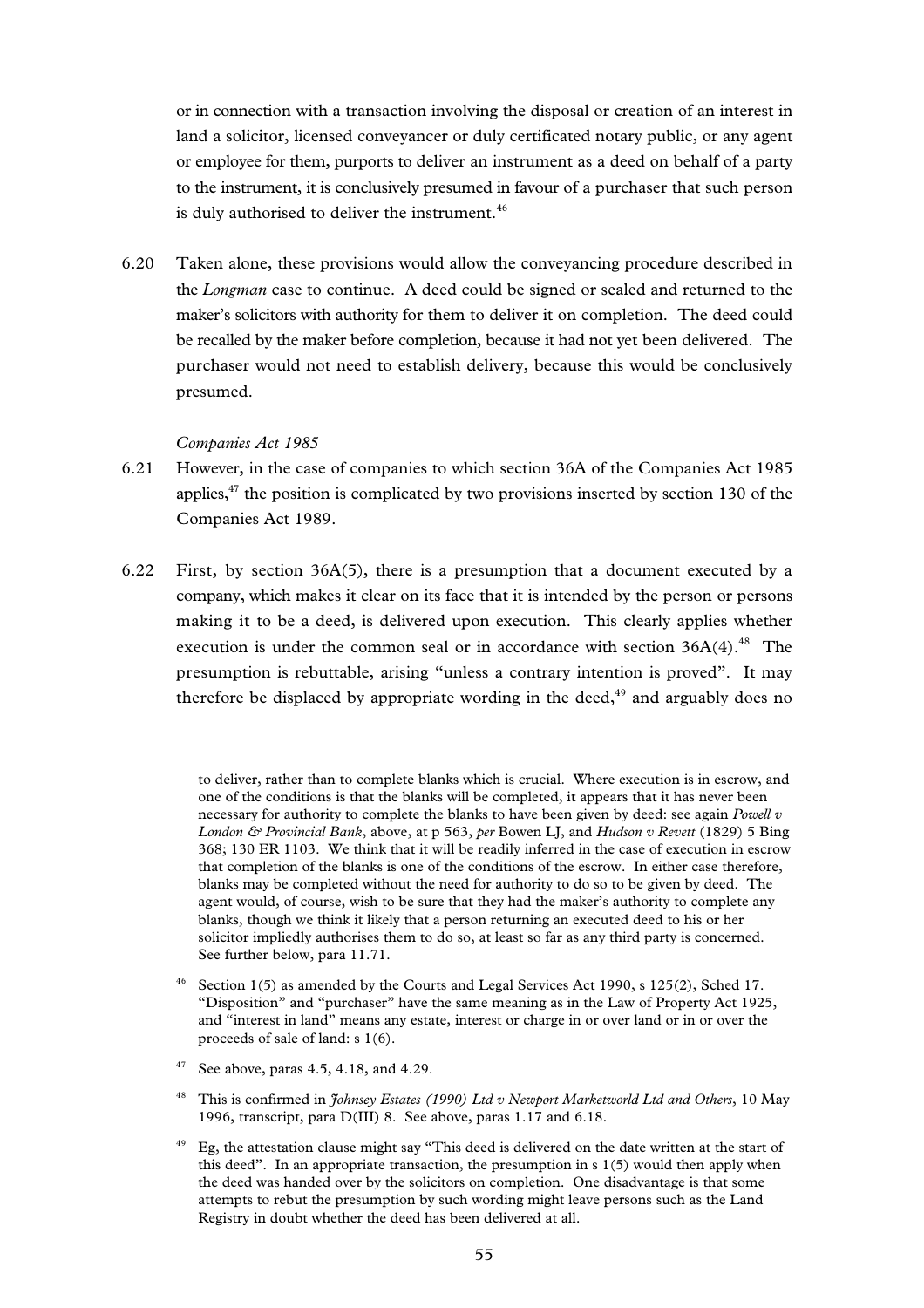more than to spell out the common law presumption of delivery on execution mentioned above.<sup>50</sup> If so, it might have been expected to yield to the contrary intention implied by the fact that terms had been agreed or negotiations conducted "subject to contract".<sup>51</sup> In *Johnsey Estates*, however,<sup>52</sup> it was held that the presumption in section 36A(5) overrides the principle laid down by Nourse LJ in the *Longman* case that where the parties are negotiating subject to contract they will not be bound unless and until there has been a formal exchange. $53$ 

- 6.23 Secondly, as already seen,<sup>54</sup> by section 36A(6), in favour of a purchaser,<sup>55</sup> a document is deemed to have been duly executed by a company if it purports to be signed by a director and the secretary of the company, or by two directors of the company. The second part of section 36A(6) adds that where it makes it clear on the face of the document that it is intended by the person or persons making it to be a deed, it is deemed to have been delivered upon its being executed. By implication, this is irrebuttable, since it is worded as a deeming provision, and there is no reference to a contrary intention being proved, in clear contrast to the presumption in section 36A(5). The section was treated in the *Johnsey Estates* case as "undoubtedly" 56 creating an irrebuttable presumption.<sup>57</sup> As we have mentioned, the drafting of section  $36A(6)$  suggests that it only applies when a company takes advantage of section  $36A(4)$ to execute without using a common seal, although the court held otherwise in the *Johnsey Estates* case, and the point must remain uncertain.<sup>58</sup>
- 6.24 We will explain in Part XI that there are a number of difficulties with these presumptions in section  $36A$ <sup>59</sup>. They are hard to reconcile with the concept of delayed delivery, and section 1(5) of the Law of Property (Miscellaneous Provisions) Act 1989, described above. Quite apart from detailed differences in the wording, there is an
	- $50$  Para 6.4.
	- <sup>51</sup> Assuming that the decision in *Longman v Viscount Chelsea* (1989) 58 P & CR 189 is correct: see above, paras 6.16 - 6.17. It would be safer to spell out the necessary contrary intention in the attestation clause, and it seems to be assumed that this is necessary in the forms suggested in *Encyclopaedia of Forms and Precedents* (5th ed 1994 re-issue) Vol 12, forms 118 and 119.
	- <sup>52</sup> Above, paras D(IV) 1-9.
	- $53$  See above, para 6.17.
	- $54$  See above, para 5.25.
	- $55$  See above, para 5.25 n 68, and below, para 11.44.
	- $56$  Given the difficulties which result from this (see below, paras 11.36 11.37), it has been suggested that a court would lean against holding this deeming provision to be an irrebuttable presumption (see, eg, the correspondence in (1989) 135 SJ Pt 3, pp 96-97). Nonetheless, it is hard to see how the presumption can be rebutted on the wording of s 36A(6) without seriously undermining the section, and opening up the possibility that the presumption of due execution in the section could also be rebutted.
	- $57$  Above, para D(III) 2.
	- $58$  Para 5.26.
	- See further below, paras 11.29 11.45, 11.53 11.56, 11.61 11.68.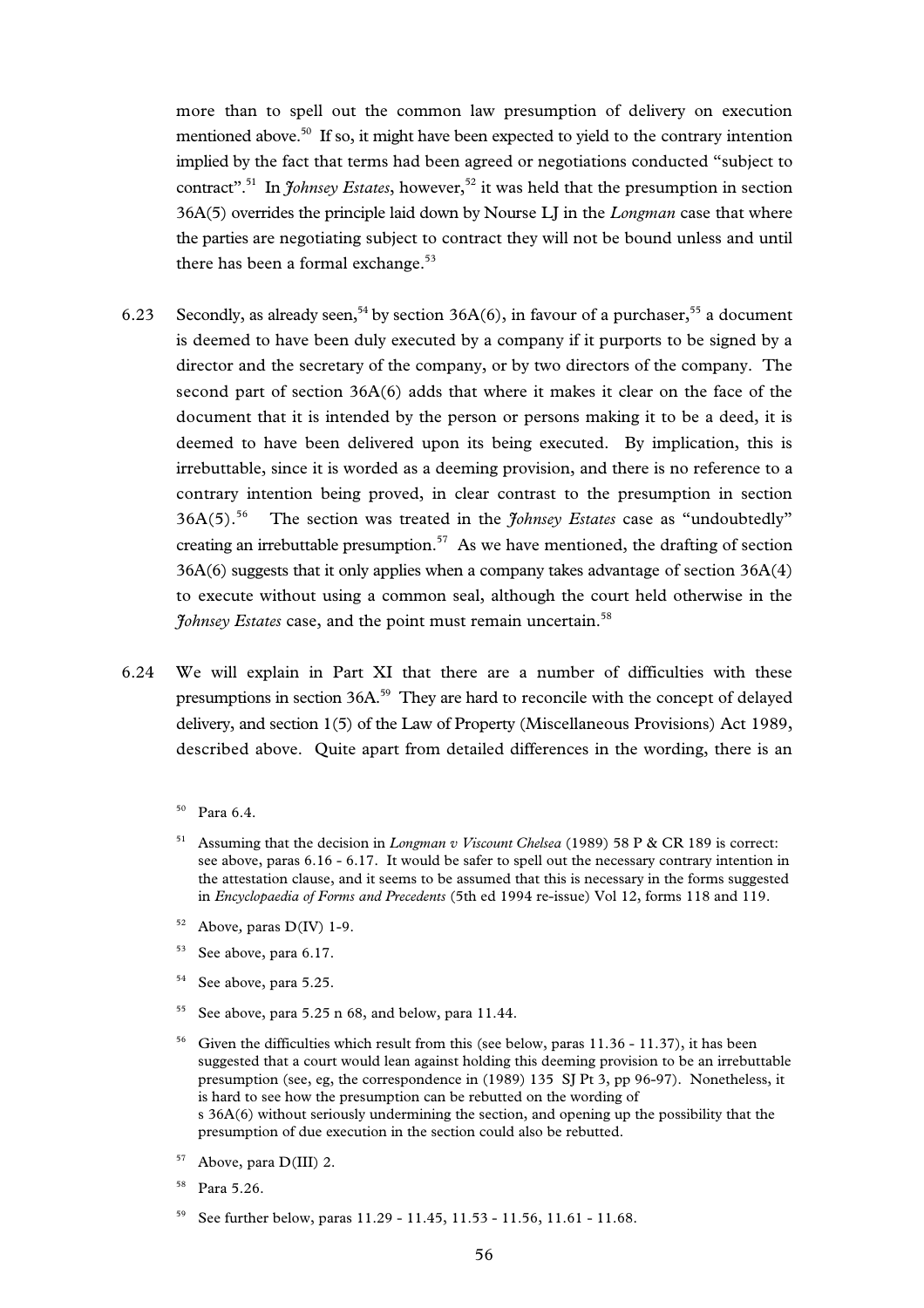obvious inconsistency between section 36A(6) and section 74(1) of the Law of Property Act 1925. Section 36A(6) provides a purchaser with a presumption of delivery, but there is no such presumption in section 74(1). We will explain in Part XI how this discrepancy has come about.

6.25 There is another possible uncertainty in the construction of the presumptions, which we mention at this stage. The first part of section 36A(5) states that a document executed by a company which makes it clear on its face that it is intended to be a deed "*has effect*, upon delivery, as a deed" (our emphasis). It is not entirely clear how this relates to the concept of delivery "in escrow". It seems, however, that the presumptions of delivery in the second part of section 36A(5) and also in section 36A(6) should be construed as permitting delivery in escrow: in other words that the presumed or deemed delivery may be delivery in escrow.<sup>60</sup>

<sup>&</sup>lt;sup>60</sup> In *Beesly v Hallwood Estates Ltd* [1960] 1 WLR, Buckley J held (at p 562) that Law of Property Act 1925, s 74(1) required him to treat the lease as having been "not only sealed but also delivered". Nonetheless, this was held to be consistent with the delivery being in escrow. By analogy, it seems likely that the express presumptions of delivery in ss 36A(5) and (6) may be in escrow. This is confirmed by the *Johnsey Estates* case, where the deemed delivery was held to be in escrow, and now seems to be beyond doubt.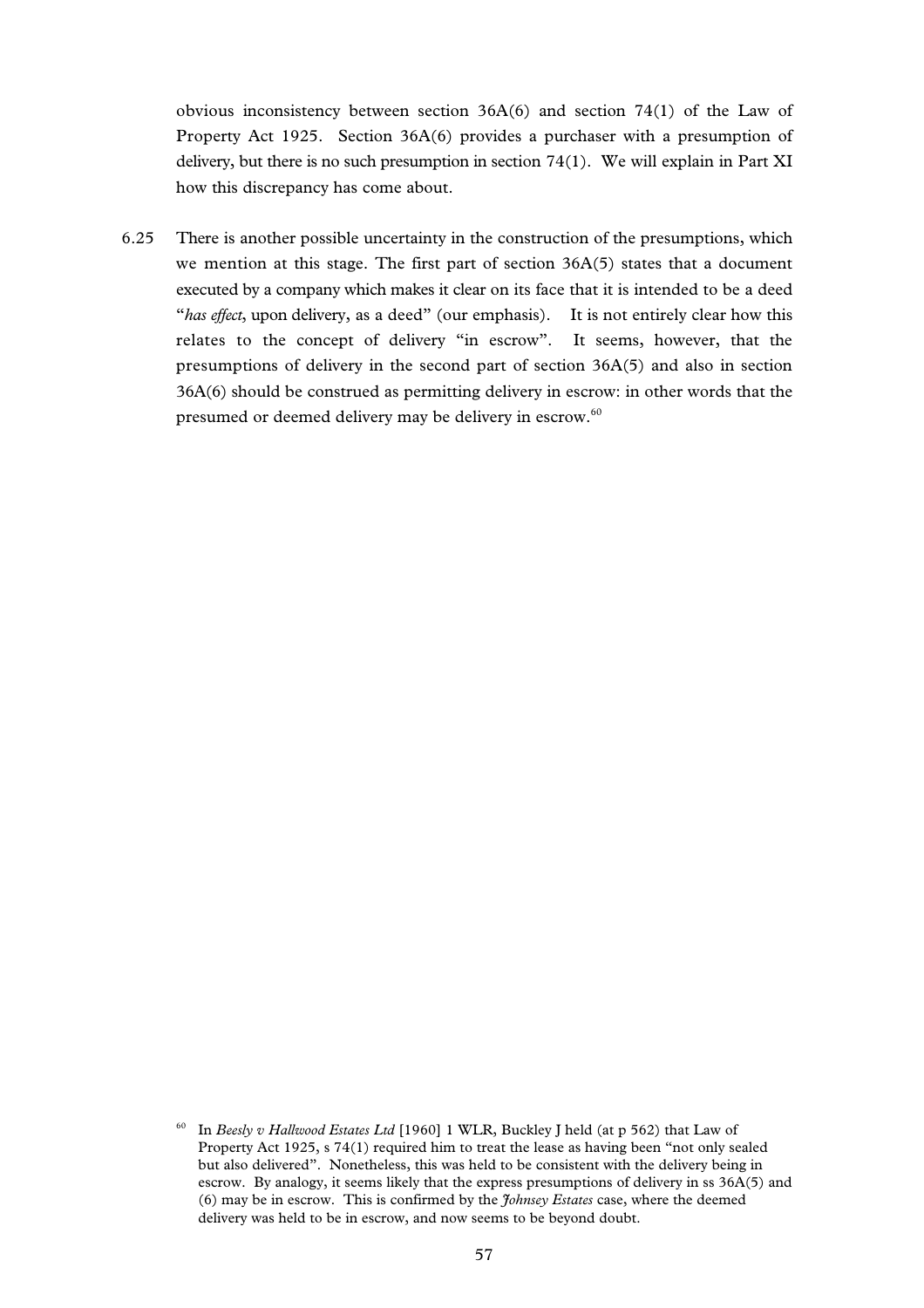# **PART VII CONTRACTS**

# **Introduction**

7.1 Much of what was said in Part V about corporate capacity and authority is relevant to contracts made by corporations, $\frac{1}{2}$  and the subject clearly raises many issues which go beyond the scope of this Paper. Our object in this Part is merely to explain briefly the statutory provisions as to the form required for such a contract. $<sup>2</sup>$ </sup>

# **The form of corporate contracts**

7.2 At common law the general rule was that a corporation aggregate had to contract under its seal.<sup>3</sup> There were, however, numerous exceptions to this, particularly in the case of trading corporations, and the rule has now effectively been abolished by statute.

### *Companies Act 1985*

- 7.3 The Companies Acts have long made specific provision for company contracts. Before 1989, there was a single provision which broadly equated contracts made by companies with those made by individuals. $4$  One of the changes made in 1989 was to separate out the rules for the execution of documents - whether contracts or some other form of instrument - by a company (which are dealt with in section 36A of the Companies Act 1985 $^5$ ) from those which govern the form which a company contract may take. The latter are now set out in section 36 of the 1985 Act, which provides two ways for a company to make a contract, namely:-
	- (a) *by* a company, by writing under its common seal; or
	- (b) *on behalf of a company*, by any person acting under its authority, express or implied (our emphasis). $<sup>6</sup>$ </sup>
	- See above, paras 5.4 5.21.
	- <sup>2</sup> We do not, however, include additional formalities required by statute for particular types of contract, eg, by the Consumer Credit Act 1974.
	- *Wright & Son Ltd v Romford Borough Council* [1957] 1 OB 431, the case which prompted the Corporate Bodies' Contracts Act 1960. See further below, para 11.7 n 6.
	- Eg, Companies Act 1948, s 32: contracts which, if made between individuals (a) had to be in <sup>4</sup> writing under seal, or (b) had to be in writing and signed, or (c) could be made by parol, could be made by companies (a) in writing under the common seal, or (b) in writing signed on the company's behalf by any person acting under its authority, express or implied, or (c) by parol by any person acting under its authority, express or implied, respectively.
	- See above, para 4.5.
	- Clearly, the contract may be made orally or in writing. A contract in writing signed on behalf <sup>6</sup> of the company by an authorized signatory is "signed personally" by the company where any statute requires such a signature: *Re British Games* [1938] Ch 240. The decision turned on the provisions for contracts contained in Companies Act 1929, s 1 (in similar form to those mentioned in n 4 above), but the same result should follow from the differently worded Companies Act 1985, s 36.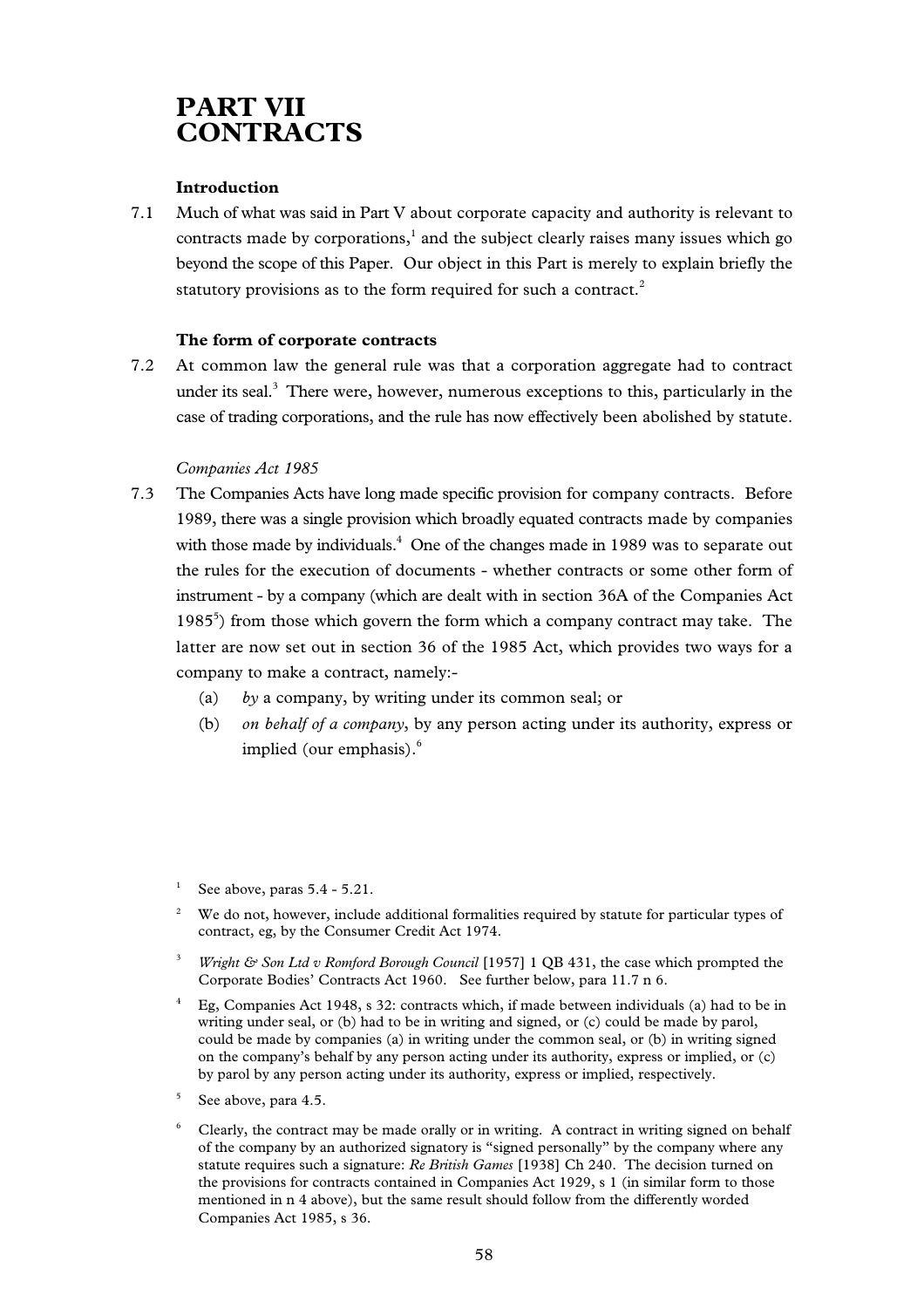The section goes on to state that any formalities required by law in the case of a contract made by an individual<sup>7</sup> are also necessary where the contract is made by a company, unless a contrary intention appears.

- 7.4 The normal form where a deed is not required is for the company to be the named party to the contract, which is then signed on its behalf. $\delta$  Such a document will be a contract in simple form (unless of course it is made by an attorney, and executed as a deed). What is less clear, however, is the status of a contract made by a company under seal, and hence the exact relationship between sections 36 and 36A in this respect. We examine this in greater detail in Part XI.<sup>9</sup>
- 7.5 A bill of exchange or promissory note is deemed to have been made, accepted or endorsed on behalf of a company if made, accepted or endorsed in the name of, or by or on behalf or on account of, the company by a person acting under its authority.<sup>10</sup>

# *The Foreign Companies (Execution of Documents) Regulations 1994*

- 7.6 In the case of foreign companies, the Foreign Companies (Execution of Documents) Regulations 1994 modify section 36 so that a contract may be made either:-
	- (a) by a company itself, by writing under its common seal or in any other manner permitted by the laws of the territory in which the company is incorporated for the execution of documents by such a company; or
	- (b) on behalf of a company, by any person who, in accordance with the laws of the territory in which the company is incorporated, is acting under the authority, express or implied, of that company. $^{11}$

- Eg, the requirement for writing incorporating all the expressly agreed terms in the case of a <sup>7</sup> contract for the sale of land: Law of Property (Miscellaneous Provisions) Act 1989, s 2.
- No personal liability should attach to the signatory where they clearly sign for or on behalf of <sup>8</sup> the company: *Gadd v Houghton* (1876) 1 Ex D 357. A full discussion of this question is, however, beyond the scope of this Paper, and there is a considerable volume of case-law. See *Palmer's Company Law* (25th ed 1992) Vol 1, paras 3.112-3.115; and *Bowstead and Reynolds on Agency* (16th ed 1996) pp 576-581 (liability of an agent to be determined by the intention of the parties, as appearing from the terms of the written agreement as a whole). The question of authority to contract on behalf of a corporation is one of general agency principles, which we have already explained: see above, paras 5.16 - 5.20.
- $\degree$  See below, paras 11.4 11.10.
- <sup>10</sup> Companies Act 1985, s 37, and see also *ibid*, s 349(1). Where, under the Bills of Exchange Act 1882, any instrument or writing must be signed, it is sufficient in the case of a corporation if it is sealed under the corporate seal, but this does not require any bill or note of a corporation to be under seal:  $s \theta(2)$ . It appears that the section was enacted to overcome any doubt whether an instrument under the seal of a corporation could be a negotiable instrument: see *Byles on Bills of Exchange* (26th ed 1988) p 46.
- SI 1994 No 950 (as amended), para 4. See further above, paras 4.29 4.34.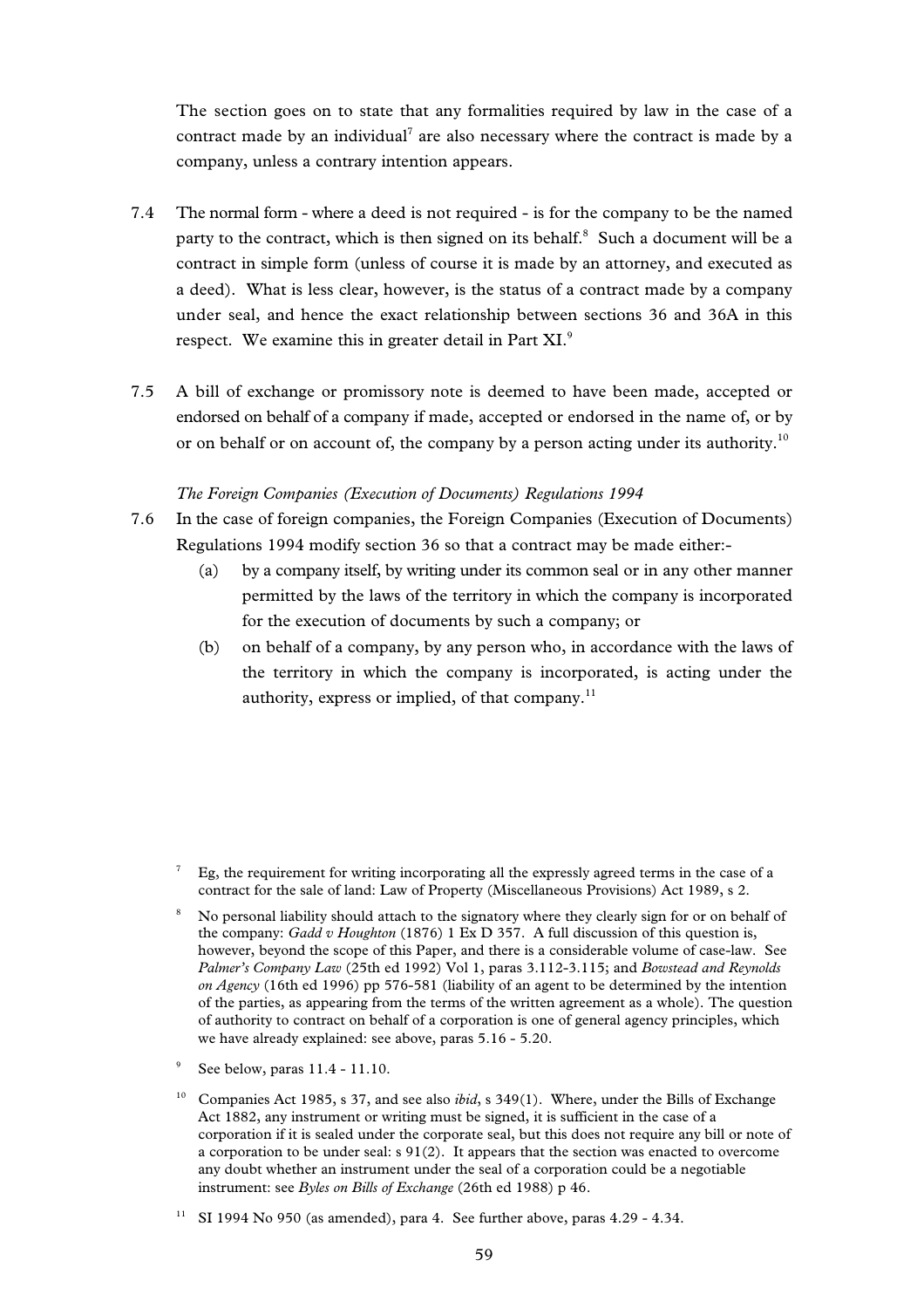# *Corporate Bodies Contracts Act 1960*

- 7.7 For other types of corporation, section 1 of the Corporate Bodies' Contracts Act 1960, provides that contracts may be made on behalf of any body corporate (other than a company<sup>12</sup>), wherever incorporated, as follows:-
	- (a) any contract which if made between private persons would by law be required to be in writing signed by the parties may be made on behalf of the body corporate in writing signed by any person with authority, express or implied; $13$ and
	- (b) any contract which if made between private persons would be valid although not reduced to writing may be made "by parol" on behalf of the body corporate by any person acting under its authority, express or implied.<sup>14</sup>
- 7.8 Any written contract may also, however, continue to be made by or on behalf of the corporation under seal.<sup>15</sup> Set against section 36 of the Companies Act 1985, the wording of section 1 now seems a little outdated,  $\frac{16}{16}$  but the effect was clearly to abolish the old rule requiring all corporate contracts to be under seal, and (among other things) to allow any contract for which a deed is not required to be made in writing on behalf of the corporation. Since the 1960 Act applies to corporations "wherever incorporated", there is an obvious overlap with the Foreign Companies (Execution of Documents) Regulations, in that both are applicable to contracts made by foreign companies. There is, however, no obvious inconsistency, despite the very different format of the two sets of provisions.

- $13$  *Ibid,* s 1(1)(a).
- <sup>14</sup> *Ibid,* s 1(1)(b).
- $15$  *Ibid, s* 1(4).
- <sup>16</sup> Section 1 is largely drawn from Companies Act 1948, s 32 (see above, n 4).

 $12$  Companies formed and registered under the Companies Acts are expressly excluded by Corporate Bodies' Contracts Act 1960, s 2. Whether a corporation sole is a corporate body, and so within the 1960 Act is uncertain: see above, para 4.26 n 57. In its Eighth Report "Sealing of Contracts made by Bodies Corporate" (1958) Cmnd 622, at para 22 the Law Reform Committee stated that its recommendations "are not intended to apply to corporations sole; special considerations apply to them and we do not consider that these corporations fall within our terms of reference". For the position of a contract made at a time when there is a vacancy in the office-holder of a corporation sole see Law of Property Act 1925, s 180(3).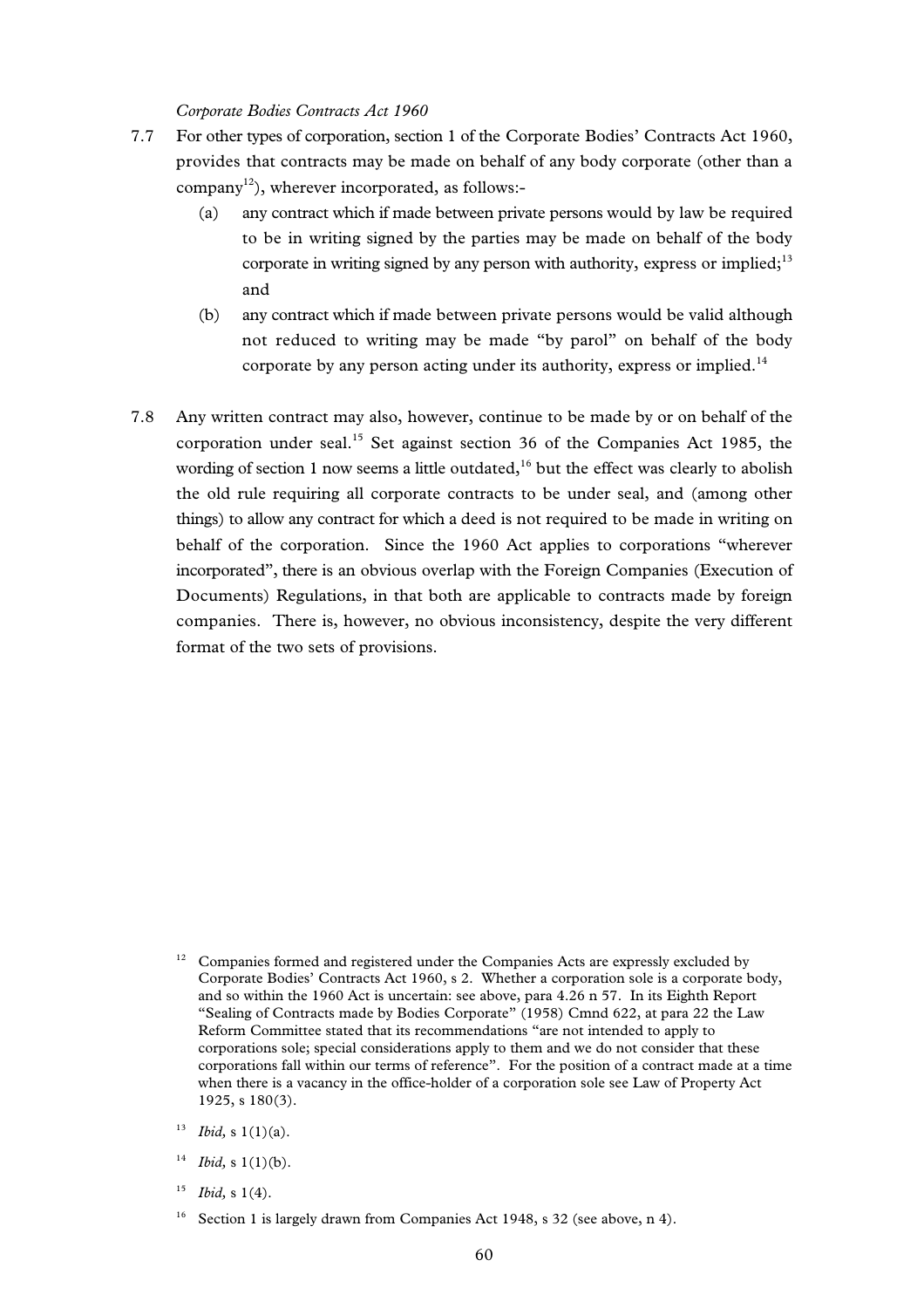# **PART VIII EXECUTION OF DEEDS ON BEHALF OF CORPORATIONS**

# **Introduction**

- 8.1 We have considered how a corporation itself executes a deed or other document, and more briefly how it may also make contracts acting through its officers and agents. In this Part we look at the position where a corporation executes deeds by means of an attorney. In such a case, a person dealing with the corporation must establish (among other things) not only that the attorney has been validly appointed by the corporation, but also that the attorney validly executes the deed in question. We also consider the execution of deeds by liquidators, administrators, administrative receivers, and other types of receiver.
- 8.2 We will explain that execution by an attorney is an area where current practice is often well established, but appears in some cases to have outstripped the existing statutory rules, leaving considerable technical uncertainties. Eminent practitioners and commentators have also criticised the apparent lack of provision made for execution by an attorney by the 1989 reforms.

# **Powers of attorney**

# *Introduction*

8.3 A power of attorney is a document by which one person (the donor) gives another person (the attorney) the power to act on his behalf and in his name. It may be a general power or limited to certain defined purposes. There is no statutory definition, and the distinction between a power of attorney and other forms of agency appointment is not always easy to draw.<sup>1</sup> It had been established, however, at common law that an authority to execute a deed on behalf of another person must generally be given by deed,  $\alpha$  and it is clear (from the definition given at the start of this paragraph) that such an authority is a power of attorney, and hence subject to statutory rules currently set out in the Powers of Attorney Act 1971. Section 1(1) of that Act follows the common law rule in this respect by providing that an instrument creating a power of attorney must be executed as a deed.<sup>3</sup> It should be noted that section  $1(1)(c)$  of the Law of Property (Miscellaneous Provisions) Act 1989 only abolished the rule that authority *to deliver* a deed on behalf of another must itself be given by deed. It did not

<sup>1</sup> See *Brooke's Notary* (11th ed 1992) pp 125-130.

*Steiglitz v Egginton* (1815) Holt 141; 171 ER 193; *Powell v London & Provincial Bank* [1893] <sup>2</sup> 2 Ch 555, 563. There was an exception to the requirement where the attorney executed a deed in the presence of and at the direction of the donor: *Ball v Dunsterville* (1791) 4 TR 313; 100 ER 1038.

But the donor may in certain circumstances be estopped from denying the validity of a power of attorney which was not properly executed as a deed. For an example see *TCB Ltd v Gray* [1986] Ch 621. Section 1(3) states that s 1 "does not affect the rules relating to the execution of instruments by bodies corporate".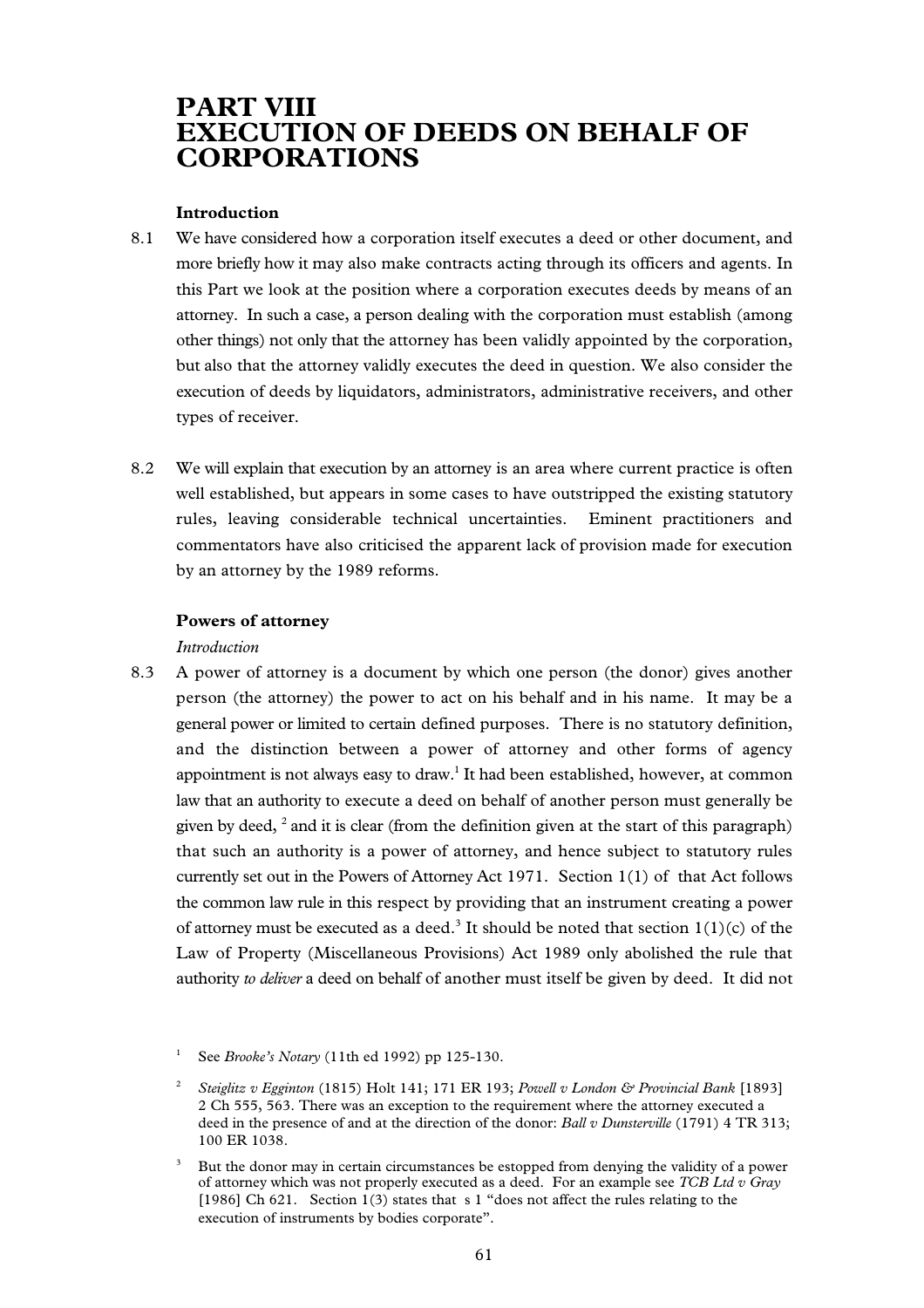abolish the requirement that authority *to execute* a deed on behalf of another must be given by deed, despite views to the contrary.<sup>4</sup>

### *Power to appoint an attorney*

- 8.4 Subject to what is said below, a corporation may generally appoint an agent by means of a power of attorney to execute documents on its behalf.<sup>5</sup> As might be expected, it was established that an agent could not carry out any act on behalf of the corporation which would be ultra vires if done by the corporation itself, $<sup>6</sup>$  and this would apply to</sup> any document executed by attorney. The doctrine of ultra vires has been abolished as regards an outsider dealing with a company, but the point remains relevant for other corporations. 7
- 8.5 The ability of a corporation to grant a power of attorney to execute deeds on its behalf is generally said to depend on whether it has power to do so under its constitution.<sup>8</sup> In the case of companies formed and registered under the Companies Acts, there will generally be an express power in the articles of association to make such an appointment.<sup>9</sup> Failing that, a power of attorney granted by a company where there is
	- It was assumed that s  $1(1)(c)$  was intended to have such effect by Mummery J in *Phoenix Properties Ltd v Wimpole St Nominees Ltd* [1992] BCLC 737, 740, 741 (presumably on the basis that the rule requiring authority to deliver to be given by deed was merely a facet of the rule requiring authority to execute a deed for another to be given by deed, and applied to any part of the execution process); and see Lightman and Moss, *The Law of Receivers of Companies* (2nd ed 1994), p 224. But the wording of s  $1(1)(c)$  is quite clear. The purpose was to allow delivery by a solicitor on behalf of a vendor on completion, and there is no reason for extending the section to cover the actual execution of a deed, as opposed to delivery. However, the precise scope of s  $1(1)(c)$  remains to be determined. In the recent case of *Johnsey Estates (1990) Ltd v Newport Marketworld Ltd and Others* (see above, para 1.17, transcript, addendum, para 10), it was held that  $s \frac{1}{1)(c)}$  now permits an agent to complete material blanks in a deed without requiring authority by deed to do so. This is discussed above, at para 6.19 n 45. For the position of foreign companies, see below, para 8.20.
	- <sup>5</sup> A company cannot grant an enduring power of attorney under the Enduring Powers of Attorney Act 1985, which is only applicable to individuals.
	- *Montreal Assurance Co v M'Gillivray* (1859) 13 Moo PC 87; 15 ER 33; *Ashbury Railway* <sup>6</sup> *Carriage and Iron Co v Riche* (1875) LR 7 HL 653; *LCC v Att-Gen* [1902] AC 165.
	- See above, paras  $5.4 5.6$ .
	- It is sometimes said that an express power to appoint an attorney is required. The contrary view is that, because a corporation cannot act by its own person (*Ferguson v Wilson* (1866) LR 2 Ch App 77, 89), it has by implication a general power to appoint and act by agents, including an attorney. In the case of a company formed under the Companies Acts the position appears to be that the power to bind the company must be conferred by the articles, either directly, or by delegation under a power contained in them. The articles will usually give the directors power to appoint an attorney (see below, n 9). Failing that, the company may still appoint an attorney, but it seems that the sanction of the company in general meeting is required (see *Buckley on the Companies Acts* (14th ed 1981), pp 98-99).
	- Eg, Companies Act 1985, Table A, SI 1985 No 805, para 71, and Companies Act 1948, <sup>9</sup> Table A, Part I, para 81. If there is no express power then it has been argued that an appointment may also be made under the general delegation of the company's business to the directors under an article such as Companies Act 1985, Table A, para 70. However an express power is preferable, since there is otherwise an argument that the principle preventing further delegation by an agent without express authority (delegatus non potest delegare) means that such an appointment would require the approval of the company in general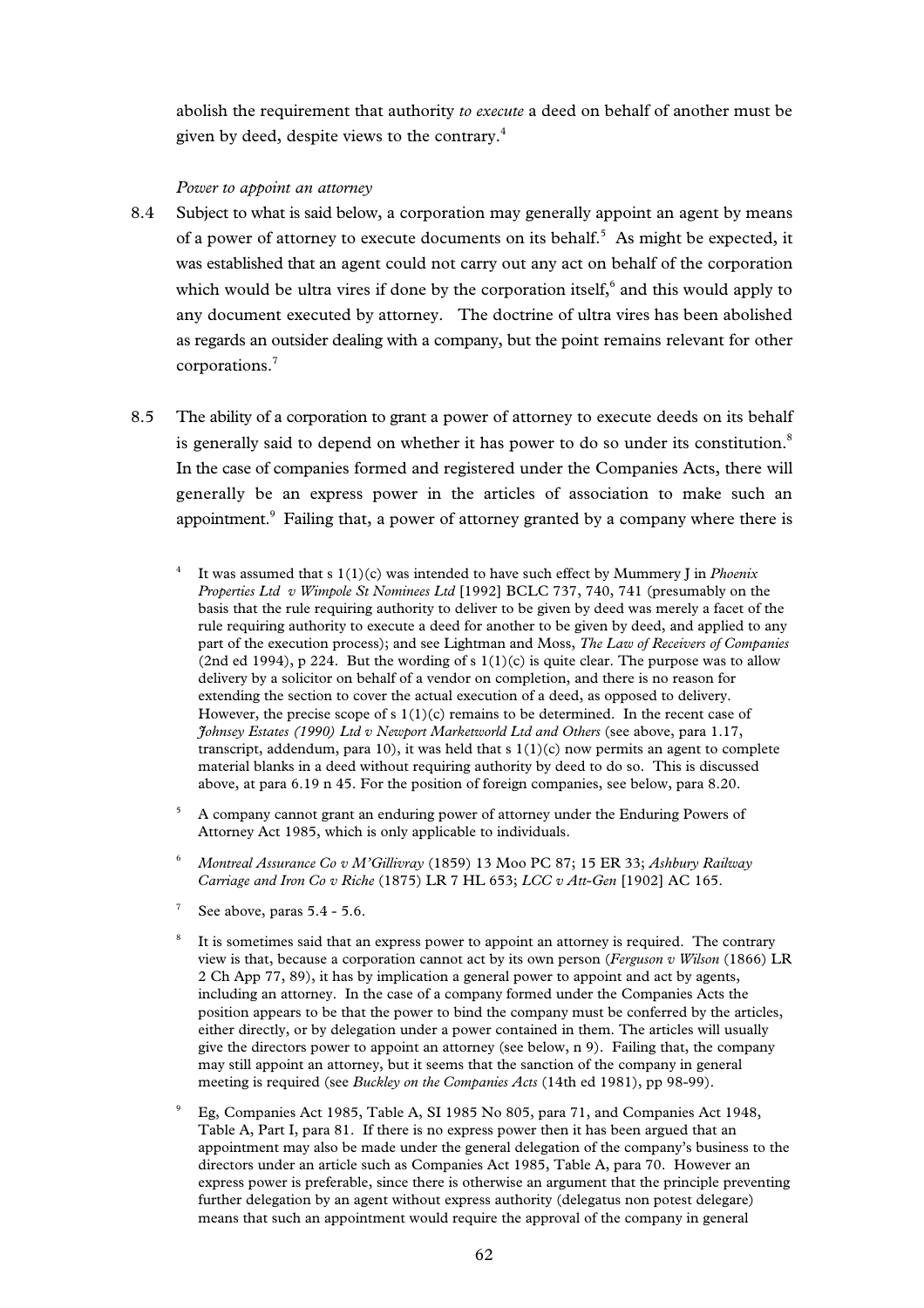no express authority to do so under the articles may be saved, so far as a person dealing with the company is concerned, by sections 35A and 35B of the Companies Act 1985, discussed above.<sup>10</sup> In any event, even where a power has been validly granted, it will still be necessary for a third party dealing with an attorney to check both that the power remains in existence and that the terms of the power of attorney authorise the attorney to execute the relevant deed in any transaction.<sup>11</sup>

- 8.6 A corporate trustee is subject to the same restrictions on the delegation of its powers and duties as trustee as apply in the case of an individual trustee.<sup>12</sup>
- 8.7 A corporation may act as an attorney where it has power under its memorandum of association or other constitutional document.<sup>13</sup> Only a trust corporation may be appointed under an enduring power of attorney.<sup>14</sup>
- 8.8 There is a statutory power for the board of directors, council or other governing body of a corporation aggregate to appoint an agent to execute on behalf of the corporation any agreement or other instrument which is not a deed, and which falls within the corporation's powers.<sup>15</sup> This has, however, largely been superseded by more recent statutory provisions which have been considered above.<sup>16</sup>
- 8.9 By section 38 of the Companies Act 1985, a company may appoint an attorney under its common seal, either generally or in respect of specific matters, for the purpose of executing deeds on its behalf outside the United Kingdom. Such a deed takes effect as though executed under the company's common seal. The fact that the section (and

meeting: *Palmer's Company Law* (25th ed 1992) Vol I para 3.108. See further *TCB Ltd v Gray* [1986] Ch 621, 634-635, and *Industrial Development Authority v William T Moran* [1978] IR 159.

- $^{10}$  Paras 5.7 5.10.
- $11$  What acts the power authorises the attorney to do is a matter of construction (see further *Halsbury's Laws of England* (4th ed re-issue 1990) Vol 1(2), paras 46-48, and 52). The position of a third party dealing with an attorney is governed by general agency principles, subject now to Companies Act 1985, ss 35, 35A, 35B and 36, so far as applicable. As to the duration of a power of attorney, see further below, paras 8.24 and 8.38.
- <sup>12</sup> See further The Law of Trusts: Delegation by Individual Trustees (1994) Law Com No 220. In the case of trusts of land, see also now Trusts of Land and Appointment of Trustees Act 1996, s 9.
- $13$  The appointment may also authorise the corporation to nominate one of its officers to carry out its functions. See T M Aldridge, *Powers of Attorney* (8th ed 1991) p 39.
- <sup>14</sup> Enduring Powers of Attorney Act 1985, s  $2(7)$ .
- <sup>15</sup> Law of Property Act 1925, s 74(2). In *Wright v Romford Borough Council* [1957] 1 QB 431, 437, *per* Goddard CJ, it was held that s 74(2) did not override the then common law rule requiring contracts by a corporation to be under seal, but was only applicable to contracts falling within the various exceptions to the rule: see above, para 7.2. The words "which is not a deed" were substituted for "not under seal" in s 74(2) by Law of Property (Miscellaneous Provisions) Act 1989, s 1(8), Sched 1, para 3.
- Companies Act 1985, s 36(b) and Corporate Bodies' Contracts Act 1960, s 1.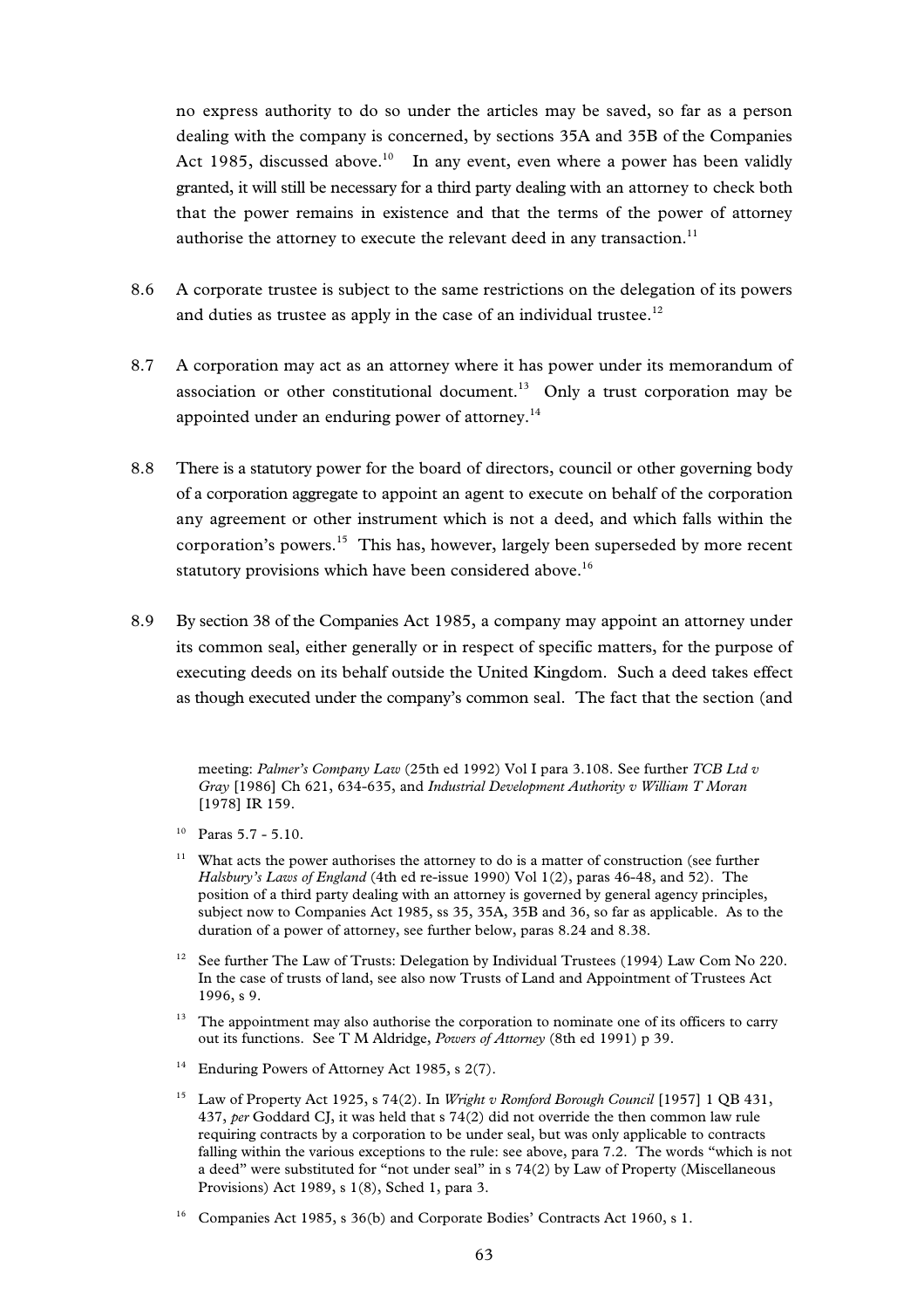its statutory predecessors) were enacted has occasionally caused doubt as to the ability of a company to grant a power of attorney to execute deeds inside the UK. If there is a general ability to grant a power of attorney then why is section 38 necessary? We see no reason, however, to think that section 38 has any such effect, and the better view is that the purpose of section 38 is merely to put beyond doubt the ability of a company to grant a power to execute deeds outside the UK where there is no express power in the articles.<sup>17</sup> This was also the view taken by the Irish Supreme Court on similarly worded legislation.<sup>18</sup>

#### *Method of execution by an attorney*

8.10 The methods of execution of a deed by an attorney appointed by a corporation which appear to be acceptable in practice are summarised in the following paragraphs. These raise a number of difficult technical questions, which we comment upon as we go through them, and which are summarised in Part  $XI<sup>19</sup>$  In Part XVIII we invite views on how far these questions constitute a real problem in practice, and require further attention.

## WHERE THE ATTORNEY IS AN INDIVIDUAL

(i) SECTION 7 OF THE POWERS OF ATTORNEY ACT 1971

- 8.11 Such an attorney executes either by signing the name of the corporation followed by their own name as attorney, or by signing their own name stated to be as attorney on behalf of the donor. In either case, since execution is by an individual, the safer course is to have the signature witnessed and the deed delivered in order to comply with section 1(3) of the Law of Property (Miscellaneous Provisions) Act 1989.<sup>20</sup>
- 8.12 At common law an individual attorney had to execute in the name and on behalf of the donor: in other words he or she should sign the donor's name and use the donor's seal. $^{21}$  Failing that, the execution was ineffective. Execution in this way also avoided
	- <sup>17</sup> See *Brooke's Notary* (11th ed 1992) p 133. The contrary view would render Law of Property Act 1925, s 74(3) redundant in the case of companies (see below, para 8.15). Since a corporation must act through its agents, there seems to be no reason in principle why it should not grant a power of attorney to execute deeds on its behalf in the UK, and particularly where there is an express power to appoint an attorney in the articles. The practice of granting such powers is commonplace and of longstanding.
	- <sup>18</sup> Industrial Development Authority v William T Moran [1978] IR 159.
	- $19$  See below, paras 11.75 11.82.
	- <sup>20</sup> This is discussed further below, at para 8.22.
	- <sup>21</sup> Combe's Case (1613) 9 Co Rep 75a; *Frontin v Small* (1726) 2 Ld Raym 1418; 92 ER 423; *White v Cuyler* (1795) 6 T R 176; 101 ER 497; *Lawrie v Lees* (1880) 14 Ch D 249, and see *Norton on Deeds* (2nd ed 1928) p 25. The application of this rule to execution on behalf of a corporate donor is not entirely certain. Whether an attorney may affix the company seal would appear to depend on the articles. In practice, execution by signing the corporation's name, but without affixing any seal, appears to be widely accepted: see, eg, Land Registry Practice Leaflet No 17, para 29.1 (we understand that Practice Leaflet No 17 is shortly to be updated and replaced). See also *Industrial Development Authority v William T Moran* [1978] IR 159, where the Irish Supreme Court justified execution by a receiver holding a power of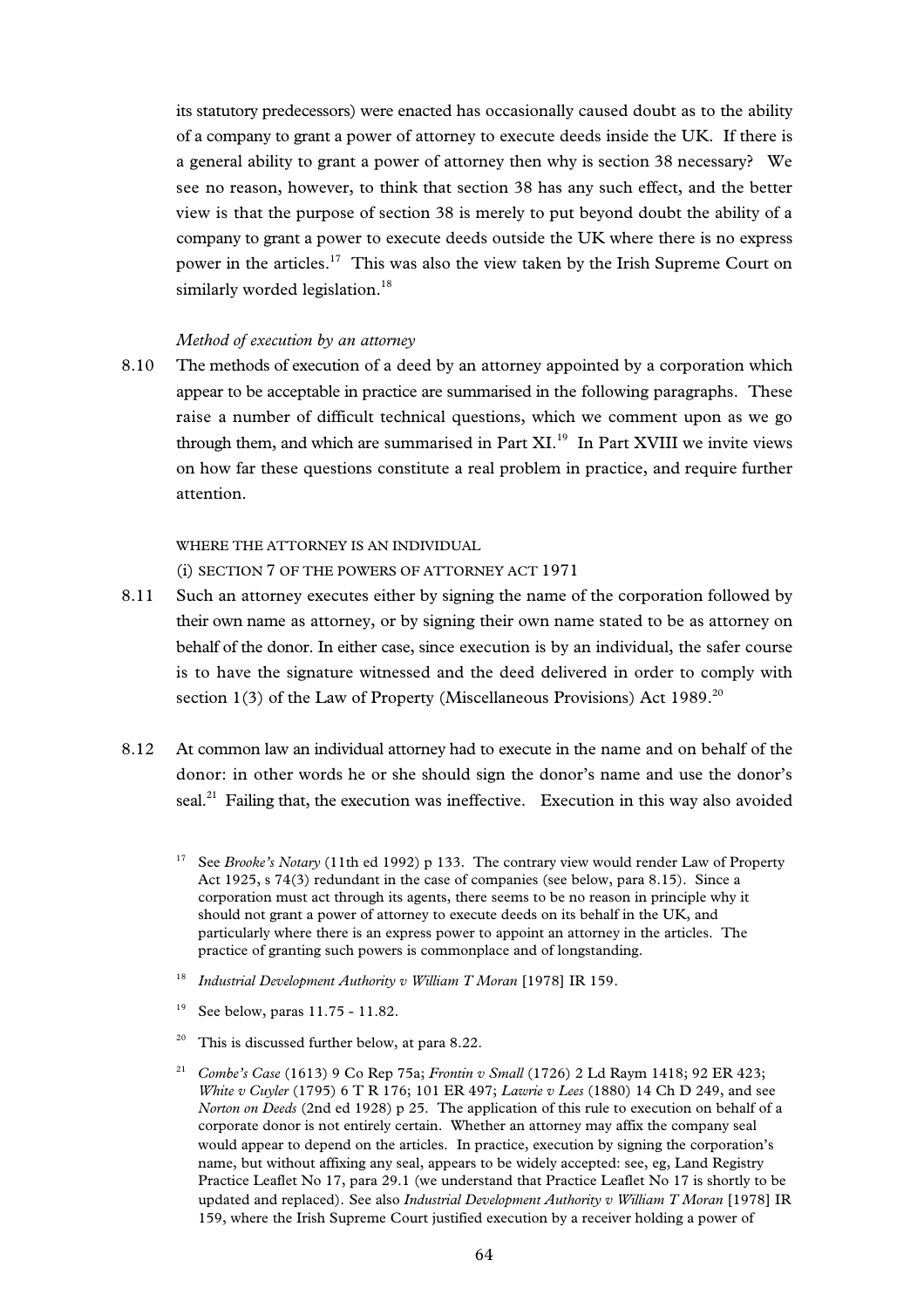the risk of the attorney being held personally liable on the deed.<sup>22</sup> On the other hand, the exact form of words might not matter, if it was clear that the attorney was signing for the donor.<sup>23</sup>

8.13 Execution by the attorney in his or her own name has, however, long been permitted by statute. Section 7(1) of the Powers of Attorney Act  $1971<sup>24</sup>$  now provides that an attorney who is an individual may execute any instrument with his own signature by the authority of the donor, and that any such instrument will be as effective as if executed by the attorney with the signature of the donor of the power.<sup>25</sup> Such an attorney may also do any other thing in their own name.<sup>26</sup> It is generally accepted that section 7(1) is available where an individual attorney executes a deed on behalf of a corporate donor,<sup>27</sup> although the wording of the section is perhaps not particularly apposite, since execution under it is said to be as effective as if done with the signature of the donor, and a corporation does not execute by its signature.<sup>28</sup>

> attorney in this way on the straightforward basis that the corporate donor had given the attorney its authority, by deed (ie, by the power of attorney) to execute on its behalf by signing its name.

- $22$  The general rule remains that where an agent is a party to a deed and executes it in his own name, he or she is personally liable and entitled on it, even when described in the deed as acting for and on behalf of a named principal: *Appleton v Binks* (1804) 5 East 148; 102 ER 1025.See further *Halsbury's Laws of England* (4th ed re-issue 1990) Vol 1(2) para 171, and *Bowstead and Reynolds on Agency* (16th ed 1996) pp 426-428 and 586-587. To escape liability on a deed, it must be clear that the deed is executed *as* the principal's deed. Notwithstanding this it now seems to be generally accepted that an attorney will not incur personal liability so long as it is clear on the face of the deed that the attorney is not acting on his own behalf (*Brooke's Notary* (11th ed 1992) p 144).
- <sup>23</sup> Eg, "A by B his attorney" or "B for A": *Wilks v Back* (1802) 2 East 142, 144; 102 ER 323, 324. The point is usually now regarded as largely unimportant: see, eg, *Williams on Title* (4th ed 1975) p 431. It should also be remembered that at common law an individual could use any seal so long as he acknowledged it to be his seal, and that in practice, with the use of wafer seals, the question of whether the seal used was that of the donor or the attorney would be largely irrelevant.
- <sup>24</sup> As substituted by the Law of Property (Miscellaneous Provisions) Act 1989, Sched 1, para 7(1).
- <sup>25</sup> It is generally considered: (1) that despite s 7 the donor must still be named in the deed, otherwise this would effectively abolish the rule that an undisclosed principal cannot intervene on a deed (*Harmer v Armstrong* [1934] Ch 65); (2) that it is good practice in any event for the attorney to express that he executes as attorney or on behalf of the principal (see *Re Whiteley Partners Ltd* (1886) 32 Ch 337, 340); and (3) that despite the words "by the authority of the donor" there is no need for the attorney to have specific authority from the donor to act in his own name (this appears to have been assumed in the comments of Francis Ferris QC, sitting as a deputy High Court judge, in *Clauss v Pir* [1988] Ch 267, 272, but the point was not addressed directly): see further *Bowstead and Reynolds on Agency* (16th ed 1996) p 428.
- $I<sup>26</sup>$  *Ibid*, s 7(1)(b). Clearly this is limited to any other thing falling within the terms of the power: see *Clauss v Pir* [1988] Ch 267, 272 (ie, s 7 is procedural, it does not widen the scope of the power of attorney).
- <sup>27</sup> Eg, Land Registry Practice Leaflet No 17, para 29.1 (see above, n 21), *Brooke's Notary* (11th ed 1992) p 144, and T M Aldridge, *Powers of Attorney* (8th ed 1991) p 63.
- The application of s  $7(1)$  where the donor is a corporation is confirmed by s  $7(2)$ , by which it is expressly made an alternative to s 74(3) of the Law of Property Act 1925, which is only relevant where the donor is a corporation. The scheme of Law of Property Act 1925, ss 74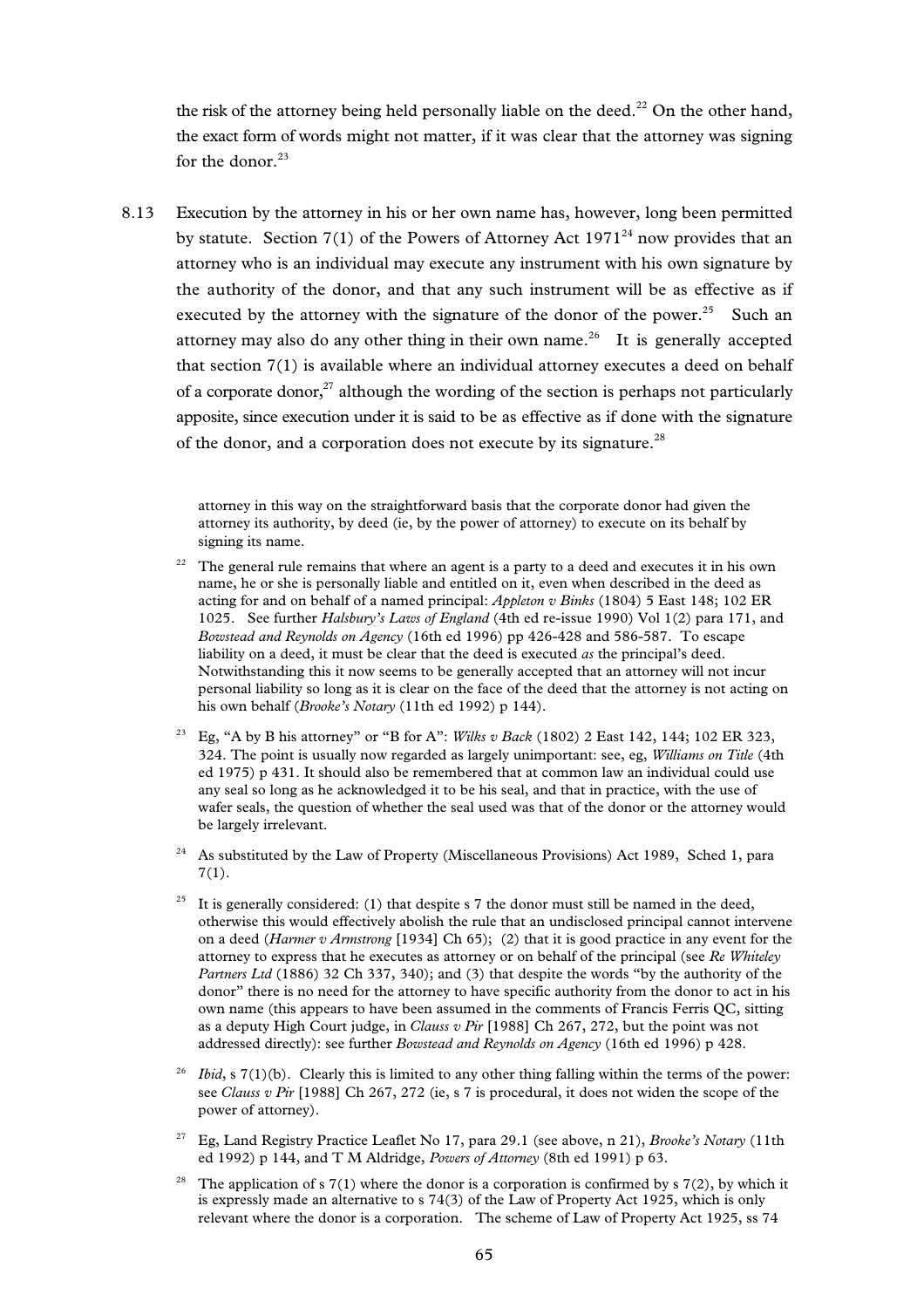8.14 Section 7(1) is expressly made "without prejudice to any statutory direction requiring an instrument to be executed in the name of the estate owner within the meaning of [the Law of Property Act 1925]".<sup>29</sup> It has been suggested that there *may* be such a statutory direction in section 7(4) of the Law of Property Act 1925, and that as a result, it is safer for an attorney executing a conveyance to sign in the name of the donor, and not with their own name.<sup>30</sup> But this would severely restrict section  $7(1)$  of the 1971 Act, and we do not see that it can be correct.<sup>31</sup> Execution of a conveyance in accordance with section  $7(1)$  is certainly widely accepted in practice.<sup>32</sup>

> and 123 (the precursor to section 7 of the 1971 Act) suggest that s 74(3) may originally have been intended to be the only statutory method of execution by an individual attorney for a corporate donor: see eg, *Wolstenholme & Cherry's Conveyancing Statutes* (12th ed 1932) Vol I pp 345 and 442, and the heading of s 74: "Execution by or on behalf of corporations". The purpose of s 7(2) of the 1971 Act was, however, to make it clear that execution by such an attorney could be in one of three ways, in accordance with  $s \, 7(1)$ ,  $s \, 74(3)$ , or (it seems) in accordance with the old common law rule, in the name of the donor: see our previous papers Powers of Attorney (1967) Working Paper No 11, para 52, and (1970) Law Com No 30, para 37.

- <sup>29</sup> Powers of Attorney Act 1971, s  $7(3)$ .
- Eg, *Emmet on Title* (19th ed 1986) Vol I, para 11.017. The reference to "any statutory direction" is generally taken to apply in particular - though not exclusively - to Law of Property Act 1925, s 7(4). That section provides that: "Where any such power for disposing of or creating a legal estate is exercisable by a person who is not the estate owner, the power shall, when practicable, be exercised in the name and on behalf of the estate owner." The words "such power" refer back to s 7(3) of the 1925 Act, which states that "any ... statutes conferring special facilities or prescribing special modes ... for disposing of or acquiring land ..." shall remain in force. Section 7(4) of the 1925 Act has been described as giving "a statutory power of attorney to convey in the name of the estate owner, for it is simpler to trace a title from A to B and then from B to C, than from A to B and then from X, a person in whom it is not vested, to C. For instance in a conveyance by a receiver for debenture holders, or by a liquidator, or person authorised by the court to convey": *Wolstenholme & Cherry's Conveyancing Statutes* (12th ed 1932) Vol I, p 248 (the passage cited was retained but shortened in the 13th ed). Execution by an attorney in accordance with s 7(1) of the 1971 Act would satisfy this purpose, so long as the donor is named as the vendor in the deed. It may also be that s 7(4) of the 1925 Act is not, in fact, a "statutory direction requiring an instrument to be executed in the name of the estate owner", since it refers to the exercise of any power to dispose of land, rather than to the execution of the deed. The position is more fully discussed in *Prideaux's Forms and Precedents in Conveyancing* (25th ed 1959), pp 857- 858.
- It would produce a curious result, given that s  $7(1)$  of the 1971 Act is, by s  $7(2)$ , expressly made an alternative to Law of Property Act 1925, s 74(3)(see above, n 27). Since s 74(3) only applies where an attorney executes a conveyance on behalf of a corporation, the implication is that execution in accordance with  $\frac{s}{7(1)}$  of the 1971 Act must also be effective to convey property in the name of a corporation.

Eg, Land Registry Practice Leaflet 17, para 29.1 (see above, n 21).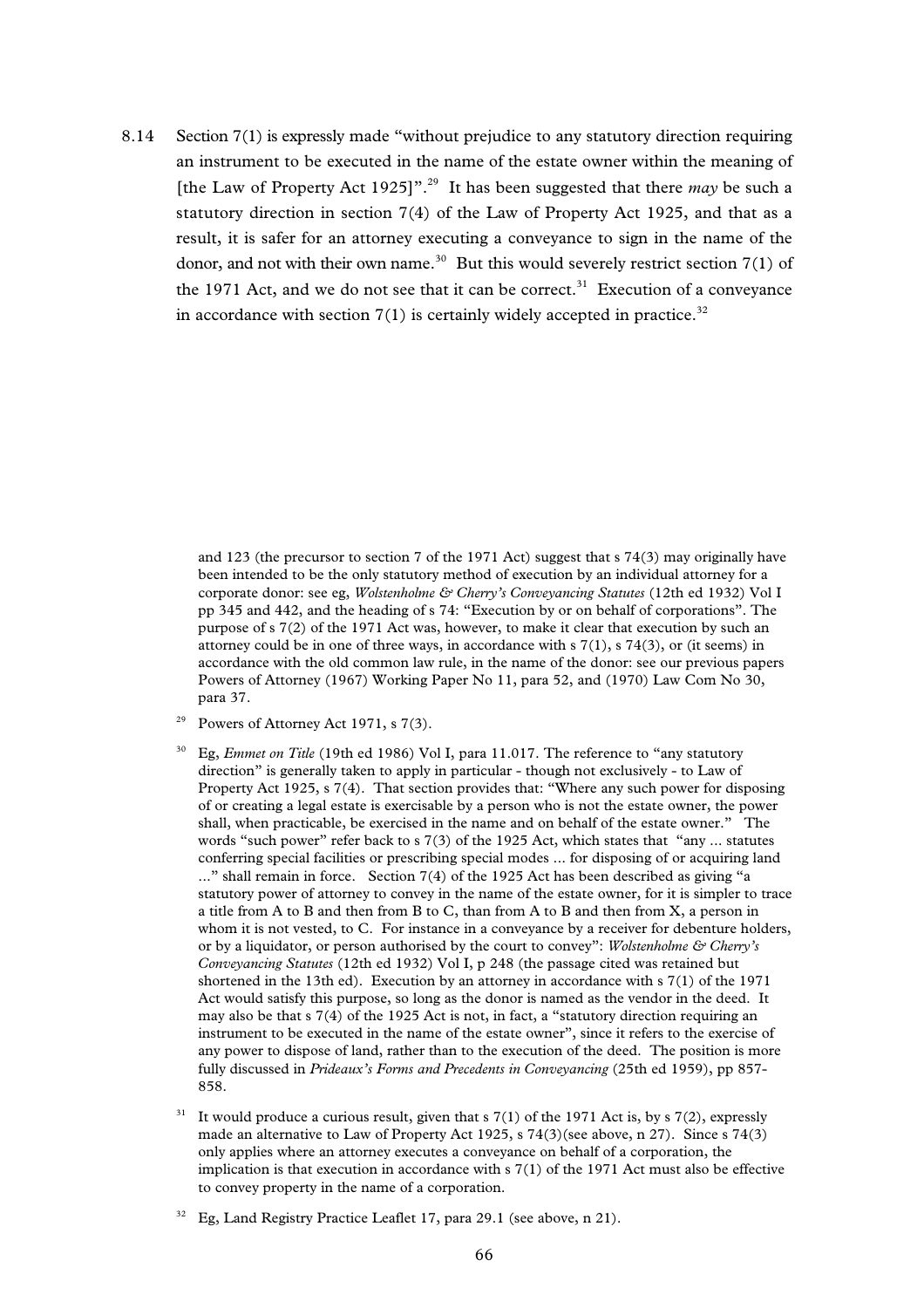(ii) SECTION 74(3) OF THE LAW OF PROPERTY ACT 1925

8.15 In the case of a conveyance of property owned by a corporation, an attorney may also execute it as a deed by signing the name of the corporation in the presence of a witness in reliance on section 74(3) of the Law of Property Act 1925.<sup>33</sup> The section provides that where there is authority under a power of attorney, or by any statutory or other power to convey any interest in property<sup>34</sup> in the name or on behalf of another, then a person so authorised to convey on behalf of a corporation (whether aggregate or sole) may execute the conveyance as attorney by signing the name of the corporation in the presence of at least one witness. Such execution is as effective and valid as if the conveyance had been executed by the corporation. Both section 74(3) and section 74(4) (which we explain below) are permissive, so that any other mode of execution recognised by law remains effective.<sup>35</sup>

WHERE THE ATTORNEY IS A CORPORATION

(i) GENERALLY

- 8.16 Where the attorney is itself a corporation, the general practice is that it executes a deed in the manner appropriate to the attorney corporation.<sup>36</sup> A company therefore executes on the donor's behalf either under its own common seal or by the signature of two of its directors or of a director and the secretary, in accordance with section 36A of the Companies Act 1985. If the attorney is a foreign company then it may execute in the same way, in accordance with section 36A as adapted by the Foreign Companies (Execution of Documents) Regulations.<sup>37</sup> Where the corporation is one to which section 36A does not apply, execution will be in the normal form for the corporation.<sup>38</sup>
- 8.17 Following amendment by the Law of Property (Miscellaneous Provisions) Act 1989, section 7(1) of the Powers of Attorney Act 1971 is expressly limited to individual attorneys. Prior to this, it was arguable that it applied equally to a corporate attorney, although the wording was always somewhat inappropriate for execution by a

See above, paras  $4.20 - 4.24$ .

<sup>&</sup>lt;sup>33</sup> As amended by the Law of Property (Miscellaneous Provisions) Act 1989, Sched 2. Before amendment, it was also necessary for the attorney to affix his own seal.

 $34$  "Property" includes any thing in action, and any interest in real or personal property, whilst "conveyance" includes a mortgage, charge, lease, assent, vesting declaration, vesting instrument, disclaimer, release and every other assurance of property or of an interest in it by any instrument except a will: Law of Property Act 1925, s 205(1), paras (xx) and (ii) respectively.

<sup>&</sup>lt;sup>35</sup> *Ibid*, s 74(6).

<sup>&</sup>lt;sup>36</sup> Eg, Land Registry Practice Leaflet No 17, para 29.1(see above, n 21).

 $37$  SI 1994 No 950 (see above, para 4.29).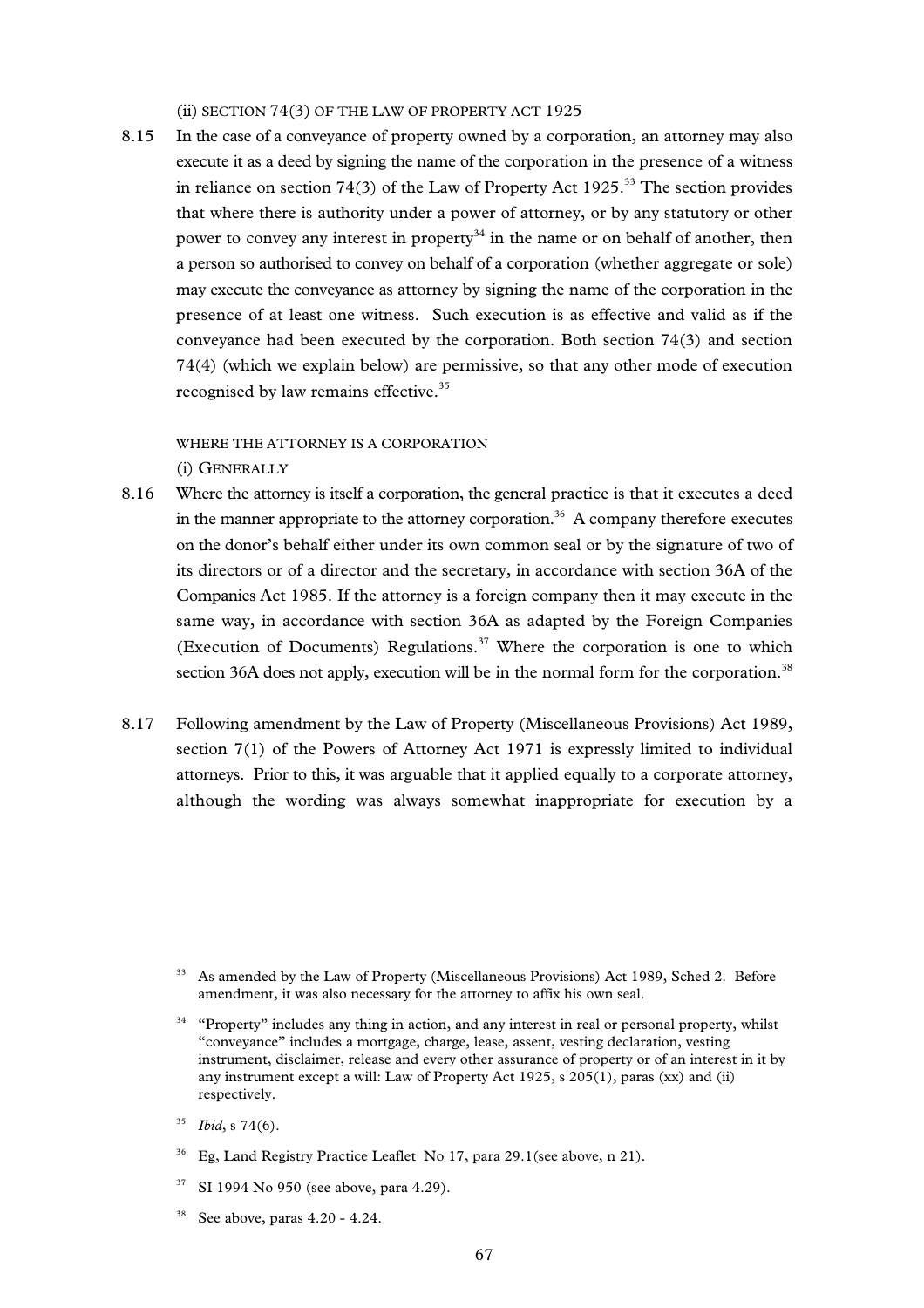corporation, referring as it did to execution by the attorney "with his own signature".<sup>39</sup>

## (ii) SECTION 74(4) OF THE LAW OF PROPERTY ACT 1925

8.18 There is, again, a statutory alternative in the case of a conveyance of property, which is given by section 74(4) of the Law of Property Act 1925. The section provides that where a corporation aggregate has authority under a power of attorney, or by any statutory or other power to convey any interest in property in the name or on behalf of another, the deed or other instrument may be executed in the name of the owner by an officer appointed for that purpose by the board of directors, council, or other governing body of the attorney corporation. This applies whether the owner of the property is an individual or another corporation. In favour of a purchaser the instrument is deemed to have been executed by an officer duly authorised by the corporation.<sup>40</sup>

## OTHER FORMS OF AUTHORISATION

- 8.19 If a company has an official seal for execution outside the UK, it may authorise a person by writing under its common seal, to affix the official seal and certify on the deed the date and place of sealing.<sup>41</sup>
- 8.20 We have also explained that a deed may be executed by a foreign company by the signature of any person who, in accordance with the laws of the territory in which the company is incorporated, is acting under the authority (express or implied) of the company, so long as the deed is expressed to be executed by the company.<sup> $42$ </sup> It seems likely that this extends to execution by an attorney (that is, by a person deriving their authority by way of a power of attorney granted by the company, rather than by virtue of being an officer of the company). If so, the common law rule in *Steiglitz v Egginton*<sup>43</sup> that authority to execute a deed on behalf of another must be given by deed,

- <sup>41</sup> Under the Companies Act 1985, s 39: see above, para 4.15. The appointment may, of course, also be by the signature of two officers under s 36A(4).
- <sup>42</sup> The Foreign Companies (Execution of Documents) Regulations 1994, SI 1994 No 950; see above para 4.29.

Section 7(2) formerly stated that s  $7(1)$  was an alternative to execution under Law of Property Act 1925, s 74(4), which only applies to a conveyance by a corporate attorney. This may, however, have been intended to cover the situation where a power of attorney in favour of a company authorised execution by any officer of the attorney: see above, para 8.7 n 13.

 $40$  Where execution was in this form, the traditional view seems to have been that the seal to be affixed by the relevant officer was that of the donor, even if the donor was another corporation. See *Prideaux's Forms and Precedents in Conveyancing* (25th ed 1959), pp 856- 857, and 886. The purpose of the section appears to have been to allow a corporate attorney to execute a deed "in the name of" an individual donor, since the Law of Property Act 1925 introduced a requirement for an individual to sign a deed, and a corporation could not sign the name of an individual, or of another corporation, but could only execute under seal: *Wolstenholme & Cherry's Conveyancing Statutes* (12th ed 1932) Vol I p 346.

 $(1815)$  Holt 141; 171 ER 193: see above, para 8.3.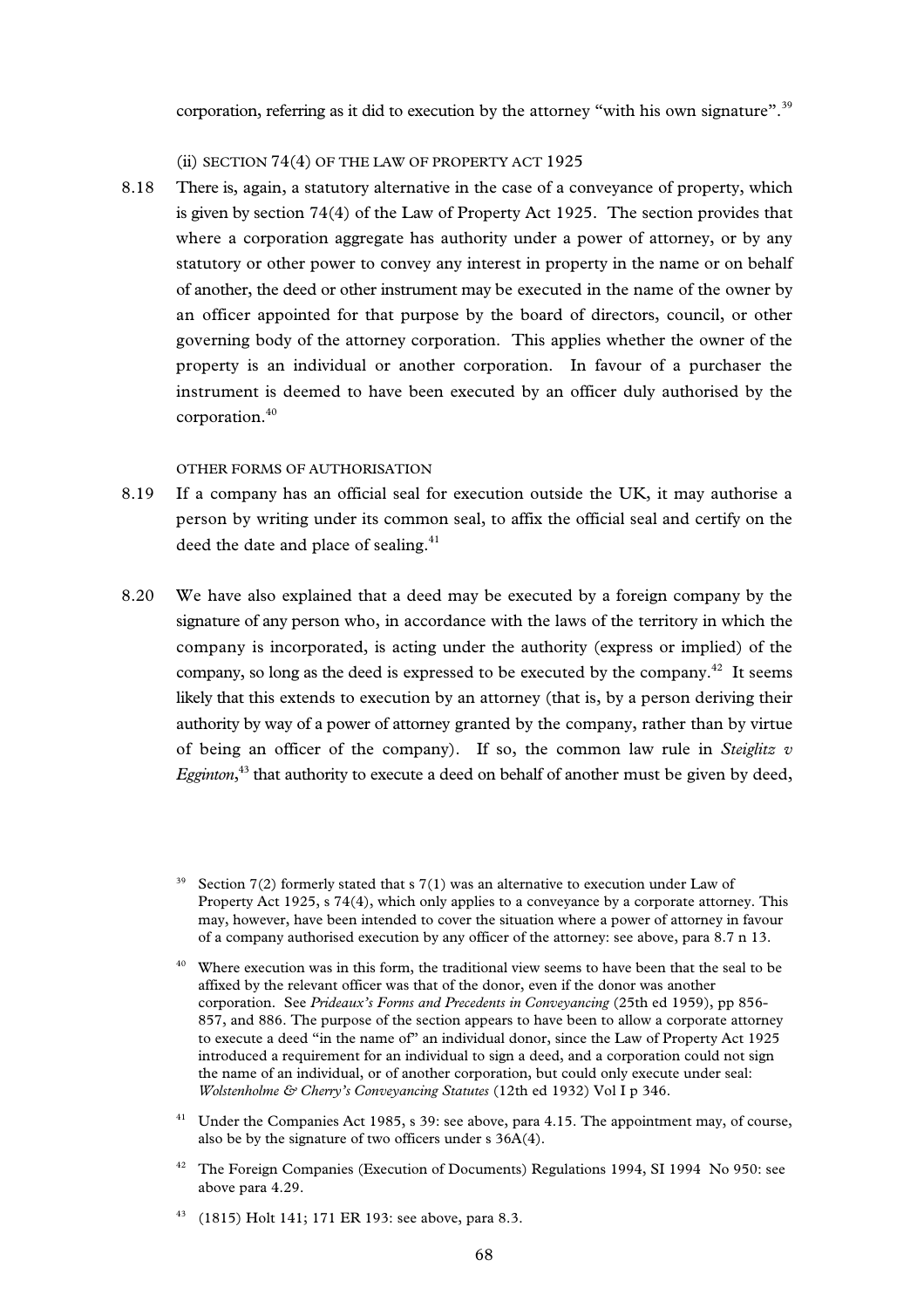is no longer applicable to foreign companies within the Regulations. We return to this in Part XI.<sup>44</sup>

THE EFFECT OF SECTION 1 OF THE LAW OF PROPERTY (MISCELLANEOUS PROVISIONS) ACT 1989 ON EXECUTION BY AN ATTORNEY

8.21 Before leaving the subject of powers of attorney, there are two rather more general points to be addressed. First, we have explained that one of the requirements of a deed under section  $1(2)(b)$  of the Law of Property (Miscellaneous Provisions) Act 1989 is that it must be validly executed as a deed *by the person making it or the parties to it*, as the case may be. Section 1(3) requires a deed executed by an individual, among other things, to be signed by him or at his direction and in his presence. Section 36A of the Companies Act 1985 refers to execution *by the company*. There is no reference in either  $1(2)(b)$ ,  $1(3)$  or 36A to a deed being executed on behalf of such person or parties, and it has been suggested that, on the face of it, execution on behalf of the donor by an attorney is precluded, although it is quite clear that this was not intended.<sup>45</sup> There is no difficulty where section 74(3) of the Law of Property Act 1925 applies, since it provides that execution by the attorney is as effective as if the principal had itself executed. This does not, however, work with section 74(4), which merely allows execution by an officer in the name of the donor, nor with section 7(1) of the Powers of Attorney Act 1971, by which execution by the attorney with his own name is merely as effective as if done by the attorney signing the donor's signature. A deed executed by an attorney must therefore be taken to comply with section  $1(2)(b)$ , either because execution by an attorney is simply treated as being execution by the maker or relevant party to the deed for this purpose, or because the section is to be construed as allowing execution "by or on behalf of" the maker or relevant party.<sup>46</sup> An alternative construction of section  $1(2)(b)$  would be to treat the attorney as the maker or a party to the deed for this purpose, but this is less satisfactory on general principles.

ARE THE FORMALITIES THOSE APPLICABLE TO THE DONOR OR THE ATTORNEY?

8.22 Secondly, where, for example, there is execution by an individual attorney for a corporate donor, there is a question whether the relevant formalities are those for

<sup>45</sup> Brooke's Notary (11th ed 1992) p 185. The fact that the Law of Property (Miscellaneous Provisions) Act 1989 was not intended to prevent the execution of deeds by an attorney is amply demonstrated by the fact that it amended Powers of Attorney Act 1971, ss 7(1) and (2), and Law of Property Act 1925, s 74(3).

See below, para 11.50.

There is authority against the implication of words allowing signature by an agent where statute requires a personal signature: *Re Prince Blücher* [1931] 2 Ch 70, and *Hyde v Johnson* (1836) 2 Bing NC 776; 132 ER 299, but this is a matter of construction of the statute in each case, and we do not consider that these decisions would prevent the court implying words such as "or on behalf of" in the context of s  $1(2)(b)$  - always assuming that this was considered necessary - given the longstanding practice of execution by attorney. See also *LCC v Agricultural Food Products Ltd* [1955] 2 QB 218; *Re Whiteley Partners Ltd* (1886) 32 Ch 337; and *Re British Games* [1938] Ch 240.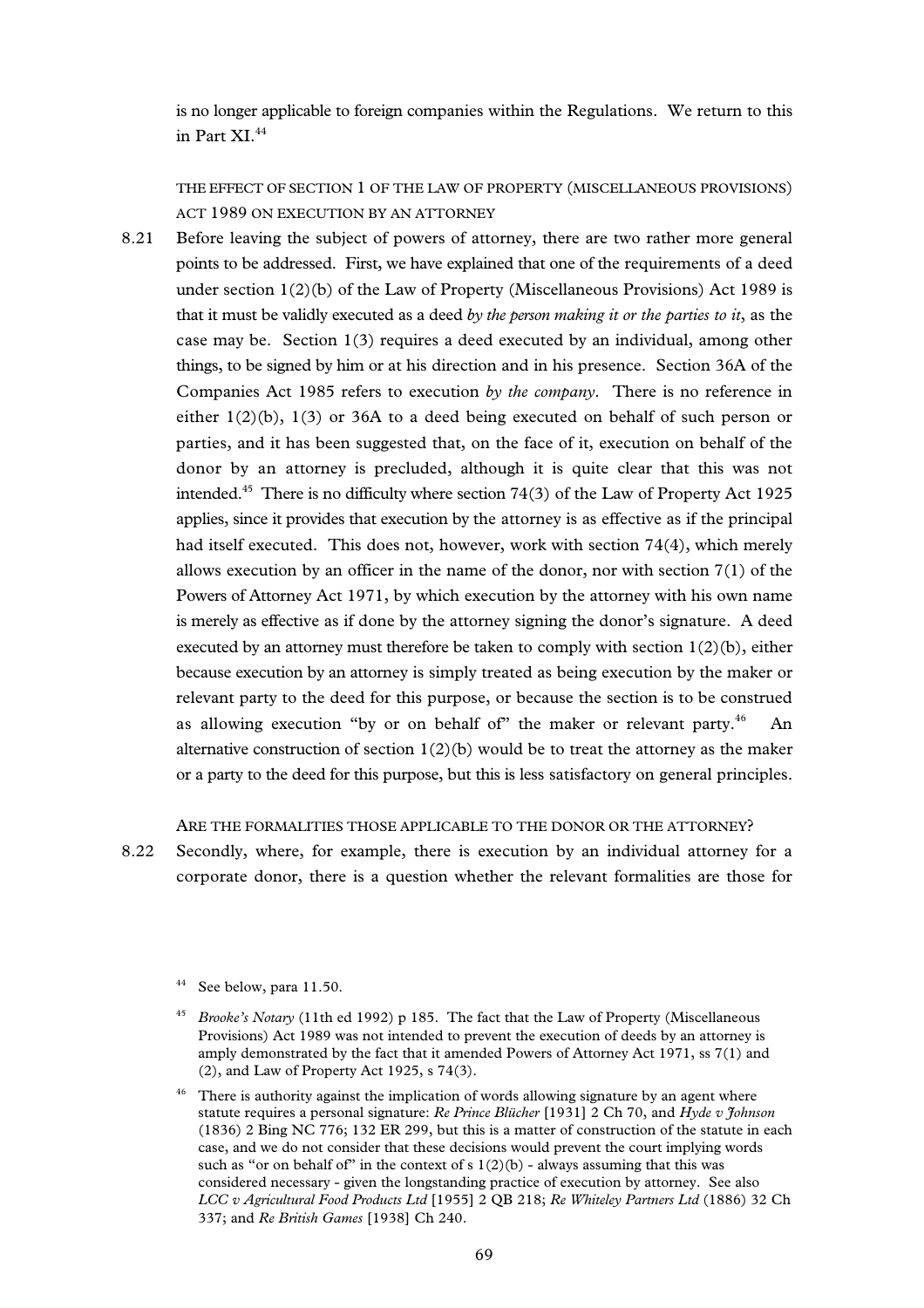execution by an individual or by a corporation.<sup> $47$ </sup> Although it seems wrong in principle to treat the attorney as if a party to the deed, it appears necessary to do so for the purpose of establishing the relevant formalities to be observed.<sup>48</sup> The safer view is probably that in this situation the relevant formalities are governed by the nature of the attorney. An individual attorney should therefore comply with section 1(3) of the Law of Property (Miscellaneous Provisions) Act 1989, by executing in the presence of a witness who attests, whilst a company acting as attorney will execute in accordance with section 36A of the Companies Act 1985.<sup>49</sup>

#### DELIVERY

8.23 An attorney with authority to execute a deed has authority to deliver it on behalf of the donor. $50$  It is uncertain whether the various presumptions as to execution and delivery contained in sections 36A(5) and (6) of the Companies Act 1985 and in section 74(1) of the Law of Property Act 1925 apply where execution is by an attorney.<sup>51</sup>

#### OTHER STATUTORY PROVISIONS

8.24 A number of other statutory provisions are relevant to a person dealing with a corporation executing under a power of attorney, but an examination of these would go beyond the scope of this Paper.<sup>52</sup>

## **The insolvent company**<sup>53</sup>

- <sup>47</sup> See further *Brooke's Notary* (11th ed 1992) p 186.
- If there is a corporate donor but an individual attorney, then unless the formalities are those applicable to the attorney, there is no means of execution prescribed by law which is available unless the transaction is one to which Law of Property Act 1925, s 74(3) applies. Nevertheless, if *Wolstenholme & Cherry's Conveyancing Statutes* is correct as to the purpose of Law of Property Act 1925, s 74(4)(see above, n 40), then it is clear that the relevant formality was originally treated for this purpose as that applicable to the donor, not the attorney.
- This is what is suggested by both Land Registry Practice Leaflet No 17, paras 29.1 and 29.3 (see above, n 21), and by *Brooke's Notary* (11th ed 1992) p 186.
- $50$  If the power is a general one then it confers power to do whatever can lawfully be done by an attorney (Powers of Attorney Act 1971, s 10(1), subject to s 10(2)), which clearly includes authority to deliver a deed. Any express power of attorney, whether general or restricted to a particular transaction, carries with it an implied authority to do all that is necessary to carry it into effect: *Re Wallace, ex p Wallace* (1884) 14 QBD 22. As to the ability of an agent to deliver a deed generally see above, para 6.3.
- On the face of it, ss  $36A(6)$  or  $74(1)$  would apply where the attorney is a company or corporation, so long as execution can be taken as being by the attorney for this purpose. Where the attorney is an individual but the donor a company, a case could be made for the application of s 36A(5), but this seems doubtful. See further below, paras 11.35 and 18.7.
- Eg, Law of Property Act 1925, s  $125(2)$  (purchaser entitled to copy of power of attorney); Powers of Attorney Act 1971, s 3, as amended (proof of contents of power); *ibid,* s 4 (irrevocable power to secure proprietary interest or performance of obligation); *ibid,* s 5 (protection of attorney and third party where power is revoked), and see also Land Registration Rules 1925, r 82(4) (as substituted by SI 1986 No 1537). See also the Land Registration (Powers of Attorney) Rules 1986, SI 1986 No 1537.
- We use this term as a convenient shorthand heading to this section. The company will not be insolvent where it is a members' voluntary winding up, and a company which defaults under a secured loan, allowing a receiver to be appointed, will not necessarily be insolvent, though it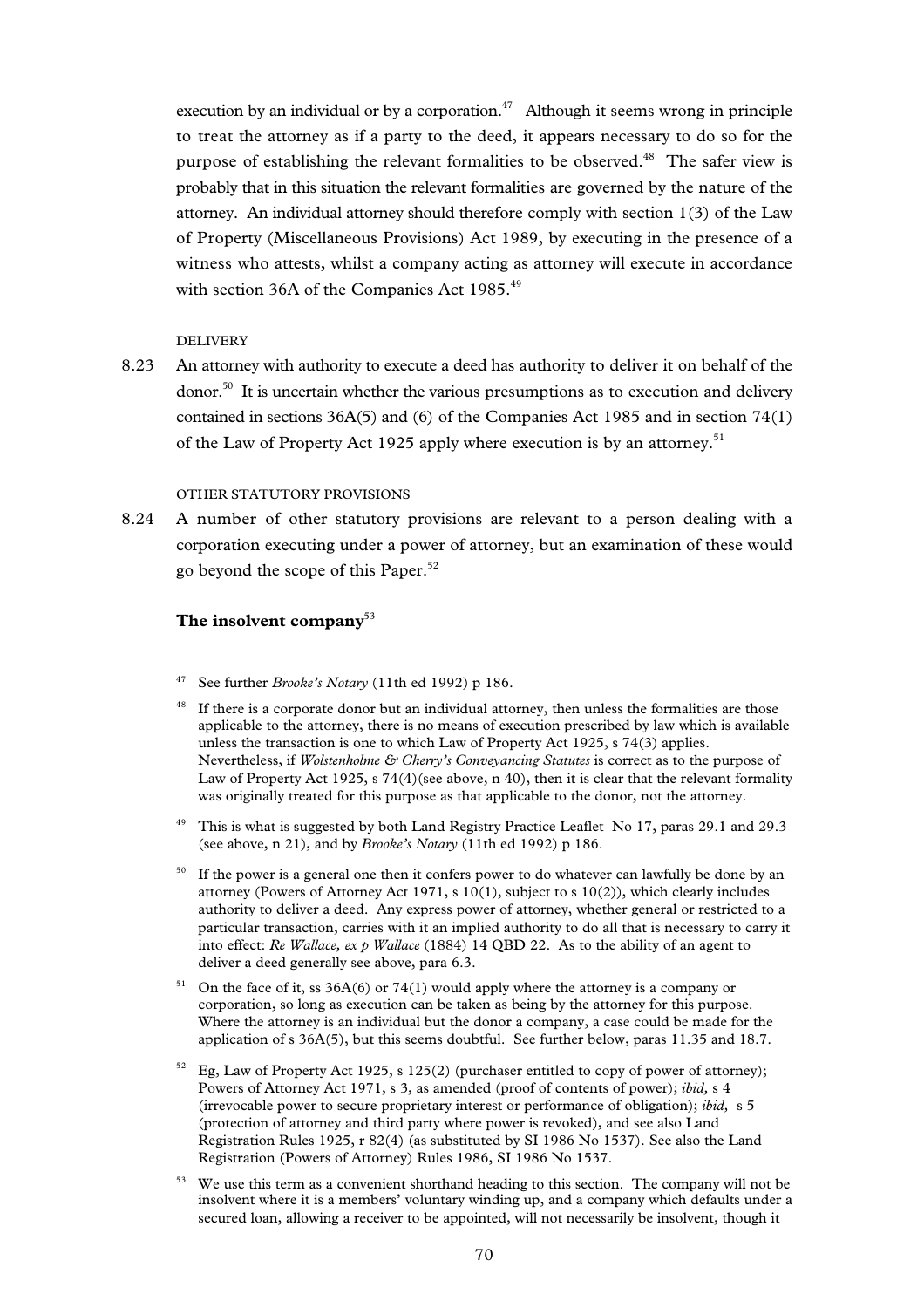- 8.25 There are additional complications where a deed is executed on behalf of a company by a liquidator, administrator, or receiver. In particular, we are aware that practitioners have sometimes found it frustratingly difficult to establish exactly how a deed should be executed in such cases, and a number of points have been specifically referred to us.
- 8.26 Some of the matters mentioned so far in this Part are equally relevant where a deed is executed on behalf of a company by a receiver under a power of attorney, although we will explain that there are added complications for a receiver if the company goes into liquidation. In the case of execution in the company's name by a liquidator or administrative receiver, however, our concern is more with potential technical uncertainties with their powers under the Insolvency Act 1986. To complete the picture, we end by looking very briefly at execution by a court appointed receiver and by a mortgagee.

## **Liquidators**

## *Introduction*

- 8.27 A liquidator has "power to do all acts, and to execute in the name and on behalf of the company, all deeds, receipts and other documents, and for that purpose to use, when necessary, the company's seal".<sup>54</sup> Accordingly, execution will generally be by the liquidator affixing the company seal and signing to attest this. This authority extends to delivery of the deed.<sup>55</sup>
- 8.28 Such execution will not be in accordance with the company's articles, but there is no objection to this, because the power is conferred by statute, and because conflict with the normal running of the company in the manner laid down by the articles is inherent in the process of winding up. A liquidator cannot, however, take advantage of section  $36A(4)$  of the Companies Act 1985,<sup>56</sup> since execution by signature under that section is only available to the directors and secretary of the company.
- 8.29 Since the property of a company in liquidation generally remains vested in the company, $57$  the company will be named as the seller in any conveyance or transfer. It has been suggested that the liquidator should also be a party, in order to demonstrate

is of course likely to be so.

- <sup>54</sup> Insolvency Act 1986, ss 165 and 167, Sched 4, para 7. See further Totty and Jordan, *Insolvency* (1995) para H29.02.
- <sup>55</sup> Either because the word "execute" includes delivery for this purpose, or under the words "to do all acts", or under the sweep-up provision in Insolvency Act 1986, Sched 4, para 13, or by necessary implication.
- $56$  See above, para 4.5.
- $57$  Subject to the court making an order at the request of the liquidator to vest the property in him under Insolvency Act 1986, s 145(1).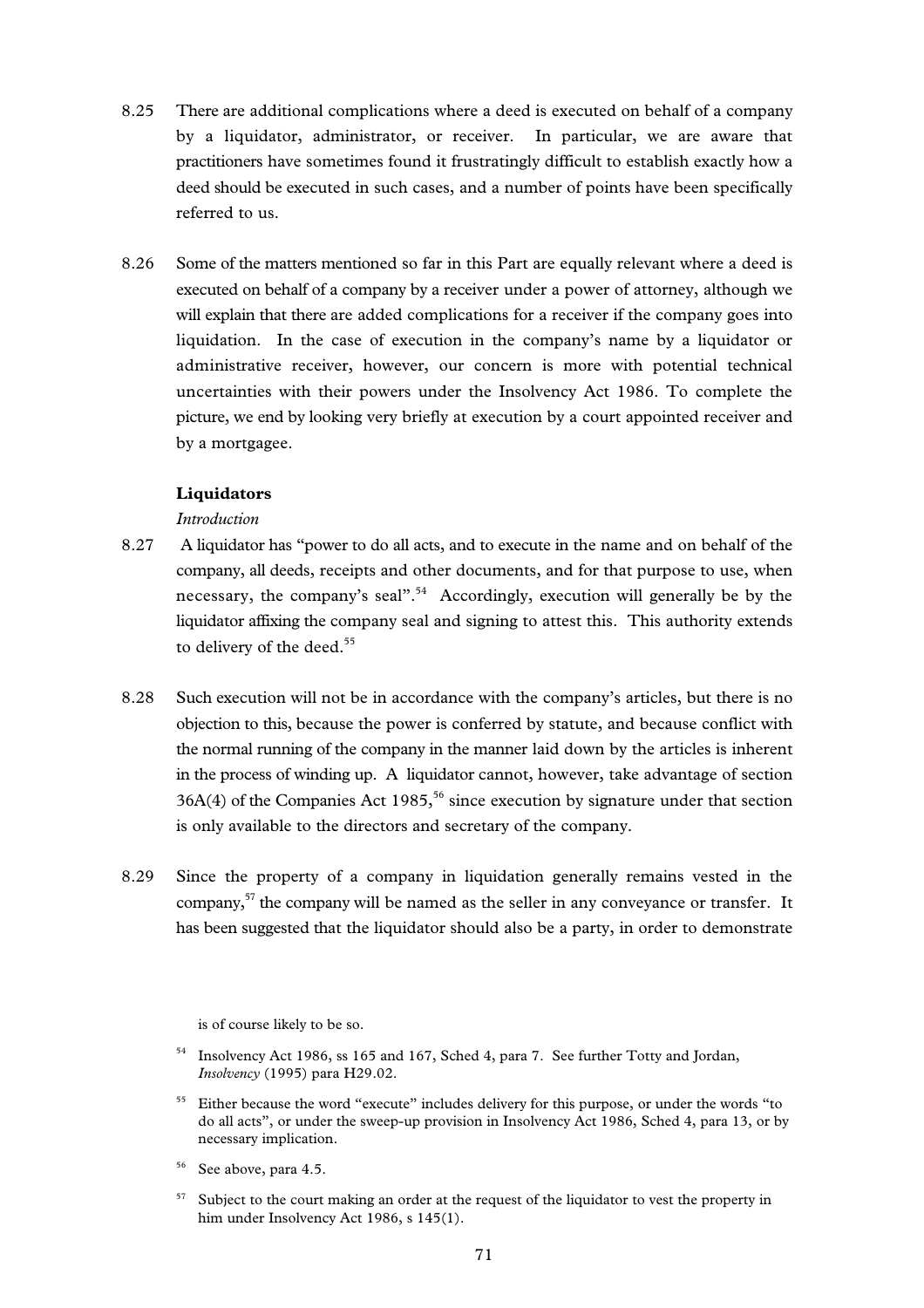the exercise of his statutory powers, and to give a receipt,<sup>58</sup> but this is not usual practice, and there is no necessity for it.<sup>59</sup>

#### *Execution without the seal*

- 8.30 If the company has no seal or the seal has been lost, then the manner of execution becomes less certain. It may be that the liquidator can execute by signing the deed in the name and on behalf of the company, having his signature attested, and delivering it.<sup>60</sup> On the other hand, the statutory power in paragraph 7 of Schedule 4 to the Insolvency Act 1986 is to execute documents and "for that purpose to use, when necessary, the company's seal". As will be explained below, administrators and administrative receivers are given a power to use the company seal, and a separate power to execute documents, without any suggestion that the two are interdependent. $61$  This has caused doubt as to the ability of a liquidator to execute other than by affixing the company's seal.<sup>62</sup> The other possibilities are:-
	- (a) That the liquidator simply acquires a new seal for the company. A seal can be obtained quickly and cheaply, but there is no authority as to whether a liquidator has power to adopt a seal on behalf of the company, and if the articles make no provision for the company to have a seal, then this route may not be open to the liquidator.<sup>63</sup>
	- (b) If the deed is a conveyance of property within section 74(3) of the Law of Property Act 1925, then there seems no reason why the liquidator should not simply sign the name of the company in the presence of a witness, as permitted under the section.<sup>64</sup>
	- <sup>58</sup> Emmet on Title (19th ed 1986) para 11-192.
	- <sup>59</sup> Re Wyvern Developments [1974] 1 WLR 1097, 1101.
	- <sup>60</sup> This is suggested in *Brooke's Notary* (11th ed 1992), p 184. *Ruoff & Roper on the Law and Practice of Registered Conveyancing* (1994) para 34-25 indicates that execution by the liquidator in the name and on behalf of the company is acceptable in the case of a transfer of property, but this may be in reliance on Law of Property Act 1925, s 74(3): see above, para 8.15.
	- $61$  Para 8.32.
	- <sup>62</sup> Eg, *The Encyclopaedia of Forms and Precedents* (5th ed 1991) Vol 38, para 794, n 5.
	- There seems to be no reason, however, why a liquidator should not be able to rely on the power "to do all such other things as may be necessary for the winding up of the company's affairs and distributing its assets" (Insolvency Act 1986, Sched 4, para 13), to adopt a new seal, at least in a case where the articles provide for the company to have a common seal. The position where the articles make no provision for a common seal is less certain, and may be a matter of construction of the articles. Under general principles, however, a corporation may adopt any seal, whether or not there is an express power in its constitution to have a seal: see above, para 4.13. Moreover, it has already been explained that execution by the liquidator is not, strictly, in accordance with the articles in any event.
	- Section 74(3) says that a person may "*as attorney* execute the conveyance" (our emphasis), but this should not prevent a liquidator using the section as being a person authorised to convey "under any statutory or other power", within the meaning of the section. A liquidator has a power to sell the company's property and to do all acts in the name of the company by virtue of Insolvency Act 1986, Sched 4, paras 6 and 7.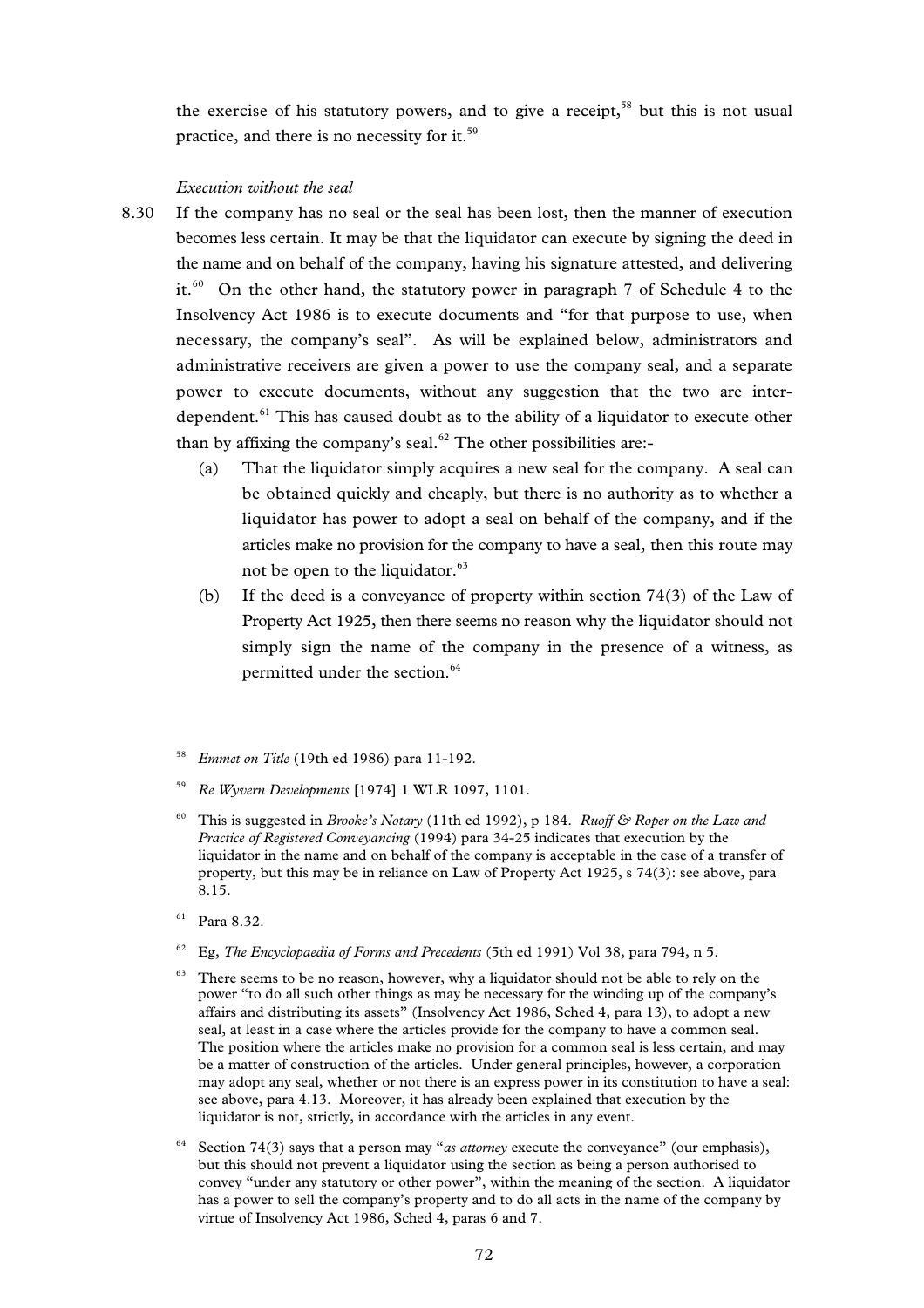- (c) If the directors and secretary remain in office then they may be able to sign under section 36A(4) of the Companies Act 1985, with the liquidator signing to show his consent, and with the sanction of the liquidation committee (if any) or the creditors, if necessary.<sup>65</sup>
- (d) It is possible that section 7(4) of the Law of Property Act 1925 offers some assistance. As explained above, it has been described as giving a liquidator a statutory power of attorney to convey in the name of the estate owner, but the section is problematical.<sup>66</sup>
- 8.31 We understand that in practice liquidators sometimes execute simply by signing their own name, with or without a witness. It is, however, difficult to see the legal basis for this, since the statutory power is to execute documents in the name of the company, and it appears to carry an increased risk of personal liability on the deed.<sup>67</sup>

## **Administrators and administrative receivers**

8.32 An administrator<sup>68</sup> and an administrative receiver<sup>69</sup> both have a statutory power to do all acts and to execute in the name and on behalf of the company any deed, receipt or other document. <sup>70</sup> There is a separate power to use the company's seal. <sup>71</sup> Accordingly, execution may again be under the company seal, as described above in the case of a liquidator.<sup>72</sup>

#### *Powers of an administrative receiver*

- 8.33 In the case of an administrative receiver, section 42(1) of the Insolvency Act 1986 provides that the powers conferred upon him by the debenture under which he was appointed automatically include those mentioned in the preceding paragraph (and set out in Schedule 1 to the Act), except insofar as inconsistent with the other provisions of the debenture. In practice, the debenture usually extends "the Schedule 1 powers".
	- $<sup>65</sup>$  For the position of the directors on the commencement of a liquidation see Insolvency Act</sup> 1986, ss 103 and 127.
	- $66$  For the view that s 7(4) confers a statutory power of attorney see above, para 8.14 n 30.
	- See above, para 8.12 n 22. For an illustration in the case of a liquidator see *Plant Engineers* <sup>67</sup> *(Sales) Ltd v Davis* QB 8 May 1969, unreported (noted in (1969) 113 Sol J 484). Deeds (or the antecedent agreement) executed on behalf of a company by an insolvency practitioner often carry a widely worded exclusion of personal liability.
	- <sup>68</sup> Appointed under Insolvency Act 1986, s 8, where the court considers that an order is likely to achieve one or more of the purposes set out in s 8(3).
	- A receiver or manager of the whole (or substantially the whole) of a company's property appointed by or on behalf of the holders of any debentures of the company secured by a charge which, as created, was a floating charge, or by such a charge and other securities: *ibid,* s 29(2).
	- <sup>70</sup> Insolvency Act 1986, ss 14(1) and 42(1) respectively, applying the power in Sched 1, para 9. An administrator also has power to "do all such things as may be necessary for the management of the affairs, business and property of the company" *ibid*, s 14(1).
	- $I<sup>71</sup>$  *Ibid*, Sched 1, para 8.
	- <sup>72</sup> See also Law of Property Act 1925, s  $9(1)$  on the effect of a conveyance by a person authorised under any statutory power.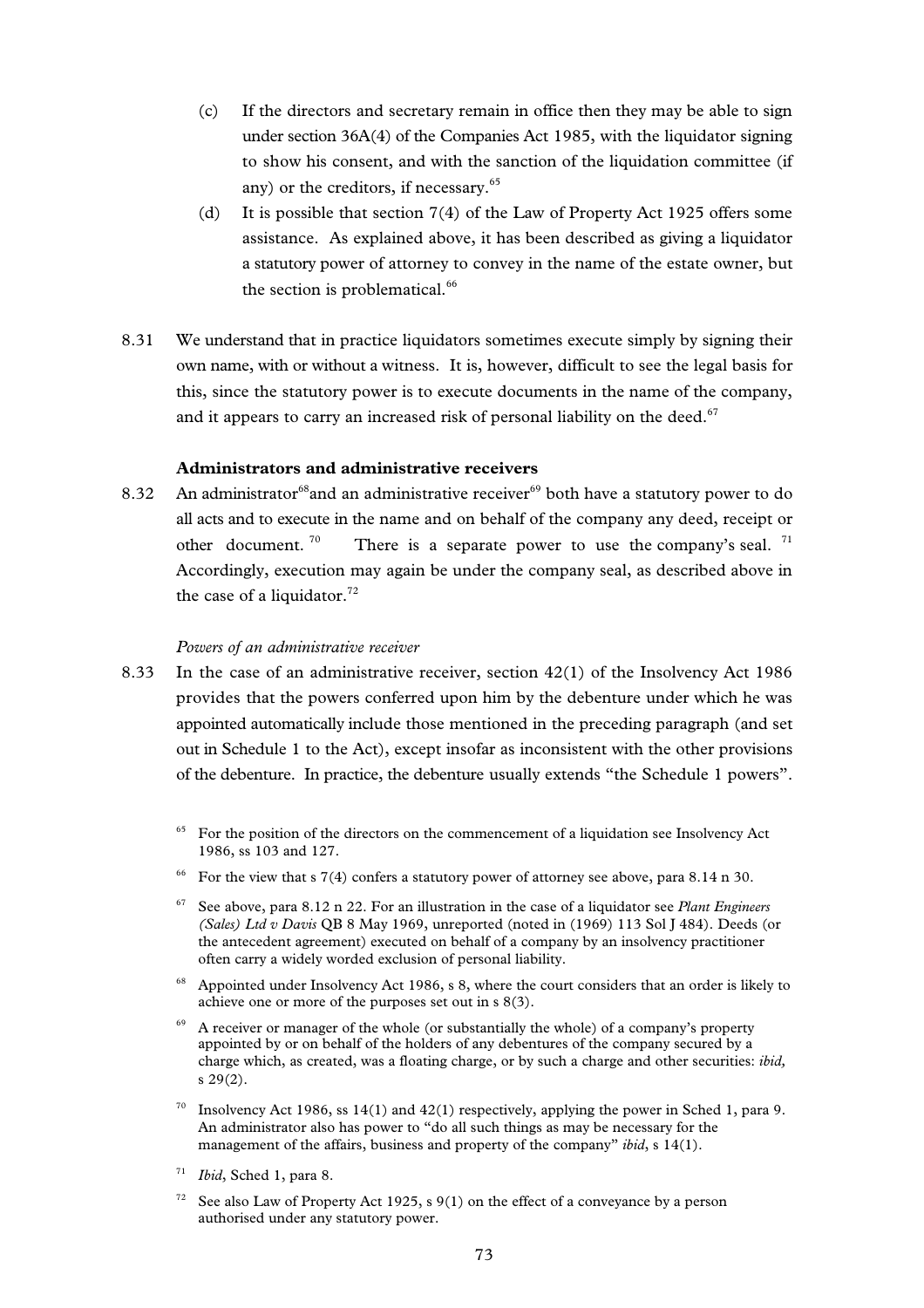It has, however, been suggested<sup>73</sup> that if the powers are purely contractual, being conferred by the debenture, there is an element of doubt whether the chargor company could authorise a person such as a receiver to use its seal in the absence of authority to do so in the articles,  $74$  and whether the power would survive the liquidation of the company.<sup> $75$ </sup> We think it highly unlikely, however, that the courts would give section 42(1) such a narrow effect, as this would defeat the clear statutory intention of enabling an administrative receiver to use the company seal and to execute documents in the name of the company unless this power is excluded by the debenture. We consider that the powers given to an administrative receiver by Schedule 1 are better seen as statutory powers in this respect.<sup>76</sup>

- 8.34 In contrast to a liquidator, the statutory powers of both an administrator and an administrative receiver to execute deeds and documents in the name of and on behalf of the company on the one hand, and to use the company's seal on the other, are quite distinct. Whether or not the company has a seal, there seems, therefore, to be no reason why they should not be able to execute simply by signing the company's name, followed by their own, making it clear that execution is by the company.<sup>77</sup>
- 8.35 The debenture under which an administrative receiver is appointed will generally contain a power of attorney in favour of the receiver, in which case they may also execute under that power.<sup>78</sup> Alternatively, it appears that an administrative receiver or administrator may execute a conveyance in accordance with section 74(3) of the Law of Property Act 1925, since each has a statutory power to convey an interest in property in the name or on behalf of the estate owner.<sup>79</sup>

#### **Non-administrative receivers**

*Introduction*

- <sup>74</sup> But cf *Re Emmadart Ltd* [1979] Ch 540, 547, per Brightman J, holding that the powers of the board are not co-terminous with those of a receiver, who derives his powers from the power in the memorandum and articles to create charges, and the powers conferred by the charge. Moreover, where the articles allow a company to create a floating charge over its property and undertaking, and statute gives a receiver appointed under such a charge a power to use the company's seal unless the charge provides otherwise, it is arguable that by implication, the use of the seal by the receiver is permitted by the articles.
- See below, para 8.38. The agency of an administrative receiver for the chargor company ceases on its going into liquidation (Insolvency Act 1986, s 44(1)(a)).
- <sup>76</sup> Execution under the company seal is stated to be acceptable in *Ruoff* & *Roper on the Law and Practice of Registered Conveyancing*, para 34-19.
- <sup>77</sup> See *Ruoff* & *Roper on the Law and Practice of Registered Conveyancing,* para 34-19. In view of the comment made at para 8.22 above, the safest course is to have the execution attested.
- $78$  For the position on the company going into liquidation see below, para 8.38.
- $\frac{79}{2}$  Section 74(3) permits an attorney to execute a conveyance on behalf of a corporate donor by signing the name of the corporation in the presence of a witness: see above, para 8.15.

<sup>&</sup>lt;sup>73</sup> Totty and Jordan, *Insolvency* (1995) para H29.02.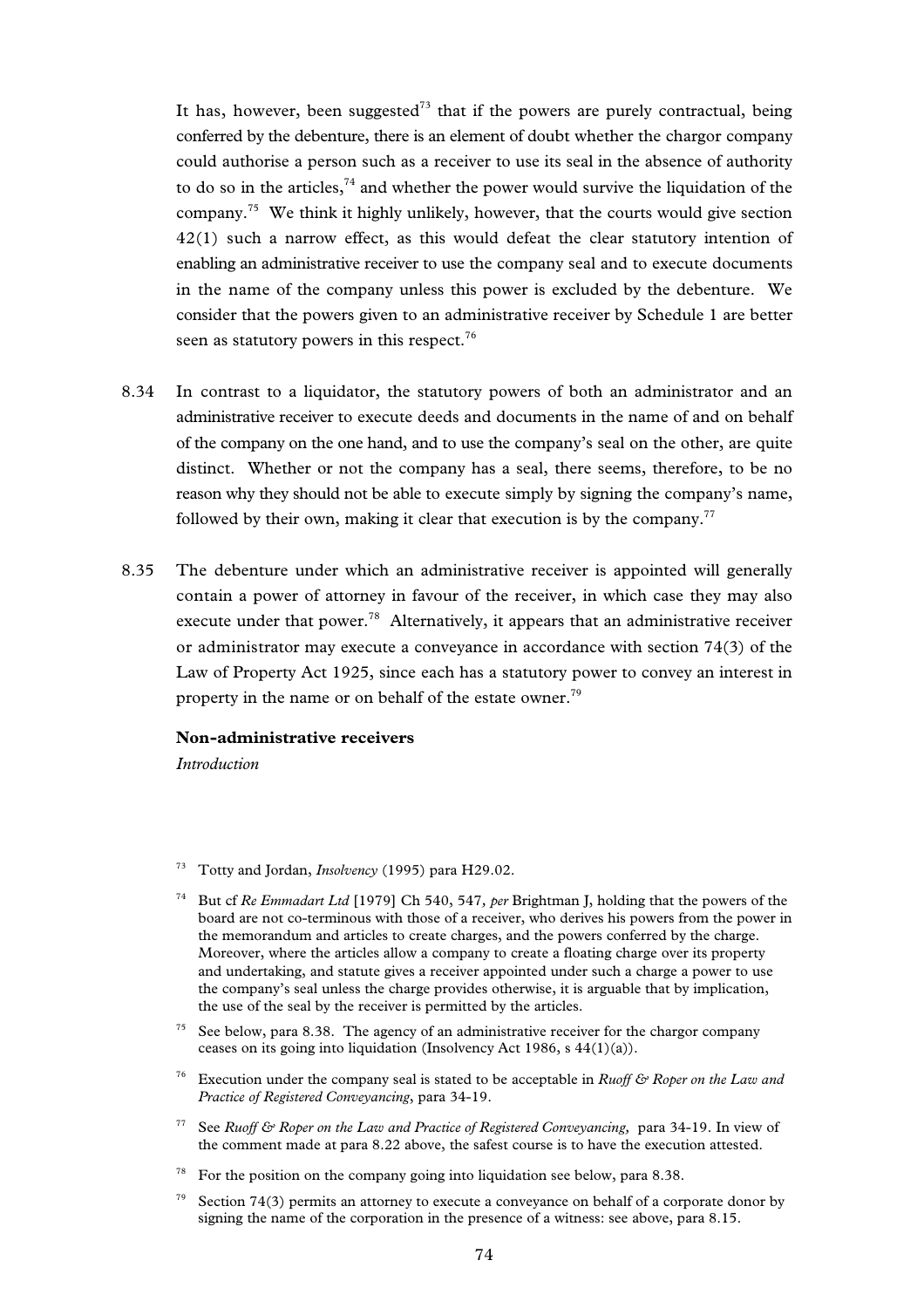- 8.36 The ability of a non-administrative receiver (commonly referred to as a fixed-charge receiver or as an "LPA receiver") to execute a deed on behalf of the mortgagee company depends on the terms of the mortgage or charge under which they are appointed, and also on the terms of the appointment. $80$  Such a receiver is usually able to execute deeds on behalf of the company under a power of attorney conferred by the charge, or, it seems, where the charge contains a separate power for the receiver to execute deeds in the name and on behalf of the company. Either of these should be sufficient to enable execution of a conveyance under section 74(3) of the Law of Property Act  $1925$ .<sup>81</sup> It is doubtful whether such a receiver can execute by using the company seal since - quite apart from any lack of express authority to do so in the mortgage - its use in this way would not, as a rule, be permitted by the articles.<sup>82</sup> In any event, such a receiver will not usually have access to the company seal.
- 8.37 If the mortgage allows a receiver to be appointed under hand, then a receiver appointed in this way may nonetheless execute a deed on behalf of the mortgagor so long as the mortgage itself was made by deed, and conferred a power of attorney on the receiver.<sup>83</sup>

*Position following liquidation of the company*

- 8.38 A non-administrative receiver almost invariably acts as agent of the mortgagor in exercising his or her powers. $84$  Upon the liquidation of the company, that agency terminates, but the receivership continues, and most of the receiver's powers are unaffected, including the power to hold and dispose of the charged property.<sup>85</sup> It is
	- As to the distinction between administrative receivers and other receivers, see Lightman and Moss, *The Law of Receivers of Companies* (2nd ed 1994) pp 3-6. A non-administrative receiver is usually appointed under a legal mortgage or fixed charge, and either by virtue of an express contractual power or by the power conferred by Law of Property Act 1925, s 101(1)(iii) where the mortgage is made by deed: hence the usual description of such receiver as a fixed charge or LPA receiver. But the powers given to such a receiver by Law of Property Act 1925, s 109 are very limited, and any well drawn charge will vary and extend the statutory powers. What is said in this section, however, relates to any receiver (appointed by a security holder) who is not within the statutory definition of an administrative receiver (see above, n 69).
	- $81$  See above, para 8.15. A power given by the charge is probably some "other power to convey" for the purpose of s 74(3), but see below, n 90.
	- <sup>82</sup> Industrial Development Authority v William T Moran [1978] IR 159. But this may not matter, see above, para 8.33 n 74.
	- <sup>83</sup> Phoenix Properties Ltd v Wimpole Street Nominees Ltd [1992] BCLC 737. Although Mummery J clearly favoured the view that, in the absence of a power of attorney, a receiver can only execute a deed if himself appointed by deed, the position in such a situation remains uncertain where the appointment is under hand.
	- <sup>84</sup> See Law of Property Act 1925, s 109(2). There is usually an express provision to the same effect in the charge, to avoid any doubt where the statutory power to appoint a receiver has been varied and extended by the charge (see *ibid*, ss 103(3) and (4), and *Deyes v Wood* [1911] 1 KB 806).
	- *Gosling v Gaskell* [1897] AC 575 affirming the dissenting judgement of Rigby LJ in the Court of Appeal [1896] 1 QB 669; *Thomas v Todd* [1926] 2 KB 511; *Gough's Garages Ltd v Pugsley* [1930] 1 KB 615; *Sowman v David Samuel Trust Ltd* [1978] 1 WLR 22. However, the liquidation prevents the receiver creating debts which are provable against the company personally, since this would be inconsistent with the statutory scheme for liquidation set out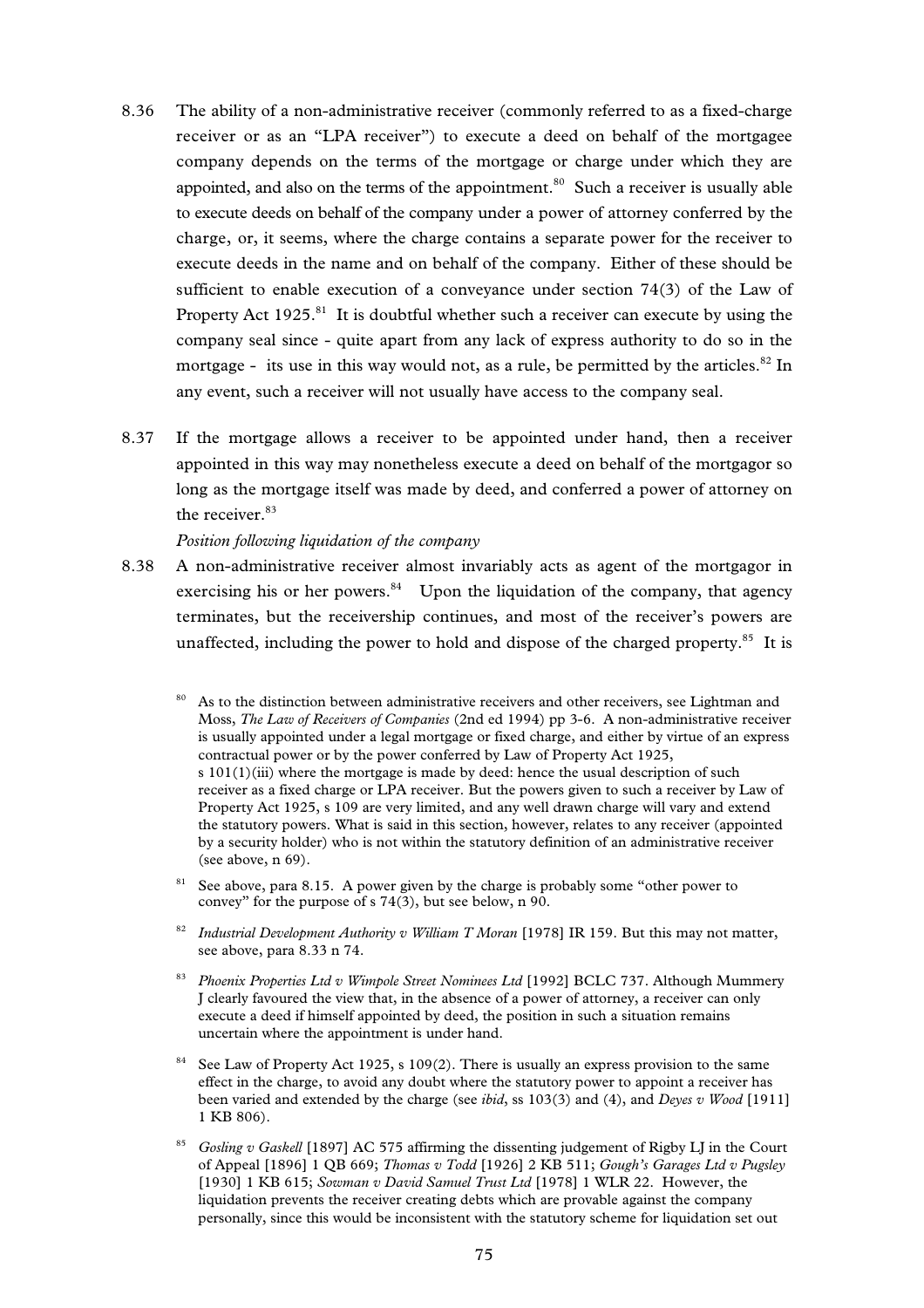uncertain whether a power of attorney in favour of a receiver contained in the charge survives the liquidation of the chargor. In *Barrows v Chief Land Registrar*,  $86$  it was held that such a power is revoked on liquidation, being neither a power coupled with an interest under the common law rule in *Smart v Sandars*  $87$  nor otherwise irrevocable by virtue of section 4 of the Powers of Attorney Act  $1971$ ,<sup>88</sup> but the decision is open to question on this point.<sup>89</sup>

8.39 Even if liquidation has this effect, however, the court went on in the *Barrows* case to hold that a separate power (as opposed to a power of attorney) given to the receiver by the terms of the charge to dispose of the charged property and to do so in the name and on behalf of the company survives the liquidation of the company. The reasoning of the decision is open to criticism, because it results in an apparent distinction between a power of attorney and a contractual power to convey which is somewhat difficult to justify.<sup>90</sup> However, the survival of the power to convey in the company's name is consistent with the earlier decisions on the effect of liquidation cited above.<sup>91</sup> Moreover, the practical result is a welcome one, as there seems to be no policy reason to deprive a receiver of the ability to dispose of the charged property merely because the company has gone into liquidation. Execution in this way is accepted by the Land Registry, and hence, we understand, by practitioners without question. <sup>92</sup> A sale by a receiver after the chargor company has gone into compulsory liquidation is not void under what is now Insolvency Act 1986, section 127, because the relevant disposition

> in what is now the Insolvency Act 1986. Following liquidation of the company the receiver either acts as principal in his own right, or as agent for the chargee: *American Express International Banking Corpn v Hurley* [1985] 3 All ER 564.

- <sup>86</sup> *The Times*, 20 October 1977. This and the following paragraph are based on the Lexis transcript.
- $87$  (1848) 5 CB 895, 917; 136 ER 1132, 1140.
- By virtue of  $s(4(1))$ , a power of attorney which is expressed to be irrevocable and is given to secure a proprietory interest of the attorney, or the performance of an obligation owed to the attorney, is not revoked by (among other things) the winding up of the donor, so long as the attorney retains such interest or is owed such obligation. In the *Barrows* case, it was held that s 4 was inapplicable, because the relevant interest was held by or obligation owed to the chargee rather than the receiver.
- The arguments to the contrary were rehearsed by Goulding J in *Sowman v David Samuel* <sup>89</sup> *Trust Ltd* [1978] 1 WLR 22, 30**,** where the point did not need to be decided. See also the persuasive arguments to the contrary in Peter Millett QC "The Conveyancing Powers of Receivers After Liquidation" (1977) 41 Conv 83.
- Law of Property Act 1925, s 1(7) provides that "powers" to convey a legal estate not held by the transferor operate only in equity, save in certain specified cases, so the nature of the contractual power to convey is somewhat uncertain. See further, however, *ibid,* s 7(4), discussed above at para 8.14 n 30.
- $91$  See above, n 85.
- $92$  For a discussion of the difficult question of how far a receiver can create obligations on the part of the company as part of any disposal of property in the period after liquidation see Lightman and Moss, *The Law of Receivers of Companies* (2nd ed 1994), p 163.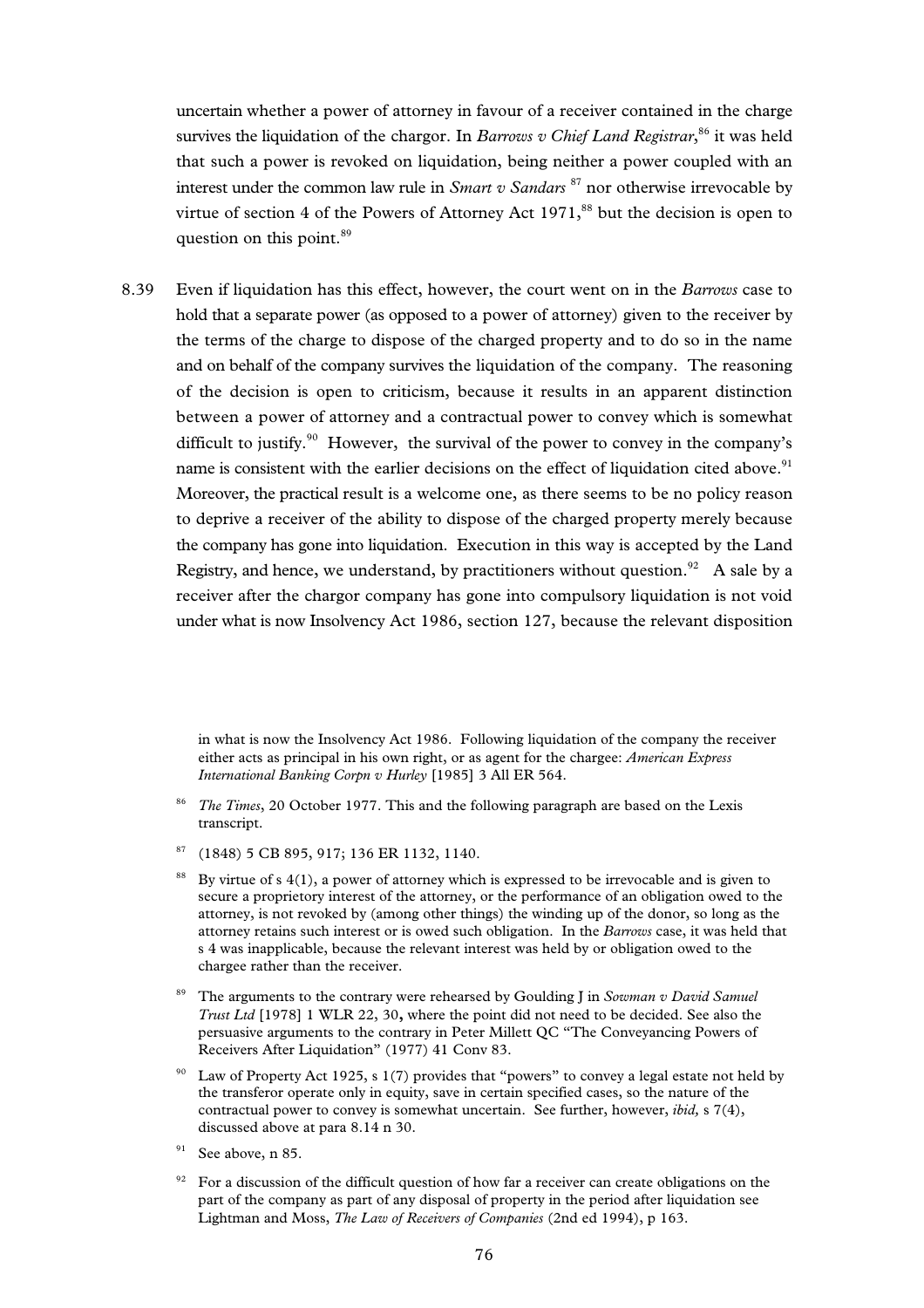of the property was the creation of the charge by the company rather than the later sale.<sup>93</sup>

## **Receivers appointed by the court**

8.40 A receiver may be appointed by the court in a number of circumstances.<sup>94</sup> Such a receiver is an officer of the court, and derives his authority from the court's order. It has been suggested that if he has to execute a deed on behalf of the corporation then this should be done in the manner appropriate for an individual.<sup>95</sup>

#### **Mortgagee**

8.41 On a sale of the secured property by a legal mortgagee,<sup>96</sup> the mortgagee may execute any transfer under a power of attorney in its favour (if the charge contains one), or by virtue of the special provisions contained in the Law of Property Act  $1925.^{97}$  The transfer may be executed by the mortgagee in its own name in the usual way, or in the name of the mortgagor.<sup>98</sup> A sale by the mortgagee has the sometimes important advantage that it it overeaches any subsequent mortgage or charge,  $99$  in contrast to a sale by any receiver.<sup>100</sup>

- <sup>93</sup> Sowman v David Samuel Trust Ltd, above.
- For a summary of the position see Lightman and Moss, *The Law of Receivers of Companies* <sup>94</sup> (2nd ed 1994) cap 22.
- <sup>95</sup> *Brooke's Notary* (11th ed 1992) p 184.
- <sup>96</sup> For the position of an equitable mortgagee see *Fisher & Lightwood's Law of Mortgage* (10th ed 1988) pp 402-3.
- ss  $9(1)$ ,  $88(1)$ ,  $89(1)$ ,  $104(1)$ , and  $106(1)$ .
- <sup>98</sup> There seems to be no reason why any conveyance should not also be executed in accordance with Law of Property Act 1925, s 74(4) (see above, para 8.18) if the mortgagee is a corporation aggregate.
- $I<sup>99</sup>$  *Ibid*, ss 88(1) and 89(1) which apply to a sale under either the statutory or an express power of sale.
- $100$  Except in the case of an administrative receiver with the assistance of the court under Insolvency Act 1986, s 43.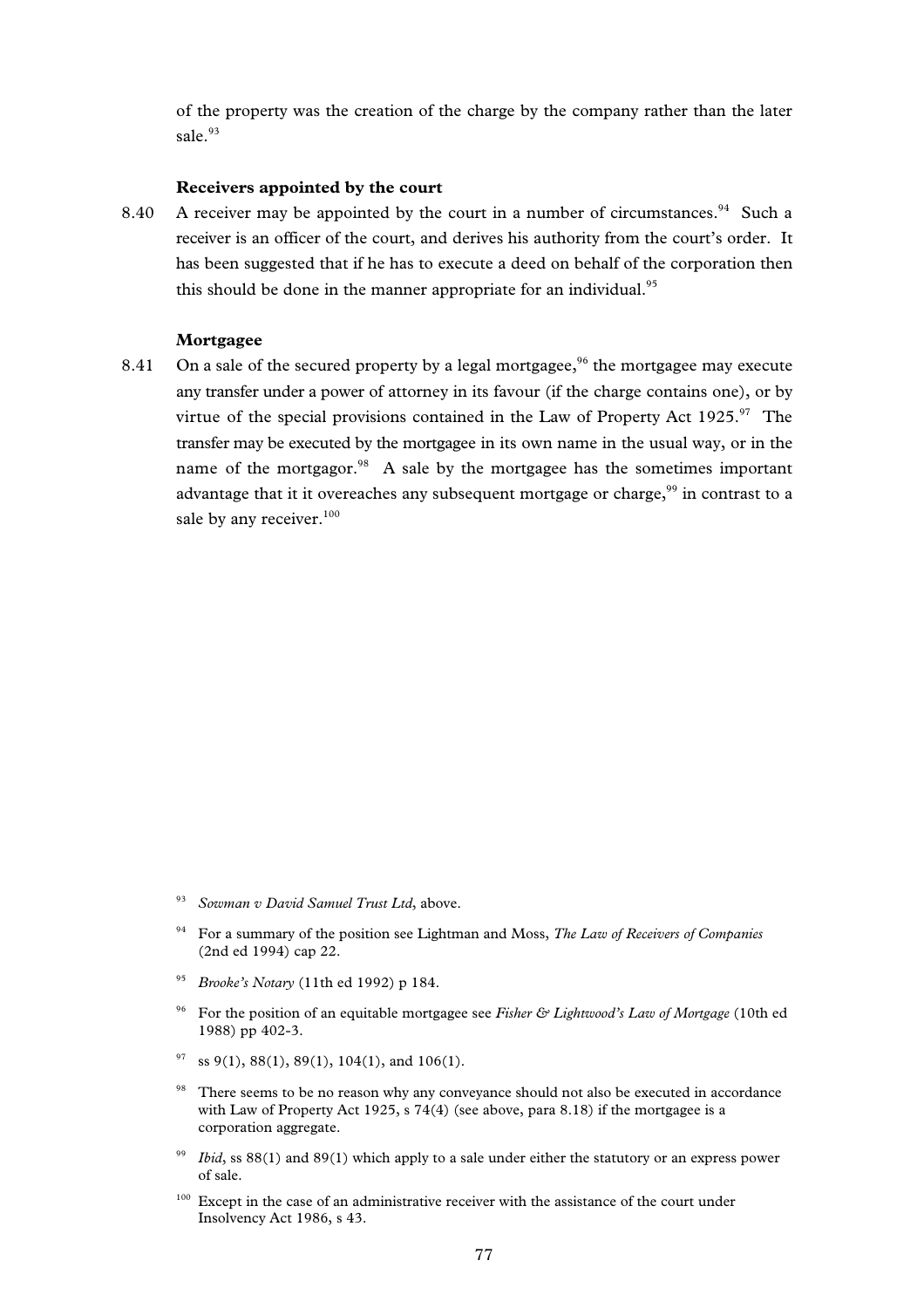## **PART IX THE USE OF FACSIMILE SEALS AND SIGNATURES**

## **Introduction**

- 9.1 One of the matters which is perceived to cause difficulty in practice, and which we have been asked to consider, is whether documents may be executed by corporations by means of facsimile seals and signatures. This has obvious practical importance in any situation where a corporation has a large number of documents to execute under seal, for example deeds of release, or share certificates.<sup>1</sup>
- 9.2 We have explained that a deed must be in writing, but may be on any substance.<sup>2</sup> There is no express restriction to some permanent substance, but in practice the requirement for writing and the permitted methods of execution as a deed limit the substances used. Having reviewed this question comparatively recently, we do not propose to re-open it, for example by asking for further views on the merits of allowing deeds to be on a computer disk, or in some other electronic form.<sup>3</sup> Our main concern here is therefore how far, within the existing requirements for a deed, a corporation should be able to execute an instrument in writing other than by affixing a common seal in the traditional form, and/or the personal signature of its officers. We set out the present law in this Part, and comment further and invite views below.<sup>4</sup>

## **Sealing**

- 9.3 The power to possess and use a seal has already been considered.<sup>5</sup> Section 350 of the Companies Act 1985 refers to "the seal" of the company. The Act also makes express provision for a company to have an official seal for use abroad, and an official seal for sealing share certificates, $6$  and the implication seems to be that a company may
	- A share certificate need not be sealed: Companies Act 1985, s 185. The articles will, <sup>1</sup> however, often require every share certificate to be sealed: eg Companies Act 1985, Table A, SI 1985 No 805, para 6. If given under the common seal, the certificate is prima facie evidence of title to the relevant shares: *ibid,* s 186. A company may also execute share certificates under an official seal: Companies Act 1985, s 40, see above, para 4.16. Despite the introduction of the CREST system permitting securities to be held and settlement made in paperless form, shareholders may still chose to hold certificates in the traditional way. Moreover, the introduction of progressively shorter rolling settlement periods has highlighted the need for companies to be able to execute large numbers of share certificates rapidly.
	- See above, para 3.2.
	- See Transfer of Land: Formalities for Deeds and Escrows, (1985) Working Paper No 93, para 8.2(i), and Deeds and Escrows, (1987) Law Com No 163, para 2.3. The whole area of "digital information and requirements of form" is, however, under review by a working party of the Society for Computers and Law.
	- See below, paras 11.87 11.90, and 14.14 14.18. <sup>4</sup>
	- $5$  See above, paras 4.13 4.14.
	- See above, paras 4.15 4.17.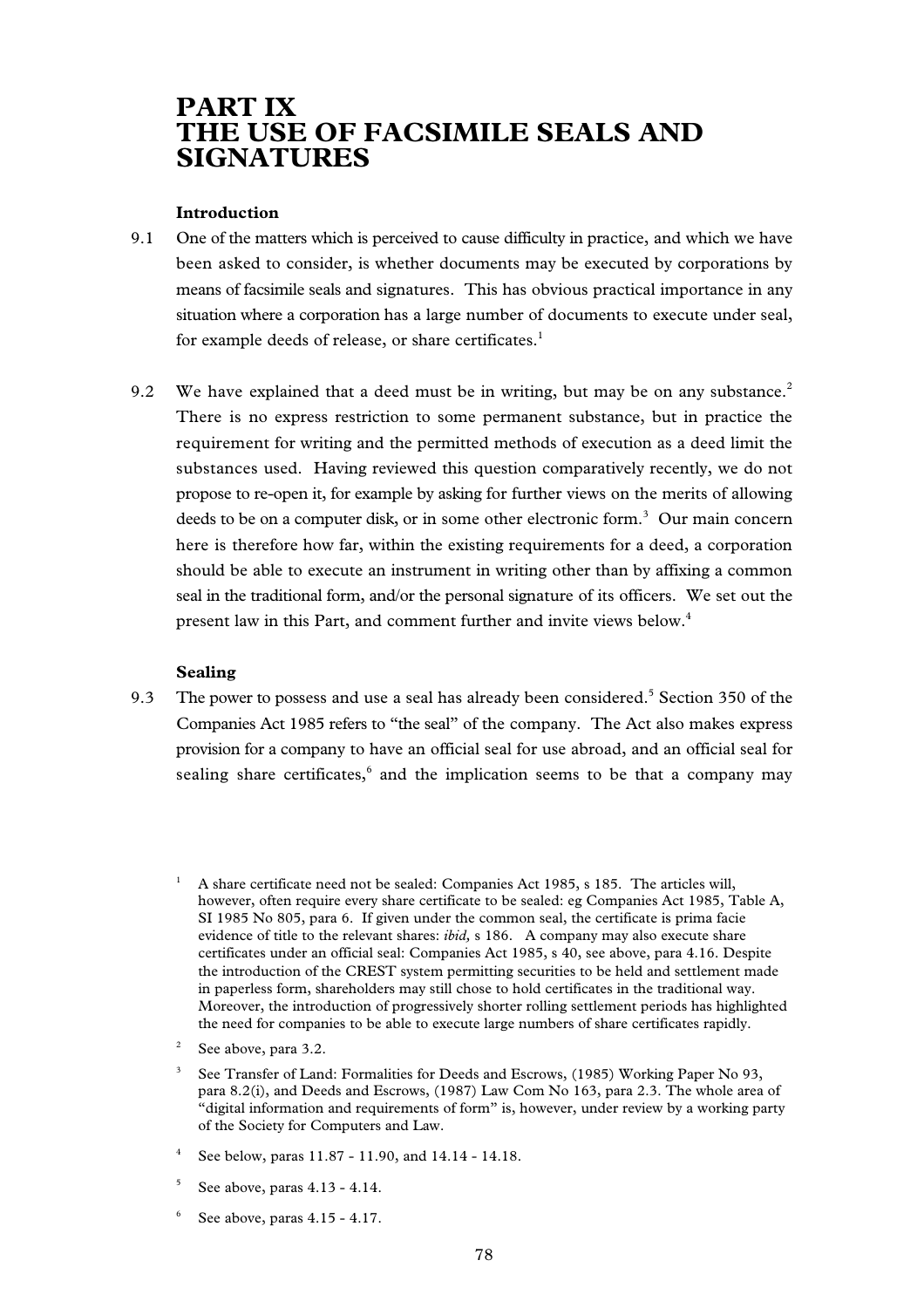otherwise only have one original seal. In the absence of such statutory provisions, it is uncertain whether a corporation may have a number of duplicate seals.  $<sup>7</sup>$ </sup>

- 9.4 At common law, there is authority that a print made in ink with a wooden block is sufficient to constitute sealing, and that a physical impression made by the seal is unnecessary.<sup>8</sup> As mentioned above, however, if a company registered under the Companies Acts has a common seal, then the company's name must be engraved on the seal in legible characters. Failure to do so renders the officer and the company liable to a fine, but it is uncertain whether this in itself would be sufficient to make the execution ineffective.<sup>9</sup> Since an official seal for share certificates or use abroad must be a facsimile of the common seal, the company's name must also be engraved on such a seal.
- 9.5 The requirement for the name to be *engraved* on the seal might be seen to serve a number of purposes. For example, an engraved metal seal is difficult to alter. But it seems more likely that the purpose of the requirement is that affixing an engraved seal leaves a physical impression on a deed, either on a wax or paper seal, or on the paper itself. If so, then there is an argument that execution in a manner which has the same effect will also be valid, and will not constitute an offence by the company or the relevant officers. One possibility (subject to the point made above about the use of duplicate seals) is execution by a laser printed seal, which leaves a raised or indented impression of the company's name, although it is likely that the articles of the company would need to be amended to permit this. It is just arguable that the name of a company on a rubber seal could be said to be "engraved" on the seal, but execution with such a seal in ink leaves no physical impression on the deed, and it must be doubtful whether this would be sufficient to comply with the requirement for engraving.

## **Signatures**

9.6 It also needs to be considered whether the signatures of the attesting officers can be added automatically as part of the same process. A similar point arises where a company takes advantage of section 36A(4) to execute by the signature of two officers.

In *Sutton's Hospital Case* (1612) 10 Co Rep 23a, 30b; 77 ER 960, 970, it is stated that the <sup>7</sup> implied powers of any corporation include power: "To have a seal, &c. that is also declaratory, for when they are incorporated, they may make or use what seal they will." It is understood that the use of duplicate or facsimile seals is common in the case of building societies. See above, para 4.23.

*R v St Paul's Covent Garden* (1845) 7 QB 232; 115 ER 476 (ink impression sufficient where <sup>8</sup> document purported to be given under the hands and seals of the justices, and was in fact signed and delivered by them).

See above, para 4.14.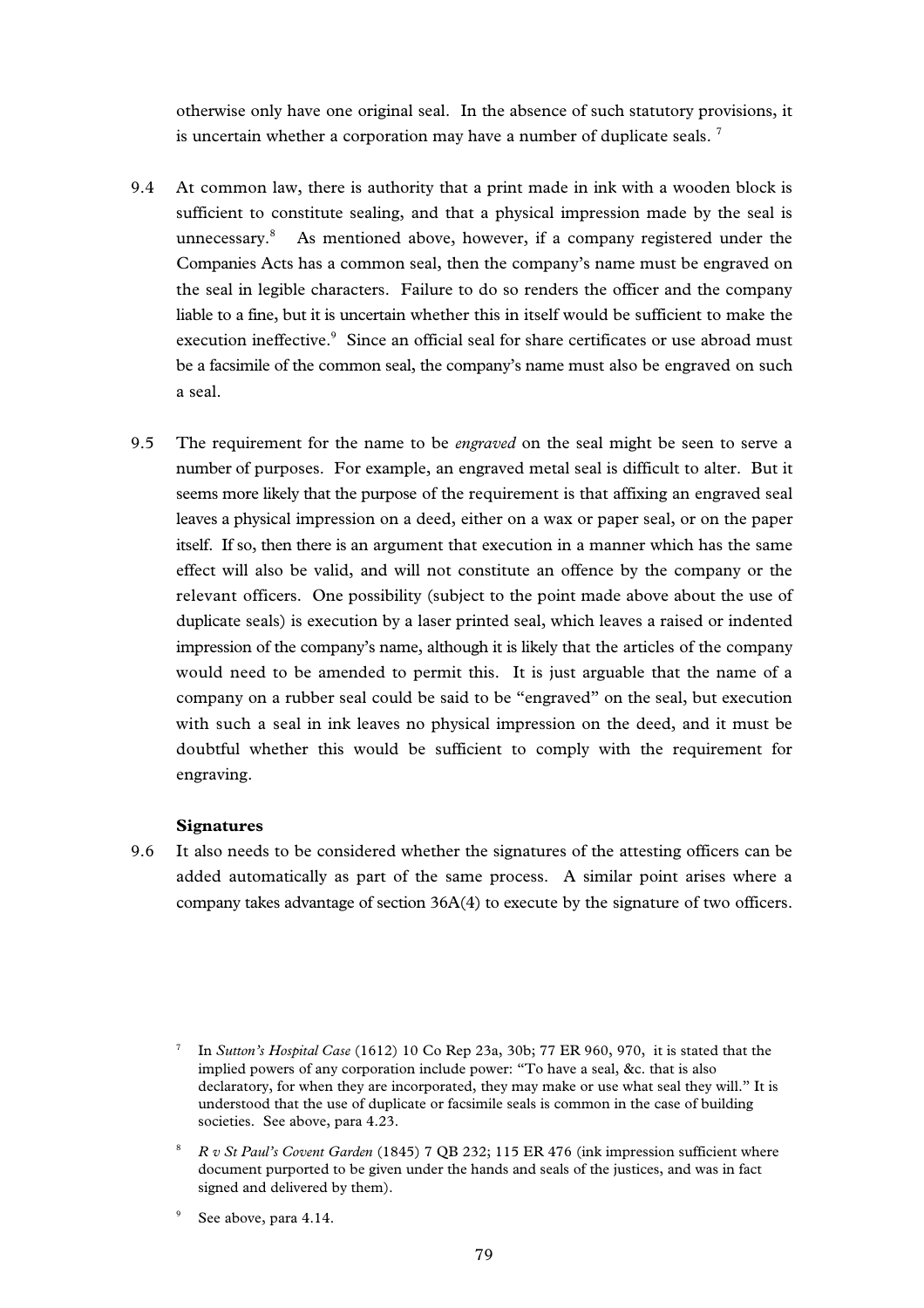9.7 There is authority that where statute requires a document to be signed, a stamp bearing the facsimile signature<sup>10</sup> of an individual may be sufficient in the case of a notice, $11$  or on a summons,  $12$  and that a stamp bearing a "handwritten" business name may also be adequate when it has been affixed by the person whose signature is required.<sup>13</sup> There is authority for the execution of a will by means of an engraved signature applied by the testator's agent at his direction.<sup>14</sup> What is required will, however, be a matter of construction of the relevant statute. In *Goodman v J Eban Ltd* Denning LJ (dissenting) argued that a person can only sign by writing his name or making his mark by his own hand. Otherwise, it will generally be impossible to tell whether the facsimile signature has been affixed by the person whose signature is required.<sup>15</sup> He returned to this in another decision shortly afterwards, noting that there was no authority for a company to sign by its printed name affixed with a rubber stamp.<sup>16</sup>

- In this Part we use the expression "facsimile signature" to connote any signature which is reproduced other than by being written out by the signatory. However, the same question can arise in a situation where a signed document is required, and the document has been *transmitted* by being faxed, since the signature may be said to have been made by the machine receiving and printing out the faxed document. See *Re a Debtor (No 2021 of 1995), ex parte Inland Revenue Commissioners v the Debtor* and *Re a Debtor (No 2022 of 1995), ex parte Inland Revenue Commissioners v the Debtor* [1996] 2 All ER 345, *per* Laddie J (signed proxy form sent by fax was effective for the purpose of the Insolvency Rules SI 1986 No 1925, r 8.2(3) which required the form to be "signed by the principal or by some person authorised by him"). It is clear that Laddie J would also have accepted as valid a document where the "signature" was stored in and generated by a word processor system (p 351). However, the decision is expressly restricted to the requirement for a signed form of proxy under rule 8 of the Insolvency Rules (p 352).
- *Bennet v Brumfitt* (1867) LR 3 CP 28. Reference may also be made to the numerous decisions on what constitutes a sufficient signature for a will, or for the purpose of Law of Property Act 1925, s 40, and now Law of Property (Miscellaneous Provisions) Act 1989, s 2 (eg, *Firstpost Homes Ltd v Johnson* [1995] 1 WLR 1567: typewritten name was not a sufficient signature, as this would give the word "signature" a meaning which would not be readily recognised by a layman).
- <sup>12</sup> *R v Brentford Justices ex p Catlin* [1975] QB 455.
- <sup>13</sup> Goodman v J Eban Ltd [1954] 1 QB 551. In *Re a Debtor (No 2021 of 1995), ex parte Inland Revenue Commissioners v the Debtor* and *Re a Debtor (No 2022 of 1995), ex parte Inland Revenue Commissioners v the Debtor* above at pp 349 and 351, it was conceded by counsel with the approval of Laddie J that a proxy form could be "signed" by the use of a stamp, and that a form which has a signature impressed on it by a printing machine (in the way that share dividend cheques are frequently signed by company secretaries) can be said to be signed. The decision contains (at p 351) a helpful analysis of the function of a signature for the purpose of the Insolvency Rules, r 8.
- <sup>14</sup> *Jenkins v Gaisford, Re Jenkins (decd)'s Goods* (1863) 3 Sw & Tr 93; 164 ER 1208 (execution of codicil in this manner sufficient to satisfy Wills Act 1837, s 9).
- <sup>15</sup> Above, at p 561. This view was quoted with approval by the Court of Appeal in *Firstpost Homes Ltd v Tohnson*, above.
- Lazarus Estates Ltd v Beasley [1956] 1 QB 702, 710.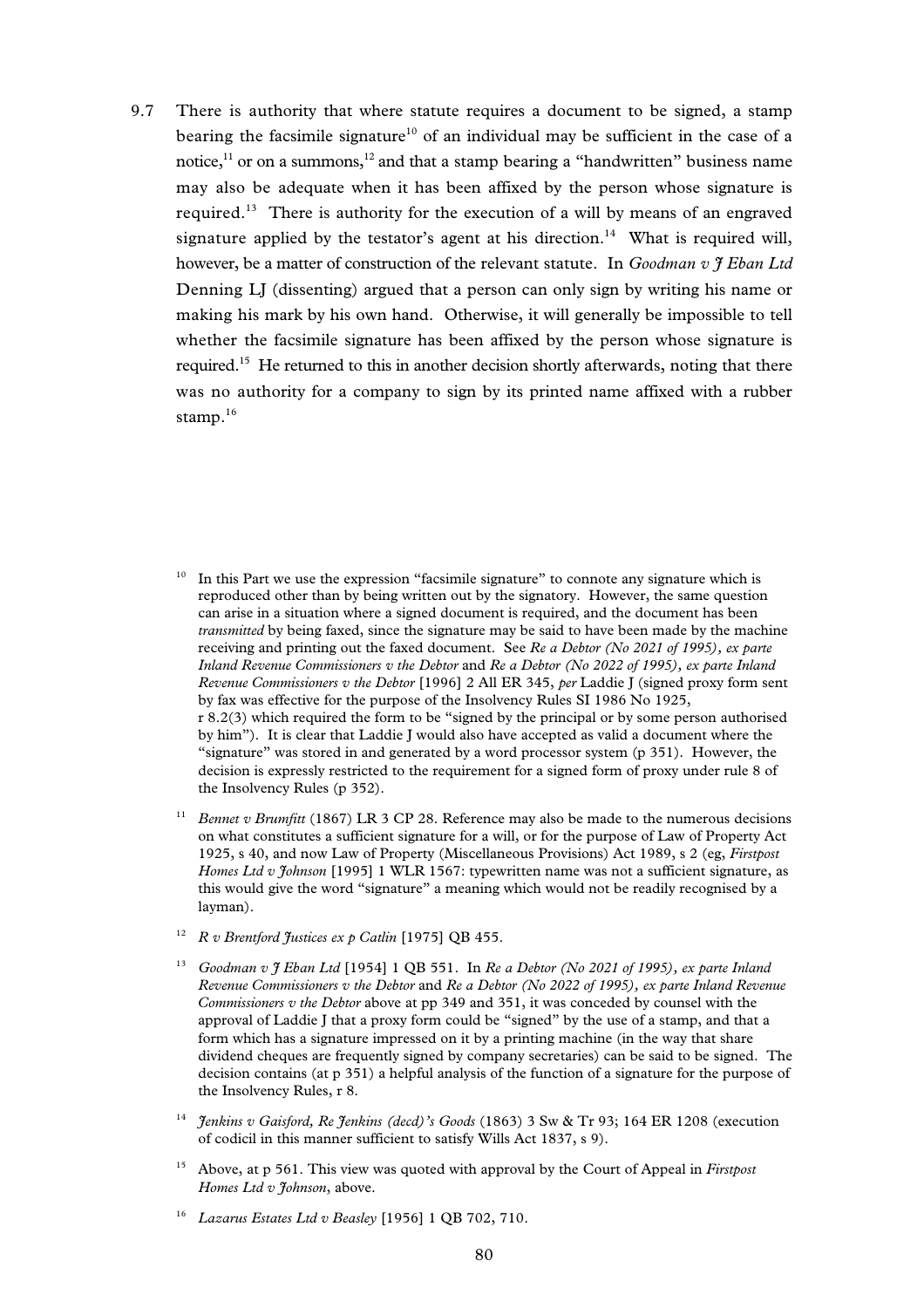- 9.8 What is clear is that where a deed is executed by an individual, then, whatever may be effective to constitute a signature, it must be the personal act of the maker.<sup>17</sup> That is because Section 1(3) of the Law of Property (Miscellaneous Provisions) Act 1989 requires signature *by* the maker, but makes specific provision for execution at the direction and in the presence of the maker.<sup>18</sup> By the same token, it is difficult to see how the mere reproduction of the signatures of a director and secretary (for example as part of the process of sealing by laser, or by a facsimile signature applied by some other person) can readily amount to attestation of the affixing of the seal,  $19$  still less to signature *by them*, as required for section 36A(4). On the other hand, as mentioned above, section 36A(2) merely requires execution by affixing the common seal, and leaves the company free to determine by its articles what additional formalities are required (for example whether attestation is required, and by whom). $^{20}$
- 9.9 The Land Registry requires any person signing a transfer (whether as an individual party, as a witness, or in the capacity of director or secretary of a company), to sign manually and not in facsimile, save where signature in facsimile is authorised by any statute or statutory instrument having the force of law in England and Wales.<sup>21</sup>

 $17$  What is required is personal authentication of the document by hand-written signature or other individual mark. By Law of Property (Miscellaneous Provisions) Act 1989, s 1(4), "sign" includes "making one's mark on the instrument".

 $18$  See above, para 3.6 n 17.

<sup>&</sup>lt;sup>19</sup> See also above, para 4.8 for the argument that such officers do not attest the affixing of the seal, but sign as part of the process required for execution.

<sup>&</sup>lt;sup>20</sup> See above, para  $4.11$ .

<sup>&</sup>lt;sup>21</sup> Land Registration (Execution of Deeds) Rules 1994, SI 1994 No 1130, note (7), but see below, para 14.17 n 17.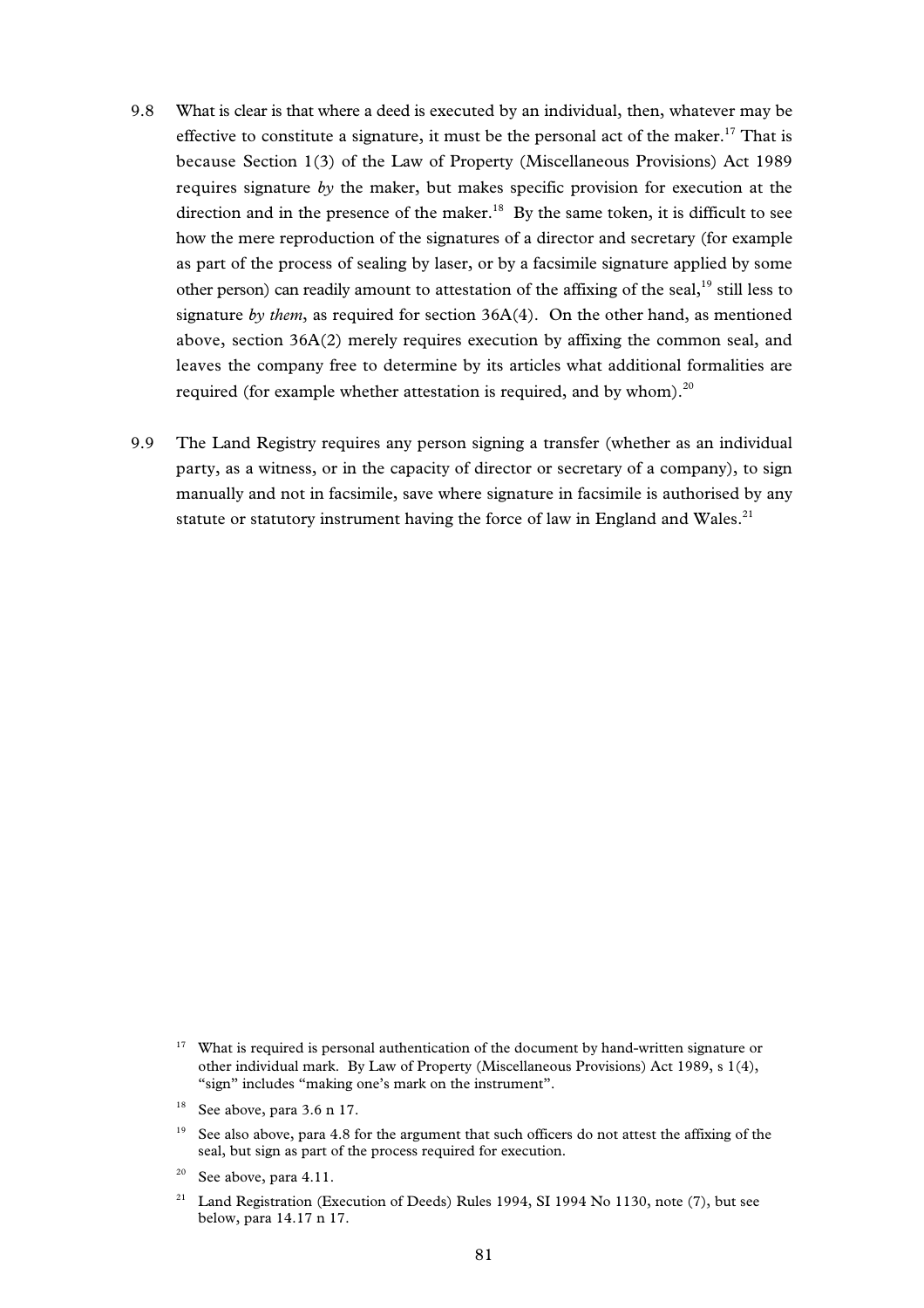# **PART X THE PRESENT LAW - SUMMARY**

10.1 Having explained the law which governs the execution of documents by corporations in detail in the preceding Parts, we set out below a summary of the present law.

## **The legal nature and effect of deeds**

- 10.2 A deed is a written instrument which is executed in solemn form with the necessary formality. It must also perform one or more functions: namely it must pass or confirm the passing of an interest, property or right, or create or confirm the creation of a binding obligation. $<sup>1</sup>$ </sup>
- 10.3 A deed has a number of effects which distinguish it from other instruments, such as simple contracts, of which the most important are probably that it will generally be effective even in the absence of valuable consideration,<sup>2</sup> and that as a specialty, it carries the longer limitation period of twelve years, as opposed to six for most simple contracts.<sup>3</sup>
- 10.4 Certain transactions are only fully effective if carried out by deed, including the transfer or creation of most legal estates in land.<sup>4</sup>

## **The formalities required for a deed**

- 10.5 The formal requirements of a deed are as follows:-
	- (a) It must be in writing, but may be on any substance.
	- (b) It must be clear on the face of the instrument that the person or persons making it intend it to be a deed, whether by the instrument describing itself as a deed, or expressing itself to be executed or signed as a deed, or otherwise (the "face-value" requirement).
	- (c) It must be validly executed as a deed by the person making it or parties to it.
	- (d) It must be delivered.<sup>5</sup>

We comment below that there appears to be a degree of uncertainty as to what is required to satisfy the face-value requirement, and ask whether this needs to be clarified.<sup>6</sup>

- $^1$  See above, para 2.7.
- See above, para 2.8.
- See above, para 2.9.
- See above, para 2.12.
- See above, para 3.2.
- See below, paras 11.13 and 13.4.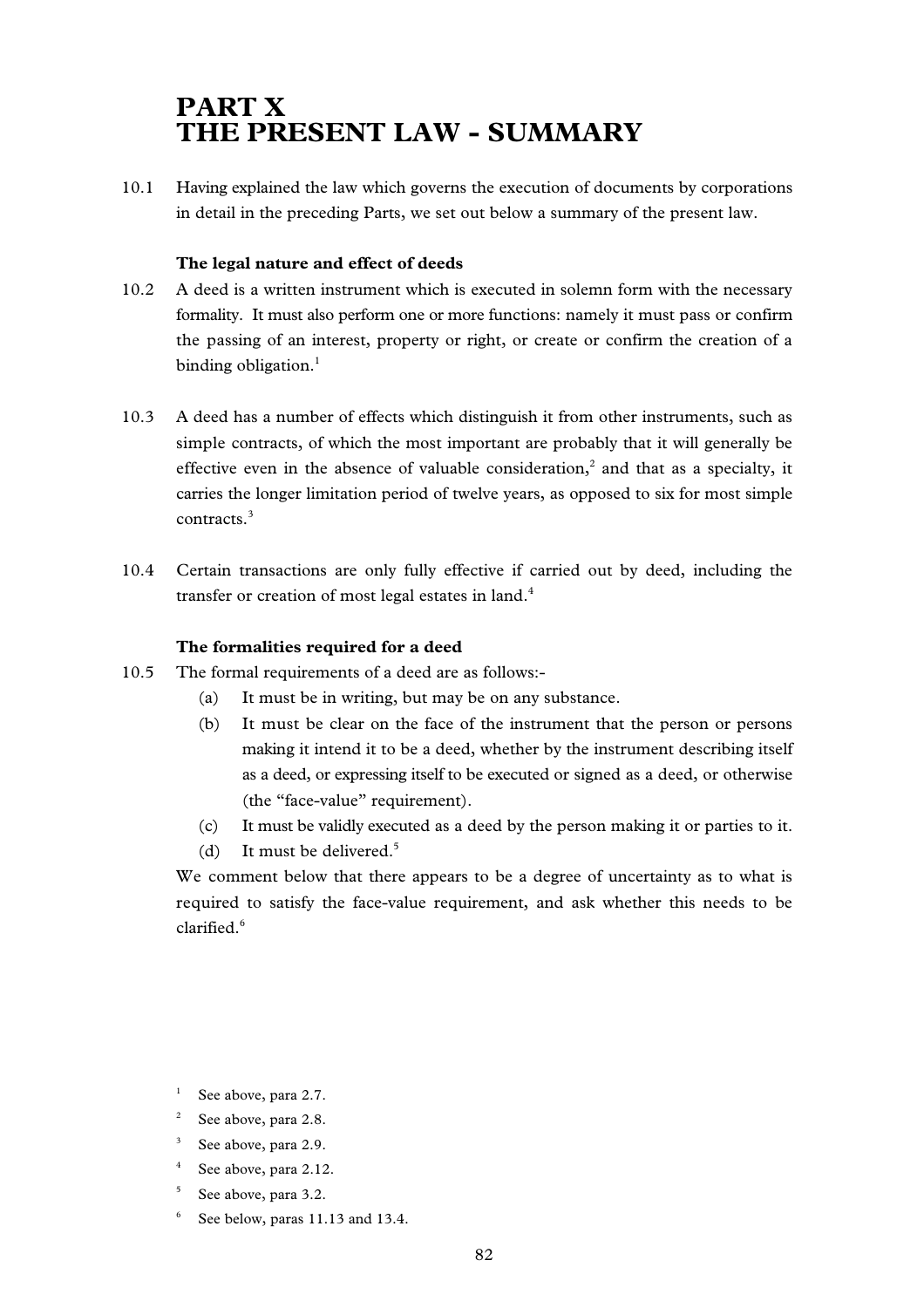## **Execution by corporations**

*Execution under section 36A of the Companies Act 1985*

- 10.6 A company incorporated under the Companies Acts,<sup>7</sup> or to which section 36A otherwise applies,<sup>8</sup> may execute a document as a deed in two ways:-
	- (a) The document may be executed by the company by affixing its common seal, which must (it seems) be done in accordance with the articles of association.<sup>9</sup> These will usually require the seal to be affixed by the authority of the board of directors, and the instrument signed by two directors or by a director and the secretary.<sup>10</sup>
	- (b) Whether or not the company has a seal, the instrument may be signed by two directors or by a director and the secretary and expressed to be executed by the company. This has the same effect as if executed under the common seal. $^{11}$

We consider below whether it is appropriate to retain this "dual system", and whether there should be changes in the method of execution without a seal. $12$ 

10.7 Such a document has effect upon delivery as a deed, so long as it is clear on its face that it is intended to be a deed by the person or persons making it.<sup>13</sup>

## *Corporations aggregate outside the Companies Act*

10.8 At common law such corporations execute by affixing their seal accompanied by the formalities prescribed by their constitution. They may not execute without a seal in the absence of a specific statutory power to do so. Many are, however, subject to specific statutory provisions governing the manner of execution. The result is that there is considerable variety in the manner of execution, and we ask below whether it is possible to introduce greater uniformity into the law.<sup>14</sup>

#### *Corporations sole*

- 10.9 Execution is either under the seal of the corporation, or in some other manner in accordance with the practice or constitution of the corporation. Where a corporation sole has no common seal, the practice is understood to be to execute using a wafer seal.<sup>15</sup> We also ask below whether it is either possible or appropriate to provide a common formula for execution by all corporations sole.<sup>16</sup>
	- $\frac{7}{1}$  See above, para 4.5.
	- See above, para 4.18.
	- $\degree$  We ask below whether this point requires clarification: para 15.5.
	- $10$  See above, para 4.8.
	- $11$  See above, para 4.6.
	- $12$  See below, Part XIV.
	- $13$  See above, para 4.7.
	- <sup>14</sup> See below, Part XVI.
	- $15$  See above, para 4.26.
	- $16$  See below, para 16.15.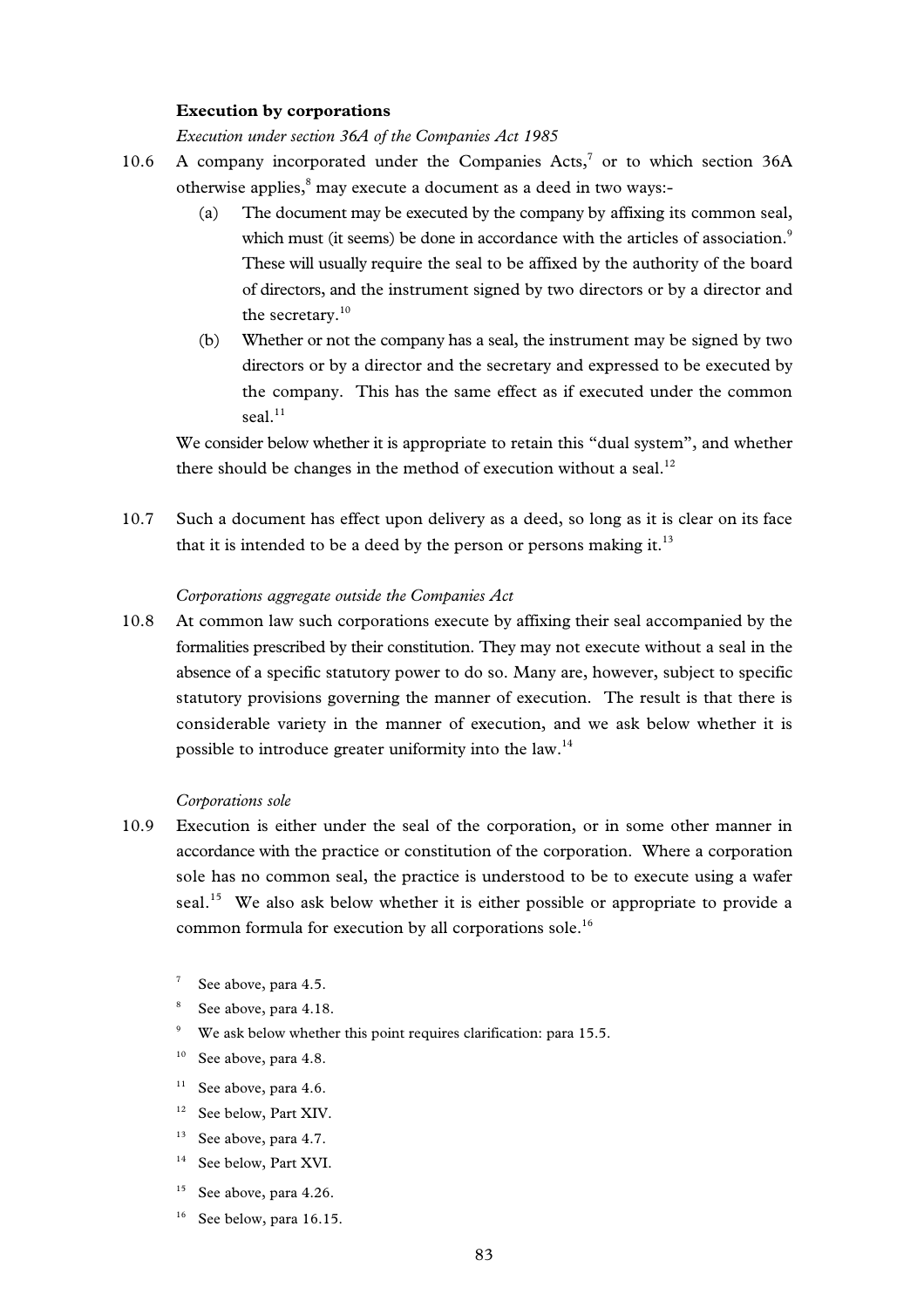*Foreign corporations*

- 10.10 Foreign companies may execute a document as a deed in the following ways:-
	- (a) By affixing the common seal, or in the manner permitted for the execution of documents by such a company by the laws of the territory in which it is incorporated.
	- (b) By the signature of any person or persons acting under the express or implied authority of the company (in accordance with the laws of the territory in which the company is incorporated). The document must be expressed to be executed by the company.<sup>17</sup>

We invite comments generally upon these rules, and ask whether it is appropriate to extend them to all foreign corporations, or at least to define what is a foreign company for this purpose.<sup>18</sup>

10.11 It seems that a foreign corporation which is not a "company" (if any), may execute under a plain wafer seal, so long as this has been adopted as its seal for this purpose.<sup>19</sup>

## **Due execution**

- 10.12 There is a rebuttable presumption at common law that a deed has been duly sealed by a corporation where the corporate seal has been affixed by those having custody of the seal. $20$
- 10.13 Where a deed appears to have been executed in accordance with a corporation's constitutional documents, a person dealing with the corporation in good faith may rely on the deed despite any internal irregularity in the corporation's procedures in the execution of the deed. $21$
- 10.14 A person dealing with a company in good faith may, at least where the transaction has been decided on by the company's board, be able to rely on sections 35A and 35B of the Companies Act 1985 to validate the deed, despite the fact that the directors have failed to execute the deed strictly in accordance with the articles. $22$
- 10.15 In favour of a purchaser from a corporation acting in good faith, a deed is deemed to have been duly executed, despite anything to the contrary in the articles or other constututional documents, if the deed has been executed under the common seal and attested by a director and secretary (or their equivalent), or in the case of a company, the deed has been signed on behalf of the company by two directors or by a director
	- $17$  See above, para 4.30.
	- <sup>18</sup> See below, paras  $15.28 15.29$ .
	- $19$  See above, para 4.35.
	- $20$  See above, para 5.22.
	- $21$  See above, para 5.23.
	- <sup>22</sup> See above, paras 5.9, 5.14, and 5.23.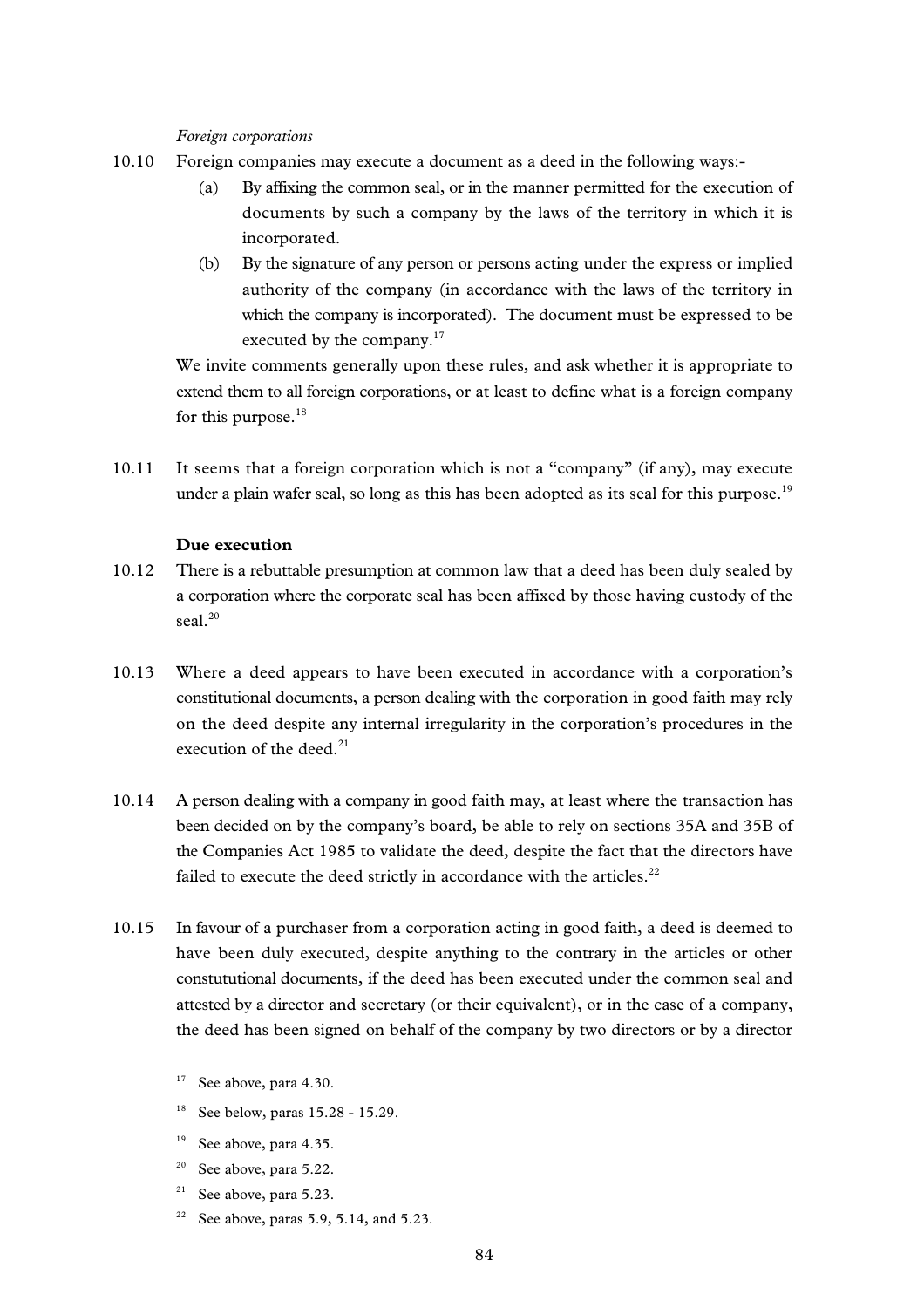and the secretary.<sup>23</sup> There are, however, serious difficulties in the construction of the relevant presumptions, and inconsistencies between them, which we explain below. $^{24}$ 

10.16 Where a deed has been forged it will be a nullity, and is not saved by the presumptions and protective provisions mentioned above, although the position is not entirely certain.<sup>25</sup>

## **Delivery**

- 10.17 A deed executed by a corporation requires a separate act of delivery before it will take effect.<sup>26</sup> It may, however, be delivered in one of three ways:-
	- (a) to take immediate effect;  $27$
	- (b) as an escrow, in which case it cannot be recalled by the maker, but will not take effect unless and until certain conditions are met; $^{28}$  or
	- (c) by being executed but handed to a third party for delivery. That third party must be authorised to deliver the deed on behalf of the maker, but that authority need no longer be given by deed. The document may be recalled before it is delivered.<sup>29</sup>
- 10.18 Where the deed creates or disposes of an interest in land, there is a conclusive presumption in favour of a purchaser that any solicitor, licensed conveyancer or notary who purports to deliver the deed on behalf of the maker was duly authorised to do so.<sup>30</sup>
- 10.19 The sealing or other execution of a deed raises a rebuttable presumption at common law of delivery.<sup>31</sup>
- 10.20 When a deed is executed by a company, there are two additional statutory provisions as to delivery:-
	- (a) a rebuttable presumption that a document executed as a deed is delivered on execution;<sup>32</sup>
	- See above, paras  $5.24 5.26$ .
	- <sup>24</sup> See below, paras  $11.29 11.44$ .
	- <sup>25</sup> See above, paras  $5.29 5.32$ .
	- $26$  See above, para 6.4.
	- $27$  See above, para 6.5.
	- <sup>28</sup> See above, paras  $6.5 6.7$ .
	- <sup>29</sup> See above, paras  $6.16, 6.19 6.20$ .
	- $30$  See above, para 6.19.
	- $31$  See above, para 6.4.
	- $32$  See above, para 6.22.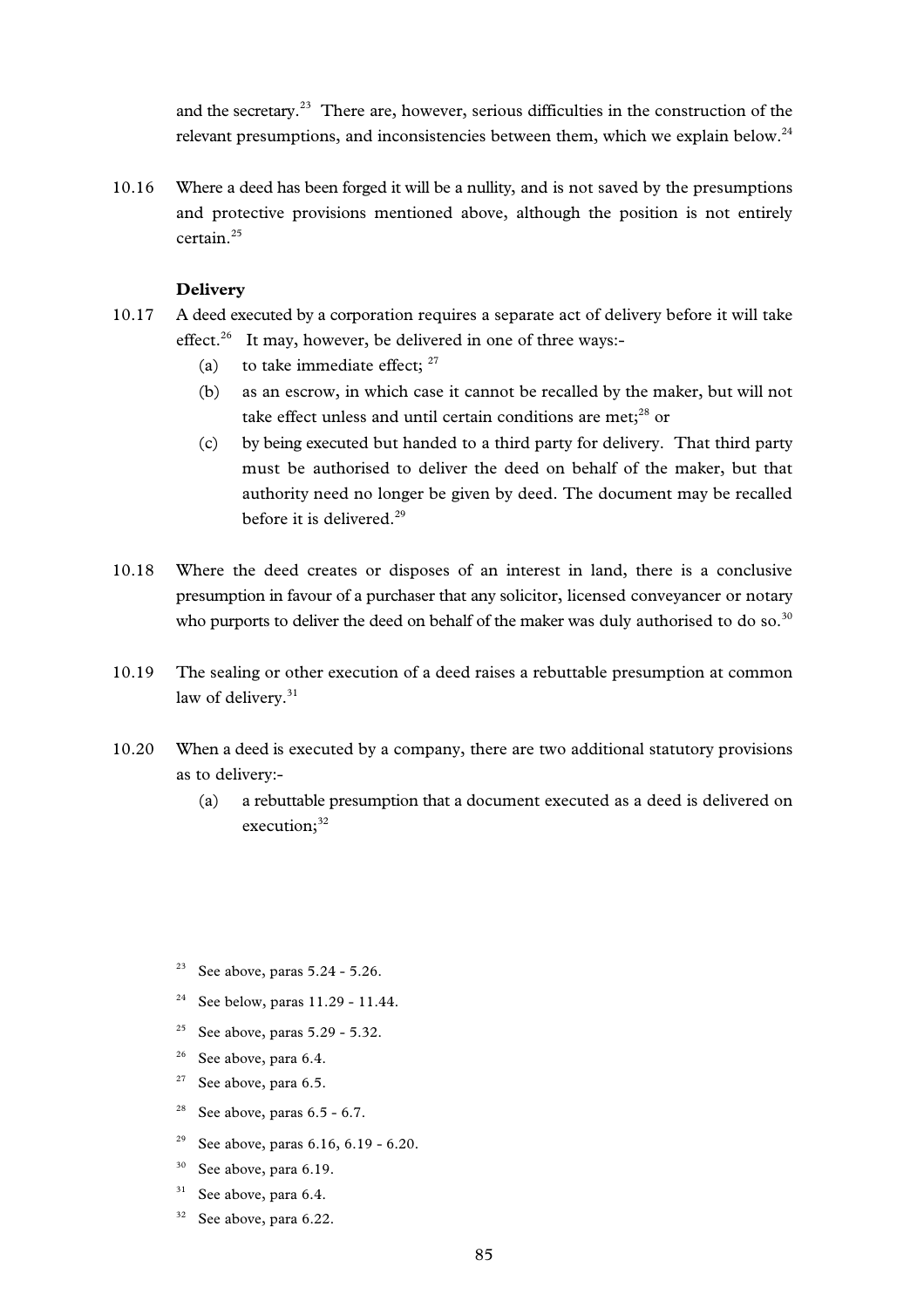(b) in favour of a purchaser, a document executed as a deed by a company by means of the signature of two directors or by a director and the secretary is deemed to have been delivered upon execution.<sup>33</sup>

As we explain in Part XI, these presumptions are difficult to construe. They create serious inconsistencies with the overlapping provisions in the Law of Property Act 1925 and the Law of Property (Miscellaneous Provisions) Act 1989, and hence also with the way in which documents are, as a matter of routine, sent to corporations for execution. There may also be different presumptions of delivery (or no presumption at all) depending not only upon the type of corporation in question, but also, it seems, upon how a company chooses to execute a deed.<sup>34</sup>

## **Contracts**

- 10.21 In the case of a company incorporated under the Companies Acts,  $35$  or to which section 36 of the Companies Act 1985 otherwise applies,  $36$  a contract may be made in two ways:-
	- (a) *by the company* by writing under its common seal; or
	- (b) *on behalf of the company* by any person acting under its authority, express or implied.<sup>37</sup>

The ability for a company to execute deeds without using its common seal, and the division between the rules for contracts (in section 36) and the execution of documents (in section 36A) has left potential uncertainty on the distinctions between contracts under hand, under seal, specialties, and deeds. We explain these more fully in Part XI, and invite views on whether there is any need for clarificatory reform in Part XIII.<sup>38</sup>

- 10.22 Any other body corporate, wherever incorporated, may make contracts in a similar manner, under the Corporate Bodies' Contracts Act 1960.<sup>39</sup> There may, however, be a case for harmonising the drafting of the 1960 Act with the Companies Act 1985, and we consider this further in Part XVII.<sup>40</sup>
- 10.23 In the case of a foreign company, a contract may be made in the following ways:-
	- (a) *by the company* by writing under its common seal or as otherwise permitted by the laws of its place of incorporation; or
	- (b) *on behalf of the company* by any person acting under its authority, express or implied, as determined by the laws of its place of incorporation.<sup>41</sup>
	- $33$  See above, para 6.23.
	- <sup>34</sup> See below, Part XI.
	- $35$  See above, para 4.5.
	- $36$  See above, para 4.18.
	- $37$  See above, para 7.3.
	- $38$  See below, paras 11.4 11.10 and 13.3 13.10 respectively.
	- $39$  See above, para 7.7.
	- $40$  See below, para 17.3.
	- $41$  See above, para 7.6.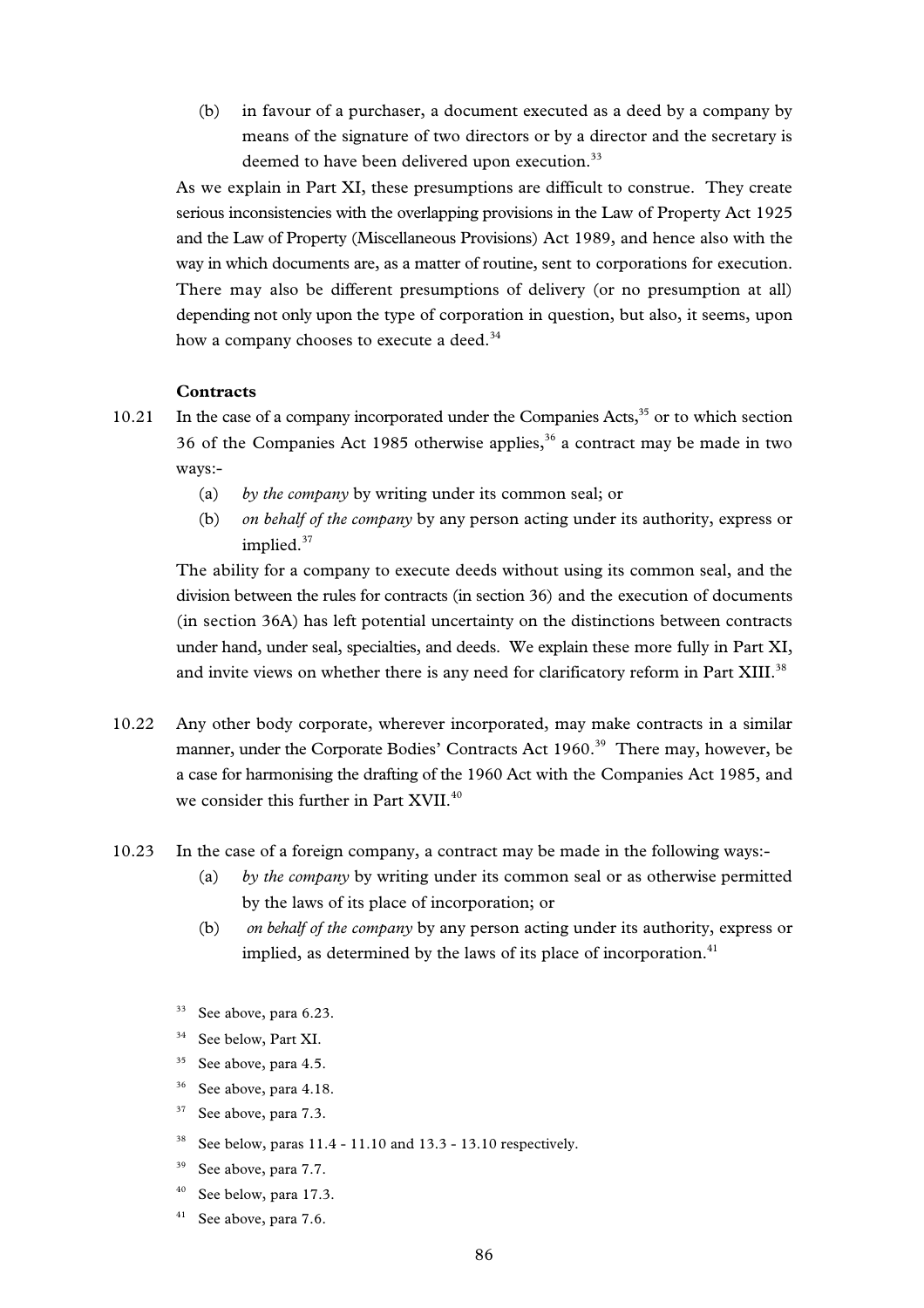Since this adapts section 36 of the Companies Act 1985 to foreign companies, any changes made to that section would also need to apply to foreign companies.

## **Execution of deeds on behalf of corporations**

*Execution under a power of attorney*

- 10.24 The ability of a corporation to grant a power of attorney depends on its constitution. If there is no power for the directors to appoint an attorney (and there generally will be such a power), then unless there is a prohibition in the constitution, an attorney may be appointed by the company in general meeting.<sup> $42$ </sup> A person dealing with an attorney purportedly appointed by a company may be protected by sections 35-35B of the Companies Act 1985.<sup>43</sup>
- 10.25 The methods by which an attorney commonly executes a deed on behalf of a corporation in practice are the following:-
	- (a) Where the attorney is an individual:-
		- (i) by signing the name of the corporation followed by their own as attorney, or by signing their own name as attorney on behalf of the donor (in reliance on section 7 of the Powers of Attorney Act 1971), and in either case the safer course is to have this attested;
		- (ii) alternatively, where the instument is a conveyance, by signing the name of the corporation, and having this attested, in reliance on section 74(3) of the Law of Property Act 1925.
	- (b) Where the attorney is a corporation:-
		- (i) by executing the deed in the manner appropriate for the attorney corporation;
		- (ii) alternatively, where the instrument is a conveyance, by an officer appointed by the attorney corporation, who executes by signing in the name of the donor, in reliance on section 74(4) of the Law of Property Act 1925. Again, it seems prudent to have this attested.<sup>44</sup>
- 10.26 We have explained that there are some difficulties in applying the underlying law to current practice, and that there has been criticism that the changes made in 1989 to the law which governs the execution of deeds made no provision for execution by an attorney. We summarise the difficulties in Part XI, and invite views on possible reforms in Part XVIII.<sup>45</sup>

## *Liquidators*

- $42$  See above, para 8.5.
- <sup>43</sup> See above, paras  $5.4 5.10$ .
- $44$  See above, paras 8.18 and 8.22.
- See below, paras  $11.75 11.82$  and  $18.1 18.9$ .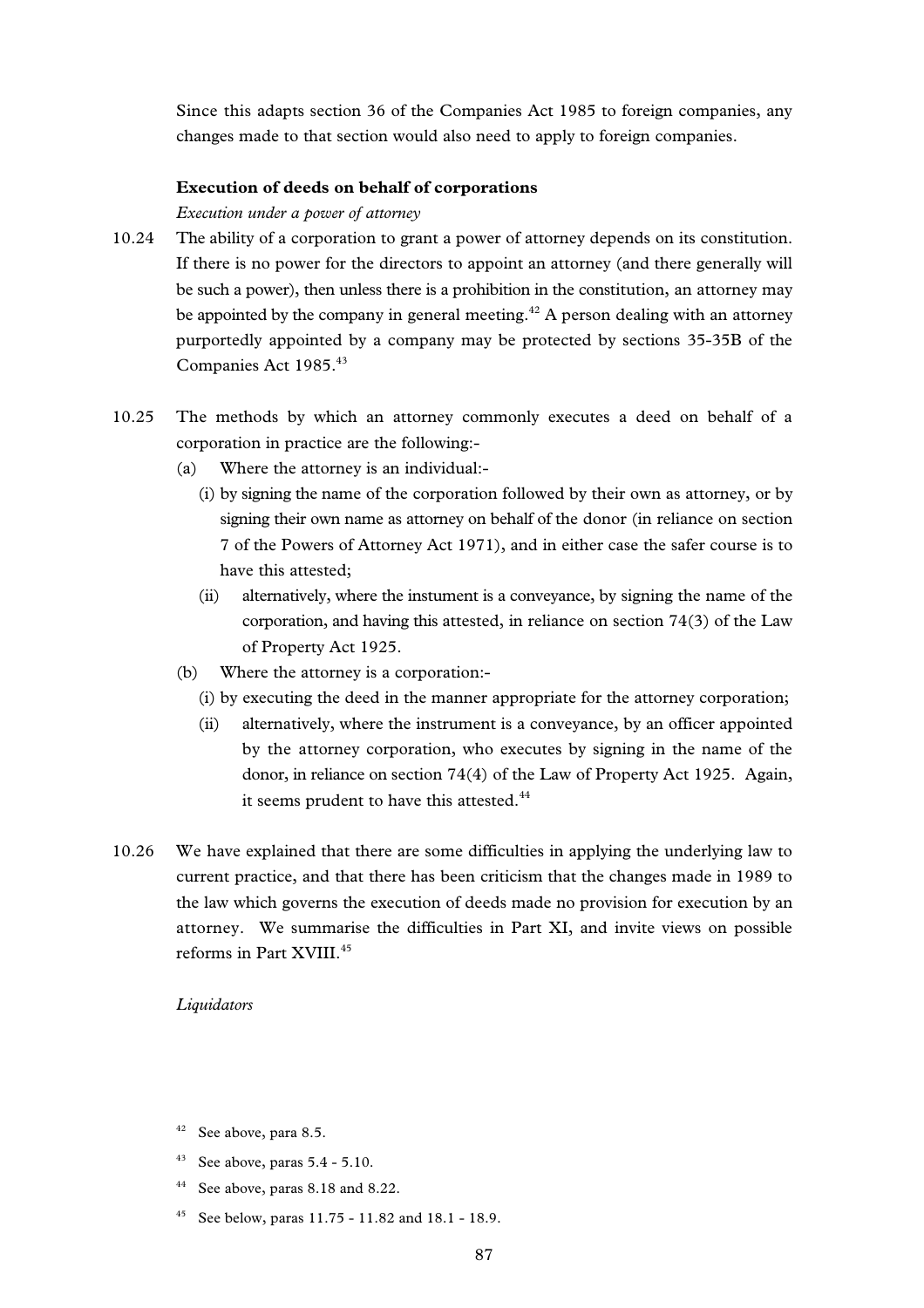10.27 A liquidator of a company has a statutory power to execute a deed on its behalf, and to use the company seal for that purpose.<sup> $46$ </sup> Where the company has no seal, then the liquidator may probably execute by signing on behalf of the company or may adopt a seal for the company, but the matter is not free from doubt.<sup> $47$ </sup> We invite views in Part XVIII on whether the position requires clarification.<sup>48</sup>

## *Administrators and administrative receivers*

10.28 Both administrators and administrative receivers have a statutory power to execute deeds on behalf of the relevant company, and a separate statutory power to use the company's seal. $49$  The debenture under which he or she is appointed will generally also give an administrative receiver a power of attorney from the company.<sup>50</sup> Doubts have been expressed as to the nature of an administrative receiver's powers (namely whether they are statutory or contractual), and, again, we invite views in Part XVIII on whether clarification is needed. $51$ 

## *Non-administrative receivers*

10.29 Such a receiver appointed over the property of a company may generally execute deeds on its behalf by virtue of a power of attorney or contractual power, in each case contained in the relevant mortgage or charge.<sup>52</sup> Such a contractual power, but not (it seems) a power of attorney, survives the liquidation of the company.<sup>53</sup> This results in a position which, whilst accepted in practice, is somewhat unsatisfactory, and we consider possible reforms in Part XVIII.<sup>54</sup>

- See above, para 8.27.
- $47$  See above, para 8.30.
- <sup>48</sup> See below, paras  $18.10 18.11$ .
- $49$  See above, para 8.32.
- $50$  See above, para 8.35.
- $51$  See below, paras 18.12 18.13.
- $52$  See above, para 8.36.
- $53$  See above, paras 8.38 8.39.
- $54$  See below, paras 18.14 18.15.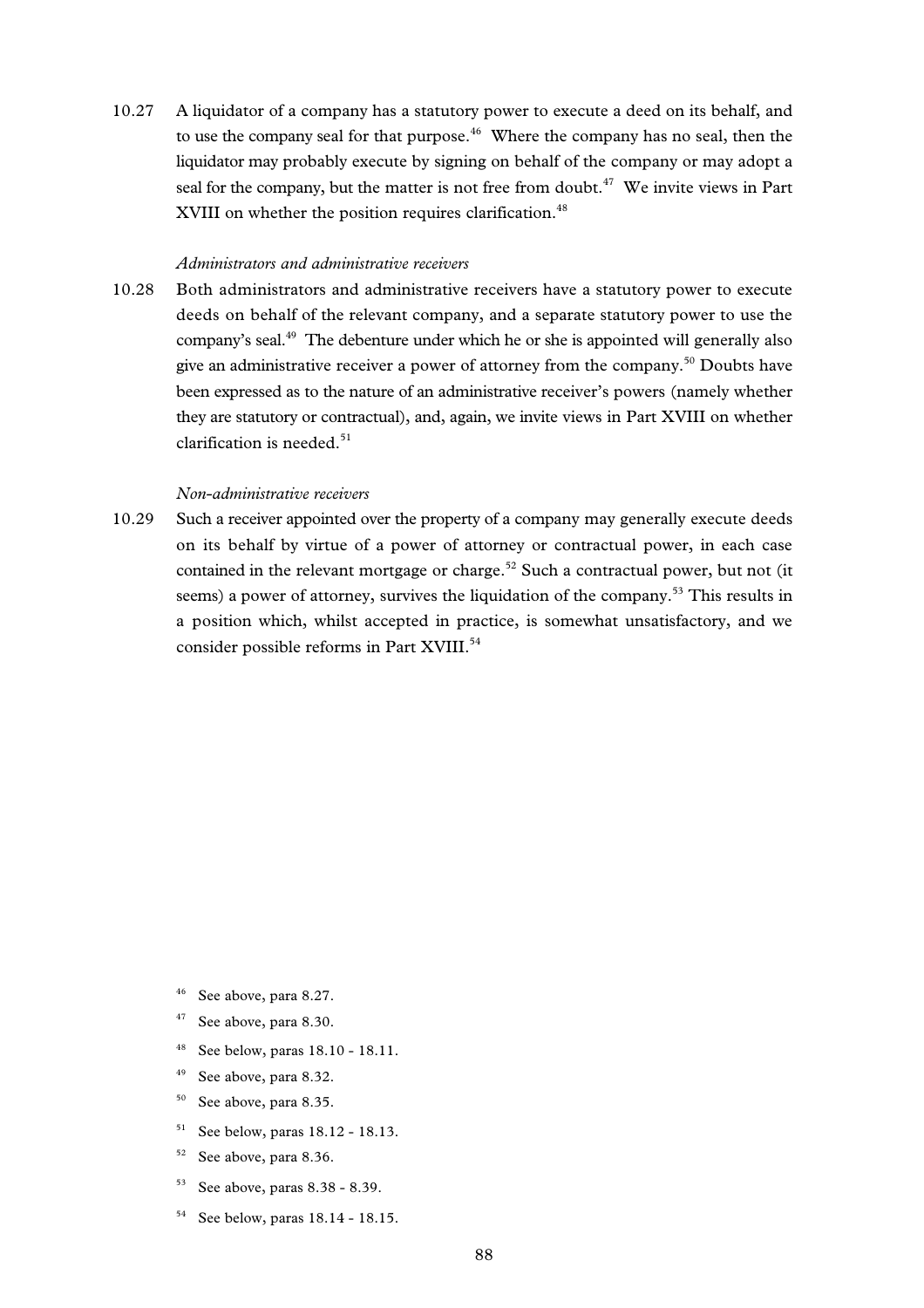## **Facsimile seals and signatures**

- 10.30 At common law, a corporation may adopt any seal for the execution of documents, and there is authority that a print made in ink will suffice.<sup>55</sup> Execution in such a way by a company registered under the Companies Acts *may* also be effective, but the company and its officers commit an offence if they use a seal which does not have the company's name engraved upon it.<sup>56</sup>
- 10.31 There is authority for the use of a facsimile signature for certain purposes, but it is very doubtful whether signature in this way will be effective either for the execution of a deed by a company by means of the signature of its officers, or for the purpose of attesting execution under seal, particularly where the facsimile signature is not affixed by the relevant officer personally.<sup>57</sup> Purported execution in either of these ways will be ineffective where the deed requires registration at the Land Registry. We invite views in Part XIV on whether there should be any change in the permissable methods of execution to enable companies and other corporations to execute other than by means of an engraved seal or the personal signature of its officers.<sup>58</sup>

- See above, paras 4.13 and 9.4.
- $56$  See above, paras 4.14 and 9.4.
- $57$  See above, paras  $9.7 9.8$ .
- $58$  See below, paras 14.14 14.18.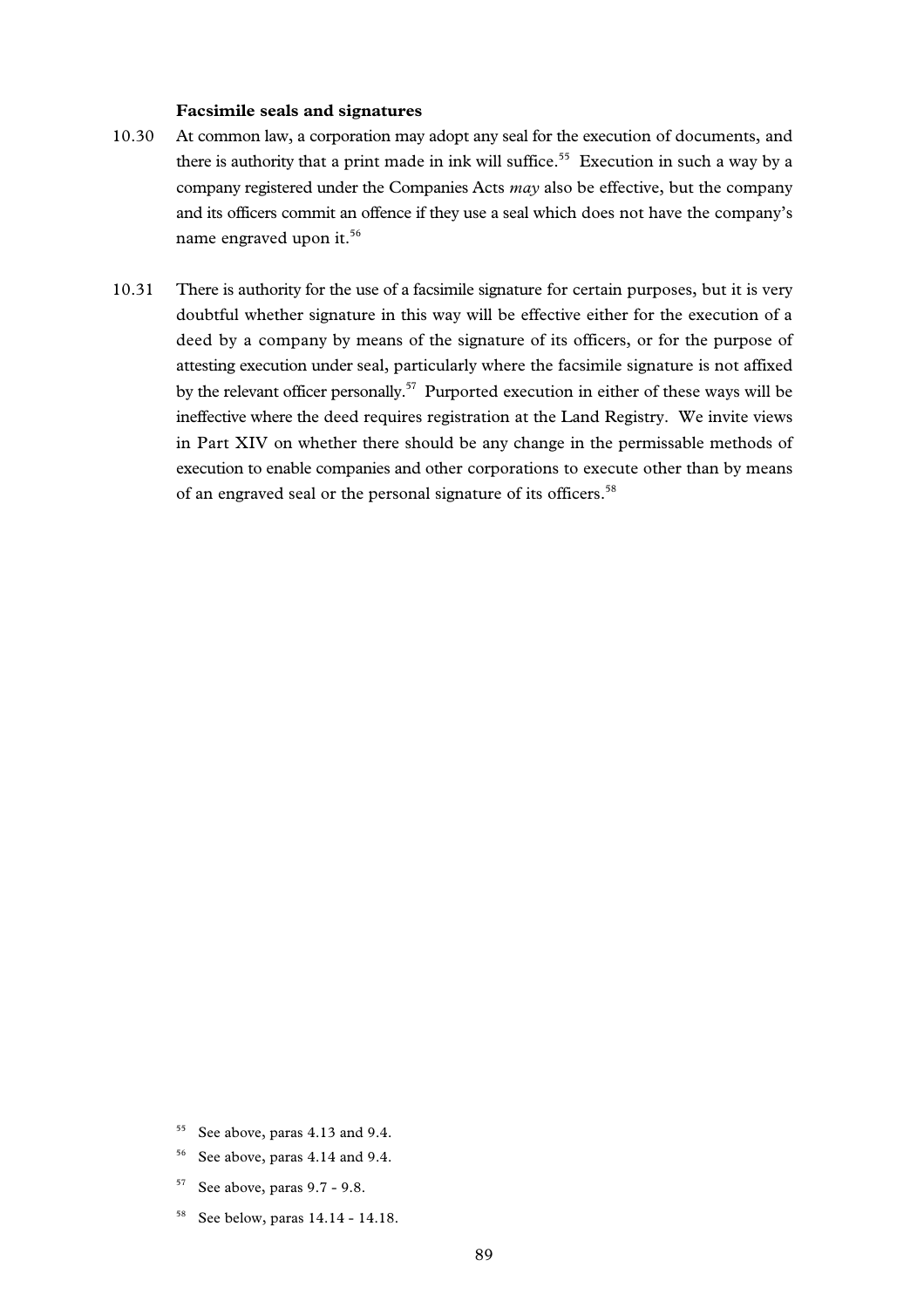## **PART XI CRITICISMS OF THE PRESENT LAW**

## **Introduction**

- 11.1 We have three main general criticisms of the present law. First, there are serious uncertainties, and problems of statutory interpretation. Indeed, as we mentioned at the outset, the problems of interpretation seem quite disproportionate to the area of law under review. Secondly, there are inconsistencies between the various statutory provisions which govern the execution of deeds. Thirdly, there is a lack of uniformity in the law as between different types of corporation. To this, we would add the comment that a review of this sort also provides the opportunity to ask whether the basic methods of execution prescribed by the law are meeting current business needs, and whether they can be improved in any way.
- 11.2 In this Part we draw together our criticisms of the existing law, and expand on the general criticisms mentioned above. We follow broadly the same order as we have used to set out the present law in the previous Parts, by looking at the requirements for deeds in general, and then taking each of those requirements in turn, examining how a deed is executed by a company or other corporation, what constitutes due execution, how a deed is delivered, and how a deed is executed on behalf of a corporation by an attorney.
- 11.3 We start by raising a limited number of issues on deeds generally, concentrating on the consequences which have followed from the abolition of the requirement for a company to execute a deed under its common seal, and from the new requirement that the intention to create a deed must be clear from the face of the instrument. We explain in a little more detail why we criticise the law for lack of uniformity as between different types of corporation. We then set out our detailed criticisms of section 36A of the Companies Act 1985 - including the section as adapted to execution by foreign companies - and examine the inconsistencies which it creates with other statutory provisions. This is followed by an appraisal of the need for presumptions of due execution and delivery, before turning to contracts made by corporations, and deeds executed on behalf of corporations. We finish by returning to the question of execution by the use of facsimile seals and signatures, which completed our survey of the present law.

## **The legal nature and effect of a deed**

## *Introduction*

11.4 This Paper does not propose any change to the situations when a deed is necessary, or to those effects of a deed which distinguish it from other documents, since this would be beyond our terms of reference. In particular, whether it is appropriate for an instrument to attract a longer limitation period merely because it is a specialty is a question which we intend to address in a separate project on the limitation of actions, and nothing in this Paper should be taken to pre-judge the issue. Within these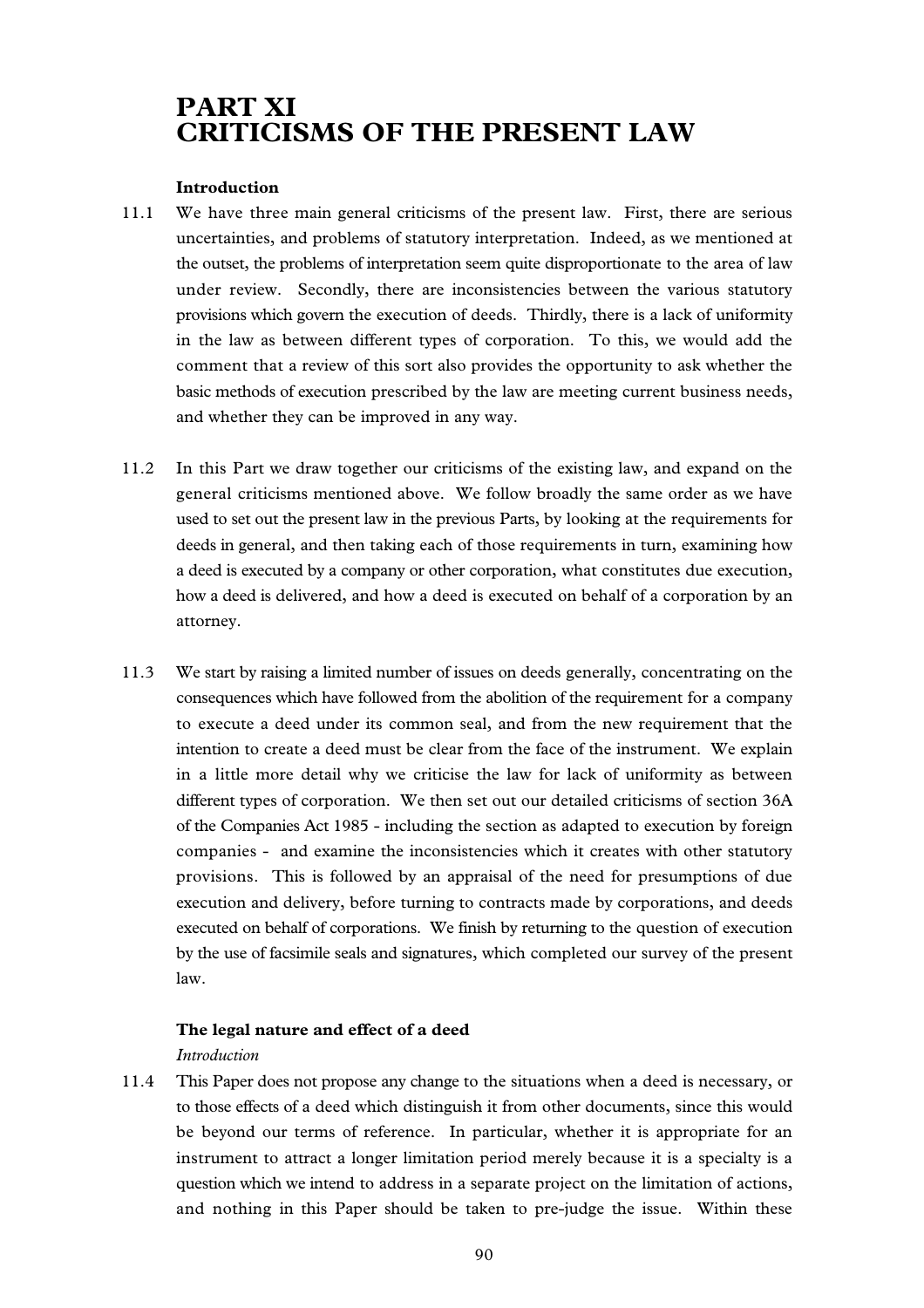parameters, however, it is necessary to say something more about the relationship between deeds and other documents, to ensure that there is sufficient clarity in the operation of the present law.

## *Contracts under seal*

- 11.5 In Part II, we have described a contract under seal as being both a specialty and a deed, but we are aware that differing views have been expressed on the exact relationship between these types of document. It has, for example, been doubted whether, in the case of an individual, a document which is not executed under seal will still be a "specialty", and so subject to the longer limitation period given by section 8 of the Limitation Act 1980, and enforceable in the absence of valuable consideration.<sup>1</sup> Put simply, the argument is that a specialty is required to be a "contract under seal", that what gives such a document its distinctive status is a seal, and that this point was overlooked in the 1989 reforms.
- 11.6 We consider this to be misconceived, but in explaining why that is so, another issue arises. A deed is an instrument in solemn form. Such an instrument (or, depending on how the term "specialty" is used, any obligation contained in it) is a specialty because it is in solemn form.<sup>2</sup> Whilst it is true that a specialty has often been said to include a contract under seal, $3$  such a contract had long been recognised as being a type of deed.<sup>4</sup> That also followed from the definition of a deed given in Part II,<sup>5</sup> since, looking for the moment at the position before 1989, every contract under seal was a written instrument executed in solemn form, which, at the least, created or confirmed an obligation binding on some person. Since 1989, the underlying principle remains the same, save that the rules for execution in solemn form (namely for the execution of a deed) have changed. A contract which is executed by an individual as a deed (that is by attested signature), and which makes it clear on its face that it is intended to be a deed, will therefore be both a deed and a specialty. The absence of any seal is immaterial.

- <sup>2</sup> See above, paras 2.2, 2.8 n 15, and 2.10.
- For the meaning of the term "specialty", see above, para 2.10.
- See Joseph Chitty, *A Practical Treatise on the Law of Contracts Not under Seal* (2nd ed 1834) p 3: <sup>4</sup> "Contracts or obligations under seal, or specialties, (as deeds, bonds, &c.,) are instruments not merely in writing, but *sealed* and *delivered over* as deeds, by the party bound, to or for the benefit of the person to whom the liability is incurred: such sealing and delivery being a particular form and ceremony, which alter the nature and operation of the agreement." See also *Chitty on Contracts* (27th ed 1994) p 21: "At common law, contracts under seal, or specialties, were an important example of deeds..."; Sir Robert Megarry and Sir William Wade *The Law of Real Property* (5th ed 1984) p 739: "A covenant is a promise under seal, ie, contained in a deed"; and *Barclays Bank Ltd v Beck* [1952] 2 QBD 47, 54 *per* Denning LJ.
- In short, a written instrument executed in solemn form, which passes or confirms the passing of an interest property or right, or which creates or confirms a binding obligation: see above, para 2.6.

<sup>&</sup>lt;sup>1</sup> Eg, Philip J Horn, "To seal or not to seal" LSG 9 September 1992 at p 25, and correspondence in LSG 30 September 1992 at p 17, and 28 October 1992 at p 15.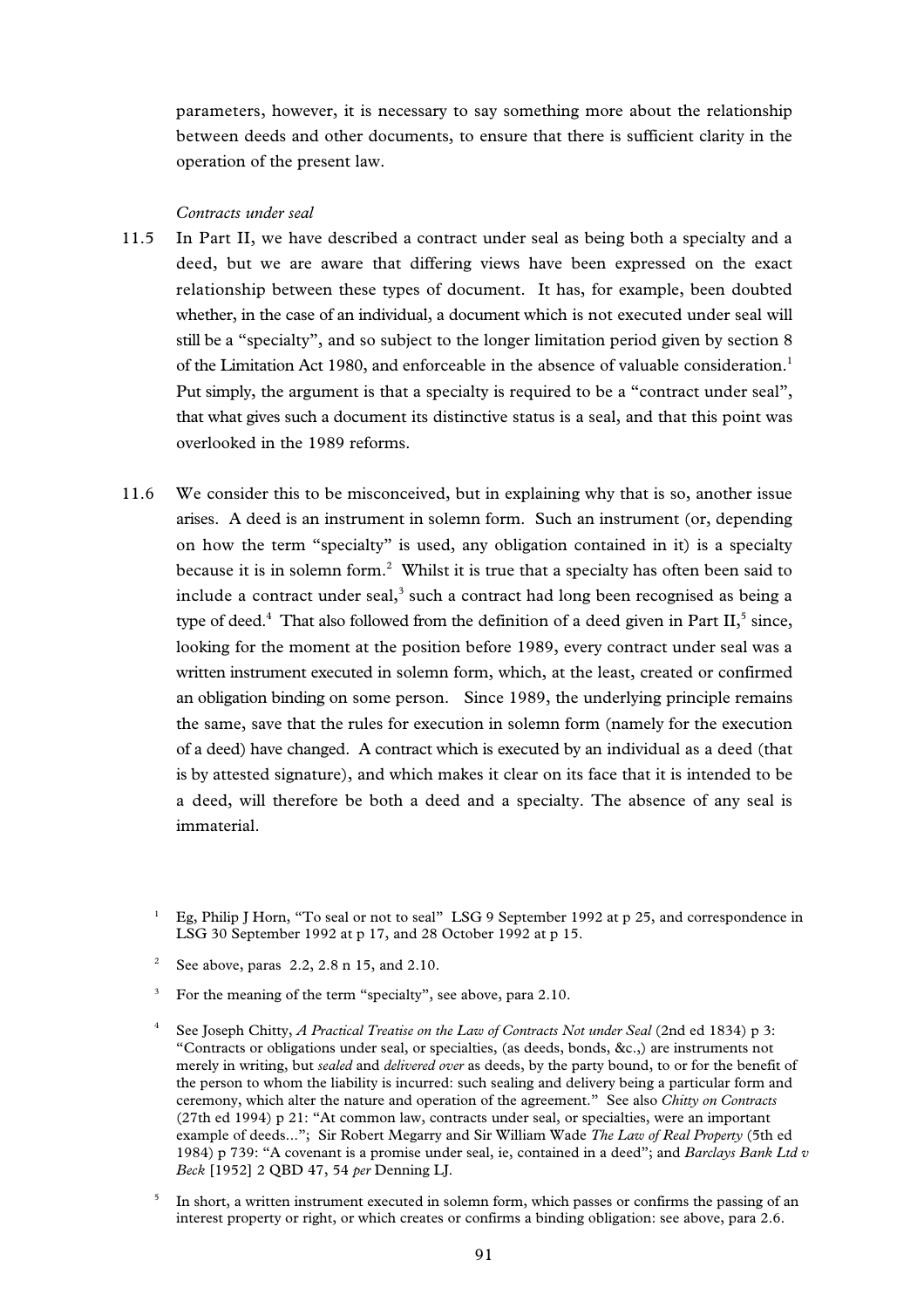- 11.7 Before 1989, the principle that contracts under seal were deeds appears to have applied equally to corporations,<sup>6</sup> although it has long been common practice to refer to them simply as contracts under seal, and the position is now clearly otherwise in other jurisdictions.<sup>7</sup> Since 1989, a company may - and many other types of corporation must - of course still execute deeds by sealing them. There is, however, the additional requirement that an instrument will not be a deed unless the intention to make it so is clear on the face of the instrument. Moreover, in the case of companies, section 36(a) of the Companies Act 1985 now states that a contract may be made by a company under its common seal.<sup>8</sup>
- 11.8 The mere fact that a contract is executed under seal whether by an individual or a corporation - may be sufficient to make it clear that it is intended to be a deed. Indeed it has very recently been held to have exactly this effect. $<sup>9</sup>$  However, this seems wrong</sup> in principle.<sup>10</sup> In the case of registered companies it would, for example, diminish the additional requirement in section 36A(5) of the Companies Act 1985 that a document "executed" by a company must also make the intention to create a deed clear on its
	- Eg, *Ludlow Corporation v Charlton* (1840) 6 M & W 815, 820; 151 ER 642, 644, *per* Rolfe B: "The <sup>6</sup> rule of law on this subject, as laid down in all the old authorities, is, that a corporation can only bind itself [ie, enter into a contract] by deed". See also *County Council of the County of Southampton v Commissioners of Inland Revenue* (1905) 92 LT 364, 369 *per* Phillimore J (obiter): "apparently it is the law - though I once slightly hesitated as to whether it was to be entirely accepted - that every contract under seal by a corporate body is thereby a deed". There appears to be no modern English authority on the point. See also *Palmer's Company Law* (25th ed 1992) Vol I para 3.106: "it would seem that every *contract* under seal is a deed, save only that by the Bills of Exchange Act, 1882, s 91, a corporation is empowered to seal, instead of signing, acceptances, indorsements and the like" (emphasis in original). The work has contained a statement to this effect for nearly a century: see 2nd ed 1898 p 177.
	- Eg, in Australia, where the question has remained important for stamp duty (and other) purposes, it <sup>7</sup> is now clearly established that the mere affixing of the common seal does not make a document a deed. At common law in Australia, a sealed document will only be a deed if the seal was affixed with the intention of the document operating as a deed: see, eg, *Comptroller of Stamps (Vic) v Associated Broadcasting Services* [1990] VR 335, 341; *Electricity Meter Manufacturing Co Ltd v Manufacturers' Products Pty Ltd* (1930) 30 SR (NSW) 422, 425-426; and *Rose and Rose v Commissioner of Stamps* (1979) 22 SASR 84, 87-88. However, the Australian decisions have been said to reflect a view that the seal of a corporation is equivalent to a company's signature (see *Australian Capital Television Pty Ltd v Minister for Transport and Communications* (1989) 86 ALR 119, 155-156), and also somewhat confusingly equate intention to create a deed with the English authorities on intention to deliver a deed (though *cf Comptroller of Stamps (Vic) v Associated Broadcasting Services*, above, at p 341). They also open up the prospect that it may only be possible to determine whether a deed was intended by reference to extrinsic evidence.
	- On this point see also Law of Property Act 1925, s 74(2) (above, para 8.8), which originally <sup>8</sup> permitted the board of any corporation aggregate to appoint an agent to execute on behalf of the corporation any agreement or other instrument "not under seal". As amended by Law of Property (Miscellaneous Provisions) Act 1989, s 1(8), Sched 1, para 3, the words "not under seal" are replaced with the words "which is not a deed".
	- *Johnsey Estates (1990) Ltd v Newport Marketworld Ltd and Others*, 10 May 1990, transcript, para <sup>9</sup> D(III) 15. See further above, paras 1.17 and 6.18. See also *Chitty on Contracts* (27th ed 1994) p 22, discussing execution by individuals: "It is questionable whether, while no longer required, the affixing of a seal to an instrument would in itself be considered sufficient to 'make clear on its face' that it was intended to be a deed".
	- See further below, para 13.9.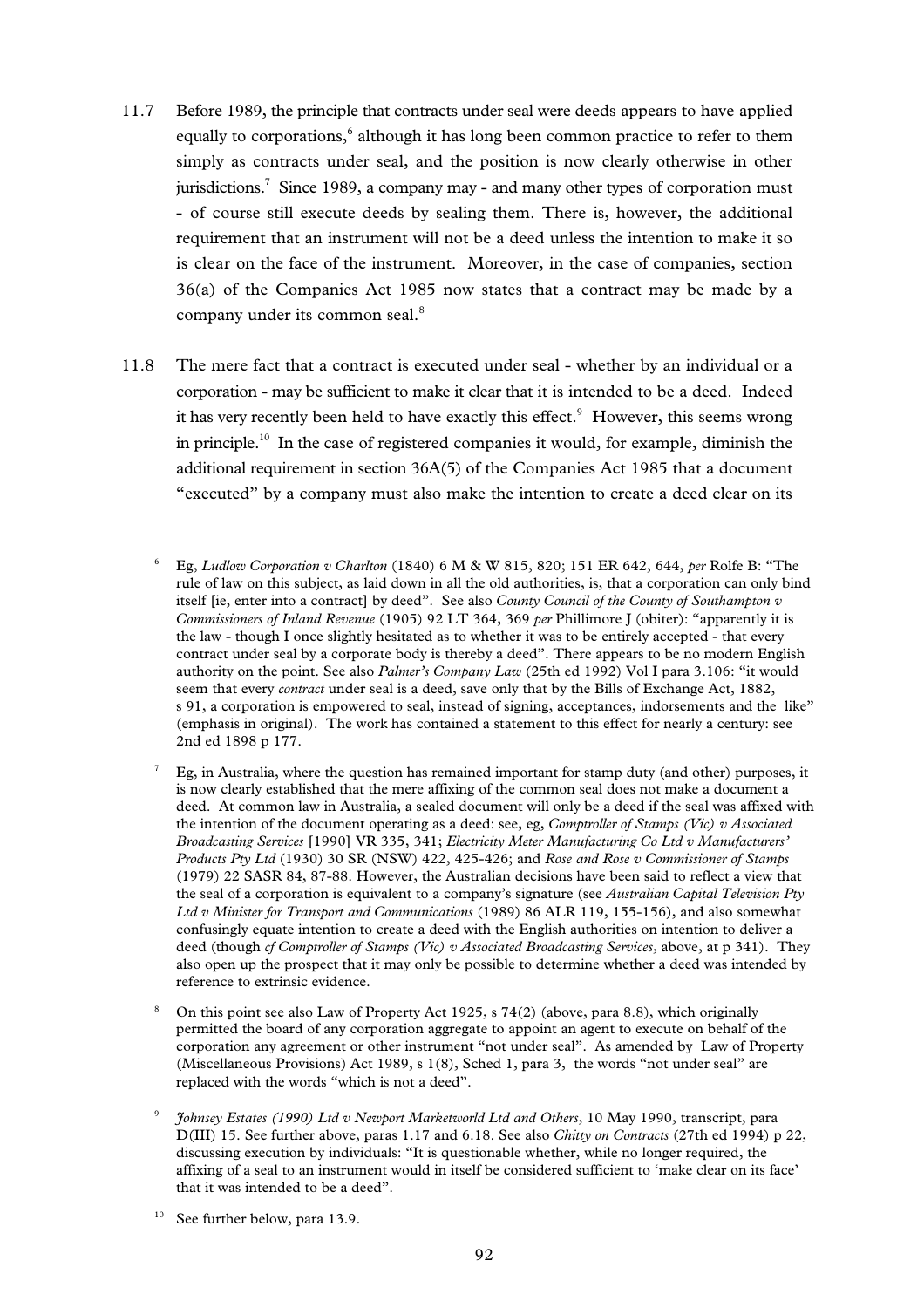face if it is to take effect as a deed. Where the deed was executed under seal in accordance with section  $36A(2)$ , the additional requirement in section  $36A(5)$  would be meaningless. It seems clear that section 36A is intended to provide two equally effective means of execution, namely with or without a seal. If the mere fact of affixing a seal is sufficient to show the intention to create a deed, then it means that the mere manner of execution is sufficient to show the intention to create a deed for one of these methods (where execution is under seal), but not, presumably, for the other (where execution is by the signature of two officers). $^{11}$ 

11.9 What, then, is the status of a contract made by a corporation which is under seal but not a deed (because the intention to create a deed is not clear from the face of the instrument)? As we have explained in Part II, the term "contract under seal" remains in current judicial use to describe a specialty.<sup>12</sup> Whether a contract under seal which is not a deed is still a specialty remains to be determined. Our view is that it would be wrong in principle if it was, since it would not be an instrument executed in solemn form. It would mean that an individual could only create a specialty by creating a deed, but that a deed was not required in the case of a company or other corporation.<sup>13</sup> It seems likely, therefore, that the reforms of 1989 have created a new species of instrument, namely a contract which is made by a company by affixing its seal, but which is not a deed (because the intention to create a deed is not clear from the face of the instrument), and hence not a contract under seal in the traditional sense. In consequence, the contract will not be a specialty.<sup>14</sup> Where a specialty is required, any difficulty is, of course, avoided if the document identifies itself as a deed, for example simply by stating that it is "executed as a deed".<sup>15</sup>

 $11$  The court might hold that a document expressed to be "executed by the company" and signed by two directors also showed sufficient intention to create a deed, but this seems to depart still further from the intention behind the 1989 reforms that the intention should be expressed in some explicit way on the face of the document (eg, simply by saying that it was "executed as a deed"). It would mean that the additional requirement in section 36A(5) was completely redundant since either method of execution would carry the intention to create a deed.

<sup>&</sup>lt;sup>12</sup> See above, para 2.10. The term contract under seal is also used in Companies Act 1985, s 428(5), as an example of a contract which is enforceable in the absence of consideration.

<sup>&</sup>lt;sup>13</sup> See Law Com No 163, para 2.16: "It could certainly produce anomalous results if [a document with both individual and corporate parties] did not need to be clear on the face of it that it was intended to be a deed so far as concerns the corporation parties but did so need so far as concerns the individuals. For corporations, presumably an appropriate formula would be 'executed as a deed'".

Law of Property (Miscellaneous Provisions) Act 1989, s 1(7) provides that where any earlier Act requires an instrument under seal constituting a deed, any requirement for signing, sealing and delivery by an individual has effect as a requirement for execution in accordance with s 1. The draft Bill included in Law Com No 163 (Sched 1, para 1(a) at p 18) suggested a provision that in any earlier enactment, any reference to an instrument under seal should, as necessary, have effect as a reference to an instrument executed as a deed. There is, however, no such provision in the Law of Property (Miscellaneous Provisions) Act 1989, nor in the Companies Act 1985 (as amended).

We note that this is in fact the practice adopted in the standard forms of building contract published by the Joint Contracts Tribunal.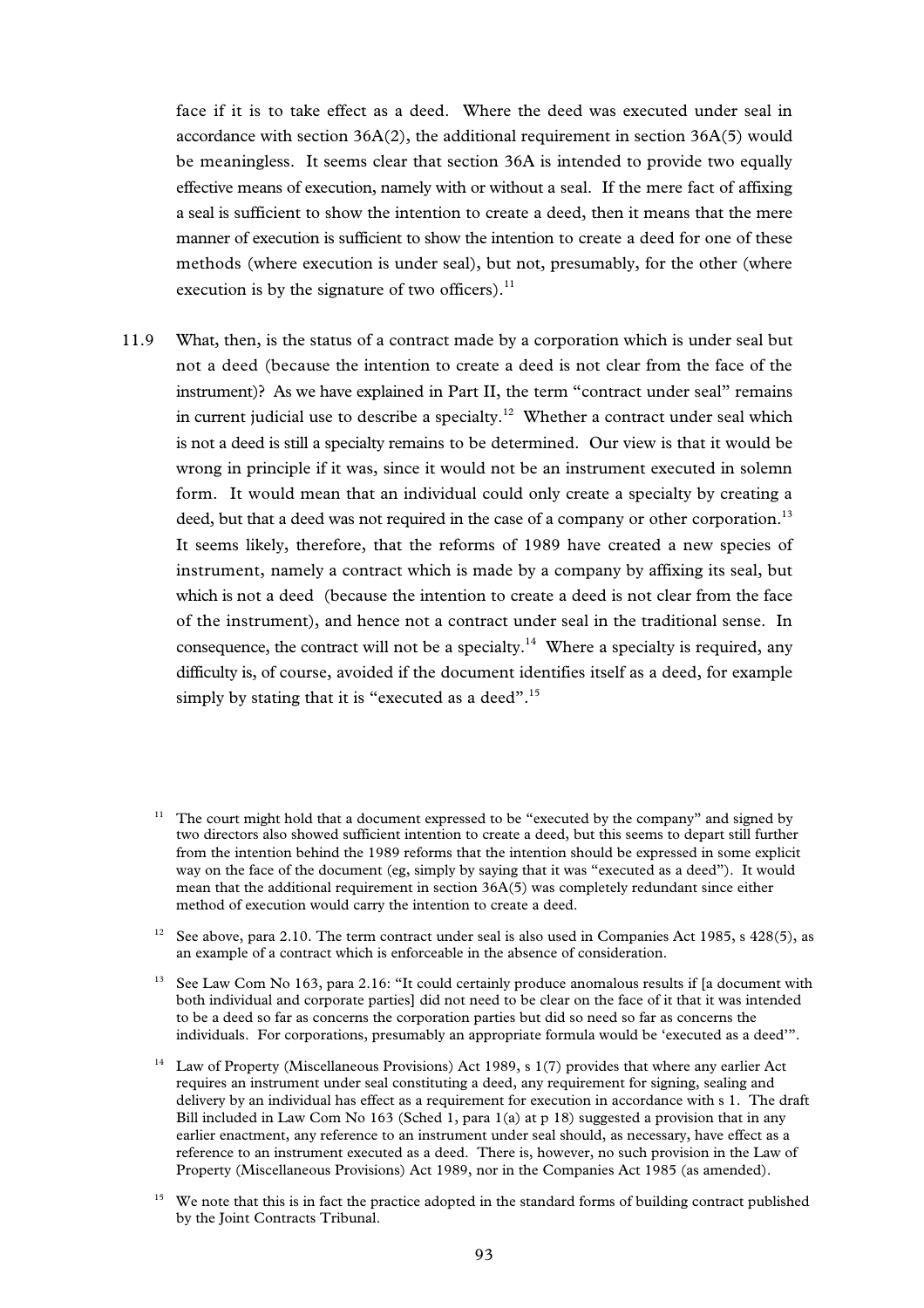11.10 It seems deeply unsatisfactory that there should be any possible uncertainty on such fundamental issues, and in Part XIII we invite views on how this should be addressed.<sup>16</sup>

## **The formalities required for a deed**

## *Introduction*

- 11.11 This Paper is an examination of the way in which a corporation executes a deed, not of the formalities required for deeds generally. However, the rules governing execution by a corporation cannot be considered in isolation from the underlying formalities for deeds, and we have felt free to invite views on those formalities where any reform affecting corporations alone might otherwise be unsatisfactory.
- 11.12 In particular, we have just explained that the relationship between the terms specialty, simple contract, contract under seal and contract under hand, turns in part on what is required to make an instrument a deed. In the following paragraphs, we comment further on one of those requirements - that the intention to create a deed must be clear on the face of the document.

## *The "face-value" requirement*

11.13 There appear to be differing views in practice as to what is sufficient to satisfy this requirement, which was created by section  $1(2)(a)$  of the Law of Property (Miscellaneous Provisions) Act 1989, and is reflected by sections 36A(5) and (6) of the Companies Act 1985. The position where a document is sealed, but there is no other indication that it was intended to be a deed, has been considered above in the context of "contracts under seal".<sup>17</sup> Moreover, the Land Registry's stated practice is that a document which describes itself as being a type of instrument which, by its nature, is required by law to be by deed (for example a document commencing "This Conveyance") is sufficient for the purpose of section  $1(2)(a)$ .<sup>18</sup> This may be justified by the words "(whether by describing itself as a deed or expressing itself to be executed or signed as a deed *or otherwise*)" (our emphasis) in section 1(2)(a), and also, perhaps, by section 57 of the Law of Property Act 1925.<sup>19</sup> Nonetheless, there are difficulties. If correct, this practice might be considered tantamount to abolishing this particular

 $16$  See below, para 13.10.

See above, para 11.8.

- Practice Leaflet No 17, para 3.2. The Land Registry will also, of course, accept an instrument in one of its prescribed forms. It is, however, notable that the form prescribed for execution by a company transferor under seal does not describe itself as a deed: see the Land Registration (Execution of Deeds) Rules 1994, SI 1994 No 1130. It is understood that Practice Leaflet No 17 will shortly be updated, and those responding to this Paper may care to obtain a copy of the revised version from the Land Registry in due course.
- <sup>19</sup> Section 57 provides that any deed, whether or not an indenture, may be described as a deed simply, or as a conveyance, deed of exchange, vesting deed, trust instrument, settlement, mortgage, charge, transfer of mortgage, appointment, lease, or otherwise according to the nature of the transaction intended to be effected. The purpose of the section, however, was probably to make it clear that such a document did not need to be described as an indenture.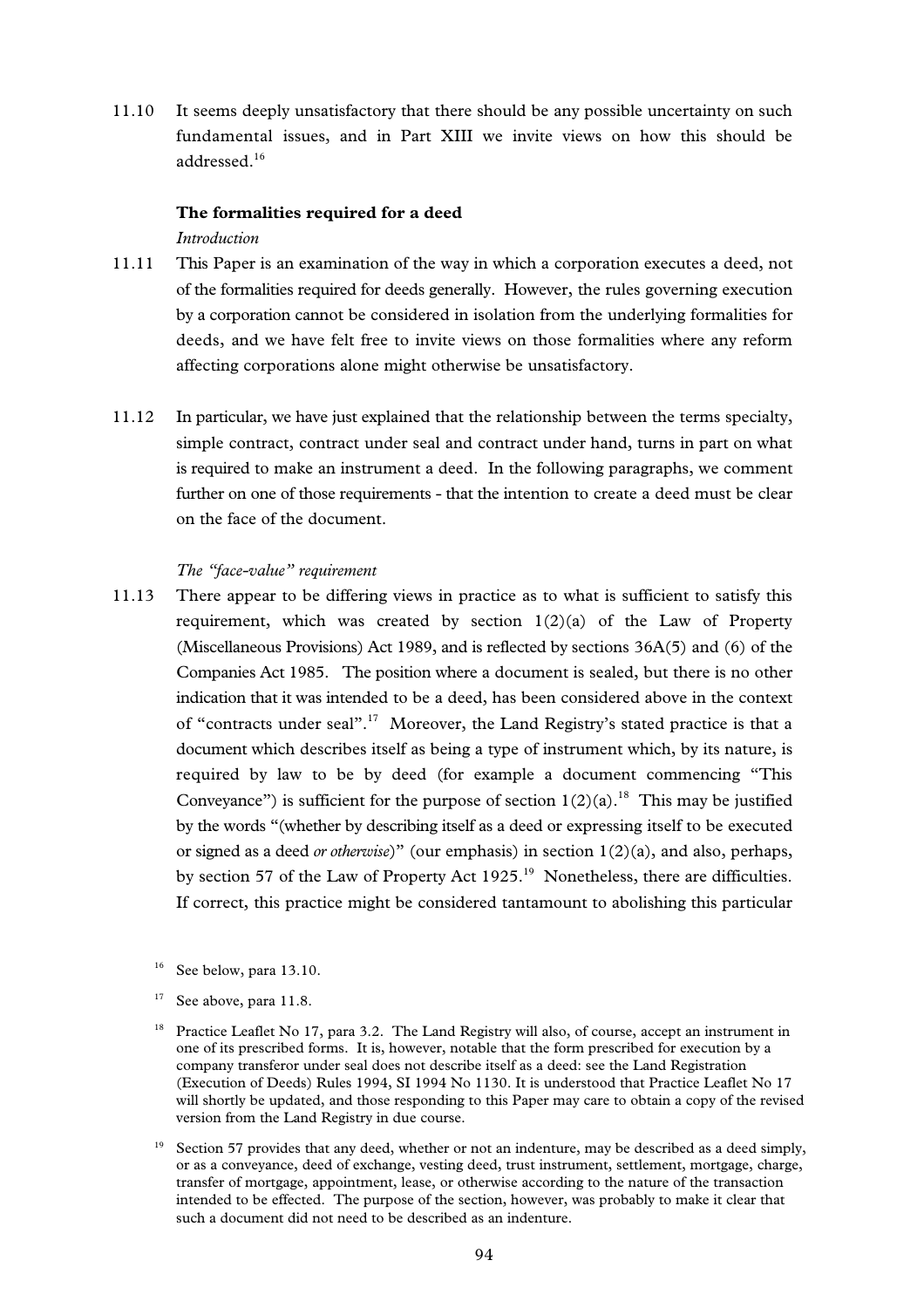formality altogether.<sup>20</sup> It is also difficult to reconcile this approach with the principle that a purported lease which fails to meet the necessary formalities may nonetheless take effect as an equitable lease. $21$ 

- 11.14 Where it is not, however, completely clear on the face of a document that it is a deed, then the question would have to be settled by determining the intention of the parties, looking at the document as a whole, which would include how it describes itself, and how it has been executed.<sup>22</sup> For example, a document describing itself as a lease but not as a deed may satisfy section 1(2)(a) when examined in this way. What the Land Registry practice does do, of course, is to provide a simple and practical way of resolving the point. We ask for views in Part XII on whether section  $1(2)(a)$  adequately fulfills its purpose of enabling deeds to be distinguished from other instruments.<sup>23</sup>
- 11.15 It should also be noted that sections 36A(5) and (6) of the Companies Act 1985 simply refer to a document which makes it "clear on its face that it is intended by the person or persons making it to be a deed", omitting the words "(whether by describing itself as a deed or expressing itself to be executed or signed as a deed or otherwise)" which follow in section  $1(2)(a)$ . It is uncertain how much these words add, if anything, and whether they could be implied in sections  $36A(5)$  and (6) in any event, on the basis that those sections require intention to create a deed, and that this is governed by section  $1(2)(a)$ . We suggest, however, in Part XIII that the wording of sections  $1(2)(a)$ and 36A should be brought into line on the point.

#### **Lack of uniformity for different types of corporation**

- 11.16 Before giving our detailed comments on the way in which a corporation may currently execute a deed, we should say a little more to explain our general criticism of the lack of uniformity as between different types of corporation. We have explained in Part IV that the rules applicable to the execution of deeds vary considerably depending on the type of corporation.<sup>24</sup> It may be necessary to distinguish between the following types of corporation:-
	- <sup>20</sup> We have previously rejected the suggestion that the mere use of words like "lease" or "mortgage" would suffice. "It seems essential to avoid a situation where a document is held to be a deed simply because it was used in a transaction where a deed is required. This would amount to abolishing formalities for deeds altogether": Law Com No 93, para 8.3(ii).
	- <sup>21</sup> Parker v Taswell (1858) 2 De G & J 559; 44 ER 1106; *Walsh v Lonsdale* (1882) 21 Ch D 9. For a view that following Law of Property (Miscellaneous Provisions) Act 1989, s 2, a "defective" lease can no longer constitute a contract for the grant of a lease, see Jean Howell, "Informal Conveyances and Section 2 of the Law of Property (Miscellaneous Provisions) Act 1989" [1990] Conv 441. See further *Chitty on Contracts* (27th ed 1994) p 285.
	- $22$  It should be noted that we did not envisage in Law Com No 163 that the new requirement would displace decisions such as *Re Stirrup* [1961] 1 WLR 449 (see above, para 2.7 n 12): *ibid,* para 2.16.
	- See below, para 13.3. The point is also relevant if there is to be any change in the basic formalities for execution by a corporation, eg, if this could be done by a single signature, there would be arguably be less evidence of intention to create a deed.

<sup>&</sup>lt;sup>24</sup> See above, paras  $4.2$  -  $4.3$  and Part IV generally.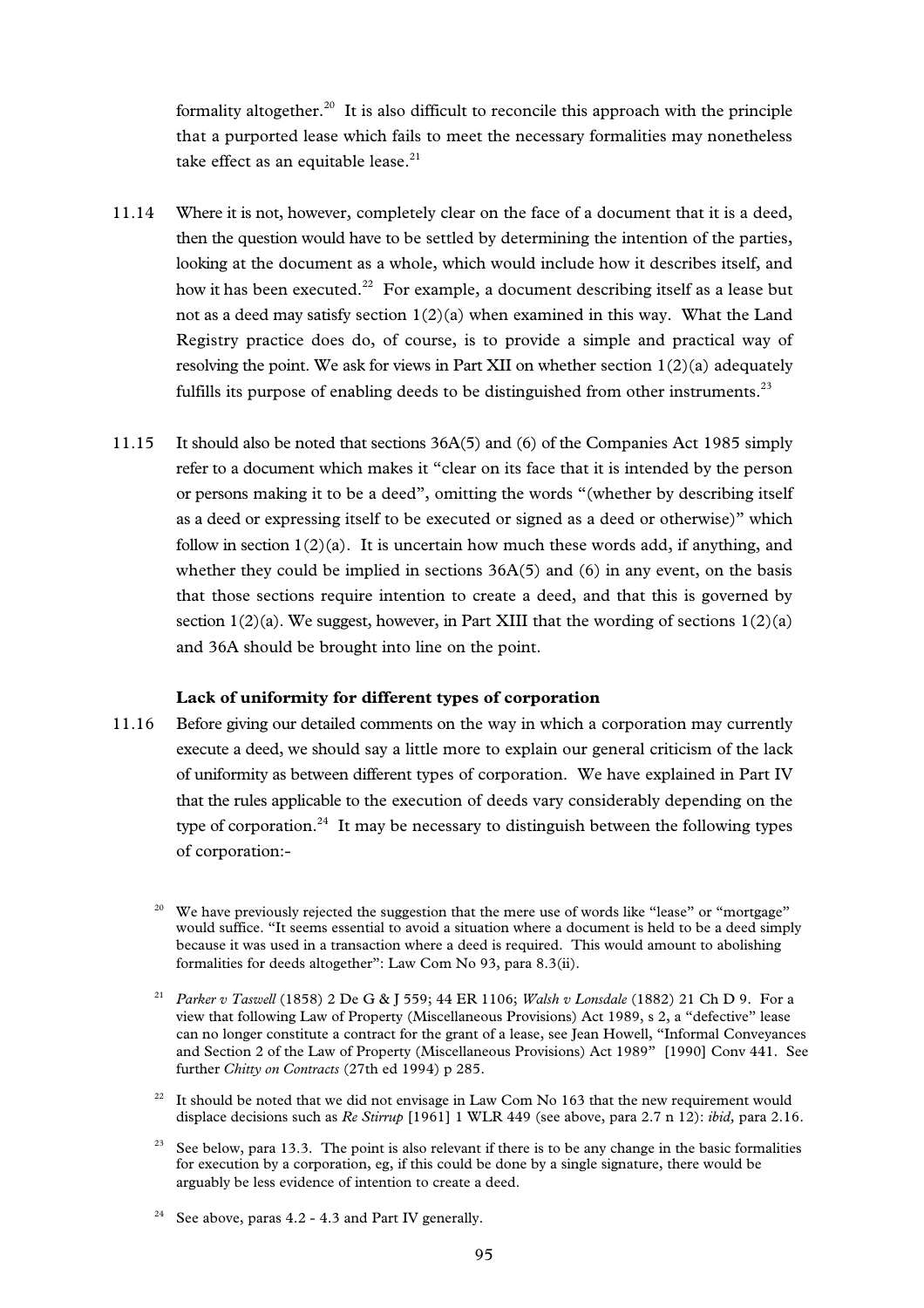- (a) companies formed and registered under the Companies Acts;<sup>25</sup>
- (b) unregistered companies which are nonetheless subject to the provisions of the Companies Act 1985 which govern execution formalities; $^{26}$
- (c) corporations outside the Companies Act, where execution may be regulated by other statutory provisions, or solely by the constitution of the corporation, or even by custom and practice, subject in each case to any applicable presumptions of execution;<sup>27</sup>
- (d) corporations aggregate and corporations sole;<sup>28</sup>
- (e) foreign companies; $^{29}$
- (f) other foreign corporations.  $30$
- 11.17 Thus a company governed by section 36A of the Companies Act 1985 may either execute under its common seal, or by the signature of two officers, whilst other corporations may generally only execute under their common seal. The presumptions governing due execution and delivery vary between different types of corporation, and, possibly, depending on the method by which a company chooses to execute a deed.<sup>31</sup> Even when such presumptions are broadly similar (as between section 74(1) of the Law of Property Act 1925 and section 36A(6) of the Companies Act 1985 in the case of due execution), there are differences in drafting and inconsistencies.<sup>32</sup> The existence of these separate regimes for different types of corporation causes potential difficulty to persons dealing with a corporation, and to bodies such as the Land Registry. At the very least, it is inconvenient that persons dealing with a corporation may have to make specific enquiries in order to satisfy themselves how the corporation executes a deed.
- 11.18 There are clearly many parts of the Companies Act 1985 which would be inappropriate or inapplicable to certain types of corporation.<sup>33</sup> It is, however, difficult to see why the rules for the execution of deeds and other documents should not be substantially the same for all corporate bodies, so far as this is compatible with the different management structures of such corporations. We consider in Part XVI whether some of these inconsistencies can be removed, and whether it might be possible to introduce greater uniformity into the law in this area.
	- $25$  See above, para 4.5.
	- $26$  See above, para 4.18.
	- <sup>27</sup> See above, para  $4.20$ .
	- $28$  See above, para 4.25.
	- $29$  See above, para 4.29.
	- $30$  See above, para 4.35.
	- $31$  See below, para 11.39.
	- $32$  See below, para 11.38.
	- $^{33}$  Eg, in the case of a non-profit making corporation, or a company limited by guarantee and having no share capital.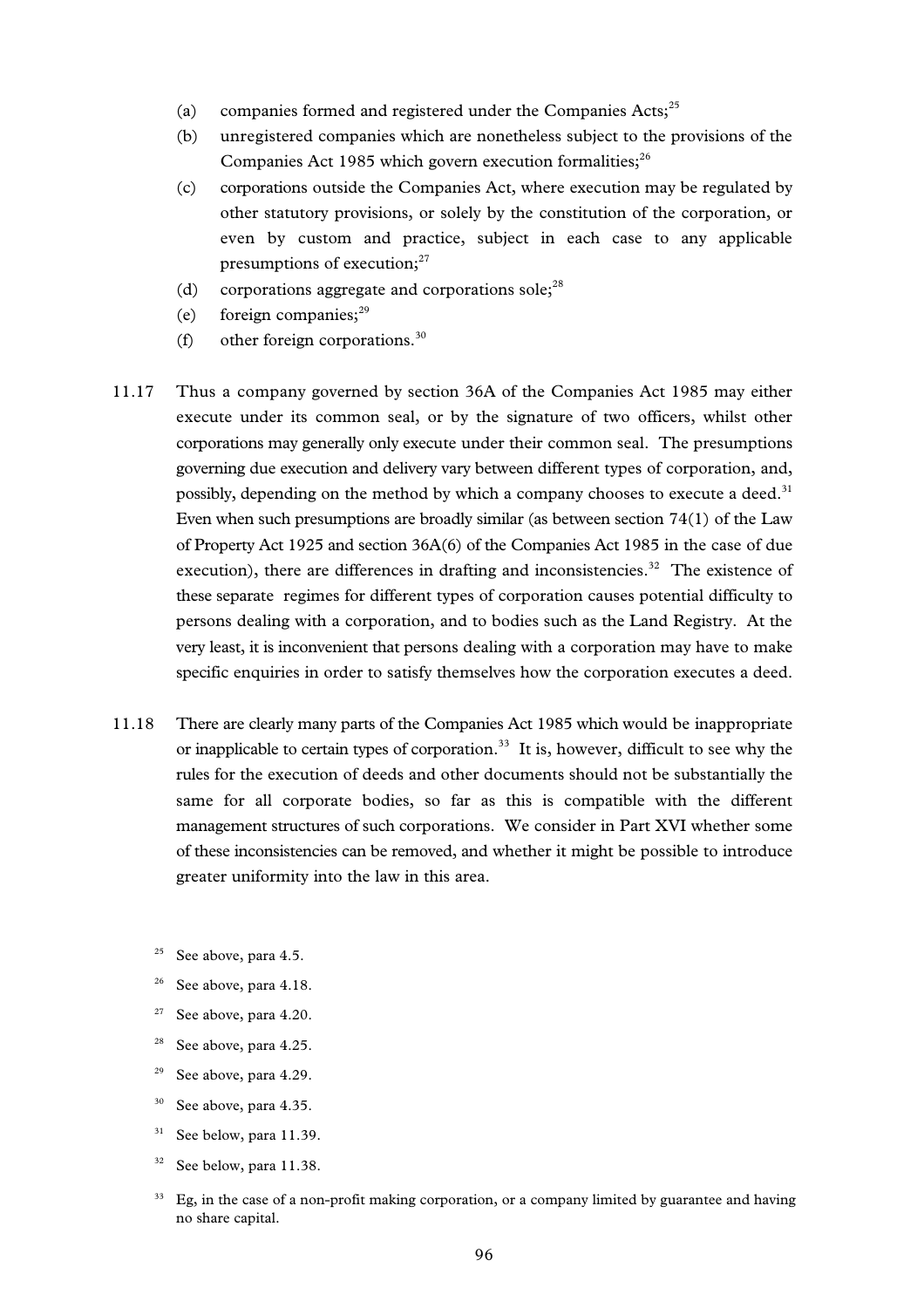11.19 It follows from this that where the law allows a particular type of corporation to execute deeds in more than one way, as under sections 36A(2) and (4) of the Companies Act 1985, the consequences of execution should be the same whichever method of execution is used.

## **Execution by companies under the Companies Act**

11.20 We now turn in greater detail to the various methods of execution by corporations, and start by setting out our main criticisms of section 36A of the Companies Act 1985. For the sake of completeness, we include a number of points which have also been made by other commentators, which we do not necessarily accept as constituting real difficulties. As before, our hope is that those responding to this Paper will let us know where they see these points as genuine difficulties, or as matters where confirmation or clarification would be helpful. We have mentioned that this Paper also presents the opportunity to ask whether there should be any more fundamental change in the methods of execution prescribed by section 36A, but we deal with this separately in Part XIV below.

## *Basic terms - does "execution" include "delivery"?*

- 11.21 It has been said that the term "executed" is used in different ways in section 74 of the Law of Property Act 1925, section 36A of the Companies Act 1985, and section 1 of the Law of Property (Miscellaneous Provisions) Act  $1989<sup>34</sup>$  In section 36A it excludes delivery. For example, section 36A(5) states that a document which is "executed by a company" has effect "upon delivery" as a deed. By implication it may be "executed" but not delivered until a later date. There is no reference at all to delivery in section 74, and this may be one of the reasons why there has been uncertainty as to the need for a separate act of delivery by a corporation, and whether a deed "executed" in accordance with section 74(1) must be taken to have been delivered. It now seems to be established that the word excludes delivery in section  $74(1)$ .<sup>35</sup> On the other hand, in section 1 of the Law of Property (Miscellaneous Provisions) Act 1989, the execution of a deed by an individual requires both attested signature and delivery.
- 11.22 However, the term used in section 1 is not simply "executed", but "executed as a deed". The way the term "executed" is used in section 36A permits the section to cover documents such as share certificates, which, since they are not deeds, do not need to be delivered. Subject to that, section 36A seeks to follow section 1 by making it clear that a document intended to be a deed does not have effect until delivery. If, therefore the position is to be made more obviously consistent, it would seem necessary to separate out "execution" and "execution as a deed" in section 36A. We invite views on this in Part XV.<sup>36</sup>

- $35$  See above, para 6.4.
- See below, para 15.2.

<sup>&</sup>lt;sup>34</sup> See the report by a joint working party of the City of London Law Society (above, para 1.3 n 3), at para 2.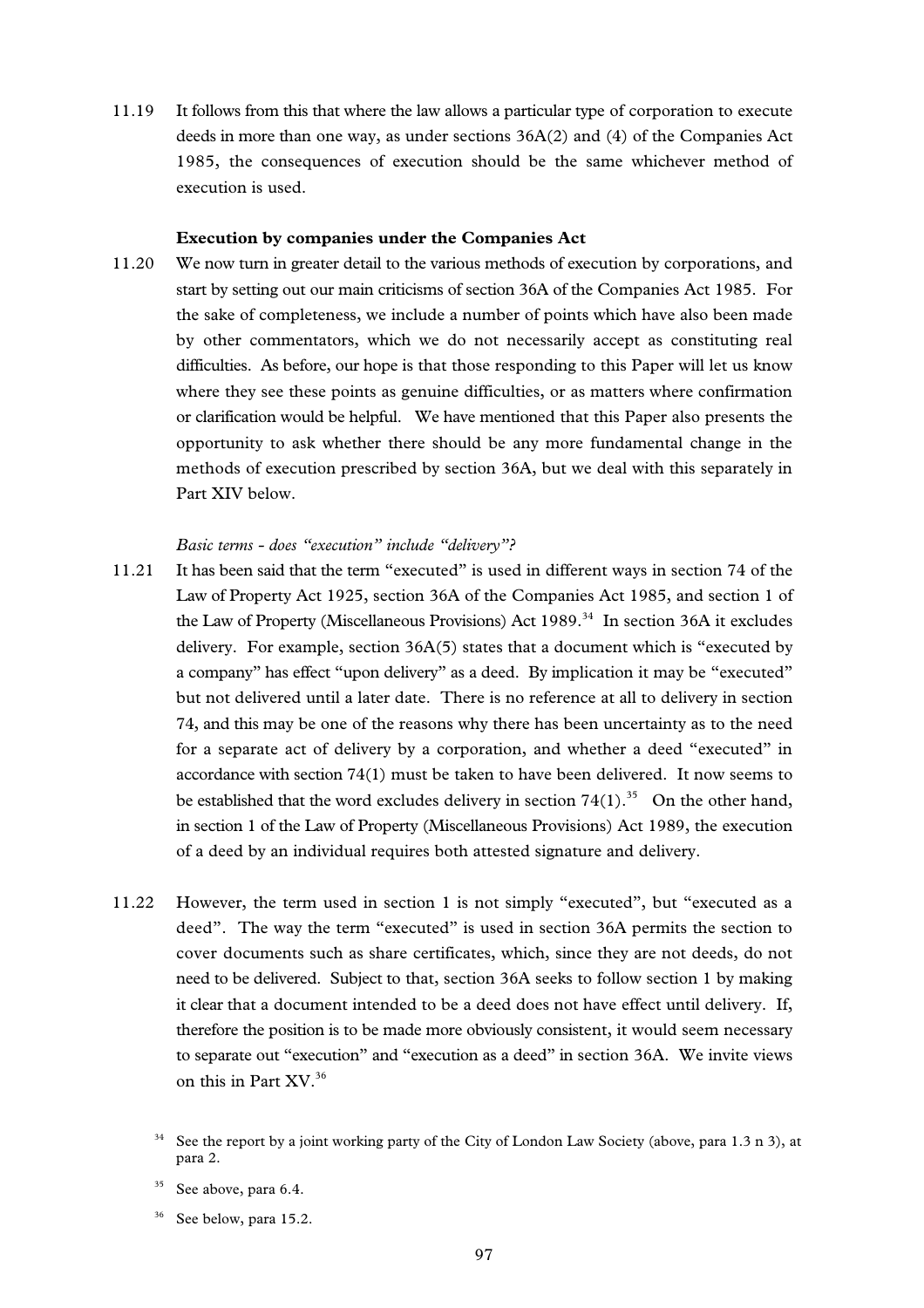- 11.23 The term "executed" is, of course, used elsewhere. For example for stamp duty purposes a deed is taken to be "executed" when it is delivered, unless it is delivered subject to conditions, when it is treated as executed when the conditions are fulfilled. $37$ There is no obvious difficulty with this, since the requirement for delivery is made explicit, and the period for stamping of the document clearly runs from the date of delivery. A deed delivered in escrow would presumably be treated as a deed delivered subject to conditions for this purpose. Section 414 of the Companies Act 1985 (which concerns the date of creation of a registrable charge) is potentially more of a problem, for the reasons mentioned in Part VI, but it is uncertain whether this will ever be given effect in its current form.<sup>38</sup>
- 11.24 The older authorities speak of the formal requirements for a deed, rather than those for the execution of a deed.<sup>39</sup> There is authority suggesting that the term "executed" is more correctly used to include delivery, but recognition that it may also be used in the sense which excludes it. $40$  Whilst consistency is, of course desirable, the term is undoubtedly a convenient shorthand for the formalities required up to the point of delivery, and, as long as the concept of delivery remains, it is likely to continue to be used to cover both situations. $41$

#### *Section 36A(2): execution under seal*

- 11.25 We explained in Part IV that section 36A(2) does not, in our view, override a company's articles, by allowing it, for example, to execute by simply affixing its seal, and dispensing with a requirement in the articles that two directors, or a director and the secretary, must also sign. $^{42}$  Nevertheless, if this is correct the wording of section 36A(2) is potentially misleading in this respect, and might be considered to be inconsistent with section 74(1) of the Law of Property Act 1925, which makes it clear that the section can only be relied on where the seal is "attested". This also raises the wider question, to which we return below, how far it is appropriate to require the affixing of the seal to be in accordance with the articles, when section 36A(4) provides an alternative method of execution for which there may be no specific provision in the articles.<sup>43</sup>
	- See above, para 6.10.
	- See above, para 6.11.
	- Eg, *Goddard's Case* (1584) 2 Co Rep 4b, 5a; 76 ER 396, 398-399; and see *Norton on Deeds* (2nd ed <sup>39</sup> 1928) Cap 1.
	- <sup>40</sup> Longman v Viscount Chelsea (1989) 58 P & CR 189, 198, per Nourse LJ.
	- <sup>41</sup> Eg, practitioners will continue to send documents to their clients "for execution" (excluding delivery), and after completion to the other side "duly executed" (including delivery).
	- <sup>42</sup> See above, para 4.9. Though such a document might be "saved" by Companies Act 1985, ss 35A and 35B if the board had resolved to execute it: see above, para 5.14.
	- See below, para 15.5.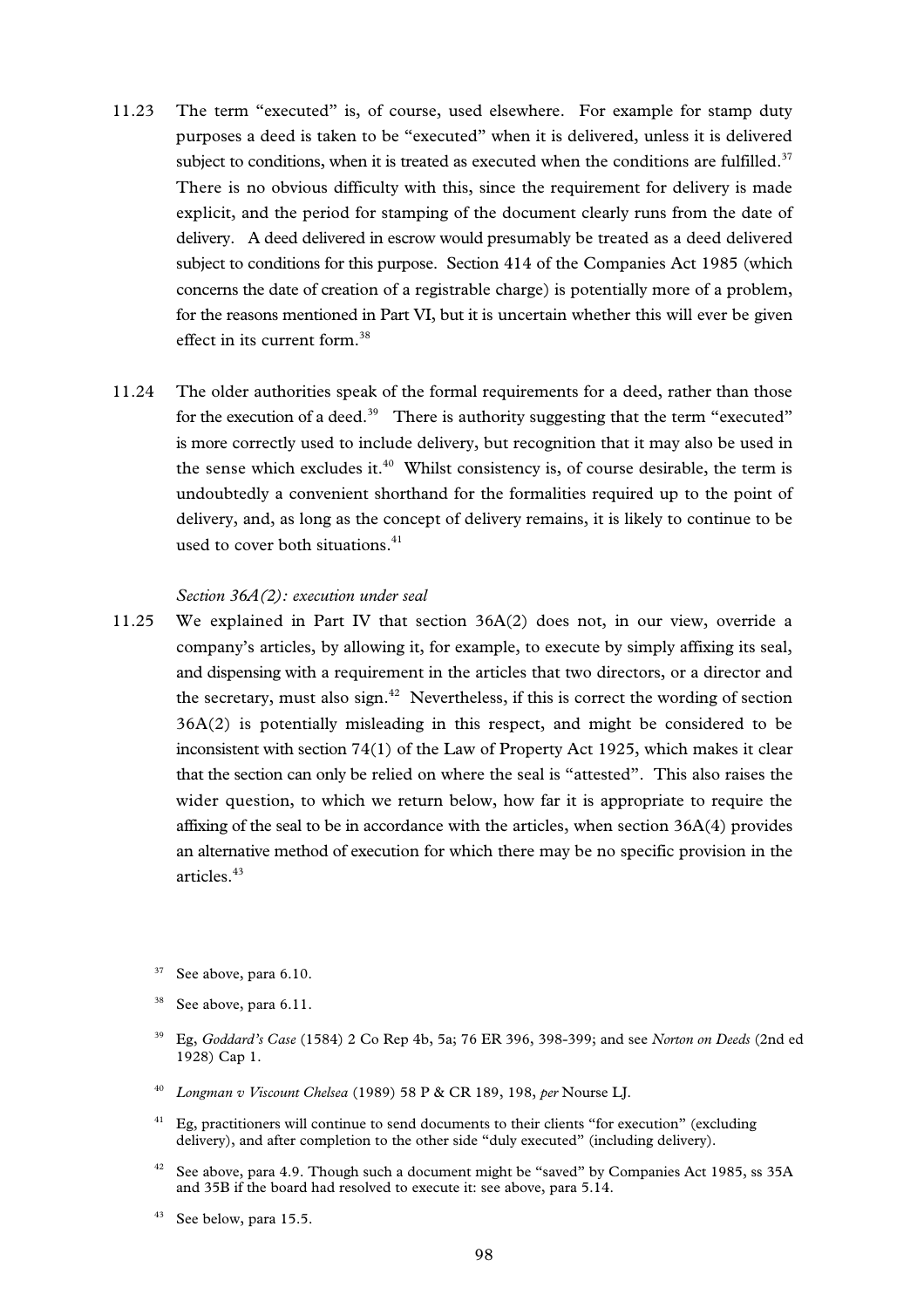## *Sections 36A(3) and (4): execution without a seal*

- 11.26 The principal change made by section 36A was to allow a company to execute by the signature of two officers, as provided by section 36A(4), rather than under its common seal. There was some concern at the time of its introduction that this would lead to increased fraud, or at least to greater difficulty for bodies such as the Land Registry in checking that deeds had been properly executed, since execution under a distinctive seal could be replaced by the signatures of two officers, who might not even be named in the attestation clause. We return to this point in Part XIV, where we seek views on whether there should be any change in the basic formalities required when a company executes a document. In this Part, we mention two specific doubts which have been raised about section 36A(4).
- 11.27 First, it has been questioned whether section 36A(4) can be used when there is no specific provision in the company's articles for execution in this way.<sup>44</sup> For the reasons given in Part IV, we consider that it can, and that any such criticism is unjustified.<sup>45</sup>
- 11.28 Secondly, it has been suggested that it is uncertain whether execution in accordance with section 36A(4) is sufficient to satisfy a requirement in another document to which the company is a party for it to enter into a further document under its common seal, or into a deed under seal. $46$  A similar point would arise if the company's articles required it to execute documents of a particular nature under seal, or where a document under seal is required by statute.<sup> $47$ </sup> Since, however, section 36A(4) provides that a document so executed "has the same effect as if executed under the common seal of the company", we see no reason to doubt that execution in accordance with section  $36A(4)$  would be sufficient for these purposes.<sup>48</sup>

#### *Sections 36A(5) and (6): the statutory presumptions*

- 11.29 In Parts V and VI, we explained the general effect of the presumptions contained in these sections. We draw attention below to a number of uncertainties in their application, and inconsistencies with other statutory provisions. We consider separately below whether it would be better not to have these statutory presumptions of due execution and delivery in the light of the difficulties which they create.<sup>49</sup>
	- See above, para 4.10.
	- $45$  See above, para 4.10.
	- $46$  Eg, a requirement in a floating charge to execute a legal mortgage under seal of property which is subsequently acquired, or, in the case of the chargee, that a receiver may only be appointed by deed under seal.
	- <sup>47</sup> Where execution is by an individual, see Law of Property (Miscellaneous Provisions) Act 1989, s 1 (7) on this point.
	- <sup>48</sup> Execution under s  $36A(4)$  should, for example, be sufficient to constitute a contract under seal for the purpose of Companies Act 1985, s 428(5).
	- <sup>49</sup> Part XV.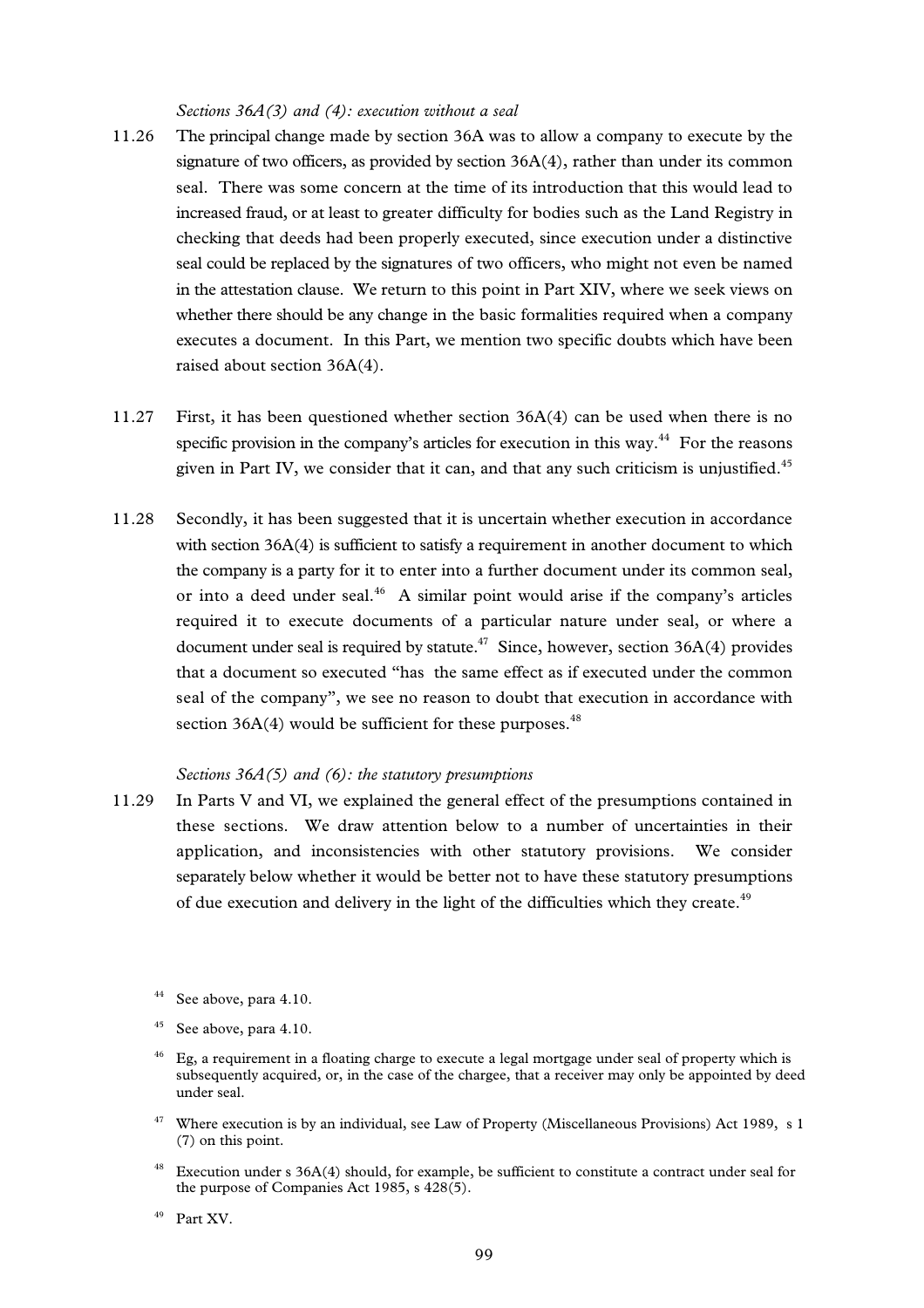WHEN DO THE PRESUMPTIONS APPLY?

- 11.30 The first part of section 36A(5) provides that a document executed by a company which makes it clear on its face that it is intended to be a deed "has effect" on delivery as a deed. This is, in effect, the equivalent of the requirement in section 1 of the Law of Property (Miscellaneous Provisions) Act 1989 for "execution as a deed". It is followed by a rebuttable presumption of delivery on execution. As explained above, this seems to do no more than repeat the existing common law presumption of delivery.<sup>50</sup> Section 36A(5) applies whether a company executes a deed under its common seal or by the signature of two officers under section  $36A(4)$ <sup>51</sup>. There is no specific requirement for good faith.
- 11.31 We have already mentioned that the wording of section 36A(6) (deemed due execution and delivery in favour of a purchaser in good faith) suggests that it is limited to execution without the use of a seal under section  $36A(4)$ , leaving section  $74(1)$  of the Law of Property Act 1925 to do the same job where execution is under seal. It has recently been held in *Johnsey Estates (1990) Ltd v Newport Marketworld Ltd and Others* that, on the contrary, section 36A(6) applies whether execution is by the signature of two officers or under seal.<sup>52</sup> However, whilst there is much good sense in this, in that it would overcome a number of the other difficulties mentioned below, we are not entirely satisfied that this construction of the section is justified. The reference in section 36A(6) to a document which purports to be signed by two directors, or by a director and the secretary, closely follows the wording of section 36A(4). This is in contrast to section 36A(2), which as already seen,<sup>53</sup> is silent on the need for signature or attestation by such officers where this is required by the articles. The reference in section 36A(6) to a document being signed seems to require something more than the signature of two officers who are merely attesting or signing as part of the affixing of the seal.<sup>54</sup> The decision on this point in *Johnsey Estates* was reached "with some hesitation",<sup>55</sup> and the matter must be seen as remaining in need of clarification.
	- $50$  See above, para 6.22.
	- Companies Act 1985, s 36A(3).
	- <sup>52</sup> Chancery Division (Cardiff), 10 May 1996, transcript, paras D(III) 1-22. See further above, paras 1.17 and 6.18. Judge Mosley added that even if section 36A(6) is restricted to execution under section 36A(4), he would regard a deed executed under seal and attested by two directors as nonetheless falling within section 36A(4), the attestation by two directors amounting to signature by the directors for the purpose of that section: *ibid*, paraD(III) 20.
	- $53$  See above, para 4.9.
	- Section  $36A(4)$  has, however, been held to operate in the case of a stock transfer signed by two directors and expressed to be sealed by the company, but where the seal had not in fact been affixed: *Bishopsgate Investment Management Ltd v Maxwell (No 2)* [1993] BCLC 814 (see above, para 4.10 n 23).
	- The judgement undertakes a careful and lengthy analysis of ss  $36A(5)$  and  $(6)$ , which we will not attempt to reproduce in full. One of the factors which influenced the court in deciding that s 36A(6) should, like s 36A(5), apply whatever the method of execution, was the presence of the words "intended by the person or persons making it to be a deed" in both sections. It was held that the "person or persons" refer to the director(s) and secretary who sign the deed, whether by way of execution under s 36A(4), or to attest the affixing of the seal, but this seems incorrect. These words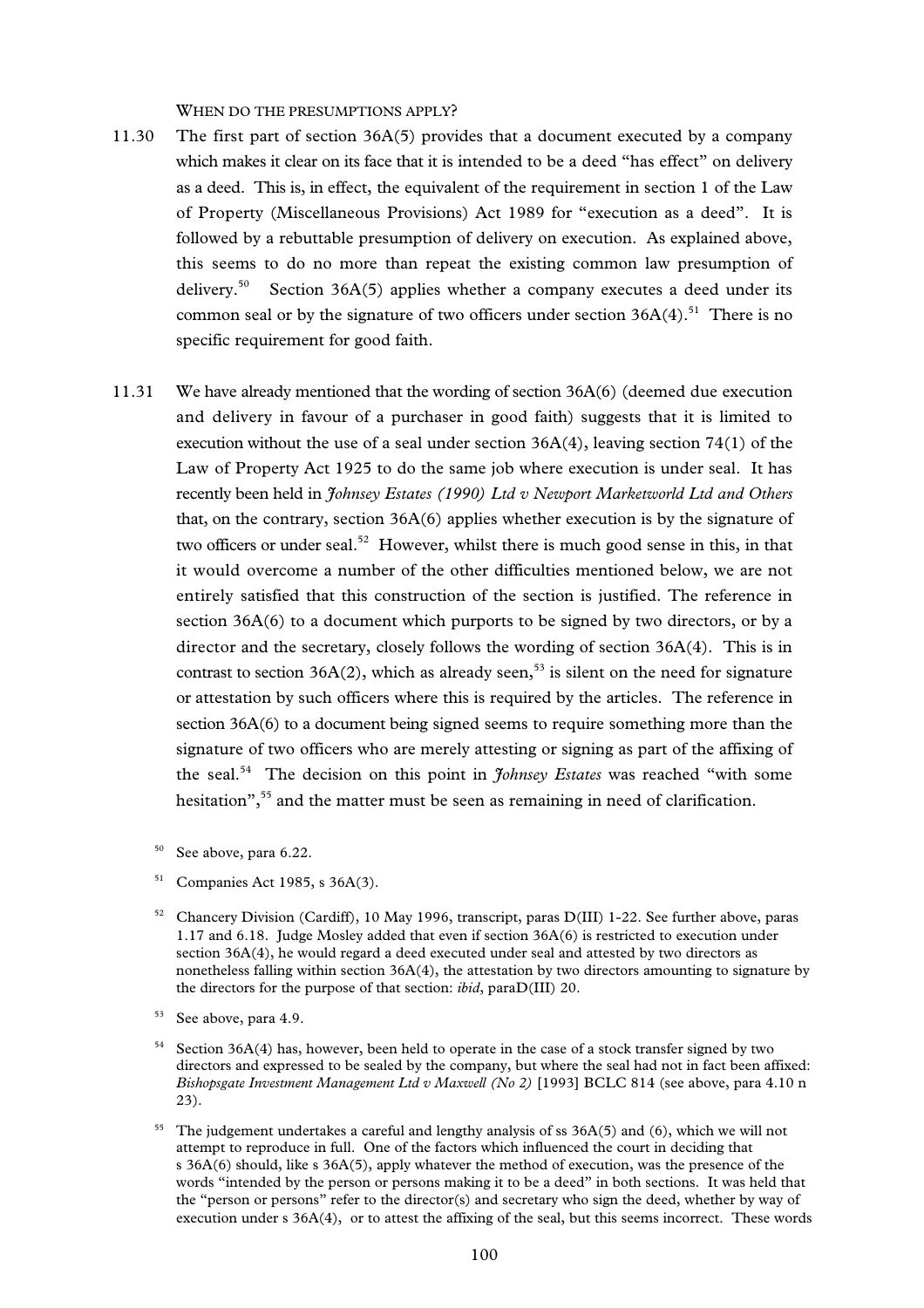- 11.32 Depending on whether the decision in *Johnsey Estates* is correct on this point, the position of a purchaser in good faith from a company may depend on which method of execution is used. When a company executes the transfer under section  $36A(4)$ there is an irrebutable presumption (or rather deeming) of due execution and delivery by virtue of section 36A(6). When execution is under seal there is a rebuttable presumption of delivery by virtue of section 36A(5). If *Johnsey Estates* is correct, there is also an irrebuttable presumption of due execution and delivery under section 36A(6). If not, there is no statutory presumption of delivery, and whether or not there is any statutory presumption of due execution depends on whether section 74(1) of the Law of Property Act 1925 applies. This is considered further below.<sup>56</sup>
- 11.33 Like section 36A(5), section 36A(6) restricts the presumption of *delivery* to a document which makes it clear on its face that it is intended to be a deed. However, the first part of the section, which presumes *due execution* in favour of a purchaser where a document purports to have been signed by two directors or a director and the secretary, is not so limited. On the face of it, the presumption of due execution in favour of a purchaser is therefore applicable to any document signed by two such officers, so long as it has been so signed by way of execution by the company. If so, this is inconsistent with section 74(1), which is expressly restricted to deeds. The significance of this depends partly on whether all documents executed by corporations under seal are deeds, which has been discussed above.<sup>57</sup>
- 11.34 As is pointed out by the court in *Johnsey Estates*, it is perhaps curious that there is an express requirement in section 36A(4) that the document must be expressed to be executed by the company, but no repetition of this requirement in section  $36A(6).$ <sup>58</sup> We think, however, that the relationship between sections  $36A(6)$  and  $36A(4)$  is so close that the failure to repeat the requirement causes no real difficulty, and that the irrebuttable presumption would only apply where the document is, in some way, expressed to be executed by the company.
- 11.35 The wording of section 36A(6) is clearly inapplicable to execution by a company through an individual attorney: there is no signature by the relevant officers for the company. The position is less clear with section  $36A(5)$ . There is, however, no reference in that section to execution "by or on behalf of a company", and the natural

clearly relate back to the "face-value" requirement introduced by Law of Property (Miscellaneous Provisions) Act 1989, s 1(2). On that basis, the "person or persons making it" must be the party or parties to the deed (ie, the company, not its officers). The court's interpretation of the "person or persons making it" also underlies the view that, even if s 36A(6) is limited to execution under s 36A(4), a deed is nonetheless executed under s 36A(4) when two directors sign to attest the affixing of the seal (transcript: para D(III) 20): see above, n 52.

- <sup>56</sup> See below, para 11.39.
- $57$  See above, para 11.7.
- <sup>58</sup> *Ibid*, transcript, para D(III) 6.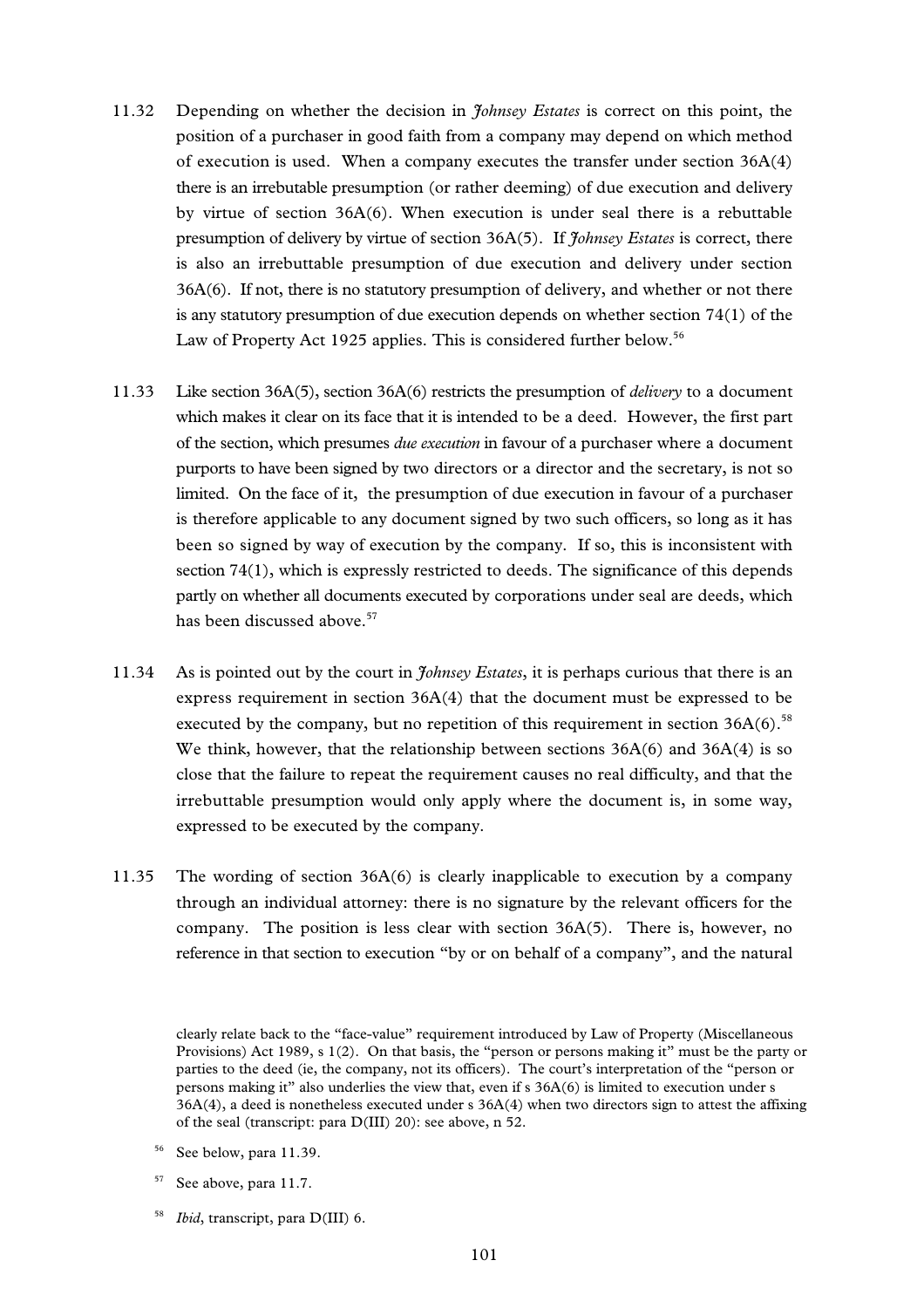meaning of the words "executed by a company" is to refer back to execution by the methods specified in sections 36A(2) and (4). The position where the attorney is a corporation has been considered in Part VIII.<sup>59</sup> Once again, the root of the problem is whether execution is taken as being by the donor or the attorney for this purpose. $60$ 

THE RELATIONSHIP BETWEEN THE PRESUMPTIONS AND DIFFERENT METHODS OF DELIVERY

11.36 We commented in Part VI that it is not obvious how the first part of section 36A(5) relates to the concept of delivery in escrow, since it provides that a document to which it applies "has effect, upon delivery, as a deed". It now seems to be established, however, that the presumptions of delivery in sections 36A(5) and (6) may, in appropriate circumstances, be of delivery in escrow. $61$  The presumption in section 36A(5) may be rebutted to allow delivery by the maker's solicitor on completion, although it seems that clear evidence may be required to do so. $62$  However, the apparently irrebuttable presumption (or rather deeming) of delivery on execution (whether in escrow or with immediate effect) in section 36A(6) is inconsistent with execution on the basis that delivery is to be by a third party on completion. If a company is deemed to have delivered the deed upon execution, it cannot also have handed it to a third party for delivery at a later date. The practical importance depends on who is a purchaser for the purpose of section 36A(6), and so able to take advantage of the presumption. We consider this further below.<sup>63</sup>

A COMPARISON OF THE PRESUMPTIONS WITH SECTION 1(5) OF THE LAW OF PROPERTY (MISCELLANEOUS PROVISIONS) ACT 1989

11.37 The presumption in section 36A(5) of delivery upon execution (unless the contrary is proved) sits a little oddly with the conclusive presumption in favour of a purchaser in section 1(5) of the Law of Property (Miscellaneous Provisions) Act 1989 that a solicitor or other advisor who purports to deliver an instrument as a deed on behalf of a party to the instrument has authority to do so. $^{64}$  The presumption of delivery on execution in section 36A(6), however, is plainly inconsistent with the presumption in section 1(5). If the vendor company is deemed to have delivered the deed upon execution, then it cannot also be deemed to have been handed it to its solicitor with authority to deliver it as a deed on completion.

 $59$  See above, para 8.23.

- $60$  See above, paras 8.21 8.22.
- $61$  See above, para 6.25.
- $62$  See above, para 6.22.
- <sup>63</sup> Para 11.44.
- See above, para 6.19.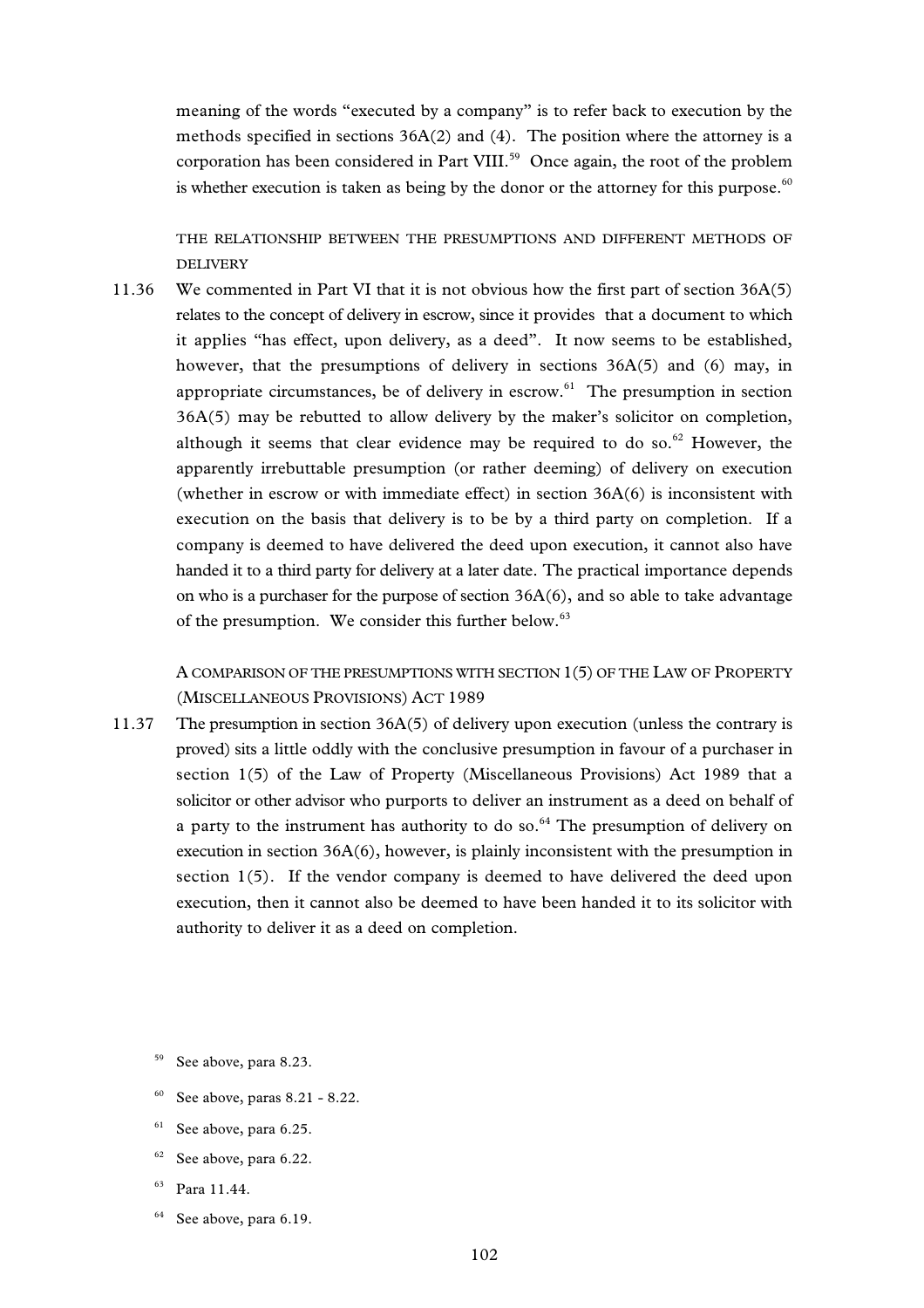A COMPARISON OF THE PRESUMPTIONS WITH SECTION 74(1) OF THE LAW OF PROPERTY ACT 1925

11.38 A comparison of sections 36A(5) and (6) with section 74(1) of the Law of Property Act 1925 reveals no less than six possible inconsistencies.<sup>65</sup>

### (i) DELIVERY

11.39 We have explained in Part VI that section 74(1) is, it seems, a presumption of due execution, but not of delivery.<sup>66</sup> That means that the position of a purchaser from a corporation may vary depending on whether section 36A applies to the vendor, and if it does on how a vendor company chooses to execute. Delivery upon execution is deemed by virtue of section 36A(6) where a company executes without seal under section 36A(4). There is no deemed delivery if the vendor is a corporation to which section 36A does not apply. Whether delivery is also deemed in the case of a registered company executing under seal depends upon the application of section 36A(6), which we have considered above.<sup>67</sup> One of the factors which influenced the court in *Johnsey Estates* was the assumption that Parliament cannot have intended to create this anomaly, by which the position of a purchaser from a company may vary depending on how the purchase deed is executed.<sup>68</sup> As we have said, we see the good sense of the construction of section 36A(6) in *Johnsey Estates* in this respect, but we think that the position is, at best, uncertain. If there is indeed such an anomaly, this would have come about inadvertently. It seems likely to us that section  $36A(6)$  was intended to extend the protection offered to a purchaser by section  $74(1)$  to a case where the company chooses to execute without using a seal. We understand section 36A(6) to have been drafted on the basis that section  $74(1)$  itself imported delivery.<sup>69</sup> If that had been, or remained correct, there would have been no such inconsistency between sections 36A(6) and 74(1). Moreover, even if the presumption of delivery in section 36A(6) operates when a company executes a deed under seal, there still remains the anomaly that there is, it seems, no such presumption of delivery by virtue of section 74(1) in the case of a corporation to which section 36A does not apply.

(ii) IDENTITY OF THE OFFICERS SIGNING

11.40 Due execution is deemed under section 74(1) where the seal is affixed in the presence of and attested by the corporation's clerk, secretary, or other permanent officer or his deputy, and a member of the board of directors, council, or other governing body. Section  $36A(6)$  - and of course section  $36A(4)$  itself - requires signature by a director and the secretary, or by two directors. The difference in terminology is partly explained

 $65$  How far, if at all, these "inconsistencies" might be justified by the fact that s 74(1) extends to corporations other than companies should be seen in the light of Part XVI below.

 $66$  See above, para 6.4.

See above, para 11.31. There is of course a rebuttable presumption of delivery in the case of a company which executes under seal, by virtue of s 36A(5).

 $68$  Transcript, para D(III) 14.

See above, para 6.4.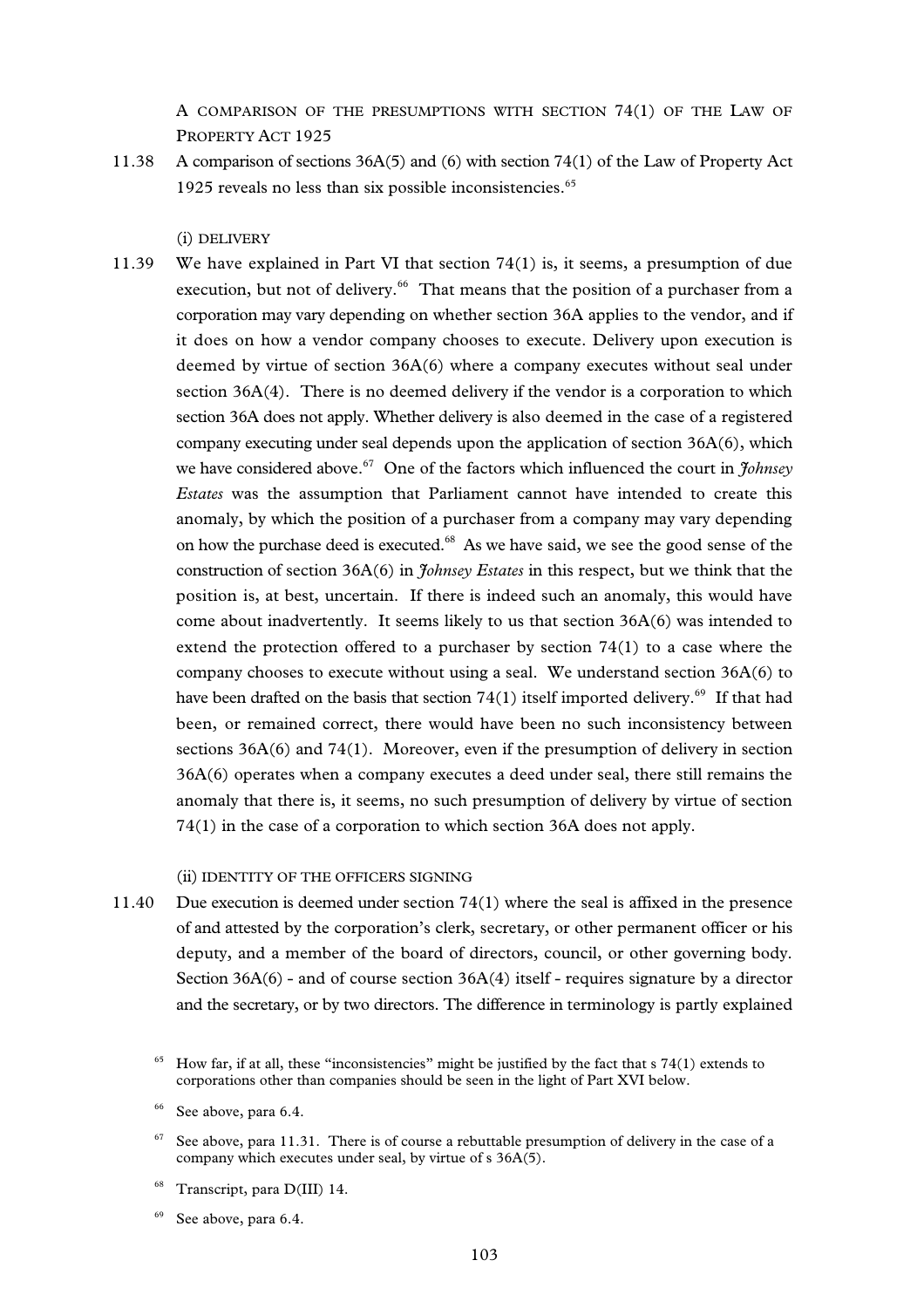by the passage of time between the two provisions, and the fact that section 74(1) extends to corporations aggregate generally, where the management structure is more likely to vary than in the case of a registered company. However, if two directors are sufficient to execute by signing for the purpose of sections 36A(4) and (6), it is difficult to see why they should not also be sufficient for section 74(1) when they attest the seal (section 74(1) requires one of those attesting to be the secretary or his deputy). At present, there is therefore a statutory deeming of due execution in favour of a purchaser in good faith when two directors of a company execute by signing a document, but not when two directors of a corporation to which section 36A does not apply affix and attest the common seal. Whether there is such a presumption when two directors of a company affix and attest the seal depends on whether section 36A(6) is applicable in such a case, which we have considered above.<sup>70</sup>

 $70$  See above, para 11.31.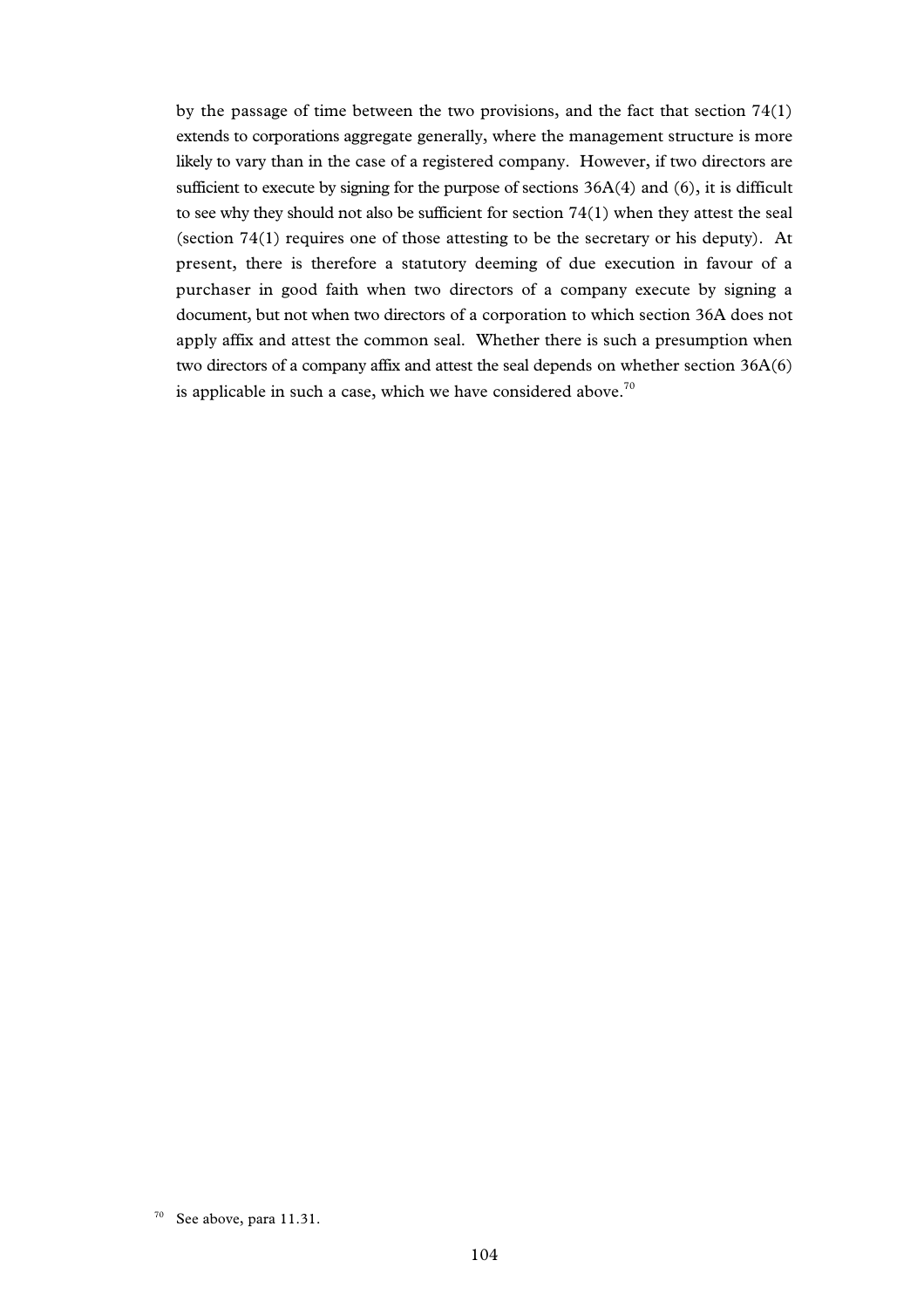(iii) SECRETARY OR DEPUTY SECRETARY?

11.41 One of those attesting the seal may be the deputy secretary for the purpose of section 74(1), but the reference to "the secretary" is quite specific in sections 36A(4) and (6), and it is doubtful whether the deputy secretary would suffice for this purpose.<sup>71</sup>

# (iv) PURPORTED SIGNATURE

11.42 Section 36A(6) refers to a document which "purports to be signed by a director and the secretary of the company, or by two directors of the company ...", whilst section 74(1) refers to a seal "purporting to be the seal of the corporation" and "attested by persons purporting to be persons holding such offices as aforesaid...". It is, perhaps, unfortunate that the two forms of wording differ, although we are unable to ascertain any difference in meaning between them.

(v) RESTRICTION TO DEEDS

11.43 Section 74(1) is expressly limited to deeds. It appears that section 36A(6) is capable of extending to any document which is executed in accordance with section  $36A(4)$ , whether or not a deed.<sup>72</sup>

# (vi) INTENDING PURCHASERS

11.44 As defined in the Law of Property Act 1925 the term "purchaser" includes an intending purchaser, where the context so requires.<sup>73</sup> In contrast, there is no reference to an intending purchaser in the definition of a "purchaser" in section  $36A$ .<sup>74</sup> If the purpose of the omission is to exclude an intended purchaser from the protection of section  $36A(6)$ ,  $^{75}$  then it would be preferable - for the sake of consistency - to make it clear that an intended purchaser is also unable to rely on section 74(1). We return to this in Part XV.<sup>76</sup> We should also mention that in *Johnsey Estates* it was held that the absence of any definition of "property" in the Companies Act 1985 (implicitly in contrast to the Law of Property Act 1925), did not restrict the ambit of section 36A(6) so as to exclude choses in action. $77$ 

# A COMPARISON OF THE PRESUMPTIONS WITH THE COMMON LAW PRESUMPTION OF DELIVERY

- See further Companies Act 1985, s 283(3). The section makes reference to any deputy or assistant secretary, but this appears to be relevant only when the office of secretary is vacant or the secretary is incapable of acting. Cf *Brooke's Notary* (11th ed 1992) p 182 n 44. In contrast, there is a wide definition of the term "director" in *ibid,* s 741. At the least, it seems likely that signature by an alternate director would suffice.
- $72$  See above, para 5.26.
- <sup>73</sup> *Ibid,* s 205(1)(xxi). See above, para 5.25 n 66.
- $74$  See above, para 5.25.
- $75$  See above, para 5.25.
- $76$  See below, para 15.14.
- Transcript, paras D(III) 16-18. See above, paras 1.17 and 6.18.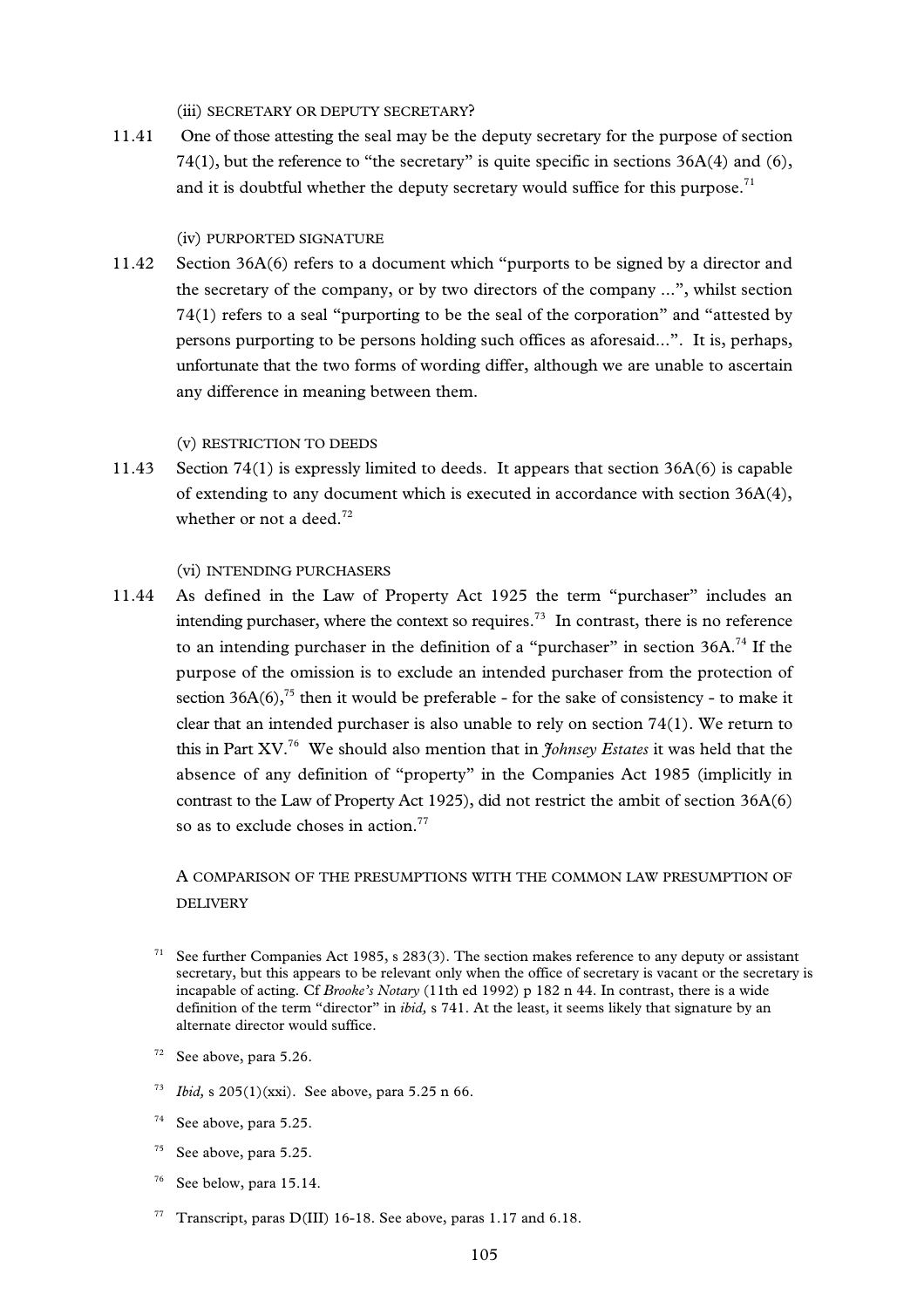11.45 There is a rebuttable presumption of delivery at common law where the seal of a corporation has been affixed, but only a statutory presumption (by virtue of section  $36A(5)$ ) where execution is by a corporation to which section 36A applies.<sup>78</sup>

### *Corporate directors*

11.46 We have mentioned that there is no obvious provision in section 36A(4) for execution by a company when the relevant directors or secretary of the company are themselves other companies or corporations. That is because the section seems to envisage personal signature by the secretary or director(s) in question. There is authority that where a statute requires a personal signature, a contract signed on behalf of a company by an authorised signatory will suffice,<sup> $79$ </sup> but none yet to confirm that this extends to section 36A(4), or indeed to the presumption of execution and delivery in section 36A(6). A similar point is sometimes made in respect of section 74(1) of the Law of Property Act 1925, which requires the affixing of the common seal to be "attested" by a director and secretary. We understand that in practice where there are corporate directors execution has in the past generally been under the common seal of the company making the deed, attested by a person authorised to sign on behalf of each relevant corporate director. If need be, certified copies of the board resolutions appointing such persons to sign for the corporate directors are provided. In theory, each corporate director could itself execute the document (for example under its common seal), in a way which itself might attract one of the statutory presumptions of due execution and/or delivery, but it would seem unduly complicated to make this a requirement. We also understand that companies are now purporting to make use of section 36A(4) in a similar way, and to execute by the signatures of two persons authorised to sign for its corporate directors. We invite views on this in Part  $XV$ <sup>80</sup>

### **Execution by foreign companies**

11.47 Having looked in detail at section 36A, we now turn more briefly to the section as it is adapted to execution by foreign companies. So far as we are aware, the Foreign Companies (Execution of Documents) Regulations 1994 have generally been welcomed, providing a method for foreign companies to execute deeds in accordance with English law, without trying to force concepts and structures of English law and practice upon them which they may not share. We would, however, make a few comments on the Regulations, and we invite views in Part XV.

 $78$  See above, paras 6.4, 6.22.

<sup>&</sup>lt;sup>79</sup> Re British Games [1938] Ch 240. See above, para 7.3 n 6.

See below, para 15.7.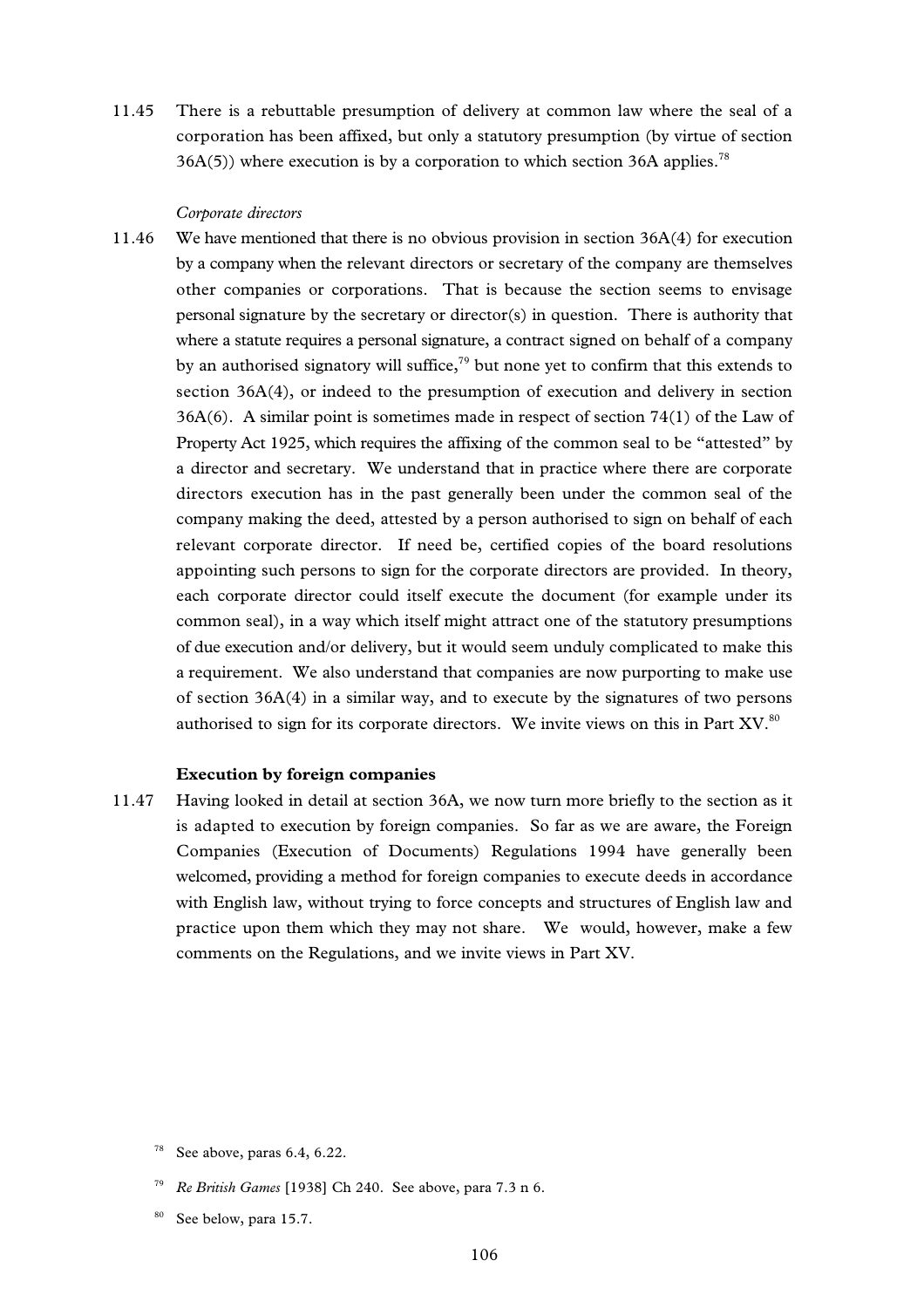# *What is a "foreign company" for the purpose of the Regulations?*

11.48 First, the Regulations apply to "companies incorporated outside Great Britain", but there is no attempt to define this further. It appears that there may be certain types of foreign corporation which are not companies for the purpose of the Regulations.<sup>81</sup> If this is correct, then the ability of such corporations to execute a deed under English law remains somewhat uncertain unless they possess a seal. There seems no reason why they should not be able to adopt a seal for the purpose, but this is at the least cumbersome when set against the flexibility given by the Regulations. The Regulations are necessarily restricted to "companies" incorporated outside Great Britain by the primary legislation under which they are made. $82$  It is, however, difficult to see why the principles embodied in the Regulations should not be extended to all foreign corporations, in particular given the width of the provision allowing execution in any manner permitted by, or by persons with authority under, the laws of the territory of incorporation.<sup>83</sup>

## *Relationship of the Regulations with requirements of local law*

- 11.49 Secondly, it has been suggested that it would be helpful if the Regulations could be amended to state that execution under them would not override any additional requirements for execution imposed by the law of incorporation of the foreign company. $84$  That would mean that, just as the Regulations provide that the question of authority of the person signing is governed by the relevant foreign law, so any other requirement under the relevant foreign law for the execution of documents by foreign companies would also have to be observed. However, this would appear to introduce potential difficulty and uncertainty into what is essentially an English law formality requirement, particularly in situations where the relevant formalities are clearly governed by English law, for example in the case of a conveyance of real property.<sup>85</sup> *Relationship with common law rules for the creation of a power of attorney*
- 11.50 Thirdly, we have explained the common law rule, followed in section 1 of the Powers of Attorney Act 1971, which requires authority to execute a deed on behalf of another person to be given by deed.<sup>86</sup> As it relates to registered companies, section  $36A(4)$  of the Companies Act 1985 only authorises execution by the signature of the directors
	- $81$  See above, para 4.34.
	- $82$  Companies Act 1989, s 130(6).
	- <sup>83</sup> This would, of course, apply the relevant provisions of the Companies Act, as adapted by the Regulations, more widely than is done in the case of "unregistered companies" by s 718: see above, para 4.18. The only argument we can see against this is that it might lead to situations where a foreign organisation which was not a corporation, and so lacked the legal personality to contract in its own right, purported to execute a document in reliance on the Regulations. It seems to us, however, that the purported method of execution in such a case would be merely incidental to the wider issue of contractual capacity.
	- <sup>84</sup> Made by a working party of the Law Society's Standing Committee on Company Law at the time of preparation of the Regulations.
	- See above, para 4.28.
	- See above, para 8.3.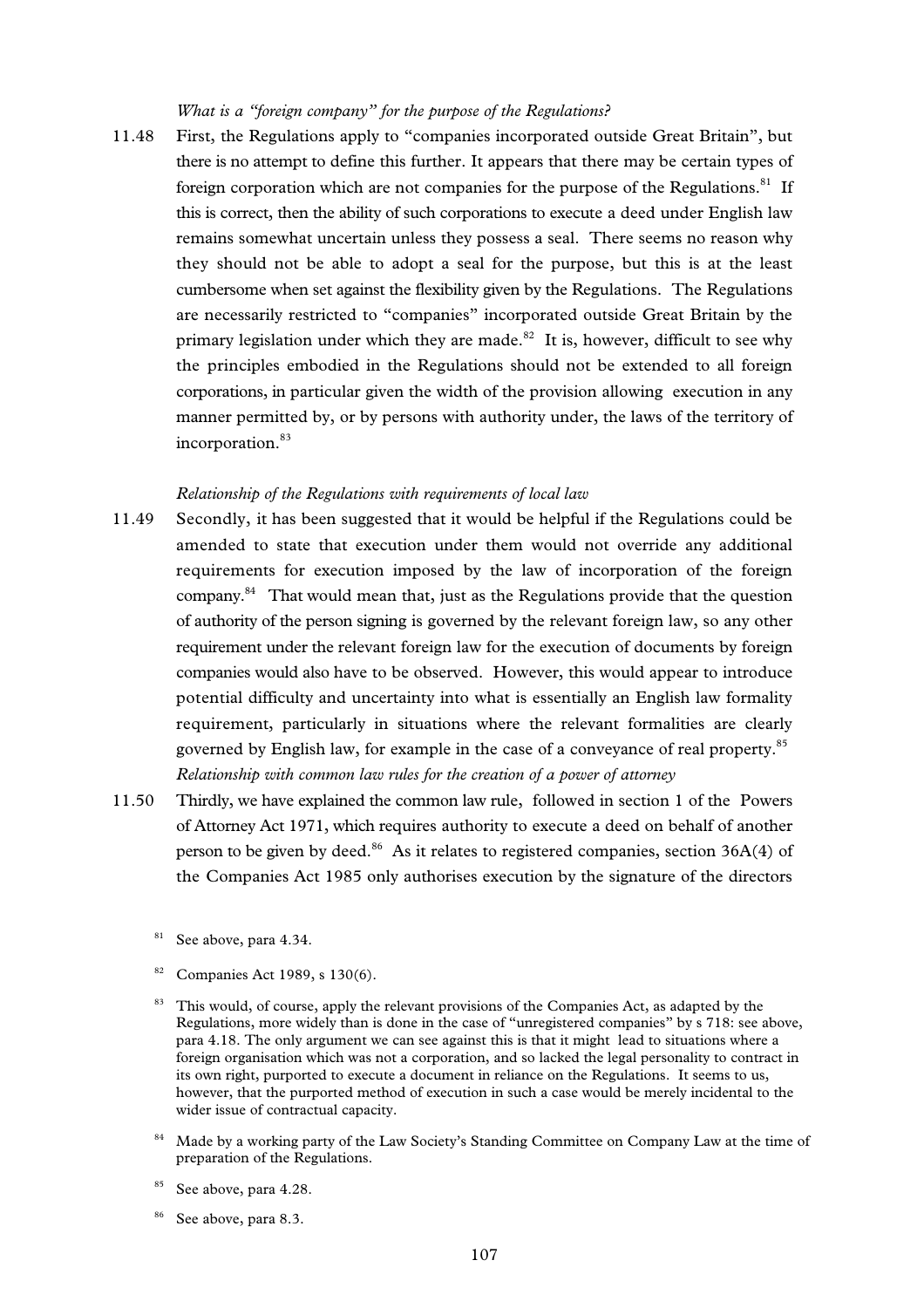and secretary. The common law rule still applies if the company wishes to appoint someone to execute a deed as its attorney. As amended by the Regulations, however, section 36A(4) allows execution by *any person* acting under the authority of the foreign company, without restricting it to the company's officers. Moreover, a document executed in this way is expressed to be executed *by* the company. Accordingly, it seems that the common law rule no longer applies to a foreign company. It may execute a deed by an agent who has sufficient authority under the law of its place of incorporation for the purpose of section 36A(4) (as amended) without having to appoint the agent by deed.

11.51 It has been questioned whether a common law rule can be abolished (so far as foreign companies are concerned) by regulations under section 130(6) of the Companies Act 1989.<sup>87</sup> We are not, however, convinced that there is any difficulty,  $88^\circ$  and if the rule remained effective the Regulations would be deprived of much of their effect. It might, for example, make it necessary to determine on what basis the person was acting (as an officer of the company or its agent, with the latter requiring authority by deed). The intention of the Regulations seems to be that it should only be necessary to check that the person signing is duly authorised under the relevant law. On the other hand, if that person is only authorised under the relevant law by virtue of being an attorney, and the relevant law requires such a person to be appointed by a deed - as may be the case in some common law jurisdictions - then it would seem that section 36A(4) (as amended by the Regulations) would not obviate the need for their appointment to be by deed. That is, however, a requirement of the relevant foreign law, rather than an application of the English common law rule.

### **Execution by corporations outside the Companies Act**

11.52 Our main criticism of the law governing execution by such corporations (including corporations sole) is a lack of consistency and uniformity, and we do not therefore propose to comment further at this stage on the different regimes governing execution by such corporations. Section 74(1) of the Law of Property Act 1925 gives a semblance of uniformity to corporations aggregate, but it will be noted that, whilst it overrides the constitution of a corporation (and hence may be said to have a substantive effect), it remains a deeming provision, in contrast to section  $36A(4)$ , which provides a substantive method of execution, and that it only operates in favour of a purchaser.

# **Due execution**

Section 130(6) allows the Secretary of State to make regulations applying (among others) section 36A to foreign companies "subject to such exceptions, adaptations or modifications as may be specified in the regulations".

The Regulations arguably do no more than adapt s 36A. For the question whether the common law has been amended by statute, see *Société Co-opérative Sidmetal v Titan International Ltd* [1966] 1 QB 828, 848.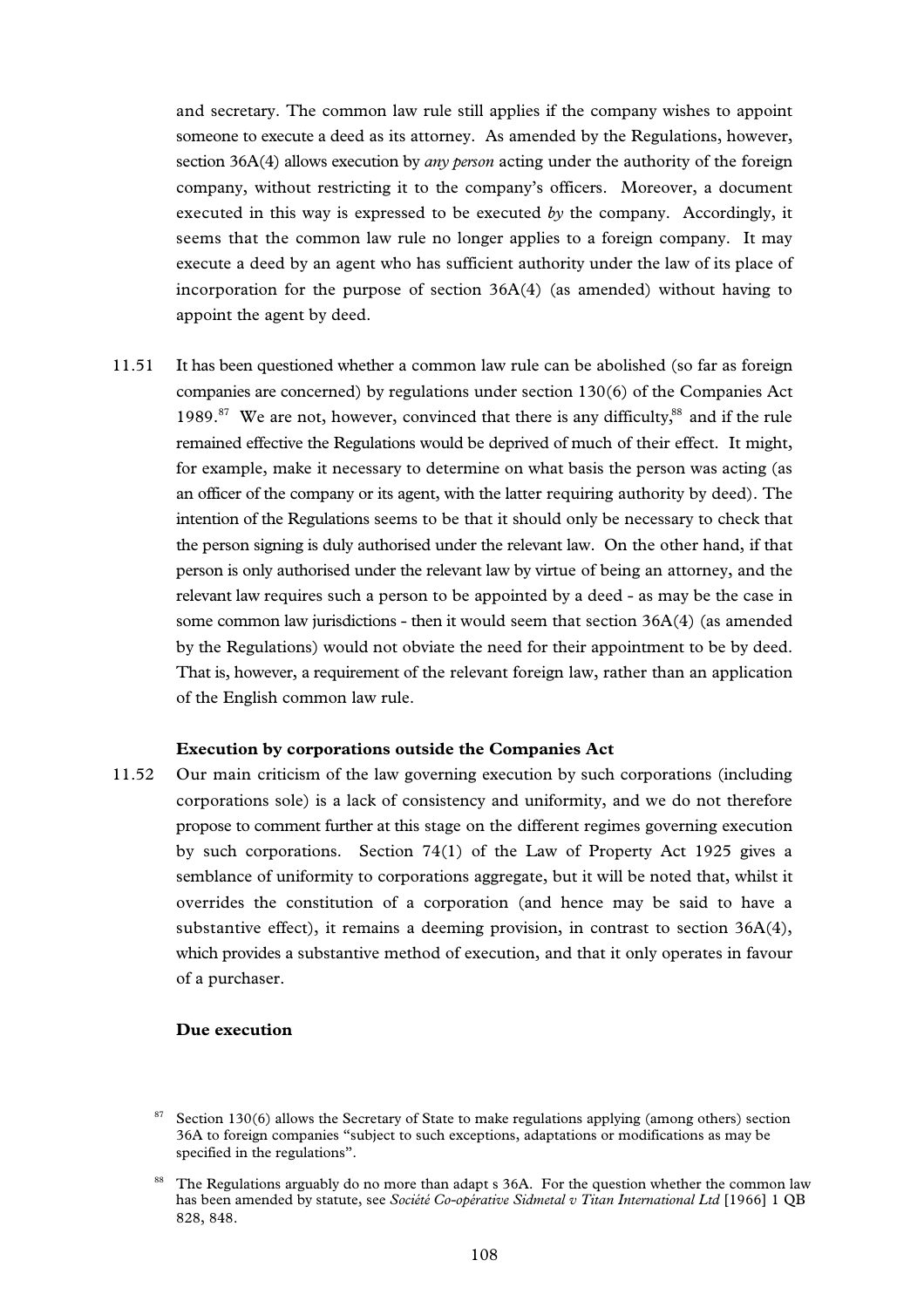- 11.53 Having commented upon the methods of execution by a corporation, we should add something more generally about the concepts of due execution and delivery.
- 11.54 The preceding paragraphs have examined in detail the wording of the presumption in favour of a purchaser of due execution in section 36A(6) and in section 74(1), but not whether such a presumption is still needed. A person dealing with a corporation may be protected against an irregularity in the manner of execution by the internal management rule, or, where execution is by a company or other corporation to which they apply, by sections 35A and 35B.<sup>89</sup>
- 11.55 However, the internal management rule only assists where execution is, on the face of it, in accordance with the articles. This may be less relevant to section 36A(6) (since there will probably be no express provision in the articles which covers execution by the signature of two officers in any event), but the protection given by general agency principles is at least reinforced by the references in the section to a document which "purports" to be signed by two officers of the company. Sections 35A and 35B may only apply where there has been a decision by the board, and, at least until the sections have been judicially considered, there is a degree of uncertainty about their operation.<sup>90</sup> The presumptions of due execution in sections  $74(1)$  and  $36A(6)$  mean that a purchaser in good faith can rely on a document executed as mentioned in those sections, without further enquiry. Such a person need not, for example, obtain certified copies of the board minutes at which the affixing of the common seal (where execution is under seal) was approved. Section 74(1) is particularly valuable in this respect, because it applies to any corporation aggregate, and may assist where it would be difficult to check the proper method of execution by the corporation, and in the case of corporations to which sections 35A and 35B do not apply.
- 11.56 So far as the vendor corporation is concerned, there are two further possible problems. First, it has been explained that the effect of the presumptions is not entirely clear in the case of a forged document, although we do not think that they would override the rule that such a document is a nullity.<sup>91</sup> Secondly, section 74(1) has been held to operate in circumstances where the seal has been affixed without the authority of the board,  $92$  which means that, theoretically, a deed might take effect against the decision

See above, paras  $5.7 - 5.10$ .

 $\frac{90}{100}$  The meaning of "good faith" has yet to be firmly established for this purpose, and the proposed statutory abolition of the doctrine of constructive notice for all purposes is yet to be given effect, and is qualified. In short, there is uncertainty in practice how far it remains prudent to rely on sections 35A and 35B without making further enquiries, and we anticipate that there would be reluctance to depart from the familiar protection afforded by Law of Property Act 1925, s 74(1). See above, Part V.

 $91$  See above, para 5.32.

Eg, *D'Silva v Lister House Development Ltd* [1971] Ch 17.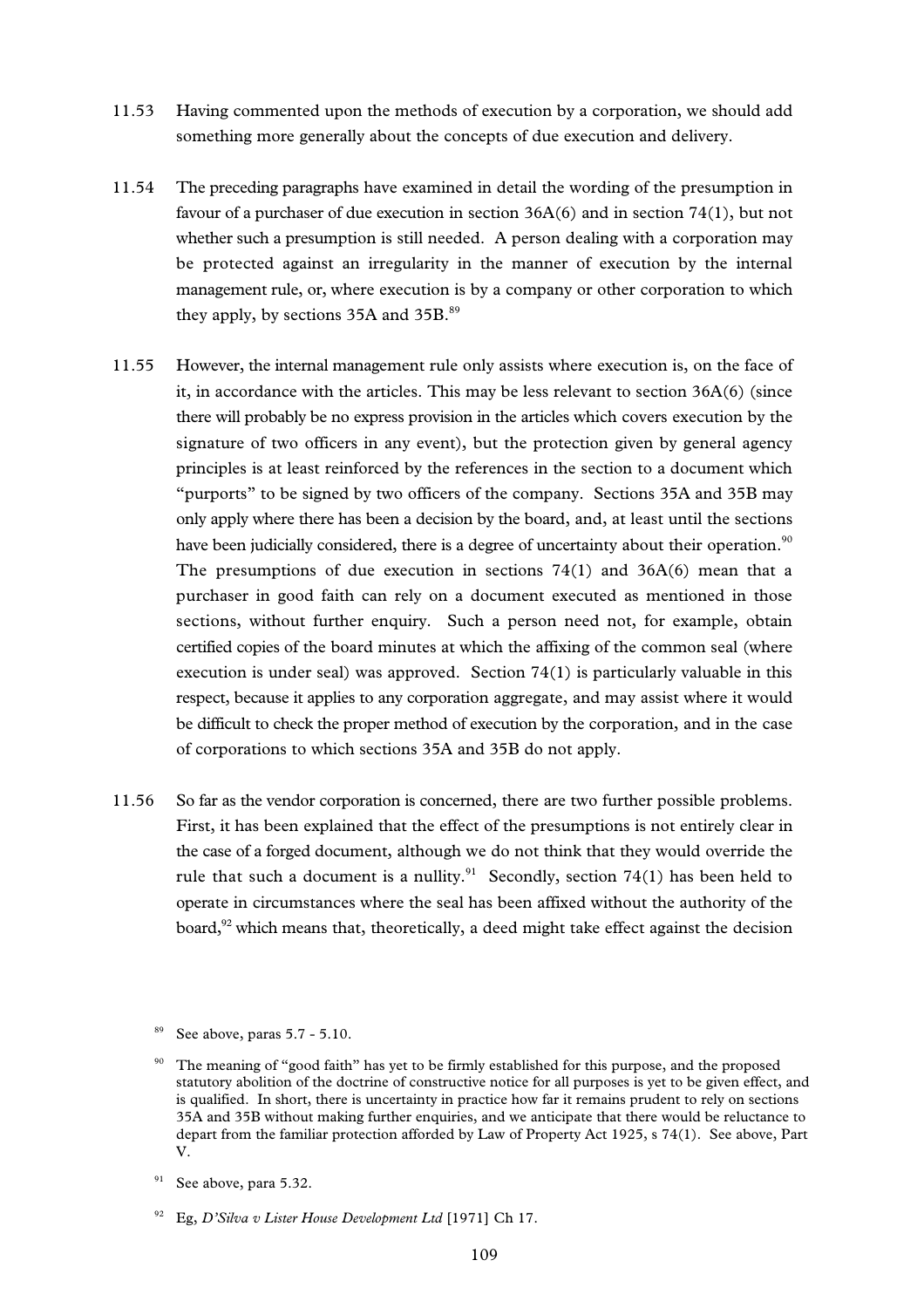of a board,<sup>93</sup> and could not safely be sealed ahead of the relevant board meeting. We see no objection to this, however, since the whole purpose of the presumptions is to protect a purchaser, and a vendor now always has the option of executing on the basis that delivery will be by its solicitor on completion, so that the document can be recalled before then.

# **Delivery**

# *The concept of delivery*

- 11.57 We have explained that the final requirement for the creation of a deed is delivery.  $94$ The very concept of delivery, however, continues to attract criticism. Recent decisions have shown the difficulty of ascertaining the parties' intentions as to delivery.<sup>95</sup> For example, in a case such as *Longman v Viscount Chelsea*,<sup>96</sup> where a deed is sealed and returned to the maker's solicitor, but completion does not take place, it might still be necessary to establish whether the deed had if fact been delivered in escrow, or whether it has not been delivered at all, having been returned for delivery by the solicitor. In *Johnsey Estates*, the need to establish intention meant that considerable importance attached to the judge's assesment of the reliability of the individual witnesses, since there was conflicting oral evidence as to what had been intended. $97$
- 11.58 It has recently been suggested once again that delivery is not a useful concept, that it usually creates an obstacle to transactions rather than assisting, particularly in the context of international transactions where delivery is an alien concept in the other jurisdictions involved, and that it should be abolished.<sup>98</sup> The suggestion is that execution (without delivery) and the completion of the transaction should be sufficient to entitle a third party to enforce the document.<sup>99</sup> This would put deeds onto a basis much closer to simple contracts.
- 11.59 In our working paper Transfer of Land: Formalities for Deeds and Escrows, we also provisionally recommended that the concept of delivery should be abolished.<sup>100</sup> In the light of the responses received, however, our final report accepted that whilst the law of delivery as it then stood was not entirely satisfactory, no changes could be identified
	- See eg, *Barnsley's Conveyancing Law and Practice* (3rd ed 1988), at p 400, describing this as an "absurd result".
	- $94$  See above, paras 3.2 and 6.2.
	- <sup>95</sup> Eg, *Venetian Glass Gallery Ltd v Next Properties Ltd* [1989] 2 EGLR 42: see above, para 6.15.
	- $96$  (1989) 58 P & CR 189.
	- $97$  See above, para 6.18.
	- <sup>98</sup> See "Execution of Deeds by Companies" [1992] 1 LSG 28, publication of a report by a joint working party of the City of London Law Society.
	- *Ibid*. 99

 $100$  (1985) Working Paper No 93, para 8.2(iv).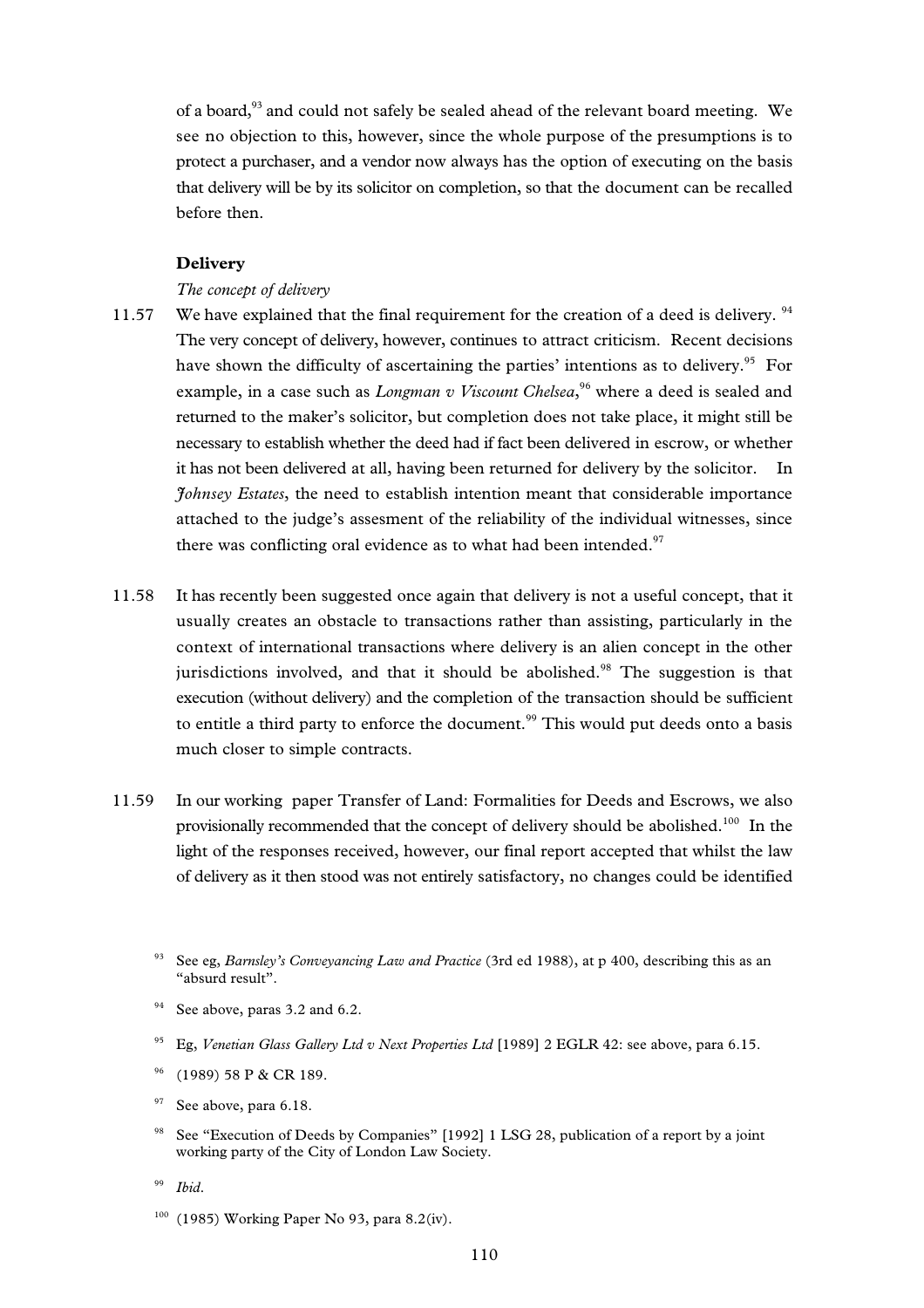which would be sufficiently practicable to warrant their recommendation.<sup>101</sup> We concluded that delivery serves the purpose of fixing the date on which a deed takes effect. Without such a concept a deed would take effect immediately on execution, unless express conditions were spelt out in the deed postponing its effect, which would be highly inconvenient, and possibly dangerous.<sup>102</sup> On the whole, we remain persuaded that these arguments in favour of retaining the concept of delivery continue to hold good. We should, however, be interested to know whether attitudes have changed since we last considered the question a decade ago, and to receive views on whether the concept of delivery remains a necessary or useful one.

11.60 The same is true for the concept of escrows. In some respects it is unsatisfactory that the concepts of delivery in escrow and of delivery by a third party continue side by side. When a deed is "executed" by the maker before the transaction is completed, it may still be necessary to establish whether it had been executed either in escrow, or on the basis that it was to be delivered on the maker's behalf on completion. It will be capable of recall in the latter case, but not the former. Such difficulties are, however, inherent in the law of delivery, and we remain of the view that the scheme established by the Law of Property (Miscellaneous Provisions) Act 1989 was an improvement on what Delivery by the solicitor on completion accords with usual preceded it. $103$ conveyancing practice. At the same time, there will be situations where the parties to a transaction might still wish to make use of the concept of delivery in escrow, as opposed to setting out the conditions in the document. It is easy to underestimate the difficulties which can arise in busy everyday practice, particularly in a somewhat arcane area of the law such as delivery, but we think that it should be perfectly possible for practitioners to make it clear to the client on what basis the deed is sent to them for execution.<sup>104</sup>

 $101$  Deeds and Escrows (1987) Law Com No 163, paras 2.7 - 2.10. The ability to authorise delivery by a third party without doing so by deed was, of course, an exception to this statement.

 $102$  It is possible to envisage the frequent need for last minute alterations to such conditions, and subsequent doubts as to their satisfaction.

<sup>&</sup>lt;sup>103</sup> For a further discussion of these points, see Law Com No 163, paras  $3.1 - 3.6$ .

<sup>&</sup>lt;sup>104</sup> A transfer might, for example, be sent under cover of a letter asking the client "to execute and return it to me for delivery on your behalf on completion", which would make it clear that "delayed delivery" rather than delivery in escrow was intended.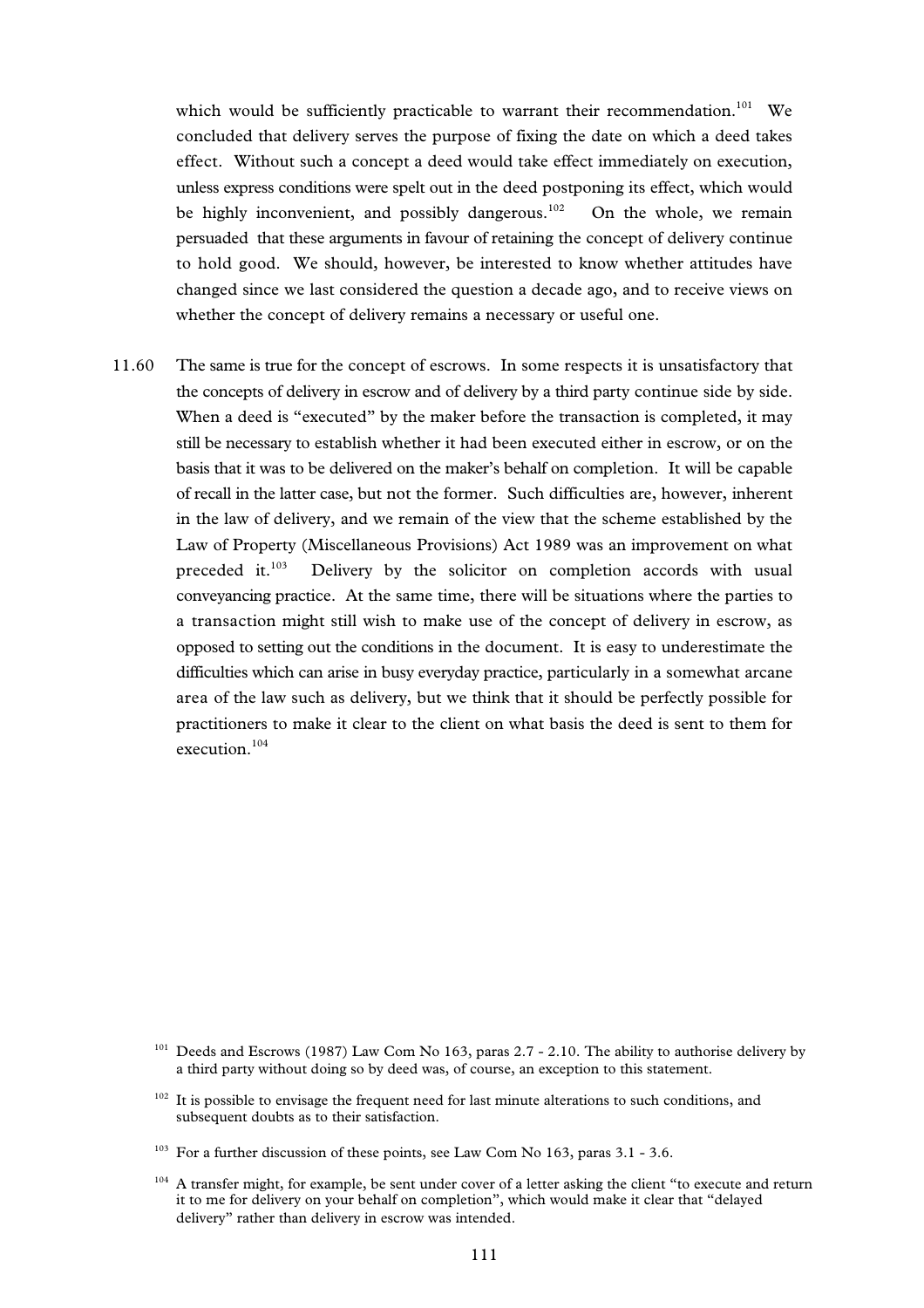# *Presumptions of delivery*

11.61 It is, however, necessary to look further at the presumptions of delivery in sections 36A(5) and (6) of the Companies Act 1985, to ask what purpose they serve, and how consistent they are with the underlying rules governing delivery.

# SECTION 36A(5) OF THE COMPANIES ACT 1985

11.62 Our provisional view is that the presumption of delivery in section 36A(5) causes no great difficulty in practice, although we are aware of views to the contrary.<sup>105</sup> It restates a common law presumption where execution is by a corporation, and can be rebutted by appropriate wording in the attestation clause if appropriate. It does not prevent delivery in escrow, although if the maker of the deed wishes to reserve the right to withdraw from the transaction and withdraw the deed, it seems that they will need to take very careful steps to make sure that execution is demonstrably on the basis that delivery will be on their behalf by a third party (for example their solicitor) on completion.<sup>106</sup> On the whole, we think it sensible to have the common law presumption spelt out in this way. There is, however, a lack of consistency in that there is a rebuttable *statutory* presumption of delivery only on execution by a company or other corporation to which section 36A(5) applies. If the presumption is appropriate, it is difficult to see why it should not be extended to all corporations.

# SECTION 36A(6) OF THE COMPANIES ACT 1985

11.63 Given the difficulties of construction explained above,  $107$  there seems to be a strong case for removing any possible inconsistency between sections  $36A(6)$  and  $74(1)$ , either by extending section 74 to include delivery, or by removing the presumption of delivery from section 36A(6). We invite comments in Part XV, but our provisional view is that the latter is preferable, for four reasons.

<sup>&</sup>lt;sup>105</sup> Eg, for a suggestion that the presumption of delivery in s  $36A(5)$  undoes much of the "good work" done by the Court of Appeal in *Longman v Viscount Chelsea* (above), by recreating the "old problems of premature delivery and the need to postulate delivery as an escrow", see Howel Lewis, "Execution of Deeds" (1991) NLJ p 1122.

<sup>&</sup>lt;sup>106</sup> The decision in *Johnsey Estates* (see above, paras 1.17, 6.18) demonstrates that s 36A(5) might "catch out" a party in this situation. The court held that, had the counterpart lease not been invalid by reason of the blanks left in it on execution, there would have been insufficient evidence to rebut the presumption of delivery (albeit in escrow) on execution by virtue of s 36A(5): transcript, paras D(IV) 1-9. Once the conditions of the escrow were fulfilled, or the only obstacle to their fulfillment was the obstruction of the makers of the deed (para  $D(IV)$ ), the deed would have bound the makers, but for the gaps. As mentioned above, the court did not accept the principle that the statutory presumptions could be rebutted in the circumstances where the negotiations remained subject to contract: see above, para 6.17. Neither did it regard the gaps in the counterpart lease as being sufficient to rebut the statutory presumptions, since there was no evidence that those executing the document took any account of them, or intended that it should not be delivered until they were completed (para  $C(\Pi)$  4). It is perhaps surprising that there is no direct consideration in the decision of the possibility of "delayed delivery" by the makers' solicitors on completion, but this probably stems from the fact that at the time of execution, all parties believed there to be a binding agreement for lease, so there would have been no contemplation at the time of execution of recalling the counterpart lease.

 $107$  See above, paras 11.30 - 11.38.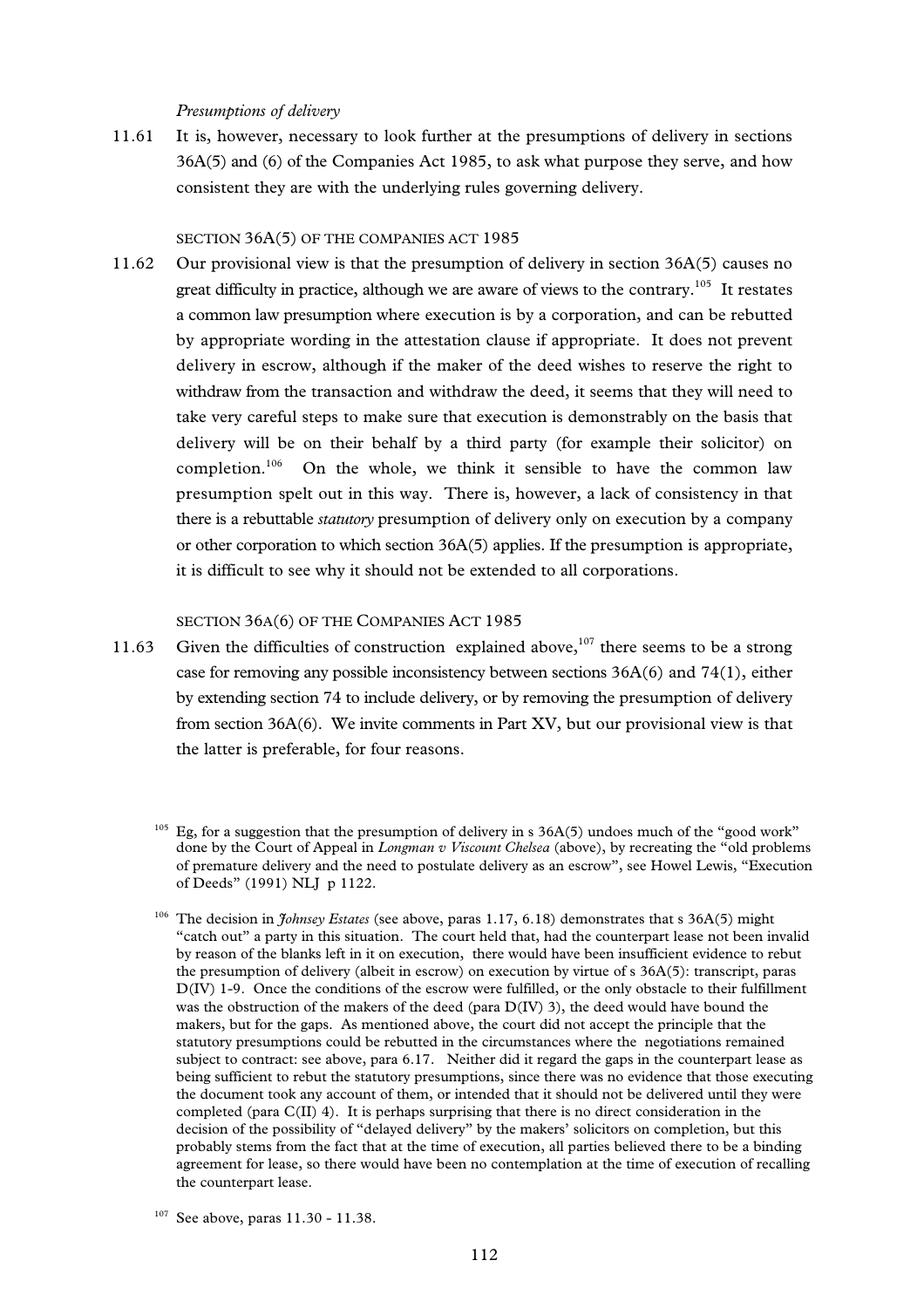- 11.64 First, the presumption (or rather deeming) of delivery in section 36A(6) is inconsistent with the scheme of "delayed delivery" introduced by the Law of Property (Miscellaneous Provisions) Act 1989, by which delivery can be by the maker of the deed's solicitor or other legal advisor on completion, and in particular with section 1(5) of that Act.
- 11.65 Secondly, since it operates in favour of a "purchaser", many of the deeds to which it applies will be transfers, which will be sent to the Land Registry. When a dated transfer deed is received, accompanied by an application for registration of the dealing, it appears to us that the Land Registry could generally be satisfied that the deed had been delivered without the need for further enquiry, or reliance on any statutory deeming of delivery.<sup>108</sup> Indeed, difficulties would be more likely to arise when the deed contained wording designed to rebut any presumption of delivery on execution, which might cast doubt as to whether the deed had been delivered at all.<sup>109</sup>
- 11.66 Thirdly, where execution is in accordance with section 36A(6) there is already a rebuttable presumption of delivery by virtue of section 36A(5), although this is of no assistance for corporations outside section 36A.
- 11.67 Fourthly, there is no statutory presumption of delivery equivalent to section 36A(6) when a deed is executed by an individual. Section  $1(3)(b)$  of the Law of Property (Miscellaneous Provisions) Act 1989 simply states that valid execution as a deed by an individual includes a requirement that the relevant instrument is "delivered as a deed by him or a person authorised to do so on his behalf". The presumption of authority to deliver in section 1(5) applies. On the assumption that these provisions work satisfactorily in practice where the maker of a deed is an individual, it is questionable whether a presumption of delivery is necessary merely because a deed is executed by a company or other corporation.<sup>110</sup>
- 11.68 It will be seen that even if the decision in *Johnsey Estates* is correct as regards section 36A(6) - so that there is the same irrebuttable presumption of delivery in favour of a purchaser whether the vendor company executes by affixing its seal or by the signature of its officers - it does not follow that any such presumption of delivery must be either necessary or desirable.<sup>111</sup> Had there not been blanks in the counterpart lease in *Johnsey Estates,* the irrebuttable presumption in section 36A(6) would have enabled the landlord to enforce the counterpart lease once the conditions attached to its execution in escrow had been satisfied. The presumption would have prevented the tenant and

 $108$  See Practice Leaflet 17, para 4.9.

 $109$  See above, para 6.22 n 49.

<sup>&</sup>lt;sup>110</sup> This was one of the factors which influenced the court's view in *Longman v Viscount Chelsea* (above, at p 199) that s 74(1) does not extend to delivery, citing *Williams on Title* (4th ed 1975) pp 656-657 with approval on the point.

 $111$  See above, para 11.31.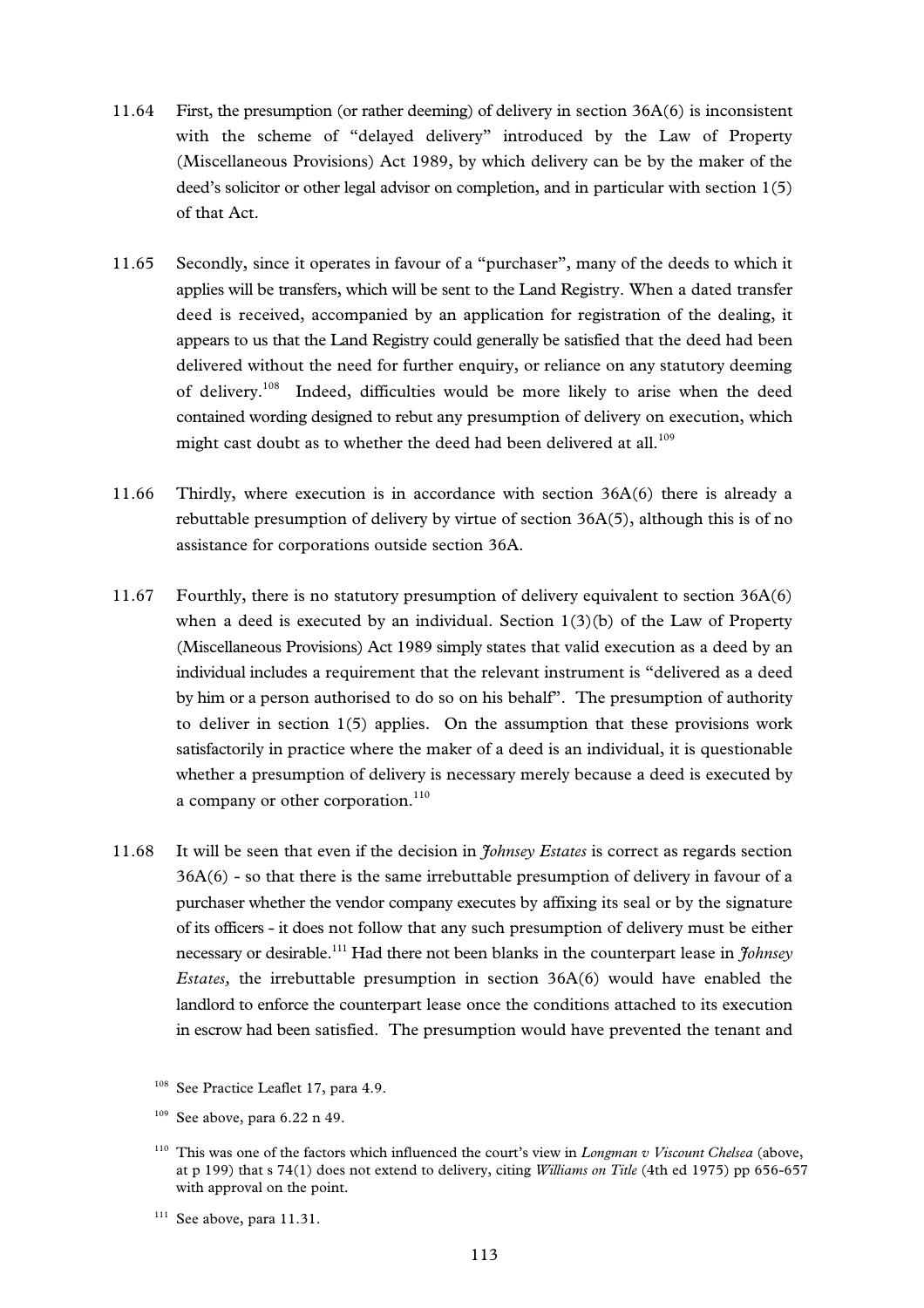surety withdrawing from the transaction. But the only reason why it was necessary to invoke the presumption of delivery at all was the failure to conclude a proper binding agreement for lease before the tenant took possession of the property in the first place. Had the purported agreement for lease been valid, the tenant and surety would have been contractually bound to complete the lease. It does not seem to us that the undoubted assistance of the statutory presumption in cases such as *Johnsey Estates* is necessarily a reason to retain it.

# *Authority to deliver*

- 11.69 Before leaving the subject of delivery, we should add something on the question of authority to deliver on behalf of another. Although section  $1(1)(c)$  of the Law of Property (Miscellaneous Provisions) Act 1989 abolished the rule that such authority had itself to be given *by deed*, it remains the case that authority must be given in some form.<sup> $112$ </sup> Such authority can generally be obtained quite simply when a deed is sent to the client for execution.<sup>113</sup> It is sometimes suggested that it is advisable to include an express authority in the document to date it and deliver it as a deed, or to obtain a separate letter of authority which can be handed over on completion. This would avoid any dispute on completion as to the existence or extent of the solicitor's or other advisor's authority, and would be useful evidence that the party signing or sealing the document had no intention of an immediate delivery.
- 11.70 Such authority may certainly be included or obtained, adapted as necessary to the circumstances of the transaction,  $h^{114}$  but we think that it will generally be unnecessary. It would therefore simply be an unwelcome additional requirement in the great majority of transactions, with the potential to cause difficulties.<sup>115</sup> As the law stands, a person receiving a deed executed by a company on completion of a transaction will not usually need further evidence of authority to deliver, because they may rely on one of the presumptions of delivery in sections  $36A(5)$  and  $(6)$ , on the common law presumption of delivery by a corporation,  $116$  or on the presumption of authority to deliver contained in section 1(5) of the Law of Property (Miscellaneous Provisions) Act 1989. In the case of land, once the transfer has been registered at the Land Registry, there should be no further need to establish that there was actual authority to deliver it.

 $112$  See above, para 8.3.

 $113$  See, eg, the suggestion at n 104 above.

 $114$  It would be inappropriate where a deed was to be handed over on completion by a director of the company, and the form of wording would have to make it clear that delivery had actually taken place, to avoid the need to attach evidence of the identity of the person delivering the deed.

<sup>&</sup>lt;sup>115</sup> Eg, where circumstances change immediately before completion, making the form of wording inapplicable.

 $116$  See above, para 6.4.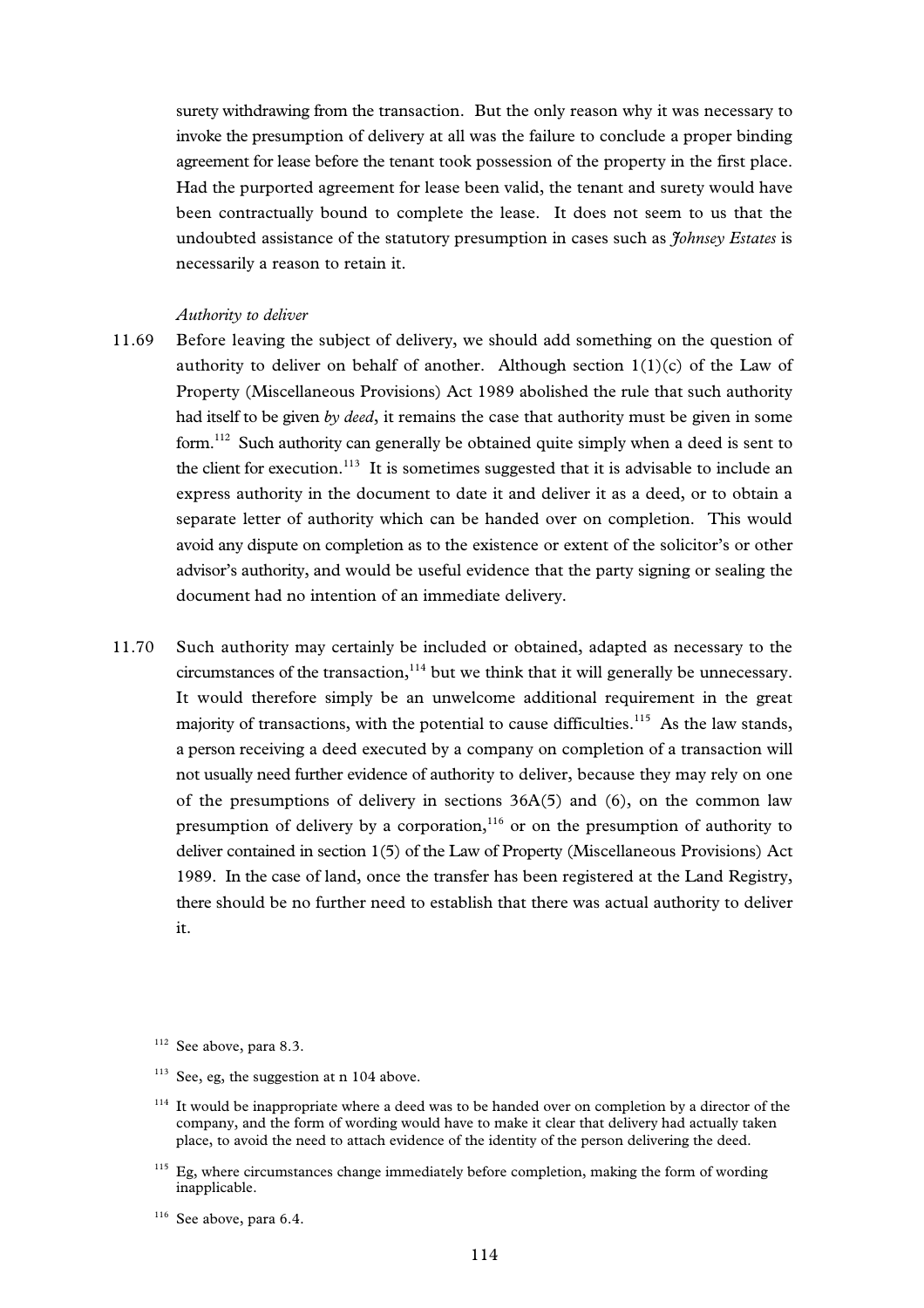11.71 Moreover, we agree with the view that a client which entrusts its solicitor or other legal adviser with a document which has already been signed or sealed impliedly represents that its solicitor or other advisor has ostensible authority to deliver and date the document on its behalf. $117$  We ask, in Part XV, whether it would be appropriate to put this onto a statutory basis, for example by extending section 1(5) of the Law of Property (Miscellaneous Provisions) Act 1989 to cover any deed purportedly delivered by a solicitor, licensed conveyancer or duly certificated notary public. Section 1(5) is currently restricted to transactions involving the disposal or creation of an interest in land.

### **Contracts**

- 11.72 The question of "contracts under seal" has already been considered,  $118$  and we make no further comment on contracts made under hand by persons acting under the company's authority, or on company contracts generally.
- 11.73 So far as corporations outside section 36 of the Companies Act 1985 are concerned, the formal requirements for execution of a contract are similar, but section 1 of the Corporate Bodies' Contracts Act 1960 is perhaps less clear than section 36, distinguishing as it does between contracts which are required by law to be in writing and those which may be made "by parol" (that is orally). Section 1 reflects the drafting of earlier Companies  $Acts$ <sup>119</sup> and there seems to be a good case to bring it into line with section 36.
- 11.74 We have also explained that the Corporate Bodies' Contracts Act overlaps with the Foreign Companies (Execution of Documents) Regulations, in that both apply to companies incorporated outside Great Britain. We are not aware of this causing difficulty in practice, but it seems undesirable in principle. If the definition of "foreign company" can be expanded for the purpose of the Regulations, as suggested above, then the overlap can be removed. $120$

 $117$  Made by the joint working party of the City of London Law Society in "Execution of Deeds by Companies" [1992] 1 LSG 28. There is an interesting discussion of a solicitor's authority to bind his or her client in *Johnsey Estates (1990) Ltd v Newport Marketworld Ltd and Others* (see above, paras 1.17 and 6.18), transcript, part C(III), but the question of authority to deliver did not arise, since the deed in question was held to have been delivered by the companies themselves in escrow.

 $118$  See above, para 11.5.

<sup>&</sup>lt;sup>119</sup> Eg, Companies Act 1948, s  $32(1)$ : see above, para 7.3 n 4.

 $120$  See above, 11.48 - 11.49. See also Part XV below, para 15.29.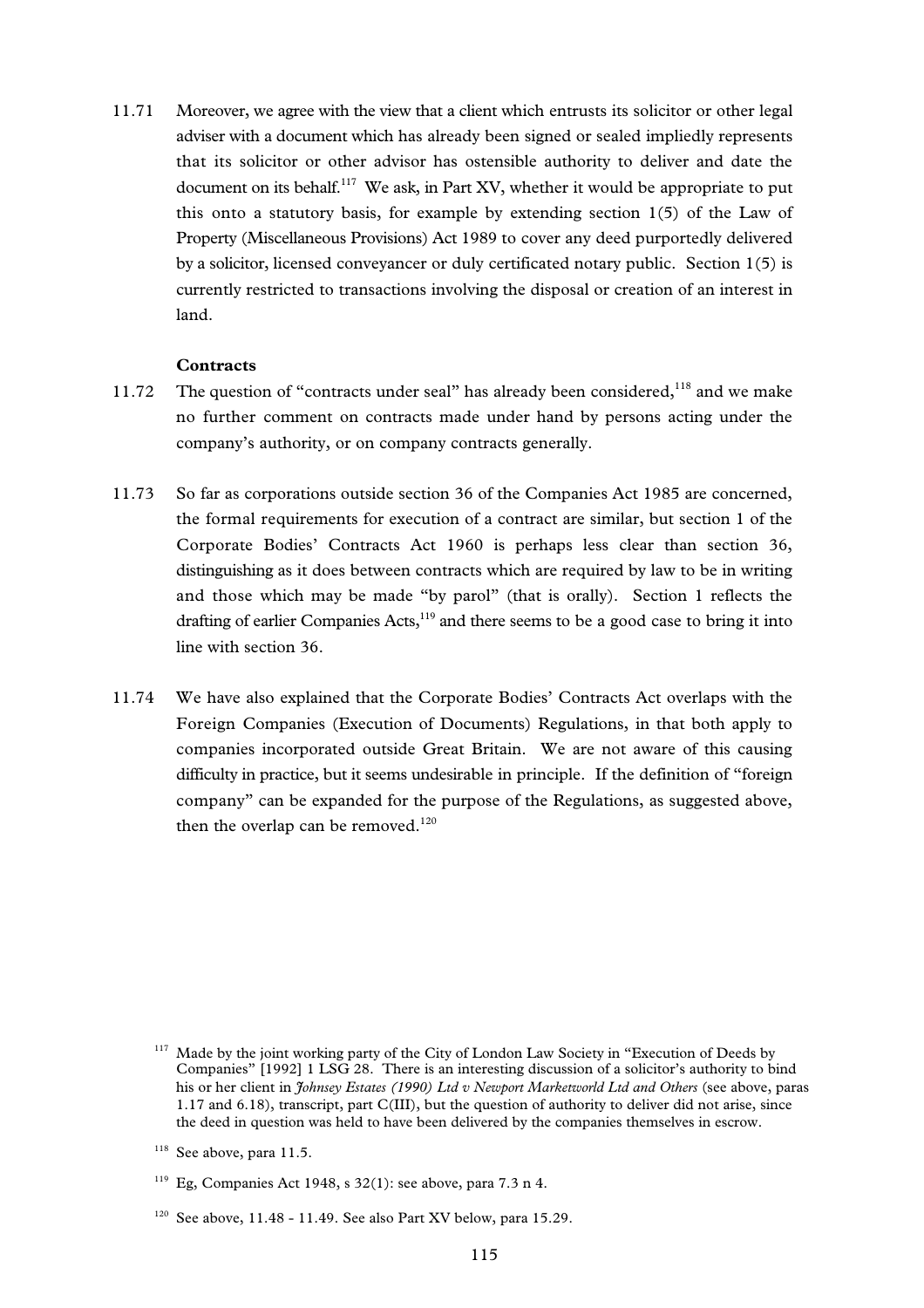# **Execution of deeds on behalf of corporations**

*Powers of attorney*

- 11.75 The law and practice relating to the execution of deeds and other documents by an attorney on behalf of a corporation has been described in Part VIII. The lack of recent authority on execution by attorneys may be taken to suggest that the current law works reasonably well in practice, or at least that execution in this way is seldom challenged, but it is highly unsatisfactory that it should have to do so despite the technical uncertainties already mentioned.<sup>121</sup> We summarise the difficulties in the following paragraphs.
- 11.76 Section 1(2)(b) of the Law of Property (Miscellaneous Provisions) Act 1989 is open to the criticism that it makes no obvious provision for a deed to be executed by an attorney "on behalf of" the relevant party to a deed.<sup>122</sup> The same may be said of section 36A of the Companies Act 1985. Other jurisdictions have generally made no such omission in recent legislation.<sup>123</sup>
- 11.77 There is a lack of clarity as to which formalities govern execution by an attorney. For example, where execution is by an individual attorney on behalf of a company, must the attorney comply with the formalities applicable to execution of a deed by an individual, in particular the requirement for the signature to be witnessed?  $124$  Given that a failure to have the signature attested where execution is by an individual will render the deed invalid,  $125$  the point is of considerable practical importance.
- 11.78 As regards the Powers of Attorney Act 1971, execution by an individual attorney in his or her own name on behalf of a corporation is widely accepted in practice, but the wording of section 7(1) of the 1971 Act is not entirely appropriate to cover execution in this way.<sup>126</sup> The provision in section 7(3) that section 7(1) is without prejudice to any statutory direction requiring execution in the name of the estate owner has led to doubts whether this method of execution is effective for a conveyance. We think it is likely that such doubts are unfounded, and they are disregarded in practice, but the relationship between these provisions and section 7(4) of the Law of Property Act 1925 is certainly obscure.<sup>127</sup>

 $124$  See above, para 8.22.

- $126$  See above, para 8.13.
- $127$  See above, para 8.14.

 $121$  It is difficult to avoid the impression that the provisions originally set out in the Law of Property Act 1925, ss 74 and 123 (replaced by Powers of Attorney Act 1971, s 7) for execution by attorneys, and still substantially in place, appear to be somewhat stretched to accommodate current practice.

 $122$  See above, para 8.21.

 $123$  See Appendix B, para B.10.

<sup>&</sup>lt;sup>125</sup> See eg, *Campbell v Campbell* [1996] NPC 27.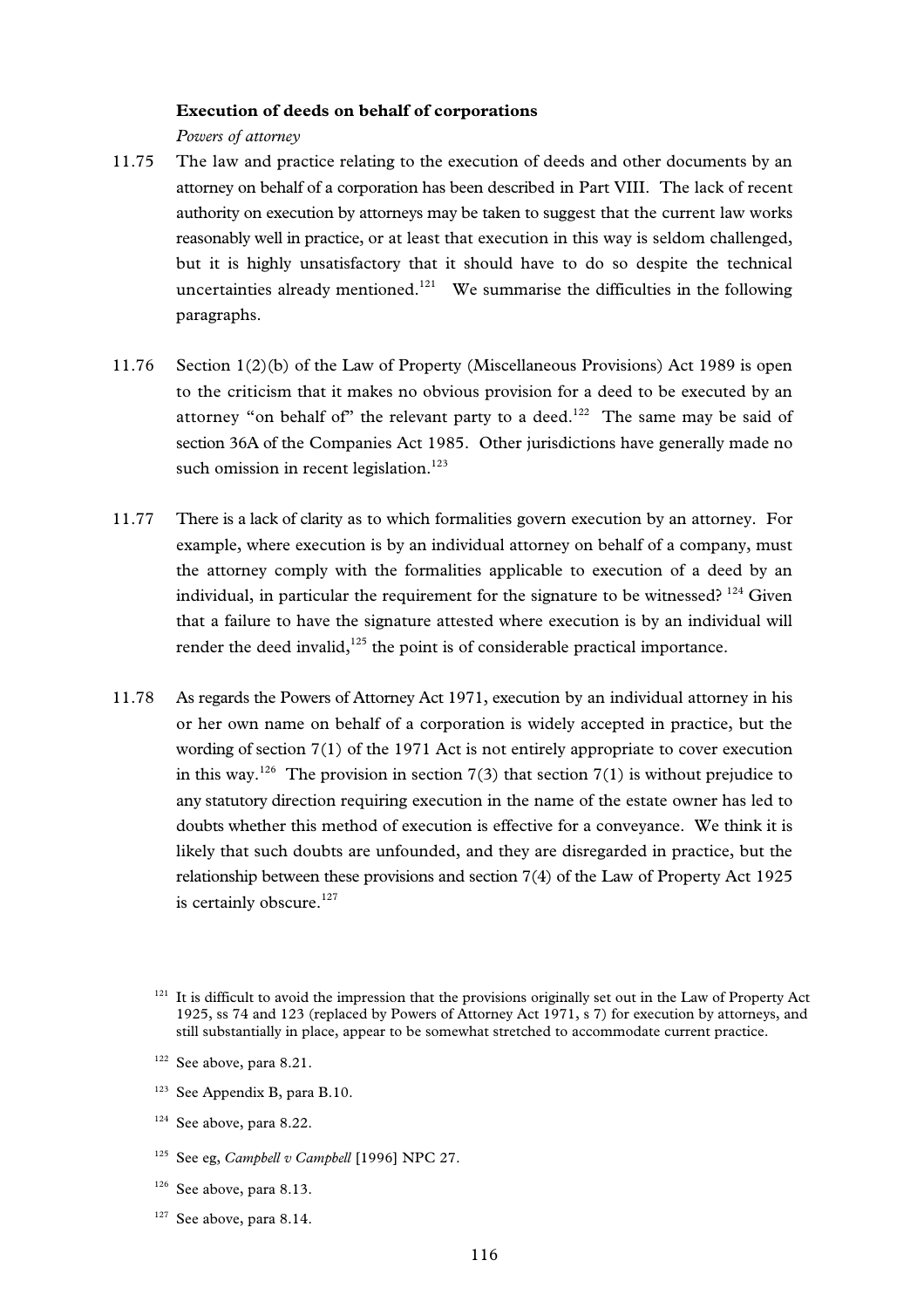- 11.79 It is uncertain whether any of the statutory presumptions of due execution and delivery apply when a corporation executes by way of an attorney.<sup>128</sup>
- 11.80 In view of all these points, we think that it would be helpful if there could be a provision setting out how an attorney appointed by a corporation should execute a deed, and we make some provisional proposals in Part XVIII.<sup>129</sup>
- 11.81 It is not entirely clear whether the directors or other governing body of a corporation as opposed to the corporation itself in general meeting - can grant a power of attorney on behalf of the corporation, in the absence of an express power conferred by the articles or other constitutional document.<sup>130</sup> This is, however, a question of corporate capacity and management, subject now to sections 35, 35A and 35B of the Companies Act 1985, which is outside our terms of reference, and on which we therefore make no proposals.<sup>131</sup>
- 11.82 It has been questioned whether a company may appoint an attorney to execute deeds in the UK, since section 38 of the Companies Act is restricted to the appointment of an attorney to execute deeds outside the UK. $^{132}$  We do not consider such doubts to be well-founded, or that any reform is required, unless it is felt that clarification of the point would be welcomed.

### *Liquidators, administrators, and receivers*

11.83 We have also explained that deeds may generally be executed on behalf of a corporation by a liquidator, administrator, or receiver. The difficulties already mentioned in Part VIII are summarised in the following paragraphs.

### LIQUIDATORS

11.84 We have explained that there is uncertainty as to the way in which a liquidator should execute a deed on behalf of a company which has no common seal.<sup>133</sup> Any such uncertainty is undesirable, and we provisionally recommend in Part XVIII that it should be removed.<sup>134</sup>

## ADMINISTRATIVE RECEIVERS

- <sup>128</sup> Companies Act 1989, ss  $36A(5)$  and (6) and Law of Property Act 1925, s  $74(1)$ : see above, paras 8.23 and 11.35.
- $129$  See below, para 18.9.
- $130$  See above, para 8.5.
- $131$  See above, para 5.3.
- $132$  See above, para 8.9.
- $133$  See above, para 8.30.
- $134$  See below, para 18.11.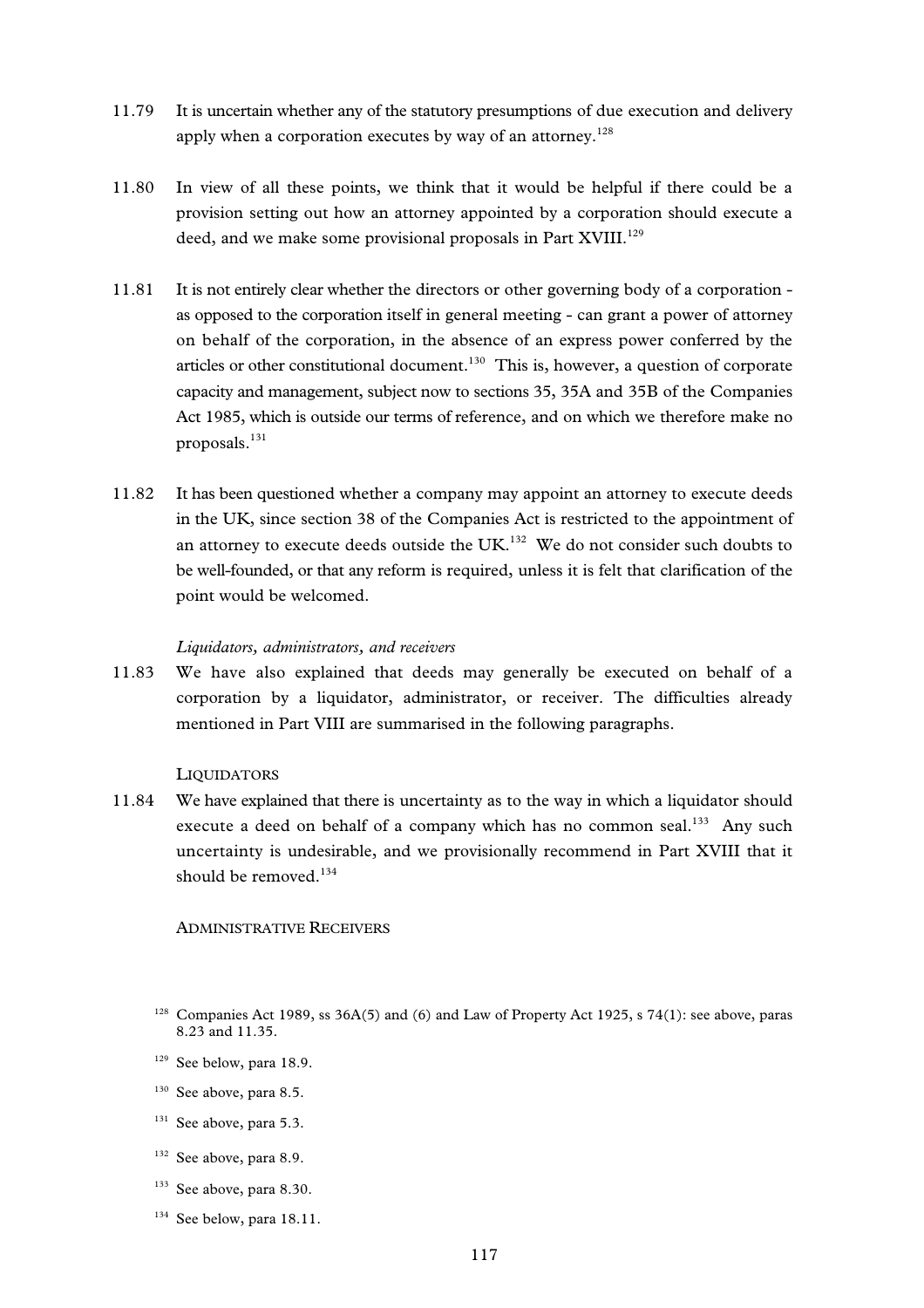11.85 The drafting of section 42(1) of the Insolvency Act 1986 has led to suggestions that the powers of an administrative receiver, including the ability to execute deeds, derive from the debenture as a matter of contract, and so are subject to the terms of the chargor company's articles, and may not survive liquidation of the chargor company. For the reasons given in Part VIII, we do not consider this to be correct, but we invite comments in Part XVIII.<sup>135</sup>

### NON-ADMINISTRATIVE RECEIVERS

11.86 The main difficulty with execution by non-administrative receivers is the technical uncertainty surrounding the law on the execution of a deed following the liquidation of the chargor company.<sup>136</sup> We see no policy reason why such a receiver should not continue to be able to dispose of assets over which security was validly created, and to do so in the name of the company, notwithstanding the liquidation of the chargor company. We provisionally recommend in Part XVIII that the ability to do so should be clarified.<sup>137</sup>

### **Facsimile seals and signatures**

- 11.87 Finally, we return to the question of what should be necessary to constitute sealing and signature, which was considered in Part IX. We have mentioned that one of the functions of formalities for deeds is to provide evidence of authenticity.<sup>138</sup> This function must always, however, be balanced against the inconvenience and cost which formality requirements may entail, particularly where a company has to execute large numbers of deeds.
- 11.88 The purpose of requiring a deed to be signed by an individual, or by two directors, is to have some personal authentication of the document, and the same can be said about the affixing of a corporation's seal. We are inclined to think that personal signature should continue to be a requirement. The personal signature of two officers, or the attestation of the seal by two officers also serves what we have referred to in Part II as the management aspect of the cautionary function of formalities, by giving a company a measure of control over the obligations which it enters into by deed. As explained in Part IV, so long as the articles allow it, this would not prevent a company from authorising a relatively wide class of officers to attest the affixing of the seal, if need be for certain categories of document. Whether section 36A(4) should be widened to allow execution by the signature of officers other than the directors or secretary is dealt with in Part XIV below.<sup>139</sup>

- $137$  See below, para 18.15.
- $138$  See above, para 2.18.

<sup>&</sup>lt;sup>135</sup> See below, para 18.13.

 $136$  See above, para 8.38.

 $139$  See below, para 14.13.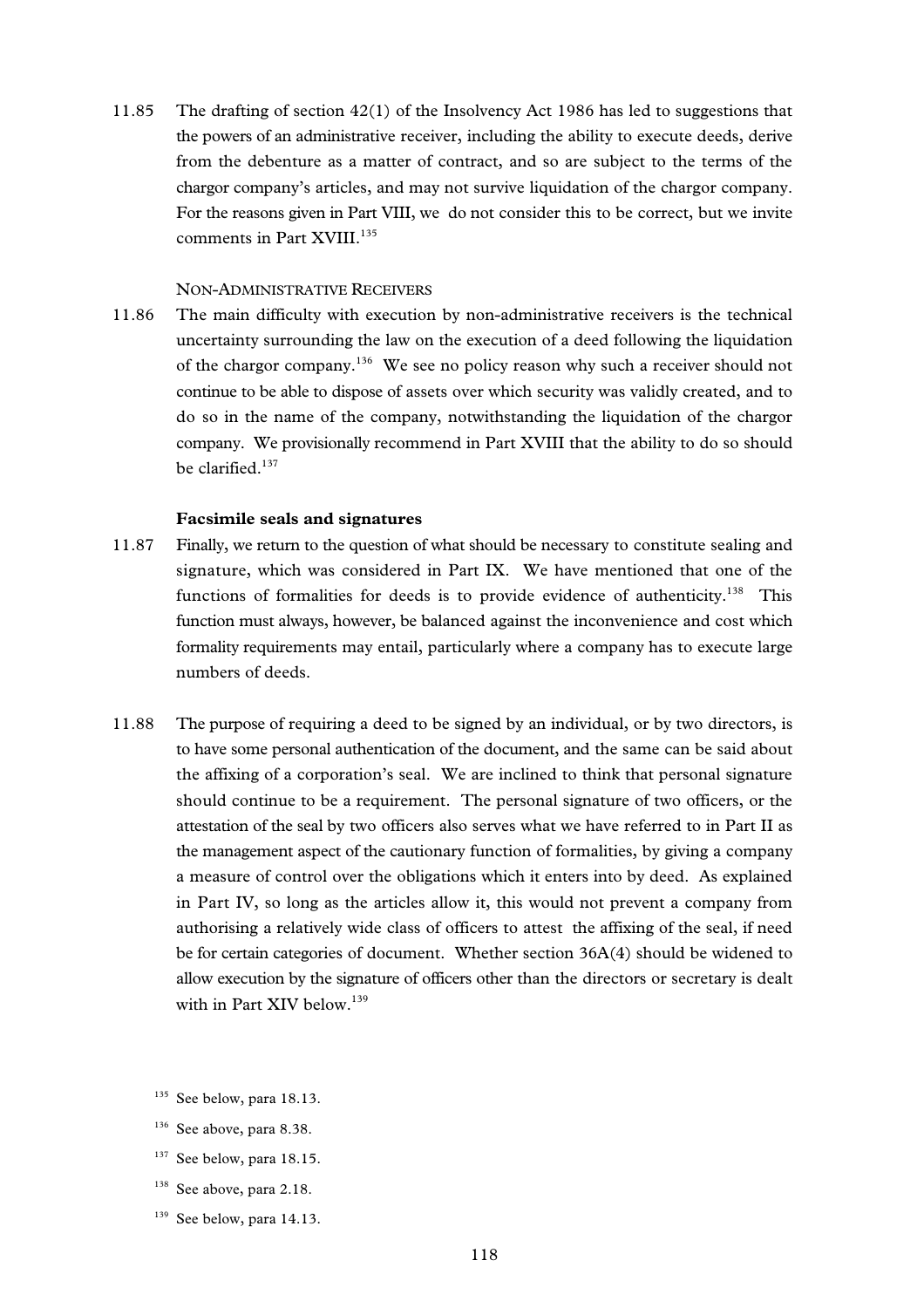- 11.89 We have explained that the validity of a deed is uncertain where it has been purportedly executed by a company by means of a seal which does not have the company's name engraved upon it.<sup>140</sup> It would be preferable if this were to be clarified, but, since execution in this way is a criminal offence, this raises issues which go beyond the scope of this Paper. Such clarification would also offer no practical assistance to companies and their officers, since clearly they could not be advised to execute in a way which amounted to a criminal offence whatever the validity of the resulting document.
- 11.90 More to the point is whether the requirement for the name to be engraved on the seal should be modified or abandoned, and we invite views on this in Part XIV.<sup>141</sup>

 $140$  See above, para 4.14.

 $141$  See below, para 14.18.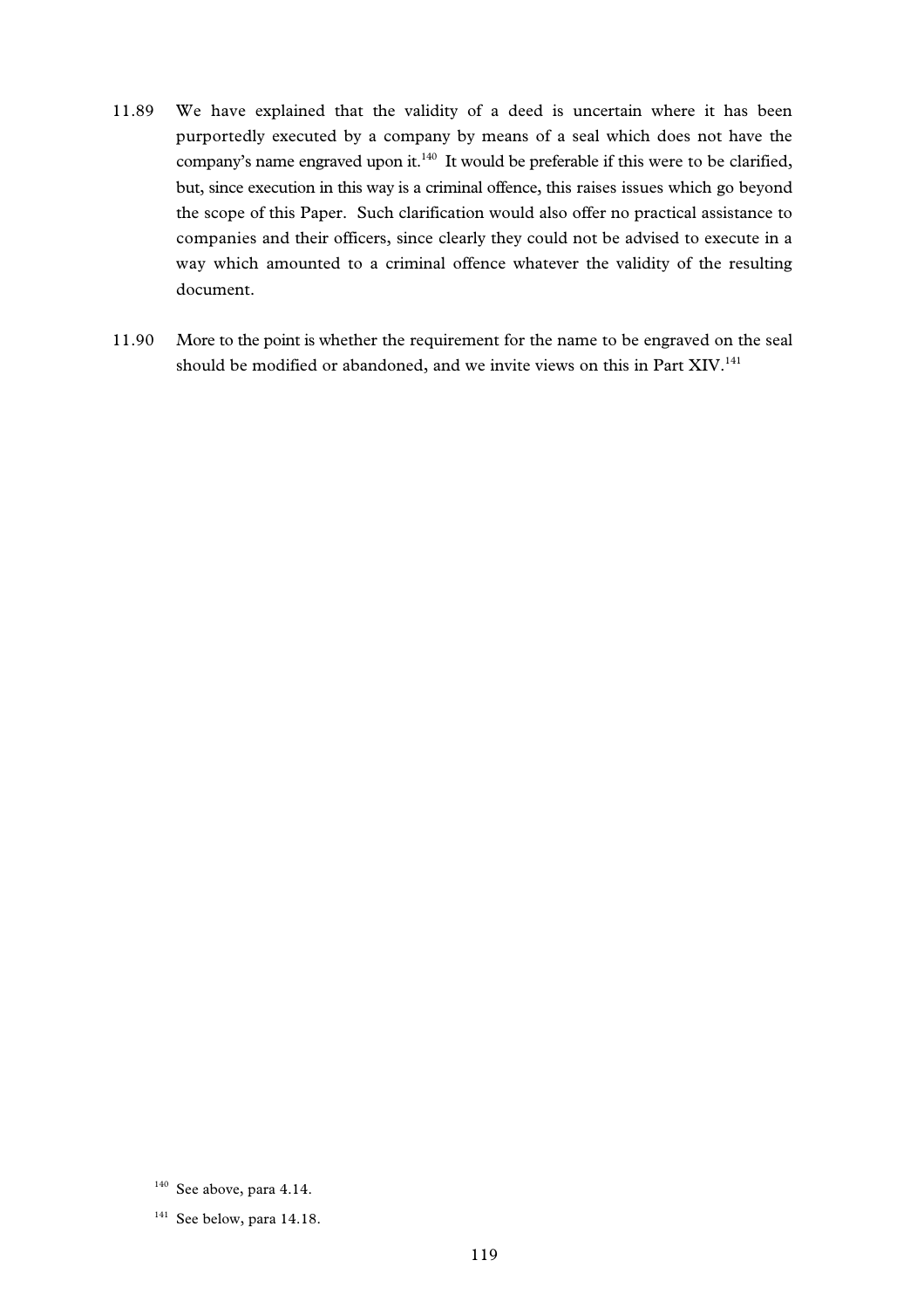# **PART XII OPTIONS FOR REFORM - INTRODUCTION**

- 12.1 In the remaining Parts of this Paper we set out options for reforming the law governing the execution of deeds and documents by companies and other corporations, and we invite comments.
- 12.2 We begin by asking in Part XIII whether the present formality requirements allow deeds to be distinguished adequately from other documents. Our main concerns are with the status of contracts made by corporations under seal, and the related question of whether the "face-value" requirement of a deed, introduced in 1989, is working adequately in practice. This raises issues which are equally relevant where the maker of a deed is an individual.
- 12.3 The two following Parts invite detailed comments on the current regime for execution by companies. In Part XIV we raise general issues, principally whether the methods of execution permitted by section 36A of the Companies Act 1985 are appropriate, or could be improved upon. We also invite views on the question of facsimile seals and signatures. In Part XV we make proposals for more detailed changes to section 36A. The intention is to see whether it is possible to remove both the uncertainties and difficulties within the section, and also the inconsistencies with other statutory provisions. Any recommendations which we eventually make about section 36A may clearly be affected by views expressed to us on the more general issues raised in Part XIV, but we think it right in the context of this Paper to invite detailed comments on section 36A in addition to raising these wider questions. If there is no consensus for any more general reform, this will allow us to consider specific changes to section 36A and the other statutory provisions with which it inter-relates.
- 12.4 Having invited views on the ways in which companies should execute deeds, we go on to ask in Part XVI whether, and to what extent, these rules should be extended to other types of corporation, to achieve greater consistency and uniformity in the law.
- 12.5 Part XVII looks briefly at contracts made by corporations, but again our recommendations are likely to be influenced mainly by views expressed on the more general issues raised in Part XIII as to how simple contracts should be distinguished from specialties.
- 12.6 Part XVIII addresses the difficulties relating to the execution of deeds on behalf of a corporation by an attorney, liquidator, administrator, or receiver.
- 12.7 Finally, Part XIX contains a summary of the matters on which we would welcome comments.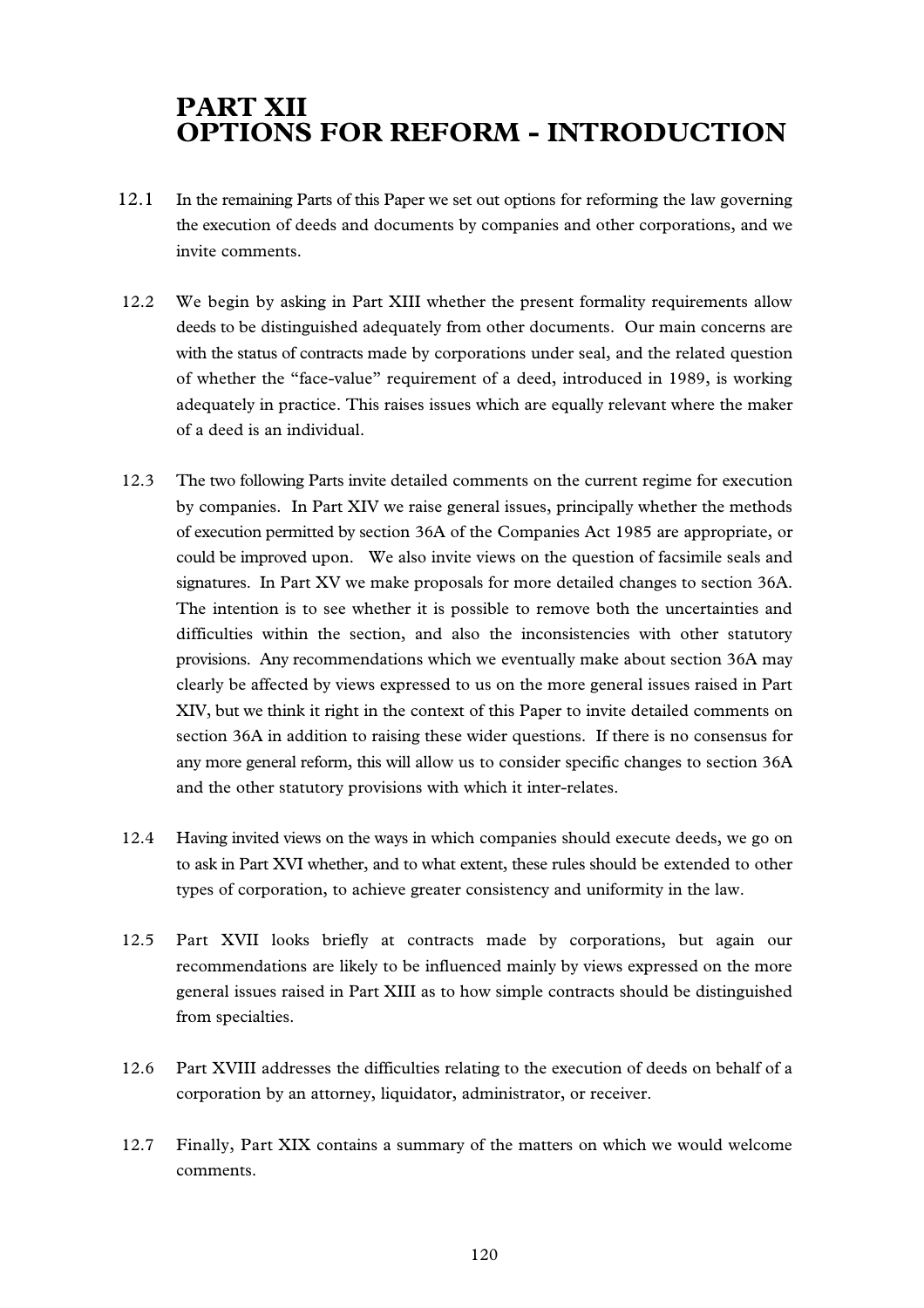# **PART XIII THE DISTINCTION BETWEEN DEEDS AND OTHER DOCUMENTS**

# **Introduction**

- 13.1 We have explained that it remains important to be able to distinguish between deeds and other documents. Deeds are still necessary for certain transactions, and differ from other documents in their legal effect and construction.<sup>1</sup> Before 1989 all deeds had to be executed under seal.<sup>2</sup> It seems that all contracts under seal were deeds, whether made by an individual or a corporation, but some other types of instrument under seal (for example share certificates) were - and still are - not deeds. Since 1989, however, whether an instrument such as a contract is a deed is no longer determined by whether it is under seal. An instrument is not a deed unless it is both executed as a deed, and the intention that it should be a deed is clear on the face of the document.
- 13.2 It may be that these rules are seen to be working satisfactorily in practice, but we mentioned in Part XI that there appears to be potential uncertainty on a number of fundamental points. Moreover, our previous work in this area has concentrated on the execution of deeds by individuals, where sealing is now neither generally required nor practised.<sup>3</sup> Corporations may still, of course, execute deeds, and make contracts under seal, and there has been no comprehensive review of how the changes introduced in 1989 have affected corporations. In the circumstances, we wished to give an opportunity for views to be expressed.

# **Does the "face value" requirement adequately distinguish deeds from other documents?**

- 13.3 Given that a seal is no longer generally required for a deed, we remain of the view that there must be something else to distinguish deeds from other documents. The present requirement, set out in section  $1(2)(a)$  of the Law of Property (Miscellaneous Provisions) Act 1989, is that the intention to create a deed must be clear from the face of the document, whether by describing itself as a deed or expressing itself to be executed or signed as a deed or otherwise. The requirement is easily fulfilled, for example by stating that the document is "executed as a deed". Where the document does not call itself a deed, the question is to be determined by looking at the document as a whole. That has the advantage that - short of rectification - the intention to create a deed is not thwarted by the accidental omission of the word "deed" in a document which is otherwise clearly intended to be, say, a conveyance or lease, and which may have been executed under seal in the case of a corporation.
	- $<sup>1</sup>$  See above, Part II.</sup>
	- $\degree$  See above, para 3.2.

See above, para 1.2 n 2 and 3.6 n 17.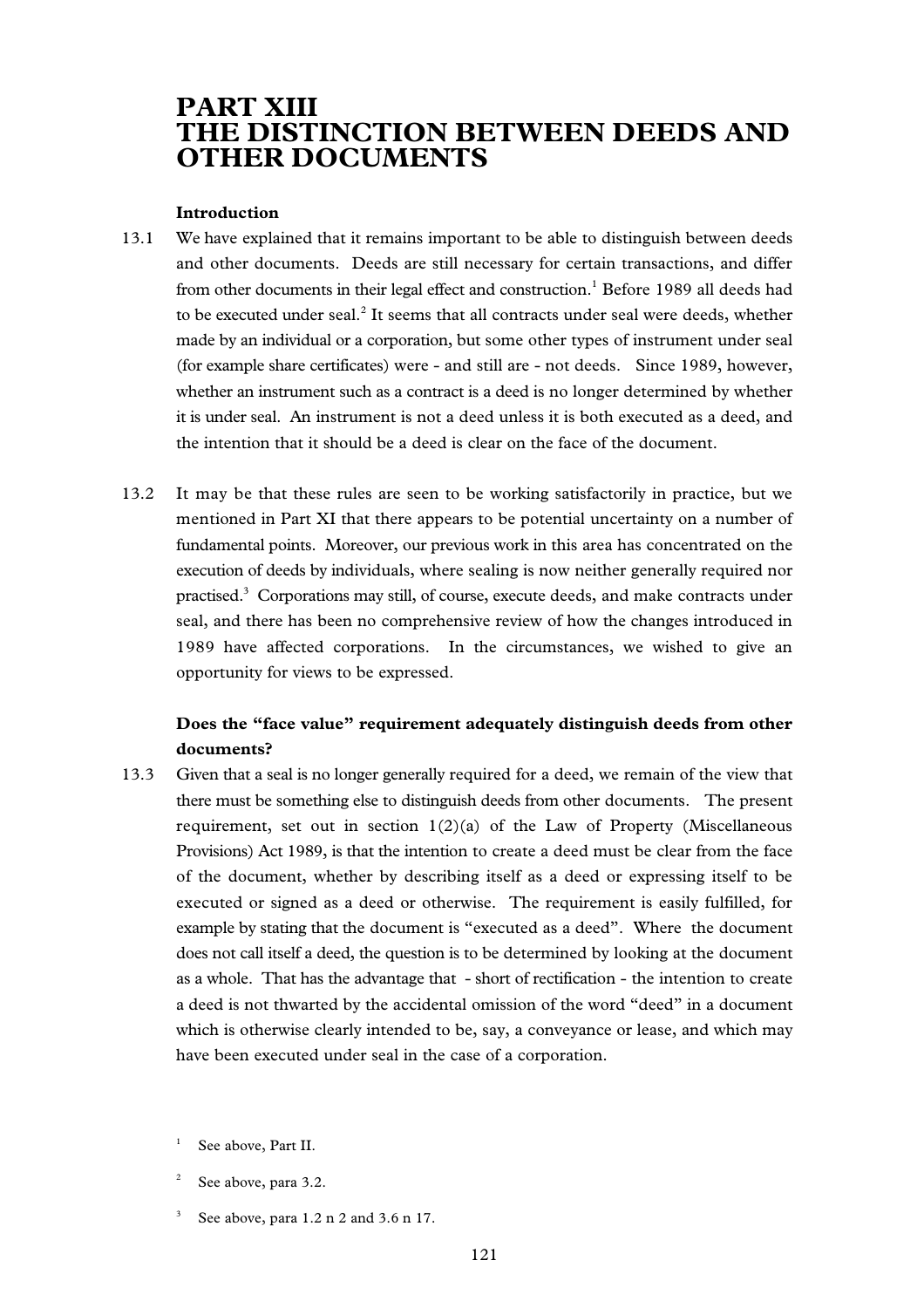- 13.4 On the other hand, the fact that section 1 does not prescribe any form of attestation clause, or make it essential that the term "deed" is used means that there may be doubts in practice as to what is sufficient. We have given two examples. The first is whether the necessary intention is shown if the document merely calls itself by a description of instrument for which a deed is required. $4$  The second is whether the mere fact that a seal is affixed is sufficient.<sup>5</sup> We have not reached a firm view whether the requirement for intention to be clear from the face of the document adequately serves its purpose in its present form, and would welcome comments. The choice is broadly whether to leave the requirement in its current form, which is flexible but somewhat uncertain, or to make it more specific - for example by prescribing a mandatory form of execution clause or requiring a specific reference to the instrument being a deed.
- 13.5 Even if no other change is made, however, we provisionally recommend that sections 36A(5) and (6) of the Companies Act should be amended to bring the wording used more fully into line with section  $1(2)(a)$ .<sup>6</sup> Either the words "(whether by describing itself as a deed or expressing itself to be executed [or signed] as a deed *or otherwise*)" (our emphasis) are used in each of the sections or they should be used in neither.<sup>7</sup>

### **Specialties and contracts under seal**

- 13.6 We have explained that the term "specialty" is used to describe a number of different instruments or obligations. We do not propose here that the term should be replaced, which would take us into areas beyond the scope of this Paper, but it is important for present purposes that it is clear what categories of document it includes. For the reasons explained in Parts III and XI, our understanding is that an instrument (or any obligation which it creates or confirms) is generally only a specialty if it is a deed (or is made by deed). $8$  If we are also correct that, after 1989, a document is not a deed merely because it has been executed under seal, then it follows that there are now two categories of instrument which might be called contracts under seal, those which are deeds (and hence also specialties and true contracts under seal in the traditional sense of the phrase), and those which are not.<sup>9</sup>
	- See above, para 11.13.
	- See above, para 11.8.
	- $6$  See above, para 11.15.
	- <sup>7</sup> The words "or signed", which appear in s  $1(2)(a)$ , should probably be omitted from s 36A, because they seem inappropriate given that a deed executed under s 36A is expressed to be executed "by the company", even when s 36A(4) is used.
	- See above, para 11.6. For an exception, see Companies Act 1985, s 14.
	- Compare the position in Australia, where it is well established that it is possible to have a binding contract executed by a corporation under seal which is not a deed: see above, para 11.7.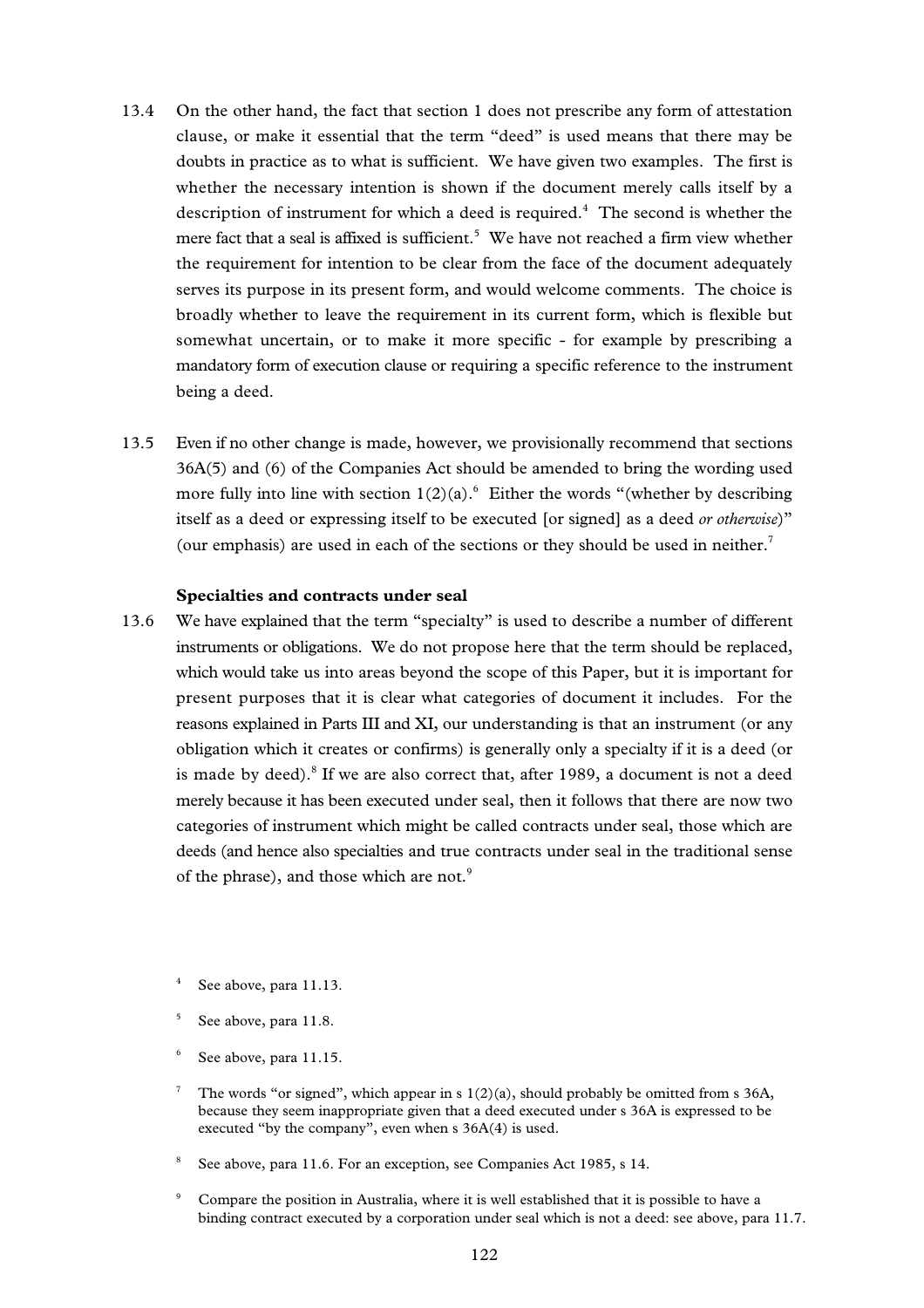13.7 This means, for example, that two similar looking contracts may have different legal effects. For example, if a building contract is executed under seal as a deed it carries a twelve year limitation period. If the same contract (supported by consideration) is executed under seal but is not a deed, the limitation period is six years.<sup>10</sup> Moreover, until 1989, it seems that all contracts under seal were deeds, and the term "contract under seal" remains in current judicial use as an example of a specialty.<sup>11</sup> This appears to us to prompt two related questions, upon which we invite views.

## *Should a specialty include a deed and also any contract under seal?*

13.8 Our provisional view is that a specialty should - in the context of deeds and documents - remain limited to deeds. That accords with the principle that the particular status of a specialty derives from, and is justified by the fact that it is an instrument executed in solemn form. If it is indeed now possible to have a contract which is sealed by a company but which is not a deed, and such a contract is a specialty, then it would be necessary to determine the status of such a document. It would attract a twelve year limitation period, and be enforceable though gratuitous, but what other attributes of a deed would it have? It seems best to avoid this situation by restricting specialties to deeds.

### *Should any contract executed by a corporation under seal be a deed?*

13.9 The possible confusion mentioned above would be avoided if all contracts under seal were made deeds, as appears to have been the position before 1989. This could be done within the present framework by providing that the intention to create a deed was shown by sealing (or, of course, by execution without a seal in accordance with section  $36A(4)$ .<sup>12</sup> Such a contract would, of course, still need to be delivered. It would also overcome the difficulty that the current form of transfer prescribed by the Land Registry for a corporate transferor does not describe itself as a deed.<sup>13</sup> However, we see four objections to this. First, it would attach an importance to the seal which is at variance with the reforms made to the law of deeds in 1989, and undermine the "facevalue" requirement. Secondly, whatever the position before 1989, some companies particularly small ones - may find it convenient to affix the seal to all manner of documents, without wishing to make them deeds. Thirdly, the use of seals by individuals had become wholly artificial by 1989, and any suggestion that a document executed under seal by an individual should acquire a special status by virtue of being sealed would conflict with the thinking behind section 1 of the Law of Property (Miscellaneous Provisions) Act 1989. Any change would therefore have to be limited to corporations, which would still have the alternative of making simple contracts

See above, para 2.9.

 $11$  See above, para 2.10 n 22.

<sup>&</sup>lt;sup>12</sup> This may in fact remain the position if the decision in *Johnsey Estates* is correct in this respect: see above, para 11.8.

See above, para 11.13 n 18.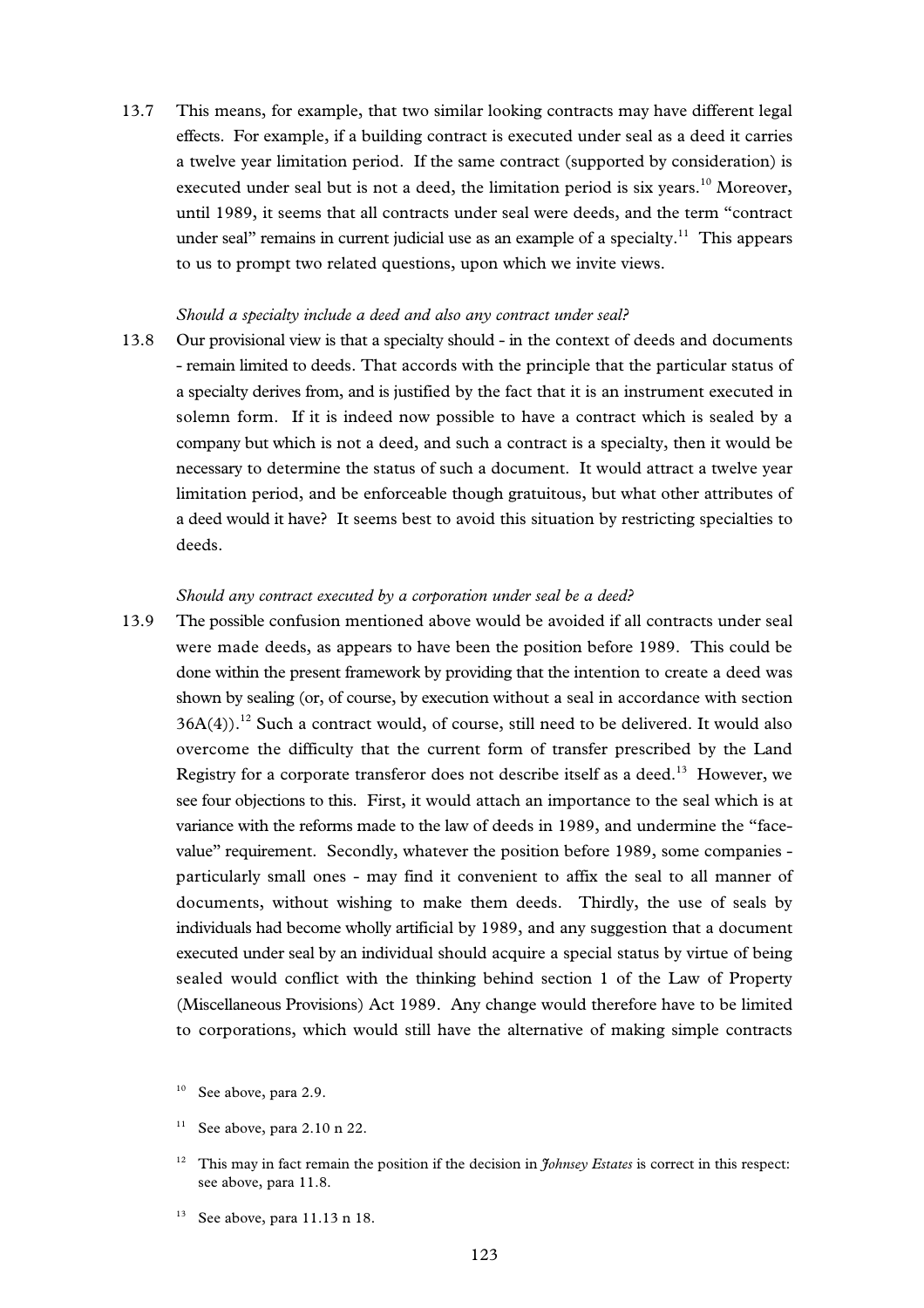under hand by the signature of an authorised officer or other agent. This would, however, reduce the degree of uniformity between corporations and individuals in the creation of a deed. Fourthly, as mentioned above, if a specialty is to be created, any doubts can very simply be avoided by the contract expressly saying that it is "executed as a deed". In the light of these points, as an alternative, provision could be made that an instrument is not a deed merely because it is executed under seal. Our view, which is very much a provisional one at this stage, is in favour of such an alternative.

### **OPTIONS FOR REFORM**

13.10 **(a) Should the "face-value" requirement in section 1(2)(a) of the Law of Property (Miscellaneous Provisions) Act 1989 be made more specific? If so, would you favour a requirement that an instrument is not a deed unless:-** 

**(i) it expressly describes itself as a deed; or** 

- **(ii) it contains a prescribed form of attestation clause?**<sup>14</sup>
- **(b) Do you agree with our provisional view that the "face-value" requirement as expressed in sections 36A(5) and (6) of the Companies Act 1985 needs to be harmonised with section 1(2)(a) of the Law of Property (Miscellaneous Provisions) Act 1989? If so:-**

**(i) Assuming there to be no other changes in the face-value requirement, should this be done by adding after the words "which makes it clear on its face that it is intended by the person or persons making it to be a deed" the words "(whether by describing itself as a deed or expressing it to be executed as a deed or otherwise)"?**<sup>15</sup>

**(ii) Alternatively, should the words "(whether by describing itself as a deed or expressing itself to be executed or signed as a deed or otherwise)" be omitted from section 1(2)(a) of the Law of Property (Miscellaneous Provisions) Act 1989?**

**(c) Do you agree with our provisional view that the term "specialty" needs to be clarified in the context of deeds and other documents? If so, would you favour:-**

**(i) a provision that no instrument (or obligation created or confirmed in** an instrument) is a specialty unless it is a deed;<sup>16</sup> or

 $14$  This approach would necessitate consequential amendments to section 57 of the Law of Property Act 1925.

<sup>&</sup>lt;sup>15</sup> We have omitted the words "or signed", which appear in s  $1(2)(a)$  because they seem inappropriate given that a deed executed under s 36A is expressed to be executed "by the company", even when s 36A(4) is used.

If this is favoured in principle, considerable care would be needed to preserve specialty obligations which did not derive their status by virtue of being contained in a deed, for example where an obligation is expressly made a specialty by statute.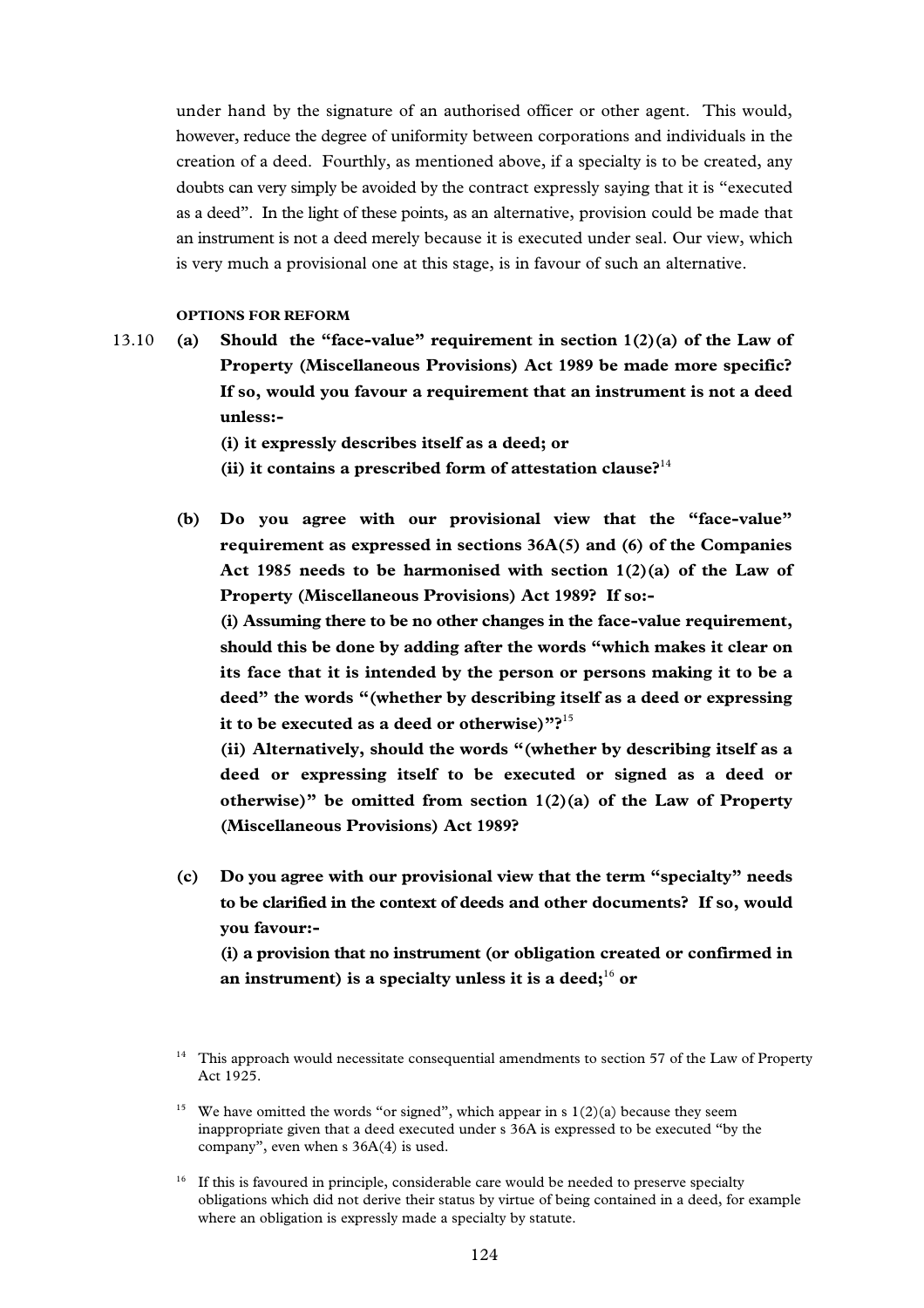**(ii) a provision that a specialty should include all deeds and any contract made by a corporation under seal (or in accordance with section 36A(4)), whether or not a deed; or (iii) some other method of clarification, and if so what? We are provisionally in favour of option (i) above.**

**(d) Do you agree with our provisional view that the relationship between contracts under seal and deeds also needs to be clarified? If so, would you favour:-**

**(i) making all contracts executed under seal by a corporation deeds (for example by amending section 1 of the Law of Property (Miscellaneous Provisions) Act 1989) so that intention to create a deed is sufficiently shown in the case of a company or other corporation by execution under seal (and also by execution without a seal but in accordance with section 36A(4) by a company, and any other type of corporation to which this method of execution might be extended); or**

**(ii) making it clear that the "face-value" requirement is not satisfied merely because an instrument is executed under seal; or**

**(iii) some other form of clarification, and if so what?**

**We are provisionally in favour of option (ii) above, although we see some disadvantages to this.** 

- **(e) Should there be any other change in the present rules governing what is required to make an instrument a deed?**
- 13.11 Whether there should be any change in these basic rules for deeds depends in large part on experience of them in operation since 1989. It may be that practitioners have simply adjusted so that in any case where, traditionally, a "contract under seal" would have been required, the document will be prepared stating that it is "executed as a deed", implicitly recognising the change introduced by the new face-value requirement. If it is, indeed, the position that execution under seal is sufficient, in the case of a corporation, to satisfy the face-value requirement of intention to create a deed,  $17$  then it may be felt by practitioners that the present law is operating satisfactorily. This would, however, continue to give the use of a corporation's seal a significance which sits oddly with the reforms of 1989. Our provisional view is that there are, at the least, potentially serious technical uncertainties, which could usefully be removed. So far as contracts under seal are concerned, if our provisional views are accepted (options  $(c)(i)$ ) and (d)(ii) above), a company would be able to contract under seal, but that contract would not be a deed, nor a specialty, unless there was some additional indication that it was intended to be a deed: it might, for example, simply say that it was "executed as a deed". The "face-value" requirement would then become all important. The disadvantage with this is that it would leave a situation where some contracts made

<sup>&</sup>lt;sup>17</sup> As was held to be the case in *Johnsey Estates*: see above 11.8.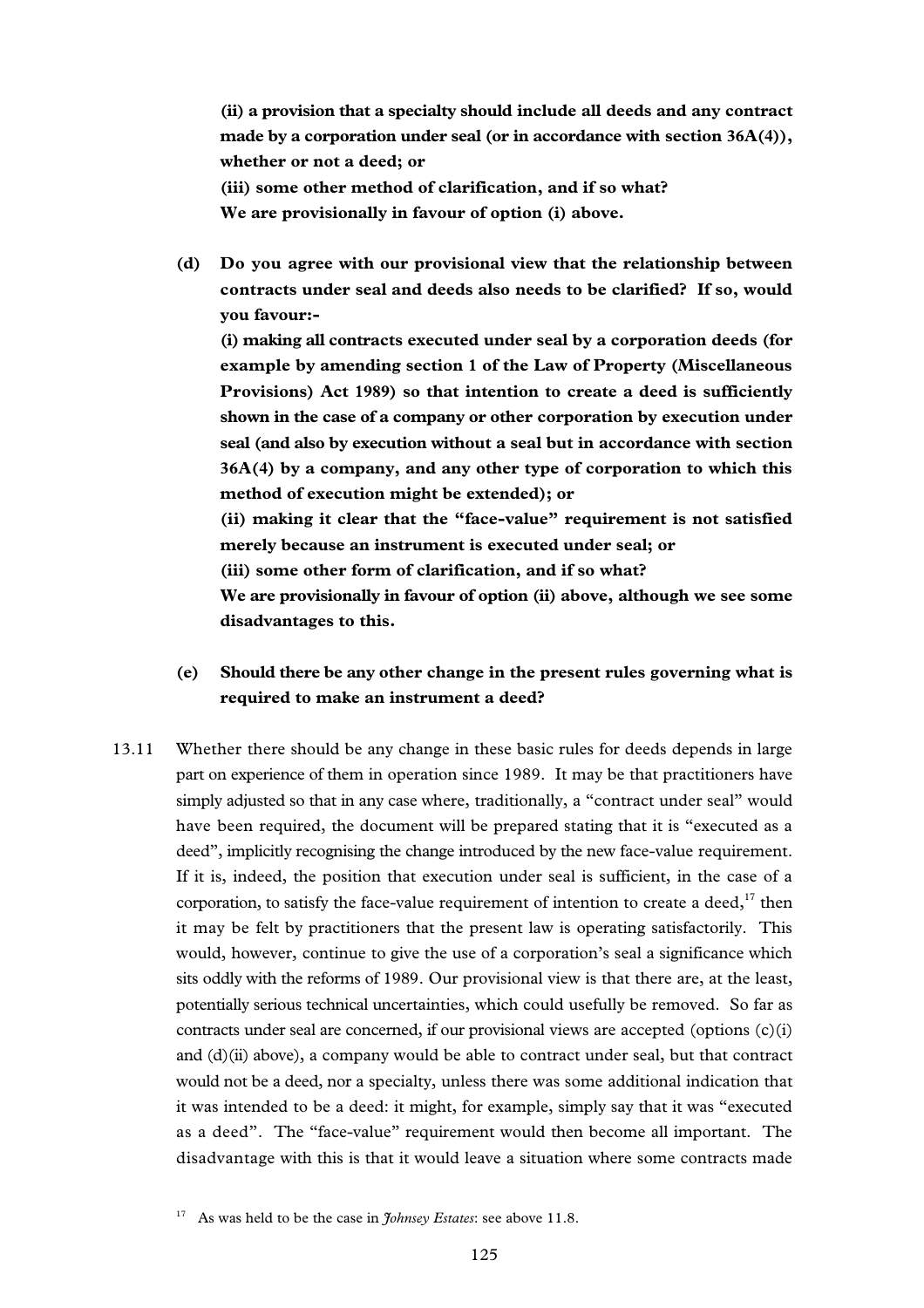under seal were deeds, whilst others were not.

### **Defective deeds**

- 13.12 As we mentioned in Part II, we have also been asked to consider the question whether a document which was intended to be a deed but which is not executed with the necessary formality can nonetheless take effect as a contract.<sup>18</sup> For example, a document may be drawn up as a deed, and describe itself as a deed, but be signed by only one director. It cannot take effect as a deed - because the signature of two directors is required for a deed under section 36A(4) of the Companies Act 1985 - but should it take effect as a simple contract under hand? We welcome views on this, and would be interested to learn of instances where the problem has arisen in practice. It has been suggested to us that a rule might be introduced to the effect that an instrument which is expressed to be a deed (but which is not required by law to be a deed), which is not properly executed as a deed, but which has all the necessary ingredients for a simple contract, will have effect as a contract, despite the fact that this will have different legal consequences to those intended.
- 13.13 Our provisional view is against recommending any such rule. We do not believe that there is any principle under the present law that an instrument which was intended to be a deed cannot take effect as some other kind of instrument. Indeed, there is authority that it can.<sup>19</sup> We doubt, however, whether it would be appropriate to specify that such an instrument had effect as an instrument under hand in every case. An instrument may fail to take effect as a deed for a number of reasons, and in a variety of circumstances. For example it may not make it clear on its face that it is intended to be a deed. It may not be properly executed, or it may be defective because it has been altered after execution. If signed by only one director, that may have been the only signature, or there may have been a second signatory who lacked authority to sign. Execution may or may not have been authorised by the board. There may be circumstances where the company is estopped from denying that the instrument has been validly executed as a deed. Each of these may have different legal consequences, and we are inclined to leave the position to the present law to be determined in each case. In many cases it seems likely that the issue will come down to whether the person or persons purporting to execute the instrument as a deed had authority to bind the company to a simple contract, and any attempt to lay down a general principle might cause a confusing overlap with sections 35A and 35B of the Companies Act 1985 and the general agency principles, which deal with the powers of the directors to bind the company. 20

### 13.14 **Our provisional view is against recommending that there should be a rule of**

- $18$  See above, para 2.16.
- $19$  See above, para 2.16 n 37.
- See above, Part V.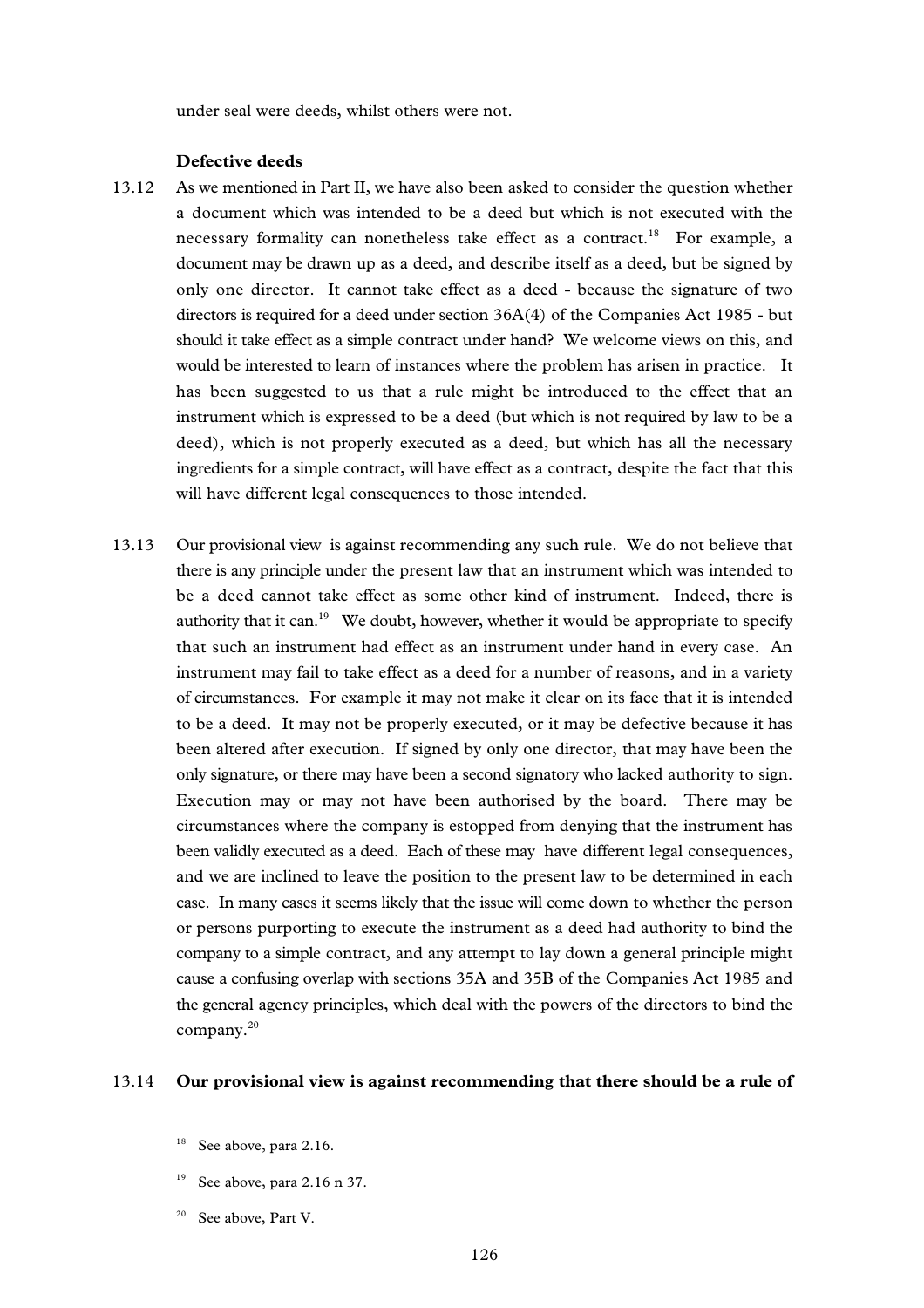**law that an instrument which fails to take effect as a deed may nonetheless still have effect as a contract or other instrument under hand, but comments are invited.**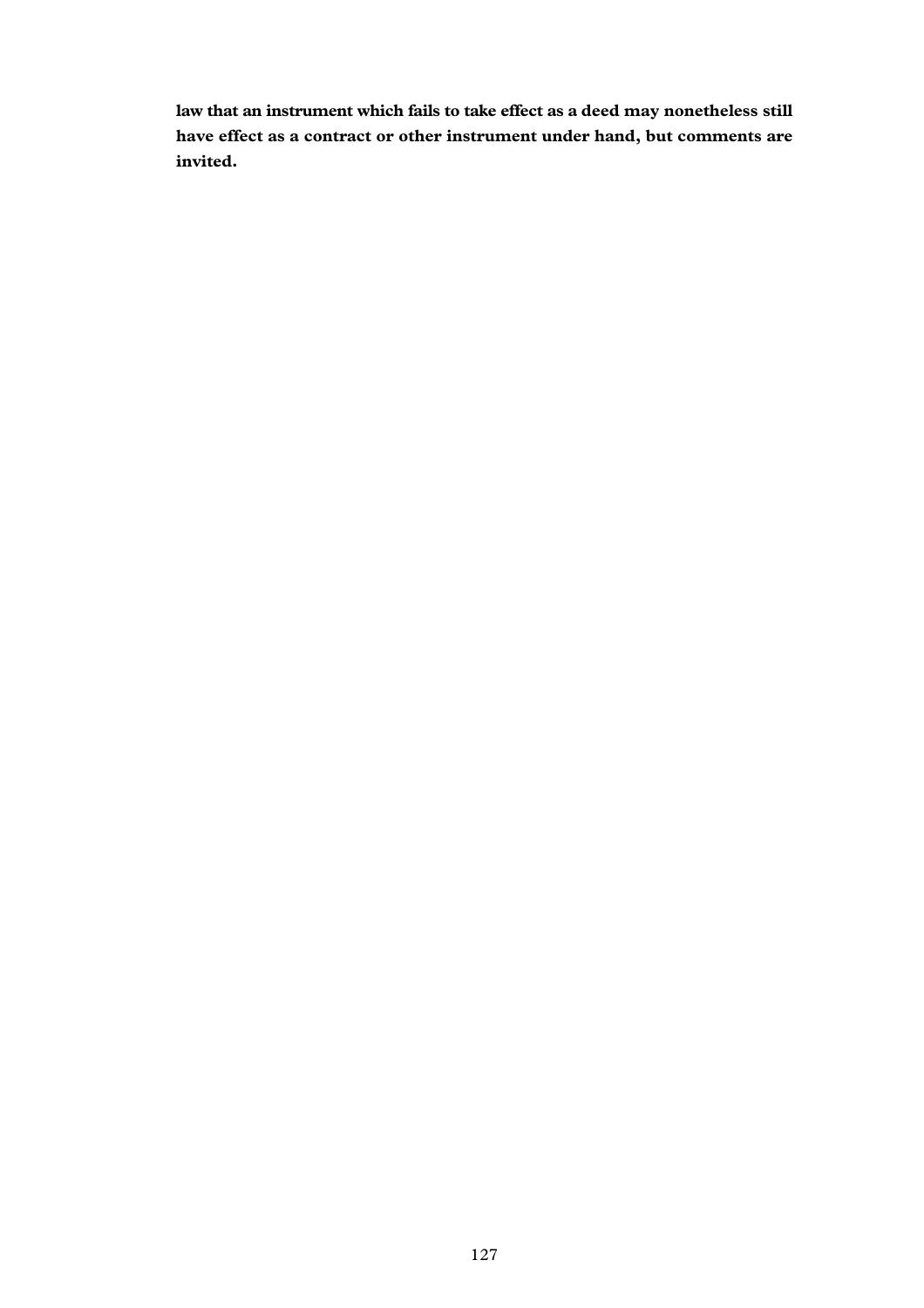# **PART XIV THE METHOD OF EXECUTION OF DEEDS AND DOCUMENTS BY COMPANIES**

# **Method of Execution**

14.1 In this Part, we address a number of general issues on the way in which deeds and other documents are executed by companies. The Companies Act 1989 permitted companies for the first time to execute deeds by the signature of two officers, in addition to the traditional method of execution under the common seal. The first question is whether, in the light of experience since 1989, there should be any change in the basic methods of execution of a deed which are available to a company. For example, should execution under the common seal be abolished, or execution be permitted by the signature of a single director? The second question is whether there should be any change in what is required in order to comply with the permitted methods of execution, and in particular, whether the affixing of an engraved seal and/or personal signature are still appropriate.

### *The advantages of execution under seal*

14.2 Execution under the common seal has the following advantages:-

(a) Because it carries the company's name and usually also its registered number, execution under the common seal probably offers a greater guarantee of authenticity than execution by the signature of two officers alone. There is still a sense in which the common seal represents the separate legal personality of the company, and the "ritual" of a director and the secretary affixing the seal and signing sits well with the concept of execution in solemn form.<sup>1</sup>

(b) We understand that many companies still prefer to execute deeds under seal, and it seems likely that - apart from ingrained habit - this is because execution under seal generally serves what we have described as the managerial aspect of the cautionary function of formalities better than the signature of two officers. The company may make arrangements for the custody and use of the common seal which assist in controlling the obligations which it enters into by deed.

(c) The ability to execute under seal is likely to assist where documents are executed in this country for use abroad in a jurisdiction which still requires execution under seal. (d) Where execution is under seal, the articles may extend the range of those authorised to "attest" the sealing to categories of officers or employees other than directors and the secretary. $^2$  Equally, they may provide that attestation is not required, or that it may be by a single officer. This may be particularly helpful where the company has large numbers of deeds to execute, perhaps of a routine nature, and directors are either not always available, or it is inappropriate to trouble them with

There is an obvious contrast to execution by individuals, where the use of wafer seals had come <sup>1</sup> to serve little or no purpose.

<sup>&</sup>lt;sup>2</sup> As to whether such signature should be described as "attestation" see above, para 4.8.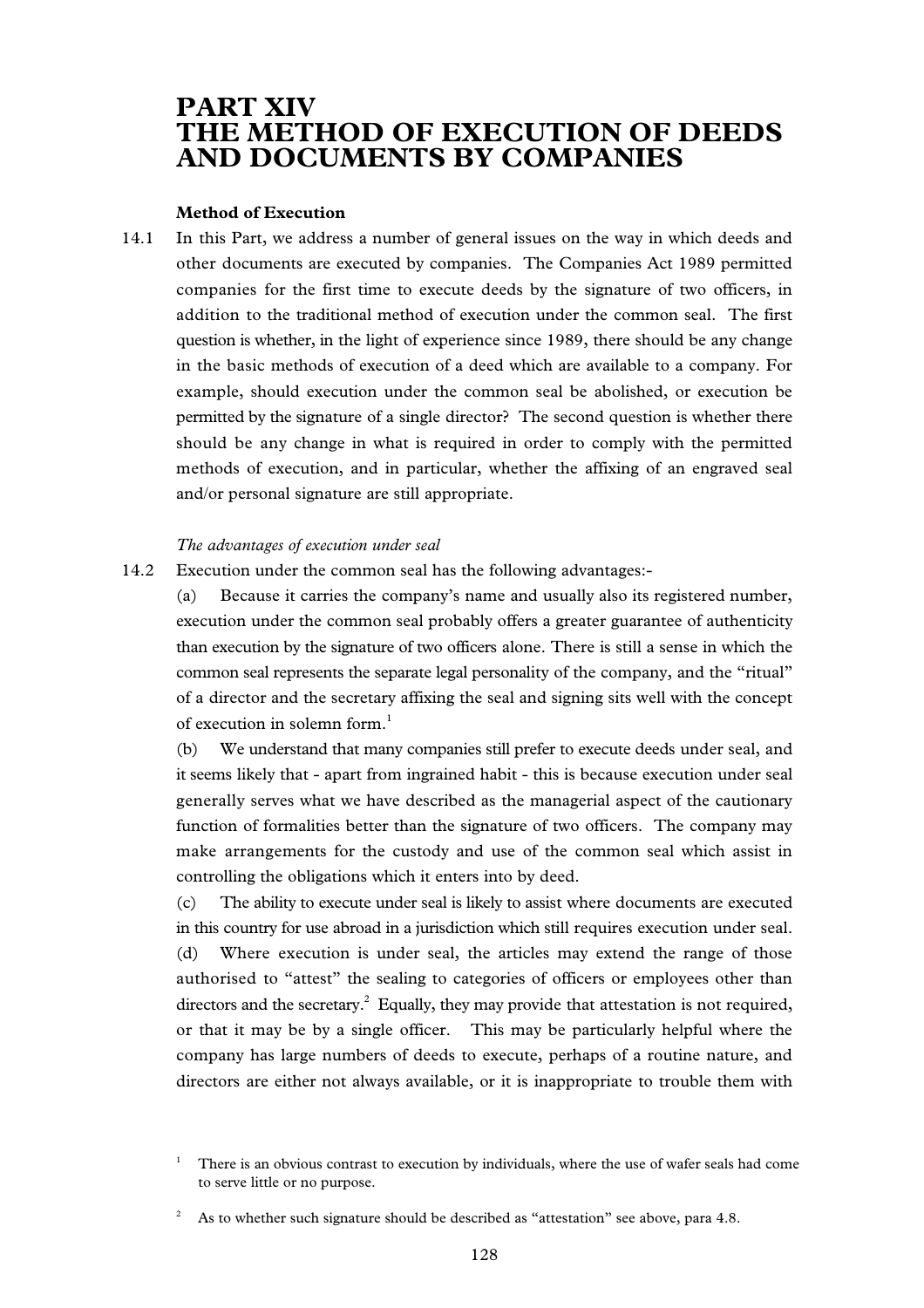execution in every case. Unless the categories of those authorised to execute deeds by signature in accordance with section 36A(4) were to be widened, the abolition of execution under seal might cause difficulties for such companies.

### *The advantages of execution without sealing*

14.3 The following points, however, favour execution other than under seal:-

(a) Some companies may regard the need to use a seal for execution as an administrative burden, as opposed to a useful means of controlling obligations entered into by deed. There is also something undoubtedly archaic about the ritual of affixing the seal to a document, which sits oddly with the advances made in telecommunications and computing in recent decades.

(b) Now that a document will not be a deed unless this is clear on the face of the document, it may be said that execution under seal no longer serves any necessary function in distinguishing deeds from other documents.

(c) Execution in this way brings the rules for execution by corporations closer into line with those for execution by individuals, and also with other jurisdictions where the concepts of a deed and of execution under seal are not recognised.

(d) Many companies are now incorporated without having a common seal. Reimposing a requirement to execute under seal would cause serious inconvenience to such companies, which would have to amend their articles and acquire a seal.

(e) Where execution is under seal, and a number of associated companies are parties to the same deed, each must affix its own seal, and, typically, this must be attested by two directors, or a director and secretary for each company. In practice, those attesting the affixing of the seal sign directly below or beside the seal. If the same two people are directors of each company, they must sign separately for each company. However, if the deed is executed by the mere signature of the officers, in reliance on section 36A(4) of the Companies Act 1985, this seems to open up the possibility that those persons may sign once only, but in their capacity as director of each company.<sup>3</sup>

### *Our provisional view*

14.4 There are therefore good arguments - to put it at the very lowest - for allowing companies to continue to execute without a seal. Our enquiries do not suggest that the ability to execute without using the common seal has led to any substantial increase in

A single signature by a person in his or her capacity as director or secretary of more than one company might be effective even when made for the purpose of attesting the seals of each company. We understand, however, that the practice of what has been called "bulk execution" has only arisen since 1989, and is clearly more appropriate where execution is not under seal. The practice might be considered incompatible with the concept of the deed being the "act" of each company, but it would certainly appear permissible on the particular wording of s 36A(4). It will require careful drafting to make it clear that the deed is executed by each company, and that those signing have the requisite capacity for each company. Despite these points, there may be considerable administrative convenience in allowing each director to sign once only where there are many companies with common directors (eg, when a parent and its subsidiary companies are all required to execute a single mortgage debenture), and any concerns about whether each company has approved the execution could be overcome by appropriate board minutes.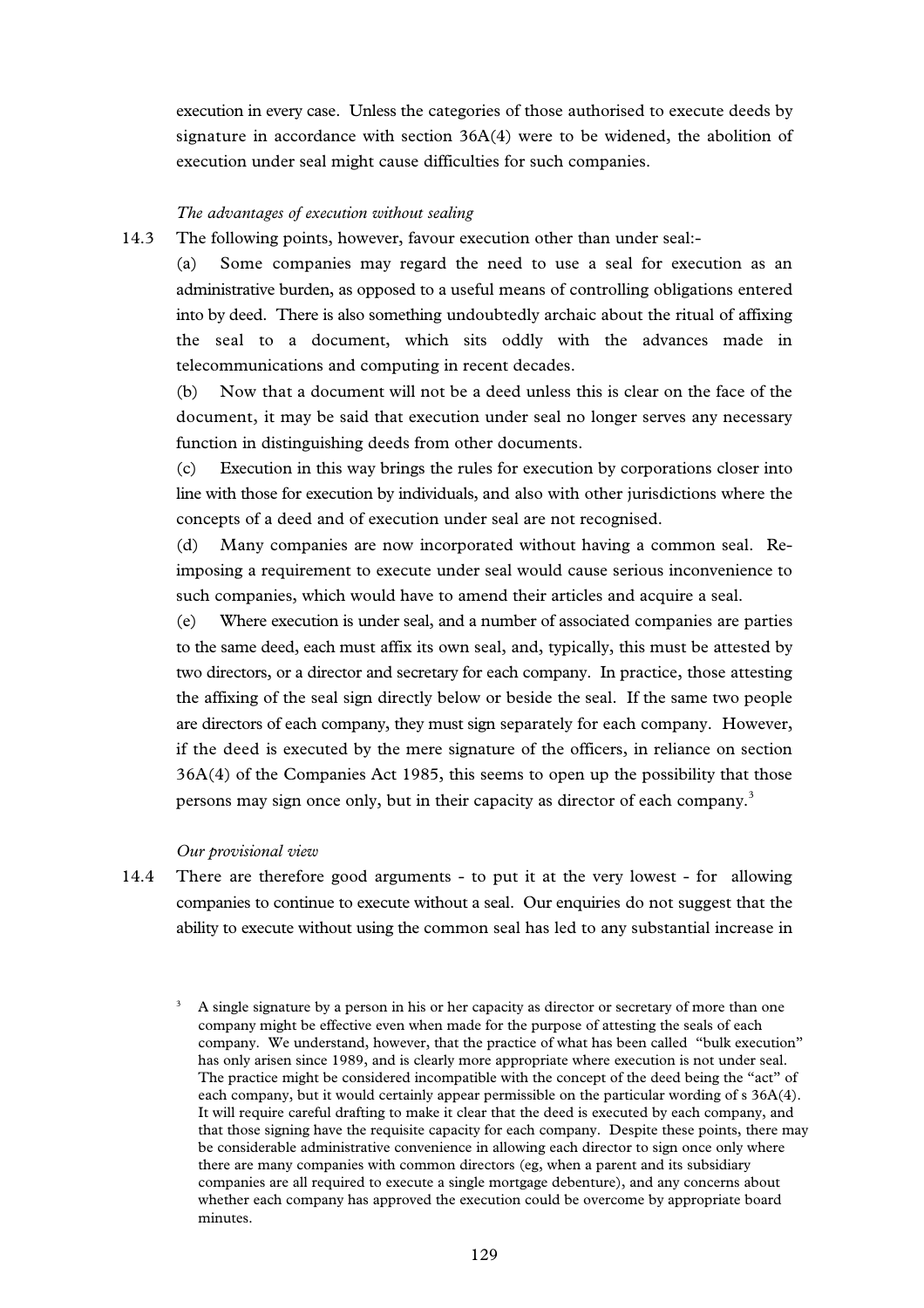fraud.<sup>4</sup> However, we would of course be interested to learn of any cases where company deeds have been forged by the purported signature of two officers. Assuming that there has been no substantial increase in the forgery of company deeds, we can see no real case for reversing the change made in 1989, and re-imposing a requirement for execution by companies to be only under seal.

- 14.5 The existence of two methods of execution (namely with or without a seal) certainly has the potential to cause confusion, and may be seen as representing in some ways an uneasy compromise between the approaches of common law and civil law jurisdictions to execution. The abolition of execution under seal would probably result in a more modern and uniform set of rules for execution of documents. However, the advantages suggested above for execution under seal lead us to think that it would be inappropriate to recommend abolition without first establishing that there was very strong support for such a course. Given the point mentioned in paragraph 14.2(d) it is likely that abolishing the ability to execute under seal would have to be accompanied by an expansion in the categories of persons authorised to execute by signing, which might also cause difficulties, for reasons given below.<sup>5</sup> It might also be difficult to extend such a reform to other types of corporation.<sup>6</sup>
- 14.6 **Do you agree with our provisional view that, despite its shortcomings, the present "dual regime" should be retained, so that companies may continue to execute deeds either under the common seal or by the signature of two officers?**

# **Method of execution without a seal**

- 14.7 The next issue is whether the method of execution without a seal adopted by section 36A(4) is the appropriate one. The options are broadly:- (a) No change, so that execution without using the seal will continue to be by the unattested signature of two directors or of the secretary and a director. (b) Widening the range of those eligible to sign beyond directors and the secretary.
	- (c) Allowing execution by a single signatory.

### *Extending the range of those authorised to sign*

14.8 It might be convenient for certain companies to permit execution by the signature of officers or employees other than the secretary and directors, for example by extending

 $5$  Para 14.8.

See below, paras 16.2 - 16.3.

<sup>&</sup>lt;sup>4</sup> We are particularly grateful for the assistance received from HM Land Registry and the Council of Mortgage Lenders on this issue.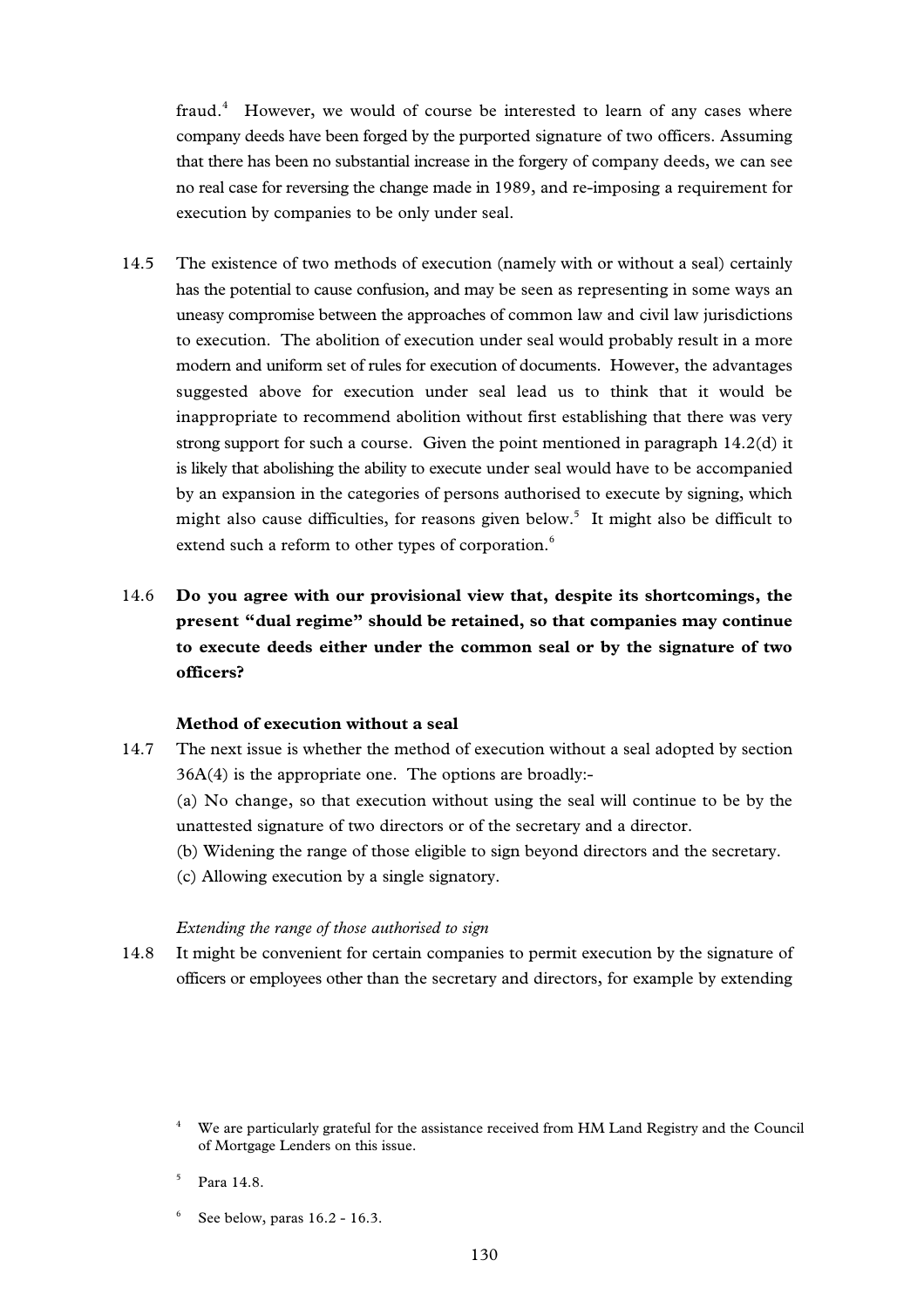this to "authorised signatories".<sup>7</sup> We are inclined, however, to think that this would produce too much uncertainty as to the identity of those authorised to sign, and the potential for greater forgery of deeds, unless accompanied by additional safeguards. Director and secretary<sup>8</sup> are recognisable offices, and details of those appointed must be sent to the Registrar of Companies, and are available for public inspection.<sup>9</sup> This arrangement could be expanded into a central registry of authorised signatories, but we doubt that the expense and inconvenience to companies would be justified. An alternative would be to leave it to those dealing with companies to ask for confirmation of those authorised to execute deeds where the signatories are other than a director or the secretary.<sup>10</sup> However, this would probably lead bodies such as the Land Registry to require the production of evidence of authority where the signatories were other than those of a director or secretary, unless the presumptions of due execution were also expanded to include such signatories. On the whole, we doubt that the categories of signatories permitted could readily be expanded without introducing unwanted additional steps into standard transactions (such as the need to obtain evidence that a particular signatory was authorised to execute) which would be unwelcome in practice.

### *Two signatures or one?*

14.9 It may be said that it no longer serves any purpose to require two signatories to execute a deed. After all, a foreign company may now execute a deed by a single signatory, $<sup>11</sup>$ </sup> and a company may enter into a simple *contract* under hand committing it to massive obligations by the signature of a single director. A simple contract may also, it seems, specify a limitation period longer than six years, $12$  and problems stemming from any lack of consideration can usually be overcome by inserting nominal consideration. Moreover, where a deed is used the requirement that a document must make it clear on its face that it is a deed means that the use of a seal or two signatures is no longer the only formality distinguishing it as a deed.

### 14.10 We see considerable force in this, and have not reached any firm view on whether the

- Eg, in the situation mentioned above in para  $14.2(d)$ . There is also a parallel with the way in which foreign companies may execute documents by the signature of a single person acting under the authority of the company.
- $8\text{ A}s$  to the position of a deputy secretary, see below, para 15.13.
- See above, para 5.21. Particulars of the directors and secretary are, of course, also included in a <sup>9</sup> company's annual return.
- <sup>10</sup> It is already common for large companies to carry lists of authorised signatories, often subdivided between those authorised to sign or execute for different categories or values of transactions, and to produce certified copies of the lists on request.
- $11$  See above, para 4.30.
- *Halsbury's Laws of England* (4th ed 1979) Vol 28, para 644; *Encyclopaedia of Forms and Precedents* <sup>12</sup> (5th ed 1994) Vol 5, para 140 ; Law Reform Committee's Twenty-First Report (Final Report on Limitations of Action)(1977) Cmnd 6923 p 21.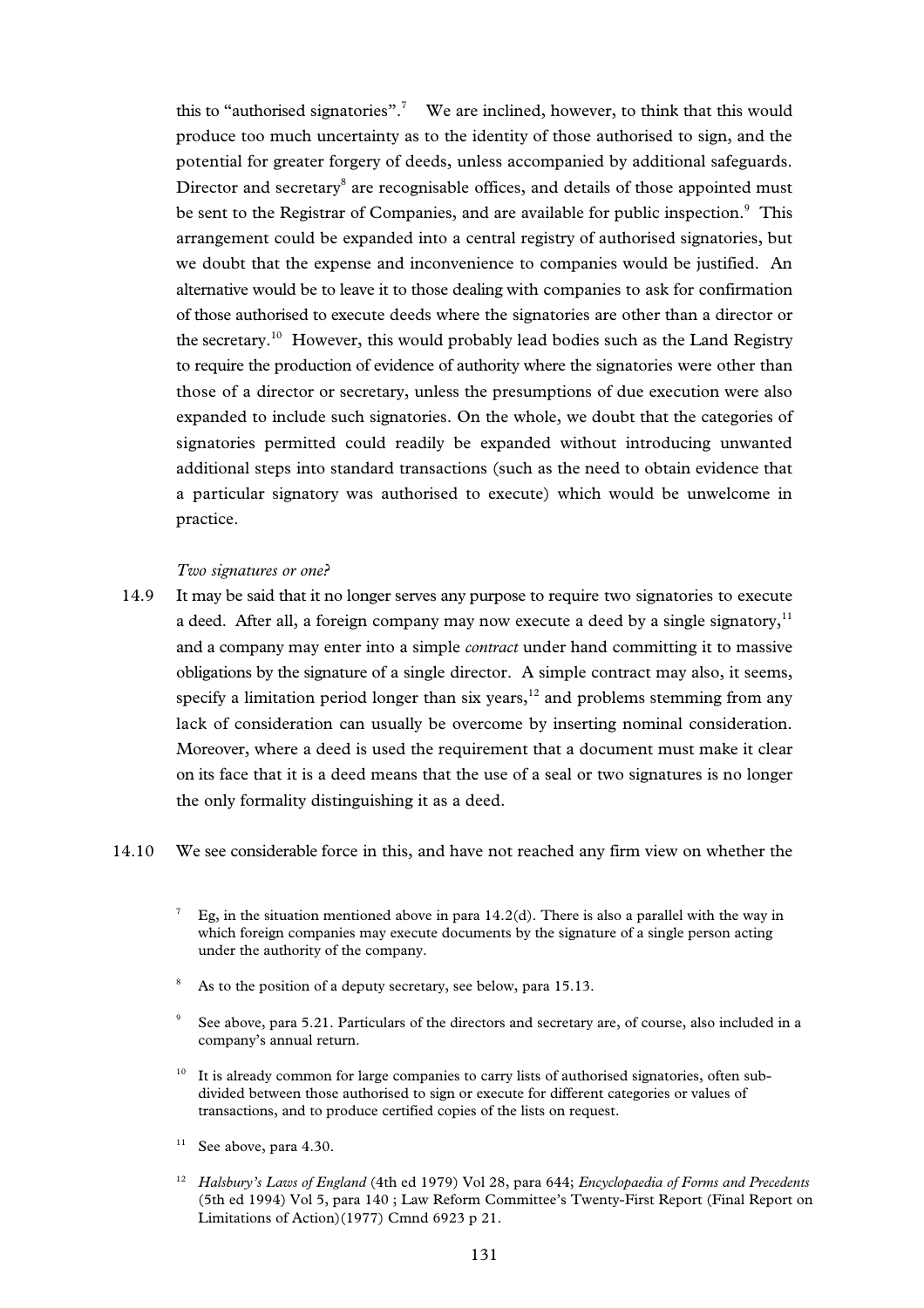requirement for two signatures should be reduced. However, the points made above are perhaps better directed to the question whether it remains appropriate for the law to distinguish between deeds and documents under hand, and that goes beyond our remit in this Paper. So long as there is such a distinction, there remains a case for requiring a method of execution which differs from that used for execution of a simple contract under hand. This additional formality could be served by permitting a company to execute a deed by the signature of a single director, so long as this was attested. However, that would not serve what we have referred to as the management aspect of the cautionary function of formalities so well as execution under seal, or requiring the signature of two officers, since there would in practice be no check on the ability of a single director to bind the company to a deed. It would also be inconsistent with the provisions for execution in the articles of most existing companies (although a similar objection could be made about section 36A(4) as it stands).

- 14.11 There is also an argument for permitting execution by the signature of a single director in the limited case of a single member company with a sole director, for example where a small business has been incorporated, and the shares are wholly owned by the sole director.<sup>13</sup>
- 14.12 If there is to be any change, then it would also be necessary to amend the presumption in section 36A(6) accordingly. We have not addressed how many signatures should be needed to attest the affixing of a company's seal, because there is no statutory requirement in this respect. Clearly, however, if it was felt appropriate to allow execution by the signature of a single officer, then section 74(1) of the Law of Property Act 1925 would also need to be amended to apply where execution was under seal attested by a single director or the secretary.

### **OPTIONS FOR REFORM**

- 14.13 **(a) Should there be any change in the method of execution by a company without using its common seal set out in section 36A(4) of the Companies Act 1985?**
	- **(b) If so:-** 
		- **(i) Should the categories of permitted signatories be expanded?**

**(ii) If your answer to (i) is "yes", should there be additional safeguards, such as a requirement for details of authorised signatories to be lodged in a central registry which is open to inspection (for example Companies House)?**

# **(iii) Should execution by the signature of a single officer be permitted?**

See the Companies (Single Member Private Limited Companies) Regulations SI 1992 No 1699. Specific provision for execution by such companies (called "proprietary companies") is proposed in Australia: see the draft Second Corporate Law Simplification Bill 1996.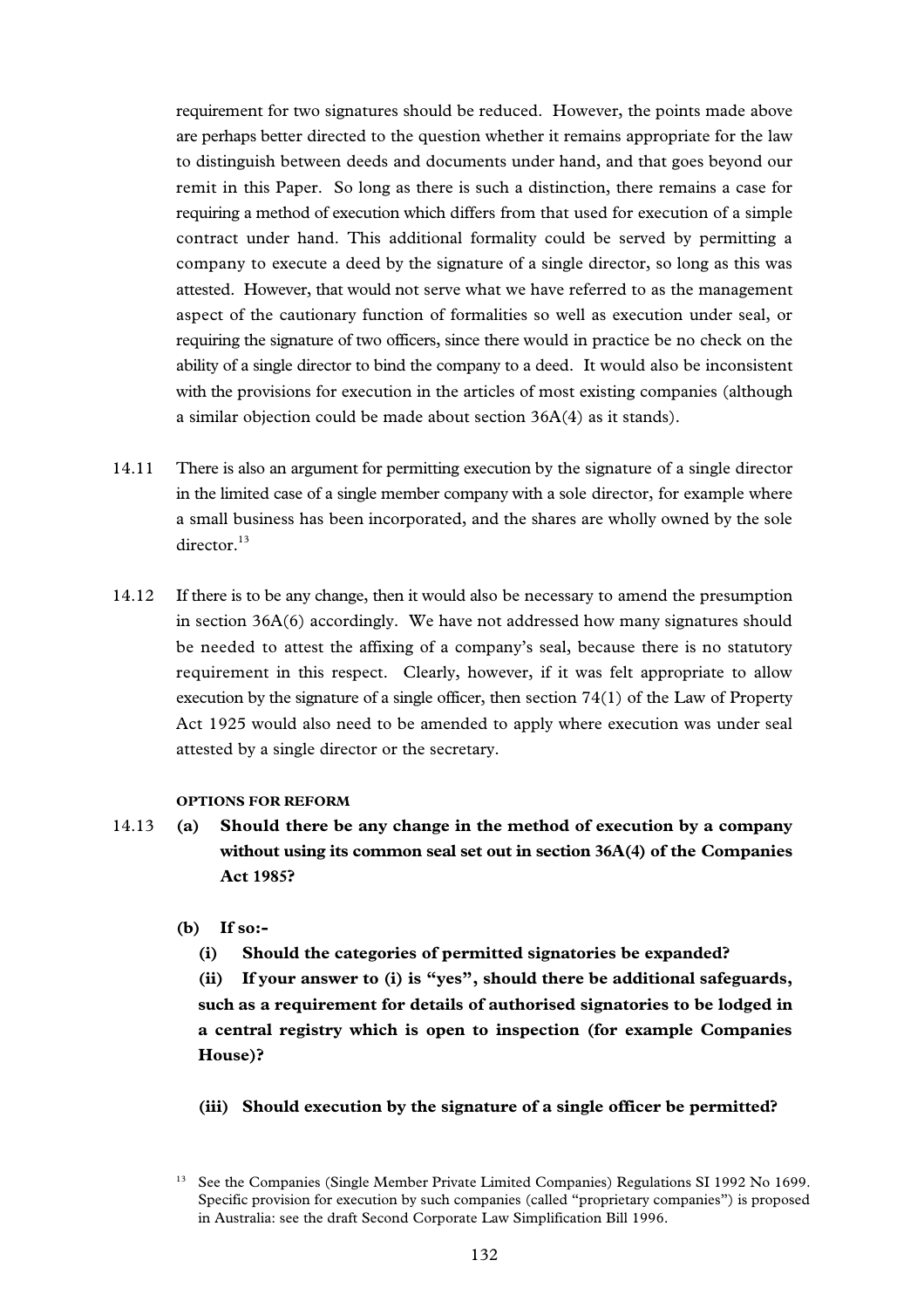**(iv) If your answer to (iii) is "yes", should there be any additional requirement, for example attestation?**

**(v) If your answer to (iii) is "yes" should execution by the secretary alone be permitted, or should there be a requirement that where there is a single signatory, it must be a director?**

**(vi) Should execution by the signature of a single director be permitted in the limited case of a single member company with a sole director?**

**(c) Should it be permissable for a person who is a director or secretary of more than one company to sign a deed once only, in their capacity as director or secretary of each relevant company, when more than one such company is a party to the deed?**<sup>14</sup>

**Our provisional view is against option (b)(i) above. We think that it would be unsafe to extend the categories of permitted signatory without introducing additional requirements, which might in themselves be unduly burdensome. We see arguments both for and against permitting a deed to be executed by the signature of a single director (option (b)(iii)), and for option (c), but have not reached a view at this stage.**

# **The use of facsimile seals and signatures**

14.14 We invite views on whether the current requirement that the execution of deeds and other documents should be by affixing an engraved seal or the personal signature of its officers is too burdensome for companies and other corporations, or too uncertain in operation.

### *Signature*

14.15 We have explained in Part XI that our provisional view is against any relaxation of the requirement for personal signature when a document is executed, whether it is by way of signature or attestation.<sup>15</sup> We can see that there are, however, certain categories of instrument which are required to be executed in large numbers, where it might be convenient and appropriate to relax these rules. Share certificates and deeds of discharge of a registered charge are obvious examples.<sup>16</sup>

# *The common seal*

14.16 We have suggested that the purpose of the requirement that the name of a company should be engraved on its common seal is so that a physical impression is left on the document when it is used. Our provisional view is that so long as corporations are permitted to execute under seal this requirement serves a useful purpose. A physical

- $15$  See above, para 11.88.
- See above, para 9.1.

<sup>&</sup>lt;sup>14</sup> See above, para 14.3(e) for a discussion of execution in this fashion.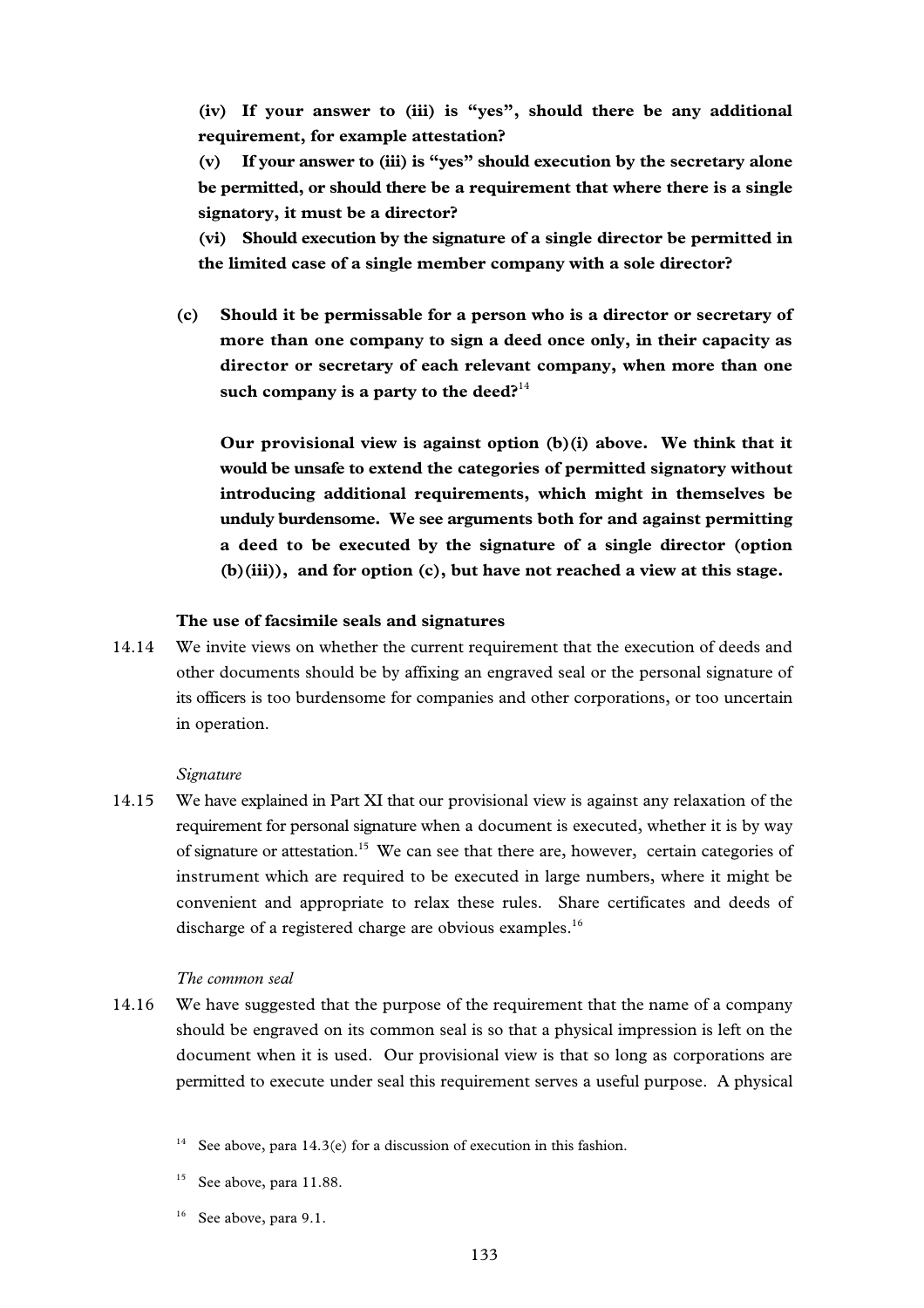imprint bearing the company's name will often, though not always, be a clearer and more permanent record than, for example, a print made in ink, which may fade or smudge. Moreover, we suspect that some companies would prefer the degree of control given by having a single engraved seal, as opposed to a rubber stamp. The requirement for an engraved seal also ensures relative certainty as to what suffices for sealing. A provision that execution must be in a form "leaving a physical impression on the document", for example, would be more uncertain. We are, however, sympathetic to companies which have to execute large numbers of documents, and would like the freedom to do so by some means which provides a reasonable degree of authenticity and permanence other than affixing an engraved seal. We have not yet had an opportunity to investigate the range of options which are available to companies - such as laser printers which can print a seal which leaves a physical impression on the document - and would particularly like to receive views on the subject. We would also welcome views on whether companies would find it helpful to have freedom to have any number of duplicate seals.

14.17 Overall, our impression is that the difficulties caused by the requirement for an engraved seal can, to a large extent, be overcome by the flexibility given by the ability to determine who should affix and attest the seal, and of course now to execute without using a seal. We think it likely that the main practical difficulty is only where large numbers of instruments of a routine nature have to be executed. We are reluctant to suggest that there might be different rules for different classes of document, but we wonder whether an exception might be justified in certain very limited cases, for example share certificates and deeds of discharge of registered charge. Specific provision might, for example, be made allowing flexibility in the execution of such instruments.<sup>17</sup>

### **OPTIONS FOR REFORM**

- 14.18 **(a) Should the requirement in section 350(1) of the Companies Act 1985 that the name of a company must be engraved on its seal be abolished?** 
	- **(b) If so, should this be replaced by a requirement that any method of sealing used by a company must leave a physical impression? Our provisional view is that the requirement for a seal to be engraved serves a useful purpose, so long as companies are permitted to execute**

<sup>&</sup>lt;sup>17</sup> Land Registration Rules, SR & O 1925 No 1093, r 151 (as substituted by SI 1990 No 2613) provides for the discharge of a registered charge to be in a prescribed form (Form 53), but that the Registrar "shall be at liberty to accept and act upon any other proof of satisfaction of a charge which he may deed sufficient". The permissible methods of execution of a Form 53 are set out in the Rule, and, in the case of a corporation other than a registered company, include signature by such person as the Registrar is satisfied has authority to bind the corporation to the discharge of the charge under its constitution: see eg, Building Societies Act 1986, Sched 4, para 2. It is understood that the Land Registry are sometimes prepared to accept the execution of Forms 53 by facsimile execution by prior arrangement with the mortgage lender, in reliance on r 151.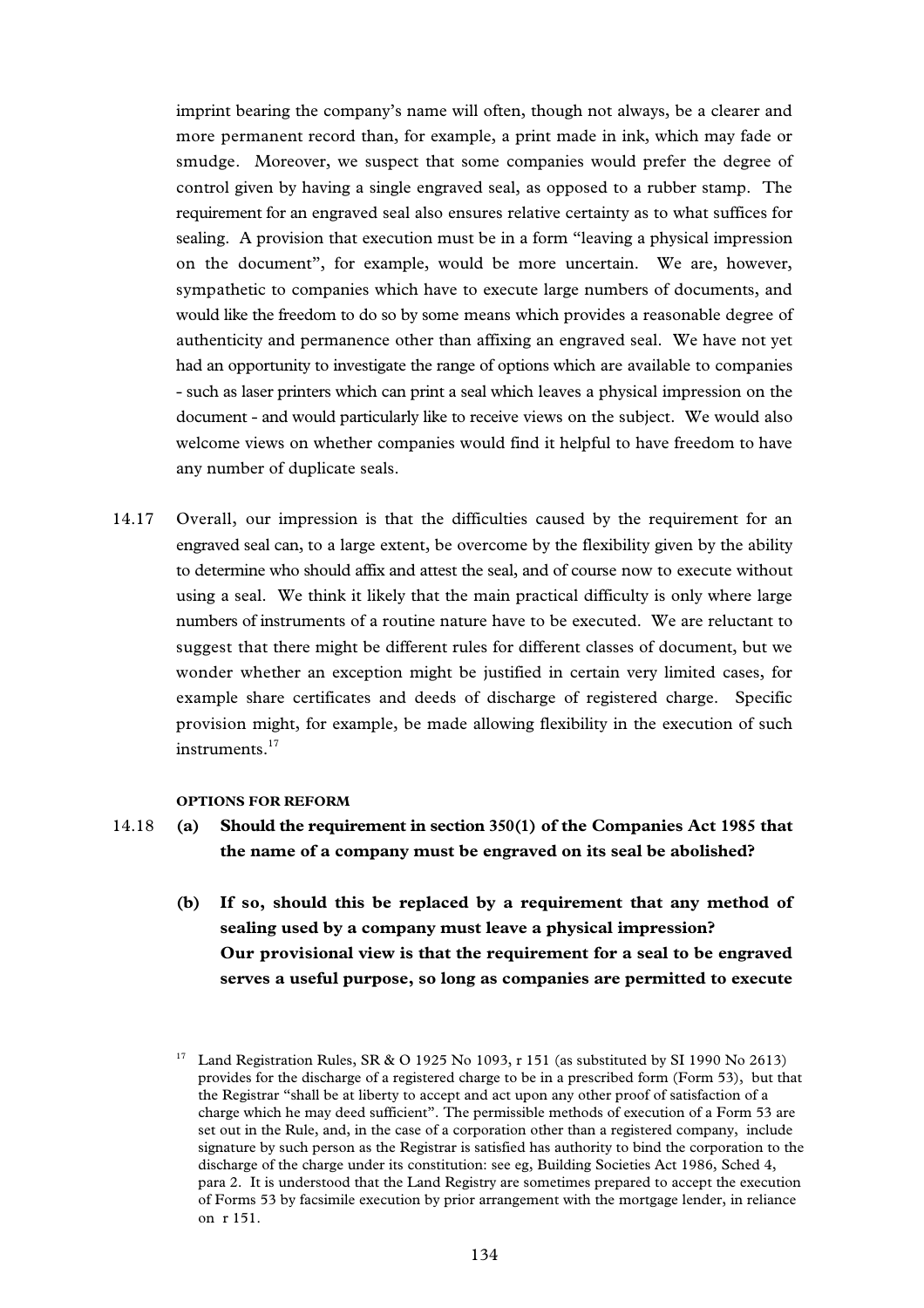**under seal, and should remain as a general requirement.**

- **(c) Is it necessary or appropriate to make statutory provision for a company to have one or more duplicate seals? We have not reached a provisional view at this stage, and would welcome hearing further about current practice in this respect.**
- **(d) Should there be any relaxation in the requirement for personal signature in the case of companies, and if so what? Should any such change be extended to execution by individuals? We are provisionally against any such relaxation.**
- **(e) Should there be a relaxation in the requirements for execution of particular classes of instrument, and if so, which classes of instrument would you suggest? Whilst reluctant to see different rules for different types of instrument, we would welcome hearing views, particularly if the present requirements are considered impracticable for certain types of document.**
- **(f) Should there be some other change in the rules as to what constitutes signature and sealing by companies, and if so what?**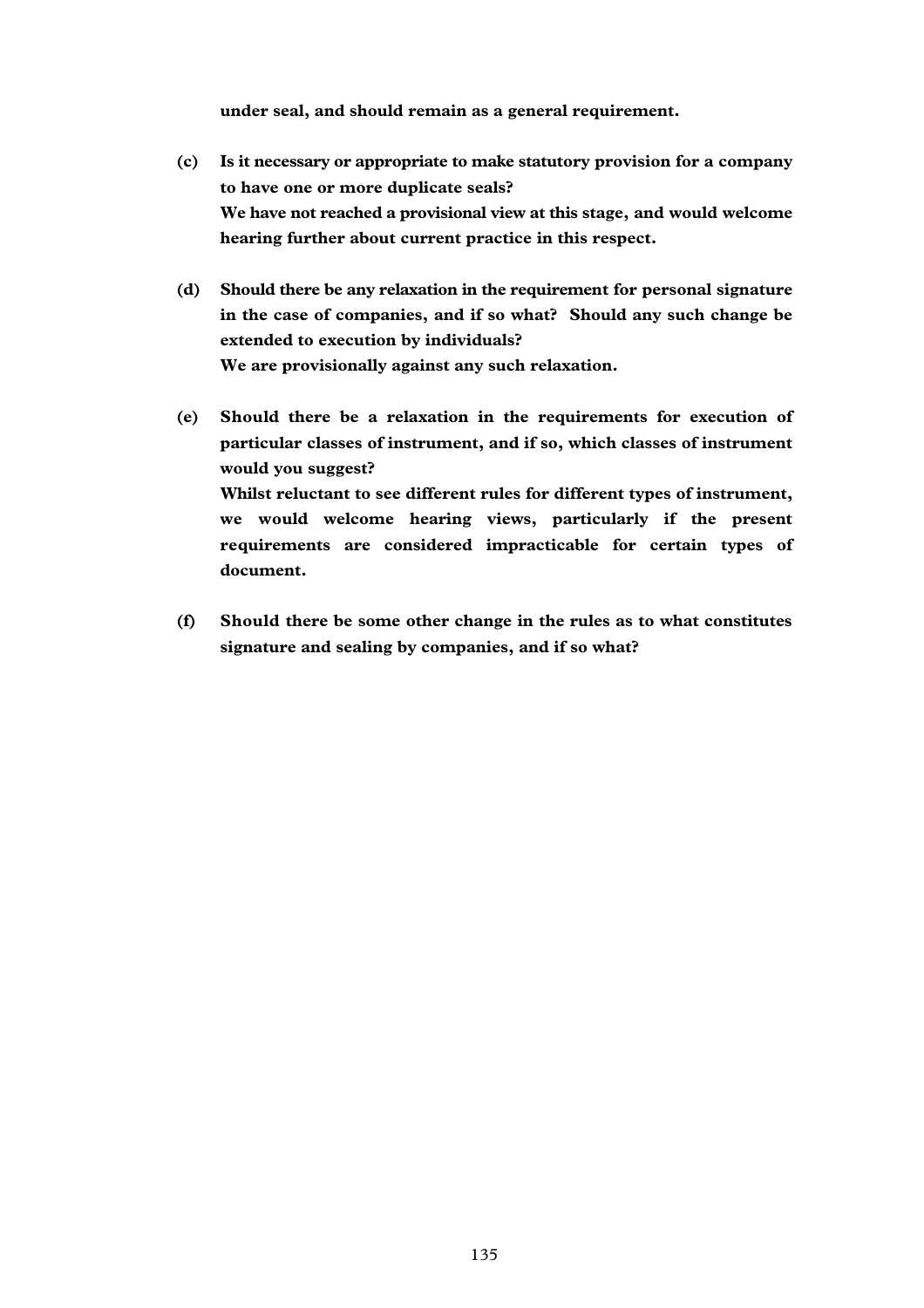# **PART XV SPECIFIC PROPOSALS FOR THE REFORM OF SECTION 36A OF THE COMPANIES ACT 1985 AND SECTION 74(1) OF THE LAW OF PROPERTY ACT 1925**

# **Introduction**

15.1 As we explained in Part XII, there may be no consensus on the options for reform set out in the preceding Parts. Even if that is so, however, there may still be a case for making more detailed changes to section 36A of the Companies Act 1985 (together with the Foreign Companies (Execution of Documents) Regulations which adapt section 36A for foreign companies), and in this Part we invite views on such changes. Given the degree of overlap with section 36A, this may also involve the amendment of section 74(1) of the Law of Property Act 1925, and, to a lesser extent, section 1 of the Law of Property (Miscellaneous Provisions) Act 1989. These detailed options are clearly subject in some respects to views expressed on the more general issues raised in Parts XIII and XIV above.In particular, a number of detailed changes to section  $36A(4)$  have already been considered in Part XIV.<sup>1</sup>

# **The meaning of the term "executed"**

15.2 We have explained that the term "executed" excludes delivery when used in section 36A, but that the phrase "executed as a deed" includes delivery when used in section 1(3) of the Law of Property (Miscellaneous Provisions) Act 1989.<sup>2</sup> Our provisional suggestion is that section 36A should be amended, for the sake of consistency, to make it clear that a document is validly executed as provided by the section, but that such a document is *executed as a deed* only if it is:-

(a) executed in either of the ways permitted by section 36A (namely by affixing the seal in accordance with section  $36A(2)$  or by the signature of two officers in accordance with section 36A(4)); *and*

- (b) delivered.
- 15.3 The advantage of such wording is that it makes it clear that a document only requires delivery where it is to be a deed. Section 36A presently allows for the "execution" of documents other than deeds, and it would be wrong to leave any suggestion that delivery is required where a document is not a deed.<sup>3</sup>

# 15.4 **(a) Should section 36A and/or section 1(3) of the Law of Property (Miscellaneous Provisions) Act 1989 be amended to ensure consistency**

- <sup>1</sup> See above, paras  $14.7 14.12$ .
- <sup>2</sup> See above, para  $11.21$ .
- <sup>3</sup> That might be the case if s 36A were to be amended to provide simply that a company *executes a document* by eg, sealing and delivery, as opposed to referring to *execution as a deed*.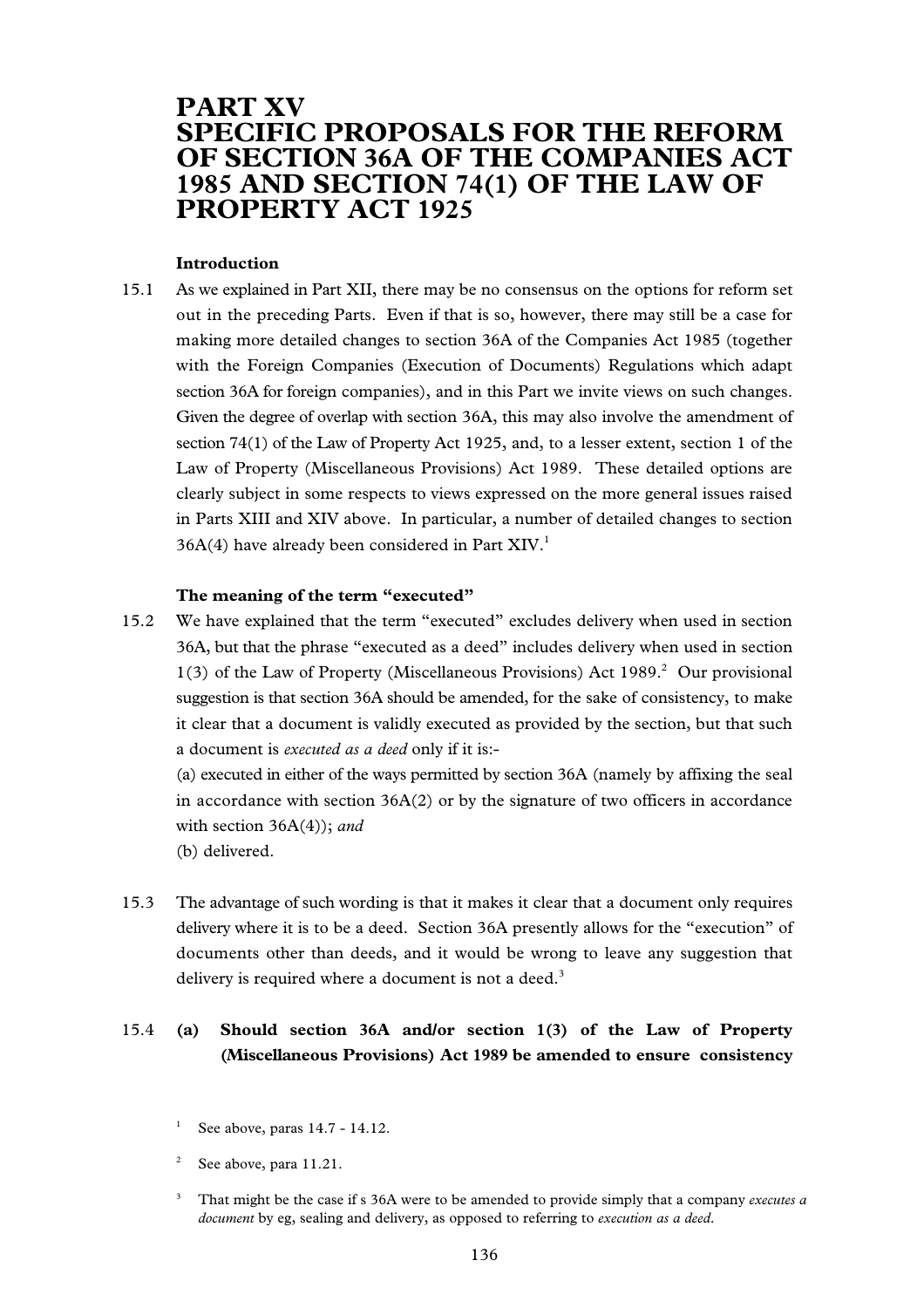**in the use of the term "executed"?** 

**(b) If so, do you agree with our provisional suggestion that section 36A should be amended to provide that execution "as a deed" is by execution and delivery?**

# **Execution in accordance with the articles**

- 15.5 We have also explained that section  $36A(2)$  might be taken to suggest that a company may execute a document by affixing its seal without complying with any additional requirements in the articles, such as the need for the seal to be attested by two officers, although we do not think that the section has this effect. $4$  There is, of course, a case for saying that section 36A(2) should override the articles in this way, much as appears to be the case with section 36A(4), but that would mean a fundamental departure from the general rule that a corporation must execute in accordance with its constitutional requirements. If there is agreement that this would be undesirable, it could be avoided by amending section 36A(2) to say that execution is by *affixing the common seal in accordance with the articles of association*. A possible disadvantage, however, is that such wording might cast doubt on the ability of a person dealing with a company to rely on sections 35A and 35B of the Companies Act, and create an apparent inconsistency with the provisions of section 74(1) of the Law of Property Act 1925, which, as mentioned above, currently prevails if it is inconsistent with the articles.<sup>5</sup> This might be avoided by an express saving provision, if it is considered necessary, or possibly by replacing the reference to *affixing the common seal* with *execution under the common seal* where there is probably no implication that merely affixing the seal is sufficient. An alternative would be to provide in section  $36A(2)$  that it was sufficient if the seal was authenticated by two directors or by a director and the secretary unless the articles otherwise required.
- 15.6 **(a) Should section 36A(2) of the Companies Act 1985 be amended by adding that execution is by affixing the common seal "in accordance with the articles"? If so, should this be made expressly without prejudice to sections 35A and 35B of the Companies Act 1985, and to the presumptions of due execution in section 36A(6) and section 74(1) of the Law of Property Act 1925?**
	- **(b) Should there be some other change to section 36A(2), and if so what?**

The words "under its common seal" are, of course, found in Companies Act 1985, s 36(a): see above, para 7.3.

 $4$  See above, para 4.9.

See above, paras 5.24, 5.27 n 75.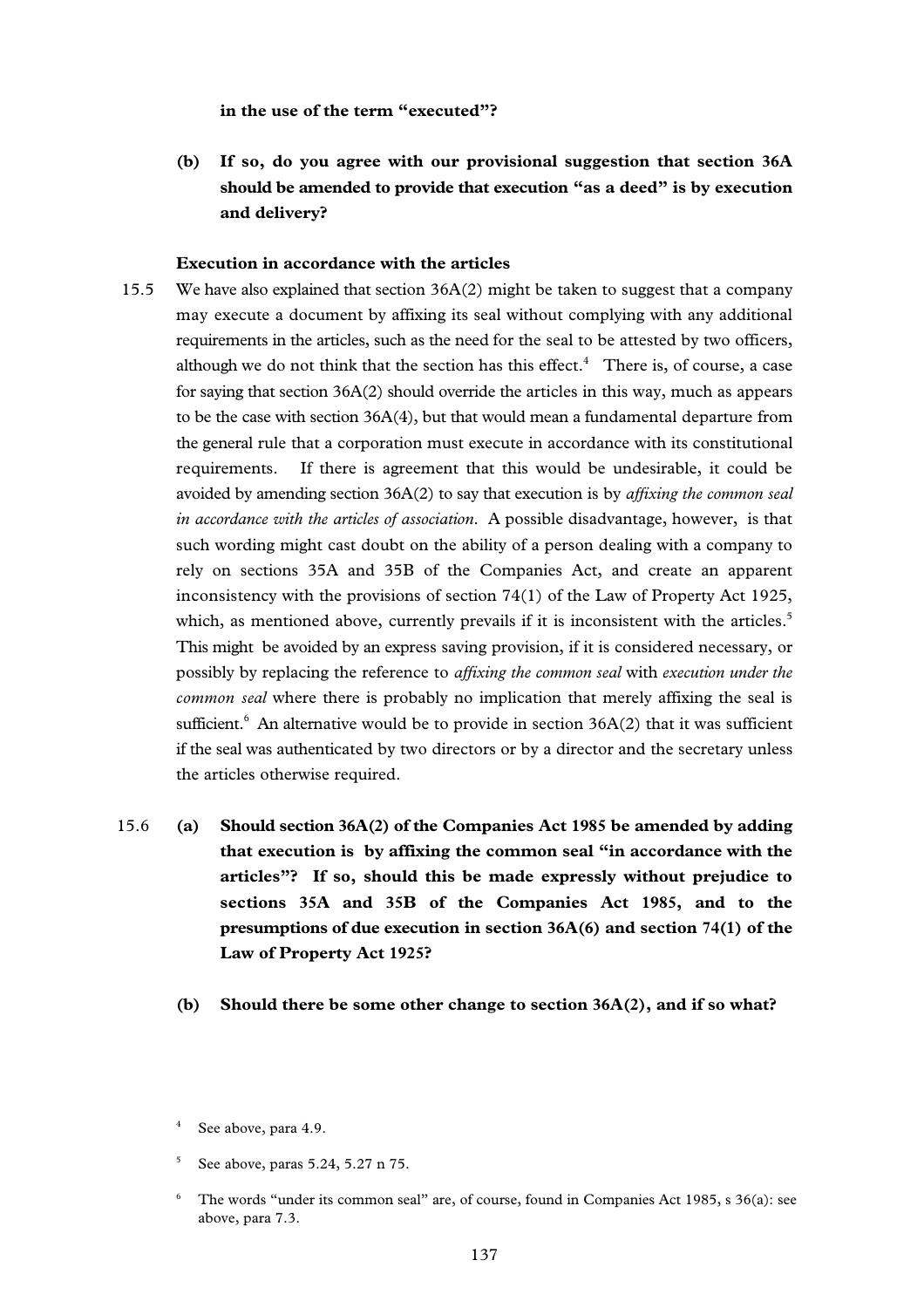# **We have not reached a provisional view upon the need for such amendment at this stage, and invite comments.**

#### **Corporate directors**

- 15.7 We have mentioned that section 36A(4) makes no obvious provision for the position where the directors or secretary of a company are themselves other companies or corporations, and that the same is true of section 74(1) of the Law of Property Act  $1925$ .<sup>7</sup> We would welcome views on whether clarification is appropriate.
- 15.8 **(a) Is there any need to clarify the application of section 36A(4) of the Companies Act 1985 and section 74(1) of the Law of Property Act 1925 where the directors or secretary of a company are themselves other companies or corporations?**
	- **(b) If so, should this be done by making specific provision that such a director or secretary may "sign" or "attest" by the signature of a person authorised to do so on its behalf?**

# **Due execution - section 36A(6) and section 74 of the Law of Property Act 1925** *Is a presumption of due execution still required?*

15.9 Our provisional conclusion in Part XI was that the presumption (or rather deeming) of due execution in favour of a purchaser in section 36A(6) and in section 74 of the Law of Property Act 1925 continues to serve a useful purpose, and should be retained.<sup>8</sup> If so, then the question arises whether there is a case for extending the ambit of the presumption so that it is available to any person dealing in good faith with a company or other corporation, as opposed to the present restriction to a purchaser in good faith. We are inclined to think, however, that this might cause too great an overlap with sections 35A and 35B, and would push the balance too far in favour of a person dealing with a company, and against the interests of the company in ensuring that obligations which it undertakes are duly authorised by the company. In that respect it will be remembered that section 74(1) appears to operate despite the lack of any proper authorisation of execution by the board, whilst sections 35A and 35B may apply only to transactions or dealings decided on by the board or with its authority.<sup>9</sup> There is also, of course, an argument for treating purchasers in good faith as a special case for the sake of ensuring that title in the relevant property passes to them.

# 15.10 **Do consultees agree with our provisional conclusion that the presumption of due execution in favour of a purchaser in good faith contained in section 36A(6) of the 1985 Act and section 74(1) of the 1925 Act should be retained?**

- $\frac{7}{1}$  See above, para 11.46.
- See above, para 11.55.
- See above, para 5.15.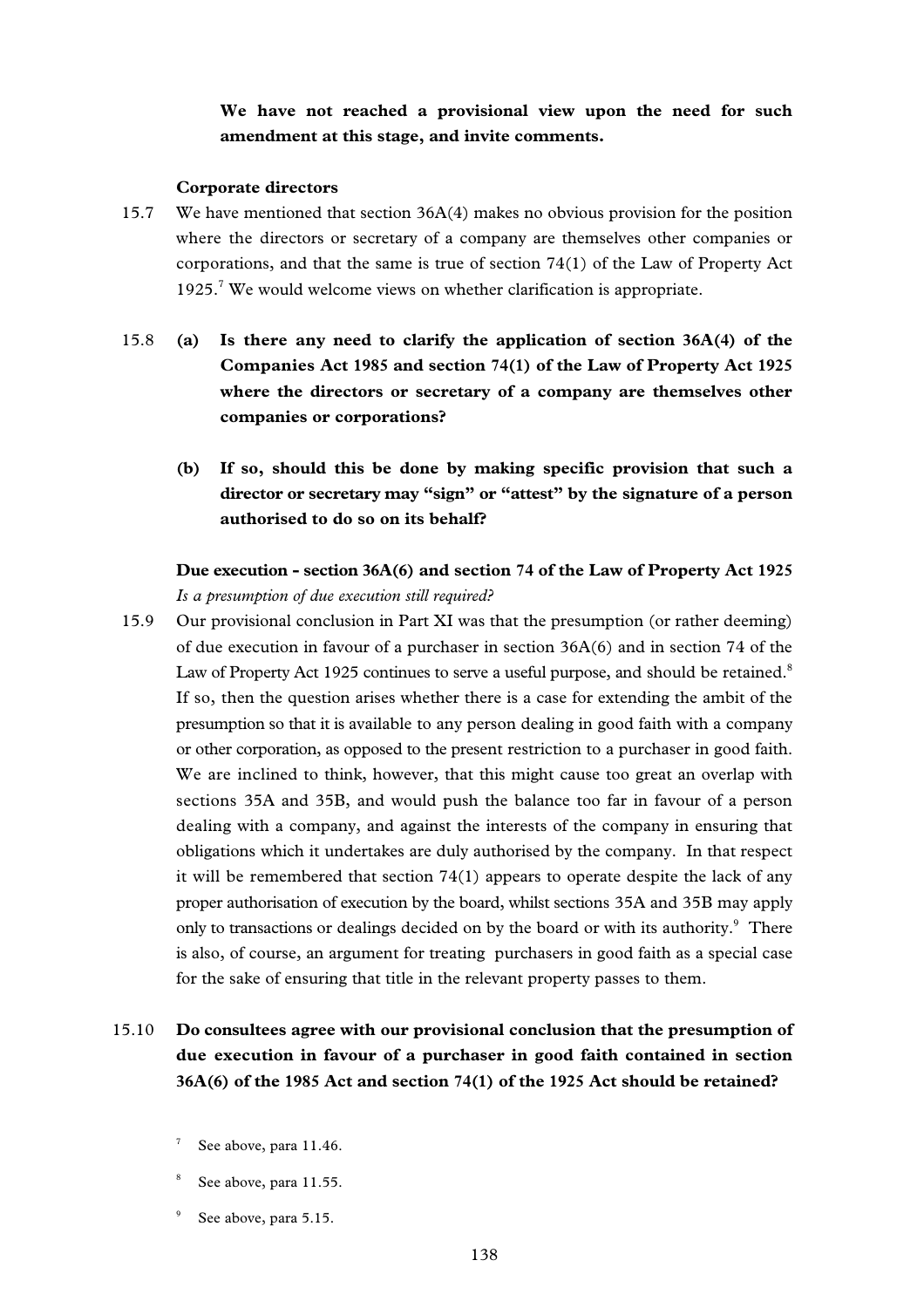*Due execution - consistency between sections 36A(6) and 74(1)*

15.11 We have explained that there is some doubt whether section 36A(6) is restricted to execution by the signature of two officers under section  $36A(4)$ , or whether it also applies when execution is under section  $36A(2)$  and the affixing of the seal is attested by, say, two directors. We consider that the point should be clarified. Since, however, execution under seal will attract the presumption in section 74 of the Law of Property Act 1925, little turns on this - at least so far as due execution is concerned - so long as sections 36A(6) and 74 are brought into line. Leaving to one side the important question of delivery, $10$  the points which need to be addressed in order to achieve consistency between sections 36A(6) and 74 are those mentioned in the following paragraphs.

# IDENTITY OF THE OFFICERS

15.12 Section 74(1) should be amended so that it applies where the seal is attested by two directors as well as by the secretary and a director.<sup>11</sup> There may be a case for leaving section 74(1) as it is, on the basis that it applies to all corporations aggregate, and that it might be appropriate to require one of those attesting the affixing of the seal to be the secretary, but we would need to be persuaded of this. We see no case, however, for restricting sections 36A(4) and (6) to execution by a director and the secretary.<sup>12</sup>

### SECRETARY OR DEPUTY SECRETARY?

- 15.13 The seal may be attested for the purpose of section 74(1) by the secretary, clerk or other permanent officer *or his deputy*. As explained in Part XI, the references to the secretary in sections 36A(4) and (6) do not appear to include a deputy or assistant secretary.<sup>13</sup> We invite comments on whether sections  $36A(4)$  and (6) should be extended to include a deputy and assistant secretary. The disadvantage is that there is no requirement to lodge particulars of a deputy or assistant secretary with the Registrar of Companies, and hence no way for a person dealing with a company to check the authority of the person signing by carrying out a "company search", should they wish to do so. $14$ 
	- $^{10}$  See further below, paras 15.18 15.25.
	- See above, para 11.40.
	- $12$  Power to manage a company is given by the articles, and we take it that most companies will be happy to permit two directors to affix the seal: see, eg, Companies Act 1985, Table A, para 101 (above, para 4.6 n 19). In the case of, eg, a non-commercial corporation outside the Companies Acts, where the directors may have less day to day involvement with the running of the corporation, it may be more desirable that the secretary or clerk should be involved when any deed is to be executed. As to local authorities, see below, para 16.10.
	- $^{13}$  See above, para 11.41.
	- In the case of a corporation which is not subject to the Companies Act 1985, there may, of course, be no requirement to lodge particulars of any officer in a form available for public inspection.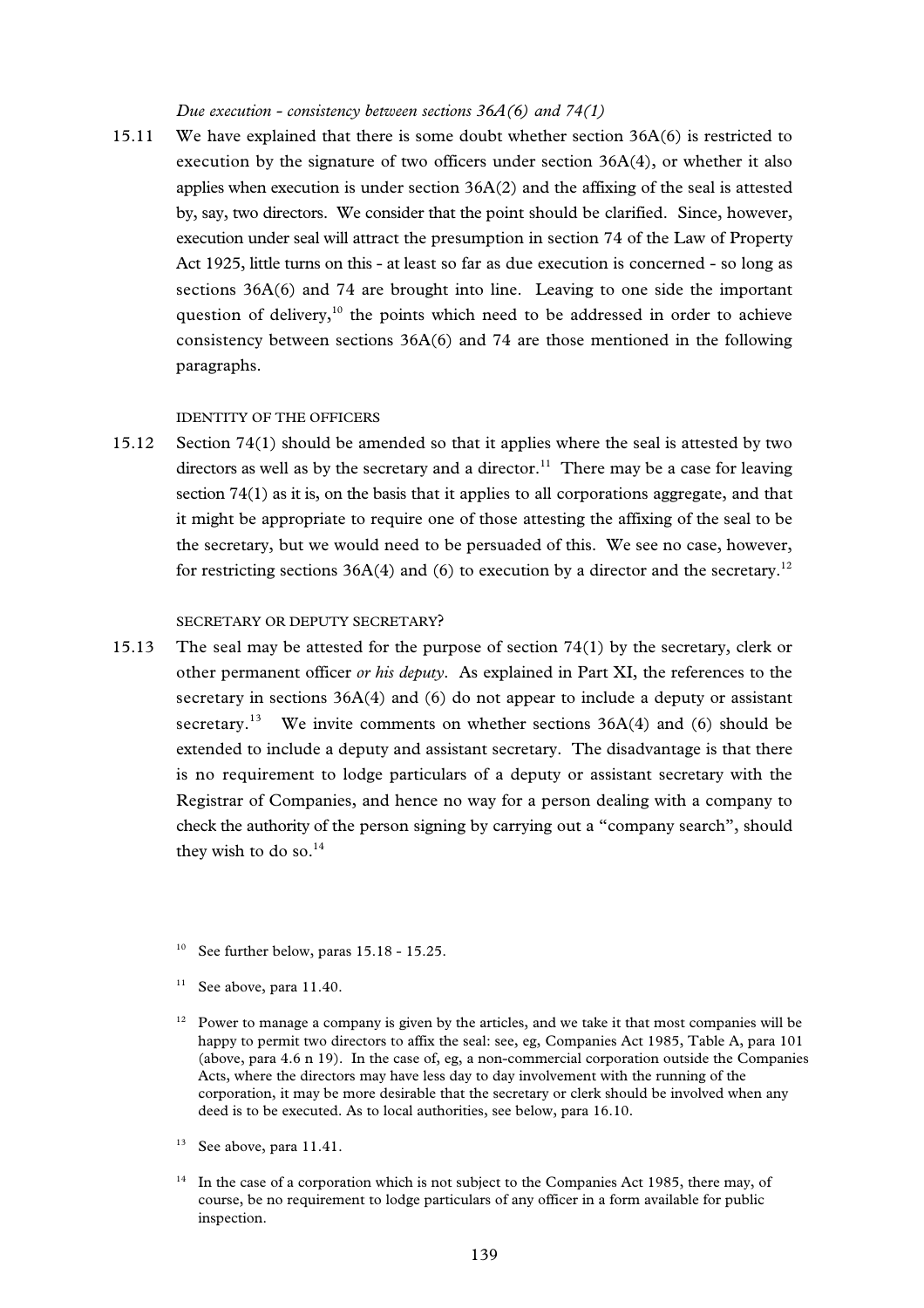DEFINITION OF "PURCHASER"

15.14 We have explained that the definition of "purchaser" varies slightly between the two sections. The main difference is that the term includes an "intending purchaser" for the purpose of the Law of Property Act 1925 "where the context so requires" whilst there is no mention of an intending purchaser in section  $36A$ <sup>15</sup> In our view, it is doubtful whether the context does "so require" in section  $74(1)$ , so that there may, in fact, be no practical difference between the two definitions. It has been suggested that if section 36A(6) is capable of operating in favour of a person who has exchanged contracts to purchase land (an intending purchaser), then there is a risk that this could result in a transfer or conveyance taking effect despite the failure of the purchaser to complete. We think this unlikely, because it is hard to see that a person who had not paid or was unwilling to pay the purchase price would be a purchaser "in good faith". Moreover, if there is a difficulty in this respect, it stems from the irrebuttable presumption of delivery in section 36A(4), rather than from the inclusion, or otherwise, of an intending purchaser within the section. Where a person such as a purchaser of the freehold interest, lessee, or mortgagee seeks to rely on section 74(1) or section 36A(6) to establish due execution, they will, as it were by definition, be a purchaser where the relevant deed is effective, whether or not there is a prior contract.<sup>16</sup> It appears to us that the important question is whether the presumption may be relied on in the case of a document which does not itself effect a transfer of the legal estate, for example when a contract to acquire a property has been executed as a deed, $17$  or where there is some document which is collateral to the conveyance. In such a case, it is much less certain whether there is a "purchaser", and whether protection is only obtained if an "intending purchaser" is included.<sup>18</sup>

#### PURPORTED SIGNATORIES

15.15 There should be consistency in the references to the "purported" signatories. However, we see little to chose between referring to a document which purports to be signed or attested by two officers on the one hand, and a document which is signed or attested by two persons purporting to be two officers. On balance we prefer the wording used in section 36A(6), if only for the sake of brevity. Probably more important is the relationship between these presumptions and cases of forgery. We do not consider that the presumptions would operate in cases of forgery,<sup>19</sup> but would welcome comments on this point, and on any need for clarification. The term "purports" could, for example, be replaced by a provision that the presumption

 $15$  See above, para 11.44.

<sup>&</sup>lt;sup>16</sup> That would appear to be so even if the deed had been executed in escrow ahead of completion.

 $17$  Such a contract need only, of course, be signed (Law of Property (Miscellaneous Provisions) Act 1989, s 2), but there may be occasions when it is executed as a deed.

<sup>&</sup>lt;sup>18</sup> As to what constitutes a "purchaser" see also now the decision in *Johnsey Estates* (above, para 5.25).

See above, paras  $5.32$ ,  $11.55$ .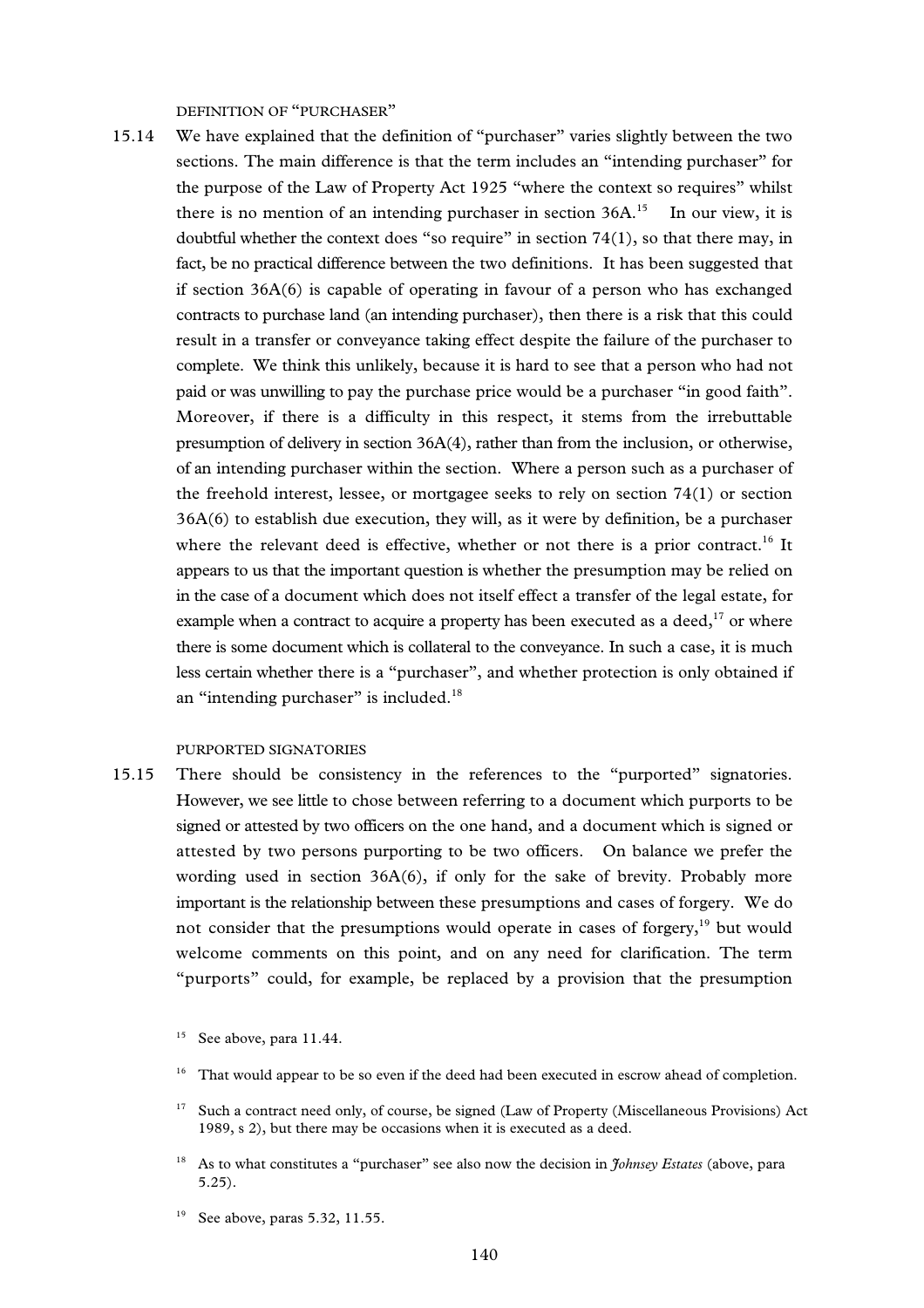operates where a document is signed or the seal attested by such officers notwithstanding any defect in their appointment, or lack of authority, or even (in the case of a *de facto* director) the lack of any appointment at all. A simpler alternative would be a saving provision to the effect that the sections do not apply in the case of forgery or fraud, although we have explained above that there has been a degree of uncertainty as to what constitutes a forgery in the case of the execution of deeds.<sup>20</sup>

#### RESTRICTION TO DEEDS

15.16 Section 74 is limited to deeds. The presumption of due execution (but not of delivery) in section 36A(6) appears to be applicable to any document executed in accordance with section 36A(4). Most documents executed by a corporation on which a purchaser will need to rely will in fact be deeds, so the point may be of limited practical importance. However, subject to what has been said above about the relationship between contracts under seal and deeds, $^{21}$  we are inclined to favour resolving the inconsistency by extending section 74 to all documents executed under seal. It is difficult to see why two documents executed by the same method should attract differing presumptions of due execution.

#### **OPTIONS FOR REFORM**

- 15.17 **(a) Should there be any change in the identity of the officers who may attest the affixing of the seal for the purpose of section 74(1)? In particular, do you agree with our provisional view that due execution should be deemed in favour of a purchaser in good faith when the seal has been attested by two directors or members of the council or governing body as well as by one such person and the secretary, clerk or other permanent officer or his secretary?**
	- **(b) Should section 36A(4) be amended so that one of those signing a document by way of execution by the company may be a deputy or assistant secretary? If it should, the presumption in section 36A(6) would have to be amended accordingly.**
	- **(c) Should the definition of "purchaser" applicable to sections 36A(6) and 74(1) be amended, and if so how? In particular, should due execution be deemed in favour of a purchaser or intending purchaser in the case of the purchase contract (if executed as a deed) and/or any other document which does not effect the transfer of the relevant property?**
	- **(d) Should the references to "purported" officers be amended in sections 36A(6) and/or 74(1), and if so, how? Our provisional view is that both**

 $20$  See above, para 5.31.

<sup>&</sup>lt;sup>21</sup> See above, paras  $13.6 - 13.9$ .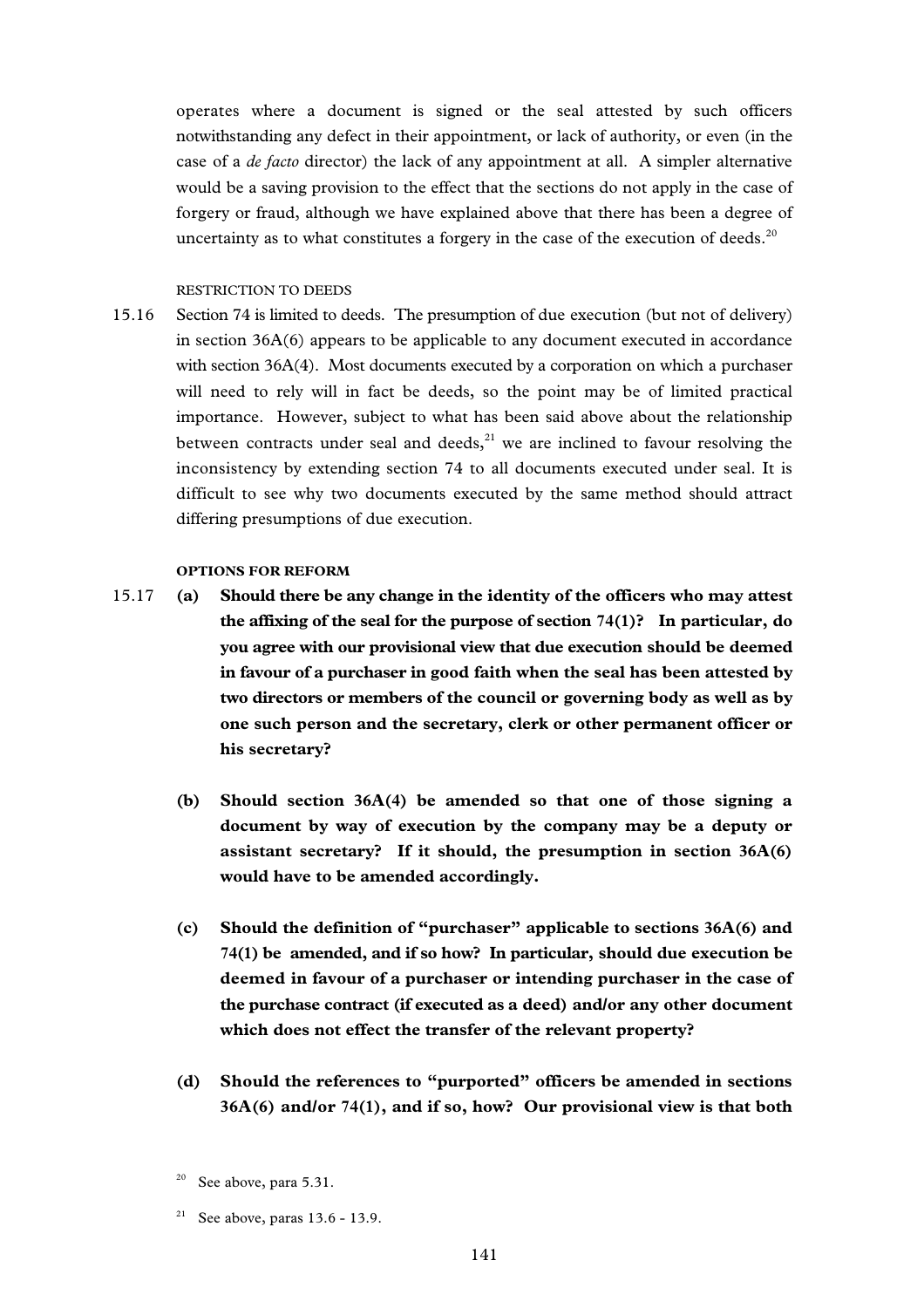**sections should follow the wording of section 36A(4) in this respect.**

- **(e) Is any amendment required to clarify the relationship between the deeming of due execution in sections 36A(6) and 74(1) and the rules governing forged documents?**
- **(f) Should section 36A(6) be limited to deeds, or alternatively should section 74(1) be extended to include any document executed under seal, whether or not a deed? Our provisional view is to extend section 74(1) to any document executed under seal and attested by the appropriate officers, whether or not a deed.**
- **(g) Should there be any other detailed amendments to sections 74(1) and 36A(6), and if so what should they be?**<sup>22</sup>

# **Delivery**

*The concept of delivery*

15.18 We have explained our provisional view that the presumption of delivery continues to serve a useful purpose (namely fixing the date when a deed takes effect), but that we would be interested to learn whether views have changed since our last consultation on the subject. $^{23}$  It should be borne in mind that it would be beyond our remit in this project to recommend that the concept of a deed should be abolished, so that any changes would have to be made within a system which still made an important distinction between deeds and other documents.

# 15.19 **Do you agree with our provisional view that the concept of delivery still serves a useful purpose? If not, what do you consider should determine when a deed takes effect?**

*Sections 36A(5) and 36A(6), and section 1(5) of the Law of Property (Miscellaneous Provisions) Act 1989 - presumptions of delivery*

- 15.20 The issues arising on the presumptions of delivery in section 36A may be summarised as follows:-
	- (a) Whether any statutory presumption of delivery upon execution is necessary at all.
	- (b) Whether there is inconsistency in the application of the statutory presumptions depending on the manner of execution, and also on the type of corporation.<sup>24</sup>
	- <sup>22</sup> The irrebuttable presumption of delivery in section  $36A(6)$  is dealt with separately below, in para 15.22.
	- <sup>23</sup> See above, para 11.59.
	- <sup>24</sup> On the assumption that it is now established that Law of Property Act 1925, s 74 does not import any presumption of delivery: see above, para 6.4.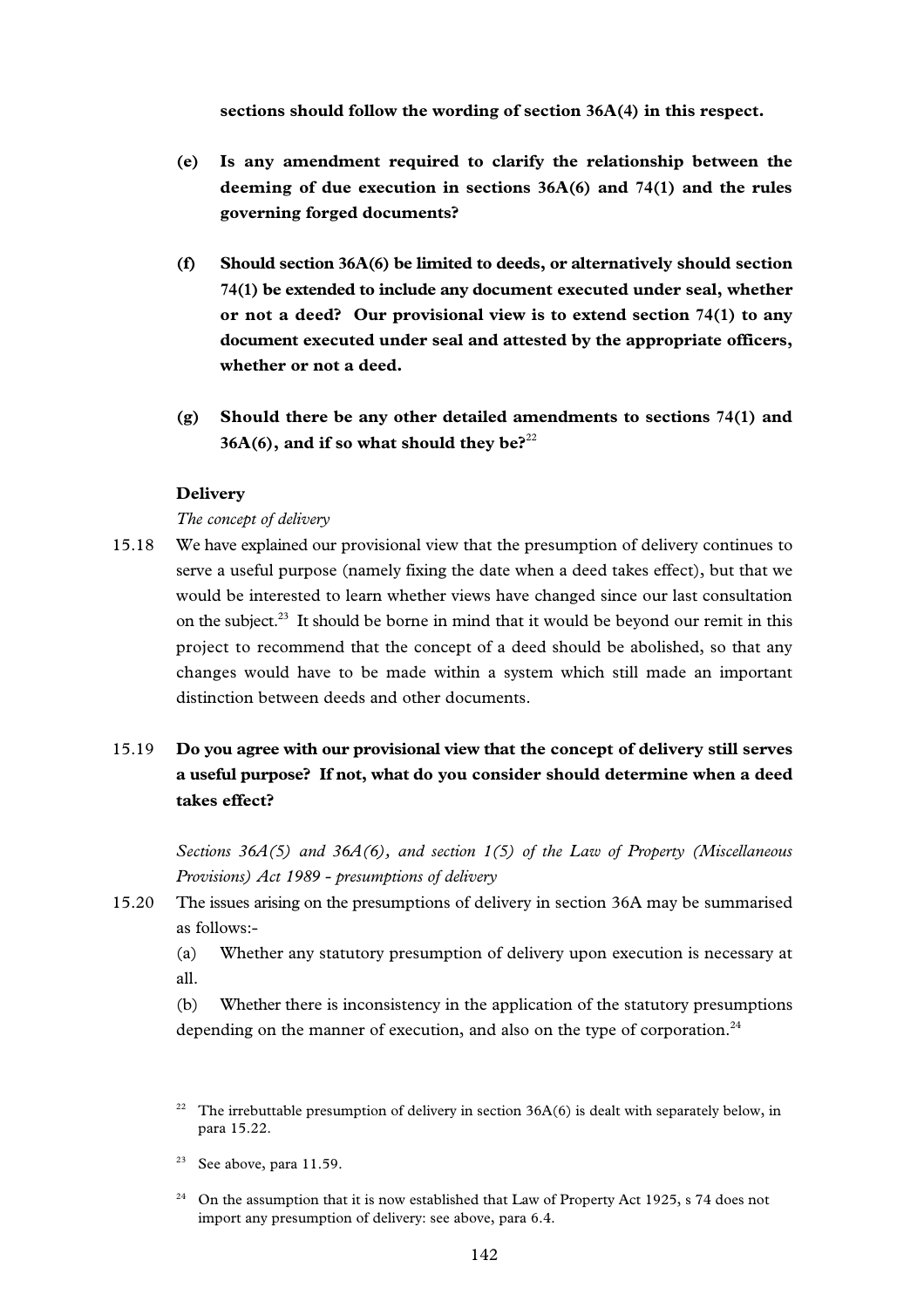(c) Whether the statutory presumptions should be rebuttable, or irrebuttable.

(d) Whether the presumptions need to be amended to make it clear that the deemed delivery may be in escrow, as opposed to delivery with immediate effect.

# SECTION 36A(5) OF THE COMPANIES ACT 1985

15.21 We have pointed out that it seems somewhat anomalous that there are statutory presumptions of delivery where a deed is executed by a company, but not by an individual, save of course now for the presumption of delivery in a conveyancing transaction by virtue of section 1(5) of the Law of Property (Miscellaneous Provisions) Act 1989. We are also aware of views that the statutory presumption in section 36A(5), though rebuttable, causes difficulty where the maker of a deed wishes to execute it on the basis that it will be delivered by their solicitor on their behalf on completion.<sup>25</sup> Our provisional view, however, is that the presumption in section 36A(5) is unobjectionable, since it repeats a common law presumption, and may be rebutted by contrary intention. In fact, it is in some respects helpful to have the common law presumption spelt out in this way.<sup>26</sup> If so, then there is a case for extending the presumption to other corporations to which section 36A(5) does not apply.

#### SECTION 36A(6) OF THE COMPANIES ACT 1985

15.22 The presumption in section 36A(6), however, causes more difficulty. Most obviously, there is, at best, uncertainty how far it is consistent with section 74(1) of the Law of Property Act 1925, which it was intended to replicate. There is an irrebuttable statutory presumption of delivery where a company executes a document by the signature of two officers in accordance with section 36A(4) but uncertainty whether this is also the case when it executes under seal.<sup>27</sup> It seems that there is no such presumption where execution is by a corporation to which section 36A(6) is inapplicable, since section 74(1) of the Law of Property Act 1925 is a presumption of due execution but not of delivery. Moreover, since it is irrebuttable, it is inconsistent with the new regime of "delayed delivery" introduced by the 1989 reforms, and in particular with the presumption of delivery on behalf of the maker on completion in section 1(5) of the Law of Property (Miscellaneous Provisions) Act 1989. Attempts to prevent the presumption applying - so as to allow execution in advance whilst retaining the ability to withdraw the document before completion - may cause confusion as to whether the document has been executed at all.<sup>28</sup> Our provisional view is that the irrebuttable presumption of delivery in section 36A(6) should be repealed.

<sup>&</sup>lt;sup>25</sup> See above, para 11.62, and in particular the recent decision in *Johnsey Estates (1990) Limited v Newport Marketworld Ltd and Others* (see above, para 11.62 n 106).

 $26$  Eg, it makes it easier for bodies such as the Land Registry to accept deeds for registration without asking for evidence of delivery.

<sup>&</sup>lt;sup>27</sup> See above, para  $11.31$ .

See above, para 6.22.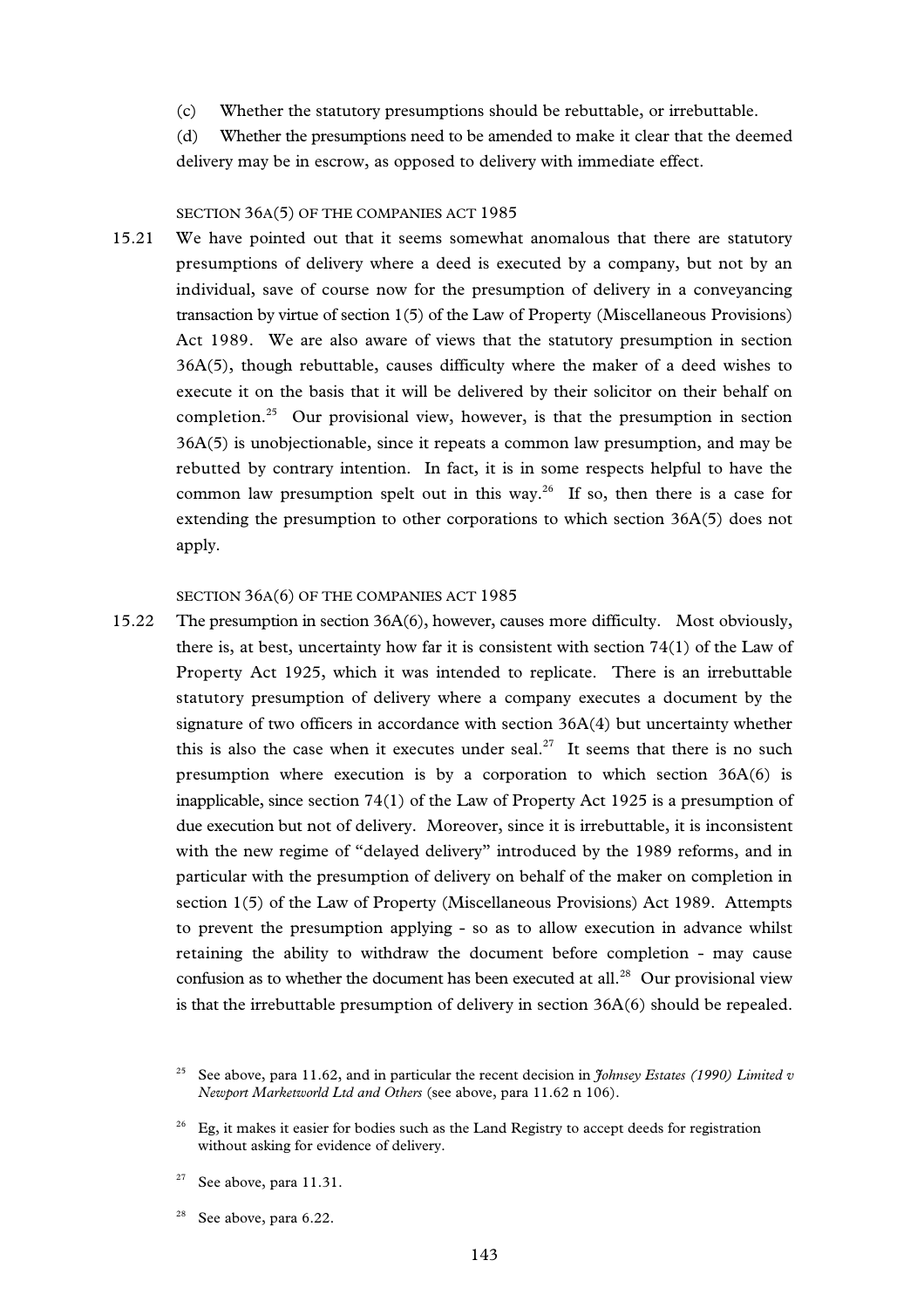It should be noted, however, that doing so may entail inconvenient transitional provisions.<sup>29</sup>

#### DELIVERY IN ESCROW

15.23 In practice, deeds must often be executed some time before formal completion of a transaction. We have pointed out that there is, perhaps, a tension between the two methods used to achieve this, namely execution in escrow and delivery on the maker's behalf on completion.<sup>30</sup> It may be that the use of execution in escrow for this purpose will wither away in many common transactions, but we accept that execution in escrow may remain useful for particular transactions, $31$  and that execution in escrow should remain possible. We have commented above, however, that the concept of delivery in escrow sits a little uneasily with the provision in section  $36A(5)$  that a deed "has effect" upon delivery. Comments are invited on whether this causes any difficulty in practice. If so, it could be simply avoided by redrafting section 35A(5) to avoid the particular phrase.

#### AUTHORITY TO DELIVER

15.24 We think that consideration should also be given to extending the statutory presumption of delivery by a solicitor, certificated public notary or licensed conveyancer in section 1(5) of the Law of Property (Miscellaneous Provisions) Act 1989. That is particularly so if the statutory presumptions of delivery on execution are modified or repealed, and also if we are correct in our assumption that delivery on behalf of a company, taking advantage of the relaxation made by section  $1(1)(c)$  of that Act, is proving to be the most practical way of having a deed "executed" in advance of completion. We would welcome views on whether the presumption in section  $1(5)$ should be extended to apply to any deed which a solicitor, licensed conveyancer or duly certificated notary public purports to deliver in the course of any transaction, whether or not it involves the creation or disposal of an interest in land. In effect this would give statutory recognition to the implied authority of such a person discussed in Part XI.<sup>32</sup>

#### A NEW PRESUMPTION - DELIVERY UPON DATING?

15.25 Finally, we have given some thought to whether the statutory presumptions mentioned above could be replaced with a statutory presumption that a deed which has been dated is deemed to have been delivered unconditionally upon the date inserted in the

 $32$  Paras 11.69 - 11.71.

 $29$  We consider that it would be wrong to make abolition retrospective. Deeds executed in the period between 1989 and the date of abolition would therefore remain subject to the irrebuttable presumption.

 $30$  See above, paras 11.57 - 11.60.

 $10^{31}$  Eg, there may be cases where it is important to make use of some of the characteristics of escrows (particularly the doctrine of relation-back) to have a document executed subject to conditions, without having to spell those conditions out in the document.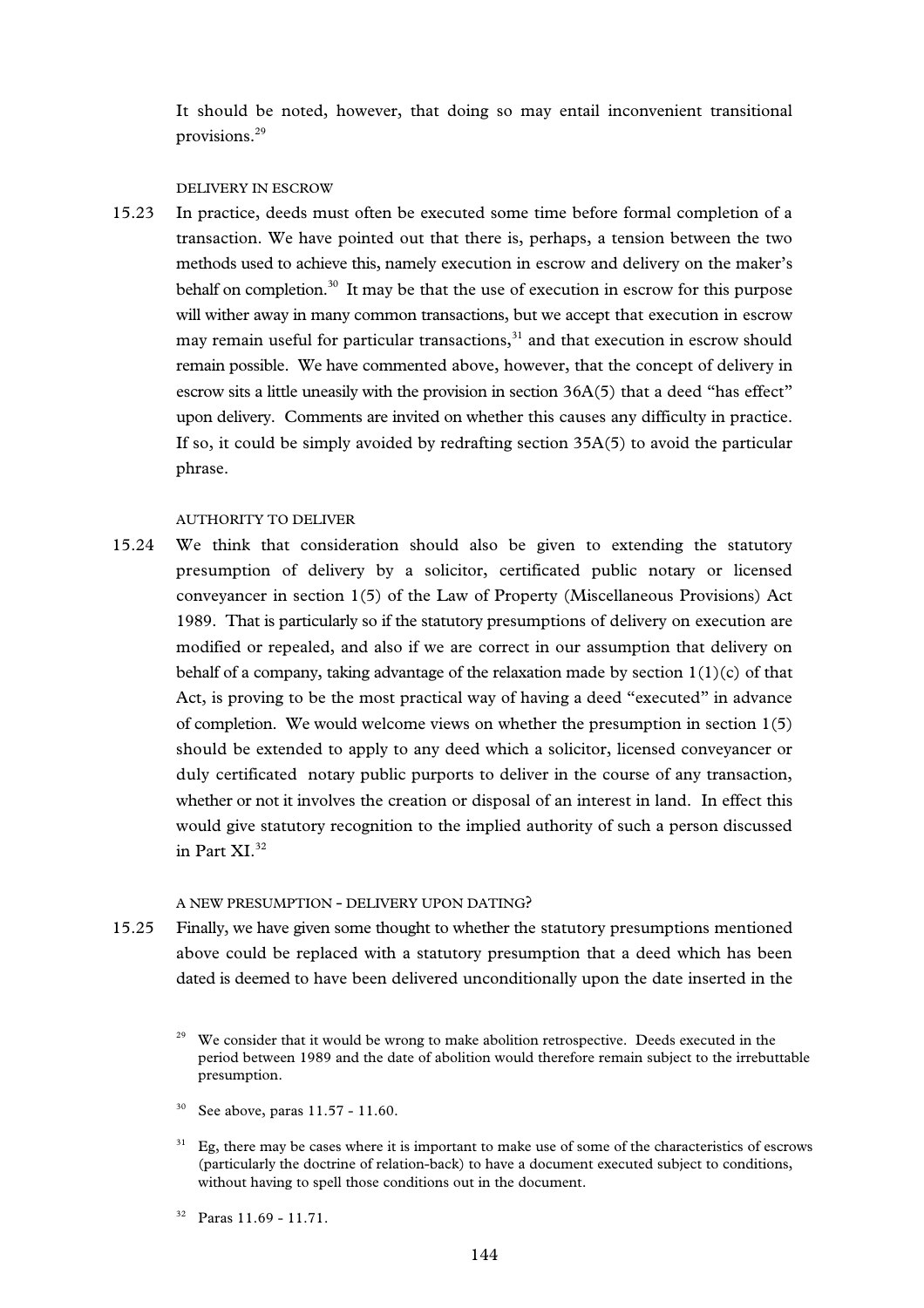document, unless a contrary intention is proved.<sup>33</sup> Such a presumption, which could apply to all types of corporations and also to execution by individuals, would be consistent with the concept of delivery by an agent upon completion. It would appear to coincide with the normal position - at least in a typical conveyancing transaction that the parties expect to be able to rely on a deed from completion, when it is dated, and to meet the need to establish delivery in most cases. It would not affect the rule that dating is not essential to a deed. $34$ 

#### **OPTIONS FOR REFORM**

15.26 **(a) Do you agree with our provisional view that the statutory rebuttable presumption of delivery upon execution contained in section 36A(5) of the Companies Act 1985 should be retained?**

**(b) If so:-**

**(i) Should such a statutory presumption be extended to all corporations?**

**(ii) Is there any need to clarify the relationship between the presumption and the concept of delivery in escrow?** 

**(iii) If there is such a need, do you agree with our suggestion that the provision in section 36A(5) that a deed "has effect upon delivery" should simply be removed?**

**(iv) Is there any need to clarify the relationship between the presumption in section 36A(5) and the concept of "delayed delivery" on behalf of the maker of the deed? If so, how should this be done?**

**(v) Should there be some other change in the presumption in section 36A(5), and if so what?**

- **(c) Should there be an irrebuttable presumption (or deeming) of delivery upon execution in favour of a purchaser in good faith, as currently contained in section 36A(6) of the Companies Act 1985? Our provisional view is that there should be no such presumption of delivery, given the apparent inconsistency between a presumption of delivery on execution with the presumption in section 1(5) of the Law of Property (Miscellaneous Provisions) Act 1989 of delivery on behalf of the maker of a deed (for example by the party's solicitor on completion) and indeed, with the whole concept of "delayed delivery".**
- **(d) If you think that there should be such a presumption, should section 74(1) of the Law of Property Act 1925 be amended to include a presumption of delivery in the same terms as section 36A(6)? Whilst our**

<sup>&</sup>lt;sup>33</sup> Effectively codifying but strengthening the common law presumption. See above, para 6.9.

See above, para 6.9.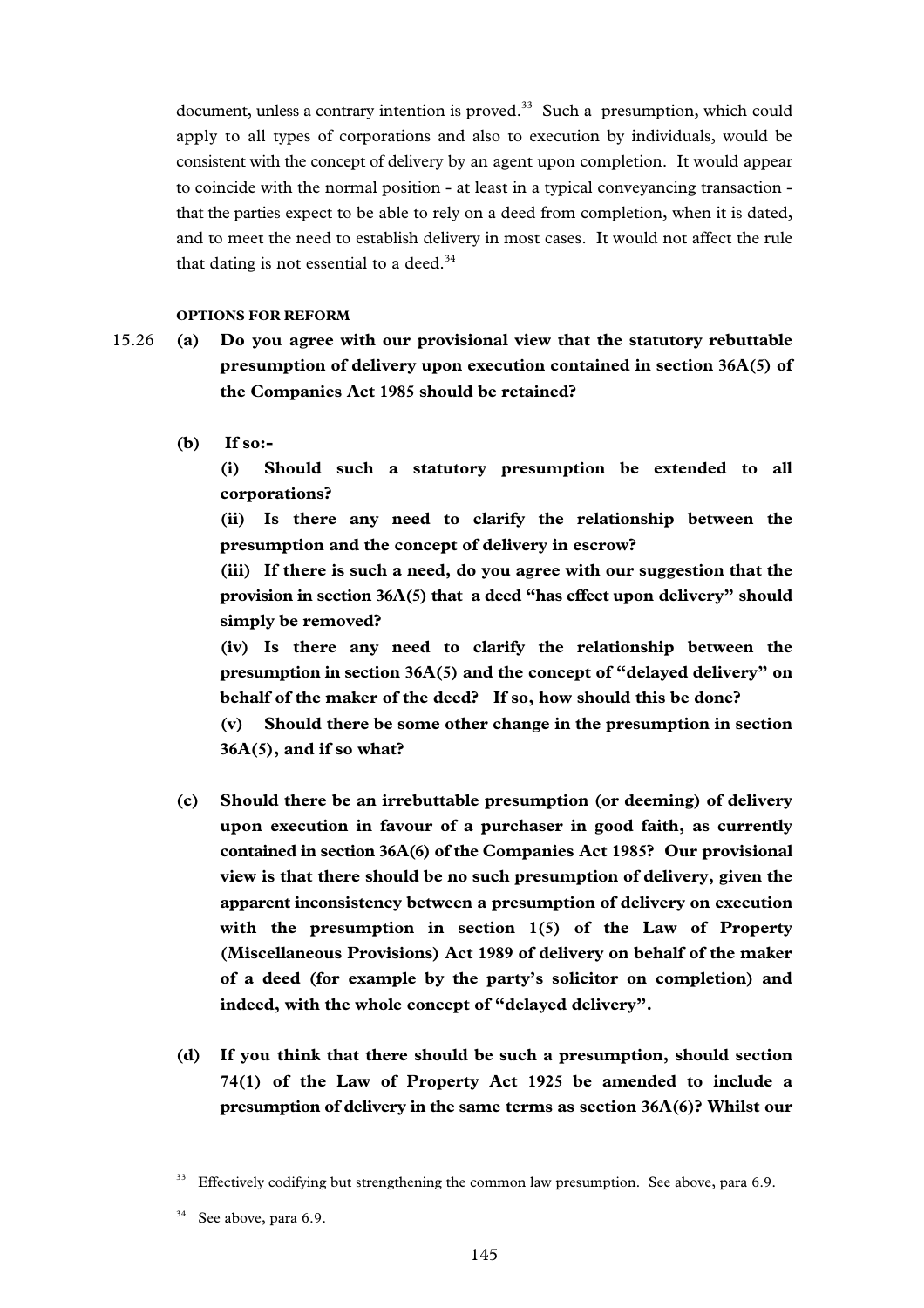**provisional view is against there being such a presumption at all, if consultees disagree, then we would favour there being an identical presumption in both sections 36A(6) and 74(1).**

- **(e) Should there be some other change in the presumption of delivery in section 36A(6), and if so, what?**
- **(f) Should there be a statutory presumption that a solicitor or other legal adviser who purports to deliver and date a deed on behalf of their client has authority to do so? If so, would it be appropriate to extend the presumption of authority to deliver on behalf of the maker of the deed contained in section 1(5) of the Law of Property (Miscellaneous Provisions) Act 1989 to transactions other than those involving the creation or disposal of an interest in land? We would be sympathetic to the extension of section 1(5) in this way, but we invite views.**
- **(g) Should there be some other presumption of delivery in favour of a person dealing with a company, and if so what? For example, should the presumptions mentioned above be replaced by a rebuttable presumption of delivery with the date which has been inserted in the deed?**

# **Execution by Foreign Corporations - the Foreign Companies (Execution of Documents) Regulations**

*Introduction*

15.27 We have expressed the view that the Foreign Companies (Execution of Documents) Regulations 1994 adapt sections 36 and 36A to execution by foreign companies in a way which is generally flexible and sensible, albeit with the result that foreign companies may execute with a lesser degree of formality than their counterparts incorporated in England and Wales. Views are, however, invited on the Regulations generally, and in particular on the following points.

# SHOULD "COMPANY" BE DEFINED?

15.28 Should there be a definition of "company" for the purpose of the Regulations? Our preliminary view is that it might be difficult to find a definition which offered sufficient clarity, since it would entail distinguishing between foreign corporations which had characteristics typical of a company (for example a board of directors, members, certain activities, etc) and other corporations and entities. It would also be strange to have such a definition for the purpose of the Regulations but not for certain other provisions of the Companies Act.<sup>35</sup> We would, however, be interested to learn whether the lack of any definition of "company" for the purpose of the Regulations causes any difficulty in practice.

Eg, s 691, dealing with registration requirements when a company incorporated outside Great Britain establishes a place of business here.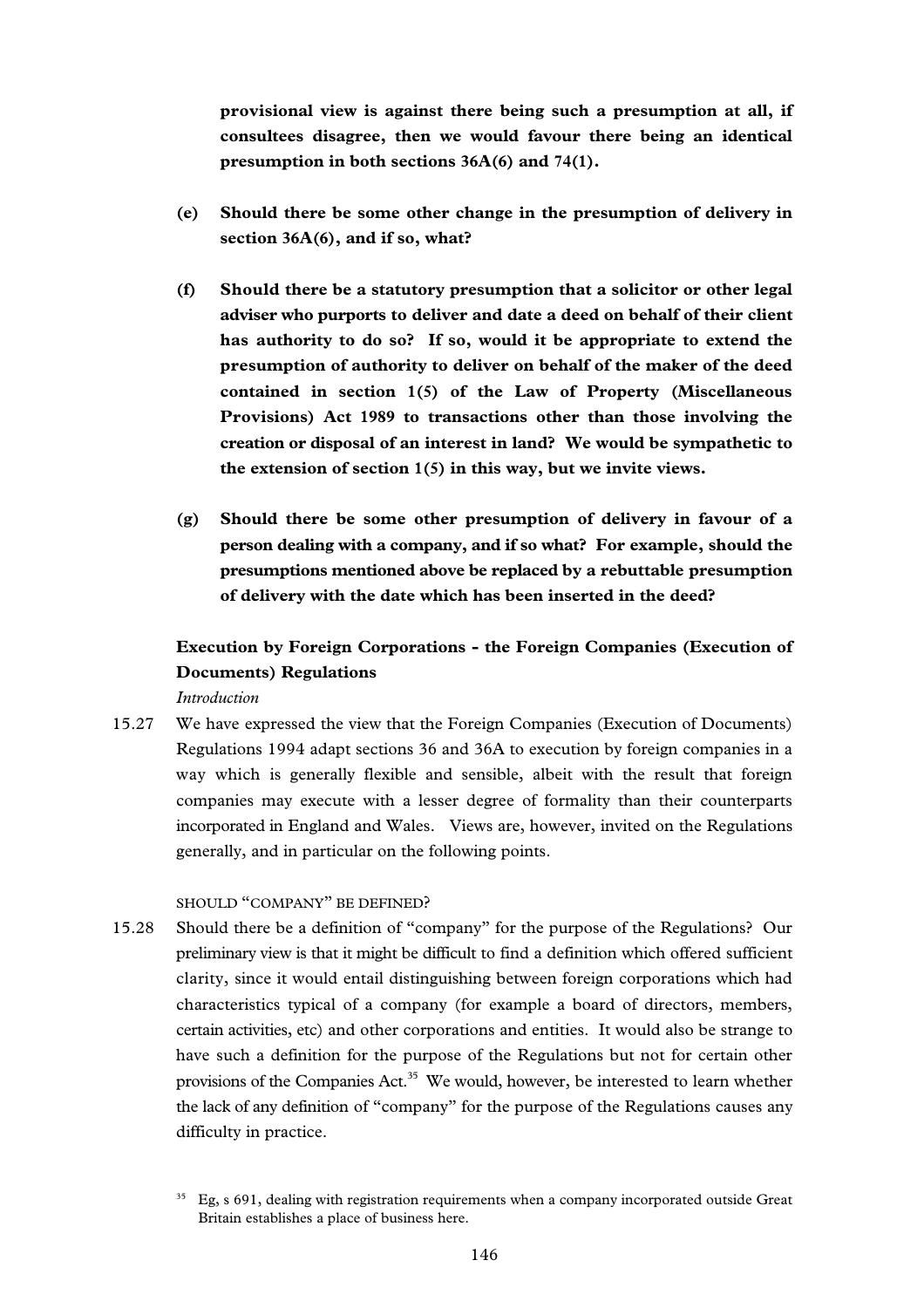# SHOULD THE REGULATIONS APPLY TO ALL FOREIGN CORPORATIONS?

15.29 As an alternative to defining "company", should the Regulations be extended so that they are applicable to all foreign "corporations"? This seems appropriate in many ways given that the Regulations are widely drawn, permitting execution by the signature of any person acting under the authority of the company. There might still be difficult questions as to what was a corporation for this purpose, but at least it would no longer be necessary to ask whether the maker of a deed might be a foreign corporation which was not a foreign company. We provisionally favour extending the Regulations in this way.

WHAT CONSTITUTES SUFFICIENT AUTHORITY FOR THE PURPOSE OF THE REGULATIONS?

15.30 We invite comments on two further points mentioned in Part XII. First, would it assist if the Regulations were amended to provide that they are without prejudice to any additional requirements for execution imposed by the law of incorporation of the company?<sup>36</sup> We do not ourselves see the need for such amendment at this stage. Secondly, is there any need to confirm that authority to execute a deed for a foreign corporation need not itself be given by deed, $37$  or to make any other change in the Regulations in order to clarify what constitutes sufficient authority to enable a person to execute a deed under the authority of a foreign corporation in accordance with the Regulations? We are not, as yet, satisfied that there is any need to amend the Regulations on this point, but would welcome views.

#### **OPTIONS FOR REFORM**

15.31 **(a) (i) Do you agree with our provisional view that the Regulations should be extended so that they are applicable to all corporations incorporated outside Great Britain?**

> **(ii) As an alternative to (i), should "company" be defined for the purpose of the Regulations? If so, how might the definition be framed? (iii) Should the Regulations be amended to provide that they are without prejudice to any additional requirements for execution imposed by local law? Our provisional view is against making such an amendment.**

> **(iv) Should the Regulations be amended to clarify what constitutes sufficient authority to execute a document under the authority of the foreign company, and if so how?**

**(b) Should there be some other change in the Regulations, and if so what?**

 $36$  See above, para 11.49.

 $37$  See above, paras 8.3, 11.50.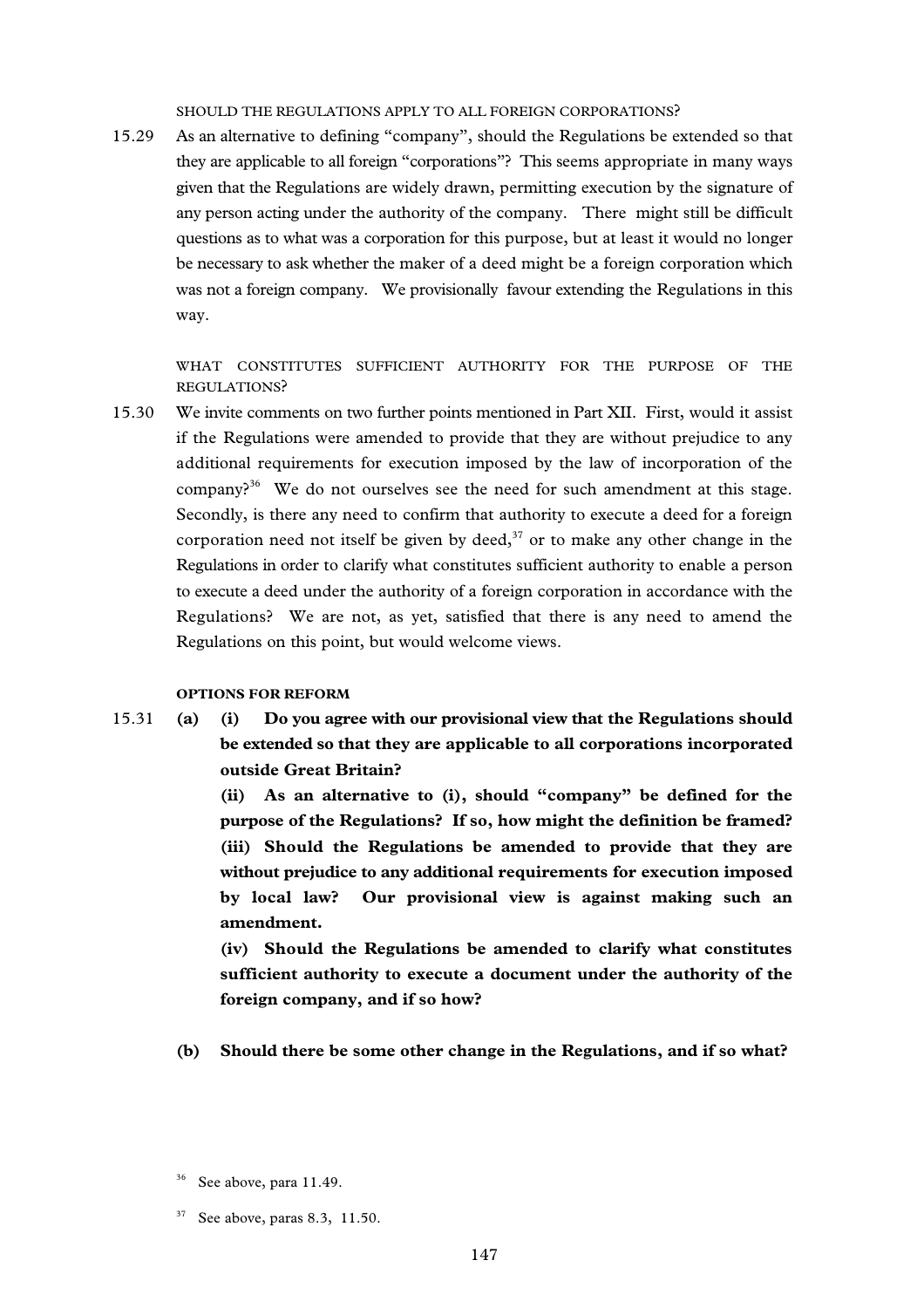# **PART XVI GREATER UNIFORMITY FOR EXECUTION BY DIFFERENT TYPES OF CORPORATION**

### **Corporations aggregate**

*Introduction*

- 16.1 We anticipate that the detailed amendments to section 36A of the Companies Act 1985 and to section 74 of the Law of Property Act 1925 which were considered in Part XV should remove some of the inconsistencies between the rules governing execution by different types of corporation. We also envisage that any changes to section 36A would be reflected in similar statutory provisions which are applicable to other types of corporation, although we return to this point below.<sup>1</sup>
- 16.2 We have explained, however, that the way in which a corporation may execute a deed varies depending on the type of corporation, $\alpha$  and changes along the lines considered in Part XV would do little to reduce this lack on uniformity. Having asked what rules should govern the execution of deeds and documents by companies, we now consider how far similar rules can be applied to other types of corporation, to which section 36A of the Companies Act does not currently apply.<sup>3</sup> We recognise that the variety of different types of corporation, and particularly in their constitutions, and procedures for execution, may make it difficult to achieve greater uniformity. It would therefore be inappropriate simply to extend section 36A to all corporations aggregate. It would also be beyond the scope of this Paper to suggest that, for example, sections 35, 35A and 35B of the Companies Act 1985 (dealing with corporate capacity and directors' authority) should be extended to corporations to which it does not currently apply.<sup>4</sup> Another difficulty stems from the variety of separate statutory regimes for execution by different types of corporation.<sup>5</sup> One option is therefore to make no changes to the rules governing execution by corporations to which section 36A does not apply - other than ensuring that the presumptions in sections 36A and 74(1) are consistent.

*Extension of execution without a seal - a common "formula" for all corporations aggregate*

16.3 Given that both individuals and companies registered under the Companies Acts may now execute deeds without using a seal, we are provisionally in favour of extending

See below, para 16.6. For examples of such statutory provisions see above, para 4.21, and <sup>1</sup> below, para 16.7.

- $2^{\circ}$  See above, para 11.16.
- $3$  See above, para 4.20.
- <sup>4</sup> See above, paras  $4.18, 4.20, 5.7 5.9$ .
- $5$  See above, n 1.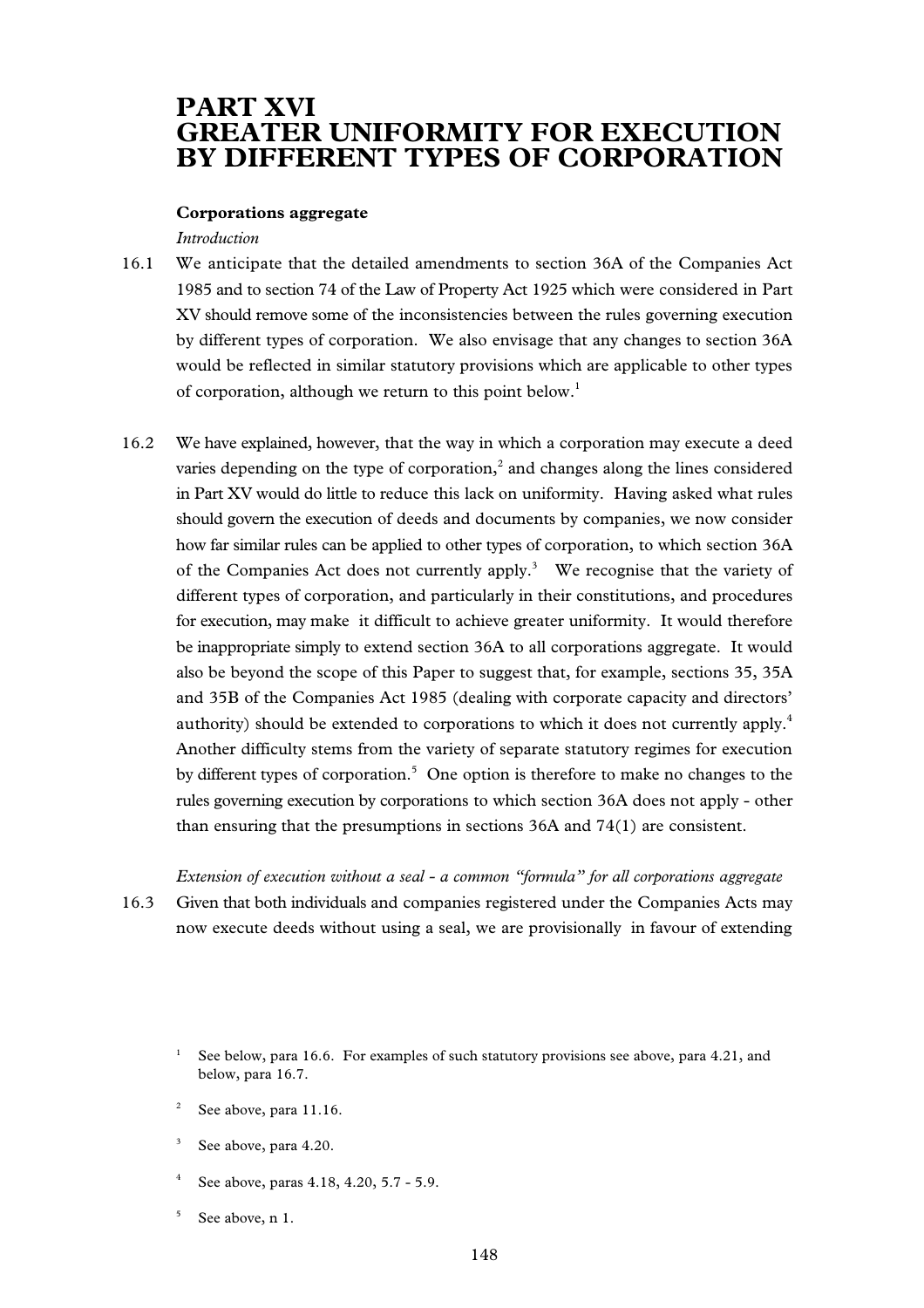this ability to other types of corporation. $6$  We recognise, of course, that some such corporations will not be managed in the same way as a typical commercial company, and that the formality attached to affixing the seal may be felt to afford a useful means of control for such corporations.<sup>7</sup> There is also the difficulty of identifying a formula which is appropriate to every form of corporation (or to as many as possible), given that some corporations may not have a management structure comparable to a registered company, and in particular may not have directors and secretaries as such. Local authorities are an obvious example. One option, however, would be to combine the methods of execution set out in section 36A with the more widely worded section 74 of the Law of Property Act 1925, which already seeks to provide a presumption of execution applicable to all types of corporation aggregate. This would permit a document to be executed by any corporation aggregate (including a registered company) either:-

(a) by the corporation affixing its common or other authorised seal; or

(b) by being signed by two directors or members of the council or other governing body, or by one such officer and the secretary, clerk or other permanent officer or his deputy, and being expressed to be executed by the corporation.

- 16.4 It would be necessary to decide whether execution under seal ((a) above) should be qualified by adding that execution was by affixing the seal "in accordance with the memorandum and articles, statute, charter, or other instrument constituting the corporation or regulating its affairs".<sup>8</sup> The principal change, however, would be to allow all corporations aggregate to execute without using a seal.
- 16.5 We envisage that there might be a saving provision, so that this "formula" would be applicable in addition to any other mode of execution authorised by law, practice, statute, or other instruments constituting the corporation or regulating its affairs. A corporation which has traditionally executed in a different manner could therefore continue to do so, although it might be anticipated that it would in time become convenient to execute in one of the ways permitted by the formula. One result of this would be that a corporation to which section 36A does not presently apply, and which has executed in accordance with customary practice, would for the first time be able to execute in a mode authorised by statute. It should also be noted that (a) and (b) above would be alternatives, so that corporations which have always executed under seal could continue to do so. We anticipate that many such corporations would, at least in the short term, be concerned if the ability to execute under seal was abolished. Moreover, many such corporations have no need to file returns of directors and

 $6$  As explained above, the general rule is that a corporation must execute a deed under its seal in the absence of specific statutory authority to do otherwise: see above, para 4.11.

 $\frac{7}{1}$  See further below, para 16.5.

This is discussed further above, at para 15.5 in relation to s 36A(2).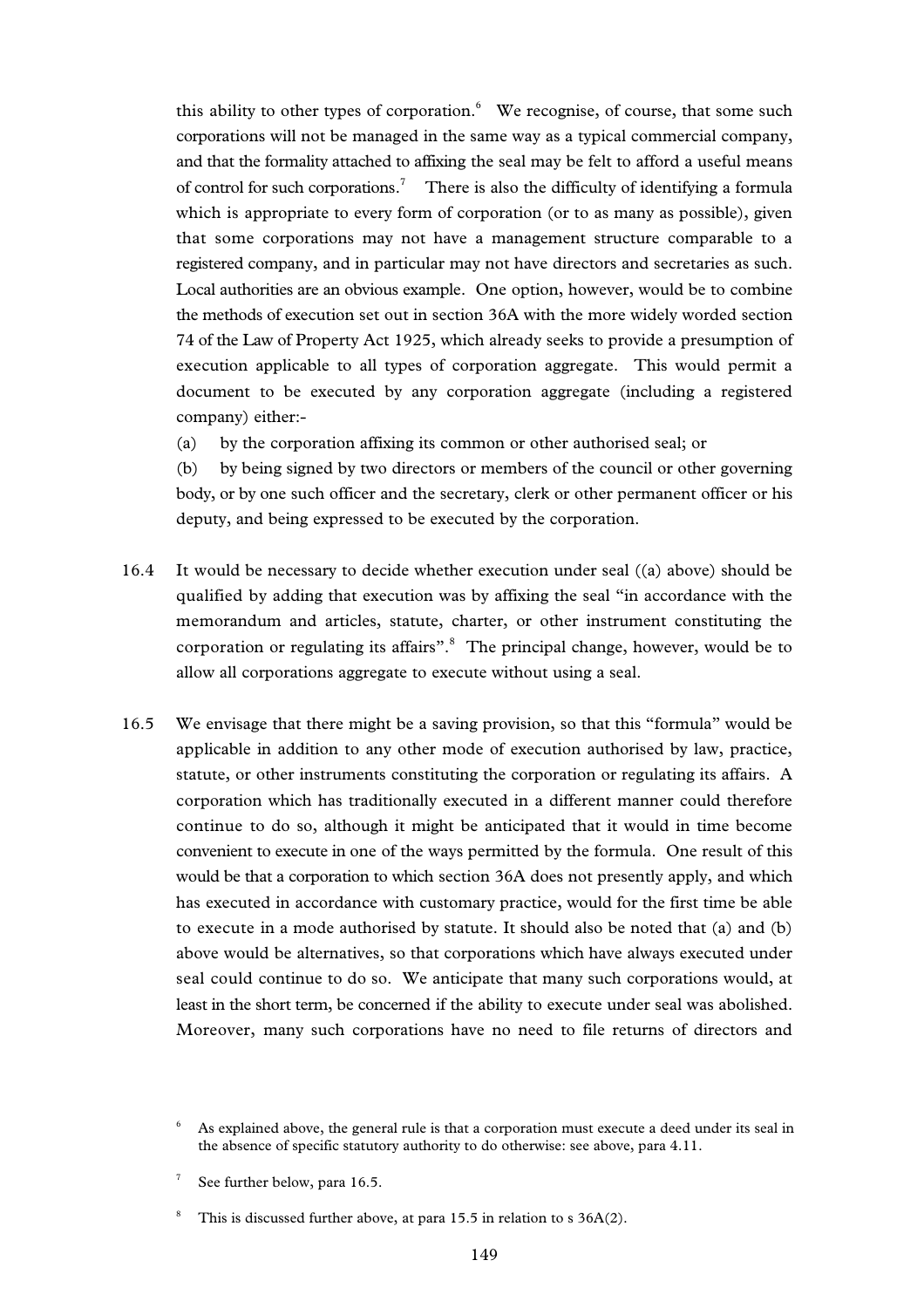secretaries, in contrast to registered companies, $9$  and it is not suggested that this requirement should be extended, or that details of authorised signatories should be filed. Those dealing with such a corporation may also therefore prefer to see the use of sealing continue.

- 16.6 It would be necessary to determine the relationship between this formula and existing statutory provisions governing execution by particular types of corporations. In many cases, of course, there is simply a provision in the relevant statute or charter for the corporation to have an official seal or other common seal, $10$  and there seems to be no reason why this should not be left in place alongside a general formula of the type suggested above. It is more difficult where there are more complex provisions as to execution. An option would be to leave such provisions in place, so that execution in accordance with a particular statute would be within the saving provision mentioned above. This would, however, have the disadvantage of leaving overlapping statutory modes of execution. Alternatives would be to make the new provision mandatory, or to repeal such provisions, but this could clearly only be done if the formula was found to be applicable to all corporations.<sup>11</sup> We recognise that in many cases legislation would only be appropriate after consultation with the body in question. It also needs to be borne in mind that many statutory provisions governing execution by particular corporations apply throughout the United Kingdom, so that amendments which reflect only the English law on the execution of deeds would be inappropriate.
- 16.7 An example may assist. By virtue of section 60 of the Charities Act 1993, a deed may be executed by a charity which has been incorporated under that  $Act^{12}$  in the following ways:-
	- (a) by the charity affixing its common seal;

(b) by being signed by a majority of the trustees (defined as the persons having the general control and management of the administration of the charity) and expressed to be executed by the body; or

(c) by being signed by two or more of the trustees who have, subject to the trusts of the charity, been authorised in the manner set out in section 60(5), to execute for the

- See above, para 5.21.
- $10$  See above, para 4.21.
- $11$  It will be recognised that not only are there various statutory provisions dealing with execution by particular types of corporation, but there are still many individual corporations where the formalities required for execution are prescribed in the statute of incorporation or other constitutional documents.
- <sup>12</sup> The Charity Commissioners may grant a certificate of incorporation to the trustees of a charity under Charities Act 1993, s 50. A company incorporated under the Companies Acts may, of course, also be a registered charity, and charitable corporations may be created in other ways (eg, under the Industrial and Provident Society legislation).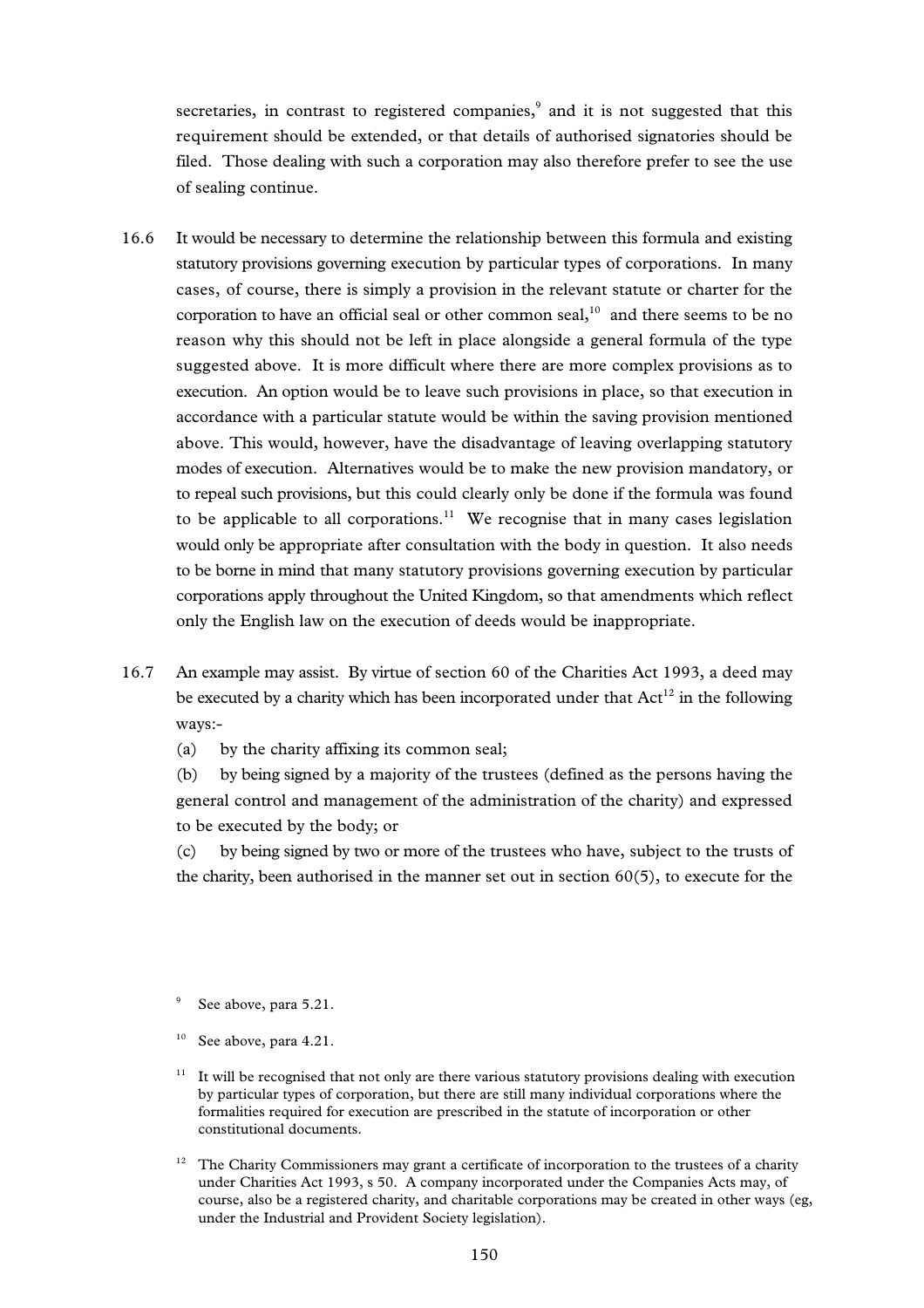body by the trustees.<sup>13</sup>

- 16.8 The categories of authorised signatories in our suggested formula should be wide enough to include "trustees", since, although the latter term is very widely defined, all those having general control and management of the administration of the charity should be either directors or members of the governing body or council. If the formula were to be adopted in place of section 60, however, the requirement for a deed to be signed by either a majority of the trustees or by those to whom the power to execute has been expressly delegated would be replaced with a simple requirement for two signatures. On the other hand, adopting a common formula for all charitable corporations would avoid the present position, by which execution by charitable companies incorporated under the Companies Acts is governed by section 36A of the Companies Act 1985, whilst execution by a body incorporated under the Charities Act 1993 is governed by section 60 of that Act. Other types of charitable corporation may be subject to different rules. This conveniently encapsulates the question whether the divergence between the different management structures typically found in registered companies and other corporations justifies retaining different methods of execution.
- 16.9 We would welcome comments on the categories of authorised signatories mentioned above, especially if it is considered that they would be inappropriate for particular types of corporation. One option would be to provide a basic formula, with variations for particular types of corporation.<sup>14</sup> Obvious examples would be local authorities, building societies, and incorporated charities. Taking only the first of these, it appears to us that the terms "member of the council" and "secretary, clerk or other permanent officer or his deputy" would be adequate to cover most local authorities, but a different formulation could be used instead, for example "duly authorised member" and "proper officer".<sup>15</sup> Even if this produced a basic formula with variations, it appears to us that there would be a considerable advantage in having a single accessible set of provisions, dealing with execution by every type of corporation. It would also end the very restricted number of situations where execution by a corporation aggregate has to be by a number of its members using wafer seals.<sup>16</sup>

- $14$  The Requirements of Writing (Scotland) Act 1995 is an example of such an approach: see Appendix B.
- $15$  The requirement that the member must be "duly authorised" would clearly constitute a restriction. By virtue of Local Government Act 1972, s 270(3), a "proper officer" is an officer appointed for the relevant purpose.

<sup>&</sup>lt;sup>13</sup> There are detailed provisions in s  $60(5)$  as to the form of authority, for example that it may be exercisable by any of the trustees or by named trustees only, and covering any want of formality in the giving of the authority. Sections  $60(7)$  and  $(8)$  go on to mirror Companies Act 1985, ss 36A(5) and (6) with appropriate modification. Note also Charities Act 1993, s 82, which authorises the trustees of an unincorporated charity to delegate execution of deeds or other instruments to two or more of their number. In such a case there is a presumption of due execution in Charities Act, s 82(4).

<sup>&</sup>lt;sup>16</sup> Eg, parish councils where there is no corporate seal: see above, para  $4.22$ .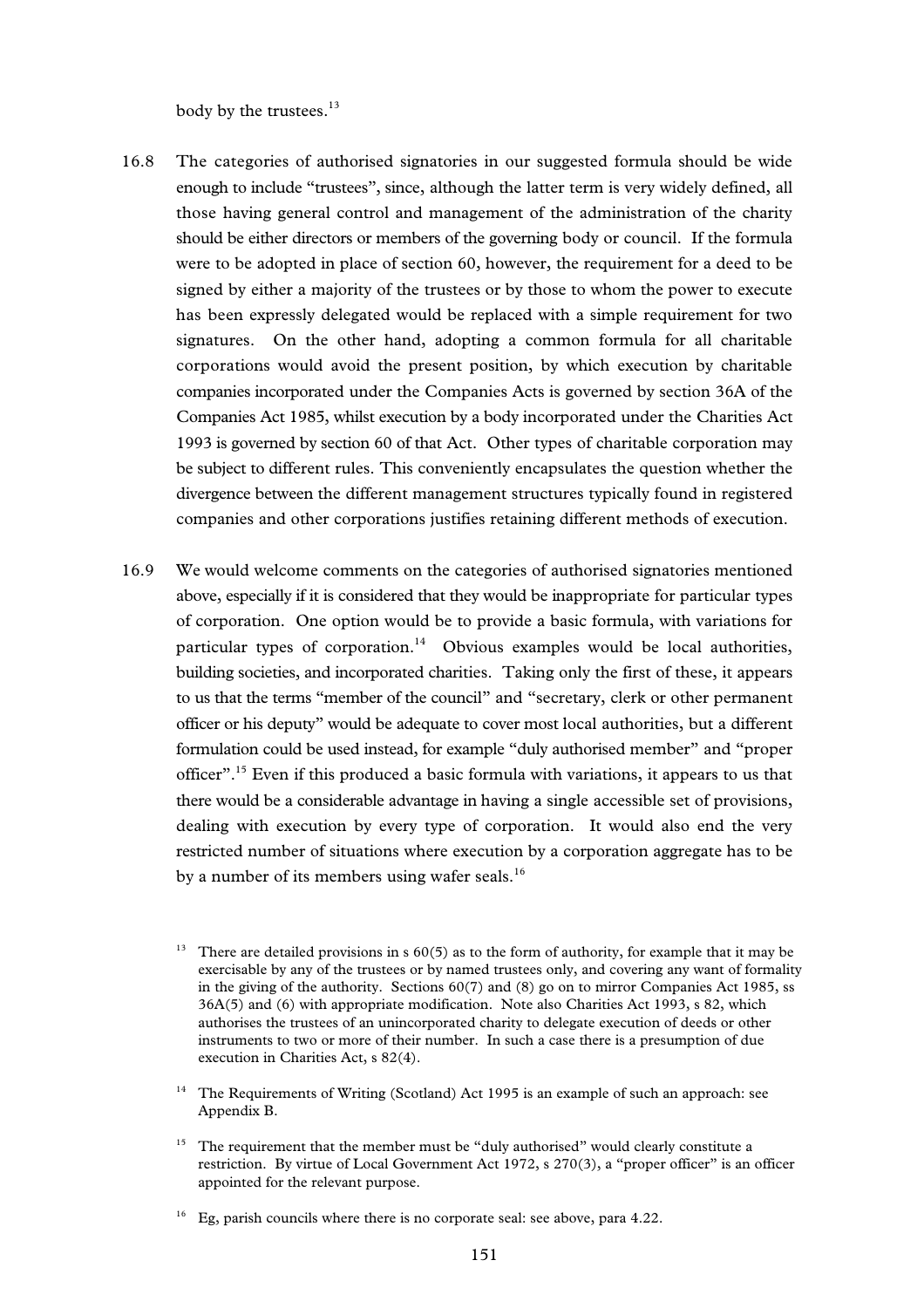- 16.10 What we have said so far in this Part assumes that there will be no change in the basic methods of execution available to registered companies. We have, however, asked for views in Part XIV on whether those methods should be revised, particularly by abolishing execution by seal, or by permitting execution to be by the signature of a single officer (with or without some additional safeguard, such as attestation). These questions appear to have equal relevance to other types of corporation, and we would again welcome views, particularly if it is considered that there are special considerations which apply to particular types of corporation. For example, we are aware of views that the present practice by which the sealing of a deed by a local authority is attested by both an elected member and an officer of the authority provides a valuable safeguard which should be retained, even if execution other than under seal is permitted.
- 16.11 It would also be necessary to decide how far the presumptions of due execution and delivery presently found in section 36A of the Companies Act 1985 should be repeated in any such formula. Our general view is that if such presumptions are appropriate for registered companies, then there is no reason why they should not also apply to other corporations. A further advantage of having a common formula for execution by corporations is that there could be a single set of such presumptions, thus avoiding the present overlap between section 36A and section 74 of the Law of Property Act 1925.
- 16.12 We have mentioned that for many bodies incorporated by statute, there are existing statutory presumptions as to instruments executed under the corporation's seal, and authenticated as provided by the relevant statute.<sup>17</sup> These presumptions are often of longstanding, and apply throughout the United Kingdom. It would appear that such presumptions could generally be left undisturbed.

#### **OPTIONS FOR REFORM**

- 16.13 **(a) Do you favour changes to achieve greater uniformity between different types of corporation in the rules governing the execution of deeds and other documents, and to make those rules more accessible?** 
	- **(b) If so, then in particular:-**

**(i) Do you agree with our provisional view that the ability to execute without using a seal should be extended to corporations to which section 36A(4) of the Companies Act 1985 does not currently apply?** 

**(ii) Would you favour the introduction of a formula for execution such as that suggested above? That would permit a document to be executed by any corporation aggregate (including a registered company) either:-**

**(A) by the corporation affixing its common or other authorised seal; or**

See above, para 4.21.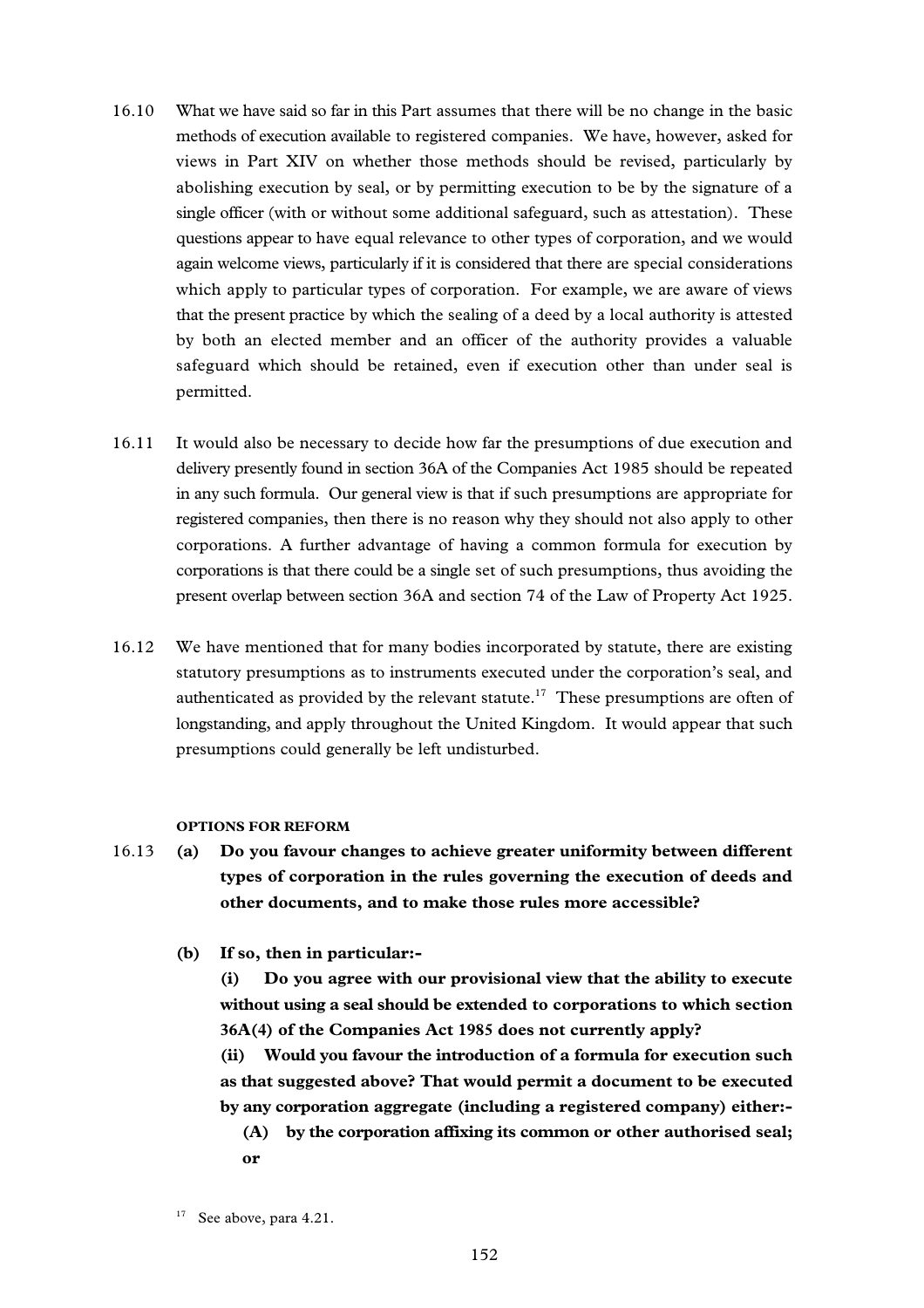**(B) by being signed by two directors or members of the council or other governing body, or by one such officer and the secretary, clerk or other permanent officer or his deputy, and being expressed to be executed by the corporation.**

**(iii) Do you agree with our provisional view that execution in accordance with such a formula should be available in addition to any existing statutory or other modes of execution? This would permit corporations to continue to execute as they do at present, but give them the option of using a method which might be more commercially convenient for those dealing with them.**

- **(c) Are there any categories of corporation aggregate (for example local authorities, building societies, or charities incorporated under the Charities Act 1993) for which special provision would be appropriate? If so, what modification of the formula would you suggest?**
- **(d) Do you consider that any statutory presumptions of due execution and delivery which are applicable to registered companies should also apply to other types of corporation aggregate?**
- **(e) Should there be any other changes in the rules for the execution of deeds and other documents in order to achieve greater uniformity or consistency for different types of corporation, and if so what?**

# **Corporations sole**

- 16.14 Corporations sole are subject to special considerations. Unlike a corporation aggregate, a corporation sole has a double personality, namely the corporate capacity and the holder of the office in his or her individual capacity. There may from time to time be vacancies in the relevant office.<sup>18</sup> The seal of the corporation may also have a particular ceremonial significance to the corporation. It is also apparent that the formula mentioned in paragraph 16.3 above is largely inapplicable, since a corporation sole is neither obliged to have a seal, nor will there be officers of the corporation in the sense envisaged by the formula.
- 16.15 It would, however, be possible to make a permissive provision for execution by such corporations, for example that execution was either under the corporation's seal or by the attested signature of the holder of the office for the time being. Such a provision would end the need for a corporation sole without a corporate seal to execute using a wafer seal.<sup>19</sup> It would be largely consistent with the existing statutory provisions for

 $18$  See above, para 7.7 n 12.

See above, para 4.26.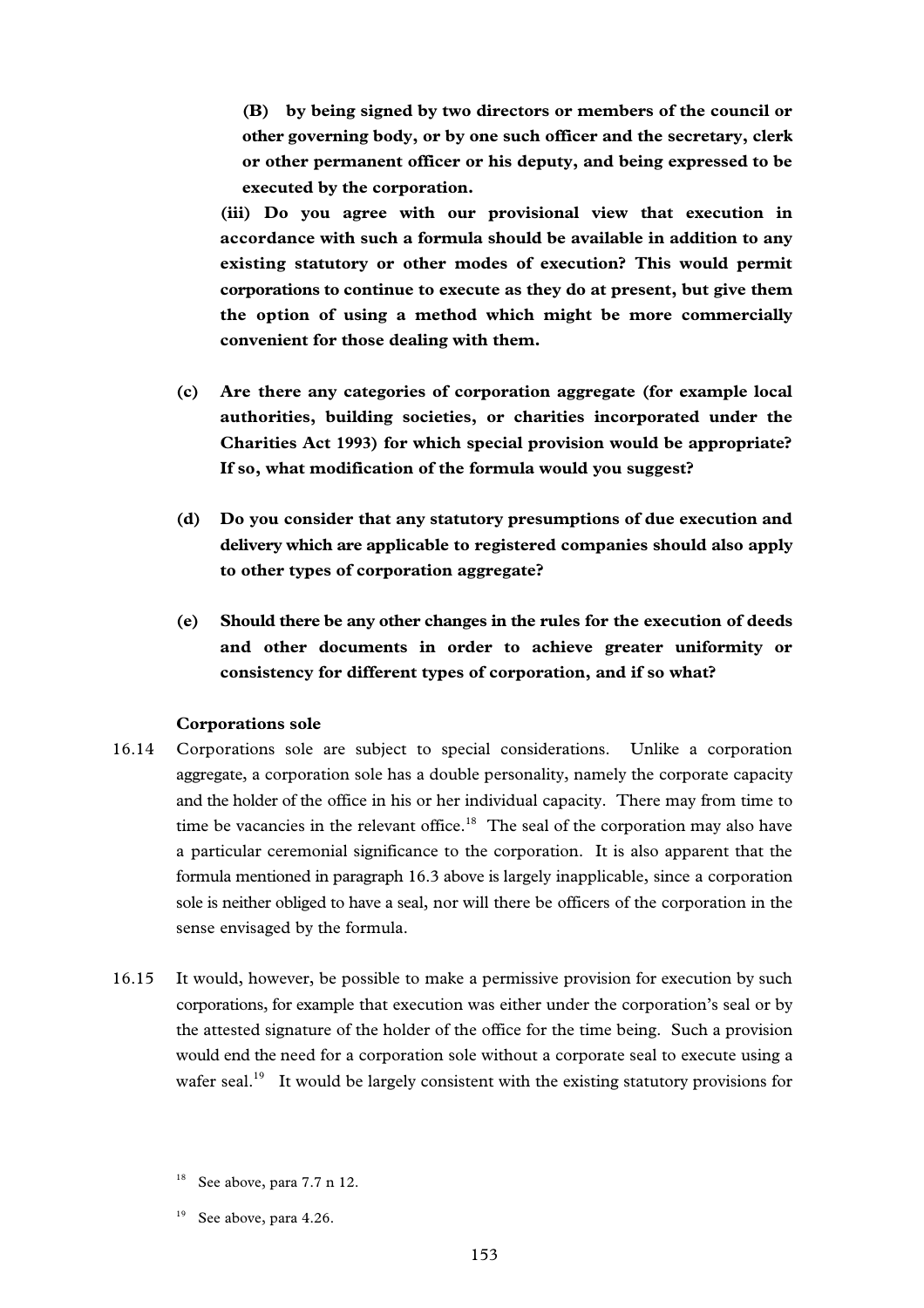government ministers to have a corporate seal, $^{20}$  though the exact relationship with those statutory provisions would have to be determined. Where execution was under seal, then the affixing of the seal could be attested by any person authorised to do so by the corporation in question, for example an authorised deputy, or person to whom the power had been delegated during a vacancy in the office in question. Where execution was by attested signature, it would be possible to limit this to the office holder personally, or to extend this to any person acting with due authority.<sup>21</sup> We have not reached any provisional conclusion at this stage on execution by corporations sole, and would welcome comments.

- 16.16 **(a) Should there be any statutory provision for execution by all corporations sole?**
	- **(b) If so, do you agree with our suggestion that there should be a permissive statutory provision (namely, one which is available in addition to any existing method of execution) allowing execution either under the corporation's seal or by the attested signature of the holder of the office for the time being?**

 $20$  See above, para 4.27.

 $1/21$  It seems best to avoid restricting this to a person duly authorised by the office-holder, to allow for the authorisation to be given by some other person during a vacancy.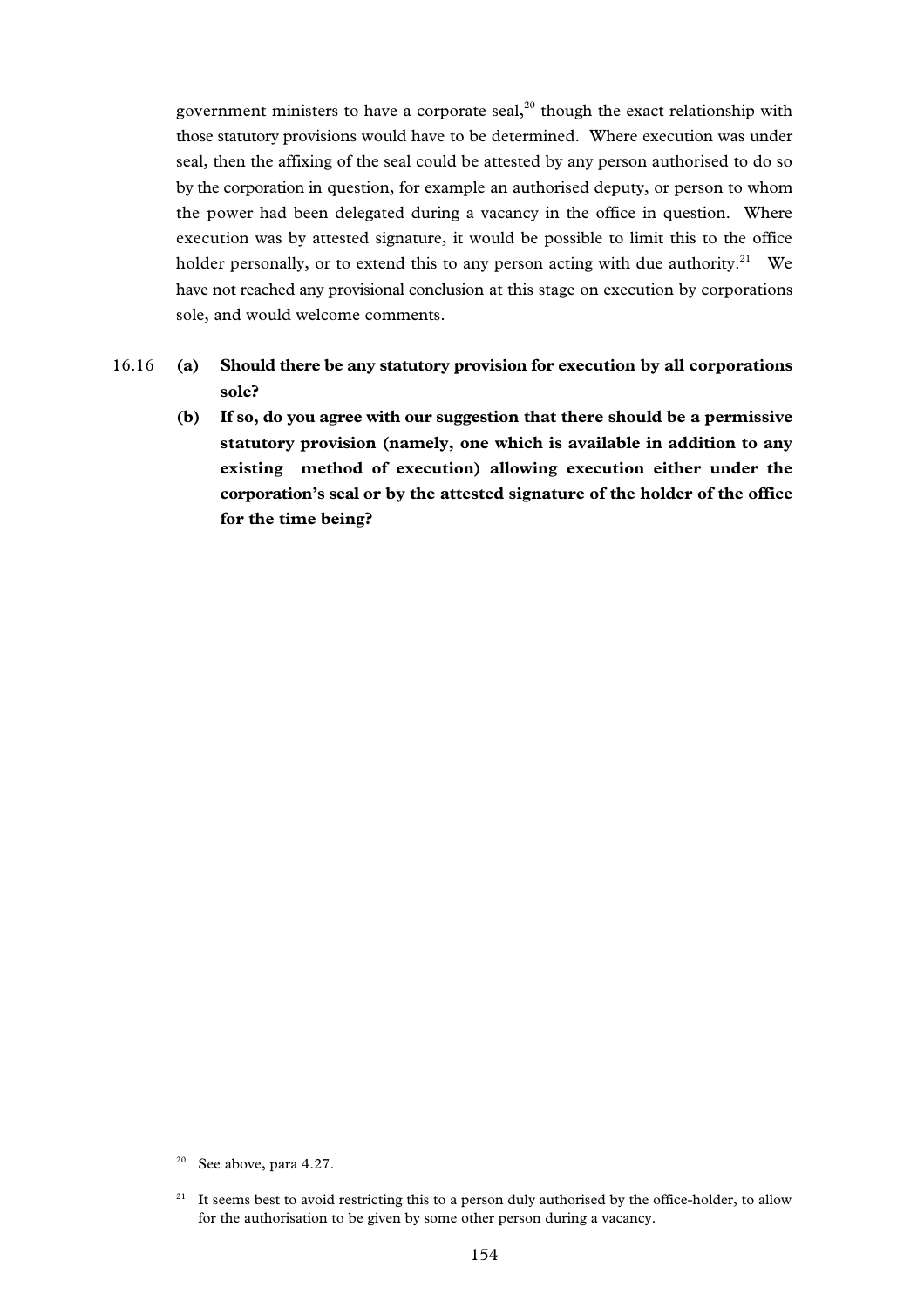# **PART XVII CONTRACTS**

# **Introduction**

17.1 Any changes which we may recommend on the rules governing company contracts are likely to depend on the responses received on the matters discussed in Part XIII above. In the light of those responses, it may be appropriate to suggest amendments to sections 36 and 36A of the Companies Act 1985, to ensure that those sections adequately distinguish between deeds and other documents. Our other suggestions at this stage relate to the Corporate Bodies' Contracts Act 1960.

### **The Corporate Bodies' Contracts Act 1960**

17.2 Our provisional view is that section 1 of the 1960 Act should be amended to follow the wording of section 36 of the Companies Act 1985, for the sake of both clarity and consistency.<sup>1</sup> We also provisionally recommend that the overlap should be removed between section 1 of the 1960 Act and the Foreign Companies (Execution of Documents) Regulations 1994, which modify and apply section 36 to contracts made by foreign companies. Our suggestion is that foreign companies should be expressly excluded from the 1960 Act (as is already the case with companies registered under the Companies Acts). If our proposals above for a "common formula" for the execution of documents by all corporations aggregate are supported, then there would, of course, equally be a case for drawing the rules in section 1 of the 1960 Act and section 36 of the 1985 Act together into a single provision.

**OPTIONS FOR REFORM**

17.3 **(a) Do you agree with our provisional view that:-**

**(i) Section 1 of the Corporate Bodies' Contracts Act 1960 should be re-worded to follow section 36 of the Companies Act 1985? That would mean that for any corporation (other than a company) a contract could be made either:-**

- **(A) by a corporation, by writing under its seal; or**
- **(B) on behalf of a corporation, by any person acting under its authority, express or implied.**

**In each case, any formalities required by law in the case of a contract made by an individual would also be necessary, unless a contrary intention appears.**

**(ii) Any company or corporation subject to the Foreign Companies (Execution of Documents) Regulations 1994 should be excluded from section 1?**

**(b) Should there be some other amendment to the Corporate Bodies' Contracts Act 1960, and if so what?**

<sup>1</sup> See above, para 11.73.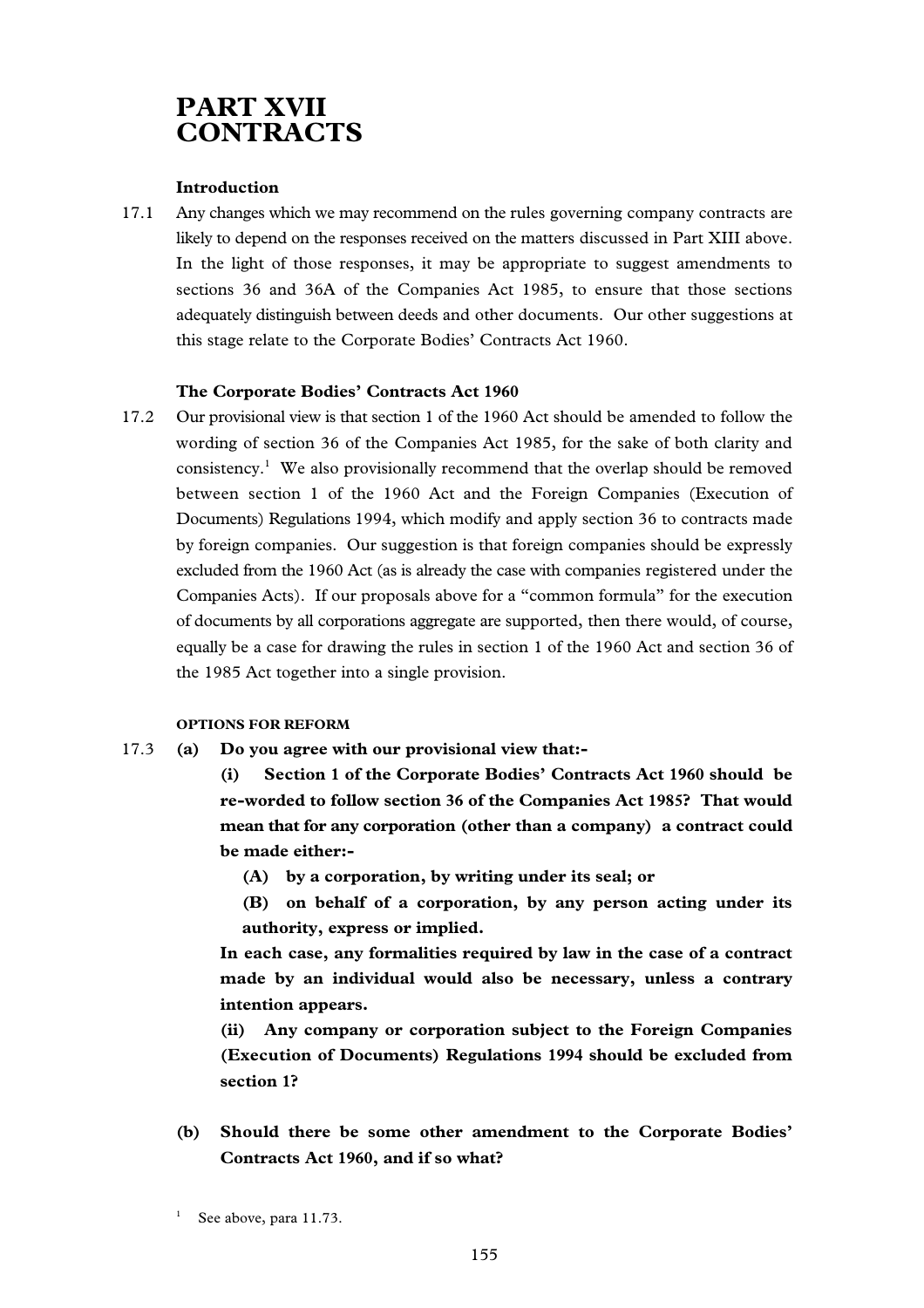**(c) Should there be a single provision (along the lines of option (a)(i) above) applicable to contracts made by all corporations aggregate, including registered companies? This would be amended to apply to foreign corporations as is done at present in the case of foreign companies by the Foreign Companies (Execution of Documents) Regulations.**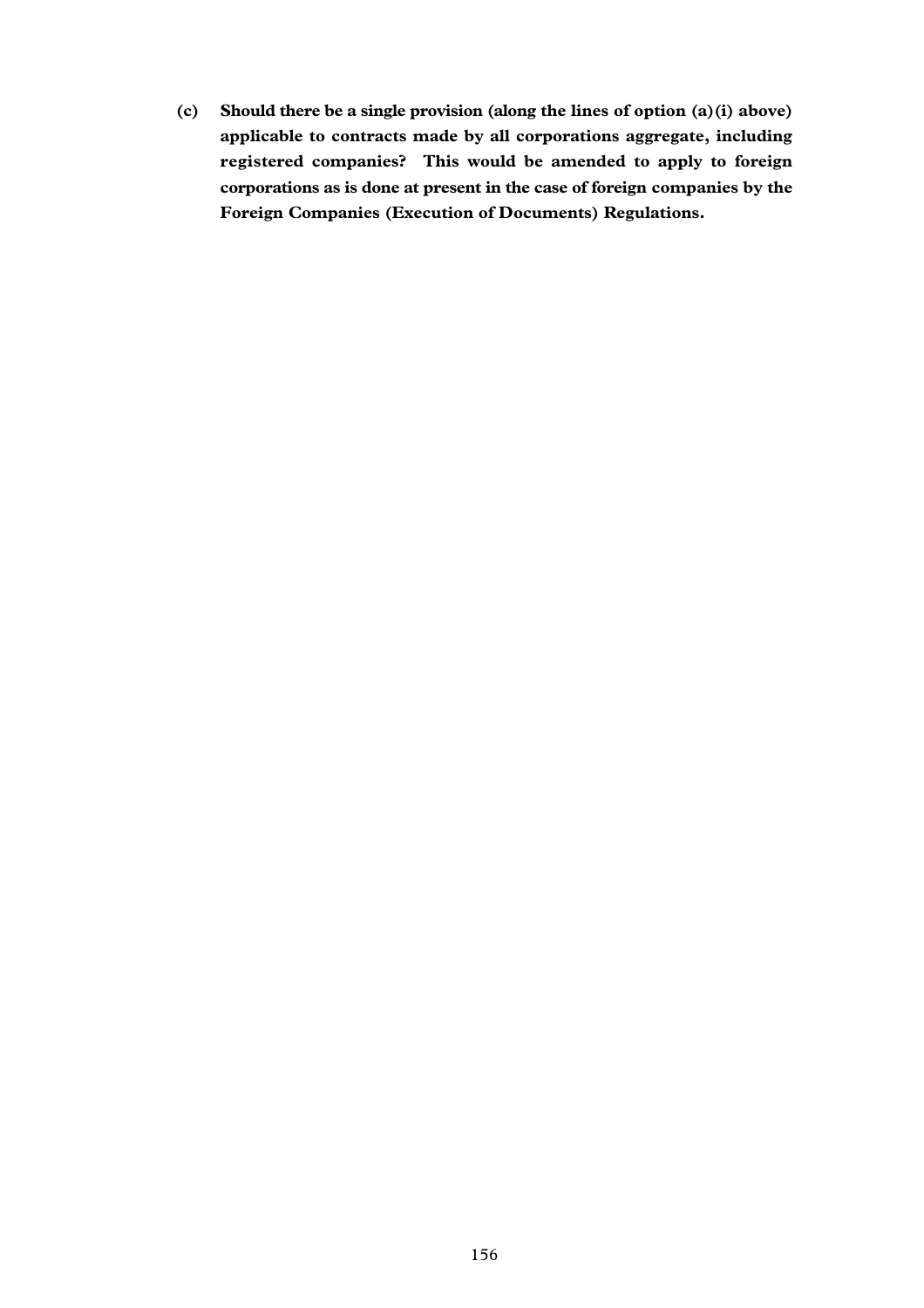# **PART XVIII EXECUTION OF DEEDS ON BEHALF OF CORPORATIONS**

#### **Execution by an attorney**

18.1 Our criticisms of the present law governing the execution of deeds by an attorney on behalf of a corporation are summarised in Part  $XI<sup>1</sup>$ . In the following paragraphs we set out a number of possible changes to the law on which comments are invited.

#### *Effect of section 38 of the Companies Act 1985*

18.2 We are satisfied that section 38 of the Companies Act 1985 does not prevent a company appointing an attorney to execute deeds in the United Kingdom. Whilst we do not, therefore, consider it necessary to do so, the position could nonetheless be clarified by inserting a saving provision, for example to the effect that section 38 is without prejudice to any other power to appoint an attorney to execute deeds, either in the United Kingdom or elsewhere. As we have mentioned, the point continues to be discussed in leading textbooks, and we are not aware of any decision in this jurisdiction which resolves it. $^{2}$ 

#### *Section 1(2)(b) of the Law of Property (Miscellaneous Provisions) Act 1989*

18.3 Our provisional view is that section 1 of the Law of Property (Miscellaneous Provisions) Act 1989 should be amended to make express provision for execution by an attorney. The simplest amendment would be to amend section  $1(2)(b)$  to provide that an instrument which is to be a deed must be executed as a deed by *or on behalf of* that person, or as the case may be, *by or on behalf of* one or more of those parties. To be consistent, it would appear necessary to carry a similar amendment into section 36A(5), so that it provided for execution *by or on behalf of* a company. Section 1(2)(b) would then permit a deed to be executed by or on behalf of the maker, whilst section 36A would govern how a company executes a deed, whether as the maker of the deed or as attorney on their behalf. The amendment suggested above would leave open the question what authority was needed to execute "on behalf of" another person, which might cause uncertainty, but seems preferable to trying to define what constitutes sufficient authority (for example, power of attorney, statutory or contractual power to convey, etc).

#### *Are the formalities governed by the donor or the attorney?*

- 18.4 We would welcome views as to whether there is a need to clarify which formalities govern execution by an attorney, so that, for example, it is clear that it is those applicable to the attorney. The amendment suggested in the preceding paragraph may make this unnecessary, but if further clarification is desired, then there might be a
	- <sup>1</sup> Paras 11.75 11.82.
	- $2^{\circ}$  See above, para 8.9.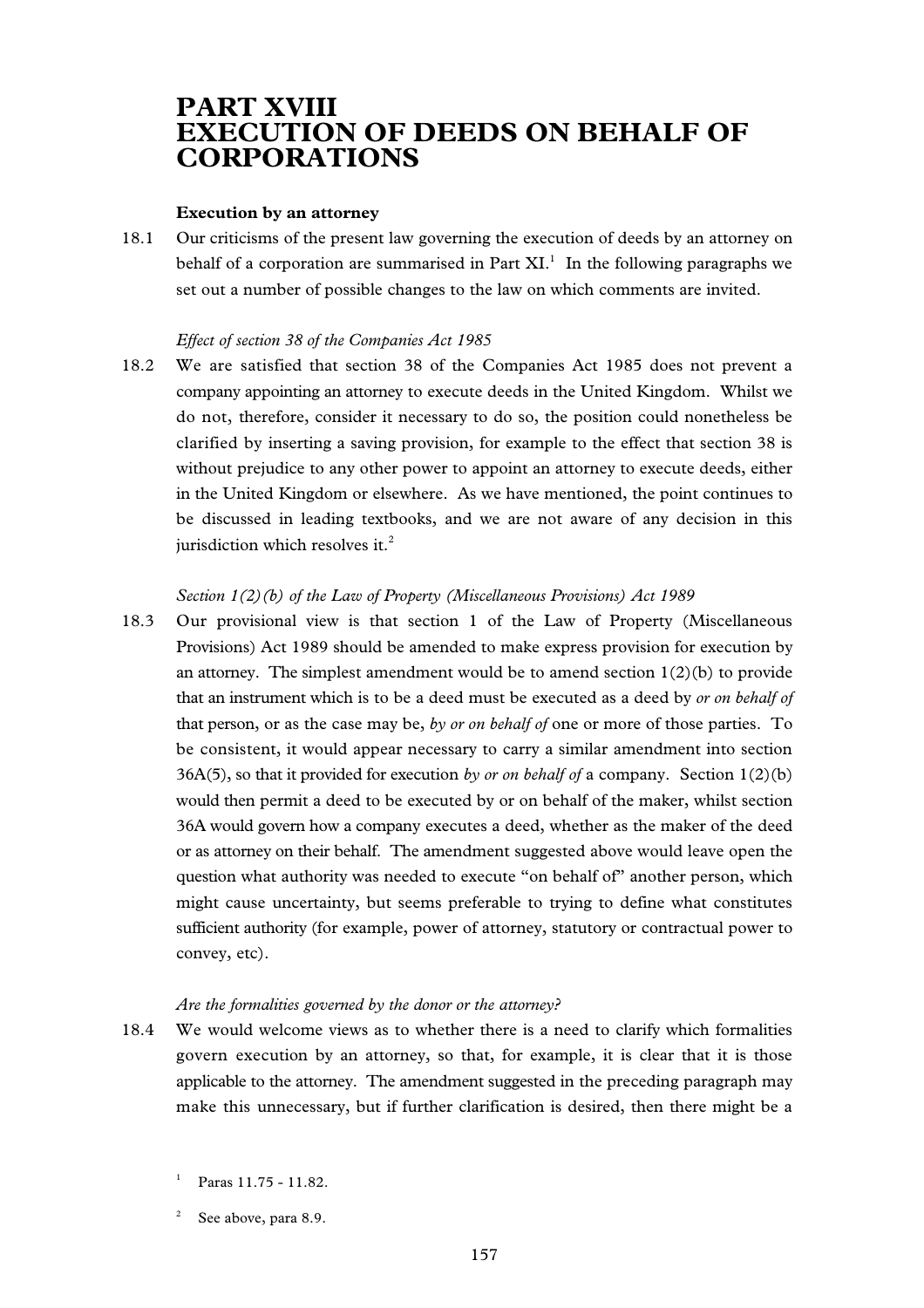provision<sup>3</sup> that section  $1(3)$  of the Law of Property (Miscellaneous Provisions) Act 1989 and section 36A of the Companies Act 1985 govern execution by an individual or company respectively, in each case whether as the maker or a party to the deed, or on behalf of any such person. The effect would be to clarify that when an individual attorney executes a deed this is by an attested signature, whilst an attorney which is a company executes in either of the ways permitted by section 36A. It will be recognised that this represents something of a departure from the position originally provided for in the Law of Property Act 1925 where the identity of the donor appears to have governed the appropriate formalities.<sup> $4$ </sup> However, it appears to us that since 1925, the practice has developed of treating the formalities as governed by the attorney, and our provisional view is that this practice should be put onto a firmer footing. As we have pointed out in Part VIII, unless the formalities are governed by the identity of the attorney, there appears at present to be no valid means of execution where there is a corporate donor but an individual attorney, save in the case of a conveyance of property.<sup>5</sup>

#### *Section 7 of the Powers of Attorney Act 1971*

- 18.5 We would also welcome views on whether any amendment is necessary to section 7 of the Powers of Attorney Act 1971, since, as we have explained, the wording of the section seems inappropriate to cover execution where the donor is a corporation, and the section clearly does not apply to a corporate attorney.
- 18.6 Section 7(3) of the 1971 Act causes potential difficulty by making section 7(1) without prejudice to any statutory direction requiring execution in the name of the estate owner. This has led to suggestions that section  $7(1)$ , which permits an attorney to execute with his or her own signature, cannot be relied upon to execute a conveyance. Whilst we do not believe that to be correct, we doubt whether section 7(3) still serves any necessary purpose, and invite views as to whether it should be repealed.<sup>6</sup>

#### *Presumptions of execution and delivery*

- 18.7 Views are invited on whether clarification is needed as to the applicability of the statutory presumptions of execution and delivery when execution is by an attorney. Our provisional view is that if the suggestions made in paragraphs 18.3 and 18.4 above are adopted, so that a deed may be executed by or on behalf of the maker, and the relevant formalities for execution are governed by the identity of the attorney, then the
	- <sup>3</sup> Either in the Law of Property (Miscellaneous Provisions) Act 1989, s 1, in the Companies Act 1985, s 36A, or both.
	- $4$  See above, para 8.22 n 48.
	- $5$  See above, para 8.22.
	- It has, however, been suggested to us that in those cases where a chargee grants a lease in the <sup>6</sup> name of the chargor under the provisions of Law of Property Act 1925, s 8(1), the effect of s 7(3) may be to preserve the limitation imposed by the final words of s 8(1) on the covenants on the part of the lessor which may be contained in the lease.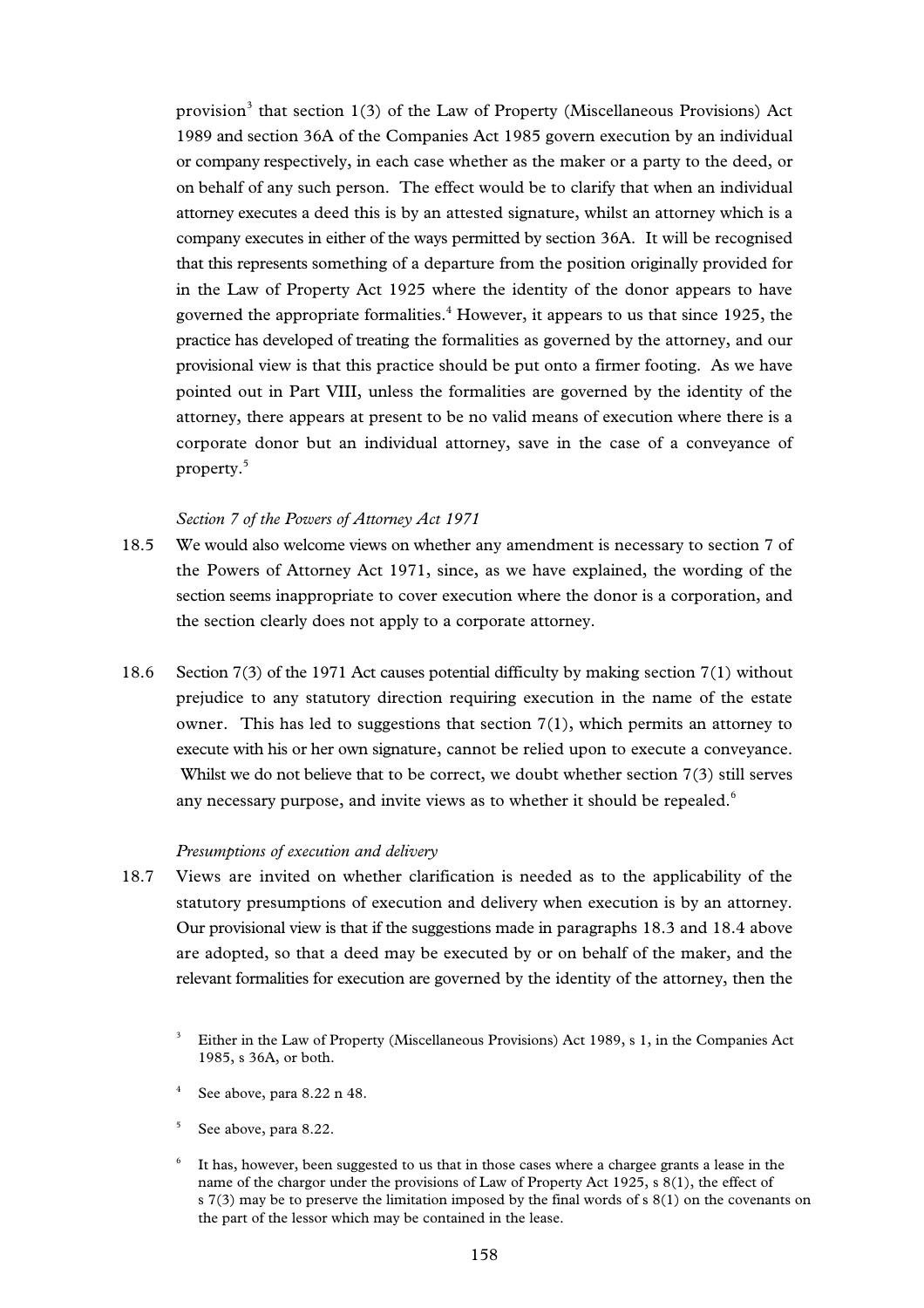application or otherwise of the various statutory presumptions should follow naturally from section 36A. For example, where the donor is a company, but the attorney an individual there will nonetheless be a rebuttable presumption of delivery on execution by virtue of section  $36A(5)$ , since there will be a deed executed by or on behalf of a company. The presumptions in section  $36A(6)$  and section  $74(1)$  of the Law of Property Act 1925 will, however, only apply where the attorney is itself a company.

### *Codification of execution by attorney*

18.8 In view of the uncertainties described in Parts VIII and XI, we have given some thought to whether it might be helpful to replace section 7(1) of the Powers of Attorney Act 1971 and sections 74(3) and (4) of the Law of Property Act 1925 with a more comprehensive code setting out how an attorney may execute. This might, for example follow the summary of methods of execution set out in Part VIII above, $\frac{7}{1}$  and perhaps be accompanied by an illustrative list of sample attestation clauses for execution by an attorney. Our provisional view is that such codification would be helpful.

#### **OPTIONS FOR REFORM**

- 18.9 **(a) Should section 38 of the Companies Act 1985 be amended to clarify that it does not preclude a company from appointing an attorney to execute deeds in the United Kingdom, or in some other way? Our view is that no such amendment is necessary, but that it might be helpful in any general review of execution by an attorney.**
	- **(b) Does section 1 of the Law of Property (Miscellaneous Provisions) Act 1989 need to be amended to make specific provision for execution by an attorney? If so:-**

**(i) Would it be appropriate to provide that a deed is executed "by or on behalf of" the maker of a deed?** 

**(ii) Is a similar amendment needed to section 36A(5) of the Companies Act 1985?**

- **(c) Should there be statutory clarification that the formalities governing execution are governed by the identity of the attorney (or alternatively of the donor - so long as appropriate methods of execution are available in all cases)? Our provisional view is that the formalities should be governed by the identity of the attorney.**
- **(d) Does section 7 of the Powers of Attorney Act need to be amended to make more appropriate provision for execution by an individual attorney in the name of a corporate donor?**
- **(e) Does section 7(3) of the Powers of Attorney Act 1971 cause any difficulty**

See above, paras 8.11 - 8.18.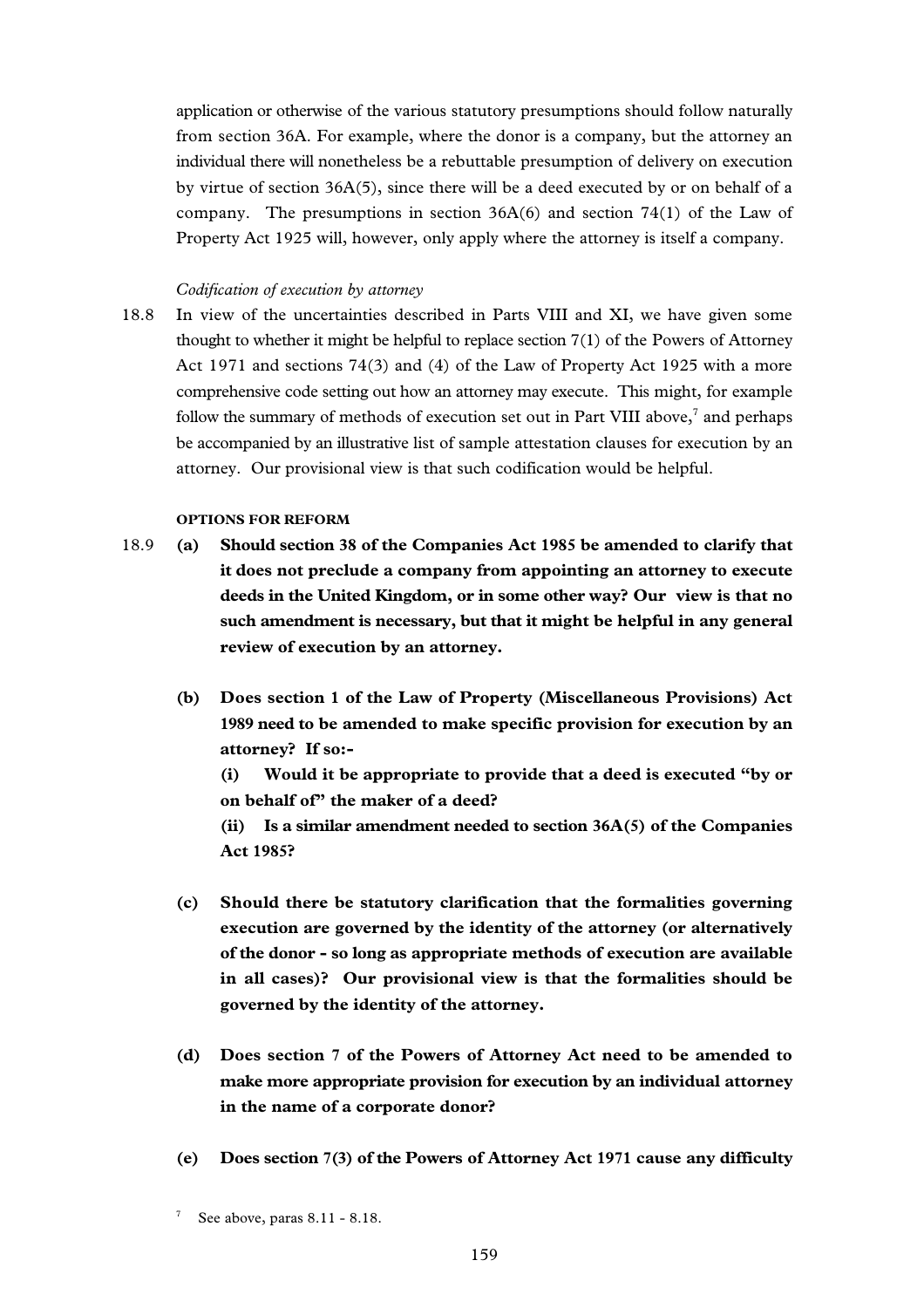**in practice? If so, is there any reason why it should not be repealed?**

- **(f) Is further clarification required on the application of the statutory presumptions of due execution and delivery where a deed is executed on behalf of a corporate party by its attorney?**
- **(g) Do you agree with our provisional view that the present rules for execution by attorney should be codified, setting out a non-exhaustive list of methods of execution which are available? If so, should this be accompanied by an illustrative list of examples?**
- **(h) Should there be any other change in the rules which govern the execution of documents by an attorney, whether on behalf of a corporate or an individual donor, and if so what?<sup>8</sup>**

### **Execution by liquidators**

18.10 We have explained that there are doubts concerning the way in which a liquidator should execute a deed on behalf of a company which has no common seal. $9$  We provisionally recommend that these should be removed by amending Schedule 4 to the Insolvency Act 1986 to provide that the powers of a liquidator exercisable without sanction in any winding up include:-

(i) the power to do all acts and to execute in the name and on behalf of the company any deed, receipt or document; and

(ii) as a separate power, the power to use the company's seal.

That would make it clear that the same methods of execution (namely with or without a seal) are clearly available to a company both before and after the commencement of liquidation. We should, however, emphasize that Schedule 4 to the Insolvency Act applies equally to Scotland. The amendment mentioned above may be neither appropriate nor necessary under Scots law, and this needs to be borne in mind.<sup>10</sup>

- 18.11 **(a) Do you agree with our provisional view that the ability of a liquidator to execute deeds and other documents on behalf of the company either by affixing its seal, or (whether it has a seal or not) by signing the deed in the name of the company should be confirmed and clarified?** 
	- **(b) If so, should there be a requirement for such signature to be attested?**

Although our main concern is with execution by an attorney on behalf of a corporate donor, we would be pleased to receive comments which would also cover execution on behalf of an individual.

See above, para 8.30.

In particular, we understand from the Scottish Law Commission that under Scots law there is no need to retain any reference to the seal, and that attestation should not be necessary for formal validity.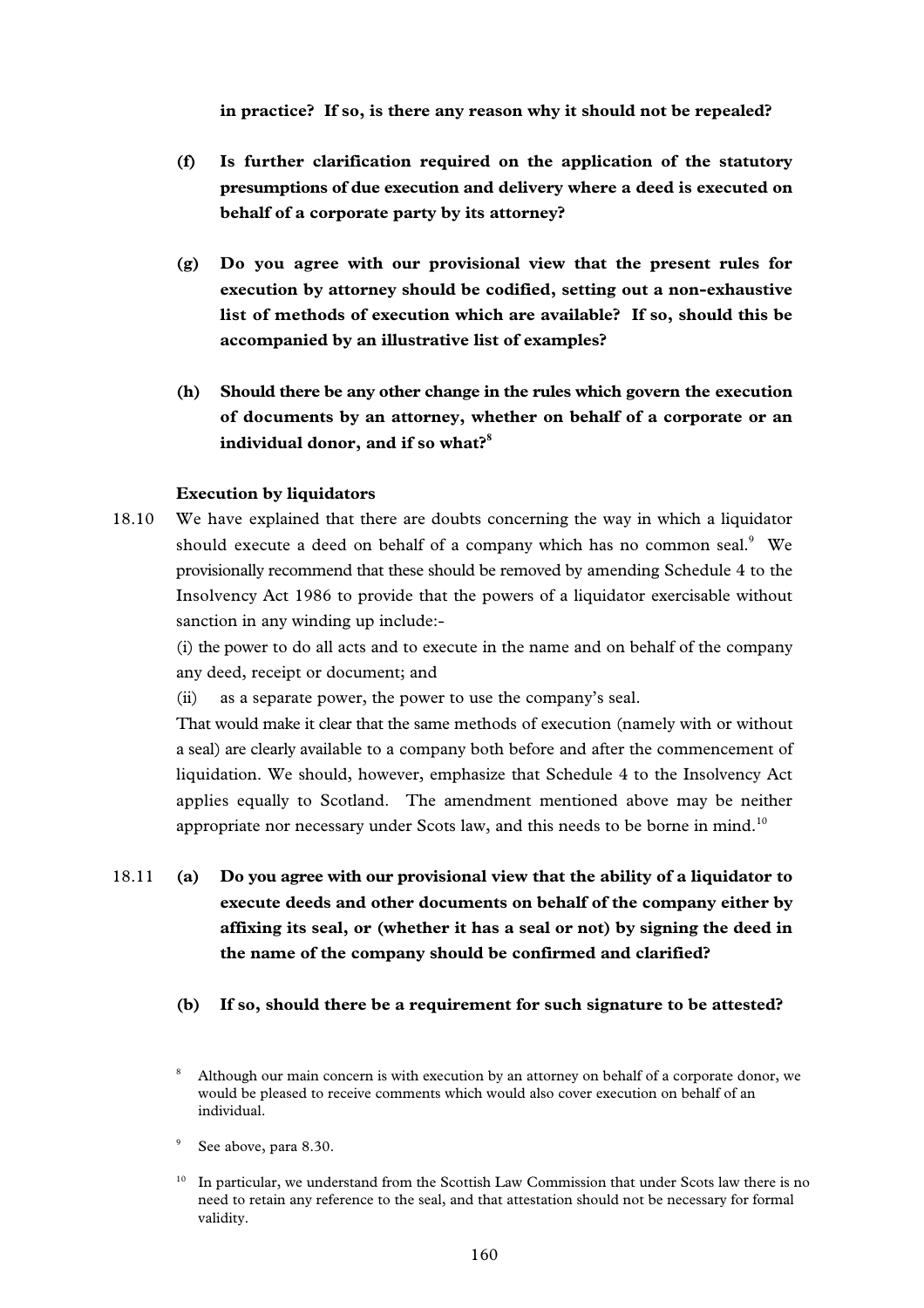# **(c) Are there any other problems arising from the execution of deeds and other documents by liquidators?**

#### **Execution by administrators and administrative receivers**

- 18.12 The only change which seems to require consideration here is whether it is necessary or desirable to amend the Insolvency Act 1986 in order to clarify that the powers of administrative receivers are statutory powers (subject to exclusion in the debenture), and hence survive the winding-up of the company, and exercisable despite any inconsistency with the articles of the company, as opposed to powers given purely as a matter of contract in the relevant debenture.
- 18.13 **(a) Is it necessary or appropriate to clarify that the powers of an administrative receiver are statutory powers, although subject to modification in the debenture or the appointment?**
	- **(b) Are there any other problems arising from the execution of deeds and other documents by administrators or administrative receivers**?

### **Execution by non-administrative receivers**

18.14 The main difficulty which we have identified concerns the position where the receiver needs to execute a document in the company's name after it has gone into liquidation.<sup>11</sup> Whilst in practice receivers in this position are able to execute documents, our provisional view is that the basis on which this is done should be clarified. Where the receiver executes by virtue of a power of attorney, this might be done by extending section 4 of the Powers of Attorney Act  $1971$ ,<sup>12</sup> so that it applies to make a power of attorney irrevocable where the relevant proprietary interest or obligation is owned by or owed to the person appointing the attorney, and not just by the attorney. Alternatively, provision might be made either that:-

(a) without prejudice to the other powers of a receiver, any power of attorney or other power to convey in the name of the chargor is not terminated by the liquidation of the chargee, notwithstanding the termination at that point of the agency of the receiver for the chargor; or

(b) that any such power of attorney or other power is a power coupled with an interest within the common law rule. $^{13}$ 

# 18.15 **(a) Do you agree with our provisional view that it would be helpful to confirm and clarify the power of a non-administrative receiver to execute deeds in the company's name following the commencement of liquidation of the chargor company?**

- $11$  See above, para 8.38.
- $12$  See above, para 8.38 n 88.
- $13$  See above, para 8.38.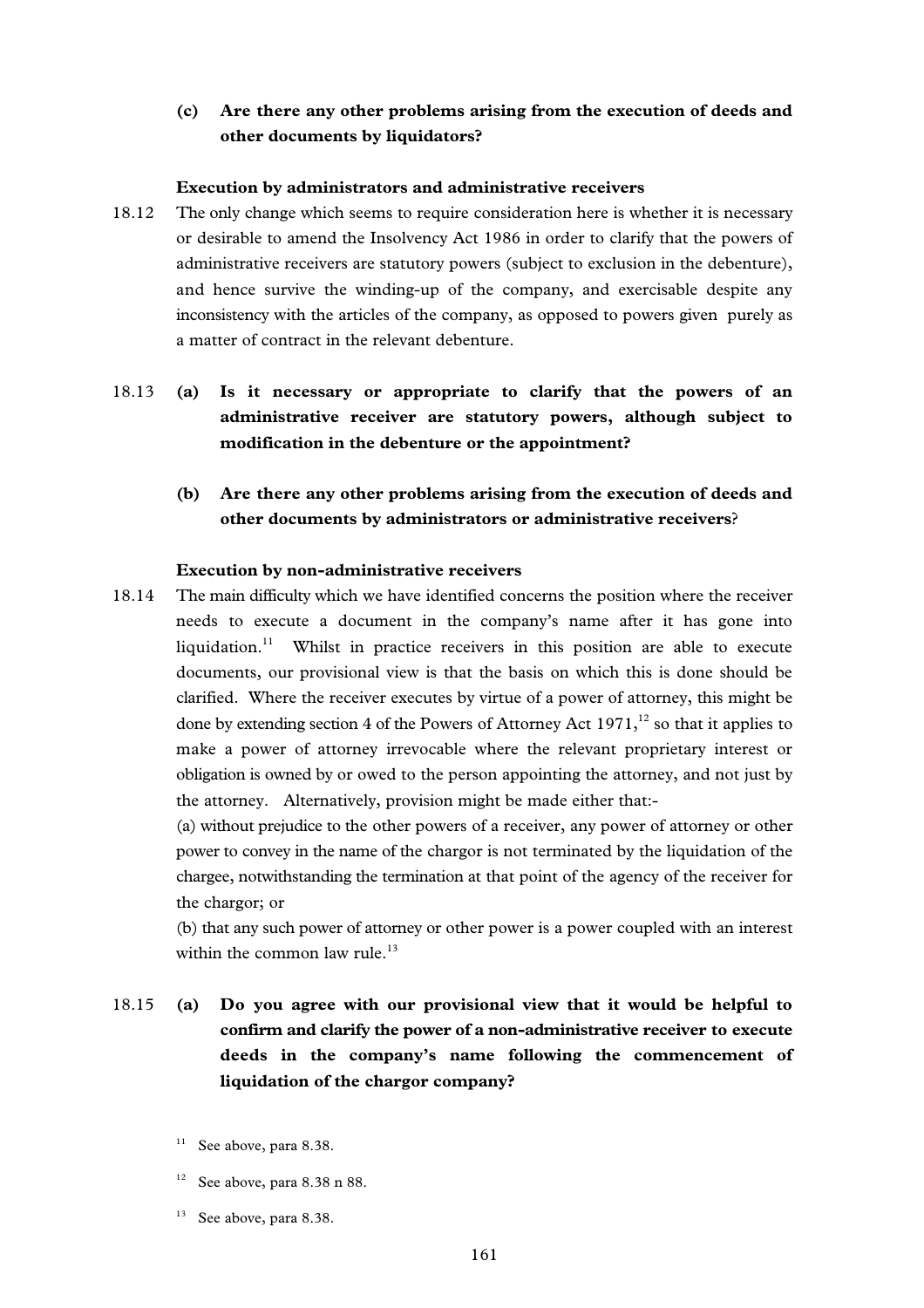**(b) If so, should this be done:-**

**(i) By extending section 4 of the Powers of Attorney Act 1971 to powers of attorney granted to a receiver?** 

**(ii) By provision that a power of attorney or other power to convey in the name of the chargor is not terminated by the liquidation of the chargor?** 

**(iii) By provision that any such power of attorney or other power is a power coupled with an interest within the common law rule?**

**(iv) By a combination of (i), (ii) and (iii) above, or in some other way?**

**Our provisional view is that option (b)(i) alone would be insufficient, as it would not clarify the use of a power to convey which is not expressed to be a power of attorney. Such a power is commonly found in security documents, and, whilst there may be doubts as to its exact status, we would not favour any option which cast doubt on the ability to use such a power. We provisionally favour option (ii), perhaps included as part of a general codification of execution by attorneys.**

**(c) Are there any other problems arising from the execution of deeds and other documents by non-administrative receivers**? <sup>14</sup>

<sup>&</sup>lt;sup>14</sup> We have, however, explained that we consider it to be beyond the scope of this Paper to address the question of how far such a receiver may create fresh obligations on the part of the company after liquidation. See above, para 8.39 n 92.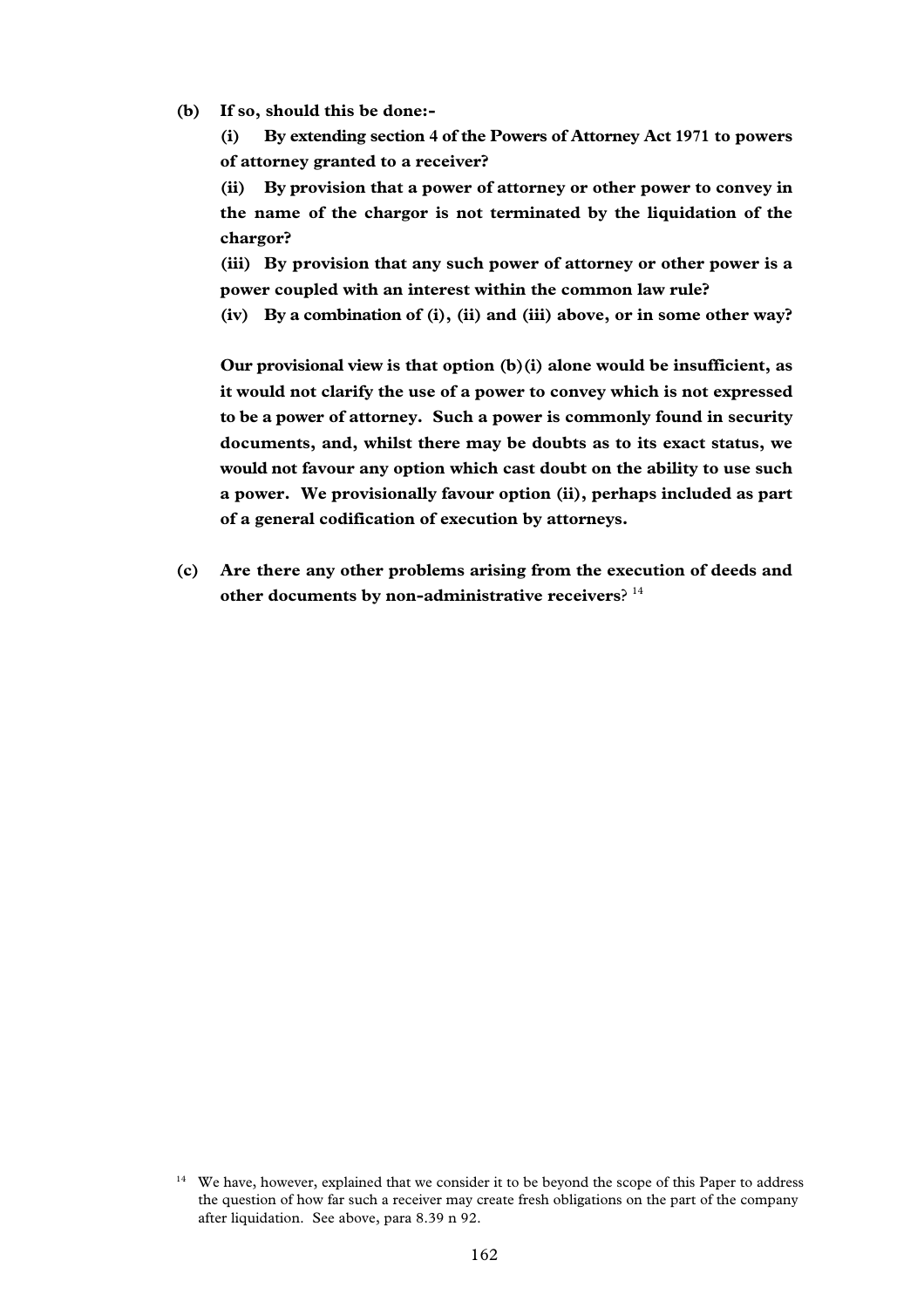# **PART XIX SUMMARY OF ISSUES**

19.1 We end with a summary of the main issues and questions raised in this Paper on which we would welcome comments. We should be particularly grateful if commentators would let us know of any factors or arguments which we may have overlooked, and would also welcome hearing of any difficulties occurring in practice which we have not mentioned. Those wishing to respond to some only of the points set out below should feel free to do so.

# **The distinction between deeds and other documents**

- 19.2 (a) Should the "face-value" requirement in section  $1(2)(a)$  of the Law of Property (Miscellaneous Provisions) Act 1989 be made more specific? If so, would you favour a requirement that an instrument is not a deed unless:-
	- (i) it expressly describes itself as a deed; or
	- (ii) it contains a prescribed form of attestation clause?<sup>1</sup> (paras  $13.3 13.4$ )
	- (b) Do you agree with our provisional view that the "face-value" requirement as expressed in sections 36A(5) and (6) of the Companies Act 1985 needs to be harmonised with section  $1(2)(a)$  of the Law of Property (Miscellaneous Provisions) Act 1989? If so:-

(i) Assuming there to be no other changes in the face-value requirement, should this be done by adding after the words "which makes it clear on its face that it is intended by the person or persons making it to be a deed" the words "(whether by describing itself as a deed or expressing it to be executed as a deed or otherwise)"? <sup>2</sup>

(ii) Alternatively, should the words "(whether by describing itself as a deed or expressing itself to be executed or signed as a deed or otherwise)" be omitted from section  $1(2)(a)$  of the Law of Property (Miscellaneous Provisions) Act 1989? (para 13.5)

(c) Do you agree with our provisional view that the term "specialty" needs to be clarified in the context of deeds and other documents? If so, would you favour:- (i) a provision that no instrument (or obligation created or confirmed in an instrument) is a specialty unless it is a deed;<sup>3</sup> or

If this is favoured in principle, considerable care would be needed to preserve specialty obligations which did not derive their status by virtue of being contained in a deed, for example where an obligation is expressly made a specialty by statute.

 $1$  This approach would necessitate consequential amendments to section 57 of the Law of Property Act 1925.

<sup>&</sup>lt;sup>2</sup> We have omitted the words "or signed", which appear in s  $1(2)(a)$  because they seem inappropriate given that a deed executed under s 36A is expressed to be executed "by the company", even when s 36A(4) is used.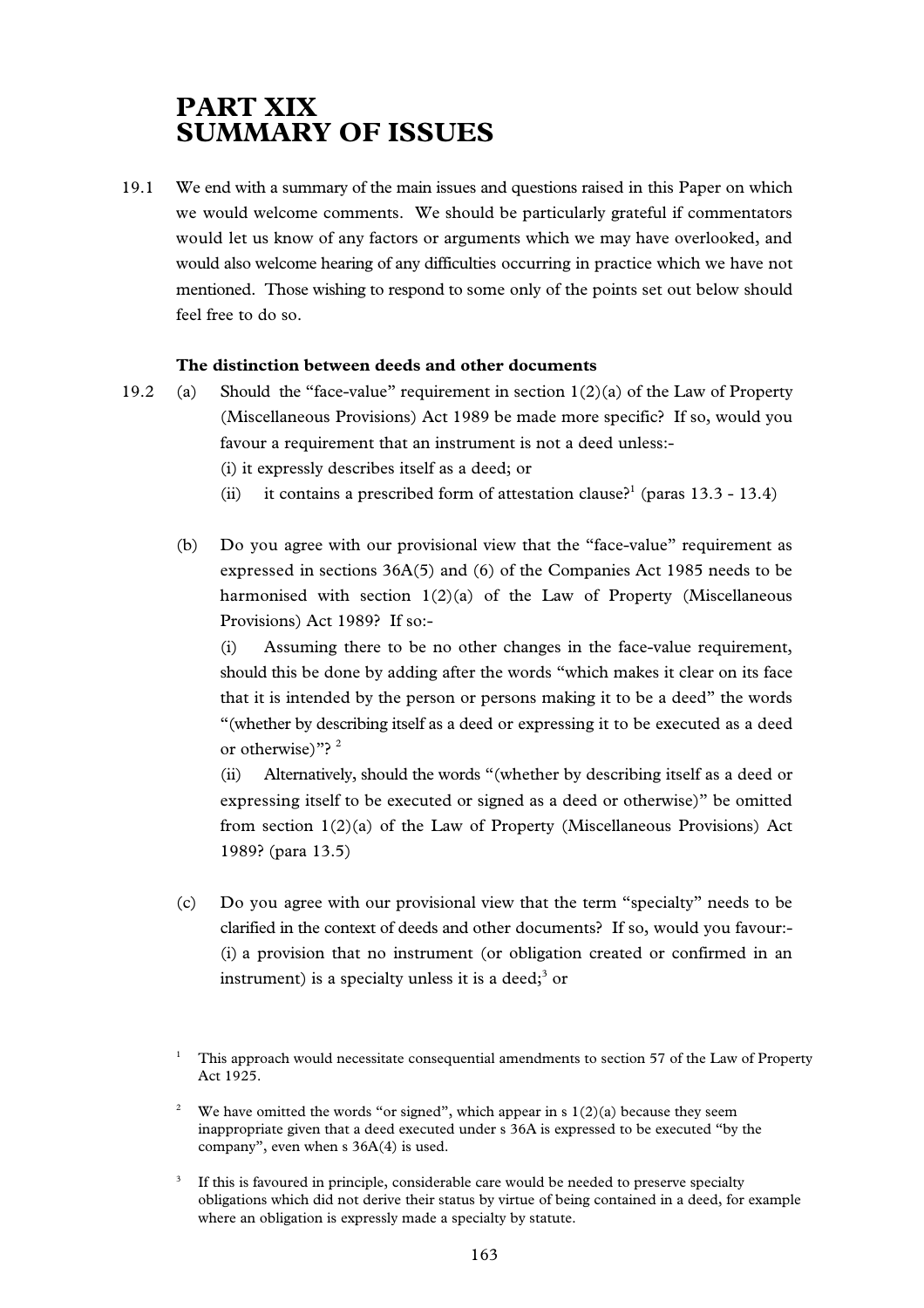(ii) a provision that a specialty should include all deeds and any contract made by a corporation under seal (or in accordance with section  $36A(4)$ ), whether or not a deed; or

(iii) some other method of clarification, and if so what? (paras 13.6 - 13.8) We are provisionally in favour of option (i) above.

(d) Do you agree with our provisional view that the relationship between contracts under seal and deeds also needs to be clarified? If so, would you favour:- (i) making all contracts executed under seal by a corporation deeds (for example by amending section 1 of the Law of Property (Miscellaneous Provisions) Act 1989) so that intention to create a deed is sufficiently shown in the case of a company or other corporation by execution under seal (and also by execution without a seal but in accordance with section  $36A(4)$  by a company, and any other type of corporation to which this method of execution might be extended); or

(ii) making it clear that the "face-value" requirement is not satisfied merely because an instrument is executed under seal; or

(iii) some other form of clarification, and if so what? (paras 13.6 - 13.9)

We are provisionally in favour of option (ii) above, although we see some disadvantages to this.

(e) Should there be any other change in the present rules governing what is required to make an instrument a deed?

# **Defective deeds**

19.3 Our provisional view is against recommending that there should be a rule of law that an instrument which fails to take effect as a deed may nonetheless still have effect as a contract or other instrument under hand, but comments are invited. (paras 13.12 - 13.13)

# **The method of execution of deeds and documents by companies**

19.4 Do you agree with our provisional view that, despite its shortcomings, the present "dual regime" should be retained, so that companies may continue to execute deeds either under the common seal or by the signature of two officers? (paras 14.1 - 14.5)

# *Execution without a seal*

- 19.5 (a) Should there be any change in the method of execution by a company without using its common seal set out in section 36A(4) of the Companies Act 1985?
	- $(b)$  If so:-

(i) Should the categories of permitted signatories be expanded?

(ii) If your answer to (i) is "yes", should there be additional safeguards, such as a requirement for details of authorised signatories to be lodged in a central registry which is open to inspection (for example Companies House)?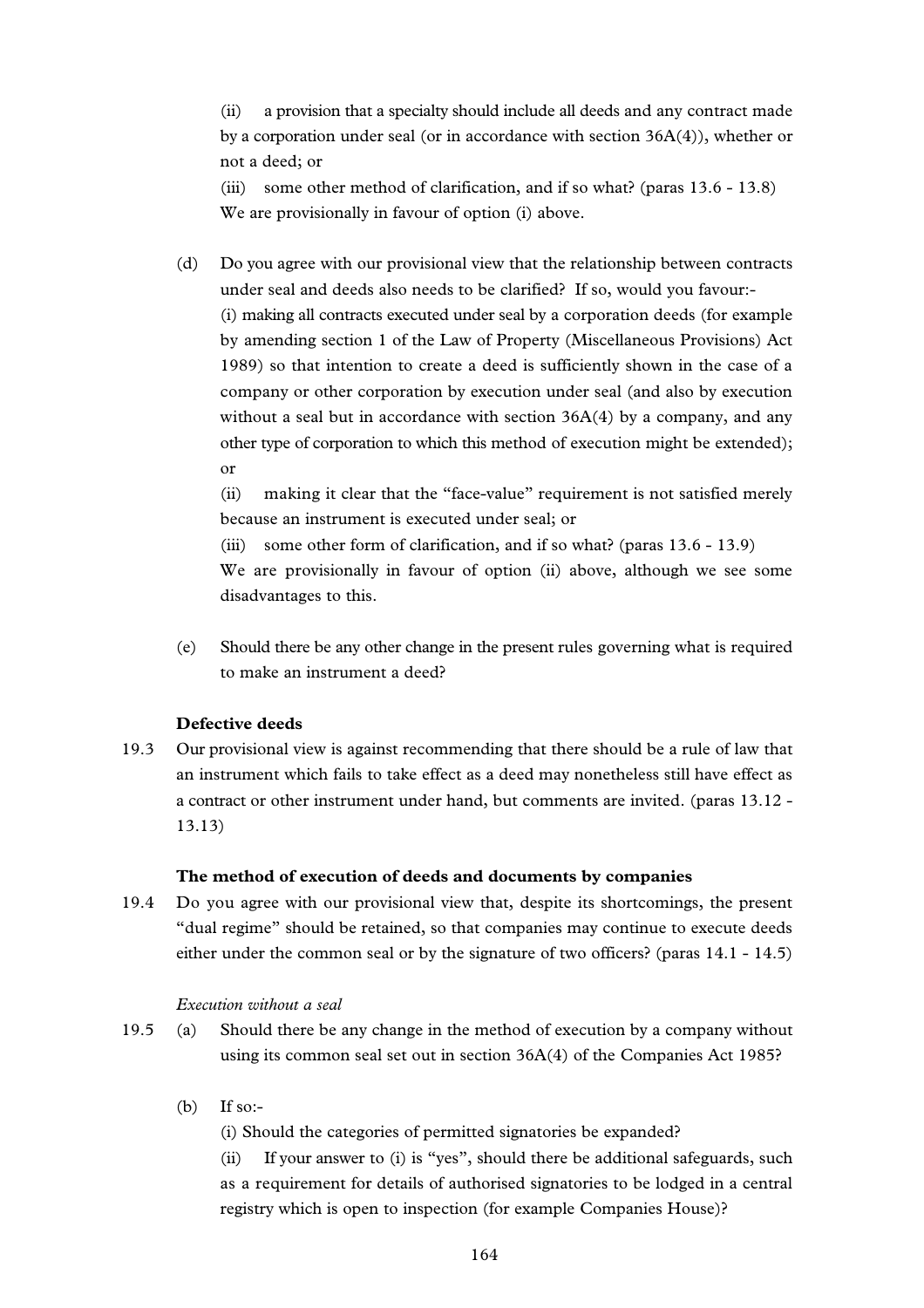(iii) Should execution by the signature of a single officer be permitted?

(iv) If your answer to (iii) is "yes", should there be any additional requirement, for example attestation?

(v) If your answer to (iii) is "yes", should execution by the secretary alone be permitted, or should there be a requirement that where there is a single signatory, it must be a director?

(vi) Should execution by the signature of a single director be permitted in the limited case of a single member company with a sole director?

(c) Should it be permissible for a person who is a director or secretary of more than one company to sign a deed once only, in their capacity as director or secretary of each relevant company, when more than one such company is a party to the deed?

Our provisional view is against option  $(b)(i)$  above. We think that it would be unsafe to extend the categories of permitted signatory without introducing additional requirements, which might in themselves be unduly burdensome. We see arguments both for and against permitting a deed to be executed by the signature of a single director (option  $(b)(iii)$ ) and for option (c), but have not reached a view at this stage. (paras 14.7 - 14.11)

# *Facsimile seals and signatures*

- 19.6 (a) Should the requirement in section 350(1) of the Companies Act 1985 that the name of a company must be engraved on its seal be abolished?
	- (b) If so, should this be replaced by a requirement that any method of sealing used by a company must leave a physical impression? Our provisional view is that the requirement for a seal to be engraved serves a useful purpose, so long as companies are permitted to execute under seal, and should remain as a general requirement.
	- (c) Is it necessary or appropriate to make statutory provision for a company to have one or more duplicate seals? We have not reached a provisional view at this stage, and would welcome hearing further about current practice in this respect.
	- (d) Should there be any relaxation in the requirement for personal signature in the case of companies, and if so what? Should any such change be extended to execution by individuals? We are provisionally against any such relaxation.
	- (e) Should there be a relaxation in the requirements for execution of particular classes of instrument, and if so, which classes of instrument would you suggest? Whilst reluctant to see different rules for different types of instrument, we would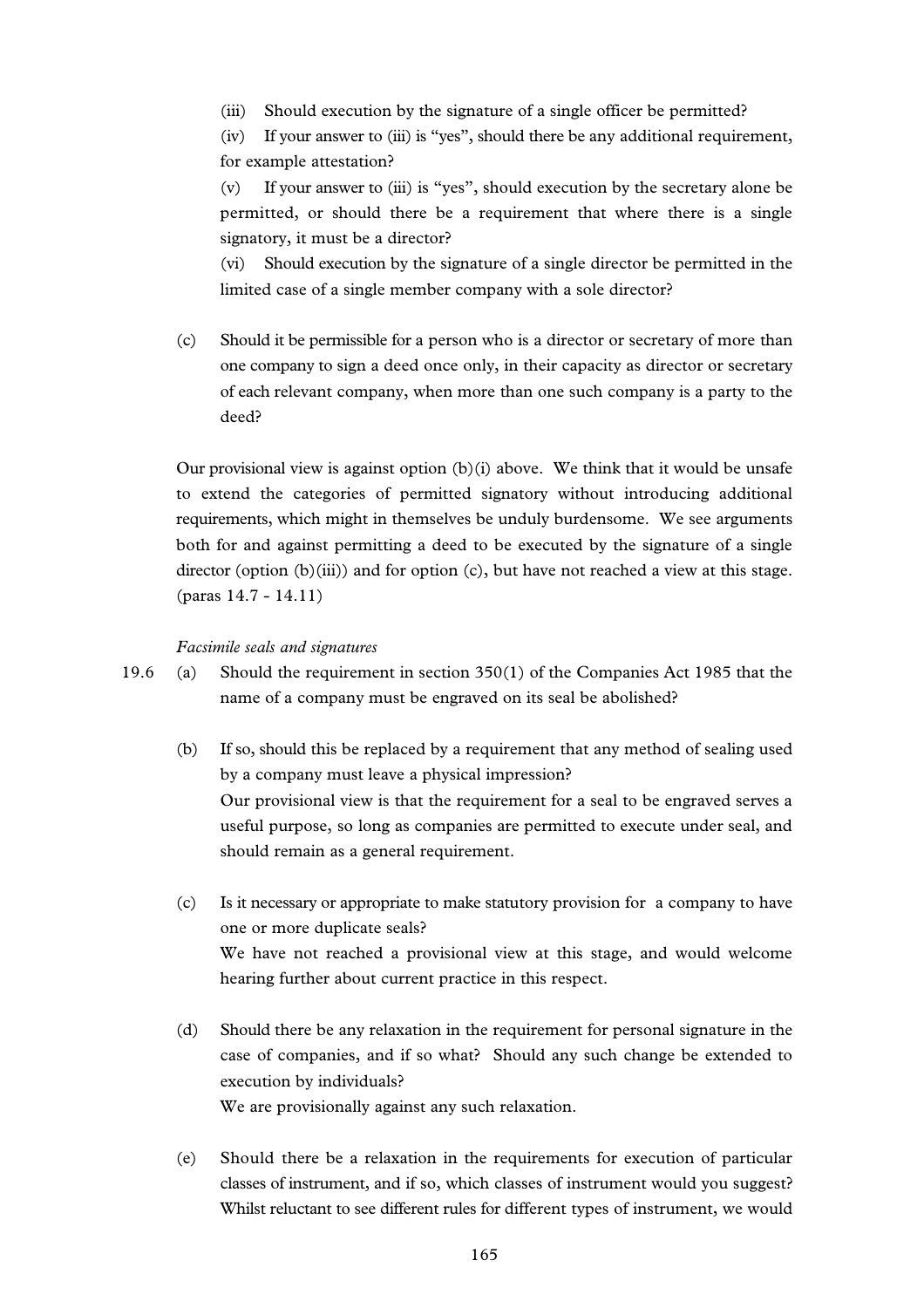welcome hearing views, particularly if the present requirements are considered impracticable for certain types of document.

(f) Should there be some other change in the rules as to what constitutes signature and sealing by companies, and if so what? (paras 14.14 - 14.17)

# **Specific proposals for the reform of section 36A of the Companies Act 1985 and section 74(1) of the Law of Property Act 1925**

*The meaning of the term "executed"*

- 19.7 (a) Should section 36A of the Companies Act 1985 and/or section 1(3) of the Law of Property (Miscellaneous Provisions) Act 1989 be amended to ensure consistency in the use of the term "executed"?
	- (b) If so, do you agree with our provisional suggestion that section 36A should be amended to provide that execution "as a deed" is by execution and delivery? (paras 15.2 - 15.3)

*Execution under seal*

- 19.8 (a) Should section 36A(2) of the Companies Act 1985 be amended by adding that execution is by affixing the common seal "in accordance with the articles"? If so, should this be made expressly without prejudice to sections 35A and 35B of the Companies Act 1985, and to the presumptions of due execution in section 36A(6) and section 74(1) of the Law of Property Act 1925?
	- (b) Should there be some other change to section  $36A(2)$ , and if so what? (para 15.5) We have not reached a provisional view upon the need for such amendment at this stage, and invite comments.

# *Corporate directors*

- 19.9 (a) Is there any need to clarify the application of section  $36A(4)$  of the Companies Act 1985 and section 74(1) of the Law of Property Act 1925 where the directors or secretary of a company are themselves other companies or corporations?
	- (b) If so, should this be done by making specific provision that such a director or secretary may "sign" or "attest" by the signature of a person authorised to do so on its behalf? (para 15.7)

# *Presumptions of due execution*

19.10 Do consultees agree with our provisional conclusion that the presumption of due execution in favour of a purchaser in good faith contained in section 36A(6) of the 1985 Act and section 74(1) of the 1925 Act should be retained? (para 15.9)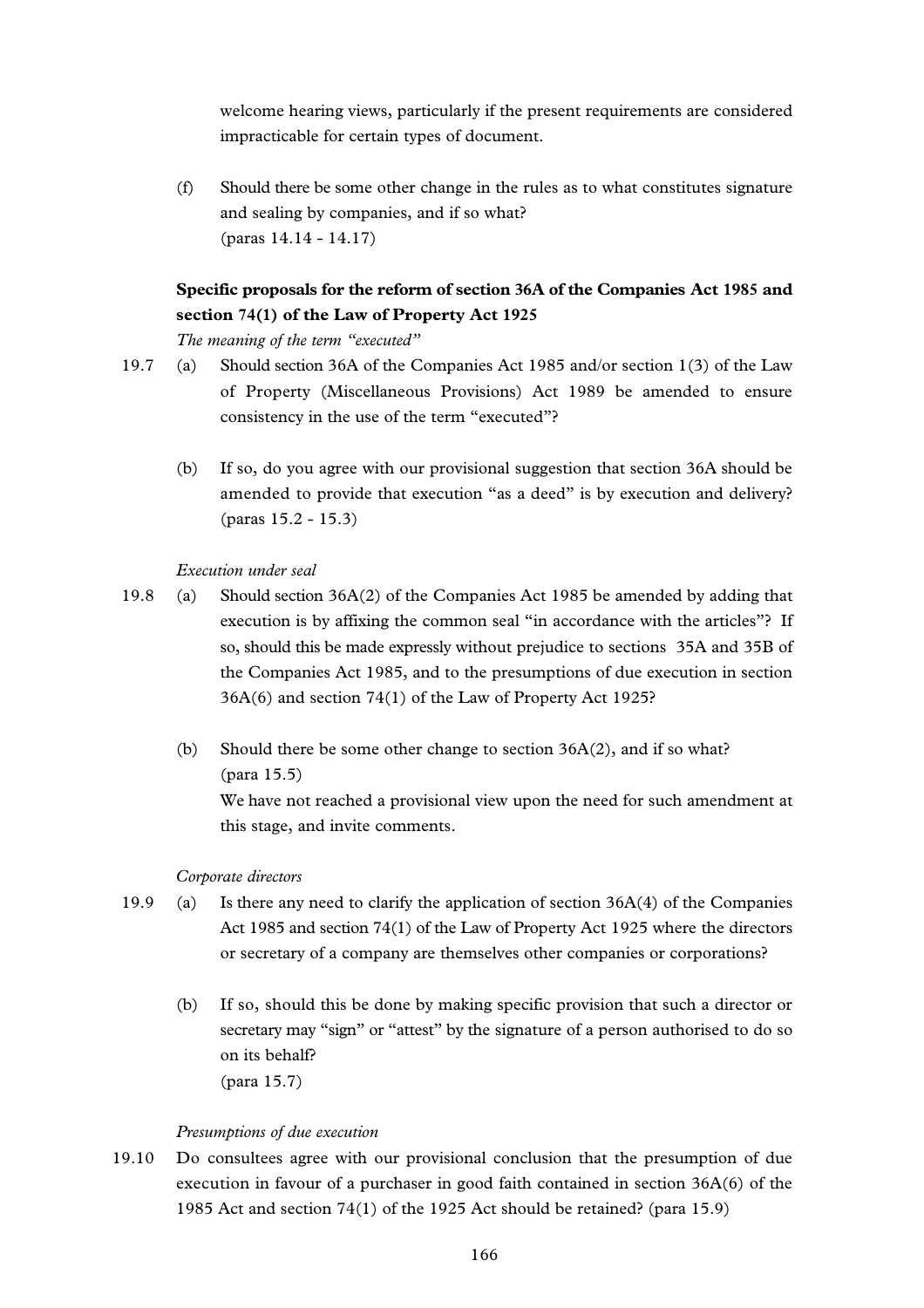### *Inconsistencies between section 36A(6) and section 74(1)*

- 19.11 (a) Should there be any change in the identity of the officers who may attest the affixing of the seal for the purpose of section  $74(1)$ ? In particular, do you agree with our provisional view that due execution should be deemed in favour of a purchaser in good faith when the seal has been attested by two directors or members of the council or governing body as well as by one such person and the secretary, clerk or other permanent officer or his secretary?
	- (b) Should section  $36A(4)$  be amended so that one of those signing a document by way of execution by the company may be a deputy or assistant secretary? If it should, the presumption in section 36A(6) would have to be amended accordingly.
	- (c) Should the definition of "purchaser" applicable to sections  $36A(6)$  and  $74(1)$  be amended, and if so how? In particular, should due execution be deemed in favour of a purchaser or intending purchaser in the case of the purchase contract (if executed as a deed) and/or any other document which does not effect the transfer of the relevant property?
	- (d) Should the references to "purported" officers be amended in sections 36A(6) and/or 74(1), and if so, how? Our provisional view is that both sections should follow the wording of section 36A(4) in this respect.
	- (e) Is any amendment required to clarify the relationship between the deeming of due execution in sections 36A(6) and 74(1) and the rules governing forged documents?
	- (f) Should section 36A(6) be limited to deeds, or alternatively should section  $74(1)$ be extended to include any document executed under seal, whether or not a deed? Our provisional view is to extend section 74(1) to any document executed under seal and attested by the appropriate officers, whether or not a deed.
	- (g) Should there be any other detailed amendments to sections  $74(1)$  and  $36A(6)$ , and if so what should they be?  $4$ (paras 15.11 - 15.16)

# *Delivery*

- 19.12 Do you agree with our provisional view that the concept of delivery still serves a useful purpose? If not, what do you consider should determine when a deed takes effect? (para 15.18)
	- <sup>4</sup> The irrebuttable presumption of delivery in section  $36A(6)$  is dealt with separately below, see para 19.13(c).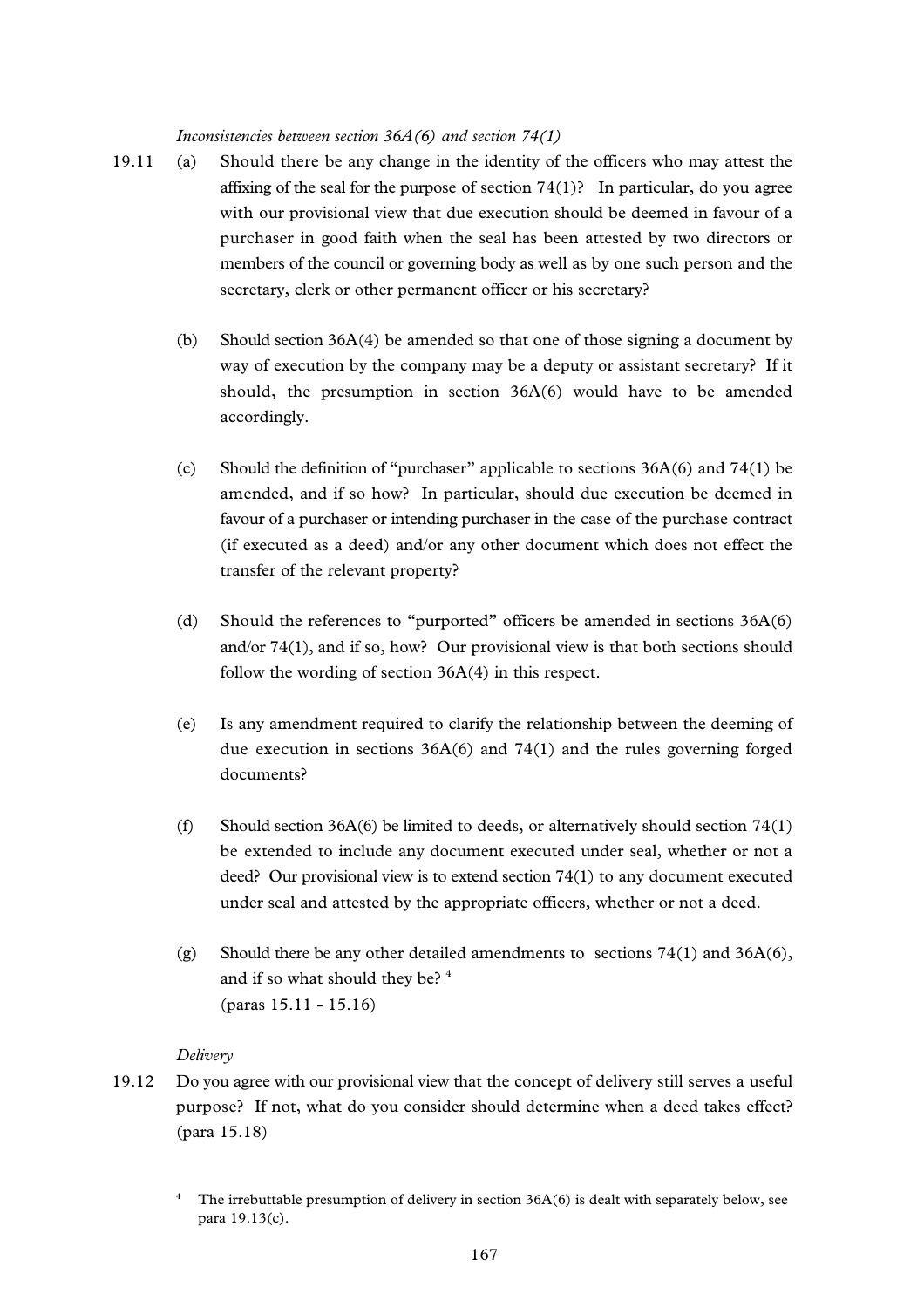#### *Statutory presumptions of delivery*

- 19.13 (a) Do you agree with our provisional view that the statutory rebuttable presumption of delivery upon execution contained in section 36A(5) of the Companies Act 1985 should be retained?
	- $(b)$  If so:-

(i) Should such a statutory presumption be extended to all corporations?

(ii) Is there any need to clarify the relationship between the presumption and the concept of delivery in escrow?

(iii) If there is such a need, do you agree with our suggestion that the provision in section 36A(5) that a deed "has effect upon delivery" should simply be removed?

(iv) Is there any need to clarify the relationship between the presumption in section 36A(5) and the concept of "delayed delivery" on behalf of the maker of the deed? If so, how should this be done?

(v) Should there be some other change in the presumption in section 36A(5), and if so what?

- (c) Should there be an irrebuttable presumption (or deeming) of delivery upon execution in favour of a purchaser in good faith, as currently contained in section 36A(6) of the Companies Act 1985? Our provisional view is that there should be no such presumption of delivery, given the apparent inconsistency between a presumption of delivery on execution with the presumption in section 1(5) of the Law of Property (Miscellaneous Provisions) Act 1989 of delivery on behalf of the maker of a deed (for example by the party's solicitor on completion), and indeed, with the whole concept of "delayed delivery".
- (d) If you think that there should be such a presumption, should section  $74(1)$  of the Law of Property Act 1925 be amended to include a presumption of delivery in the same terms as section  $36A(6)$ ? Whilst our provisional view is against there being such a presumption at all, if consultees disagree, then we would favour there being an identical presumption in both sections 36A(6) and 74(1).
- (e) Should there be some other change in the presumption of delivery in section  $36A(6)$ , and if so, what?
- (f) Should there be a statutory presumption that a solicitor or other legal adviser who purports to deliver and date a deed on behalf of their client has authority to do so? If so, would it be appropriate to extend the presumption of authority to deliver on behalf of the maker of the deed contained in section 1(5) of the Law of Property (Miscellaneous Provisions) Act 1989 to transactions other than those involving the creation or disposal of an interest in land? We would be sympathetic to the extension of section 1(5) in this way, but we invite views.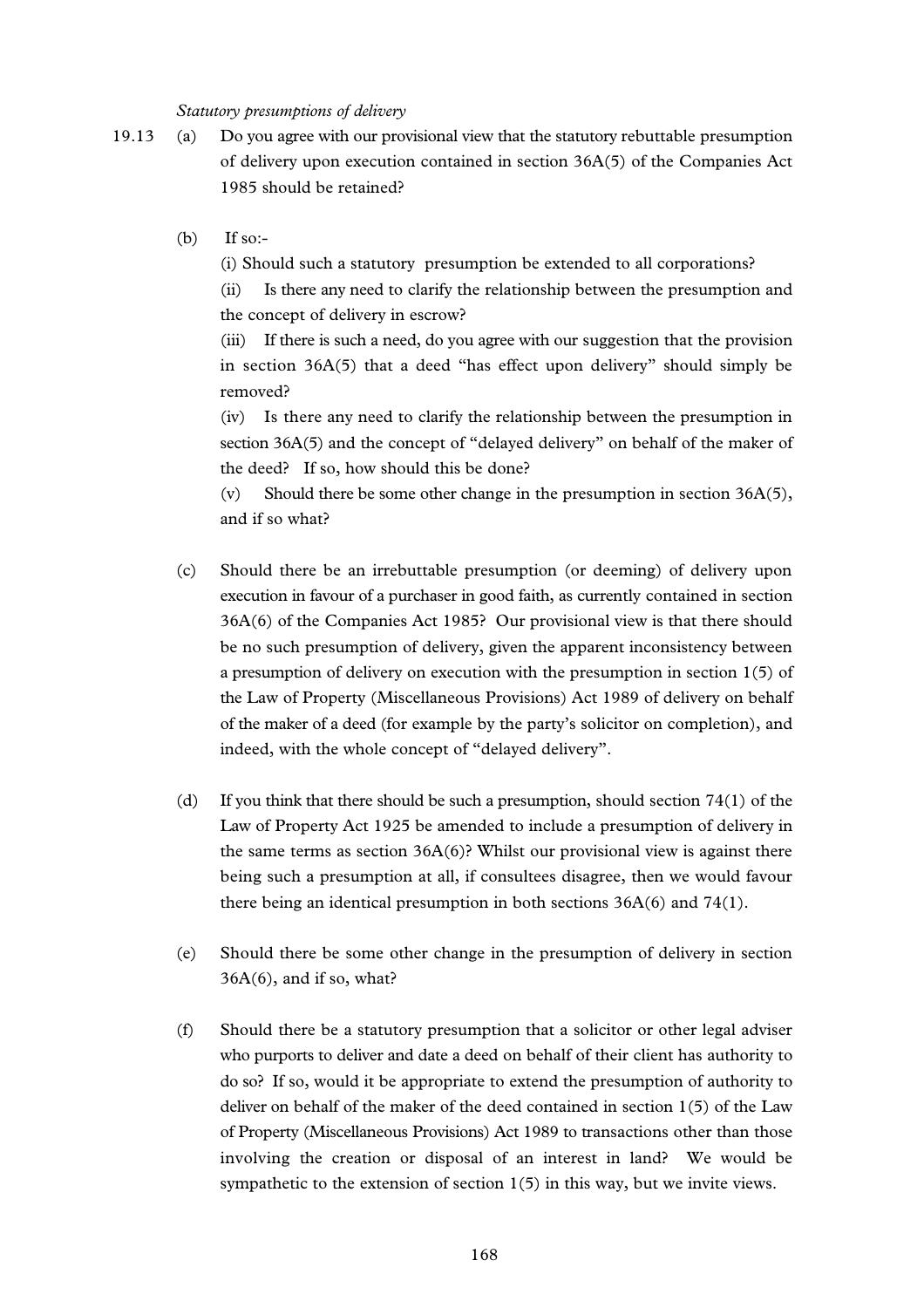(g) Should there be some other presumption of delivery in favour of a person dealing with a company, and if so what? For example, should the presumptions mentioned above be replaced by a rebuttable presumption of delivery with the date which has been inserted in the deed? (paras 15.20 - 25)

### *Foreign corporations*

19.14 (a) (i) Do you agree with our provisional view that the Foreign Companies (Execution of Documents) Regulations should be extended so that they are applicable to all corporations incorporated outside Great Britain?

> (ii) As an alternative to (i), should "company" be defined for the purpose of the Regulations? If so, how might the definition be framed?

> (iii) Should the Regulations be amended to provide that they are without prejudice to any additional requirements for execution imposed by local law? Our provisional view is against making such an amendment.

> (iv) Should the Regulations be amended to clarify what constitutes sufficient authority to execute a document under the authority of the foreign company, and if so how?

(b) Should there be some other change in the Regulations, and if so what? (paras 15.27 - 15.30)

### **Greater uniformity for execution by different types of corporation**

- 19.15 (a) Do you favour changes to achieve greater uniformity between different types of corporation in the rules governing the execution of deeds and other documents, and to make those rules more accessible? (para 16.2)
	- (b) If so, then in particular:-

(i) Do you agree with our provisional view that the ability to execute without using a seal should be extended to corporations to which section 36A(4) of the Companies Act 1985 does not currently apply? (para 16.3)

(ii) Would you favour the introduction of a formula for execution by all corporations aggregate? Such a formula might, for example, permit a document to be executed by any corporation aggregate (including a registered company) either:-

(A) by the corporation affixing its common or other authorised seal; or

(B) by being signed by two directors or members of the council or other governing body, or by one such officer and the secretary, clerk or other permanent officer or his deputy, and being expressed to be executed by the corporation.

(iii) Do you agree with our provisional view that execution in accordance with such a formula should be available in addition to any existing statutory or other modes of execution? This would permit corporations to continue to execute as they do at present, but give them the option of using a method which might be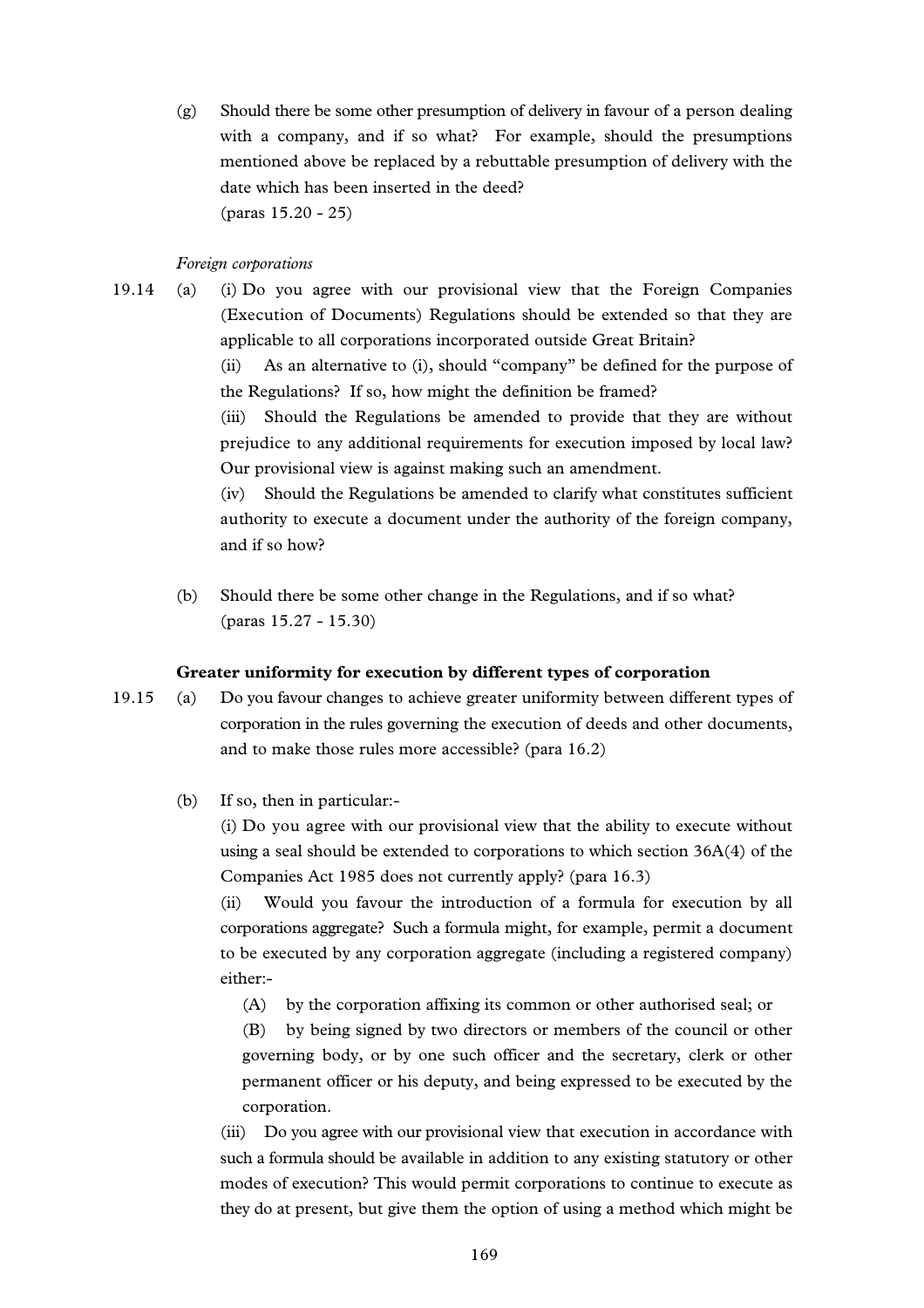more commercially convenient for those dealing with them.

- (c) Are there any categories of corporation aggregate (for example local authorities, building societies, or charities incorporated under the Charities Act 1993) for which special provision would be appropriate? If so, what modification of the formula would you suggest?
- (d) Do you consider that any statutory presumptions of due execution and delivery which are applicable to registered companies should also apply to other types of corporation aggregate?
- (e) Should there be any other changes in the rules for the execution of deeds and other documents in order to achieve greater uniformity or consistency for different types of corporation, and if so what? (paras 16.3 - 16.12)

#### *Corporations sole*

- 19.16 (a) Should there be any statutory provision for execution by all corporations sole?
	- (b) If so, do you agree with our suggestion that there should be a permissive statutory provision (namely, one which is available in addition to any existing method of execution) allowing execution either under the corporation's seal or by the attested signature of the holder of the office for the time being? (paras 16.14 - 16.15)

#### **Contracts**

19.17 (a) Do you agree with our provisional view that:-

(i) Section 1 of the Corporate Bodies' Contracts Act 1960 should be re-worded to follow section 36 of the Companies Act 1985? That would mean that for any corporation (other than a company) a contract could be made either:-

- (A) by a corporation, by writing under its seal; or
- (B) on behalf of a corporation, by any person acting under its authority, express or implied.

In each case, any formalities required by law in the case of a contract made by an individual would also be necessary, unless a contrary intention appears.

(ii) Any company or corporation subject to the Foreign Companies (Execution of Documents) Regulations 1994 should be excluded from section 1? (para 17.2)

- (b) Should there be some other amendment to the Corporate Bodies' Contracts Act 1960, and if so what?
- (c) Should there be a single provision (along the lines of option (a)(i) above) applicable to contracts made by all corporations aggregate, including registered companies? This would be amended to apply to foreign corporations as is done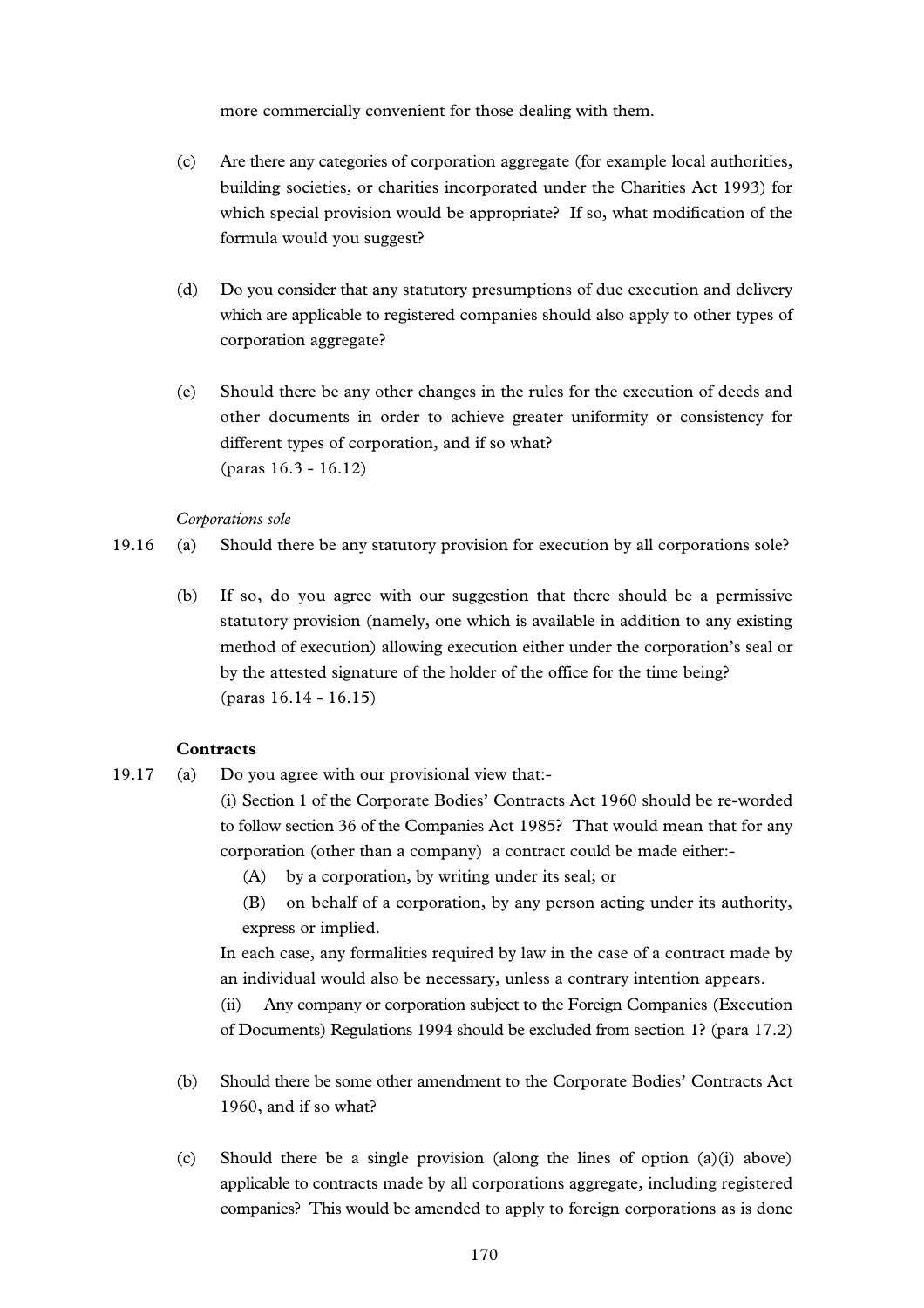at present in the case of foreign companies by the Foreign Companies (Execution of Documents) Regulations. (para 17.2)

# **Execution of deeds on behalf of corporations**

*Execution by attorneys*

- 19.18 (a) Should section 38 of the Companies Act 1985 be amended to clarify that it does not preclude a company from appointing an attorney to execute deeds in the United Kingdom, or in some other way? Our view is that no such amendment is necessary, but that it might be helpful in any general review of execution by an attorney. (para 18.2)
	- (b) Does section 1 of the Law of Property (Miscellaneous Provisions) Act 1989 need to be amended to make specific provision for execution by an attorney? If so:- (i) Would it be appropriate to provide that a deed is executed "by or on behalf of" the maker of a deed?

(ii) Is a similar amendment needed to section 36A(5) of the Companies Act 1985? (para 18.3)

- (c) Should there be statutory clarification that the formalities governing execution are governed by the identity of the attorney (or alternatively of the donor - so long as appropriate methods of execution are available in all cases)? Our provisional view is that the formalities should be governed by the identity of the attorney. (para 18.4)
- (d) Does section 7 of the Powers of Attorney Act 1971 need to be amended to make more appropriate provision for execution by an individual attorney in the name of a corporate donor? (para 18.5)
- (e) Does section 7(3) of the Powers of Attorney Act 1971 cause any difficulty in practice? If so, is there any reason why it should not be repealed? (para 18.6)
- (f) Is further clarification required on the application of the statutory presumptions of due execution and delivery where a deed is executed on behalf of a corporate party by its attorney? (para 18.7)
- (g) Do you agree with our provisional view that the present rules for execution by attorney should be codified, setting out a non-exhaustive list of methods of execution which are available? If so, should this be accompanied by an illustrative list of examples? (para 18.8)
- (h) Should there be any other change in the rules which govern the execution of documents by an attorney, whether on behalf of a corporate or an individual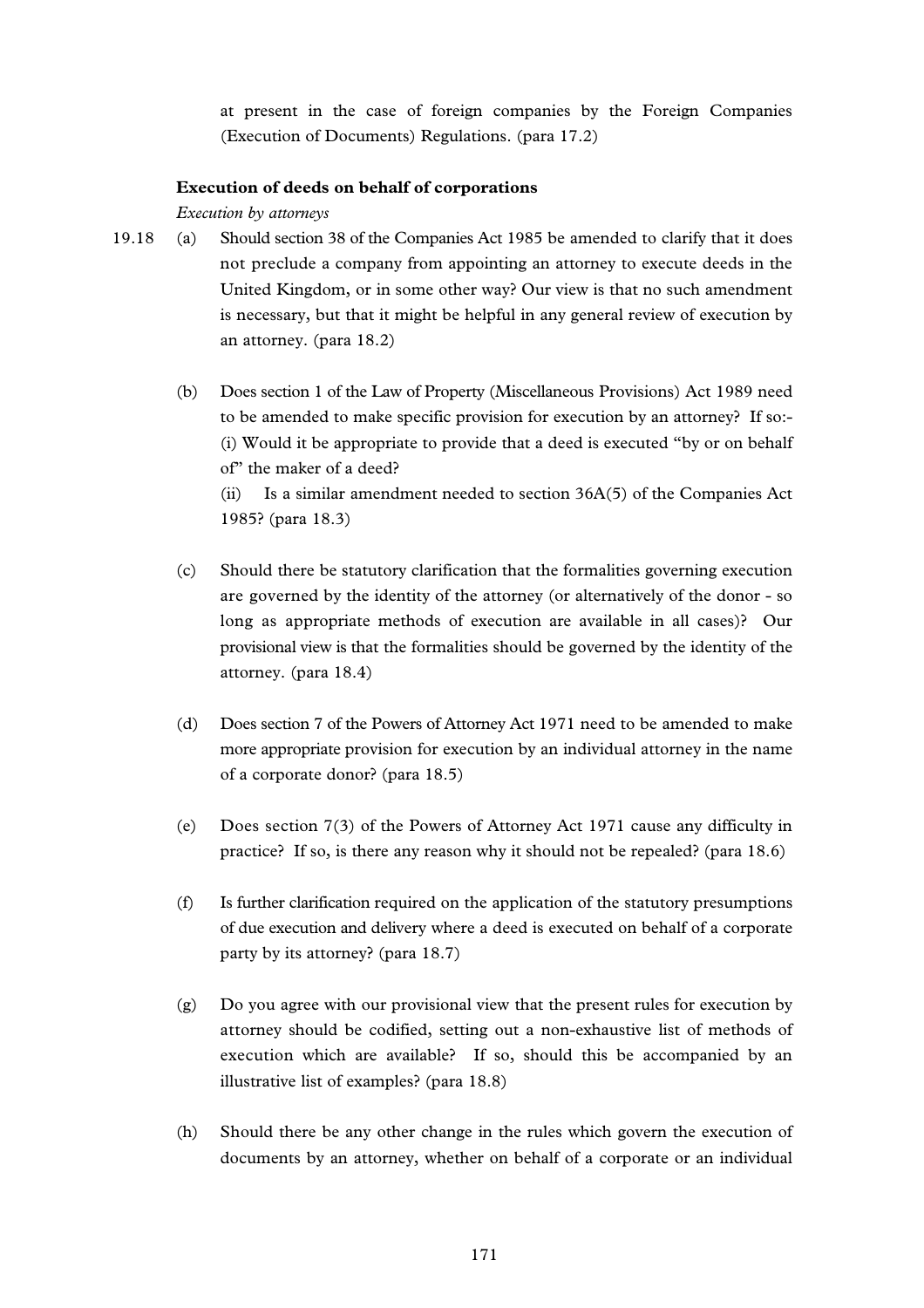donor, and if so what?<sup>5</sup>

*Execution by liquidators*

- 19.19 (a) Do you agree with our provisional view that the ability of a liquidator to execute deeds and other documents on behalf of the company either by affixing its seal, or (whether it has a seal or not) by signing the deed in the name of the company should be confirmed and clarified?
	- (b) If so, should there be a requirement (under English law) for such signature to be attested?
	- (c) Are there any other problems arising from the execution of deeds and other documents by liquidators? (para 18.10)

## *Execution by administrators and administrative receivers*

- 19.20 (a) Is it necessary or appropriate to clarify that the powers of an administrative receiver are statutory powers, although subject to modification in the debenture or the appointment?
	- (b) Are there any other problems arising from the execution of deeds and other documents by administrators or administrative receivers? (para 18.12)

# *Execution by non-administrative receivers*

- 19.21 (a) Do you agree with our provisional view that it would be helpful to confirm and clarify the power of a non-administrative receiver to execute deeds in the company's name following the commencement of liquidation of the chargor company?
	- (b) If so, should this be done:-

(i) By extending section 4 of the Powers of Attorney Act 1971 to powers of attorney granted to a receiver?

(ii) By provision that a power of attorney or other power to convey in the name of the chargor is not terminated by the liquidation of the chargor?

(iii) By provision that any such power of attorney or other power is a power coupled with an interest within the common law rule?

(iv) By a combination of (i), (ii) and (iii) above, or in some other way?

Our provisional view is that option (b)(i) alone would be insufficient, as it would

Although our main concern is with execution by an attorney on behalf of a corporate donor, we would be pleased to receive comments which would also cover execution on behalf of an individual.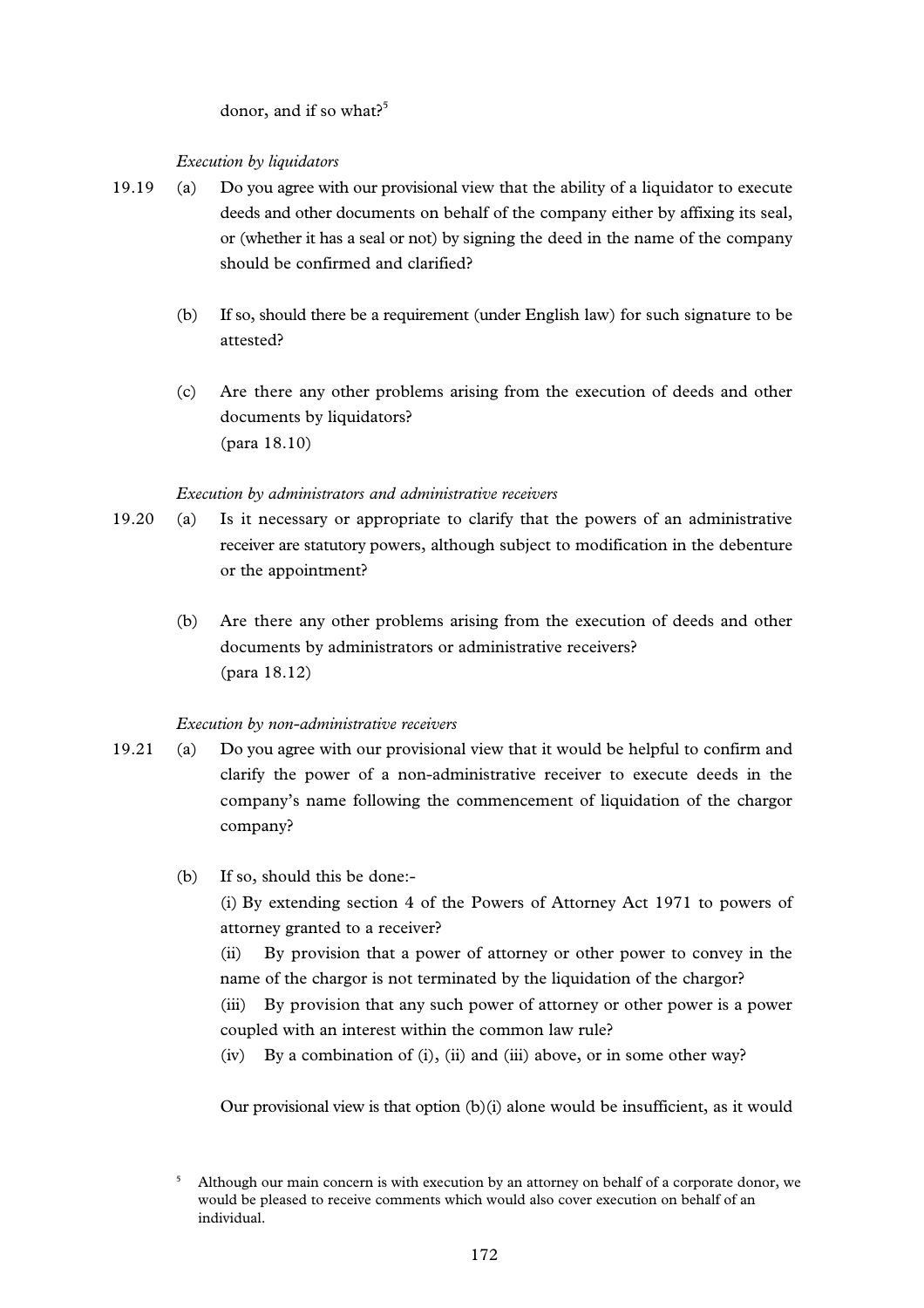not clarify the use of a power to convey which is not expressed to be a power of attorney. Such a power is commonly found in security documents, and, whilst there may be doubts as to its exact status, we would not favour any option which cast doubt on the ability to use such a power. We provisionally favour option (ii), perhaps included as part of a general codification of execution by attorneys.

(c) Are there any other problems arising from the execution of deeds and other documents by non-administrative receivers?<sup>6</sup> (para 18.14)

<sup>&</sup>lt;sup>6</sup> We have, however, explained that we consider it to be beyond the scope of this Paper to address the question of how far such a receiver may create fresh obligations on the part of the company after liquidation. See above, para 8.39 n 92.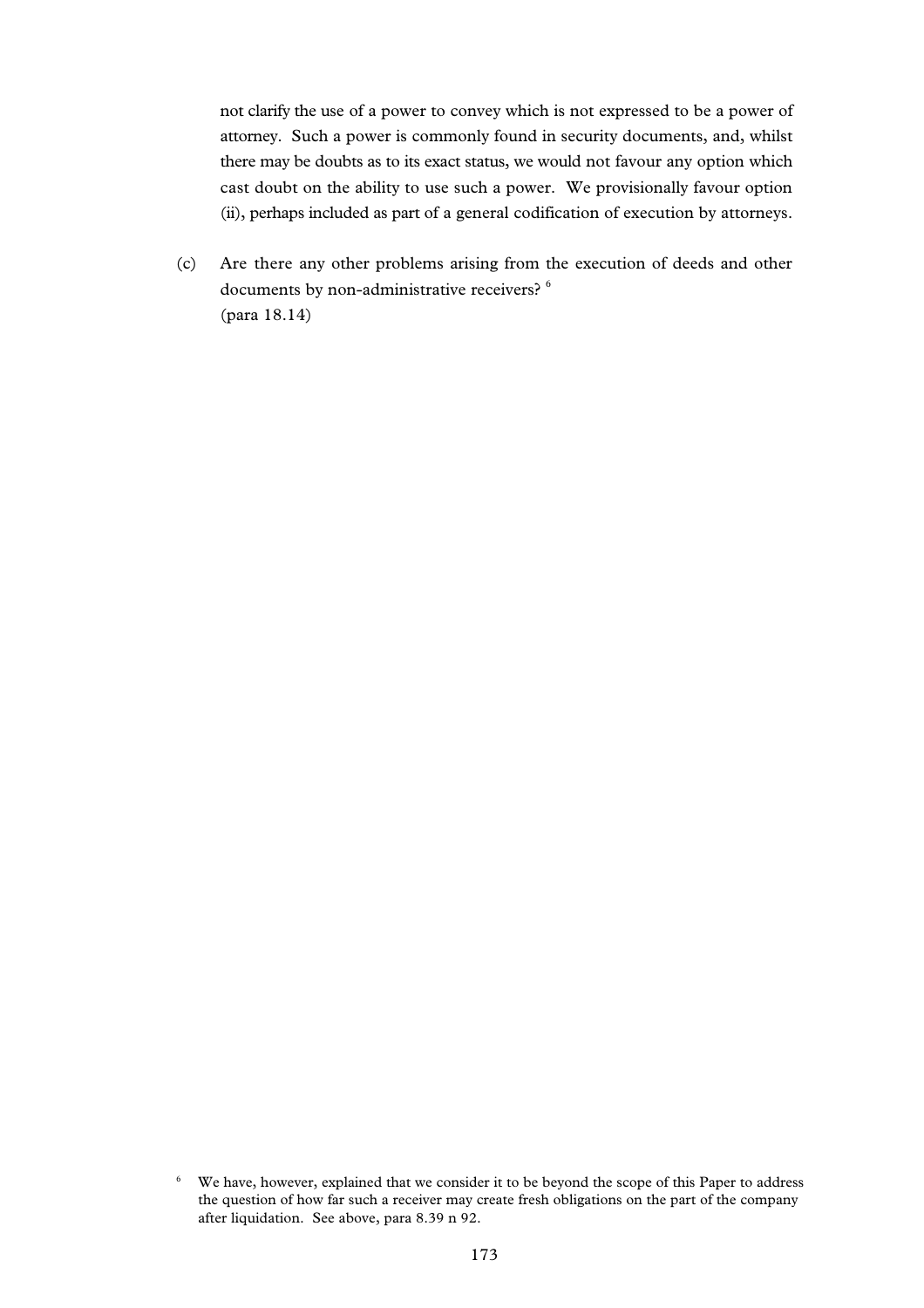# **APPENDIX A EXTRACTS FROM THE PRINCIPAL STATUTES AND INSTRUMENTS REFERRED TO IN THE PAPER**

# **Relevant extracts from the following statutory provisions:**

Law of Property Act 1925, sections 74, 205 Corporate Bodies' Contracts Act 1960, section 1 Powers of Attorney Act 1971, sections 1, 7 European Communities Act 1972, section 9 Limitation Act 1980, sections 5, 7, 8, 9 Companies Act 1985, sections 35, 35A, 35B, 36, 36A, 37, 38, 39, 40, 711A Insolvency Act 1986, sections 14, 42, 165, 167; Schedule 1, paras 8, 9, 23; Schedule 4, Part II, paras 7, 13 Law of Property (Miscellaneous Provisions Act) 1989, section 1 Charities Act 1993, section 60 Foreign Companies (Execution of Documents) Regulations 1994, regulations 2, 3, 4, 5

# **LAW OF PROPERTY ACT 1925**

## **Execution of instruments by or on behalf of corporations**

74.—(1) In favour of a purchaser a deed shall be deemed to have been duly executed by a corporation aggregate if its seal be affixed thereto in the presence of and attested by its clerk, secretary or other permanent officer or his deputy, and a member of the board of directors, council or other governing body of the corporation, and where a seal purporting to be the seal of a corporation has been affixed to a deed, attested by persons purporting to be persons holding such offices as aforesaid, the deed shall be deemed to have been executed in accordance with the requirements of this section, and to have taken effect accordingly.

(2) The board of directors, council or other governing body of a corporation aggregate may, by resolution or otherwise, appoint an agent either generally or in any particular case, to execute on behalf of the corporation any agreement or other instrument which is not a deed in relation to any matter within the powers of the corporation.

(3) Where a person is authorised under a power of attorney or under any statutory or other power to convey any interest in property in the name or on behalf of a corporation sole or aggregate, he may as attorney execute the conveyance by signing the name of the corporation in the presence of at least one witness, and such execution shall take effect and be valid in like manner as if the corporation had executed the conveyance.

(4) Where a corporation aggregate is authorised under a power of attorney or under any statutory or other power to convey any interest in property in the name or on behalf of any other person (including another corporation), an officer appointed for that purpose by the board of directors, council or other governing body of the corporation by resolution or otherwise, may execute the deed or other instrument in the name of such other person; and where an instrument appears to be executed by an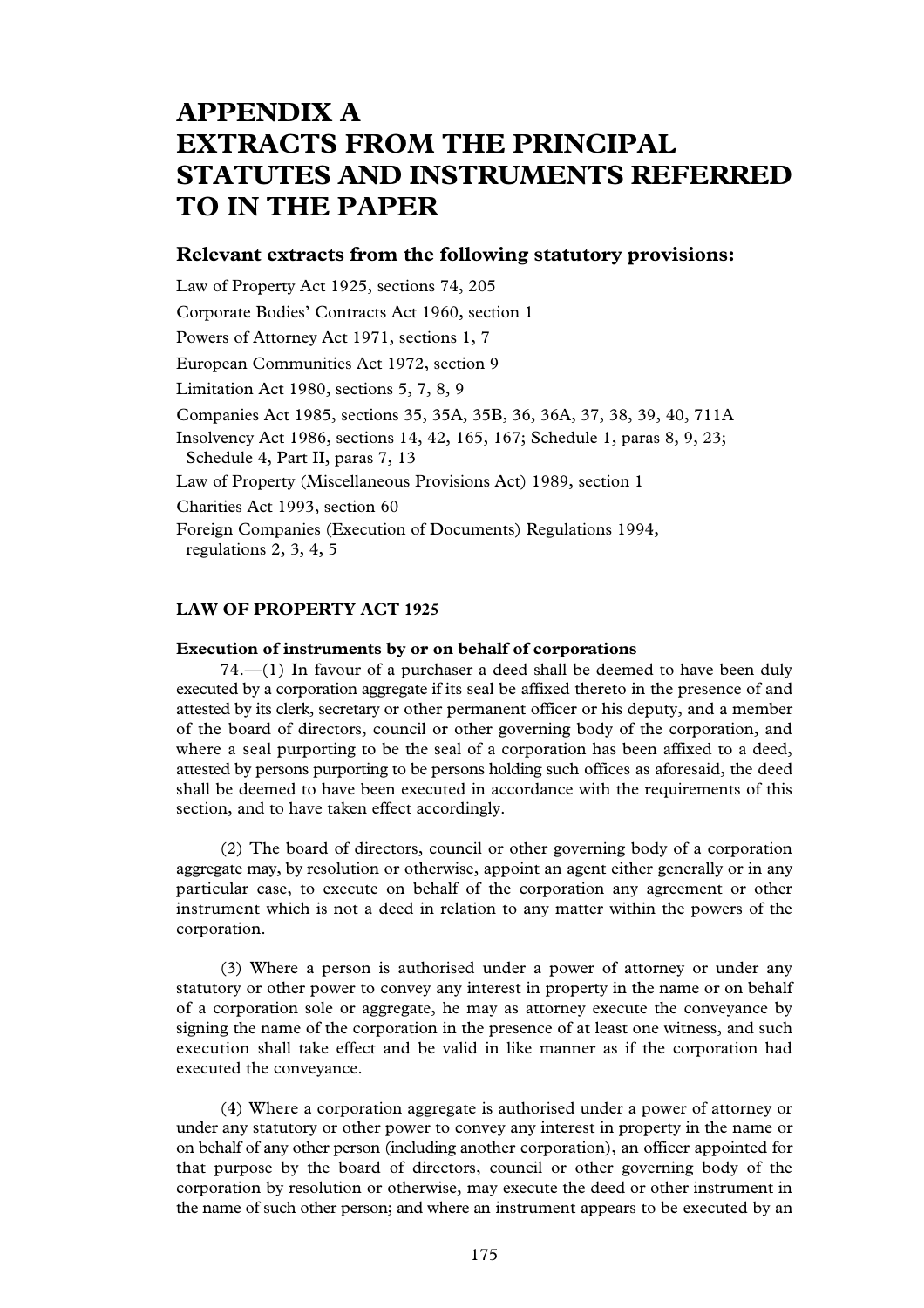officer so appointed, then in favour of a purchaser the instrument shall be deemed to have been executed by an officer duly authorised.

(5) The foregoing provisions of this section apply to transactions wherever effected, but only to deeds and instruments executed after the commencement of this Act, except that, in the case of powers or appointments of an agent or officer, they apply whether the power was conferred or the appointment was made before or after the commencement of this Act or by this Act.

(6) Notwithstanding anything contained in this section, any mode of execution or attestation authorised by law or by practice or by the statute, charter, memorandum or articles, deed of settlement or other instrument constituting the corporation or regulating the affairs thereof, shall (in addition to the modes authorised by this section) be as effectual as if this section had not been passed.

#### **General definitions**

205.—(l) In this Act unless the context otherwise requires, the following expressions have the meanings hereby assigned to them respectively, that is to say:— ....

(ii) "Conveyance" includes a mortgage, charge, lease, assent, vesting declaration, vesting instrument, disclaimer, release and every other assurance of property or of an interest therein by any instrument, except a will; "convey" has a corresponding meaning; and "disposition" includes a conveyance and also a devise, bequest, or an appointment of property contained in a will; and "dispose of" has a corresponding meaning;

....

....

(xx) "Property" includes any thing in action, and any interest in real or personal property;

(xxi) "Purchaser" means a purchaser in good faith for valuable consideration and includes a lessee, mortgagee or other person who for valuable consideration acquires an interest in property except that in Part I of this Act and elsewhere where so expressly provided "purchaser" only means a person who acquires an interest in or charge on property for money or money's worth; and in reference to a legal estate includes a chargee by way of legal mortgage; and where the context so requires "purchaser" includes an intending purchaser; "purchase" has a meaning corresponding with that of "purchaser"; and "valuable consideration" includes marriage but does not include a nominal consideration in money;

#### **CORPORATE BODIES' CONTRACTS ACT 1960**

## **Cases where contracts need not be under seal**

1.—(1) Contracts may be made on behalf of any body corporate, wherever incorporated, as follows:—

> (a) a contract which if made between private persons would be by law required to be in writing, signed by the parties to be charged therewith, may be made on behalf of the body corporate in writing signed by any person acting under its authority, express or implied, and

> (b) a contract which if made between private persons would by law be valid although made by parol only, and not reduced into writing, may be made by parol on behalf of the body corporate by any person acting under its authority, express or implied.

(2) A contract made according to this section shall be effectual in law, and shall bind the body corporate and its successors and all other parties thereto.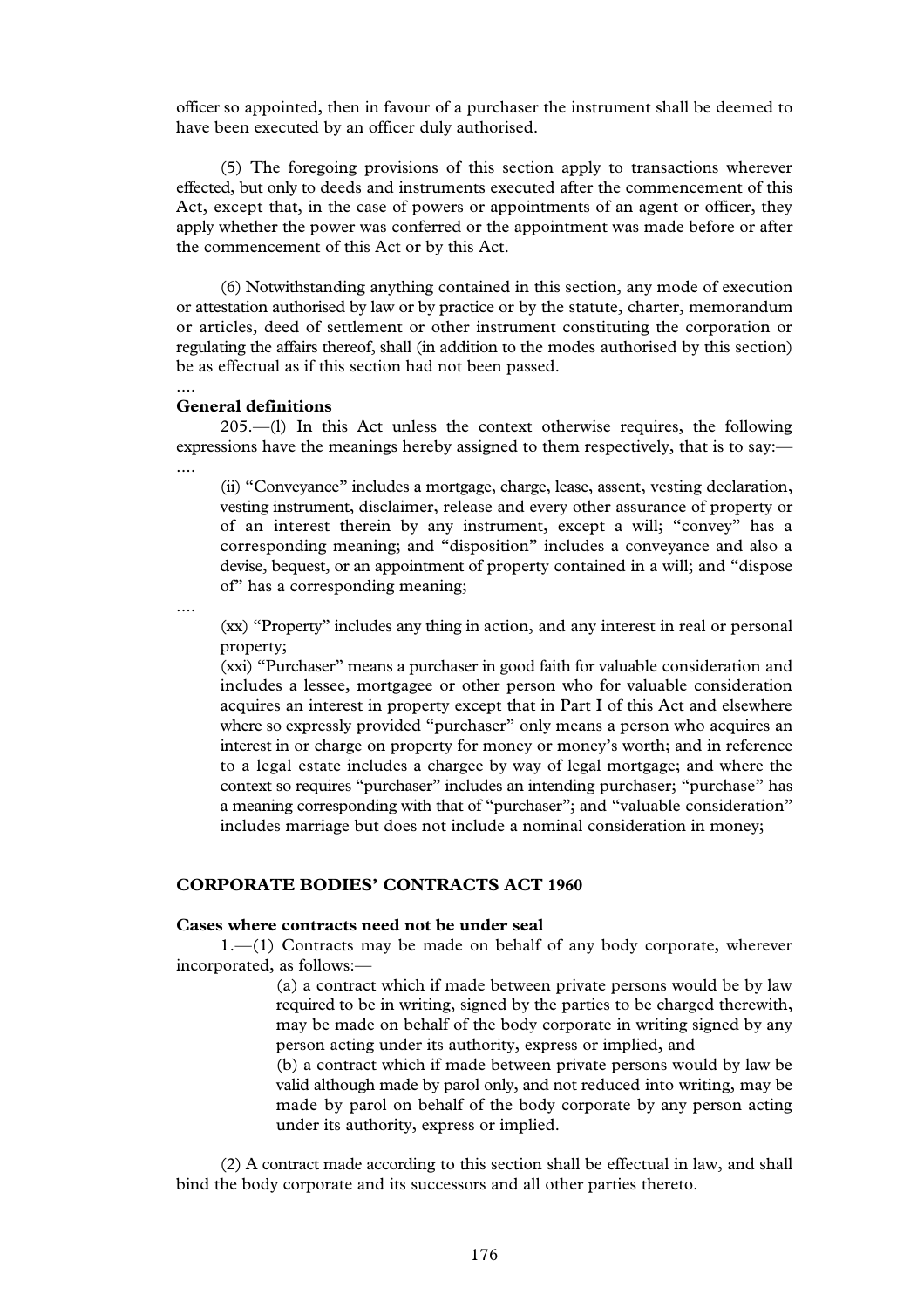(3) A contract made according to this section may be varied or discharged in the same manner in which it is authorised by this section to be made.

(4) Nothing in this section shall be taken as preventing a contract under seal from being made by or on behalf of a body corporate.

(5) This section shall not apply to the making, variation or discharge of a contract before the commencement of this Act but shall apply whether the body corporate gave its authority before or after the commencement of this Act.

## **POWERS OF ATTORNEY ACT 1971**

#### **Execution of powers of attorney**

1.—(1) An instrument creating a power of attorney shall be executed as a deed by the donor of the power.

....

(3) This section is without prejudice to any requirement in, or having effect under, any other Act as to the witnessing of instruments creating powers of attorney and does not affect the rules relating to the execution of instruments by bodies corporate.

....

#### **Execution of instruments, etc. by donee of power of attorney**

 $7.$ —(1) If the donee of a power of attorney is an individual, he may, if he thinks fit—

(a) execute any instrument with his own signature, and

(b) do any other thing in his own name,

by the authority of the donor of the power; and any document executed or thing done in that manner shall be as effective as if executed or done by the donee with the signature or, as the case may be, in the name, of the donor of the power.

(2) For the avoidance of doubt it is hereby declared that an instrument to which subsection (3) of section 74 of the Law of Property Act 1925 applies may be executed either as provided in that subsection or as provided in this section.

(3) This section is without prejudice to any statutory direction requiring an instrument to be executed in the name of an estate owner within the meaning of the said Act of 1925.

(4) This section applies whenever the power of attorney was created.

# **EUROPEAN COMMUNITIES ACT 1972 (repealed<sup>1</sup>)**

9.—(1) In favour of a person dealing with a company in good faith, any transaction decided on by the directors shall be deemed to be one which it is within the capacity of the company to enter into, and the power of the directors to bind the company shall be deemed to be free of any limitation under the memorandum or articles of association; and a party to a transaction so decided on shall not be bound to enquire as to the capacity of the company to enter into it or as to any such limitation on the powers of the directors, and shall be presumed to have acted in good faith unless the contrary is proved.

Repealed by the Companies Consolidation (Consequential) Provisions Act 1985, s 29, Sched 1.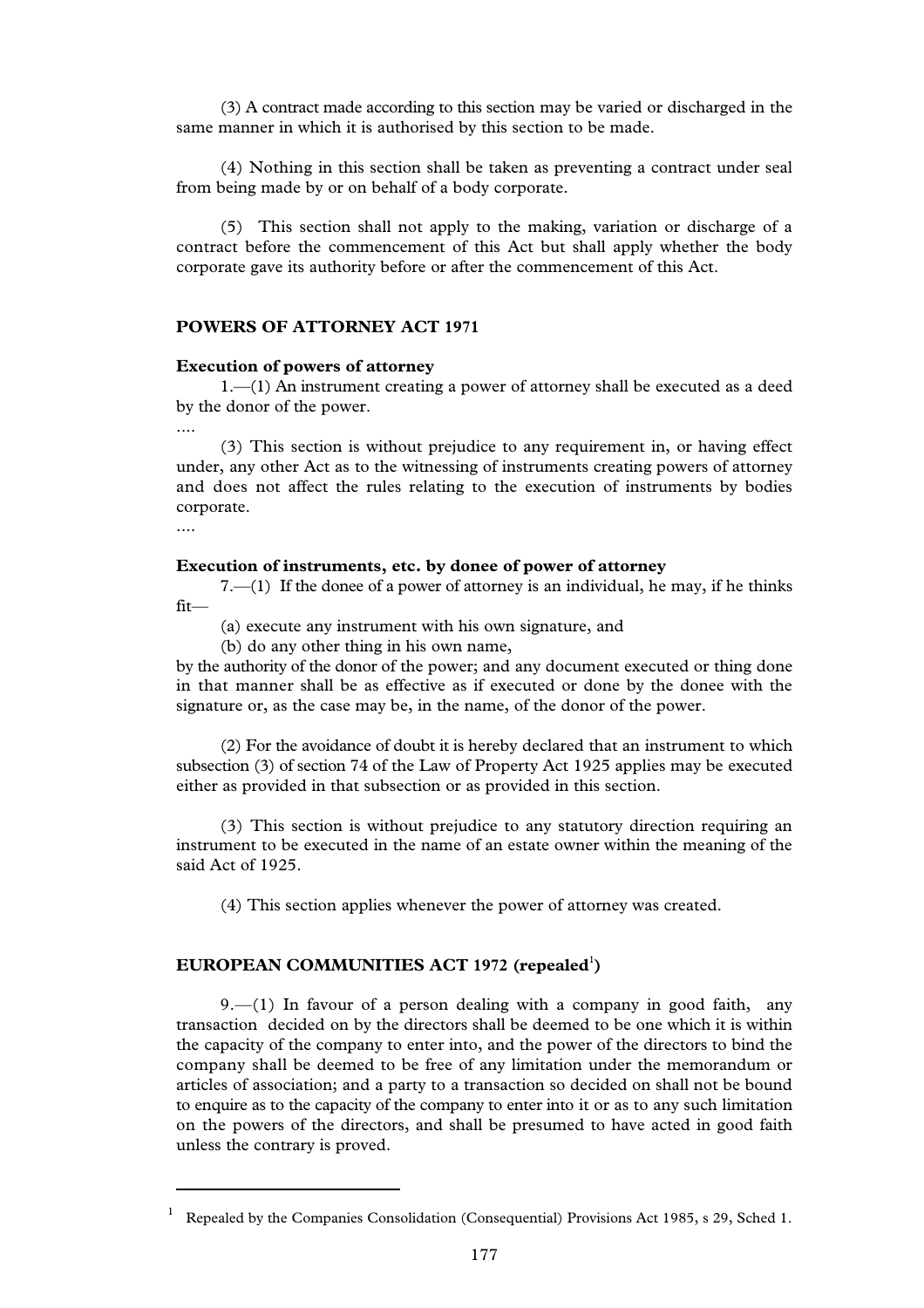## **LIMITATION ACT 1980**

#### *Actions founded on simple contract*

#### **Time limit for actions founded on simple contract**

5.— An action founded on simple contract shall not be brought after the expiration of six years from the date on which the cause of action accrued. ....

#### **Time limit for actions to enforce certain awards**

7.— An action to enforce an award, where the submission is not by an instrument under seal, shall not be brought after the expiration of six years from the date on which the cause of action accrued.

....

## *General rule for actions on a specialty*

#### **Time limit for actions on a specialty**

8.—(1) An action upon a specialty shall not be brought after the expiration of twelve years from the date on which the cause of action accrued.

(2) Subsection (1) above shall not affect any action for which a shorter period of limitation is prescribed by any other provision of this Act.

....

# *Actions for sums recoverable by statute*

## **Time limit for actions for sums recoverable by statute**

 $9-(1)$  An action to recover any sum recoverable by virtue of any enactment shall not be brought after the expiration of six years from the date on which the cause of action accrued.

(2) Subsection (1) above shall not affect any action to which section 10 of this Act applies.

#### **COMPANIES ACT 1985**

#### **A company's capacity not limited by its memorandum**

35.—(l) The validity of an act done by a company shall not be called into question on the ground of lack of capacity by reason of anything in the company's memorandum.

(2) A member of a company may bring proceedings to restrain the doing of an act which but for subsection (1) would be beyond the company's capacity; but no such proceedings shall lie in respect of an act to be done in fulfilment of a legal obligation arising from a previous act of the company.

(3) It remains the duty of the directors to observe any limitations on their powers flowing from the company's memorandum; and action by the directors which but for subsection (1) would be beyond the company's capacity may only be ratified by the company by special resolution. A resolution ratifying such action shall not affect any liability incurred by the directors or any other person; relief from any such liability must be agreed to separately by special resolution.

(4) The operation of this section is restricted by section 65(l) of the Charities Act 1993 and section 112(3) of the Companies Act 1989 in relation to companies which are charities; and section 322A below (invalidity of certain transactions to which directors or their associates are parties) has effect notwithstanding this section.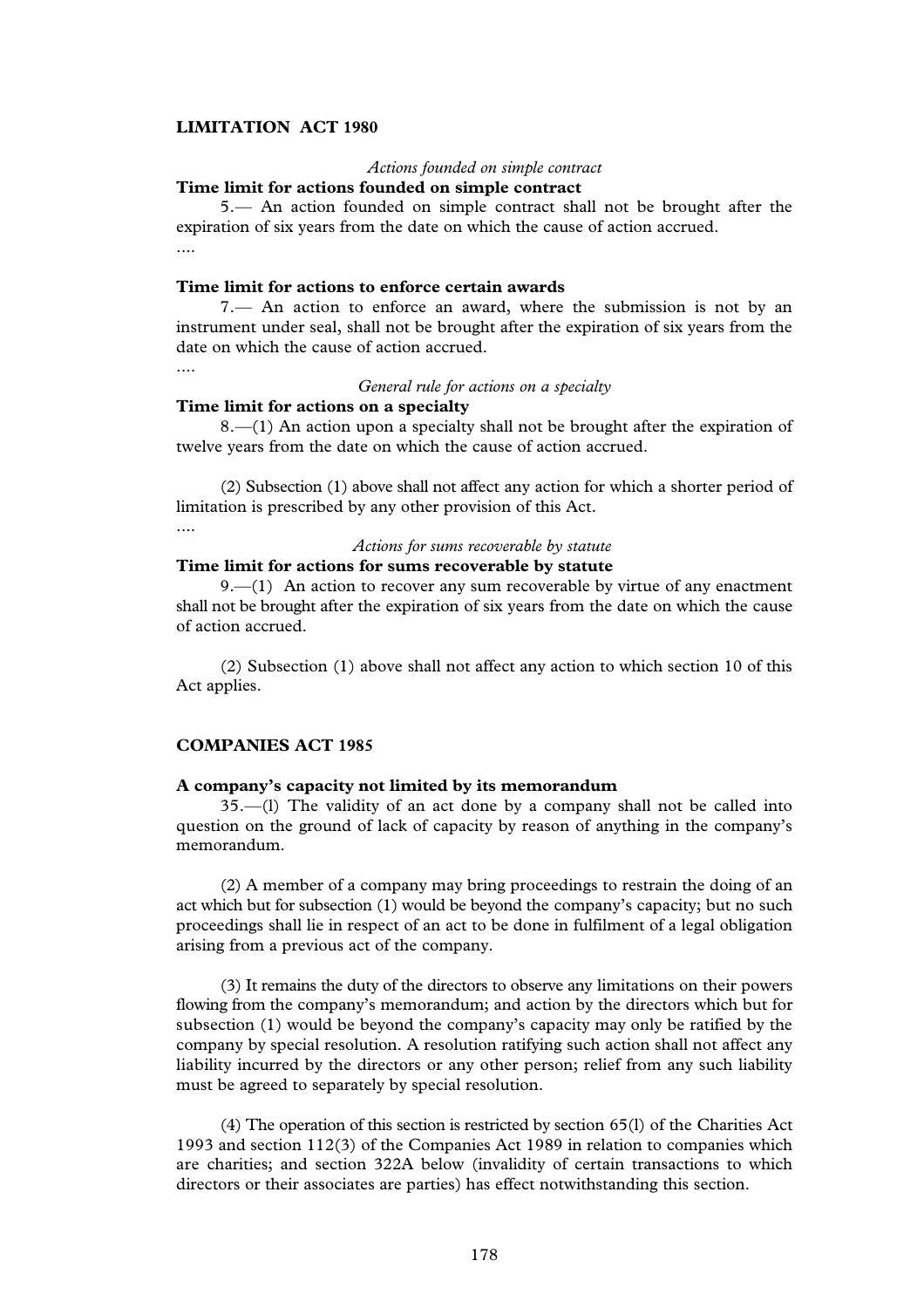## **Power of directors to bind the company**

35A.—(l) In favour of a person dealing with a company in good faith, the power of the board of directors to bind the company, or authorise others to do so, shall be deemed to be free of any limitation under the company's constitution.

(2) For this purpose—

(a) a person "deals with" a company if he is a party to any transaction or other act to which the company is a party;

(b) a person shall not be regarded as acting in bad faith by reason only of his knowing that an act is beyond the powers of the directors under the company's constitution; and

(c) a person shall be presumed to have acted in good faith unless the contrary is proved.

(3) The references above to limitations on the directors' powers under the company's constitution include limitations deriving—

> (a) from a resolution of the company in general meeting or a meeting of any class of shareholders, or

> (b) from any agreement between the members of the company or of any class of shareholders.

(4) Subsection (1) does not affect any right of a member of the company to bring proceedings to restrain the doing of an act which is beyond the powers of the directors; but no such proceedings shall lie in respect of an act to be done in fulfilment of a legal obligation arising from a previous act of the company.

(5) Nor does that subsection affect any liability incurred by the directors, or any other person, by reason of the directors' exceeding their powers.

(6) The operation of this section is restricted by section  $65(1)$  of the Charities Act 1993 and section 112(3) of the Companies Act 1989 in relation to companies which are charities; and section 322A below (invalidity of certain transactions to which directors or their associates are parties) has effect notwithstanding this section.

## **No duty to enquire as to capacity of company or authority of directors**

35B.— A party to a transaction with a company is not bound to enquire as to whether it is permitted by the company's memorandum or as to any limitation on the powers of the board of directors to bind the company or authorise others to do so.

## **Company contracts: England and Wales**

36.— Under the law of England and Wales a contract may be made—

- (a) by a company, by writing under its common seal, or
- (b) on behalf of a company, by any person acting under its authority, express or implied;

and any formalities required by law in the case of a contract made by an individual also apply, unless a contrary intention appears, to a contract made by or on behalf of a company.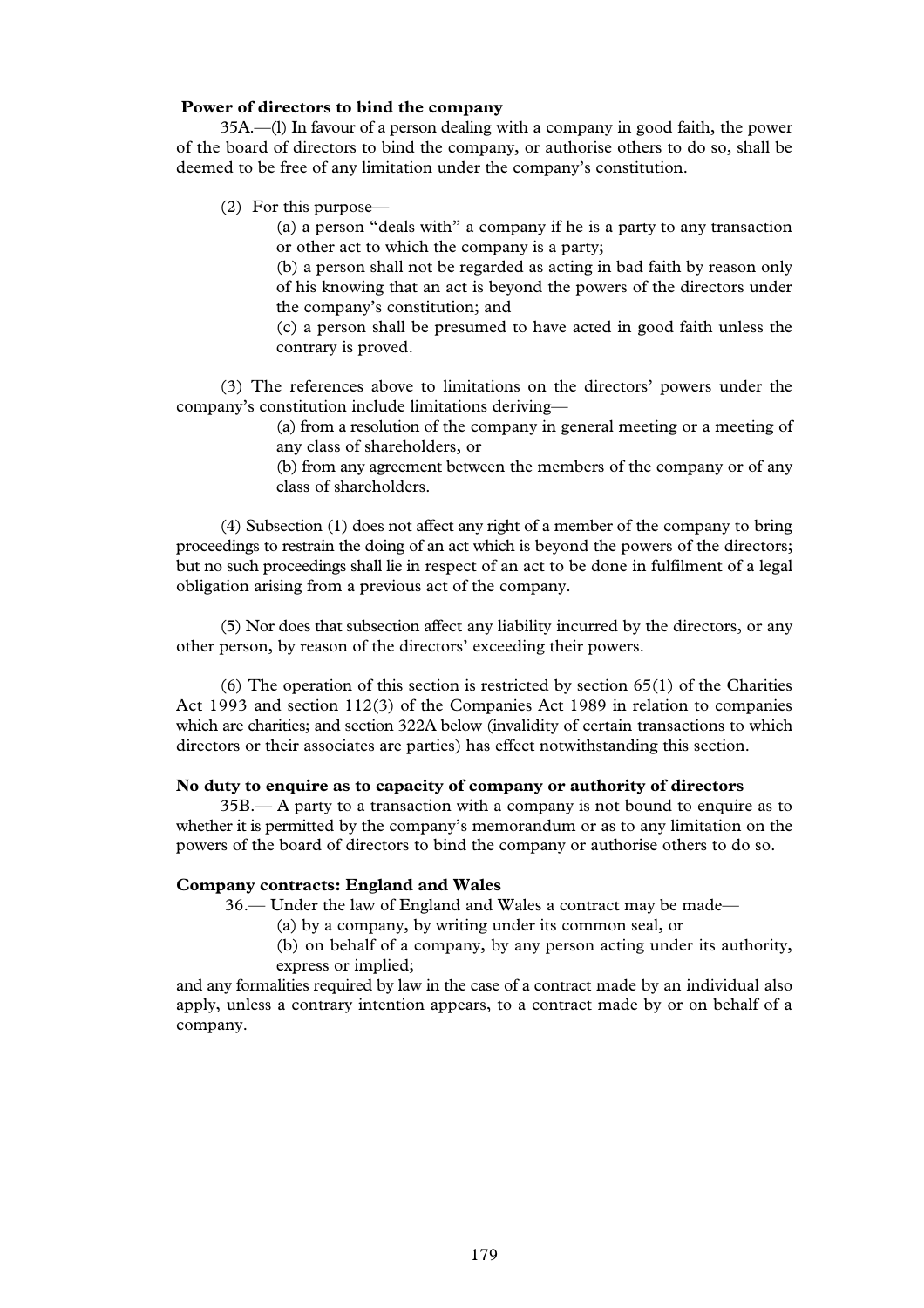#### **Execution of documents: England and Wales**

36A.—(l) Under the law of England and Wales the following provisions have effect with respect to the execution of documents by a company.

(2) A document is executed by a company by the affixing of its common seal.

(3) A company need not have a common seal, however, and the following subsections apply whether it does or not.

(4) A document signed by a director and the secretary of a company, or by two directors of a company, and expressed (in whatever form of words) to be executed by the company has the same effect as if executed under the common seal of the company.

(5) A document executed by a company which makes it clear on its face that it is intended by the person or persons making it to be a deed has effect, upon delivery, as a deed; and it shall be presumed, unless a contrary intention is proved, to be delivered upon its being so executed.

(6) In favour of a purchaser a document shall be deemed to have been duly executed by a company if it purports to be signed by a director and the secretary of the company, or by two directors of the company, and, where it makes it clear on its face that it is intended by the person or persons making it to be a deed, to have been delivered upon its being executed.

A "purchaser" means a purchaser in good faith for valuable consideration and includes a lessee, mortgagee or other person who for valuable consideration acquires an interest in property.

....

#### **Bills of exchange and promissory notes**

37.— A bill of exchange or promissory note is deemed to have been made, accepted or endorsed on behalf of a company if made, accepted or endorsed in the name of, or by or on behalf or on account of, the company by a person acting under its authority.

#### **Execution of deeds abroad**

38.—(l) A company may, by writing under its common seal, empower any person, either generally or in respect of any specified matters, as its attorney, to execute deeds on its behalf in any place elsewhere than in the United Kingdom.

(2) A deed executed by such an attorney on behalf of the company has the same effect as if it were executed under the company's common seal.

(3) This section does not extend to Scotland.

#### **Power of company to have official seal for use abroad**

39.—(l) A company which has a common seal whose objects require or comprise the transaction of business in foreign countries may, if authorised by its articles, have for use in any territory, district, or place elsewhere than in the United Kingdom, an official seal, which shall be a facsimile of its common seal, with the addition on its face of the name of every territory, district or place where it is to be used.

(2) The official seal when duly affixed to a document has the same effect as the company's common seal.

(2A) Subsection (2) does not extend to Scotland.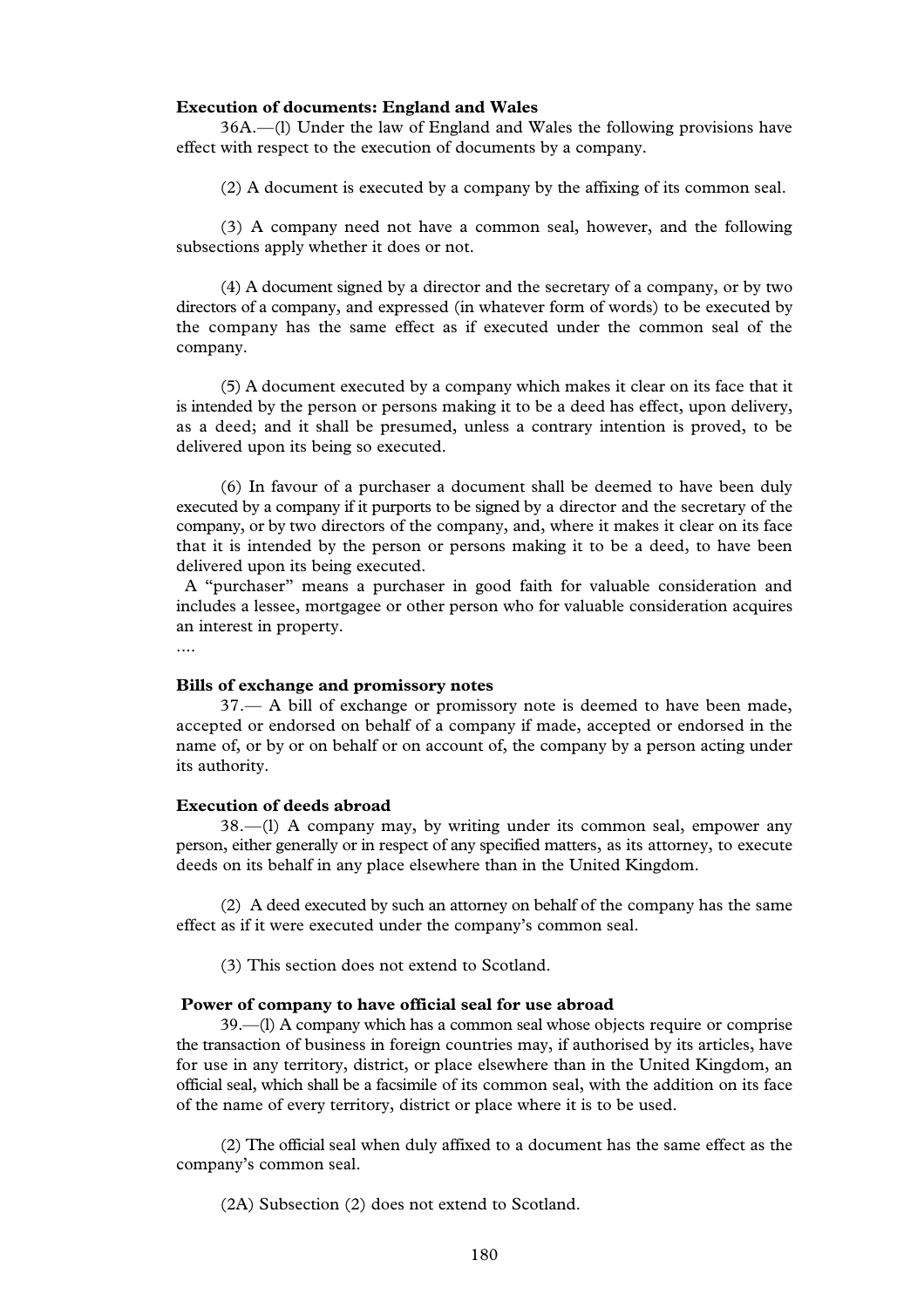(3) A company having an official seal for use in any such territory, district or place may, by writing under its common seal or as respects Scotland by writing subscribed in accordance with the Requirements of Writing (Scotland) Act 1995, authorise any person appointed for the purpose in that territory, district or place to affix the official seal to any deed or other document to which the company is party in that territory, district or place.

(4) As between the company and a person dealing with such an agent, the agent's authority continues during the period (if any) mentioned in the instrument conferring the authority, or if no period is there mentioned, then until notice of the revocation or determination of the agent's authority has been given to the person dealing with him.

(5) The person affixing the official seal shall certify in writing on the deed or other instrument to which the seal is affixed the date on which and the place at which it is affixed.

## **Official seal for share certificates, etc.**

40.—(l) A company which has a common seal may have, for use for sealing securities issued by the company and for sealing documents creating or evidencing securities so issued, an official seal which is a facsimile of its common seal with the addition on its face of the word "Securities".

The official seal when duly affixed to a document has the same effect as the company's common seal.

(2) Nothing in this section shall affect the right of a company registered in Scotland to subscribe such securities and documents in accordance with the Requirements of Writing (Scotland) Act 1995.

....

## **Exclusion of deemed notice**<sup>2</sup>

711A.— (1) A person shall not be taken to have notice of any matter merely because of its being disclosed in any document kept by the registrar of companies (and thus available for inspection) or made available by the company for inspection.

(2) This does not affect the question whether a person is affected by notice of any matter by reason of a failure to make such inquiries as ought reasonably to be made.

## **INSOLVENCY ACT 1986**

## *Administrators*

#### **General powers**

14.—(l) The administrator of a company—

- (a) may do all such things as may be necessary for the management of the affairs, business and property of the company, and
- (b) without prejudice to the generality of paragraph (a), has the powers specified in Schedule 1 to this Act;

and in the application of that Schedule to the administrator of a company the words "he" and "him" refer to the administrator.

(2) The administrator also has power—

(a) to remove any director of the company and to appoint any person to

Prospectively inserted by Companies Act 1989, s 142.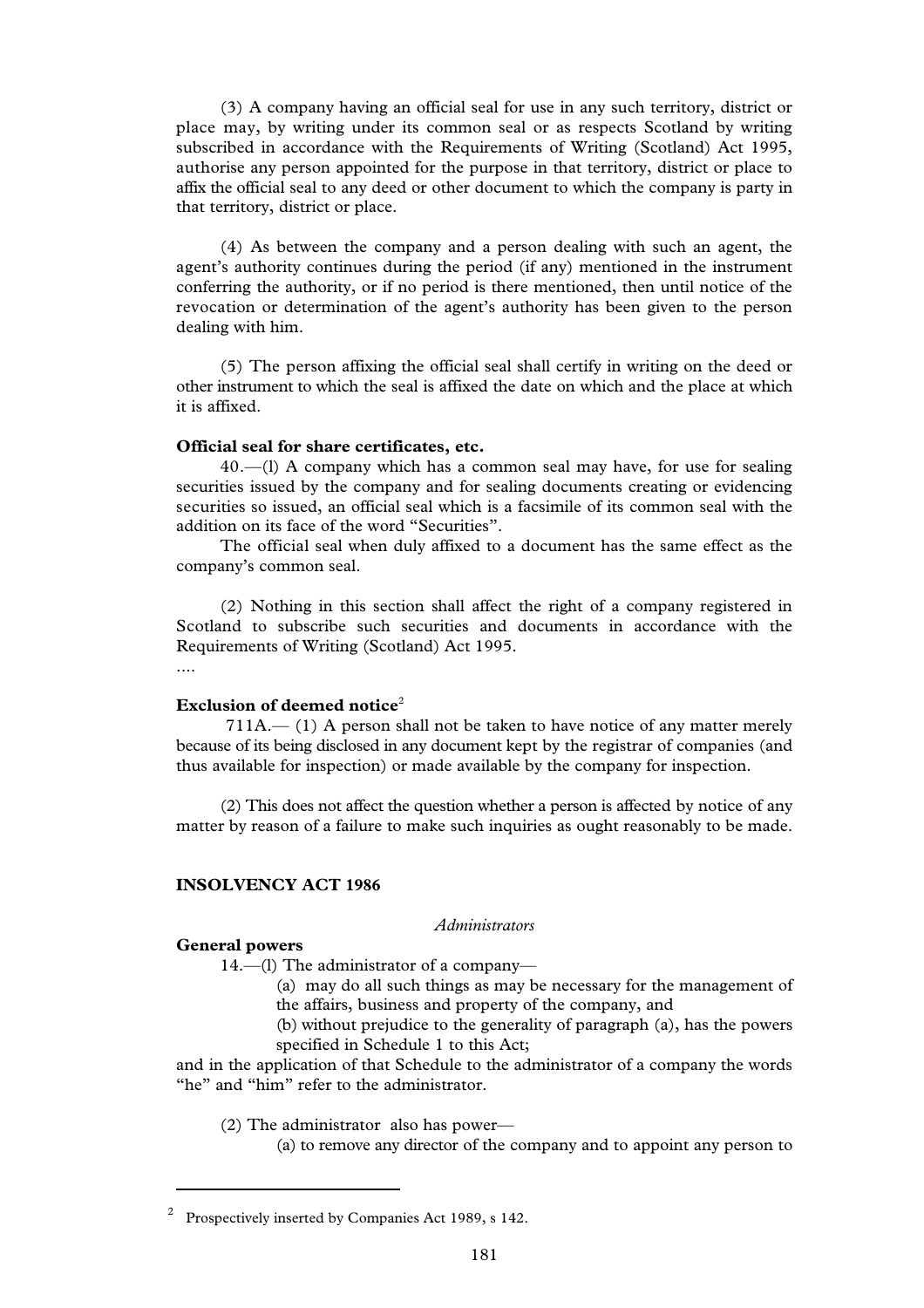be a director of it, whether to fill a vacancy or otherwise, and (b) to call any meeting of the members or creditors of the company.

(3) The administrator may apply to the court for directions in relation to any particular matter arising in connection with the carrying out of his functions.

(4) Any power conferred on the company or its officers whether by this Act or the Companies Act or by the memorandum or articles of association, which could be exercised in such a way as to interfere with the exercise by the administrator of his powers is not exercisable except with the consent of the administrator, which may be given either generally or in relation to particular cases.

(5) In exercising his powers the administrator is deemed to act as the company's agent.

(6) A person dealing with the administrator in good faith and for value is not concerned to inquire whether the administrator is acting within his powers. ....

# *Administrative Receivers: General*

#### **General powers**

42.—(l) The powers conferred on the administrative receiver of a company by the debentures by virtue of which he was appointed are deemed to include (except in so far as they are inconsistent with any of the provisions of those debentures) the powers specified in Schedule 1 to this Act.

(2) In the application of Schedule 1 to the administrative receiver of a company—

> (a) the words "he" and "him" refer to the administrative receiver, and (b) references to the property of the company are to the property of which he is or, but for the appointment of some other person as the receiver of part of the company's property, would be the receiver or manager.

(3) A person dealing with the administrative receiver in good faith and for value is not concerned to inquire whether the receiver is acting within his powers. ....

#### *Liquidator's Powers and Duties*

## **Voluntary winding up**

165.—(2) The liquidator may—

(a) in the case of a members' voluntary winding up, with the sanction of an extraordinary resolution of the company, and

(b) in the case of a creditors' voluntary winding up, with the sanction of the court or the liquidation committee (or, if there is no such committee, a meeting of the company's creditors),

exercise any of the powers specified in Part I of Schedule 4 to this Act (payment of debts, compromise of claims, etc.).

....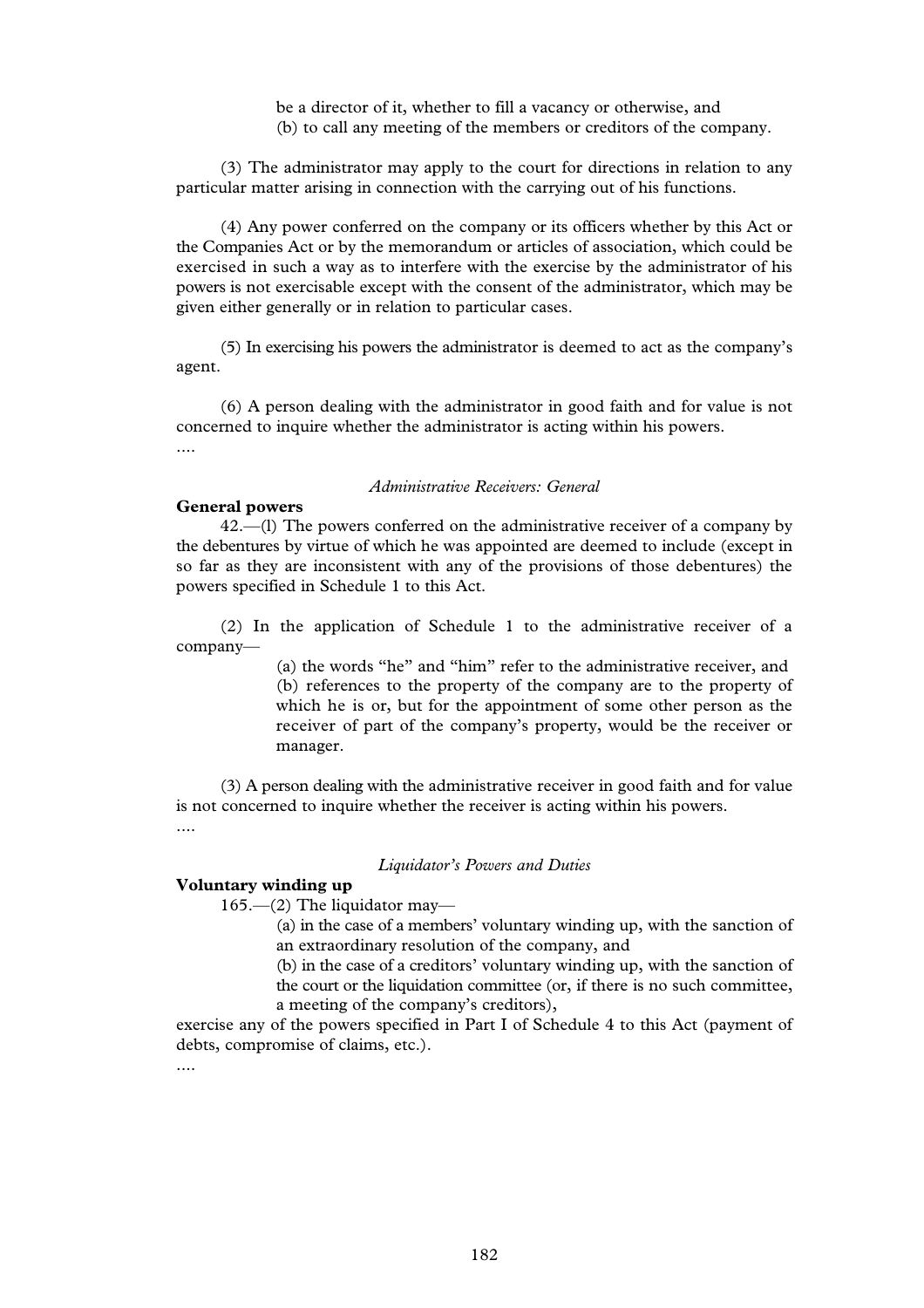#### **Winding up by the court**

167.— (1) Where a company is being wound up by the court, the liquidator may—

> (a) with the sanction of the court or the liquidation committee, exercise any of the powers specified in Parts I and II of Schedule 4 to this Act (payment of debts; compromise of claims etc.; institution and defence of proceedings; carrying on of the business of the company), and

> (b) with or without that sanction, exercise any of the general powers specified in Part III of that Schedule.

....

# **Schedule 1 - Powers of Administrator or Administrative Receiver**

8. Power to use the company's seal.

9. Power to do all acts and to execute in the name and on behalf of the company any deed, receipt or other document.

....

23. Power to do all other things incidental to the exercise of the foregoing powers.

....

## **Schedule 4 — Powers of Liquidator in A Winding up**

#### **Part III—Powers Exercisable Without Sanction in any Winding Up**

7. Power to do all acts and execute, in the name and on behalf of the company, all deeds, receipts and other documents and for that purpose to use, when necessary, the company's seal.

....

13. Power to do all such other things as may be necessary for winding up the company's affairs and distributing its assets.

#### **LAW OF PROPERTY (MISCELLANEOUS PROVISIONS) ACT 1989**

## **Deeds and their execution**

- 1.—(1) Any rule of law which—
	- (a) restricts the substances on which a deed may be written;
	- (b) requires a seal for the valid execution of an instrument as a deed by an individual; or

(c) requires authority by one person to another to deliver an instrument as a deed on his behalf to be given by deed,

is abolished.

(2) An instrument shall not be a deed unless—

(a) it makes it clear on its face that it is intended to be a deed by the person making it or, as the case may be, by the parties to it (whether by describing itself as a deed or expressing itself to be executed or signed as a deed or otherwise); and

(b) it is validly executed as a deed by that person or, as the case may be, one or more of those parties.

- (3) An instrument is validly executed as a deed by an individual if, and only if— (a) it is signed—
	- (i) by him in the presence of a witness who attests the signature; or
	- (ii) at his direction and in his presence and the presence of two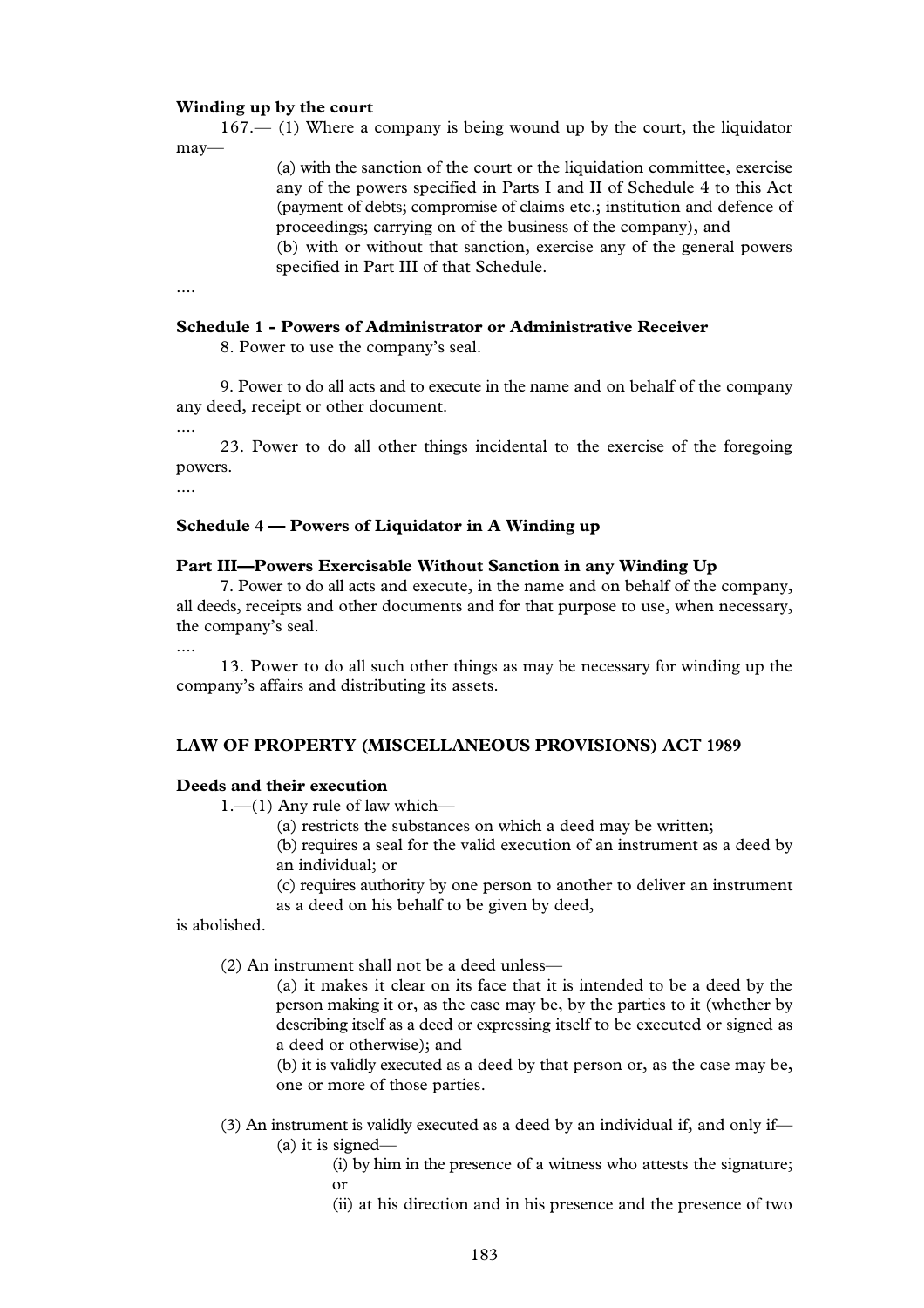witnesses who each attest the signature; and (b) it is delivered as a deed by him or a person authorised to do so on his behalf.

(4) In subsections (2) and (3) above "sign", in relation to an instrument, includes making one's mark on the instrument and "signature" is to be construed accordingly.

(5) Where a solicitor, duly certificated notary public or licensed conveyancer, or an agent or employee of a solicitor, duly certificated notary public or licensed conveyancer, in the course of or in connection with a transaction involving the disposition or creation of an interest in land, purports to deliver an instrument as a deed on behalf of a party to the instrument, it shall be conclusively presumed in favour of a purchaser that he is authorised so to deliver the instrument.

(6) In subsection (5) above—

"disposition" and "purchaser" have the same meanings as in the Law of Property Act 1925; and

"duly certificated notary public" has the same meaning as it has in the Solicitors Act 1974 by virtue of section 87(1) of that Act;

"interest in land" means any estate interest or charge in or over land or in or over the proceeds of sale of land.

(7) Where an instrument under seal that constitutes a deed is required for the purposes of an Act passed before this section comes into force, this section shall have effect as to signing, sealing or delivery of an instrument by an individual in place of any provision of that Act as to signing, sealing or delivery.

(8) The enactments mentioned in Schedule 1 to this Act (which in consequence of this section require amendments other than those provided by subsection (7) above) shall have effect with the amendments specified in that Schedule.

(9) Nothing in subsection  $(1)(b)$ ,  $(2)$ ,  $(3)$ ,  $(7)$  or  $(8)$  above applies in relation to deeds required or authorised to be made under—

- (a) the seal of the county palatine of Lancaster;
- (b) the seal of the Duchy of Lancaster; or
- (c) the seal of the Duchy of Cornwall.

(10) The references in this section to the execution of a deed by an individual do not include execution by a corporation sole and the reference in subsection (7) above to signing, sealing or delivery by an individual does not include signing, sealing or delivery by such a corporation.

## **CHARITIES ACT 1993**

#### **Execution of documents by incorporated body**

 $60$ .—(1) This section has effect as respects the execution of documents by an incorporated body.

(2) If an incorporated body has a common seal, a document may be executed by the body by the affixing of its common seal.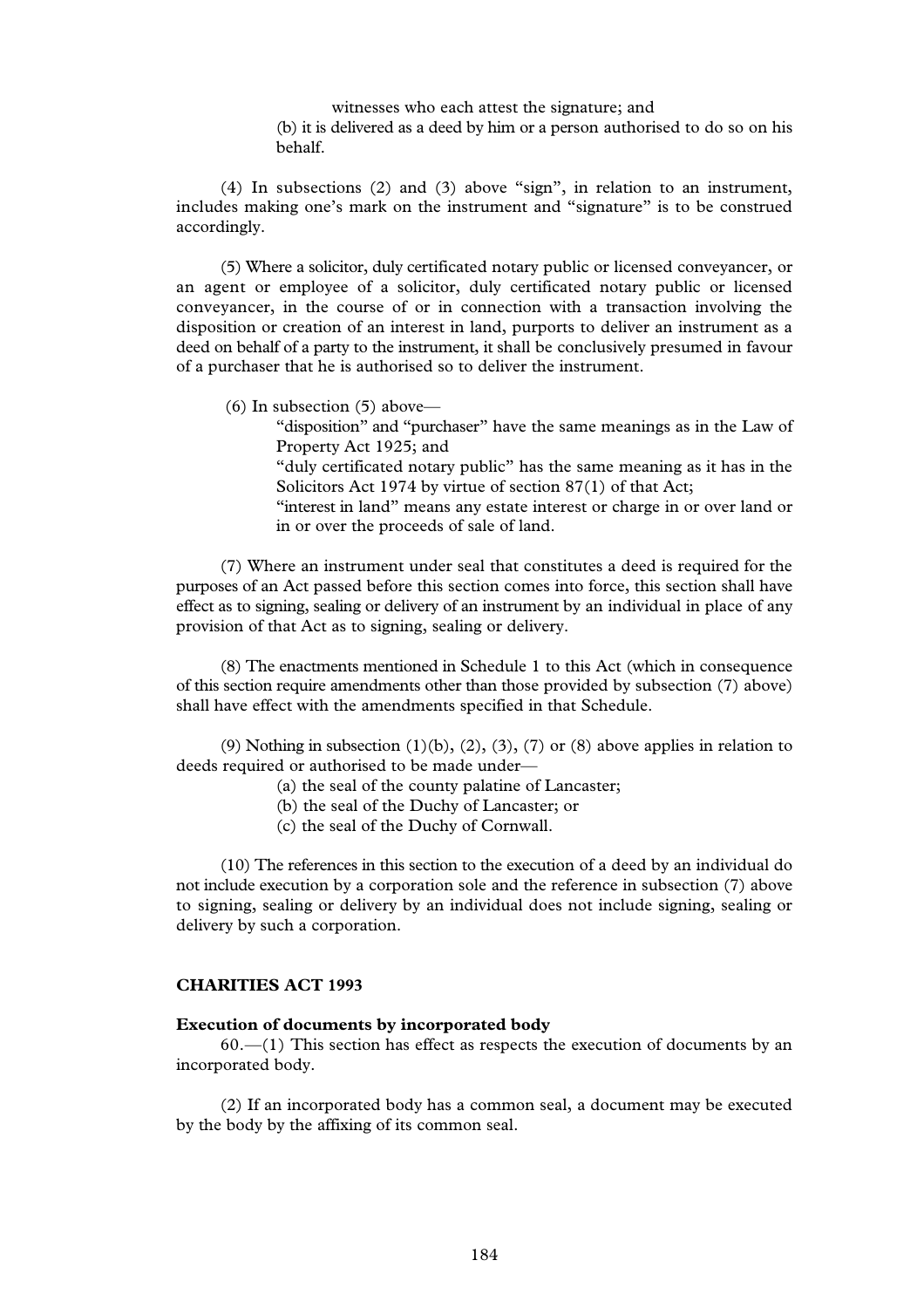(3) Whether or not it has a common seal, a document may be executed by an incorporated body either—

> (a) by being signed by a majority of the trustees of the relevant charity and expressed (in whatever form of words) to be executed by the body; or

> (b) by being executed in pursuance of an authority given under subsection (4) below.

(4) For the purposes of subsection (3)(b) above the trustees of the relevant charity in the case of an incorporated body may, subject to the trusts of the charity, confer on any two or more of their number—

(a) a general authority, or

(b) an authority limited in such manner as the trustees think fit,

to execute in the name and on behalf of the body documents for giving effect to transactions to which the body is a party.

(5) An authority under subsection (4) above—

(a) shall suffice for any document if it is given in writing or by resolution of a meeting of the trustees of the relevant charity, notwithstanding the want of any formality that would be required in giving an authority apart from that subsection;

(b) may be given so as to make the powers conferred exercisable by any of the trustees, or may be restricted to named persons or in any other way;

(c) subject to any such restriction, and until it is revoked, you shall, notwithstanding any change in the trustees of the relevant charity, have effect as a continuing authority given by the trustees from time to time of the charity and exercisable by such trustees.

(6) In any authority under subsection (4) above to execute a document in the name and on behalf of an incorporated body there shall, unless the contrary intention appears, be implied authority also to execute it for the body in the name and on behalf of the official custodian or of any other person, in any case in which the trustees could do so.

(7) A document duly executed by an incorporated body which makes it clear on its face that it is intended by the person or persons making it to be a deed has effect, upon delivery, as a deed; and it shall be presumed, unless a contrary intention is proved, to be delivered upon its being so executed.

(8) In favour of a purchaser a document shall be deemed to have been duly executed by such a body if it purports to be signed—

(a) by a majority of the trustees of the relevant charity, or

(b) by such of the trustees of the relevant charity as are authorised by the trustees of that charity to execute it in the name and on behalf of the body,

and, where the document makes it clear on its face that it is intended by the person or persons making it to be a deed, it shall be deemed to have been delivered upon its being executed. For this purpose "purchaser" means a purchaser in good faith for valuable consideration and includes a lessee, mortgagee or other person who for valuable consideration acquires an interest in property.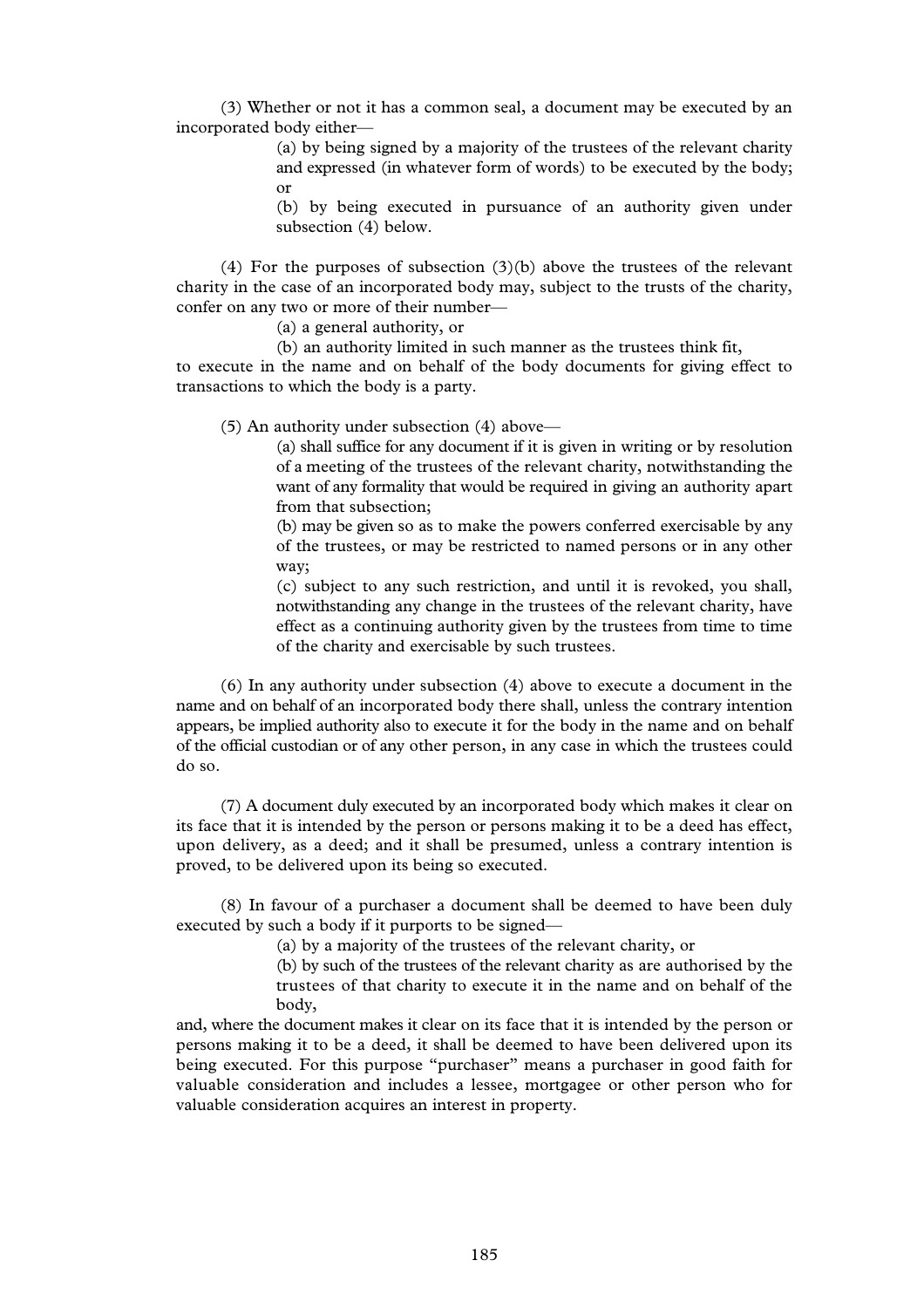# **THE FOREIGN COMPANIES (EXECUTION OF DOCUMENTS) REGULATIONS 1994 (SI 1994 No 950)**

## **Application of sections 36 to 36C Companies Act 1985**

2. Sections 36, 36A, 36B and 36C of the Companies Act 1985 shall apply to companies incorporated outside Great Britain with the adaptations and modifications set out in regulations 3 to 5 below.

3. References in the said sections 36, 36A, 36B and 36C to a company shall be construed as references to a company incorporated outside Great Britain.

## **Adaptation of section 36**

4. Section 36 shall apply as if—

(a) after the words "common seal," in paragraph (a) there were inserted— "or in any manner permitted by the laws of the territory in which the company is incorporated for the execution of documents by such a company,", and

(b) for paragraph (b) there were substituted—

"(b) on behalf of a company, by any person who, in accordance with the laws of the territory in which the company is incorporated, is acting under the authority (express or implied) of that company;".

# **Adaptation of section 36A**

5. Section 36A shall apply as if—

(a) at the end of subsection (2) there were inserted—

", or if it is executed in any manner permitted by the laws of the territory in which the company is incorporated for the execution of documents by such a company.",

(b) for subsection (4) there were substituted—

"(4) A document which—

(a) is signed by a person or persons who, in accordance with the laws of the territory in which the company is incorporated, is or are acting under the authority (express or implied) of that company, and

(b) is expressed (in whatever form of words) to be executed by the company, has the same effect in relation to that company as it would have in relation to a company incorporated in England and Wales if executed under the common seal of a company so incorporated.", and

(c) in subsection (6) for the words from a "director" to "directors of the company" there were substituted "a person or persons who, in accordance with the laws of the territory in which the company is incorporated, is or are acting under the authority (express or implied) of that company".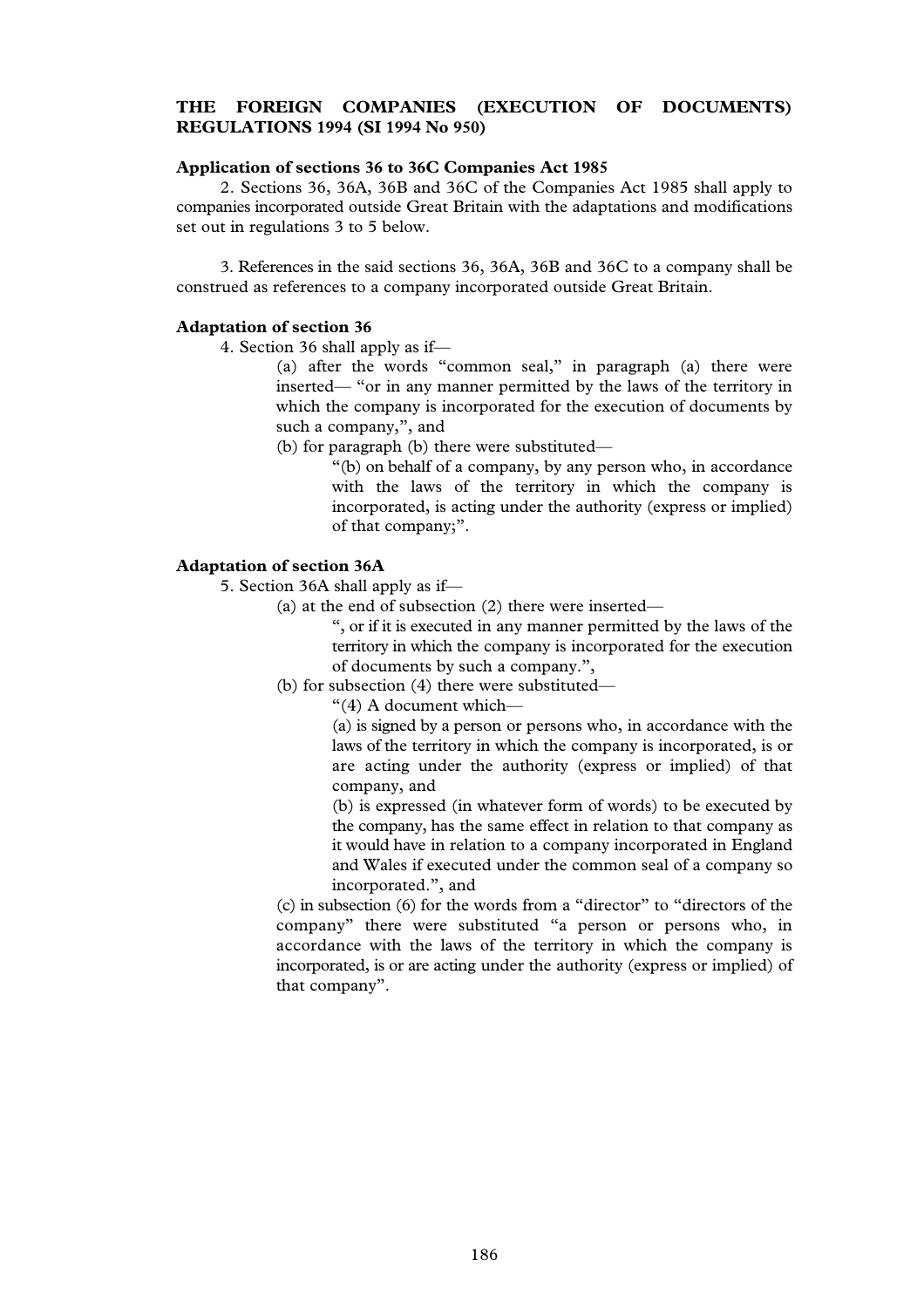# **APPENDIX B THE APPROACH IN OTHER COUNTRIES**

## **Scotland**

- B.1 The Requirements of Writing (Scotland) Act 1995 has significantly changed Scots law as regards the need for writing to effect or evidence legal acts, and the manner in which legal documents are executed or authenticated.<sup>1</sup> This is reflected in section 36B of the Companies Act 1985 (as substituted by the 1995  $Act^2$ ), which provides that, notwithstanding the provisions of any enactment, a company need not have a common seal. For the purposes of any enactment providing for a document to be executed by a company by affixing its common seal, a document signed or subscribed by or on behalf of a company in accordance with the 1995 Act has effect as if executed under the common seal.
- B.2 Under the 1995 Act, certain documents must be in writing, subscribed by the granter (the maker). $3$  Subscription requires the granter to sign the document at the end of the last page.<sup>4</sup> Except where an enactment otherwise provides, a document is signed by a company if it is signed on its behalf by a single director, by its secretary, or by a person authorised to sign the document on its behalf.<sup>5</sup> There is a presumption that the company has subscribed the document where it bears to have been subscribed on behalf of the company either by two directors, a director and the secretary, or by two authorised persons without a witness, or alternatively by one such person and witnessed.<sup>6</sup> However, even though authenticated in either of these ways, there is no presumption that the relevant officer or person actually held that office or had been duly authorised.<sup>7</sup> This is understood to make it incumbent upon any person dealing with the company to take such steps as they consider appropriate to verify the authority of the person purportedly signing on its behalf.<sup>8</sup> We note in particular that the signature of a single director is sufficient, if witnessed.

- *Ibid*, Sched 2, para 3(1).
- <sup>6</sup> Requirements of Writing (Scotland) Act 1995, s 3, as amended by Sched 2, para 3.
- *I Ibid*, s  $3(1C)$ , as inserted by Sched 2, para  $3(5)$ .
- <sup>8</sup> Gore-Browne on Companies (44th ed 1986) Vol 1 para 5.9.2.

<sup>&</sup>lt;sup>1</sup> The 1995 Act is based on recommendations of the Scottish Law Commission: Report on Requirements of Writing (1988) Scots Law Com No 112.

<sup>&</sup>lt;sup>2</sup> Sched 4, para 51. For an account of the "convoluted history" of recent reforms to s 36 of the Companies Act 1985 in relation to Scots law see *Gore-Browne on Companies* (44th ed 1986) Vol 1 para 5.8.1. The current version of s 36B is the third since its enactment by Companies Act 1989, s 130(3).

<sup>&</sup>lt;sup>3</sup> Requirements of Writing (Scotland) Act 1995, ss 2 and 3.

 $<sup>4</sup>$  *Ibid*, s 7.</sup>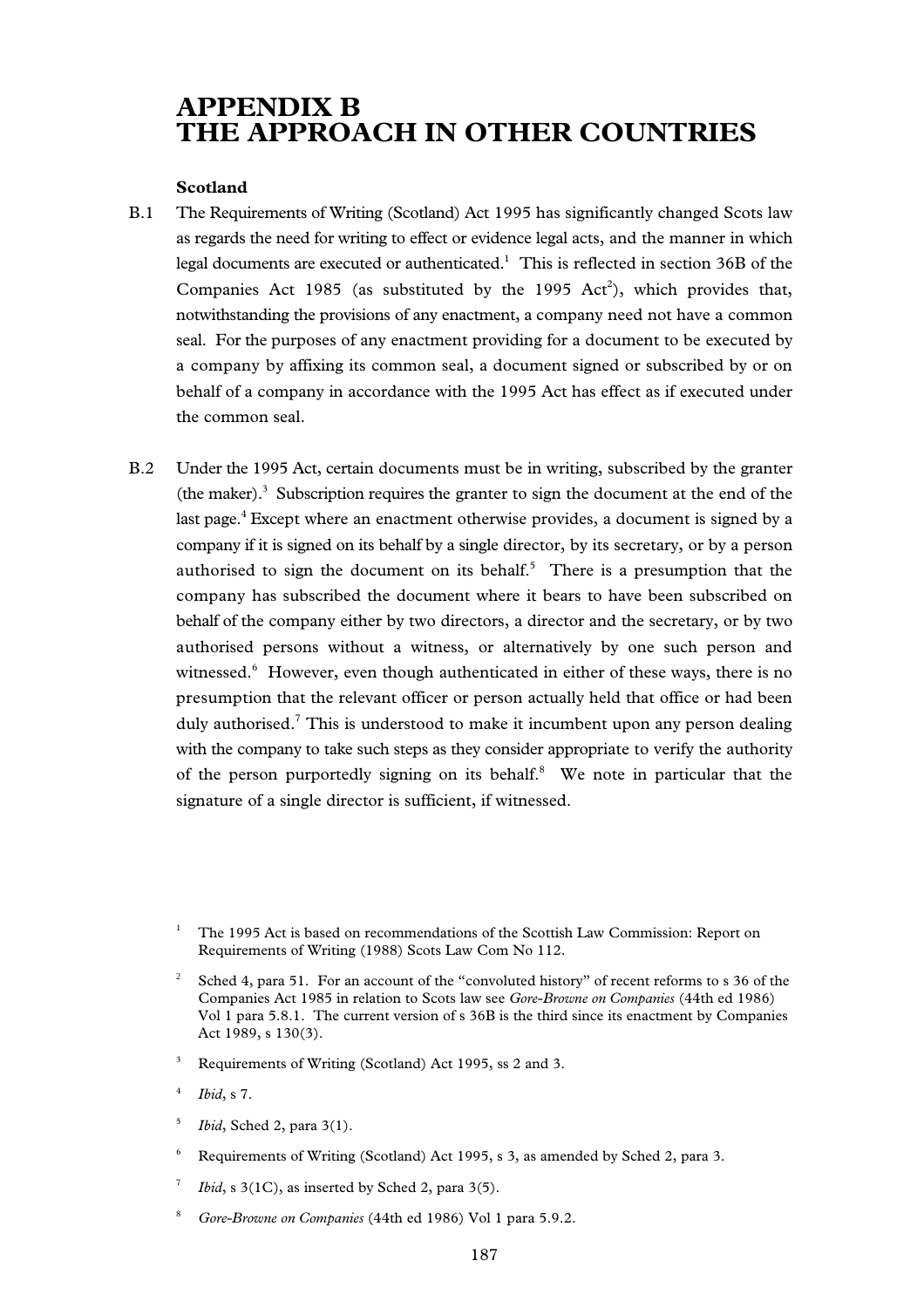- B.3 There is separate provision for execution by local authorities,<sup>9</sup> other types of corporation,<sup>10</sup> and for Ministers of the Crown and office-holders<sup>1</sup>. In part that is because, since the basic rule is that execution is by signature, there has to be provision explaining how every type of corporation signs a document. This does, however, mean that the rules which govern execution by companies, local authorities, and other bodies corporate, are found in a single statute. They are in similar form - the task of defining the form made very much easier by the basic requirement for a single signature - although there is no attempt to find a single formula which is applicable to each. It is also interesting that the use of the common seal retains significance in the case of a local authority or other type of corporation, but not for a company registered under the Companies Acts.
- B.4 Although the term "deed" has appeared in legislation applying to Scotland,  $12$  it is understood that it is not, in fact, a technical term of art in Scots law.<sup>13</sup> Although, therefore, there is a presumption that a document has been subscribed where there is the attested signature of a single director, the requirement for attestation (or indeed for a second signatory) serves a somewhat different purpose to any additional formality requirement under the law of England and Wales for execution in solemn form as a  $\beta$  deed.<sup>14</sup> It is also notable, however, that the category of those who may sign is explicitly made wider than applicable under the law of England and Wales, since it is not restricted to the secretary and directors, but includes any person authorised to sign the document on behalf of the company, without any requirement for such authority to be in the form of a power of attorney.
	- Requirements of Writing (Scotland) Act 1995, Sched 2, para 4, providing for signature by the <sup>9</sup> "proper officer" of the authority. A person purporting to sign on behalf of a local authority as an officer of the authority is presumed to be the proper officer. Authentication is by the attested signature of the proper officer, or by execution under the common seal.
	- <sup>10</sup> *Ibid*, Sched 2, para 5, providing for signature by a member of the governing board (or if there is no such board by a member of the corporation), the secretary (by whatever name he or she is called), or an authorised person. Authentication is by the attested signature of such person, or by execution under the common seal. There is no presumption that any such person holds the relevant office or position, or has been duly authorised.
	- <sup>11</sup> *Ibid*, Sched 2, para 6, providing for signature by the Minister or office-holder personally, by another Minister or officer (where this is permitted by any enactment or rule of law), or by any other person authorised to sign on his behalf. Where the signature is not by the relevant Minister or office-holder personally, a person purporting to sign as mentioned above is presumed to be the relevant officer, "other Minister", or authorised person. Authentication is by the attested signature of such person. We understand that these provisions were, in part, necessary because the concept of a corporation sole is unfamiliar under Scots law: Report on Requirements of Writing (1988) Scots Law Com No 112, para 6.72.
	- <sup>12</sup> Eg, Companies Act 1985, s 36(3), in its original form.
	- <sup>13</sup> Report on Requirements of Writing (1988) Scots Law Com No 112, para 6.46.
	- $14$  The purpose of the additional formality is to establish the authenticity of a document, rather than being necessary for its formal validity. It appears to derive from the old concept under Scots law of "probativity", in the sense of a document which is accepted in legal proceedings and for other purposes as genuine unless the contrary is proved.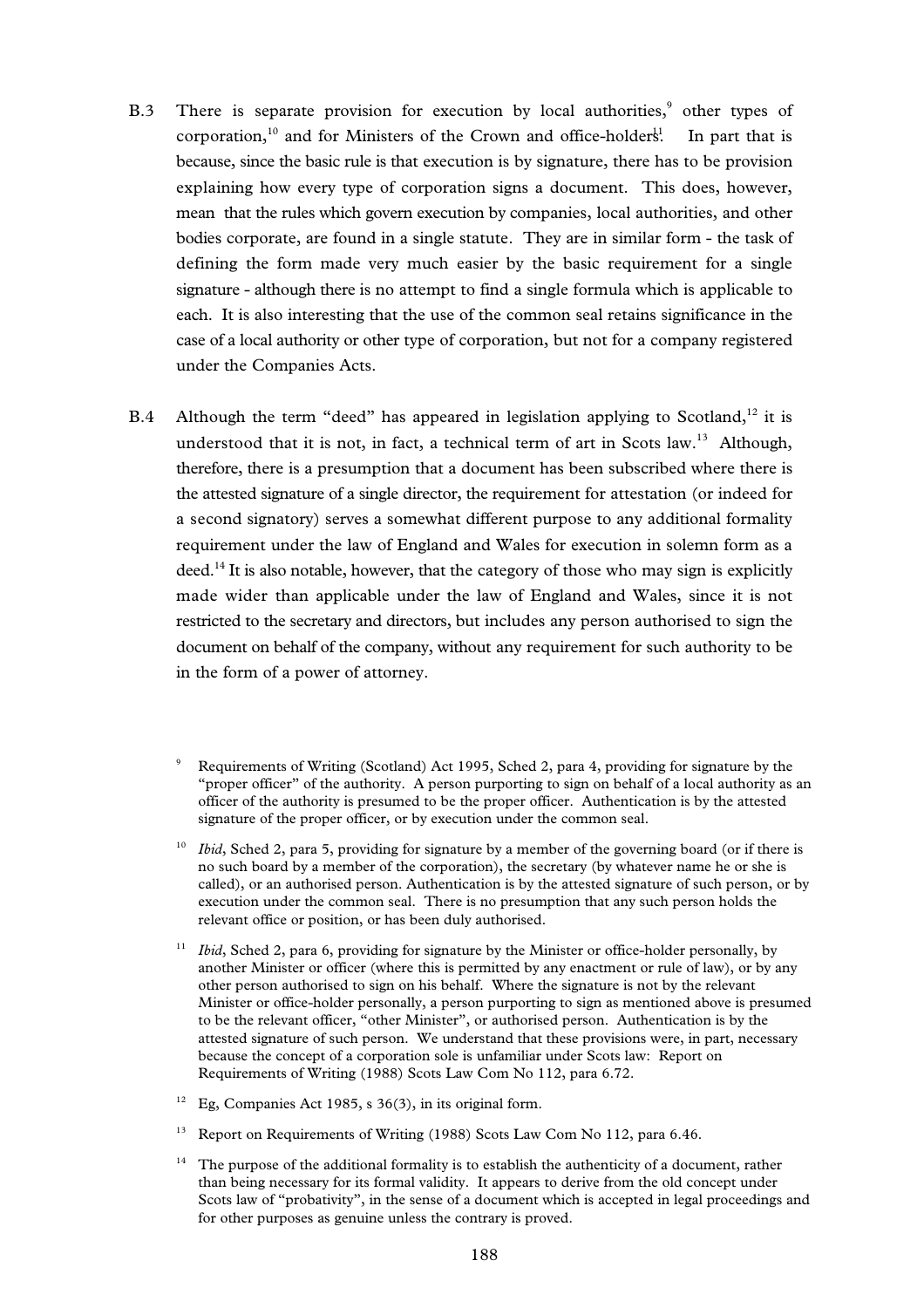# **Civil law jurisdictions**

- B.5 More generally, the formalities required by countries for certain types of document differ greatly. The approach to execution by a corporation also varies substantially.
- B.6 In civil law systems such as France there is frequently no concept of the execution of a deed under seal, but instead a distinction between a private and a public instrument. A private instrument is one whose author is the party executing the instrument. A public instrument is a narrative document of which the author is a public authenticating officer, usually a notary, before whom the executing party appears for the purpose of having his transaction recorded. It is for the authenticating officer to satisfy himself that a person or persons entering into a document have authority to do so for the corporation. Such a document is widely required for certain important transactions, including the transfer or creation of an interest in land.
- B.7 The structure of a company in a civil law jurisdiction may also differ substantially from that of a company incorporated in England and Wales. There may be two boards, one having a supervisory and the other a managerial role. The officers of the company equating roughly to the secretary and directors may not have similar titles. A third party dealing with a company may need to satisfy itself that those purporting to execute a contract for a company correspond with the particulars listed for the company in a public register, as in France, Italy and Germany, or in Holland (where the appropriate registers include specimen signatures of those able to bind the company). In particular, companies in most European countries have no seal.

## **New Zealand**

- B.8 In the more easily comparable common law jurisdictions, there is also considerable variation in practice. In New Zealand, sealing is still required for corporations generally, unless execution is by a duly appointed attorney.<sup>15</sup> In the case of companies, however, a contract required to be made by deed by an individual may be made on behalf of the company in writing, signed under the name of the company, by:-
	- (a) two or more directors;
	- (b) a director and the secretary, whose signatures must be witnessed;
	- (c) if the articles permit, a director, or other person or class of persons whose signature(s) must be witnessed;

(d) one or more attorneys appointed by the company in accordance with the relevant statutory power to appoint an attorney.<sup>16</sup>

<sup>16</sup> Companies Act 1955, s 42, as substituted by Companies Amendment Act 1993, s 19. The statutory power for a company to appoint an attorney, subject to its articles, is found in s 44 of the 1955 Act, as substituted by s 21 of the 1993 Act.

<sup>&</sup>lt;sup>15</sup> Property Law Act 1952, ss  $4(2)$  and  $5(1)(b)$ .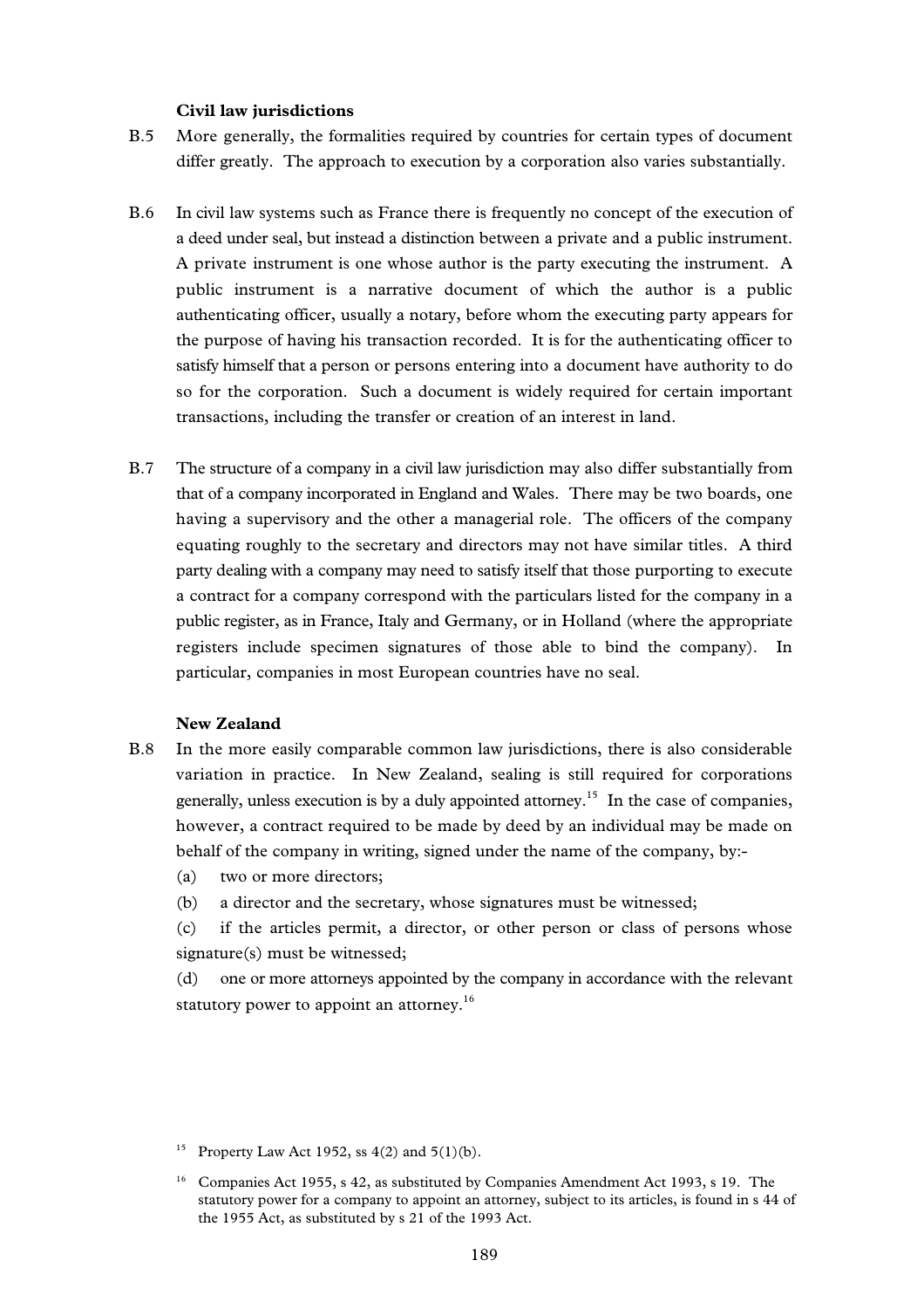B.9 Delivery is still required, which may be in escrow, $17$  and the instrument must be intended to take effect as a deed.<sup>18</sup> A person dealing with a corporation in good faith without notice of any irregularity may assume regular and proper execution by the corporation.<sup>19</sup> There is a presumption of due execution where a corporation has sealed a document, and this extends to execution on behalf of the company by an attorney, $^{20}$ but is of narrow application, as most companies and building societies are excluded from it. $^{21}$ 

## **Australia**

- B.10 In Australia, as in England and Wales, execution by a corporation should comply with the formalities required by its constitution. There is a presumption of due execution in favour of a purchaser similar to section 74(1) of the Law of Property Act 1925 in most states, $^{22}$  and an express statutory ability for a company to appoint an attorney under its common seal to execute deeds on its behalf. $23$
- B.11 Companies are still required to have a common seal, on which the name and registered number of the company must be set out. Matters such as corporate capacity and authority are comprehensively dealt with by sections 159 - 166 of the Corporations Law. A person dealing with a company is entitled to make certain assumptions in this respect. $^{24}$  In particular, there is a presumption that a document is duly sealed if it bears what appears to be an impression of the company seal and appears to have been attested by a director and secretary or two directors.<sup>25</sup> These presumptions cannot be relied upon where there is actual knowledge to the contrary, or where the person's connection or relationship with the company is such that they ought to know the true
	- <sup>17</sup> Poole v Neely [1976] 1 NZLR 529, but "formal" or "literal" delivery is not required: Property Law Act 1952, s 4(3).
	- <sup>18</sup> Morley v Spencer [1994] 1 NZLR 27, 29.
	- <sup>19</sup> Property Law Act 1952, s 5(1), and the doctrine of constructive notice has been abolished so far as registration of company documents is concerned: Companies Act 1955, ss 18B and 18(c).
	- <sup>20</sup> Property Law Act 1952, s  $5(1)$ .
	- <sup>21</sup> Property Law Act 1952, ss 5(3) and 5(4).
	- <sup>22</sup> Eg, Western Australia, Property Law Act 1969, s 10. In Queensland "purchaser" is defined to include the Registrar (ie, the equivalent of the Chief Land Registrar): Property Law Act 1974, s 46(8).
	- <sup>23</sup> "A company may, by writing under its common seal, empower a person, either generally or in respect of a specified matter or specified matters, as its agent or attorney to execute deeds on its behalf, and a deed signed by such an agent or attorney on behalf of the company and under his her or its seal ... binds the company and has the same effect as if it were under the common seal of the company": Corporations Law, s 182(8).
	- <sup>24</sup> Eg, compliance with the memorandum and articles; the proper appointment and authority of the officers whose details appear in filed returns; and that the officers have properly performed their duties to the company (Corporations Law, ss  $164(3)(a)$ , (b), and (f) respectively.
	- $^{25}$  *Ibid*, s 164(3)(e).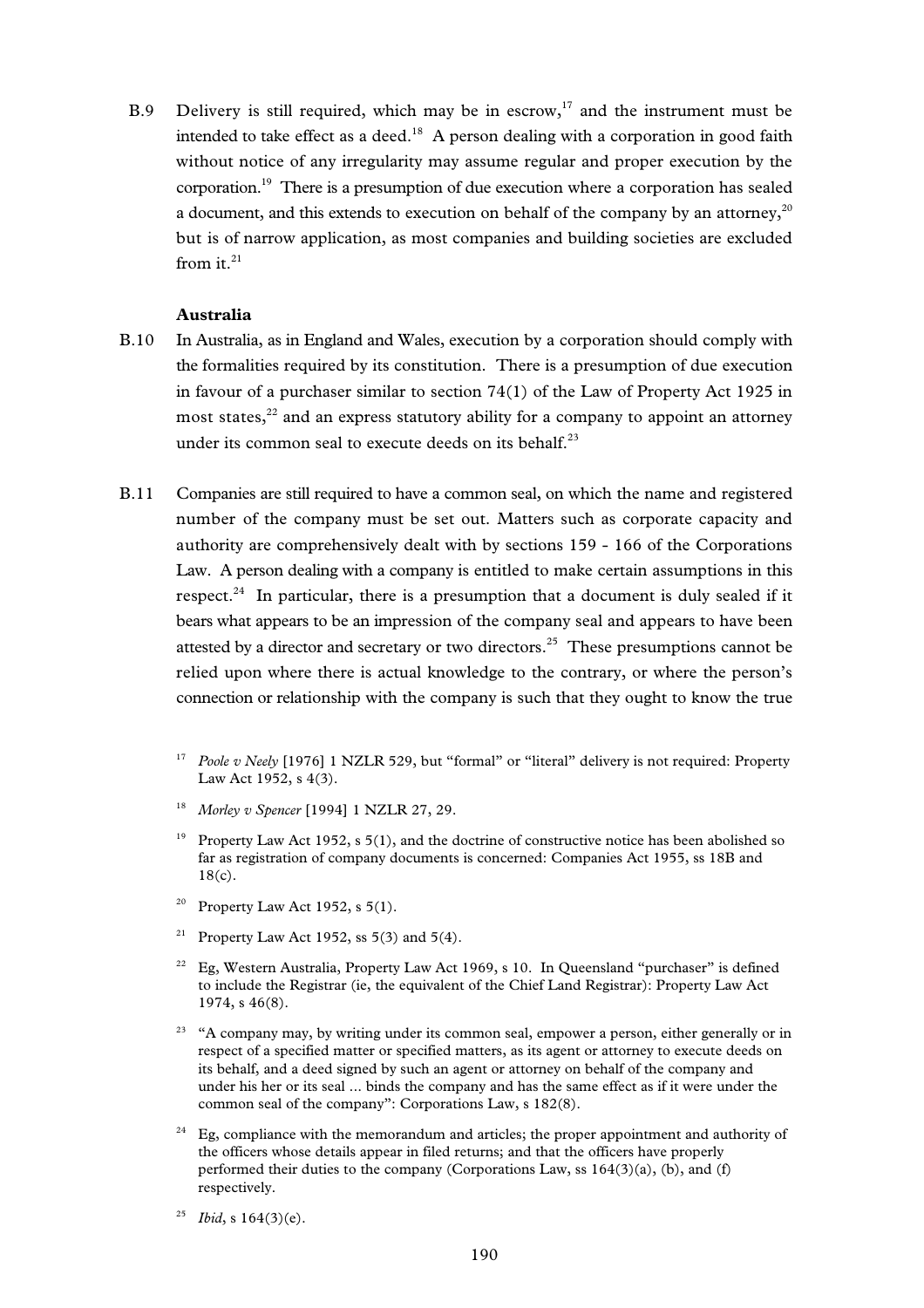position.<sup>26</sup> However, the presumptions are not rebutted by fraud or forgery by any officer of the company, unless the person dealing with it had actual knowledge of the fact.<sup>27</sup> The same presumptions may be made by a person who has dealings with a person who has acquired title to a property from a company.<sup>28</sup> It should be noted, however, that the whole area of corporate capacity and authority is under review, including the execution of deeds. In particular, it is likely that companies will be given the option whether or not to have a common seal. $^{29}$ 

B.12 Delivery is still required.<sup>30</sup> A corporation sealing a deed imports delivery, but this is a rebuttable presumption. In a conveyancing transaction, the handing of an executed deed to the party's solicitor prior to exchange does not in itself import delivery.<sup>31</sup> There must again be an intention to create a deed, and compliance with all necessary formalities (such as description as a deed), so that an agreement will not necessarily be a deed merely because a corporation has sealed it.<sup>32</sup>

- <sup>26</sup> *Ibid*, s 164(4).
- <sup>27</sup> Ibid, s 166. See *Advance Bank of Australia Ltd v Fleetwood Star Pty Ltd* (1992) 7 ACSR 387.
- <sup>28</sup> *Ibid*, s  $164(2)$ .
- <sup>29</sup> See the Second Corporate Law Simplification Bill 1996, cl 123(1).
- $30\degree$  Legislation apparently directed at removing the need for delivery in Western Australia has not had this effect in practice: see *Monarch Petroleum NL v Citco Petroleum Ltd* [1986] WAR 310. The doctrine of escrow has been abolished in South Australia: Law of Property Act 1936, s 41aa(7).
- <sup>31</sup> Hooker Industrial Developments Pty Ltd v Trustees of the Christian Bros [1977] 2 NSWLR 109 (abrogated in Victoria by the operation of (Vic) Property Law Act 1958, s 73B(1)).
- $32$  See above, Part XI, para 11.7 n 7.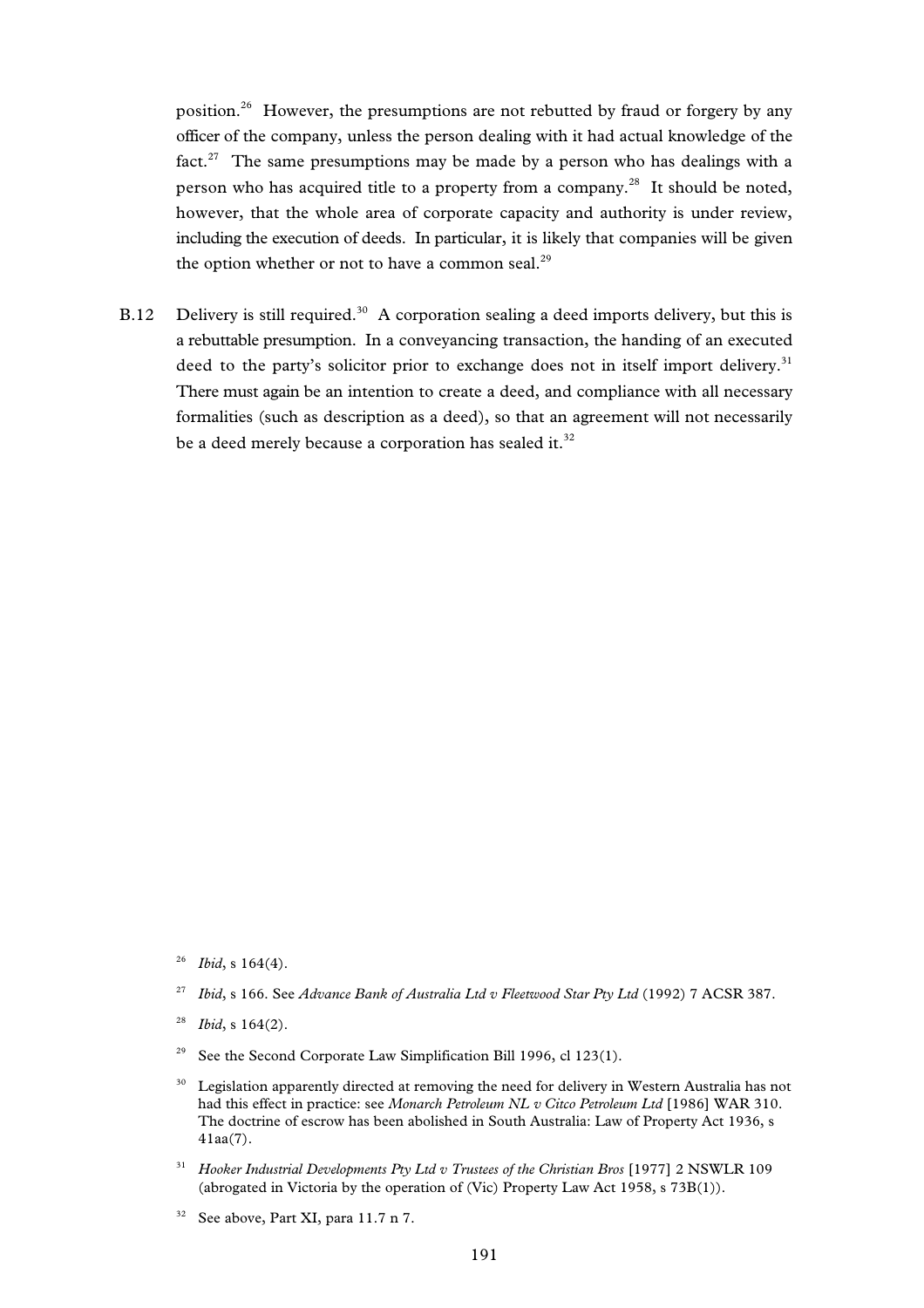# **APPENDIX C FORMALITIES AND THE CONFLICT OF LAWS**

- C.1 A detailed consideration of the conflict of laws issues relating to the execution of documents would be beyond the scope of this  $Paper<sub>1</sub><sup>1</sup>$  and we do not propose any reform to the rules which govern such issues. However, we give a brief summary of the relevant law below. Companies registered in England and Wales execute documents which will be used abroad. Conversely, foreign companies of course execute deeds for use in this country. This needs to be borne in mind in considering any change to the formalities required for the execution of deeds and documents in England and Wales.
- C.2 The common law rules determining which country's laws govern a contract with a connection with more than one country have been largely replaced by the Contracts (Applicable Law) Act 1990. This gives effect to substantially the whole<sup>2</sup> of the Rome Convention on the law applicable to contractual obligations (referred to below as "the Convention").<sup>3</sup>
- C.3 The rules of the Convention (referred to below as "the articles") apply in any situation involving a choice between the laws of different countries, $<sup>4</sup>$  but only to "contractual</sup> obligations".<sup>5</sup> There are a number of important exceptions, of which the following are the most relevant for present purposes:-
	- (a) obligations arising out of bills of exchange, cheques and promissory notes and other negotiable instruments;<sup>6</sup>
	- (b) questions governed by the law of companies and other bodies corporate or unincorporate;<sup>7</sup>
	- <sup>1</sup> For a full account see *Dicey & Morris, The Conflict of Laws* (12th ed 1993) Caps 22, 23, 24, 30, 32, and 33.
	- <sup>2</sup> Articles 7(1) and 10(1)(e) do not have effect in the UK: Contracts (Applicable Law) Act 1990, s 2(2).
	- <sup>3</sup> The Convention was signed by the UK on 7 December 1991 and came into force on 1 April 1991, although it had been relied on by an English court in *Libyan Arab Foreign Bank v Bankers Trust Co* [1989] QB 728, 747.
	- <sup>4</sup> This includes conflicts between the laws of different parts of the UK: Contracts (Applicable Law) Act 1990, s 2(3).
	- <sup>5</sup> By implication this excludes property rights and intellectual property rights: *Dicey & Morris*, *op cit*, pp 1200 and 1386. Any unilateral undertaking, unconnected with a contract, will be excluded.
	- Article 1.2(c), but in the case of such "other negotiable instruments" only to the extent that the obligations arise out of their negotiable character.
	- "such as the creation, by registration or otherwise, legal capacity, internal organisation or <sup>7</sup> winding up of companies ... and the personal liability of officers and members as such for the obligations of the company ...": article 1.2(e). This exclusion does not, however, prevent the Convention applying to contracts entered into by companies and the manner of their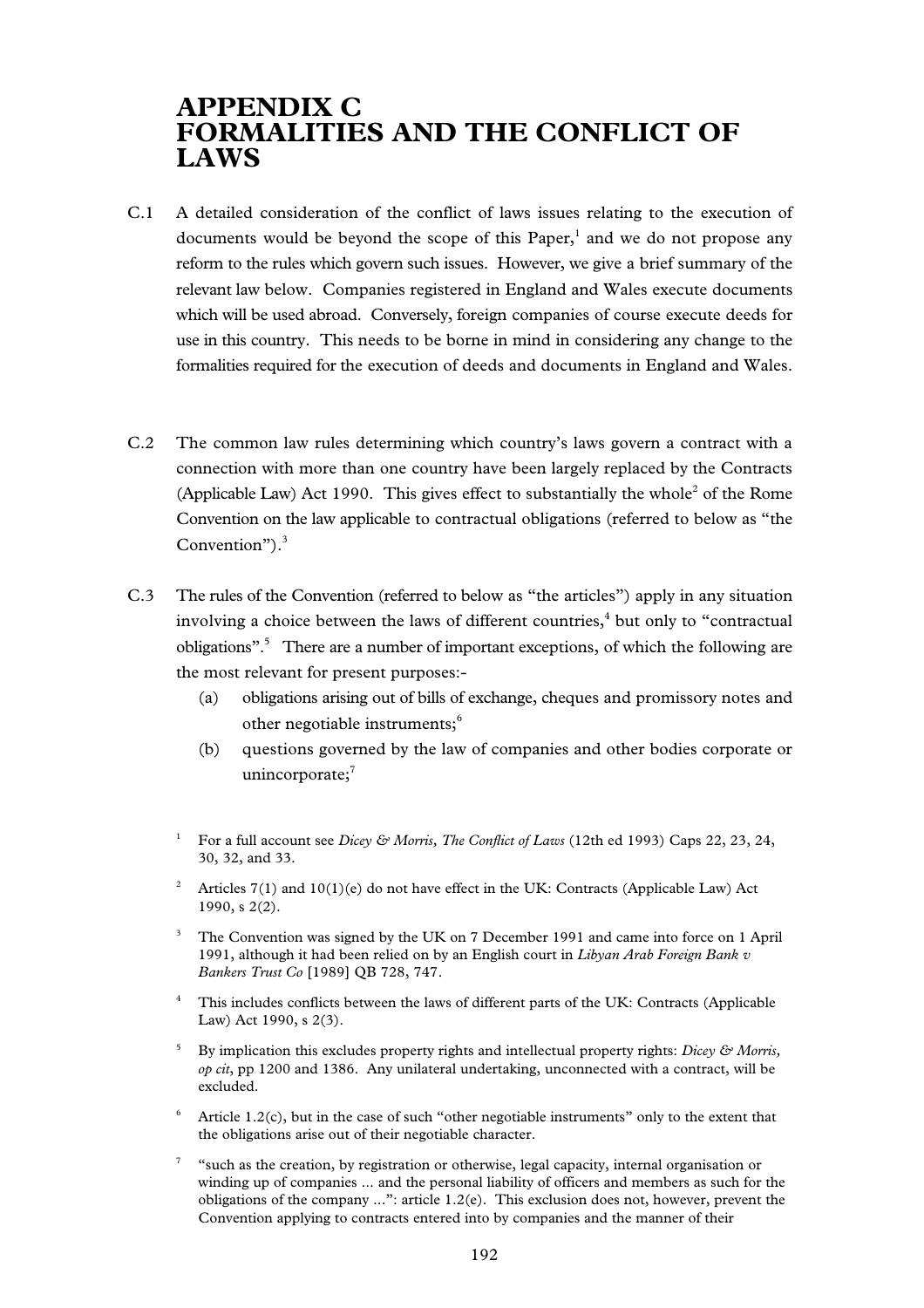- (c) the question whether an agent is able to bind a principal, or an organ to bind a company or other corporate body to a third party;<sup>8</sup>
- (d) evidence and procedure.<sup>9</sup>
- C.4 Moreover, given that the Convention only applies to contractual obligations, there will be many deeds to which it does not apply. For example, it seems that property rights are not "contractual obligations" for the purpose of the Convention.<sup>10</sup> Hence the governing law of a contract for the sale of land will be determined by the Convention, but it appears that the transfer by which that contract is completed (and a transfer not preceded by a contract) will instead be governed by the common law rules. Under those rules, the transfer will be governed by the law applicable where the land is situated, $<sup>11</sup>$  and the formality requirements of that law will also apply.</sup>
- C.5 Under article 3.1 of the Convention a contract is governed by the law chosen by the parties.<sup>12</sup> The choice must be express or demonstrated with reasonable certainty by the terms of the contract or the circumstances of the case. In the absence of such choice, the contract is governed by the law of the country with which it is most closely connected.<sup>13</sup>
- $C.6$  Where the laws of the forum<sup>14</sup> are mandatory irrespective of the law otherwise applicable to the contract, nothing in the Convention will prevent the application of those mandatory laws.<sup>15</sup>

execution by companies. These matters were excluded in view of the continuing work on harmonisation of company law in the EU.

- Article  $1.2(f)$ .
- Article  $1.2(h)$ , but this is without prejudice to article 14 (burden of proof). Matters of procedure are generally outside the Convention. However, by article 14(1) the law governing a contract applies to the extent that it contains, in the law of contract, rules which raise presumptions of law or determine the burden of proof. By article 14(2) a contract or an act intended to have legal effect may be proved by any mode of proof recognised by the law of the forum or by any of the laws referred to in article 9 under which that contract or act is formally valid, provided that such mode of proof can be administered by the forum.
- $10$  See above, n 5.
- $11$  See above, Part IV, para 4.28.
- $12$  There are special rules for consumer contracts: see articles 5 and 9.5.
- <sup>13</sup> Article 4.1. As to the governing law of the contract see also *ibid*, articles 4.2 (presumption as to country of closest connection), 4.3 and 4.5 (presumptions in the case of immovable property), and 3.3 (application of "mandatory rules").
- $14$  Ie, the law of the court hearing a case.
- Article  $7(2)$ , and see also article 3.3. An example is the Employment Protection (Consolidation) Act 1978, which cannot be evaded in the UK by a choice of foreign law for the contract of employment (s 153(5)).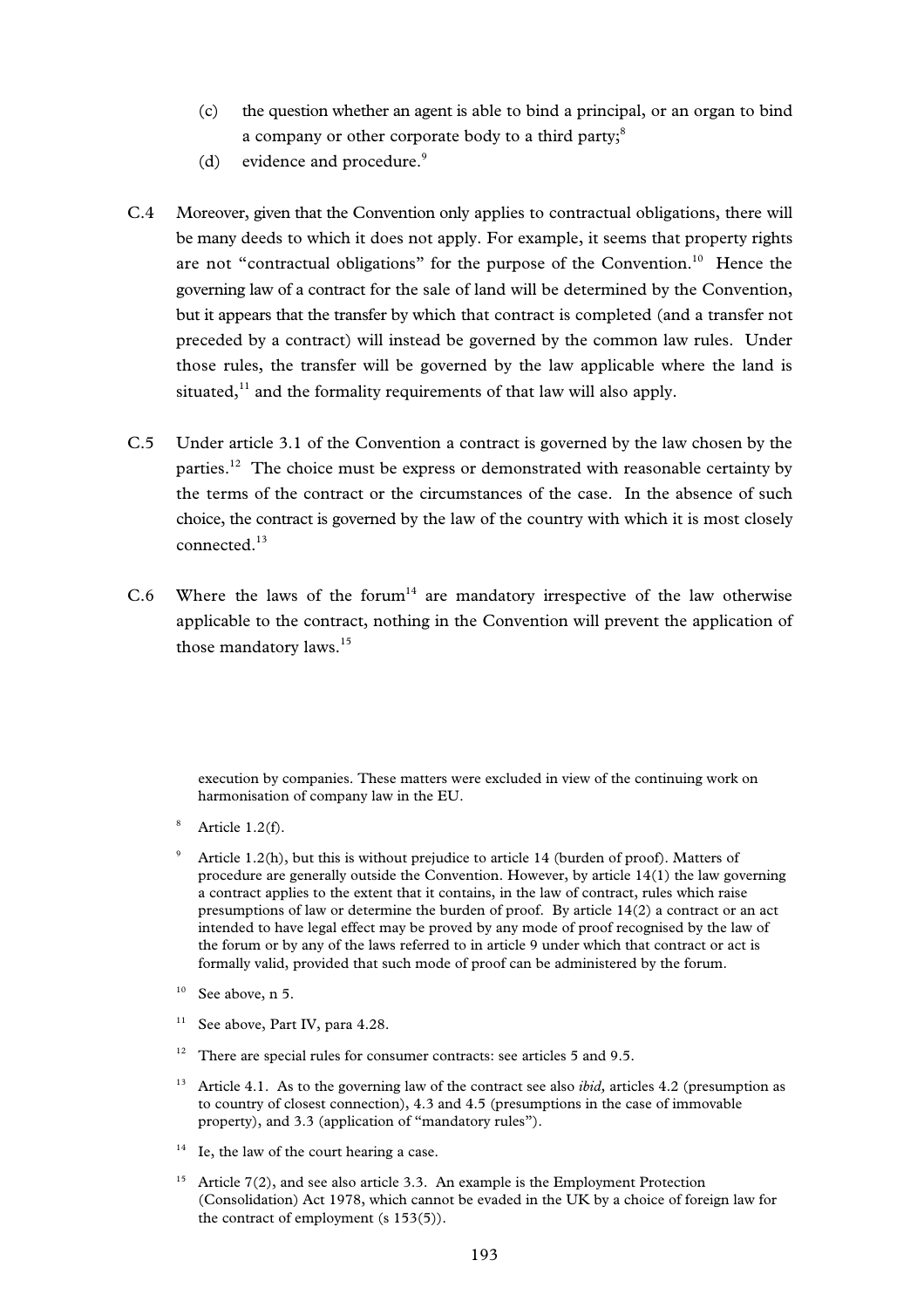- C.7 So far as formal validity is concerned the Convention provides that a contract between persons who are in the same country is formally valid if it satisfies the formal requirements of the law which governs the contract or of the law of the country in which it was concluded.<sup>16</sup> If the parties are in different countries, the contract is formally valid if it satisfies the formal requirements of the law which governs it under the Convention, or of the law of one of those countries.<sup>17</sup> For this purpose, where a contract is concluded through an agent, the relevant country is the one where the agent acts.<sup>18</sup> There is, however, no guidance on which country a corporation is regarded as "being in" for this purpose.
- $C.8$  "Formal requirements" is not defined<sup>19</sup> but will include such matters as the method of execution of a document, the affixing of a seal, the presence of witnesses or certification by a notary.<sup>20</sup>
- C.9 Similarly, an act which is intended to have legal effect in relation to an existing or contemplated contract is formally valid if it satisfies the formal requirements of the law which, under the Convention, governs or would govern the contract, or of the law of the country where the act was done.<sup>21</sup>
- C.10 However, if the subject matter of the contract is a right in, or to use immovable property, the contract will be subject to the mandatory requirements of form of the law of the country where the property is situated if, by that law, those requirements are imposed irrespective of the country where the contract is concluded and of the law

- <sup>16</sup> Article 9.1. This is the same as English law prior to the 1990 Act: *Dicey & Morris, op cit,* p 1255. Material validity (eg, matters such as formation, absence of consideration, fraud, mistake and the legality of the contract) are governed by article 8.
- $17$  Article 9.2.
- $18$  Article 9.3.
- $19$  In interpreting the Convention reference may be made to the Guiliano-Lagarde report, which is reproduced in the Official Journal of the Communities of 31 October 1980 C 282, Vol 23 (Contracts (Applicable Law) Act 1990, s 3(3)). The report indicates that for the purpose of article 9 "form" includes "every external manifestation required on the part of a person expressing the will to be legally bound and in the absence of which such expression of will would not be regarded as fully effective": p 29. For a discussion of whether this extends to matters which the English courts have tended to characterise as procedural (eg, the requirements for writing under the Statute of Frauds 1677) see *Dicey & Morris, op cit,* pp 1256-1257.
- <sup>20</sup> Dicey & Morris, op cit, p 1256.
- $21$  Article 9.4.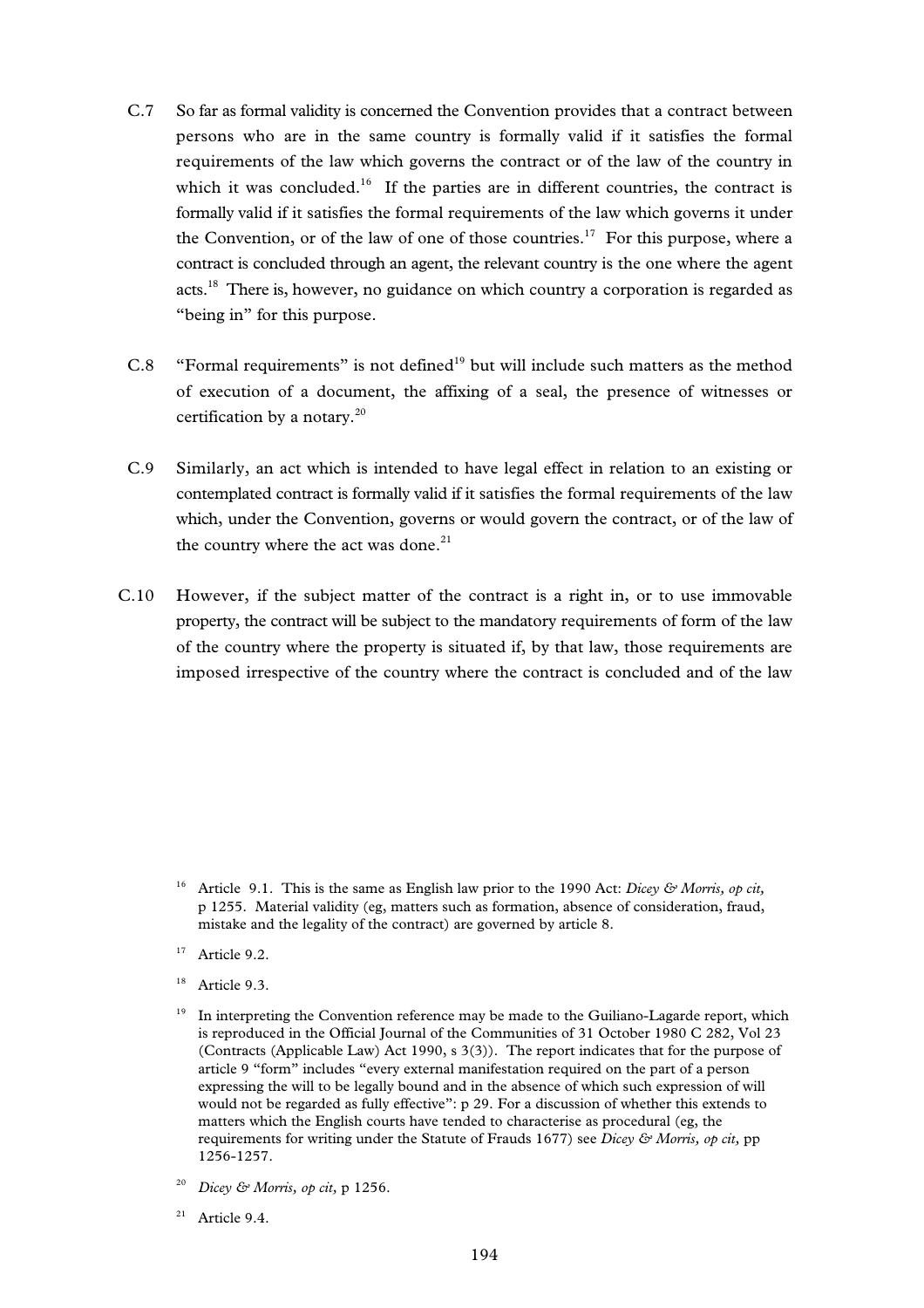governing the contract.<sup>22</sup> There is no guidance on which rules of law are mandatory for this purpose. $23$ 

- C.11 As mentioned above<sup>24</sup> questions governed by the law of companies or other bodies corporate or unincorporate are excluded from the Convention. It remains the position therefore that under English law the capacity of a corporation to enter into any legal transaction is governed both by the constitution of the corporation, and by the law of the country which governs the transaction in question.<sup>25</sup> All matters concerning the constitution of the corporation are governed by the law of the place of incorporation.<sup>26</sup>
- C.12 The application of the Convention to powers of attorney is uncertain. Although the question of whether an agent is able to bind a principal is excluded, $^{27}$  the Convention will determine the laws applicable to the contract between the principal and the agent. It is not, however, clear whether it will govern the relationship between principal and agent unless it arises from a contract between them, and whether a power of attorney is a contract for this purpose.<sup>28</sup> It is therefore likely that the formal validity of a power of attorney remains governed by the common law rules. As such, it will be formally valid if it satisfies the formalities required by the law of the place of its execution, or those of the place where it is intended to take effect.<sup>29</sup> If a power of attorney is a contract within the scope of the Convention then its formal validity will be governed by article 9.<sup>30</sup>
- C.13 The execution of deeds and other contracts by foreign companies for use in this country has already been considered. $31$  We have also mentioned that, clearly, bodies incorporated in England and Wales may need to execute deeds which are intended for
	- <sup>22</sup> Article 9.6: see further the discussion of this article in the light of the Giuliano-Lagarde report in *Dicey & Morris, op cit,* pp 1392-1393.
	- <sup>23</sup> The editor of *Dicey & Morris, op cit,*  $p$  1393 considers that the requirements of Law of Property (Miscellaneous Provisions) Act 1989, s 2 for the sale of an interest in land will be mandatory for this purpose.
	- $24$  Para C.3.
	- <sup>25</sup> Dicey & Morris, op cit, Rule 156(1), p 1111. For the status of a foreign corporation under English law see above, Part IV, para 4.33.
	- <sup>26</sup> *Ibid*, Rule 156(2) p 1111.
	- $27$  See above, para C.3.
	- $28$  It has been judicially described as "a one-sided instrument, an instrument which expresses the meaning of the person who makes it, but it is not in any sense a contract": *Chatenay v Brazilian Submarine Telegraph Co* [1891] 1 QB 79 CA, *per* Lindley LJ at p 85. See further *Dicey & Morris, op cit*, p 1454.
	- <sup>29</sup> Brooke's Notary (11th ed 1992) p 151. For a more cautious view see T M Aldridge, *Powers of Attorney* (8th ed 1991) p 50.
	- $30$  See above, para C.7.
	- $31$  Above, Part IV, paras  $4.28 4.35$ .